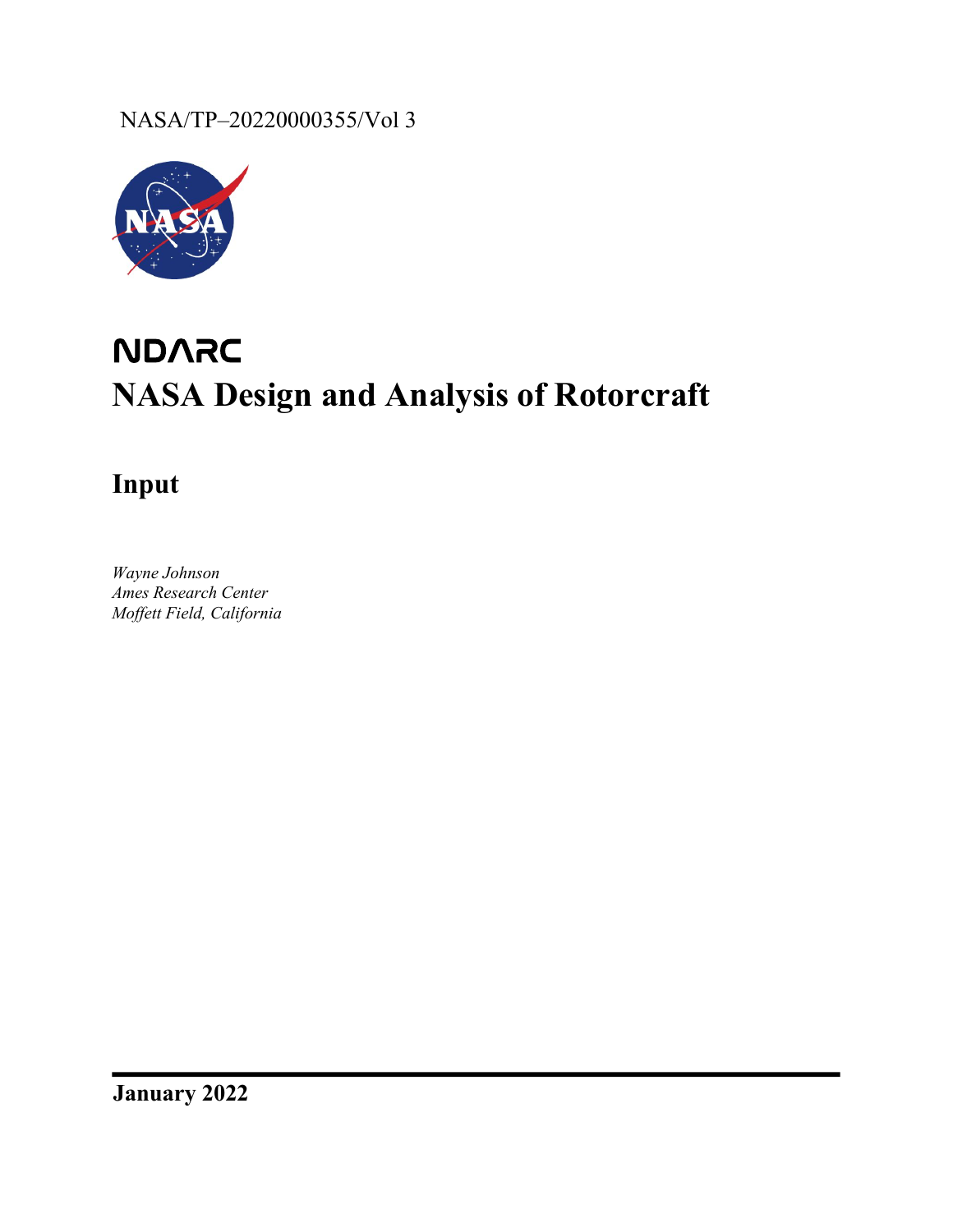## NASA STI Program ... in Profile

Since its founding, NASA has been dedicated to the advancement of aeronautics and space science. The NASA scientific and technical information (STI) program plays a key part in helping NASA maintain this important role.

The NASA STI program operates under the auspices of the Agency Chief Information Officer. It collects, organizes, provides for archiving, and disseminates NASA's STI. The NASA STI program provides access to the NTRS Registered and its public interface, the NASA Technical Reports Server, thus providing one of the largest collections of aeronautical and space science STI in the world. Results are published in both non-NASA channels and by NASA in the NASA STI Report Series, which includes the following report types:

- TECHNICAL PUBLICATION. Reports of completed research or a major significant phase of research that present the results of NASA Programs and include extensive data or theoretical analysis. Includes compilations of significant scientific and technical data and information deemed to be of continuing reference value. NASA counter-part of peer-reviewed formal professional papers but has less stringent limitations on manuscript length and extent of graphic presentations.
- TECHNICAL MEMORANDUM. Scientific and technical findings that are preliminary or of specialized interest, e.g., quick release reports, working papers, and bibliographies that contain minimal annotation. Does not contain extensive analysis.
- CONTRACTOR REPORT. Scientific and technical findings by NASA-sponsored contractors and grantees.
- CONFERENCE PUBLICATION. Collected papers from scientific and technical conferences, symposia, seminars, or other meetings sponsored or co-sponsored by NASA.
- SPECIAL PUBLICATION. Scientific, technical, or historical information from NASA programs, projects, and missions, often concerned with subjects having substantial public interest.
- TECHNICAL TRANSLATION. Englishlanguage translations of foreign scientific and technical material pertinent to NASA's mission.

Specialized services also include organizing and publishing research results, distributing specialized research announcements and feeds, providing information desk and personal search support, and enabling data exchange services.

For more information about the NASA STI program, see the following:

- Access the NASA STI program home page at http://www.sti.nasa.gov
- E-mail your question to  $help@sti.nasa.gov$
- Write to: NASA STI Information Desk Mail Stop 148 NASA Langley Research Center Hampton, VA 23681-2199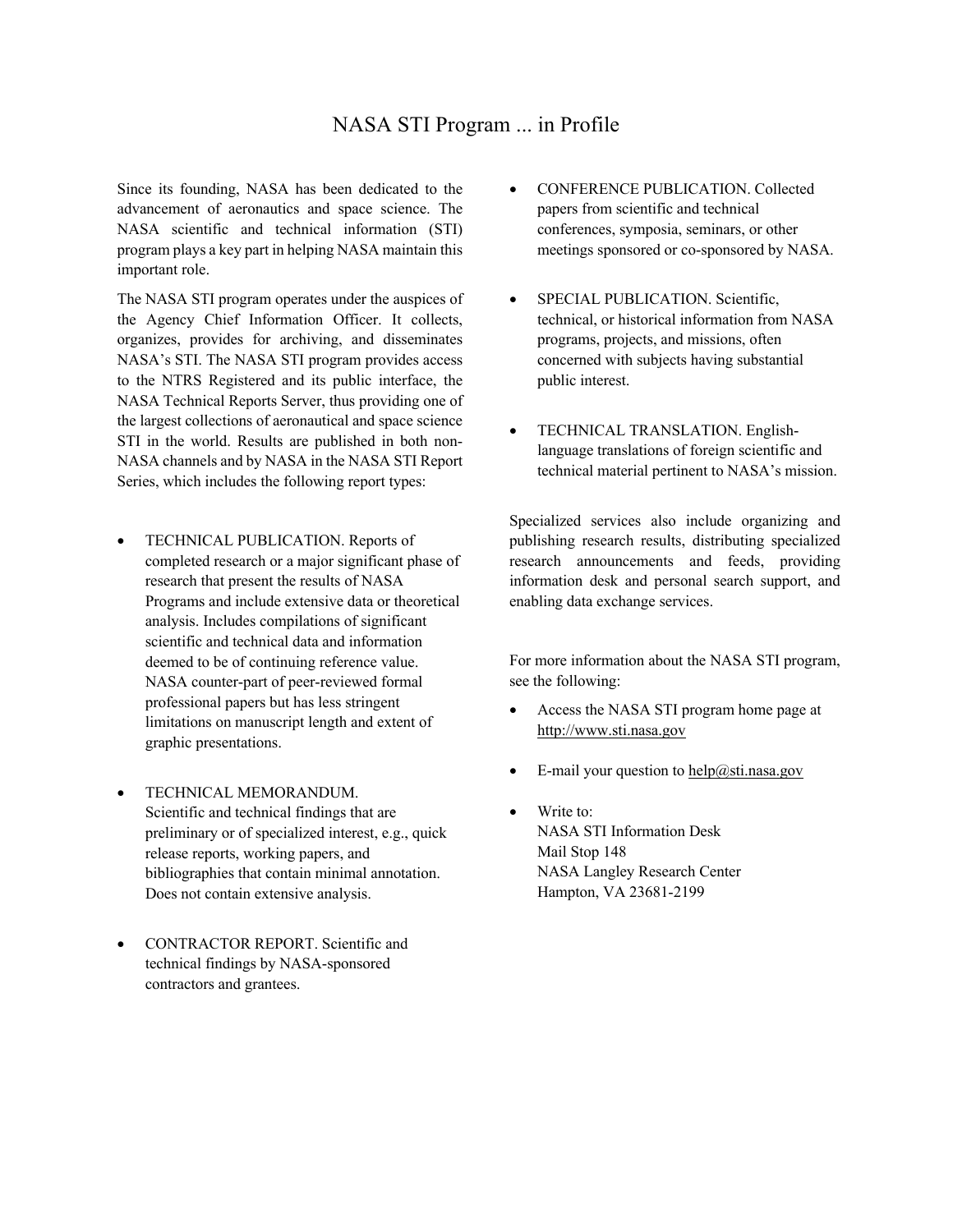NASA/TP–20220000355/Vol 3



# **NDARC NASA Design and Analysis of Rotorcraft**

## **Input**

*Wayne Johnson Ames Research Center Moffett Field, California*

National Aeronautics and Space Administration

*Ames Research Center Moffett Field, CA 94035-1000*

**January 2022**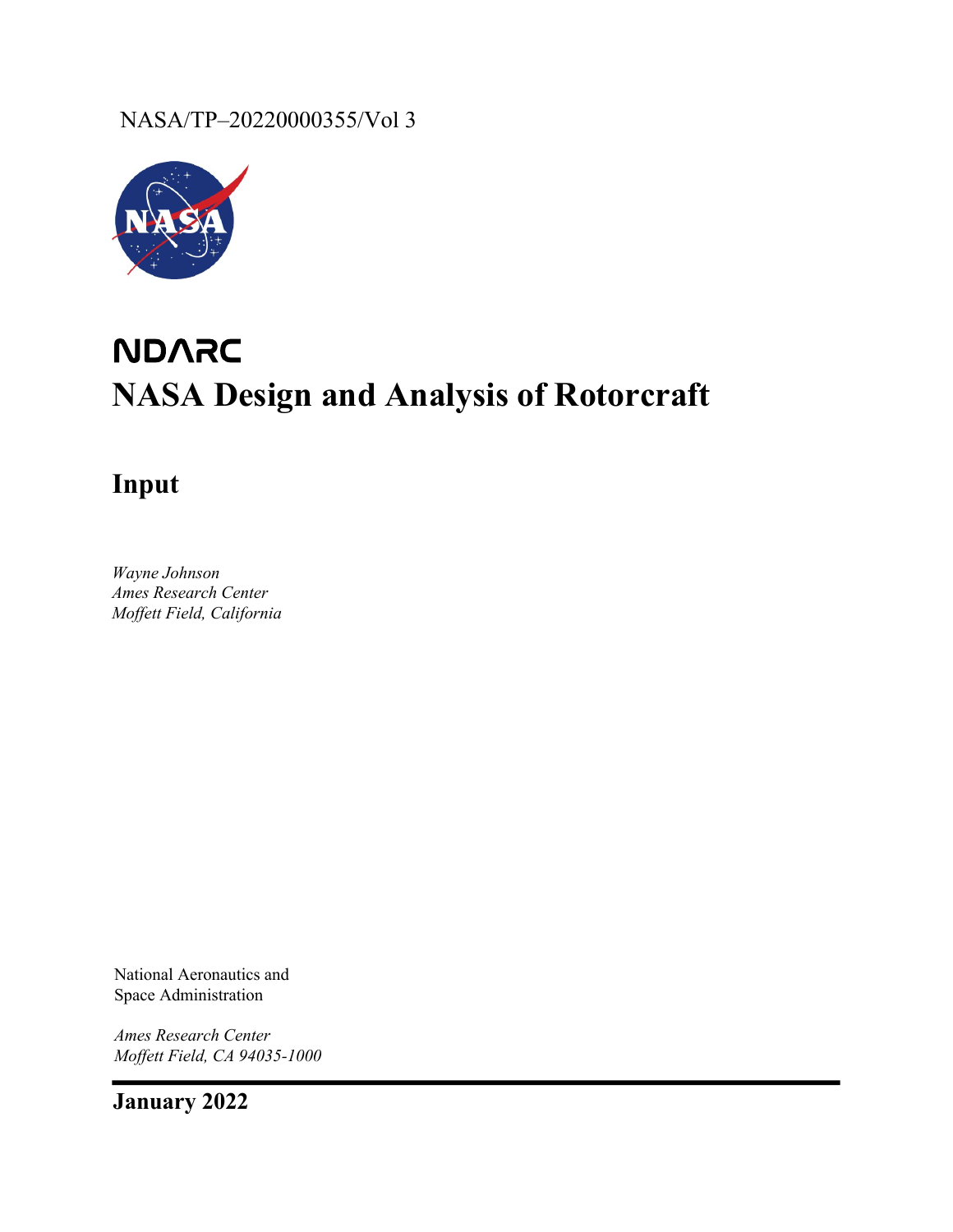This report is available in electronic form at http://ntrs.nasa.gov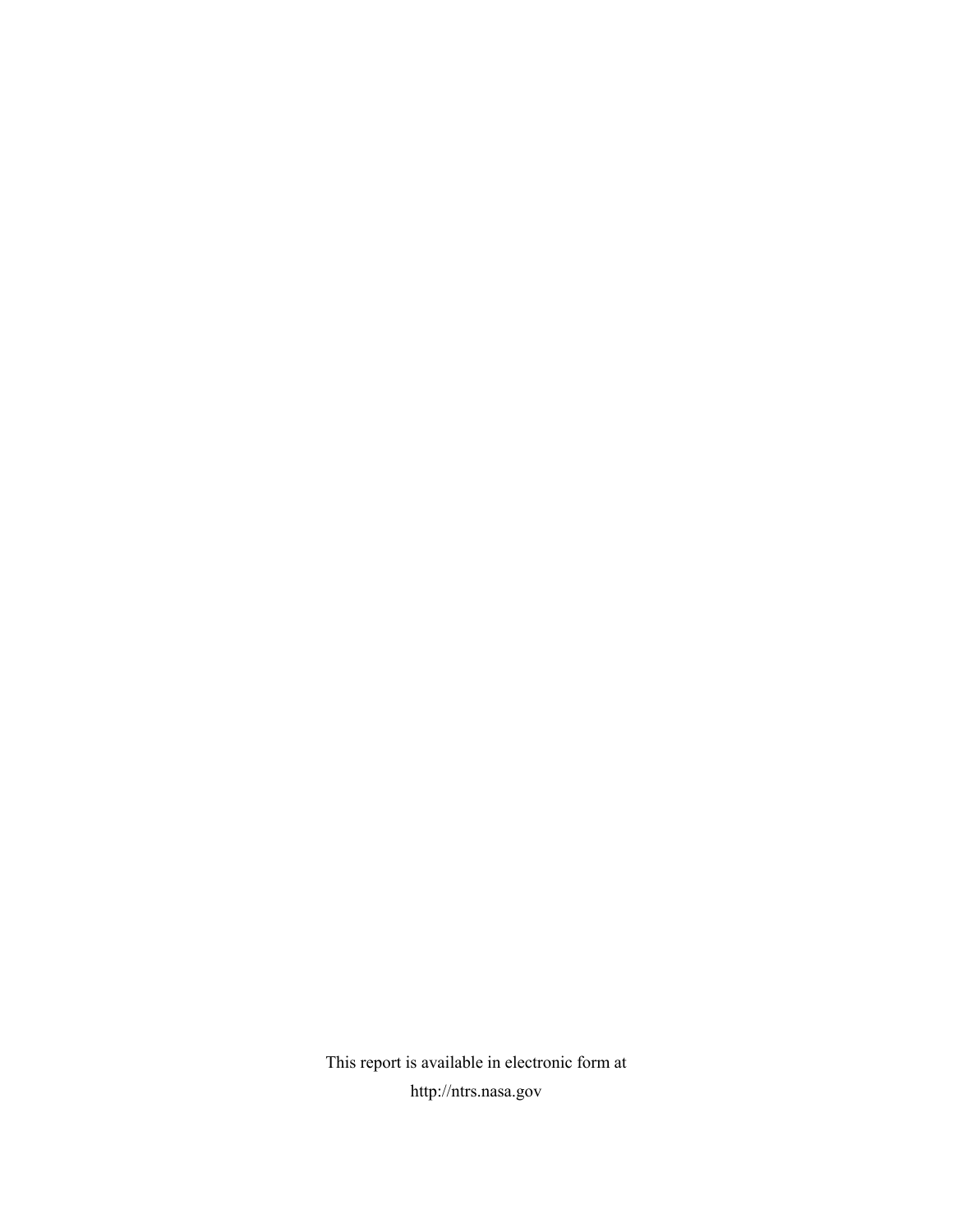

# NDARC **NASA Design and Analysis of Rotorcraft**

## **Input**

Release 1.16 January 2022

*Wayne Johnson NASA Ames Research Center, Moffett Field, CA*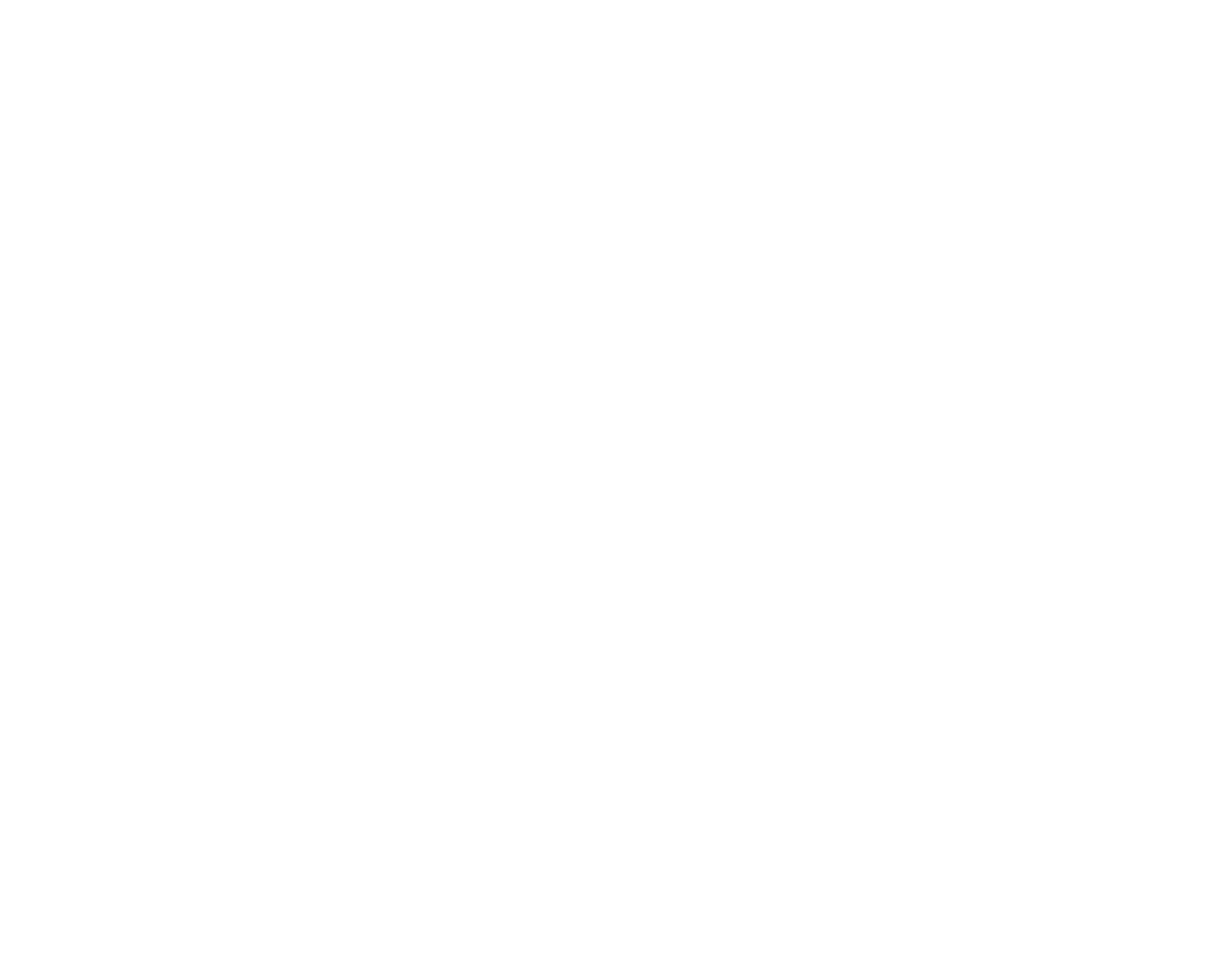## **Contents**

|  | -96 |
|--|-----|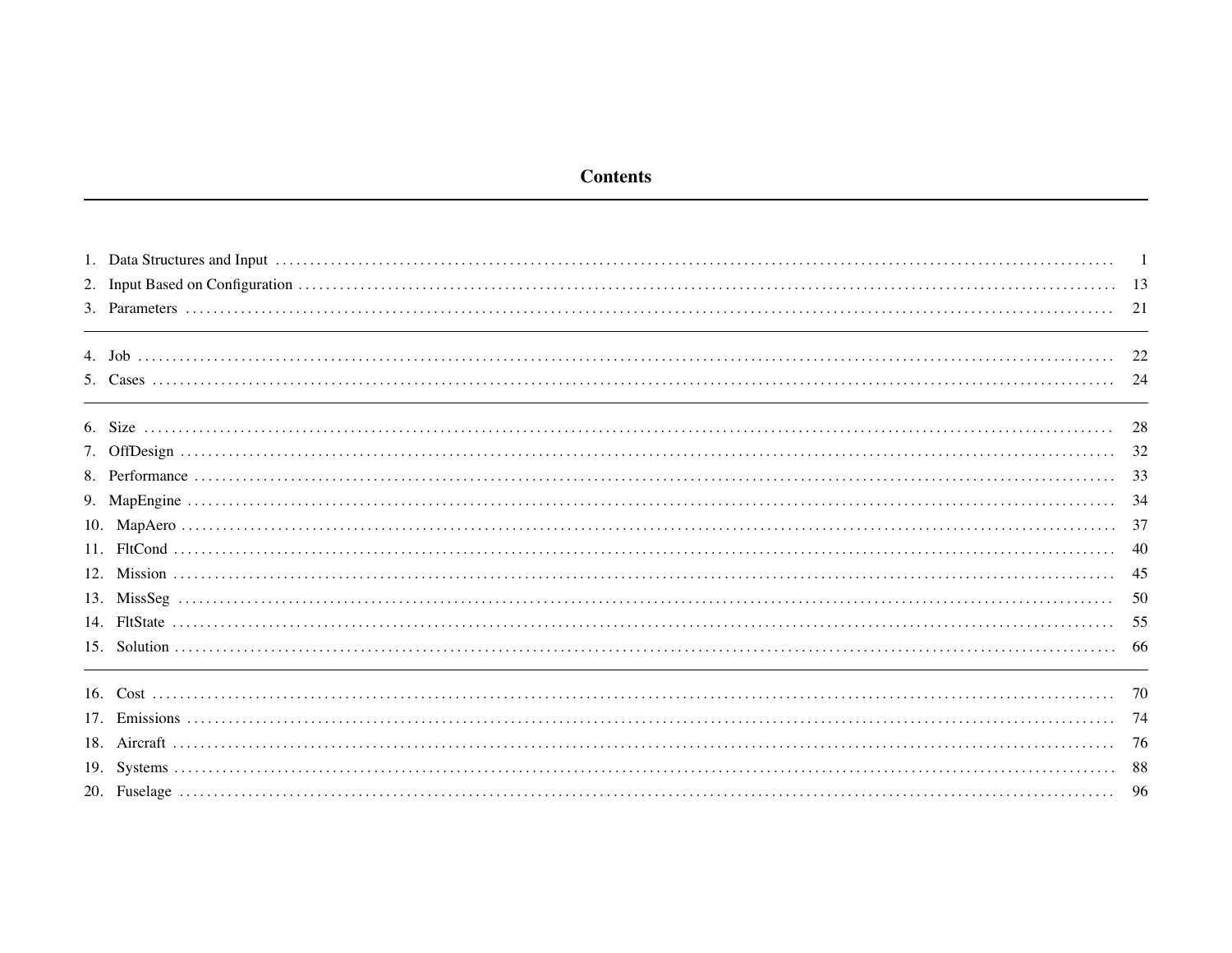### Contents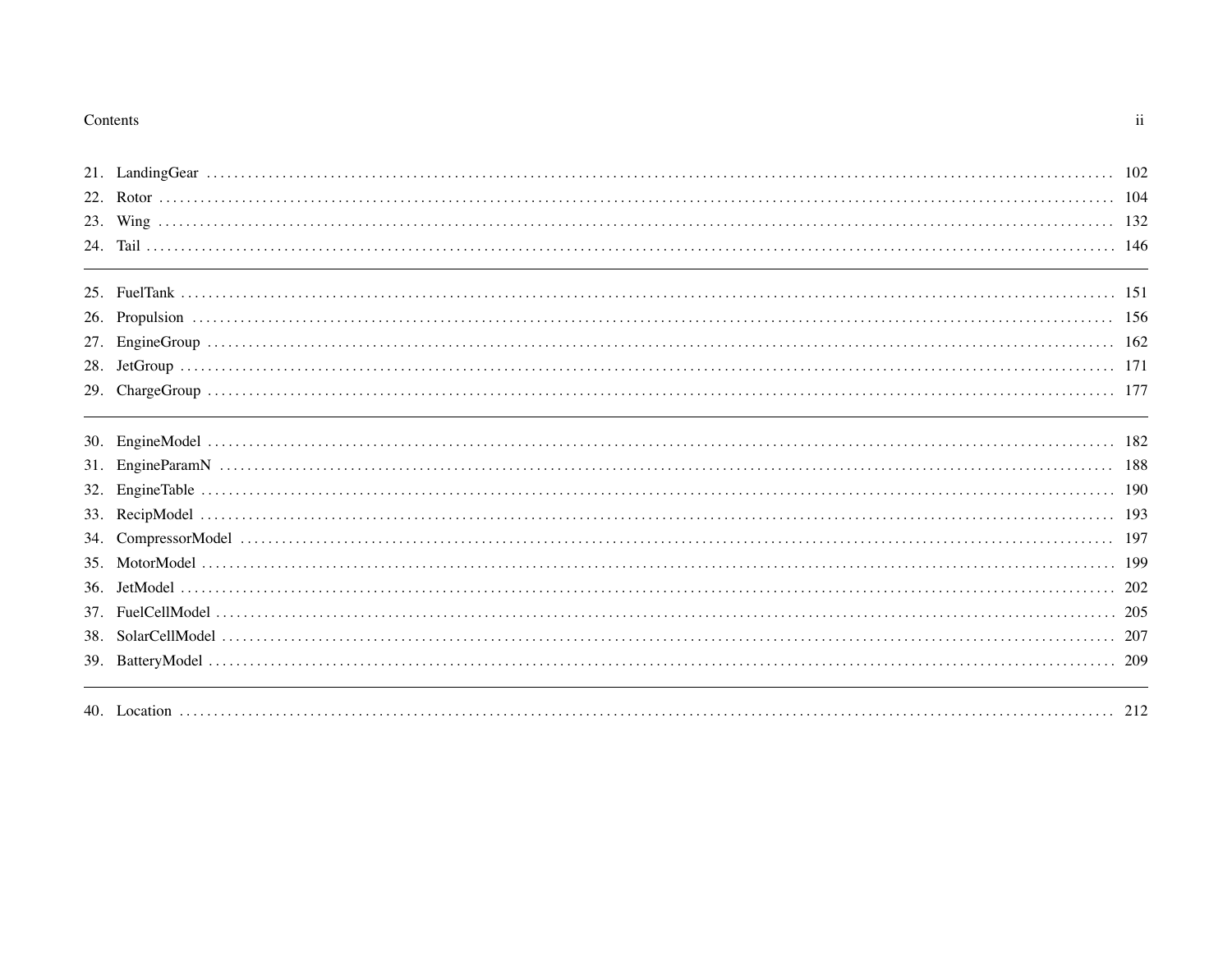Chapter 1

### **Data Structures and Input**

#### **1–1 Overview**

The NDARC code performs design and analysis tasks. The design task involves sizing the rotorcraft to satisfy specified design conditions and missions. The analysis tasks can include off-design mission performance analysis, flight performance calculation for point operating conditions, and generation of subsystem or componen<sup>t</sup> performance maps. Figure 1-1 illustrates the tasks. The principal tasks (sizing, mission analysis, flight performance analysis) are shown in the figure as boxes with heavy borders. Heavy arrows show control of subordinate tasks.

The aircraft description (figure 1-1) consists of all the information, input and derived, that defines the aircraft. The aircraft consists of <sup>a</sup> set of components, including fuselage, rotors, wings, tails, and propulsion. This information can be the result of the sizing task; can come entirely from input, for a fixed model; or can come from the sizing task in <sup>a</sup> previous case or previous job. The aircraft description information is available to all tasks and all solutions (indicated by light arrows).

The sizing task determines the dimensions, power, and weight of <sup>a</sup> rotorcraft that can perform <sup>a</sup> specified set of design conditions and missions. The aircraft size is characterized by parameters such as design gross weight, weight empty, rotor radius, and engine power available. The relations between dimensions, power, and weight generally require an iterative solution. From the design flight conditions and missions, the task can determine the total engine power or the rotor radius (or both power and radius can be fixed), as well as the design gross weight, maximum takeoff weight, drive system torque limit, and fuel tank capacity. For each propulsion group, the engine power or the rotor radius can be sized.

Missions are defined for the sizing task, and for the mission performance analysis. A mission consists of <sup>a</sup> number of mission segments, for which time, distance, and fuel burn are evaluated. For the sizing task, certain missions are designated to be used for design gross weight calculations; for transmission sizing; and for fuel tank sizing. The mission parameters include mission takeoff gross weight and useful load. For specified takeoff fuel weight with adjustable segments, the mission time or distance is adjusted so the fuel required for the mission (burned plus reserve) equals the takeoff fuel weight. The mission iteration is on fuel weight or energy.

Flight conditions are specified for the sizing task, and for the flight performance analysis. For the sizing task, certain flight conditions are designated to be used for design gross weight calculations; for transmission sizing; for maximum takeoff weight calculations; and for antitorque or auxiliary thrust rotor sizing. The flight condition parameters include gross weight and useful load.

For flight conditions and mission takeoff, the gross weight can be maximized, such that the power required equals the power available.

A flight state is defined for each mission segmen<sup>t</sup> and each flight condition. The aircraft performance can be analyzed for the specified state, or <sup>a</sup> maximum effort performance can be identified. The maximum effort is specified in terms of <sup>a</sup> quantity such as best endurance or best range, and <sup>a</sup> variable such as speed, rate of climb, or altitude. The aircraft must be trimmed, by solving for the controls and motion that produce equilibrium in the specified flight state. Different trim solution definitions are required for various flight states. Evaluating the rotor hub forces may require solution of the blade flap equations of motion.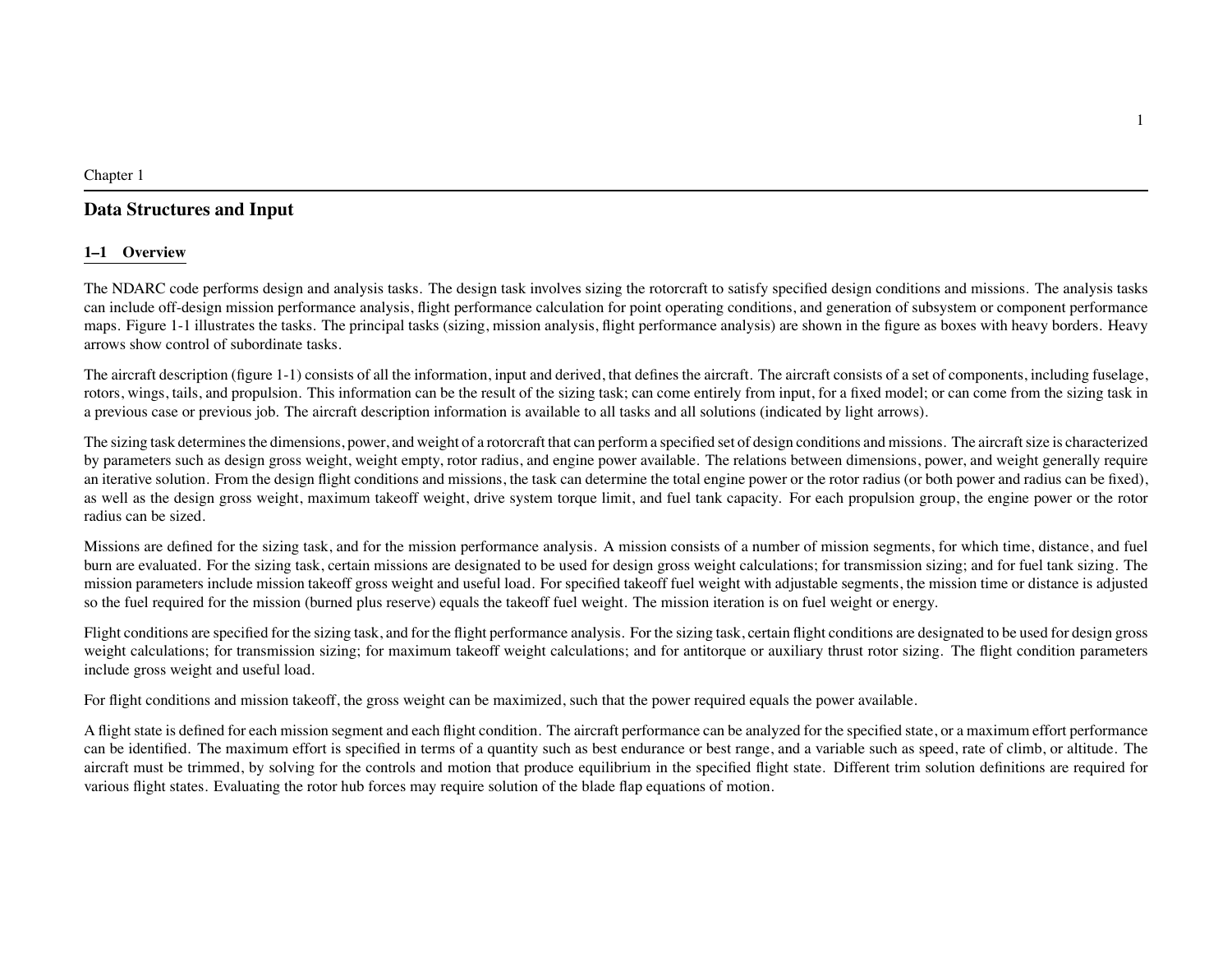

Figure 1-1 Outline of NDARC tasks.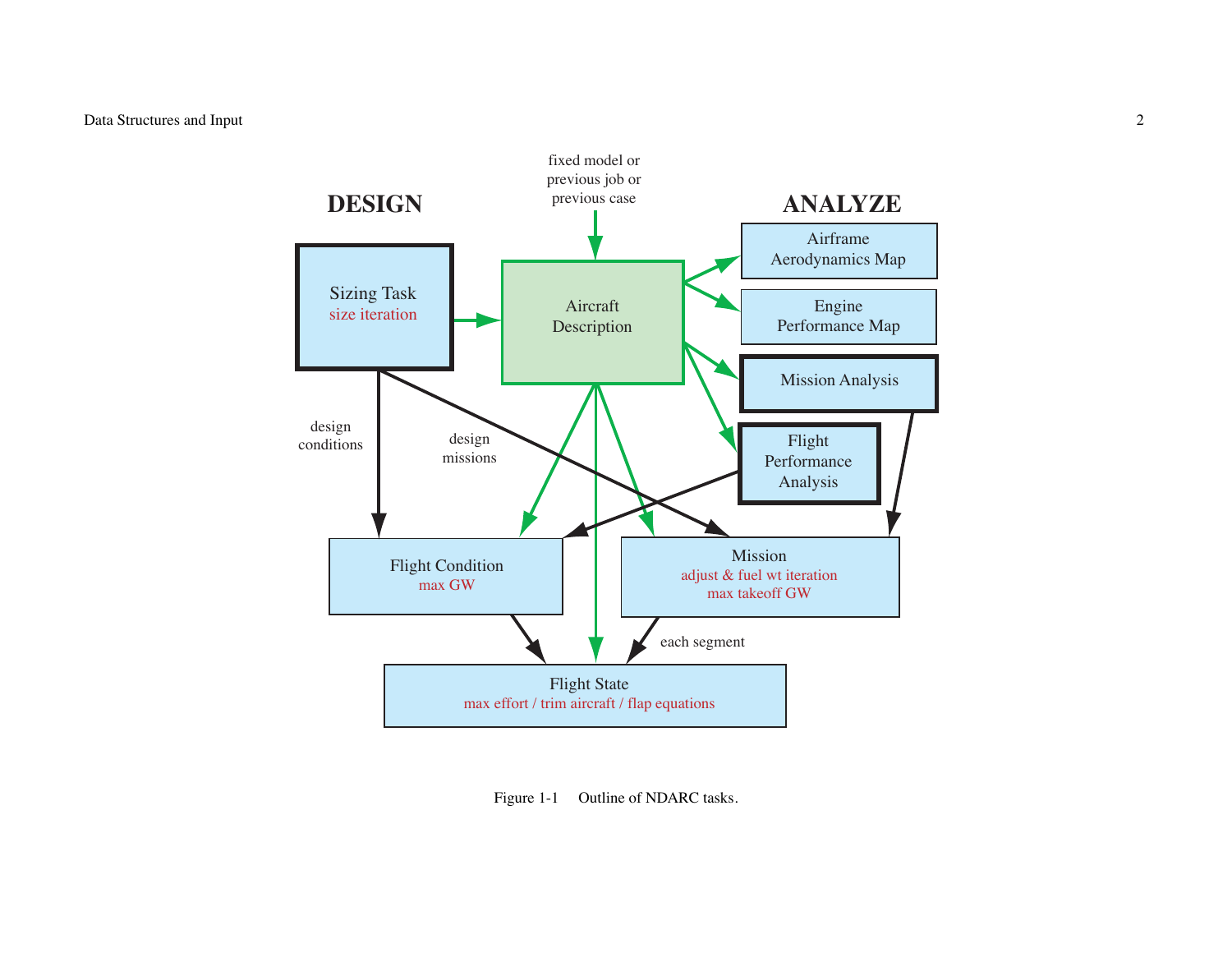

Figure 1-2 NDARC Interfaces.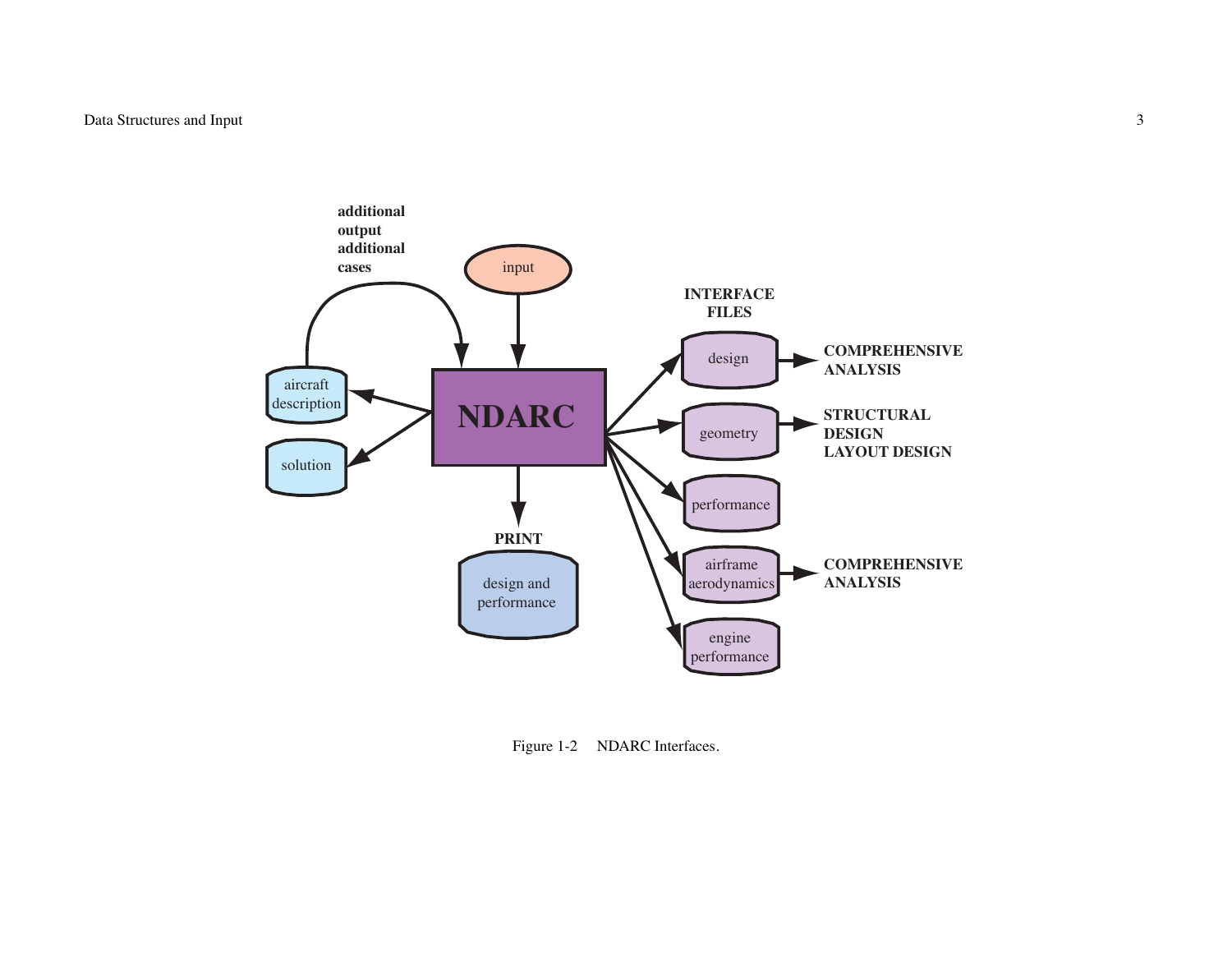```
&JOB INIT
_input=0,INIT_data=0,&END
&DEFN action='ident',created='time-date',title='standard input',&END
!########################################################################
&DEFN action='open file',file='engine.list',&END
&DEFN action='open file',file='helicopter.list',&END
!========================================================================
&DEFN quant='Cases',&END
&VALUE title='Helicopter',TASK_size=0,TASK_mission=1,TASK_perf=1,&END
&DEFN quant='Size',&END
&VALUE nFltCond=0,nMission=0,&END
!========================================================================
&DEFN quant='OffDesign',&END
&VALUE title='mission analysis',nMission=1,&END
&DEFN quant='OffMission',&END
&VALUE
        (one mission, mission segment parameters as arrays)
&END
!========================================================================
&DEFN quant='Performance',&END
&VALUE title='performance analysis',nFltCond=2,&END
&DEFN quant='PerfCondition',&END
&VALUE
        (one condition)
&END
&DEFN quant='PerfCondition',&END
&VALUE
        (one condition)
&END
!========================================================================
&DEFN action='endofcase',&END
!########################################################################
&DEFN action='endofjob',&END
```
Figure 1-3a Illustration of NDARC input (primary input).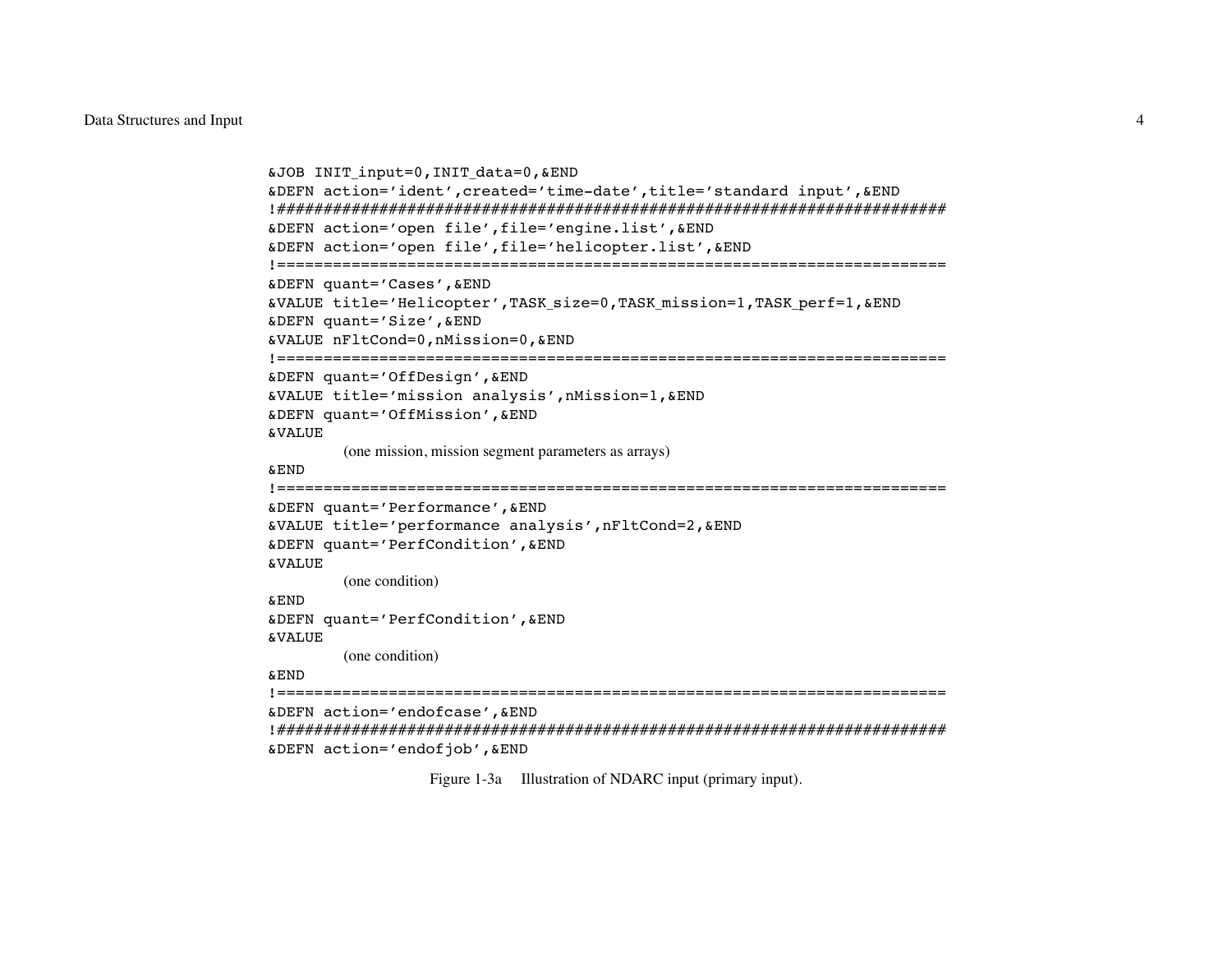```
&DEFN action='ident',created='time-date',title='Helicopter',&END
!########################################################################
! default helicopter
&DEFN action='configuration',&END
&VALUE config='helicopter',rotate=1,&END
!========================================================================
&DEFN quant='Cases',&END
&VALUE title='Helicopter',FILE_design='helicopter.design',&END
&DEFN quant='Size',&END
&VALUE
   title='Helicopter',
    SIZE
_perf='none',SET_rotor='radius+Vtip+sigma','radius+Vtip+sigma',
    FIX
_DGW=1,SET_tank='input',SET_SDGW='input',SET_WMTO='input',
&END
&DEFN quant='Solution',&END
&VALUE &END
!========================================================================
&DEFN quant='Aircraft',&END
&VALUE (Aircraft parameters) &END
&DEFN quant='Geometry',&END
&VALUE (geometry) &END
&DEFN quant='Rotor 1',&END
&VALUE (Rotor 1 parameters) &END
!========================================================================
        (other parameters in other structures)
!========================================================================
&DEFN quant='TechFactors',&END
&VALUE (technology factors) &END
!########################################################################
&DEFN action='endoffile',&END
```
Figure 1-3b Illustration of NDARC input (secondary input file).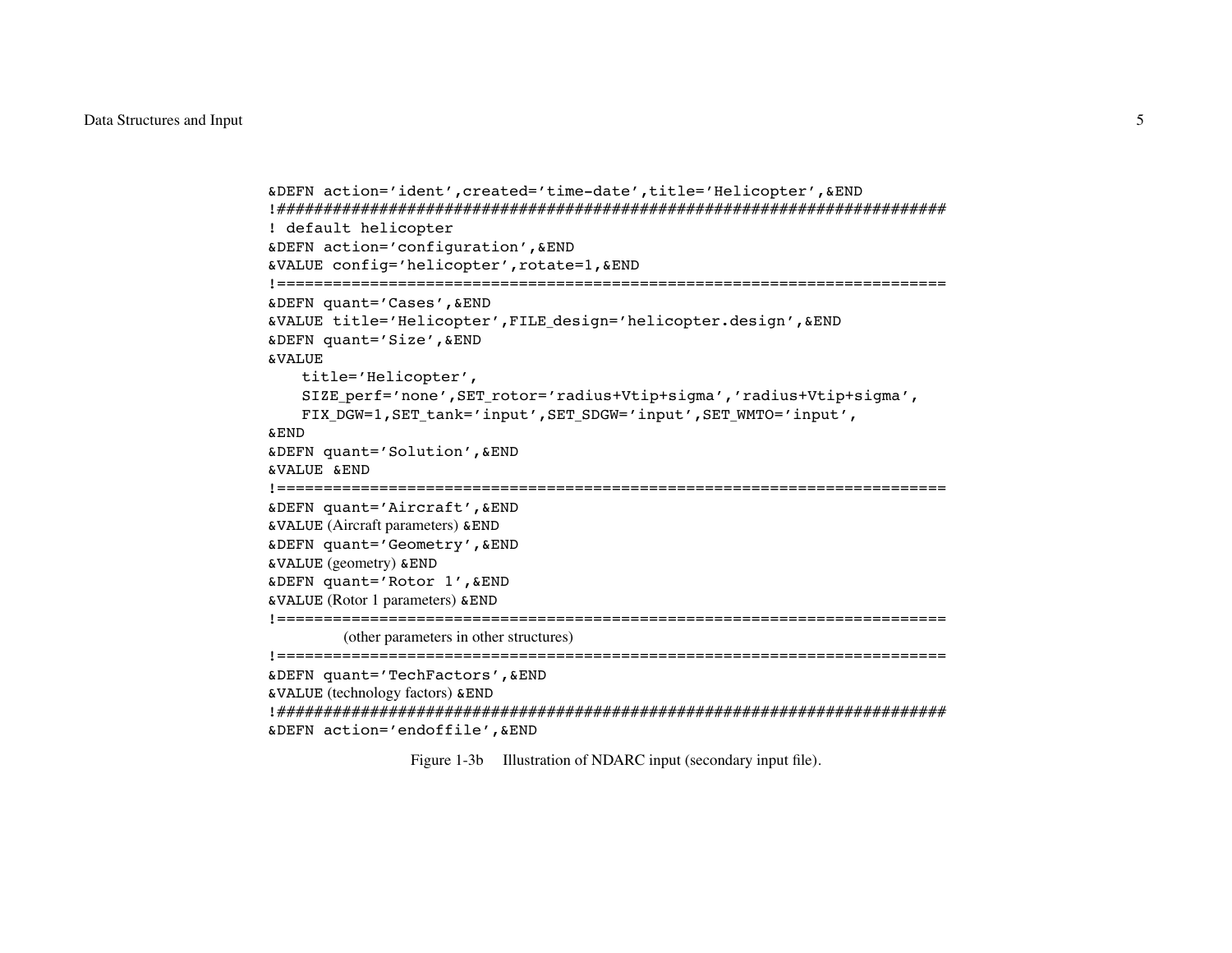#### **1–2 NDARC Input and Output**

Figure 1-2 illustrates the input and output environment of NDARC. Table 1-1 lists the possible input and output files. A job reads input from one or more files. The primary input is obtained from standard input (perhaps redirected to <sup>a</sup> file). The primary input can direct the code to read other files, identified by file name or logical name. The input data are read in namelist format. Unit numbers are par<sup>t</sup> of the job input. Output file names are par<sup>t</sup> of the case input. Input files names are defined in the input itself.

|                             | file logical name | unit number (and default) |
|-----------------------------|-------------------|---------------------------|
| <b>INPUT</b>                |                   |                           |
| Primary Input               | standard input    | $n$ uin = 5               |
| Secondary Input File        | FILE              | nufile $=$ 40             |
| <b>Aircraft Description</b> | FILE              | nufile $=$ 40             |
| <b>Solution</b>             | FILE              | nufile $=$ 40             |
| <b>OUTPUT</b>               |                   |                           |
| Output                      | standard output   | nuout $= 6$               |
| Design                      | DESIGNn           | nudesign $= 41$           |
| Performance                 | PERFn             | nuperf = $42$             |
| Airframe Aerodynamics       | AEROn             | nuaero $= 43$             |
| <b>Engine Performance</b>   | ENGINEn           | nuengine $= 44$           |
| Geometry                    | <b>GEOMETRYn</b>  | nugeom $= 45$             |
| <b>Aircraft Description</b> | AIRCRAFTn         | nuacd $= 46$              |
| Solution                    | SOLUTIONn         | nusoln $= 47$             |
| Sketch                      | SKETCHn           | nusketch $= 48$           |
| Errors                      | ERRORn            | nuerror $=$ 49            |

Table 1-1. Input and output files.

#### **1-2.1 Input**

Figure 1-3 illustrates NDARC input. The primary input starts with <sup>a</sup> JOB namelist, then DEFN namelists are read to define the action and contents of the subsequent information. The job parameters include initialization control, error action, and input/output unit numbers. Job parameters can be read during case input using QUANT='Job'. The initialization takes place before case input, so changed initialization parameters in QUANT='Job' input take effect for the next case. The DEFN namelist has the following parameters.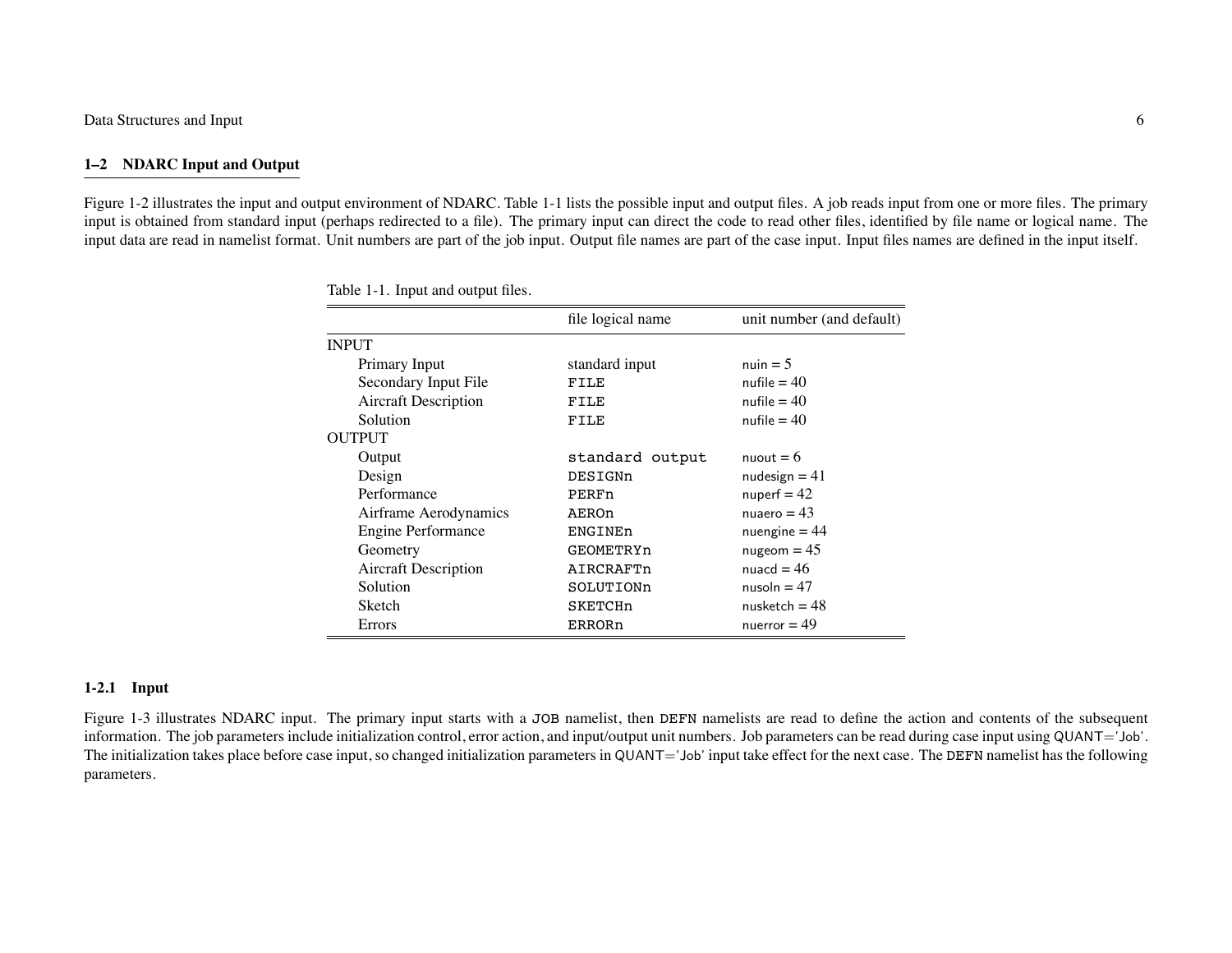a) ACTION: character string (length <sup>=</sup> 32; case independent).

b) QUANT: character string (length <sup>=</sup> 32, case independent); corresponds to data structure in input; string includes structure number (1 or next condition/mission if absent).

c) SOURCE: integer; for copy action.

d) FILE: file name or logical name (length  $= 256$ ).

e) CREATED: character string of creation time and date (length <sup>=</sup> 20).

f) TITLE: character string of title identifying input file (length  $= 80$ ).

g) VERSION: code version number as character string (length  $= 6$ ).

h) MODIFICATION: character string of code modification (length <sup>=</sup> 32).

Table 1-2 describes the options for the ACTION variable in the DEFN namelist. The code searches for the keyword in the ACTION character string. A solution file (text or binary) can be written by an NDARC job and then read by a subsequent job, restoring the solution to the state that existed when the file was created. Then additional output and additional cases can be obtained. An aircraft description file can be written by an NDARC job and then read by <sup>a</sup> subsequent job, restoring the aircraft model (but not the solution). A secondary input file has DEFN namelists to define action and contents. When ACTION='end' (or EOF) is encountered in a secondary input file, the file is closed and the code returns to primary input.

A DEFN namelist with ACTION='ident' identifies the file; probably there is only one identification per file, and only the last occurrence is stored. The identification consists of the CREATED, TITLE, VERSION, MODIFICATION variables. CREATED and TITLE are written when <sup>a</sup> file is created by NDARC, and read and stored for each input file. If present, VERSION and MODIFICATION are compared with the version and modification of the code, and input continues only if they match.

The parameter QUANT identifies the data structure to be read (namelist format), initialized, or copied. Table 1-3 describes the options. The input corresponds to the data structures of the analysis. The QUANT string includes the structure number; if absent, the number is 1, or the next condition or mission. Note that each mission, with the mission segment parameters as arrays, is input with QUANT='SizeMission' or QUANT='OffMission'; and each condition is input with QUANT='SizeCondition' or QUANT='PerfCondition'.

A case inherits input for flight conditions and missions from the previous case if INIT input = last-case-input (default). A DEFN namelist with ACTION='delete' deletes this input as specified by QUANT='SizeCondition <sup>n</sup>', QUANT='SizeMission <sup>n</sup>', QUANT='OffMission <sup>n</sup>', or QUANT='PerfCondition <sup>n</sup>'. ACTION='delete all' deletes all (ignore structure number); ACTION='delete one' deletes structure n (all if number absent); ACTION='delete last' deletes structure n and subsequent structures (all if number absent).

For ACTION='nosize', input variables in the Size structure are set for no size iteration: SIZE perf='none', SIZE engine='none', SIZE jet='none', SIZE charge='none', SET \_rotor='radius+Vtip+sigma', SET\_wing='area+span', FIX\_DGW=1, SET\_tank='input', SET\_limit\_ds='input', SET\_SDGW='input', SET\_WMTO='input'.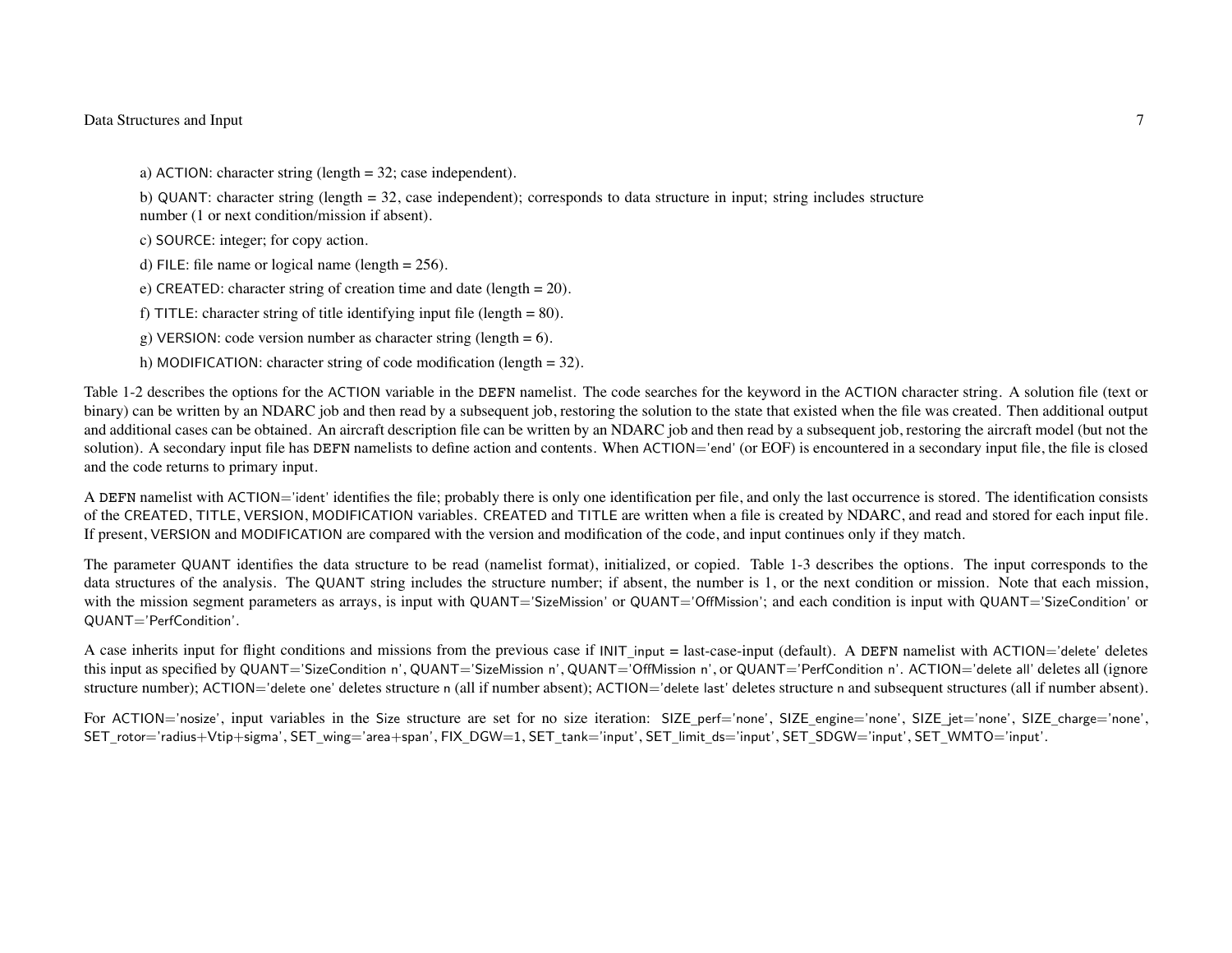| Table 1-2. ACTION options.        |                |             |                                                           |
|-----------------------------------|----------------|-------------|-----------------------------------------------------------|
| <b>ACTION</b>                     | keyword        | QUANT       | function                                                  |
| <b>Primary Input Only</b>         |                |             |                                                           |
| blank                             |                | blank       | open and read secondary input file, name = FILE           |
| 'open file'                       | file, open     |             | open and read secondary input file, name = FILE           |
| 'load aircraft'                   | aircraft, desc |             | load aircraft description file, name = FILE               |
| 'read solution'                   | solution       | 'text'      | read complete solution file, name = FILE (text)           |
| 'read solution'                   | solution       | not 'text'  | read complete solution file, name = FILE (binary)         |
| 'end of case'                     | end+case       |             | stop case input, execute case                             |
| 'end of job'                      | end+job, quit  |             | stop job input, execute case, exit code                   |
| <b>Primary or Secondary Input</b> |                |             |                                                           |
| blank                             | —              | 'structure' | read VALUE namelist                                       |
| 'read namelist'                   | list           | 'structure' | read VALUE namelist                                       |
| 'copy input'                      | copy           | 'structure' | copy input from source (same structure), SOURCE=SRCnumber |
| 'initialize'                      | init           | 'structure' | set structure variables to default values                 |
| 'delete all'                      | del+all        | 'structure' | delete all conditions or missions                         |
| 'delete one'                      | del+one        | 'structure' | delete one condition or mission                           |
| 'delete last'                     | del+last       | 'structure' | delete last conditions or missions                        |
| 'configuration'                   | config         |             | set input based on aircraft configuration                 |
| 'nosize'                          | nosize         |             | set input for no size iteration                           |
| 'identification'                  | ident          |             | identify file                                             |
| 'end'                             | end (or EOF)   |             | Secondary: close file, return to primary input            |
| 'end'                             | end (or EOF)   |             | Primary: same as ACTION='endofjob'                        |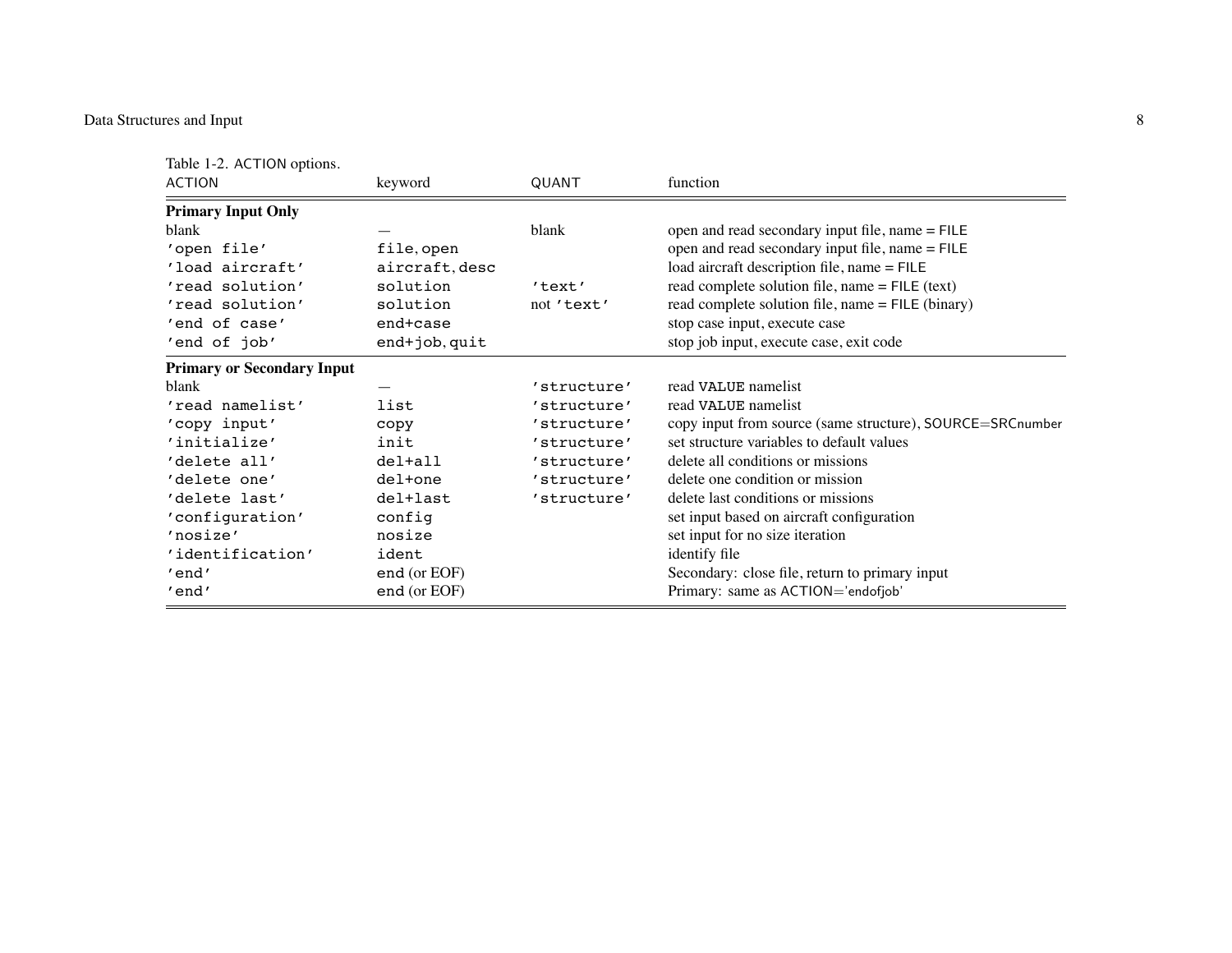| Table 1-3. QUANT options.<br>QUANT                                                                                                                                                                           | data structures read                                                                                                                                                                                                                                                                                                                                                                | maximum n                                                                                                                                                          |
|--------------------------------------------------------------------------------------------------------------------------------------------------------------------------------------------------------------|-------------------------------------------------------------------------------------------------------------------------------------------------------------------------------------------------------------------------------------------------------------------------------------------------------------------------------------------------------------------------------------|--------------------------------------------------------------------------------------------------------------------------------------------------------------------|
| 'Job'<br>'Cases'                                                                                                                                                                                             | Job<br>Cases                                                                                                                                                                                                                                                                                                                                                                        |                                                                                                                                                                    |
| 'Size'<br>'SizeCondition n'<br>'SizeMission n'<br>'OffDesign'<br>'OffMission n'<br>'Performance'<br>'PerfCondition n'<br>'MapEngine'<br>'MapAero'                                                            | <b>SizeParam</b><br>one FltCond+FltState<br>one MissParam, MissSeg+FltState as array<br>OffParam<br>one MissParam, MissSeg+FltState as array<br>PerfParam<br>one FltCond+FltState<br>MapEngine<br>MapAero                                                                                                                                                                           | nFltCond<br>nMission<br>nMission<br>nFltCond                                                                                                                       |
| 'Solution'                                                                                                                                                                                                   | Solution                                                                                                                                                                                                                                                                                                                                                                            |                                                                                                                                                                    |
| 'Cost'<br>'Emissions'<br>'Aircraft'<br>'Systems'<br>'Fuselage'<br>'LandingGear'<br>'Rotor n'<br>'Wing n'<br>'Tail n'<br>'FuelTank n'<br>'Propulsion n'<br>'EngineGroup n'<br>'JetGroup n'<br>'ChargeGroup n' | Cost<br>Emissions<br>Aircraft<br>Systems, WFItCont, WDelce<br>Fuselage, AFuse, WFuse<br>LandingGear, AGear, WGear<br>Rotor, PRotorInd, PRotorPro, PRotorTab, IRotor, DRotor, WRotor<br>Wing, AWing, WWing, WWingTR<br>Tail, ATail, WTail<br>FuelTank, WTank<br>Propulsion, WDrive<br>EngineGroup, DEngSys, WEngSys<br>JetGroup, DJetSys, WJetSys<br>ChargeGroup, DChrgSys, WChrgSys | nRotor<br>nWing<br>nTail<br>nTank<br>nPropulsion<br>nEngineGroup<br>nJetGroup<br>nChargeGroup                                                                      |
| 'EngineModel n'<br>'EngineParamN n'<br>'EngineTable n'<br>'RecipModel n'<br>'CompressorModel n'<br>'MotorModel n'<br>'JetModel n'<br>'FuelCellModel n'<br>'SolarCellModel n'<br>'BatteryModel n'             | EngineModel<br>EngineParamN<br><b>Engine Table</b><br>RecipModel<br>CompressorModel<br>MotorModel<br>JetModel<br>FuelCellModel<br>SolarCellModel<br>BatteryModel                                                                                                                                                                                                                    | nEngineModel<br>nEngineParamN<br>nEngineTable<br>nRecipModel<br>nCompressorModel<br>nMotorModel<br>nJetModel<br>nFuelCellModel<br>nSolarCellModel<br>nBatteryModel |
| 'TechFactors'<br>'Geometry'                                                                                                                                                                                  | all TECH xxx<br>all Location                                                                                                                                                                                                                                                                                                                                                        |                                                                                                                                                                    |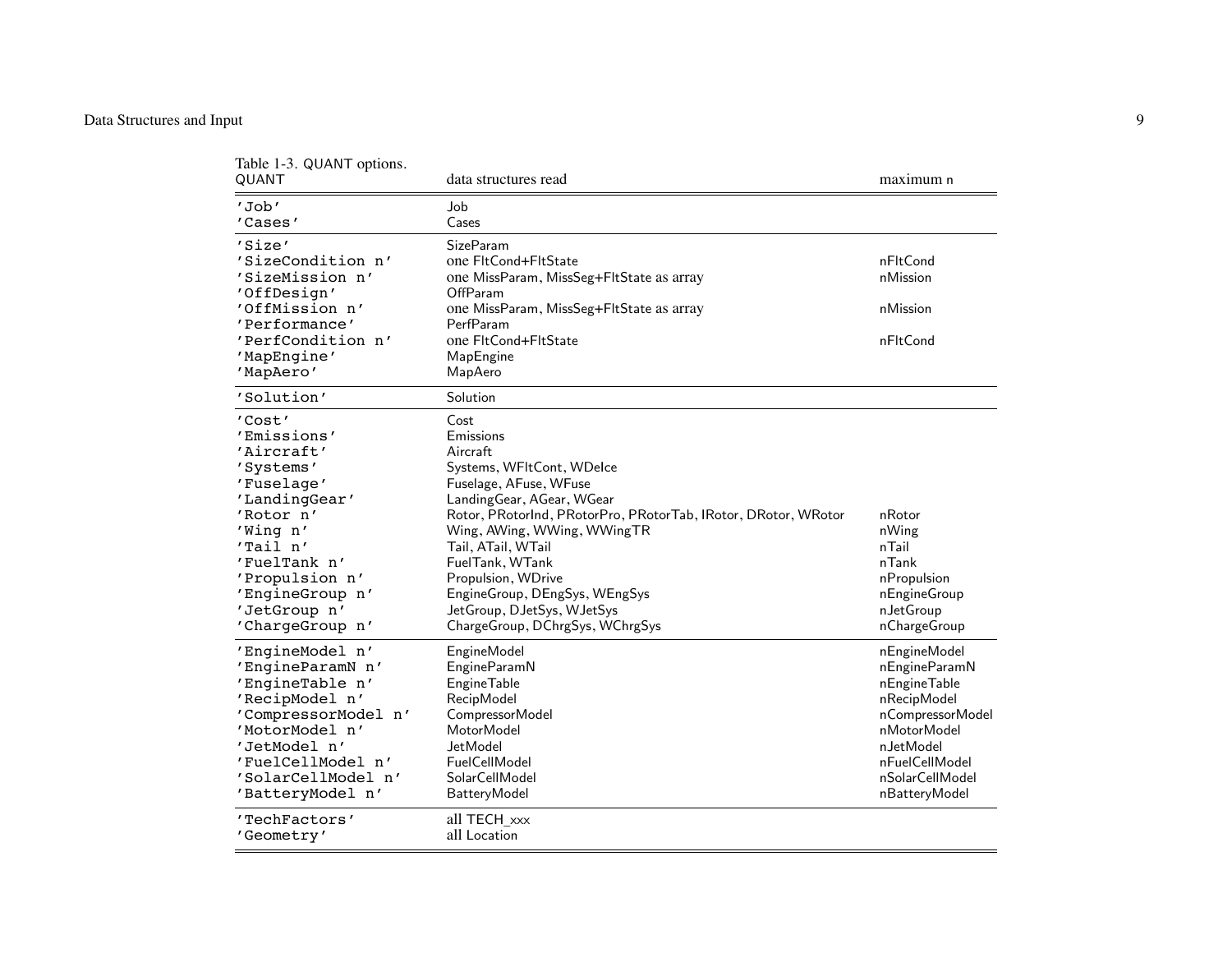#### **1-2.2 Formats**

Namelist input has the following format (see also figure 1-3).

```
&DEFN action='IDENT',created='time-date',title='xxx',version='n.n',modification='xxx',&END
&DEFN quant='STRUCTURE n',&END
&VALUE param=value,&END
&DEFN action='NAMELIST',quant='STRUCTURE n',&END
&VALUE param=value,&END
&DEFN action='COPY',quant='STRUCTURE n',source=#,&END
```
An aircraft description file is written in <sup>a</sup> separate file by NDARC, from theDesign(kcase):

```
&DEFN action='IDENT',created='time-date',title='xxx',version='n.n',modification='xxx',&END
&VALUE
_ADIMEN nrotor=m,nwing=m,ntail=m,ntank=m,npropulsion=m,nenginegroup=m,njetgroup=m,nchargegroup=m,
     nenginemodel=m,nengineparamn=m,nenginetable=m,nrecipmodel=m,ncompressormodel=m,nmotormodel=m,njetmodel=m,
    nfuelcellmodel=m,nsolarcellmodel=m,nbatterymodel=m,&END
&VALUE theStructure%xxx,&END
&VALUE theStructure%xxx,&END
&VALUE theStructure%xxx,&END
```
This aircraft description file is read by identifying it in the primary input:

```
&DEFN action='AIRCRAFT',file='aircraft.acd',&END
```
A solution file is written in <sup>a</sup> separate file by NDARC, from theDesign(kcase), in binary or text format:

```
&DEFN action='IDENT',created='time-date',title='xxx',version='n.n',modification='xxx',&END
&VALUE
_ADIMEN nrotor=m,nwing=m,ntail=m,ntank=m,npropulsion=m,nenginegroup=m,njetgroup=m,nchargegroup=m,
     nenginemodel=m,nengineparamn=m,nenginetable=m,nrecipmodel=m,ncompressormodel=m,nmotormodel=m,njetmodel=m,
     nfuelcellmodel=m,nsolarcellmodel=m,nbatterymodel=m,&END
&VALUE
_SDIMEN nsizecond=m,nsizemiss=m,nperfcond=m,noffmiss=m,&END
&VALUE theStructure%xxx,&END
&VALUE theStructure%xxx,&END
&VALUE theStructure%xxx,&END
```
This solution file is read by identifying it in the primary input, with QUANT identifying the file as text or binary:

&DEFN action='SOLUTION,quant='TEXT',file='aircraft.soln'&END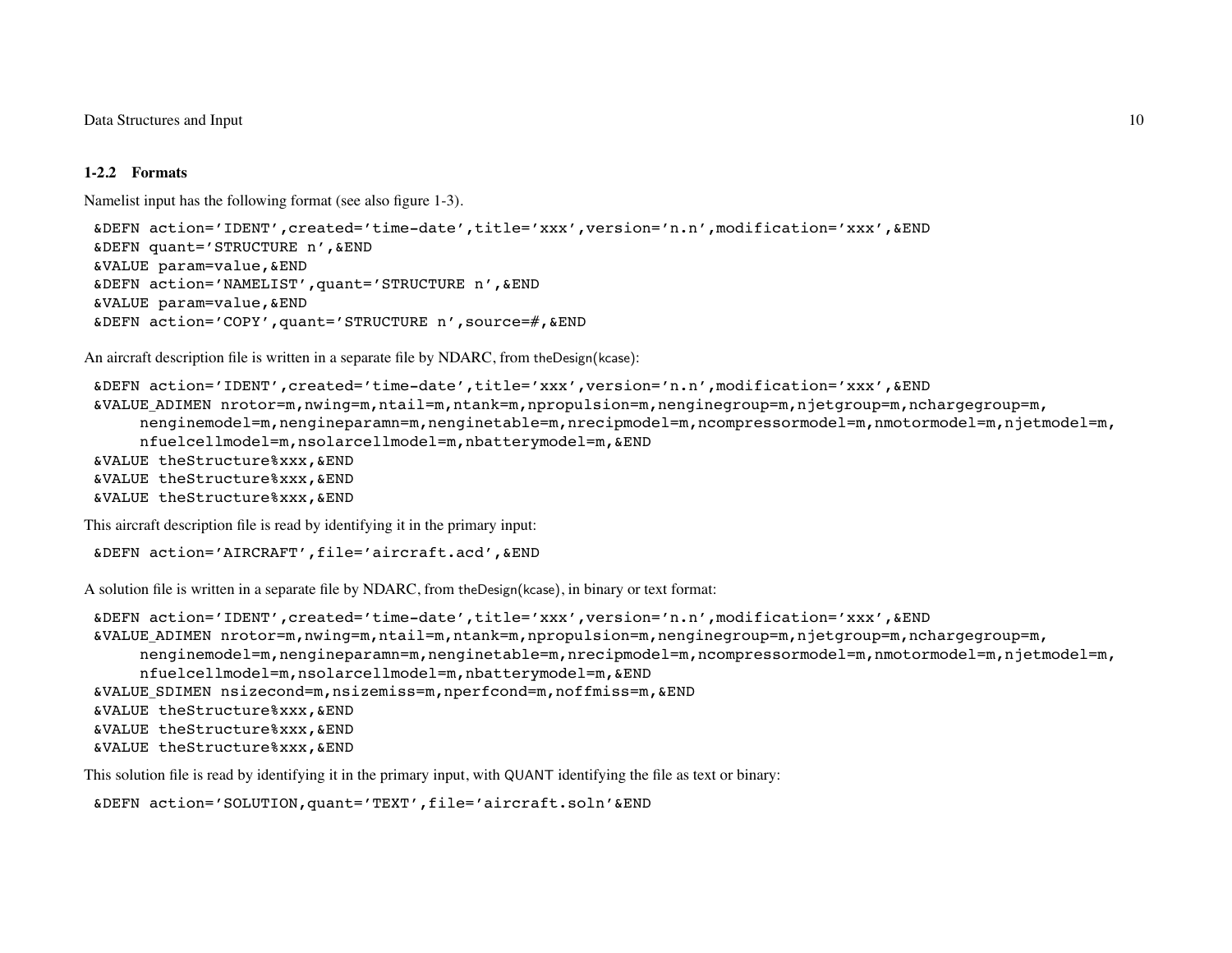#### **1-2.3 Conventions**

Each flight condition (FltCond and FltState variables) is input in <sup>a</sup> separate SizeCondition or PerfCondition namelist.

Each mission (MissParam, MissSeg, and FltState variables) is input in <sup>a</sup> separate SizeMission or OffMission namelist. All mission segments are defined in this namelist, so MissSeg and FltState variables are arrays. Each variable gets one more dimension, with the first array index always segmen<sup>t</sup> number.

Geometry input includes Location variables, which are read as elements of the data structure (for example, loc rotor%SL).

Variables can appear in more than one namelist. Specifically there are separate namelists for all technology factors (all TECH\_xxx variables), and all geometry (all Location variables), with corresponding options for output. A variable that is <sup>a</sup> scalar in the Rotor, Wing, Tail, Propulsion, EngineGroup, JetGroup, or ChargeGroup input becomes an array in the TechFactors or Geometry input. Note that it is the Location variable that is the array (for example, loc\_rotor(1)%SL).

Case is not important in character string input. Character string input consists of keywords; the code searches for the keywords in the string.

Default values are specified in the dictionary (blank implies <sup>a</sup> default of zero); all elements of arrays have the same default value.

Tasks, aircraft, and components have title variables. There are also notes variables (long character string) to record information about the input.

#### **1–3 Software Tool**

All information about data structures is contained in <sup>a</sup> dictionary file. This information includes the parameter name, dimension, type, default value, description, identification as input, and formats for write of the parameter. A software tool was created to manage the data, including construction of the module of data structures. The software tool reads this dictionary file and creates subroutines for the input process: namelist read, copy, print of input, initialization, set to default. This software tool is <sup>a</sup> program that manipulates character strings, to produce compilable module and subroutines for NDARC.

#### **1–4 Data Structures**

Table 1-4 outlines the data structures used for NDARC. The following chapters describe the contents of each structure. Note that a "+" sign in the column between the type and description identifies input variables. Input variables can be changed by the analysis, so may not be the same at the end of <sup>a</sup> case as at the beginning. All variables, input and other, are initialized to zero or blank. If default values exist (only for input variables), they supersede that initialization.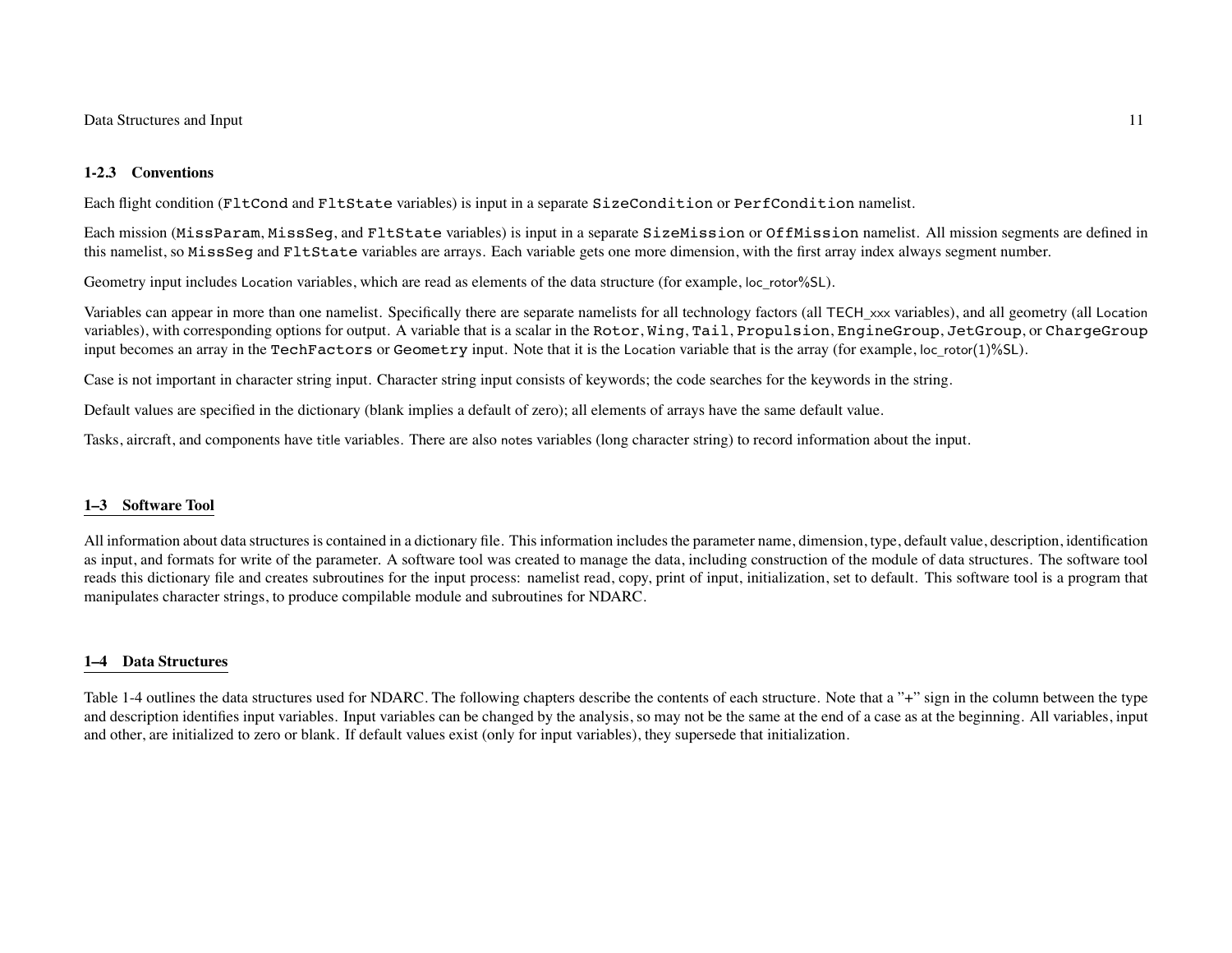## Table 1-4. NDARC data structures.

| Design            | Fuselage               | FuelTank(ntankmax)                 | FltState(nfltmax)   |
|-------------------|------------------------|------------------------------------|---------------------|
| Cases             | [Location]loc_fuselage | [Location]loc_auxtank(nauxtankmax) | FltAircraft         |
| Size              | AFuse                  | Weight                             | FltFuse             |
| <b>SizeParam</b>  | Weight                 | WTank                              | FltGear             |
| FltCond(nfltmax)  | WFuse                  | Propulsion(npropmax)               | FltRotor(nrotormax) |
| FltState(nfltmax) | LandingGear            | Weight                             | FltWing(nwingmax)   |
| Mission(nmissmax) | [Location]loc gear     | WDrive                             | FltTail(ntailmax)   |
| MissParam         | AGear                  | EngineGroup(nengmax)               | FltTank(ntankmax)   |
| MissSeg(nsegmax)  | Weight                 | [Location]loc_engine               | FltProp(npropmax)   |
| FltState(nsegmax) | WGear                  | DEngSys                            | FltEngn(nengmax)    |
| OffDesign         | Rotor(nrotormax)       | Weight                             | FltJet(njetmax)     |
| OffParam          | [Location]loc_rotor    | WEngSys                            | FltChrg(nchrgmax)   |
| Mission(nmissmax) | [Location]loc_pylon    | JetGroup(njetmax)                  |                     |
| MissParam         | [Location]loc pivot    | [Location]loc jet                  |                     |
| MissSeg(nsegmax)  | [Location]loc_nac      | <b>DJetSys</b>                     |                     |
| FltState(nsegmax) | PRotorInd              | Weight                             |                     |
| Performance       | PRotorPro              | WJetSys                            |                     |
| PerfParam         | <b>PRotorTab</b>       | ChargeGroup(nchrgmax)              |                     |
| FltCond(nfltmax)  | <b>IRotor</b>          | [Location]loc_charger              |                     |
| FltState(nfltmax) | <b>DRotor</b>          | <b>DChrgSys</b>                    |                     |
| MapEngine         | Weight                 | Weight                             |                     |
| MapAero           | WRotor                 | WChrgSys                           |                     |
| Solution          | Wing(nwingmax)         | EngineModel(nengmax)               |                     |
| Cost              | [Location]loc_wing     | EngineParamN(nengpmax)             |                     |
| Emissions         | AWing                  | EngineTable(nengmax)               |                     |
| Aircraft          | Weight                 | RecipModel(nengmax)                |                     |
| [Location]loc_cg  | WWing                  | CompressorModel(nengmax)           |                     |
| Weight            | WWingTR                | MotorModel(nengmax)                |                     |
| XAircraft         | Tail(ntailmax)         | JetModel(njetmax)                  |                     |
| Systems           | [Location]loc_tail     | FuelCellModel(nchrgmax)            |                     |
| Weight            | ATail                  | SolarCellModel(nchrgmax)           |                     |
| <b>WFItCont</b>   | Weight                 | BatteryModel(ntankmax)             |                     |
| WDelce            | WTail                  |                                    |                     |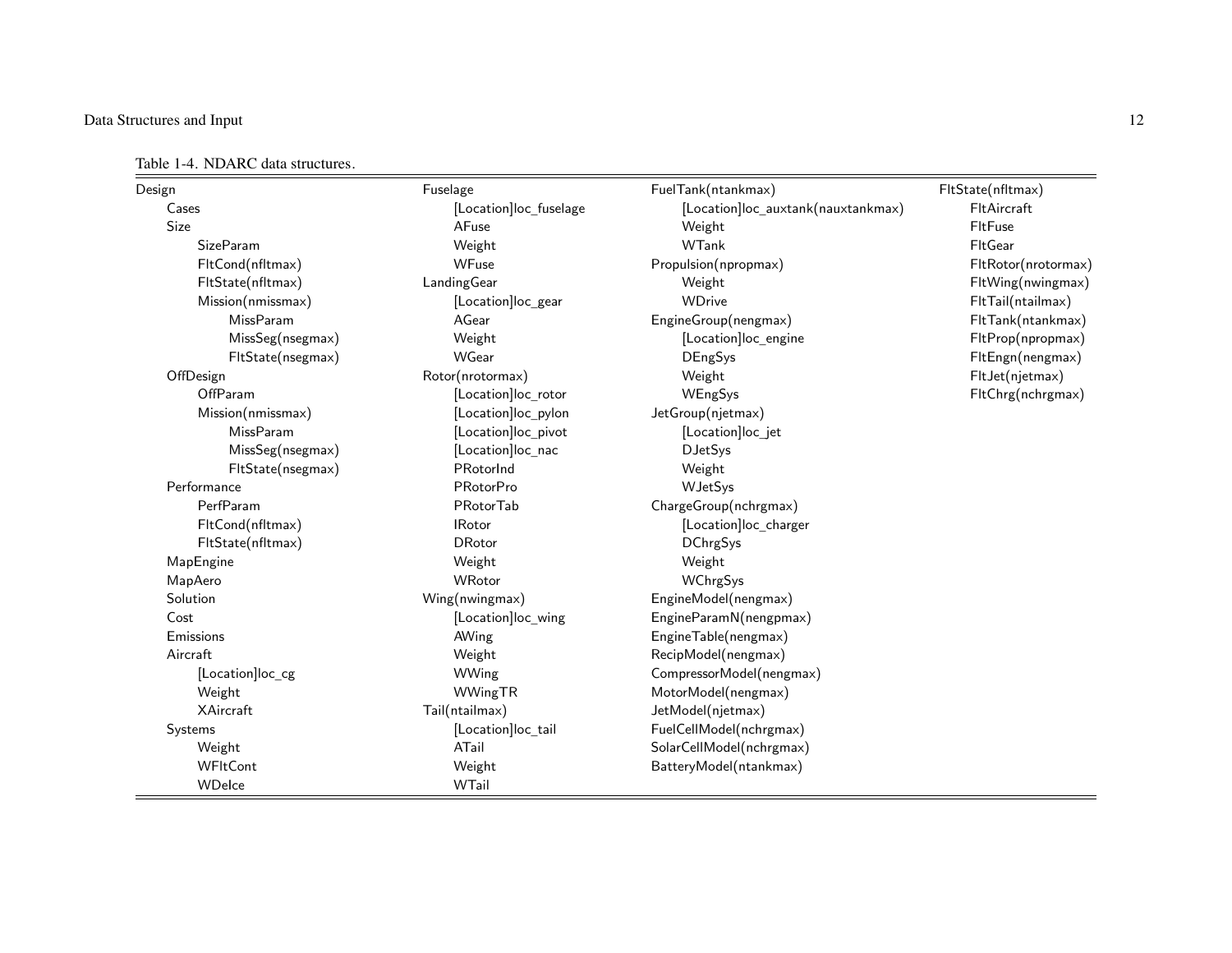#### Chapter 2

#### **Input Based on Configuration**

The rotorcraft configuration is identified by the variable config in the QUANT='Aircraft' input. With ACTION='configuration', the analysis defines a number of input parameters in order to facilitate modelling of conventional configurations. The input required to execute ACTION='configuration' is:

&DEFN action='configuration',&END

&VALUE config='aaaa',nRotor=#,rotate=#,#,overlap\_tandem=#,#,ang\_multicopter=#,#,&END

The VALUE namelist contains only the parameters Aircraft%config (rotorcraft configuration), Aircraft%nRotor (number of rotors, only for multicopter), Rotor%rotate (direction of rotation, each rotor), Rotor%overlap\_tandem (each rotor, only for tandem helicopter), and Rotor%ang\_multicopter (each rotor, only for multicopter). The convention is that the first rotor is the main rotor for the helicopter or compound configuration; the front rotor for the tandem configuration; the right rotor for the tiltrotor configuration. This capability has been implemented for rotorcraft, helicopter, tandem, coaxial, tiltrotor, compound, multicopter, and airplane configurations. There is common input for all configurations, and special input for each excep<sup>t</sup> the rotorcraft. The analysis creates the following input, through information at the end of the NDARC structures file. Note that default values are defined for all input quantities.

#### **2–1 All Configurations**

a) Components: nRotor=2 (except multicopter), nWing=0, nTail=2; nPropulsion=1, nEngineGroup=1, nEngineModel=1, nJetGroup=0, nChargeGroup=0

b) Aircraft

Aircraft controls: ncontrol=7, IDENT\_control='coll','latcyc','lngcyc','pedal','tailinc','elevator','rudder'

Control states: nstate \_ control=1

Trim states: nstate \_ trim=10, selected by FltAircraft%STATE\_trim=IDENT\_trim; compound state not active

|                          | <b>IDENT</b> trim | mtrim | trim quant                                                     | trim var                                        |
|--------------------------|-------------------|-------|----------------------------------------------------------------|-------------------------------------------------|
| 6-variable               | 'free'            | 6     | 'force x','force y','force z','moment x','moment y','moment z' | 'coll','latcyc','Ingcyc','pedal','pitch','roll' |
| longitudinal             | 'long'            | 4     | 'force x','force z','moment y','moment z'                      | 'coll','Ingcyc','pitch','pedal'                 |
| symmetric 3-variable     | 'svmm'            |       | 'force x','force z','moment y'                                 | 'coll','Ingcyc','pitch'                         |
| weight and drag          | 'force'           |       | 'force x','force z'                                            | 'coll','pitch'                                  |
| hover thrust and torque  | 'hover'           |       | 'force z','moment z'                                           | 'coll','pedal'                                  |
| hover thrust             | 'thrust'          |       | 'force z'                                                      | 'coll'                                          |
| hover rotor $C_T/\sigma$ | 'rotor'           |       | 'CTs rotor 1'                                                  | 'coll'                                          |
| wind tunnel              | 'windtunnel'      | 3     | 'CTs rotor 1', betac 1', betas 1'                              | 'coll','latcyc','lngcyc'                        |
| full power               | 'power'           |       | 'P margin 1'                                                   | 'coll'                                          |
| ground run               | 'ground'          |       | $'$ force $x'$                                                 | 'coll'                                          |
| compound                 | 'comp'            | 6     | 'force x','force y','force z','moment x','moment y','moment z' | 'coll','latcyc','Ingcyc','pedal','prop','roll'  |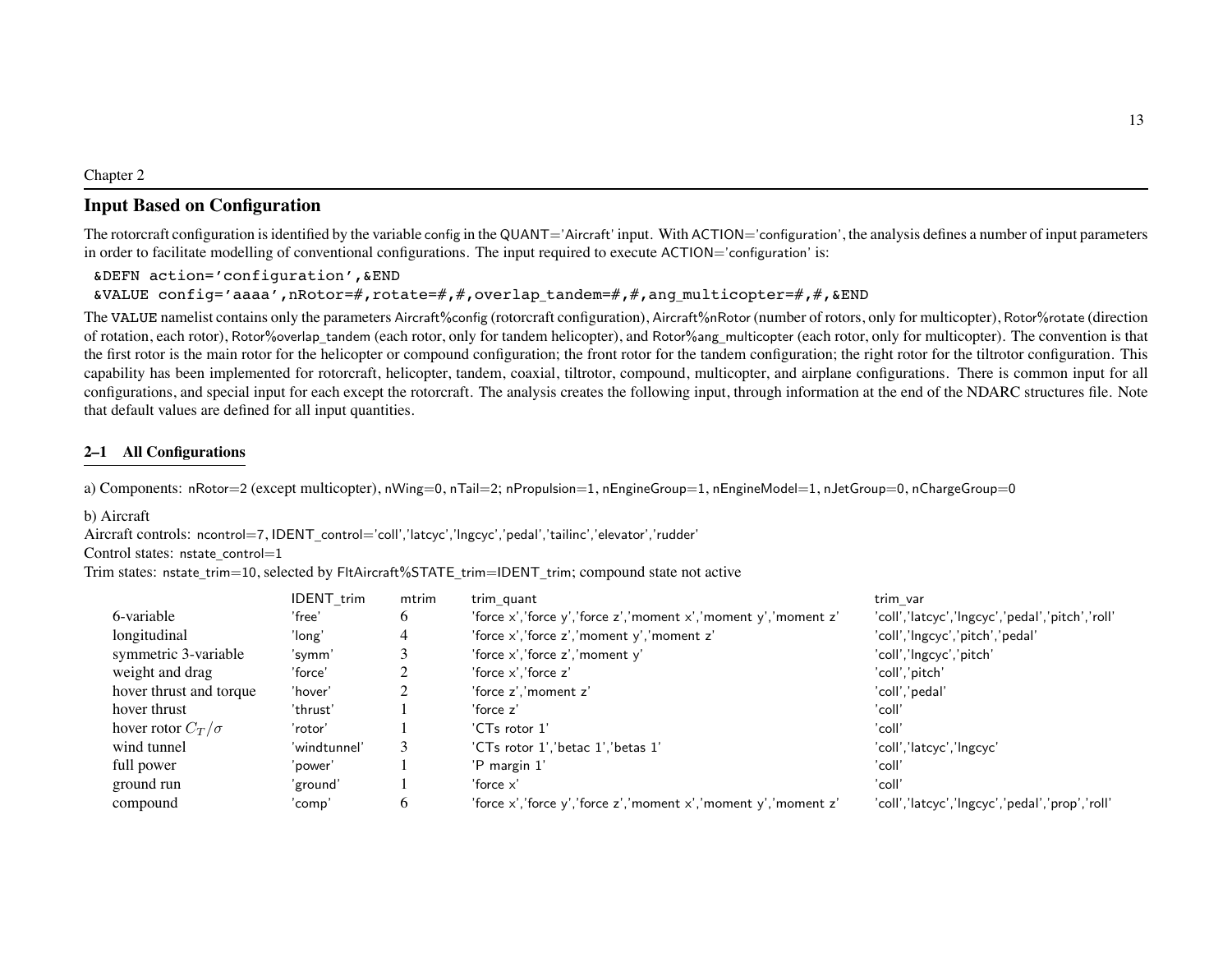c) Systems: MODEL\_FWfc=0, MODEL\_CVfc=0 (no fixed wing flight controls, no conversion controls)

d) Landing Gear: KIND  $LG=0$  (fixed gear), Wgear%nLG=3

e) Fuel Tank: place=1 (internal tank), Mauxtanksize=1, WTank%ntank int=1, WTank%nplumb=2

#### f) Rotor

First rotor is primary: kPropulsion=1, KIND xmsn=1 Second and other rotors are dependent: kPropulsion=1, KIND xmsn=0, INPUT gear=1 (input quantity is tip speed) Configuration: direction='main' Drag: SET\_aeroaxes=1 (helicopter), Idrag=0. (not tilt); DRotor%SET\_Dspin=1, DRotor%DoQ\_spin=0. (no spinner drag) Weight: WRotor%MODEL\_config=1 (rotor), WRotor%KIND\_rotor=2 (not tilting) Control: INPUT \_ coll=0, INPUT\_cyclic=0, INPUT\_incid=0, INPUT\_cant=0, INPUT\_diam=0 (no connection to aircraft controls) T \_ coll=0., T\_latcyc=0., T\_lngcyc=0., T\_incid=0., T\_cant=0., T\_diam=0. (all controls, all states) KIND \_ control=1 (1 for thrust and TPP command) KIND\_coll=2 (1 for thrust, 2 for  $C_T/\sigma$ ) KIND \_cyclic=1 (1 for TPP tilt, 2 for hub moment, 3 for lift offset) KIND \_ tilt=0 (fixed shaft)

#### g) Wing

Control:

INPUT \_flap=0, INPUT\_flaperon=0, INPUT\_aileron=0, INPUT\_incid=0 (no connection to aircraft controls) T \_flap=0., <sup>T</sup>\_flaperon=0., <sup>T</sup>\_aileron=0., <sup>T</sup>\_incid=0. (all controls, all states, all panels) Drag: Idrag=0. (not tilt)

#### h) Tail

First tail is horizontal tail: KIND \_ tail=1, WTail%MODEL\_Htail=1 (helicopter) Second tail is vertical tail: KIND \_ tail=2, WTail%MODEL\_Vtail=1 (helicopter) Configuration: KIND\_TailVol=2, TailVolRef=1 (rotor reference) Control: INPUT \_ cont=1 (tail control connection to aircraft controls), INPUT\_incid=0 (no connection of tail incidence to aircraft controls)

T \_ cont=0., T\_incid=0. (all controls, all states)

i) Propulsion:  $nGear=1$ , STATE gear wt=1, INPUT\_DN=0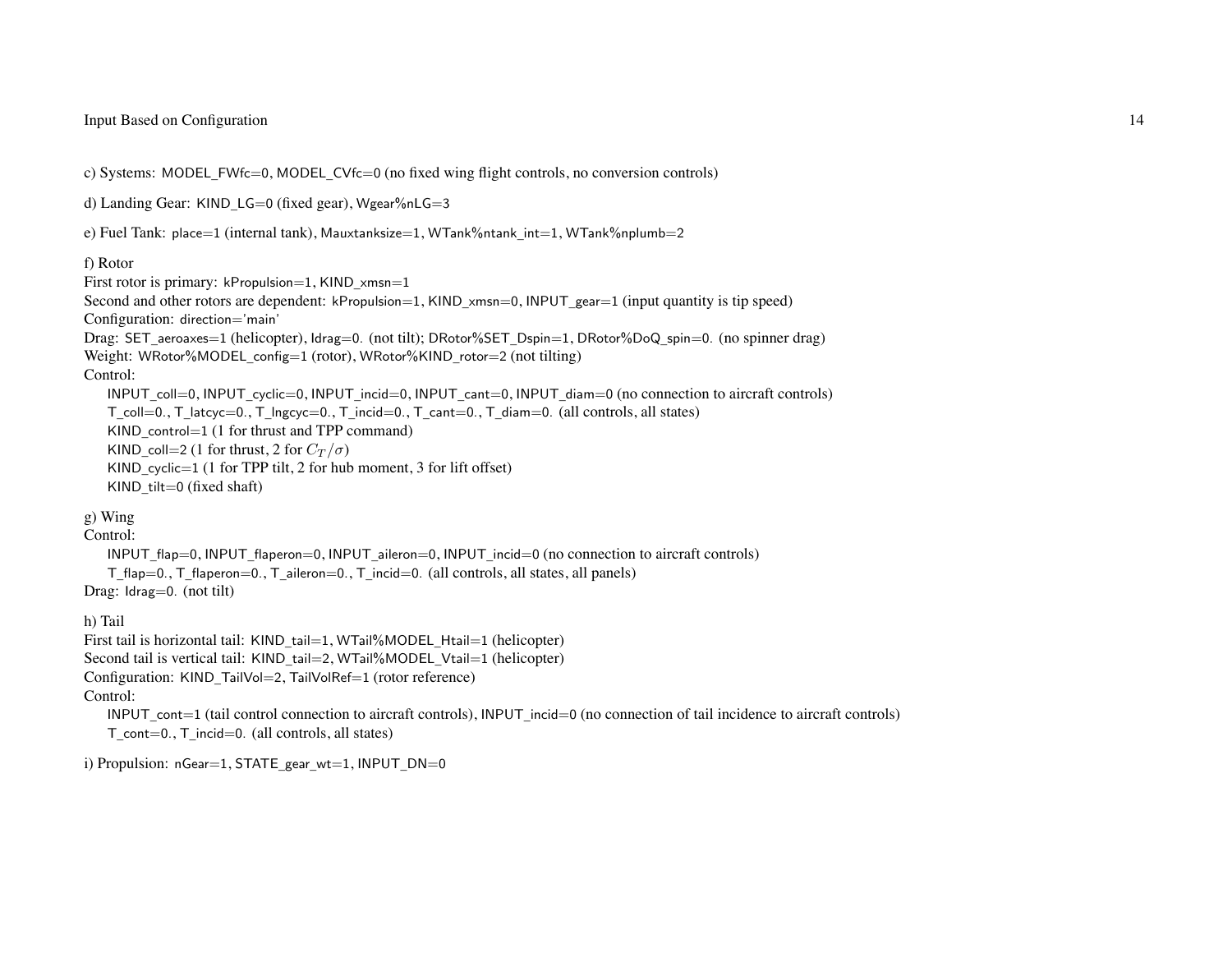j) Engine Group

Configuration: kPropulsion=1, INPUT\_gear=1 (gear ratio from N\_spec), SET\_power=0 (sized), fPsize=1., direction='x', SET\_geom=0 (standard position) Drag: MODEL drag=1, Idrag=0. (not tilt)

k) Engine Group, Jet Group, Charge Group

Control:

INPUT \_amp=0, INPUT\_mode=0, INPUT\_incid=0, INPUT\_yaw=0 (no connection to aircraft controls) T \_amp=0., T\_incid=0., T\_yaw=0. (all controls, all states)

#### **2–2 Helicopter**

#### a) Rotor

```
First rotor is main rotor: config='main', fDGW=1., fArea=1., SET_geom='standard'
   rotation: r = 1; if (Rotor(1)% rotate < 0) r = -1control: INPUT_coll=1, INPUT_latcyc=1, INPUT_lngcyc=1 (rotor control connection to aircraft controls)
    control: T
_coll(1,1)=1., T_latcyc(2,1)= − r, T_lngcyc(3,1)=-1.
Second rotor is tail rotor: config='tail+antiQ', fThrust=1., fArea=0., SET_geom='tailrotor', mainRotor=1
   direction='tail', WRotor%MODEL_config=2 (tail rotor)
   rotation: r = 1; if (Rotor(1)%rotate < 0) r = -1control: KIND
_
control=2 (thrust and NFP command); INPUT_coll=1, T_coll(4,1)= − r (rotor collective connection to aircraft control 'pedal')
Performance: PRotorInd%MODEL_twin='none'
```
Drag: SET\_Sspin=1, Swet\_spin=0., DRotor%SET\_Dspin=1, DRotor%DoQ\_spin=0., DRotor%CD\_spin=0. (no spinner drag)

#### b) Tail

Control: INPUT \_ incid=1 (tail incidence connection to aircraft controls)

Horizontal tail: T \_incid(5,1)=1. (incidence connection to aircraft control 'tailinc'), <sup>T</sup>\_cont(6,1)=1. (elevator direct control) Vertical tail: T \_cont(7,1)=1. (rudder direct control)

c) Propulsion: WDrive%ngearbox=2, WDrive%ndriveshaft=1, WDrive%fShaft=0.1, WDrive%fTorque=0.03, WDrive%fPower=0.15

#### **2–3 Tandem**

a) Components: nTail=0 (no tail)

b) Fuel Tank: place=2 (sponson)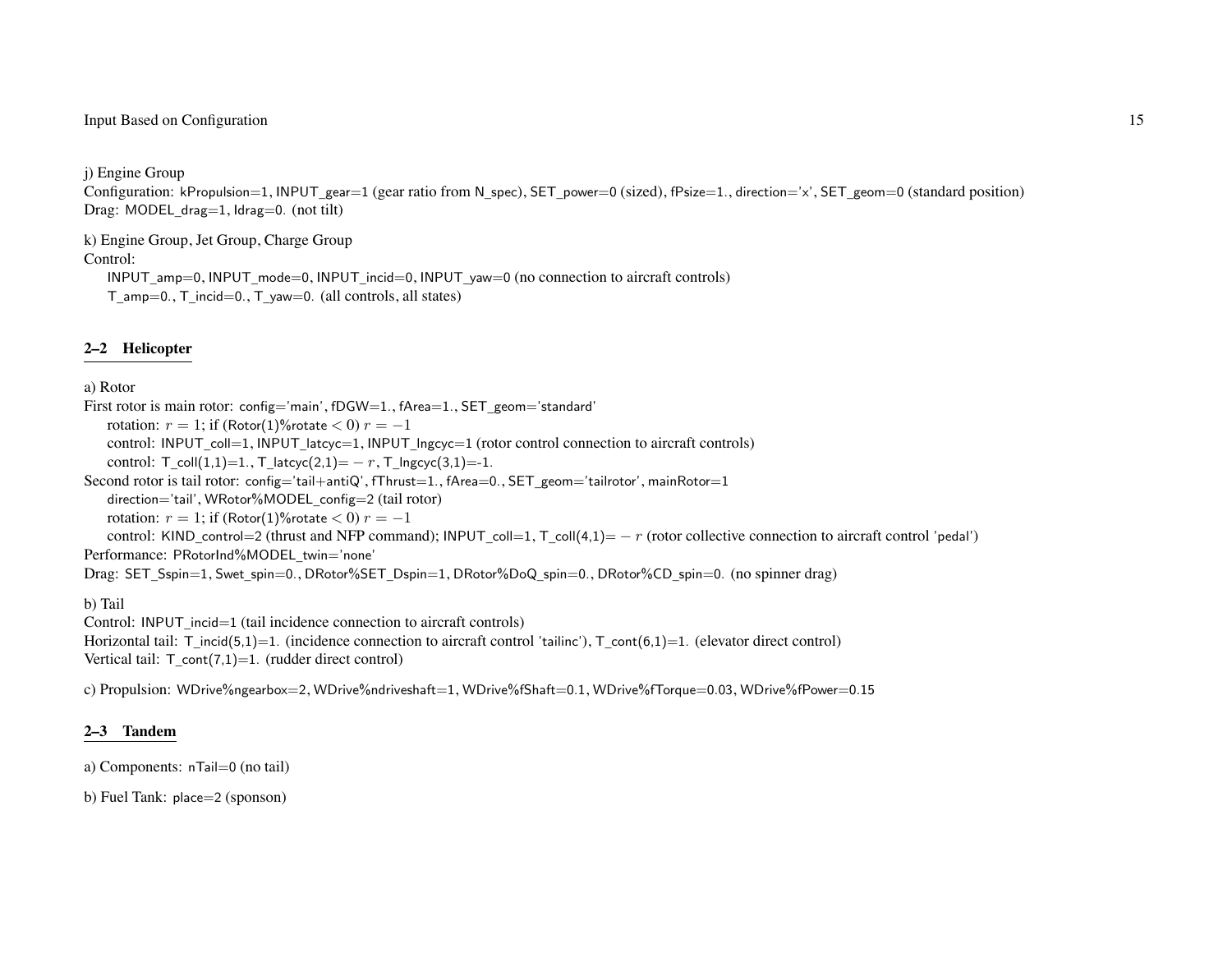#### c) Rotor

Configuration: config='main+tandem', fDGW=.5, SET\_geom='tandem', fRadius=1.  $fArea=1-m/2$ , from  $m=(2/\pi)(\cos^{-1}h-h\sqrt{1-h^2})$ ,  $h=1$  – overlap tandem First rotor is front rotor: otherRotor=2 rotation:  $r = 1$ , if (Rotor(1)% rotate  $< 0$ )  $r = -1$ control: INPUT\_coll=1, INPUT\_latcyc=1 (rotor control connection to aircraft controls) control: T \_coll(1,1)=1., <sup>T</sup>\_coll(3,1)=-1., <sup>T</sup>\_latcyc(2,1)= <sup>−</sup> *<sup>r</sup>*, <sup>T</sup>\_latcyc(4,1)= <sup>−</sup> *<sup>r</sup>* Second rotor is aft rotor: otherRotor=1, rotate=-Rotor(1)% rotate rotation:  $r = 1$ , if (Rotor(1)% rotate  $\lt 0$ )  $r = -1$ ;  $r = -r$ control: INPUT\_coll=1, INPUT\_latcyc=1 (rotor control connection to aircraft controls) control: T \_coll(1,1)=1., <sup>T</sup>\_coll(3,1)= 1., <sup>T</sup>\_latcyc(2,1)= <sup>−</sup> *<sup>r</sup>*, <sup>T</sup>\_latcyc(4,1)=*<sup>r</sup>* Performance: PRotorInd%MODEL\_twin='tandem', PRotorInd%Kh\_twin=1., PRotorInd%Kf\_twin=0.85, IRotor%MODEL\_int\_twin=2 Drag: SET\_Sspin=1, Swet\_spin=0., DRotor%SET\_Dspin=1, DRotor%DoQ\_spin=0., DRotor%CD\_spin=0. (no spinner drag)

d) Propulsion: WDrive%ngearbox=2, WDrive%ndriveshaft=1, WDrive%fShaft=0.1; WDrive%fTorque=0.6, WDrive%fPower=0.6

#### **2–4 Coaxial**

#### a) Rotor

Configuration: config='main+coaxial', fDGW=.5, fArea=.5, SET\_geom='coaxial', fRadius=1. First rotor is lower rotor: otherRotor=2 rotation:  $r = 1$ , if (Rotor(1)% rotate  $< 0$ )  $r = -1$ control: INPUT\_coll=1, INPUT\_latcyc=1, INPUT\_lngcyc=1 (rotor control connection to aircraft controls) control: T \_coll(1,1)=1., <sup>T</sup>\_coll(4,1)=*<sup>r</sup>*, <sup>T</sup>\_latcyc(2,1)= <sup>−</sup> *<sup>r</sup>*, <sup>T</sup>\_lngcyc(3,1)=-1. Second rotor is upper rotor: otherRotor=1, rotate=-Rotor(1)% rotate rotation:  $r = 1$ , if (Rotor(1)% rotate  $\lt 0$ )  $r = -1$ ;  $r = -r$ control: INPUT\_coll=1, INPUT\_latcyc=1, INPUT\_lngcyc=1 (rotor control connection to aircraft controls) control: T \_coll(1,1)=1., <sup>T</sup>\_coll(4,1)=*<sup>r</sup>*, <sup>T</sup>\_latcyc(2,1)= <sup>−</sup> *<sup>r</sup>*, <sup>T</sup>\_lngcyc(3,1)=-1. Performance: PRotorInd%MODEL\_twin='coaxial', PRotorInd%Kh\_twin=1., PRotorInd%Kf\_twin=0.85, IRotor%MODEL\_int\_twin=2 Drag: SET\_Sspin=1, Swet\_spin=0., DRotor%SET\_Dspin=1, DRotor%DoQ\_spin=0., DRotor%CD\_spin=0. (no spinner drag) b) Tail

Horizontal tail: T \_cont(6,1)=1. (elevator direct control) Vertical tail: T \_cont(7,1)=1. (rudder direct control)

c) Propulsion: WDrive%ngearbox=1, WDrive%ndriveshaft=0, WDrive%fShaft=0.1; WDrive%fTorque=0.6, WDrive%fPower=0.6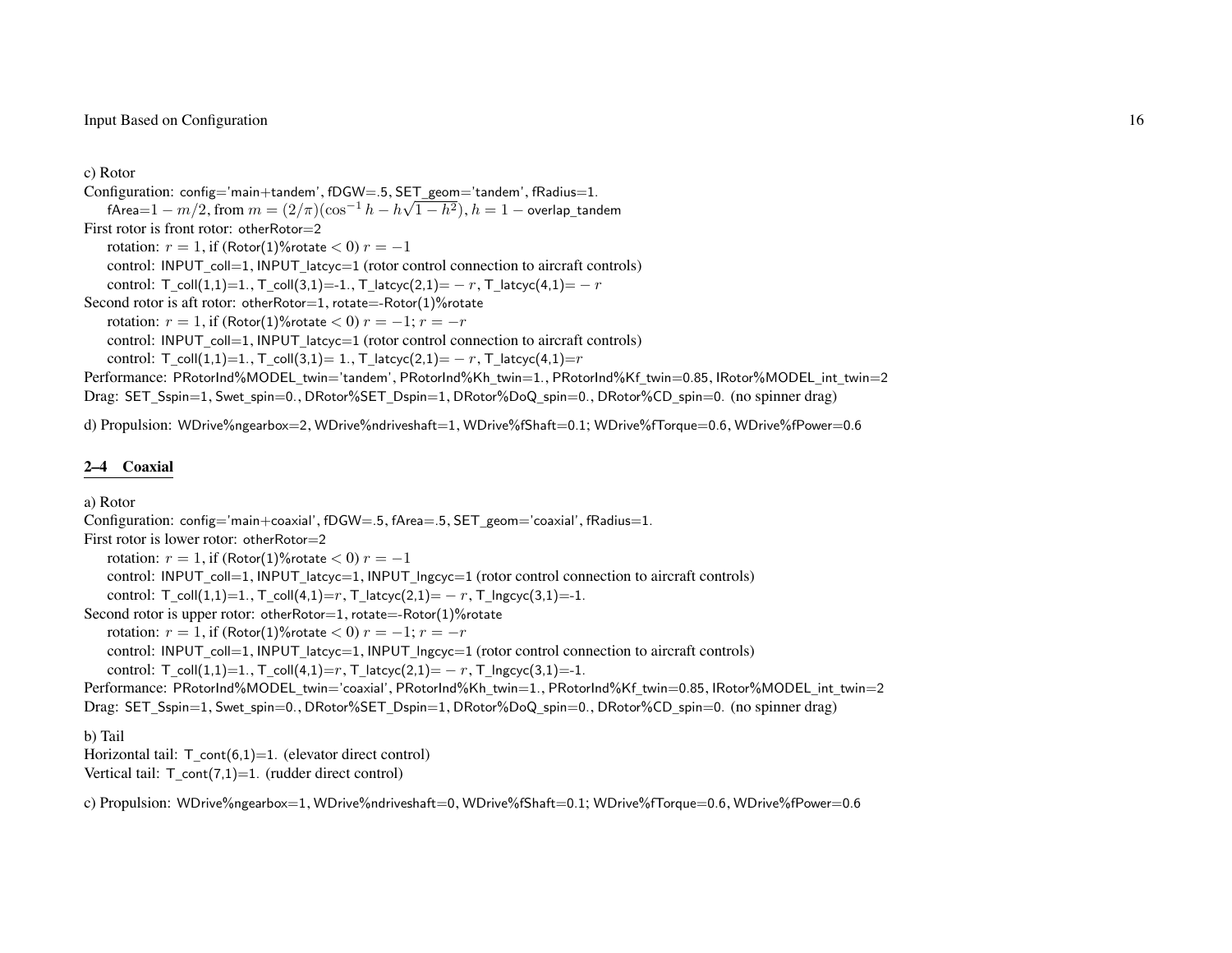#### **2–5 Tiltrotor**

a) Components: nWing=1, nEngineGroup=2 (engine at each nacelle)

b) Aircraft

Aircraft controls: ncontrol=10, IDENT\_control='coll','latcyc','lngcyc','pedal','tilt','flap','flaperon','elevator','aileron','rudder' Control states: nstate \_ control=2 (state 1 for helicopter mode, state 2 for airplane mode) Control state in conversion: kcont \_ hover=1, kcont\_conv=1, kcont\_cruise=2 Drive state in conversion: kgear hover(1)=1, kgear conv(1)=1, kgear cruise(1)=1

c) Systems: MODEL FWfc=1, MODEL CVfc=1 (fixed wing flight controls, conversion control)

d) Landing Gear: KIND\_LG=1 (retractable)

e) Fuel Tank: place=3 (wing),  $fFuelWing(1)=1$ .

f) Rotor

Configuration: config='main+tiltrotor', fDGW=.5, fArea=1.; SET\_geom='tiltrotor', KIND\_TRgeom=1 (from clearance), fRadius=1., WingForRotor=1 First rotor is right rotor: otherRotor=2 helicopter mode control: INPUT\_coll=1, INPUT\_lngcyc=1 (rotor control connection to aircraft controls) helicopter mode control:  $T_{\text{coll}}(1,1)=1$ .,  $T_{\text{coll}}(2,1)=-1$ .,  $T_{\text{Ingcyc}}(3,1)=-1$ .,  $T_{\text{Ingcyc}}(4,1)=1$ . Second rotor is left rotor: otherRotor=1, rotate=-Rotor(1)%rotate; INPUT\_gear=2 (input quantity is gear ratio) helicopter mode control: INPUT\_coll=1, INPUT\_lngcyc=1 (rotor control connection to aircraft controls) helicopter mode control:  $T_{\text{coll}}(1,1)=1$ .,  $T_{\text{coll}}(2,1)=1$ .,  $T_{\text{Ingcyc}}(3,1)=-1$ .,  $T_{\text{Ingcyc}}(4,1)=-1$ . Airplane mode control state:  $T_{\text{coll}}(1,2)=1$ . (collective connection to aircraft control 'coll') Tilt: KIND\_tilt=1 (shaft control = incidence), incid\_ref=90. (helicopter mode reference), SET\_Wmove=1, fWmove=1. (wing tip weight move) control: INPUT \_ incid=1, <sup>T</sup>\_incid(5,1)=1., <sup>T</sup>\_incid(5,2)=1. (incidence connection to aircraft control 'tilt') Performance: PRotorInd%MODEL\_twin='tiltrotor', PRotorInd%Kh\_twin=1., PRotorInd%Kf\_twin=1., IRotor%MODEL\_int\_twin=2 Weight: WRotor%KIND\_rotor=1 (tilting) Drag: SET aeroaxes=2 (tiltrotor), Idrag=90. (tiltrotor) DRotor%SET \_ Dhub=1, DRotor%DoQ\_hub=0., DRotor%CD\_hub=0., DRotor%SET\_Vhub=1, DRotor%DoQV\_hub=0., DRotor%CDV\_hub=0. (no hub drag) g) Wing Configuration: fDGW=1., nRotorOnWing=2, RotorOnWing(1)=1, RotorOnWing(2)=2, SET\_ext=0 Control: KIND \_flaperon=3 (independent), nVincid=1 INPUT \_flap=1, INPUT\_flaperon=1, INPUT\_aileron=1 (wing control connection to aircraft controls)

T \_aileron(2,2)=-1. (airplane mode aileron connection to aircraft control 'latcyc')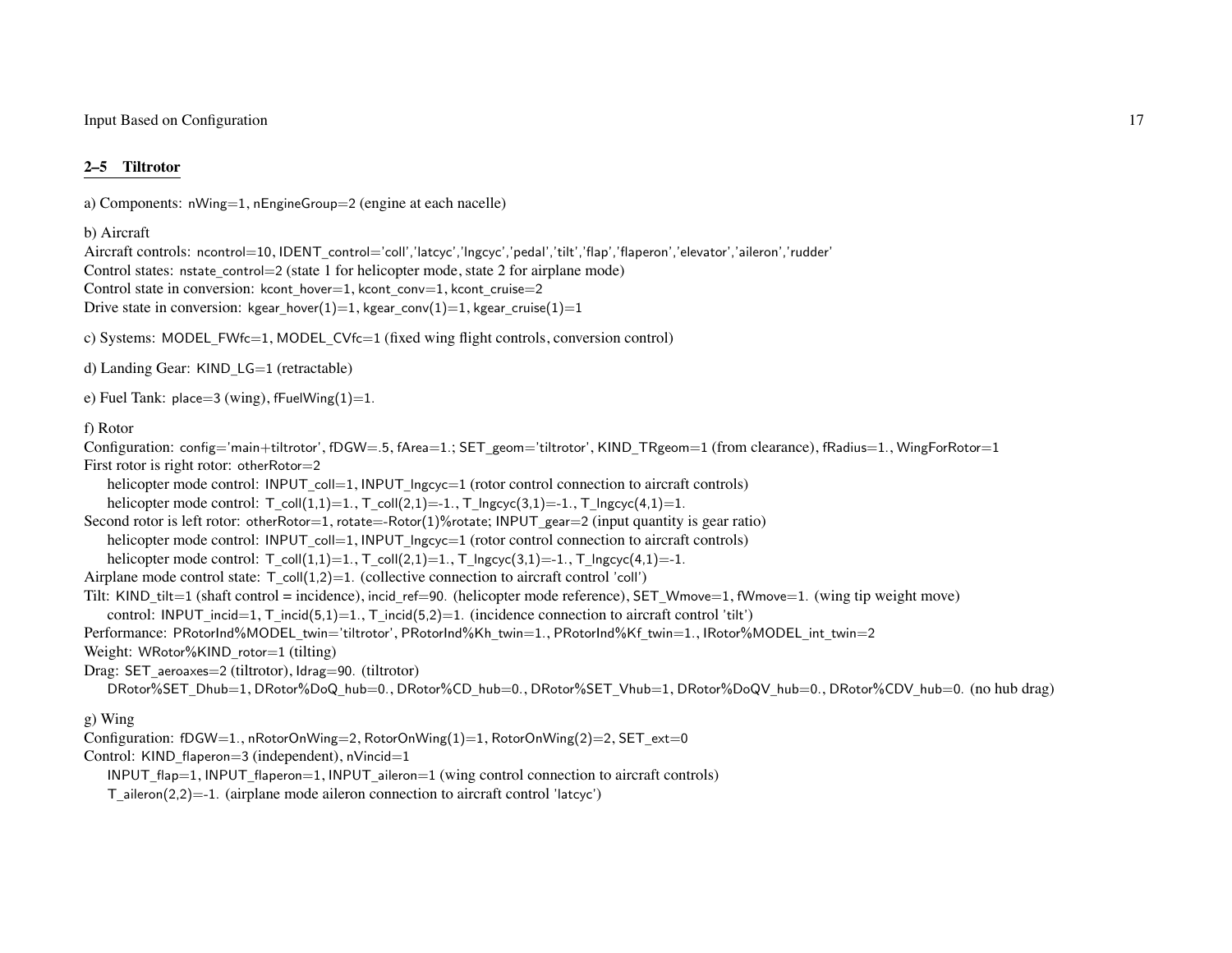$T_f$ flap $(6,1)=1$ .,  $T_f$ flap $(6,2)=1$ . (flap direct control) T \_flaperon(7,1)=1., <sup>T</sup>\_flaperon(7,2)=1. (flaperon direct control) T \_aileron(9,1)=1., <sup>T</sup>\_aileron(9,2)=1. (aileron direct control) Weight: WWing%MODEL wing=3 (tiltrotor)

#### h) Tail

```
Configuration: KIND_TailVol=1, TailVolRef=1 (wing reference); Wtail%MODEL_Htail=2, Wtail%MODEL_Vtail=2 (tiltrotor)
Horizontal tail control: nVincid=1
    T
_cont(3,2)=1. (airplane mode elevator connection to aircraft control 'lngcyc')
    T
_cont(8,1)=1., T_cont(8,2)=1. (elevator direct control)
Vertical tail control: nVincid=1
    T
_cont(4,2)=1. (airplane mode rudder connection to aircraft control 'pedal')
    T
_cont(10,1)=1., T_cont(10,2)=1. (rudder direct control)
i) Propulsion: WDrive%ngearbox=2, WDrive%ndriveshaft=1, WDrive%fShaft=0.1; WDrive%fTorque=0.6, WDrive%fPower=0.6
```

```
j) Engine Group
Configuration: fPsize=0.5, SET_geom=1 (tiltrotor)
First engine group: RotorForEngine=1
Second engine group: RotorForEngine=2
Control: INPUT
_
incid=1; T_incid(5,1)=1., T_incid(5,2)=1. (nacelle incidence connection to aircraft control 'tilt')
Drag: SET Swet=1, Swet=0., MODEL drag=0, Idrag=90. (no engine nacelle drag)
   DEngSys%SET_drag=1, DEngSys%DoQ=0., DEngSys%CD=0.; DEngSys%SET_Vdrag=1, DEngSys%DoQV=0., DEngSys%CDV=0.
```
#### **2–6 Compound**

a) Components: nRotor=3, nWing=1

b) Aircraft

Aircraft controls: ncontrol=10, IDENT\_control='coll','latcyc','Ingcyc','pedal','tailinc','elevator','rudder','prop','aileron','flap' Trim states: nstate \_ trim=11; compound state active

#### c) Rotor

First rotor is main rotor: config='main', fDGW=1., fArea=1., SET\_geom='standard' rotation:  $r = 1$ ; if (Rotor(1)%rotate  $<$  0)  $r = -1$ control: INPUT\_coll=1, INPUT\_latcyc=1, INPUT\_lngcyc=1 (rotor control connection to aircraft controls)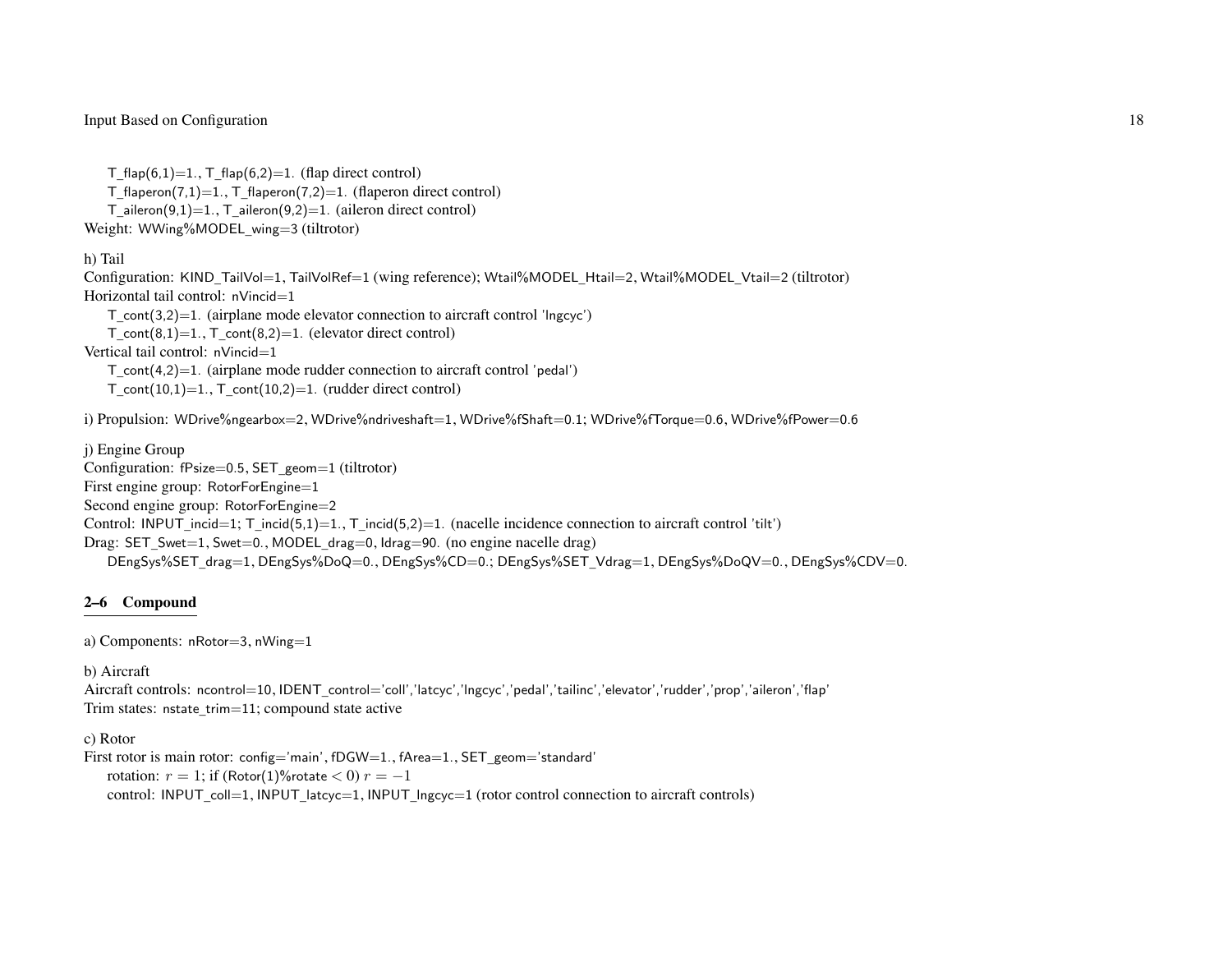control: T \_coll(1,1)=1., <sup>T</sup>\_latcyc(2,1)= <sup>−</sup> *<sup>r</sup>*, <sup>T</sup>\_lngcyc(3,1)=-1. Second rotor is tail rotor: config='tail+antiQ', fThrust=1., fArea=0., SET\_geom='tailrotor', mainRotor=1 direction='tail', WRotor%MODEL\_config=2 (tail rotor) rotation:  $r = 1$ ; if (Rotor(1)% rotate  $< 0$ )  $r = -1$ control: KIND \_ control=2 (thrust and NFP command); INPUT\_coll=1, <sup>T</sup>\_coll(4,1)= <sup>−</sup> *<sup>r</sup>* (rotor collective connection to aircraft control 'pedal') Third rotor is propeller:  $config='prop+auxT', fThrust=1., fArea=0., SET\_geom='standard'$ direction='prop', WRotor%MODEL config=3 (auxiliary thrust) control: KIND \_ control=2 (thrust and NFP command); INPUT\_coll=1, <sup>T</sup>\_coll(8,1)=1. (rotor collective connection to aircraft control 'prop') Performance: PRotorInd%MODEL\_twin='none' Drag: SET\_Sspin=1, Swet\_spin=0., DRotor%SET\_Dspin=1, DRotor%DoQ\_spin=0., DRotor%CD\_spin=0. (no spinner drag) d) Wing Configuration: fDGW=1. Control: nVincid=1 INPUT \_flap=1, INPUT\_flaperon=1, INPUT\_aileron=1 (wing control connection to aircraft controls) T \_aileron(9,1)=1. (aileron direct control) T \_flap(10,1)=1. (flap direct control) Weight: WWing%MODEL wing=2 (parametric)

e) Tail

Control: INPUT \_ incid=1 (tail incidence connection to aircraft controls) Horizontal tail: T \_incid(5,1)=1. (incidence connection to aircraft control 'tailinc'), <sup>T</sup>\_cont(6,1)=1. (elevator direct control) Vertical tail: T \_cont(7,1)=1. (rudder direct control)

f) Propulsion: WDrive%ngearbox=3, WDrive%ndriveshaft=1, WDrive%fShaft=0.1, WDrive%fTorque=0.03, WDrive%fPower=0.15

#### **2–7 Multicopter**

a) Components: nTail=0 (no tail)

b) Rotor

Configuration: config='main+multirotor', fDGW=1/nRotor, fArea=1., SET\_geom='multicopter' Control: KIND\_control=2 (thrust and NFP command); INPUT\_coll=1 rotation:  $r = 1$ ; if (rotate  $< 0$ )  $r = -1$ ;  $a =$ ang\_multicopter T \_coll(1,1)=1., <sup>T</sup>\_coll(2,1)=<sup>−</sup> sin(*a*), <sup>T</sup>\_coll(3,1)=cos(*a*), <sup>T</sup>\_coll(4,1)=*<sup>r</sup>* (rotor collective connection to aircraft controls)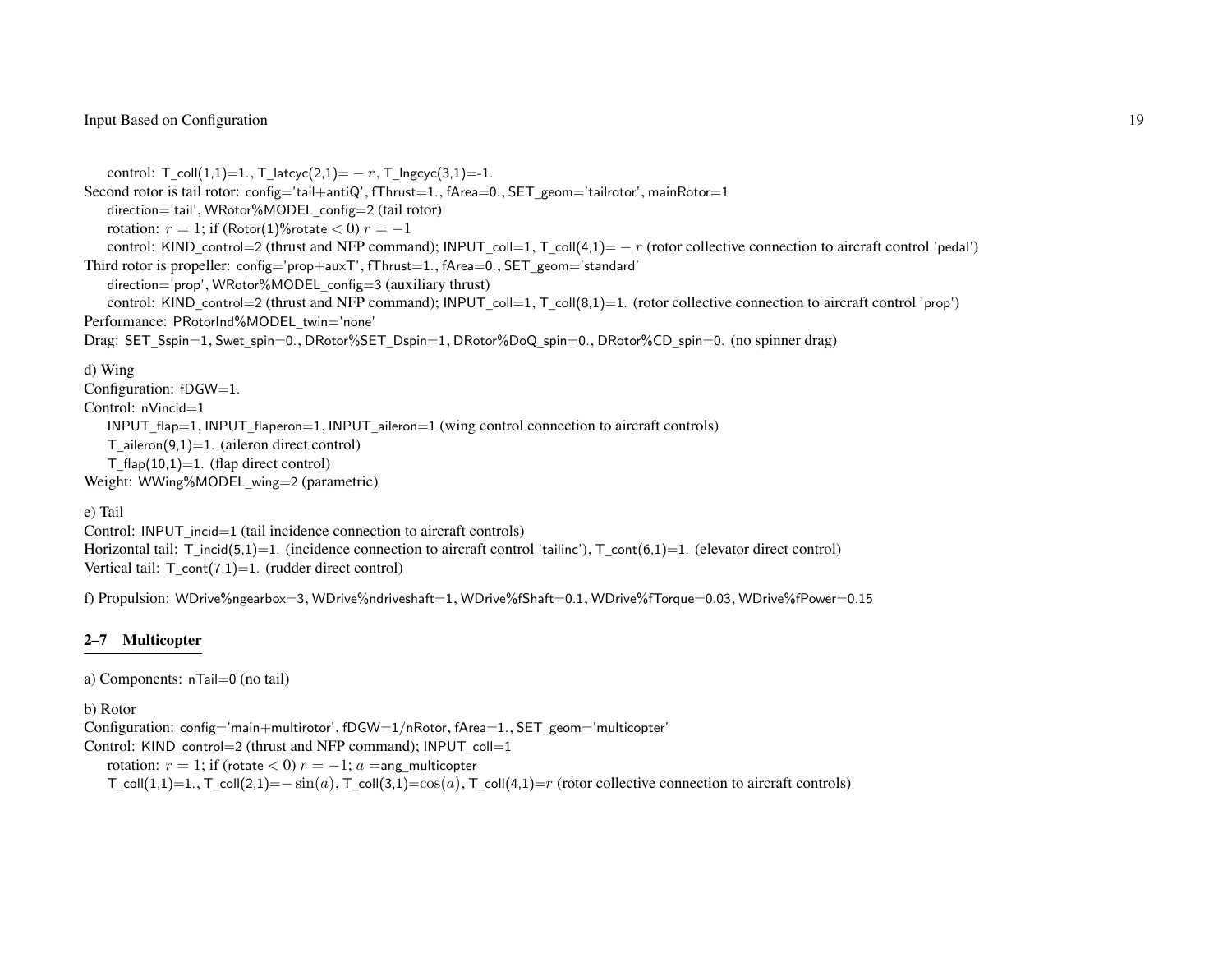```
Performance: PRotorInd%MODEL_twin='multirotor'; xh_multi=0., xp_multi=0., xf_multi=0., except 1.0 for this rotor
Drag: SET_Sspin=1, Swet_spin=0., DRotor%SET_Dspin=1, DRotor%DoQ_spin=0., DRotor%CD_spin=0. (no spinner drag)
```
c) Propulsion: WDrive%ngearbox=nRotor, WDrive%ndriveshaft=nRotor-1, WDrive%fShaft=0.1; WDrive%fTorque=0.6, WDrive%fPower=0.6

#### **2–8 Airplane**

a) Components: nRotor=1, nWing=1

b) Solution: KIND Lscale=2 (wing span reference)

c) Aircraft

```
Geometry: INPUT_geom=2, KIND_scale=2, kScale=1 (geometry scaled with wing span); KIND_Ref=2, kRef=1 (wing reference)
Aircraft controls: ncontrol=9, IDENT_control='coll','latcyc','lngcyc','pedal','tailinc','elevator','rudder','aileron','flap'
    \text{coll} = \text{propeller}, \text{lacyc} = \text{lateral stick}, \text{lngcyc} = \text{longitudinal stick}
```
d) Systems: MODEL\_FWfc=1 (fixed wing flight controls)

e) Rotor

```
Propeller: config='prop+auxT', fThrust=1., fDGW=0., SET_geom='standard'
   direction='prop', WRotor%MODEL config=3 (auxiliary thrust)
Control: KIND
_
control=2 (thrust and NFP command); INPUT_coll=1, T_coll(1,1)=1. (rotor collective connection to aircraft control 'coll')
```

```
f) Wing
Configuration: fDGW=1.
Control: nVincid=1
    INPUT
_flap=1, INPUT_aileron=1 (wing control connection to aircraft controls)
    T
_aileron(2,1)=1. (lateral stick), T_aileron(8,1)=1. (aileron direct control)
    T
_flap(9,1)=1. (flap direct control)
Weight: WWing%MODEL wing=2 (parametric)
```
g) Tail: KIND\_TailVol=1, TailVolRef=1 (wing reference) Control: INPUT \_ incid=1 (tail incidence connection to aircraft controls) Horizontal tail: T\_incid(5,1)=1. (incidence connection to aircraft control 'tailinc'), T\_cont(3,1)=1. (longitudinal stick), T\_cont(6,1)=1. (elevator direct control) Vertical tail: T \_cont(4,1)=1. (pedal), <sup>T</sup>\_cont(7,1)=1. (rudder direct control)

h) Propulsion: WDrive%ngearbox=1, WDrive%ndriveshaft=1, WDrive%fShaft=0.1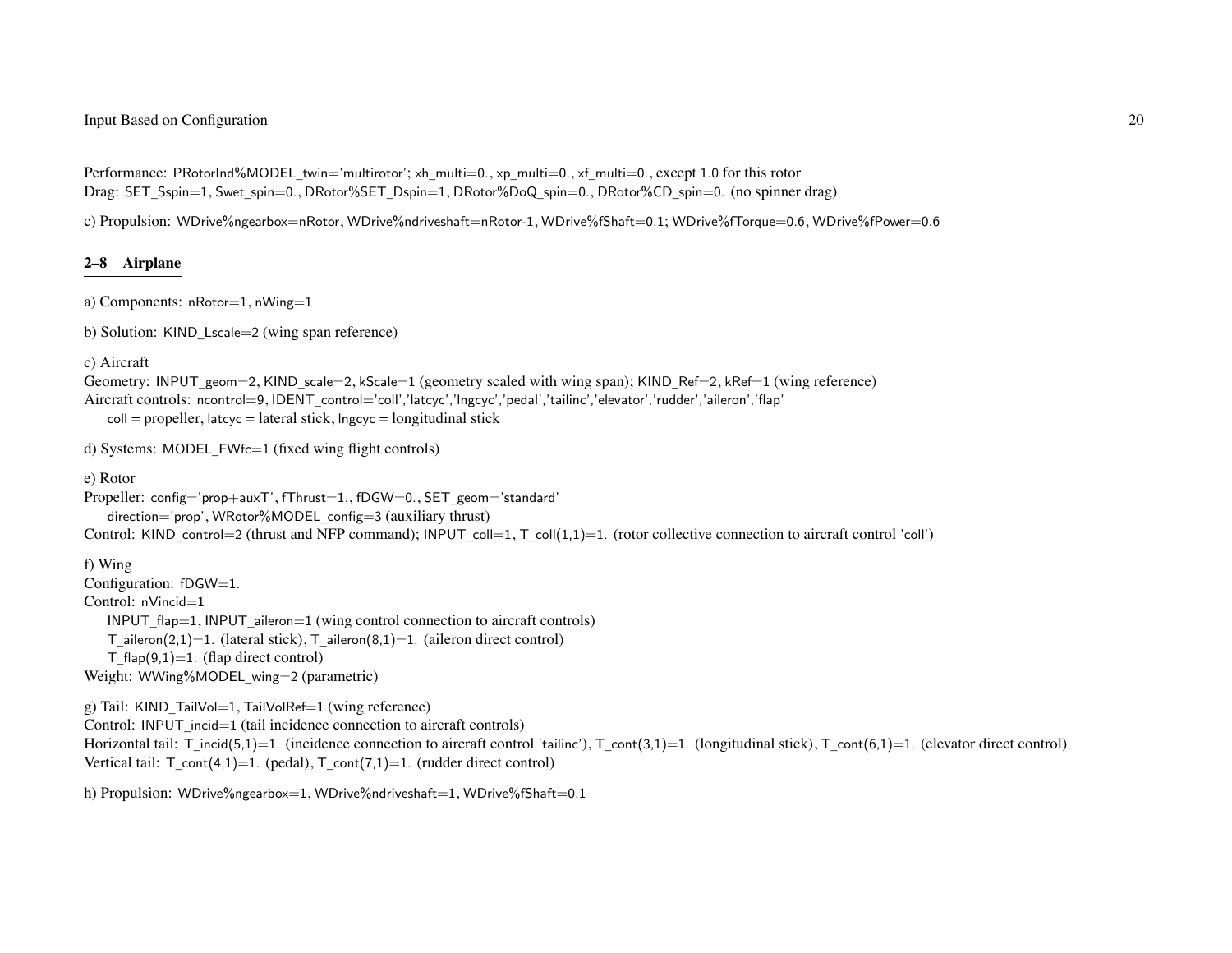## **Parameters**

| Parameters | Value |               |     |             |      |
|------------|-------|---------------|-----|-------------|------|
| ncasemax   | 10    | ndesignmax    | 41  | ngetab2max  | 20   |
| nfilemax   | 40    | ncontmax      | 20  | npanelmax   |      |
| nrotormax  | 16    | nsweepmax     | 200 | nauxtankmax | 4    |
| npropmax   | 16    | qsweepmax     | 4   | ngearmax    | 8    |
| nengmax    | 16    | ntrimstatemax | 20  | nratemax    | 20   |
| njetmax    |       | mtrimmax      | 16  | nengtmax    | 20   |
| nchrgmax   |       | nvnemax       | 32  | nengxmax    | 100  |
| nstatemax  | 10    | niasmax       | 40  | nengkmax    | 6    |
| nwingmax   | 8     | nvelmax       | 20  | nengrmax    | 40   |
| ntailmax   | O     | ntablemax     | 32  | nengpmax    | 20   |
| ntankmax   | 4     | nrmax         | 51  | nengcmax    | 80   |
| nmissmax   | 20    | mrmax         | 40  | nspeedmax   | 8    |
| nsegmax    | 40    | mpsimax       | 36  | nrowmax     | 4000 |
| nfltmax    | 21    | ngetabmax     | 40  | naeromax    | 100  |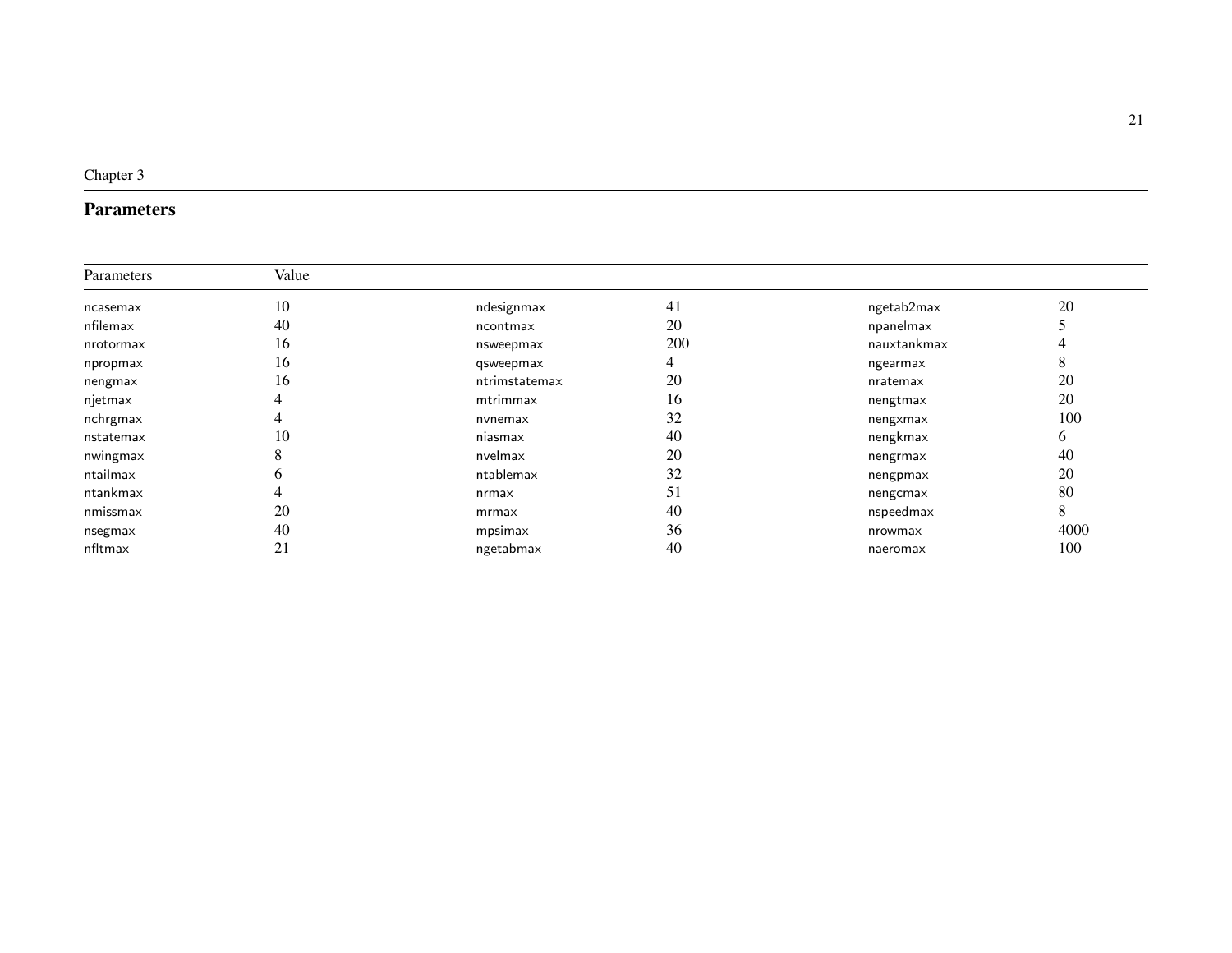## Chapter 4

## **Common: Job**

| Variable    | Type |           | Description                                                                | Default |
|-------------|------|-----------|----------------------------------------------------------------------------|---------|
|             |      | $\pm$     | Initialization                                                             |         |
| INIT_input  | int  | $\pm$     | input parameters (0 default, 1 last case input, 2 last case solution)      |         |
| INIT_data   | int  | $\ddot{}$ | other parameters (0 default, 1 start of last case, 2 end of last case)     |         |
|             |      |           | INIT input:                                                                |         |
|             |      |           | if default, all input variables set to default values                      |         |
|             |      |           | if last-case-input, then case inherits input at beginning of previous case |         |
|             |      |           | if last-case-solution, then case inherits input at end of previous case    |         |
|             |      |           | use $INT_{input} = 2$ to analyze case #1 design in subsequent cases        |         |
|             |      |           | INIT_data: if always start-last-case, then case starts from default        |         |
|             |      |           | if default, all other variables set to default values                      |         |
|             |      | $+$       | Errors                                                                     |         |
| ACT error   | int  | $+$       | action on error $(0 \text{ none}, 1 \text{ exit})$                         |         |
| ACT_version | int  | $\pm$     | action on version mismatch in input (0 none, 1 exit)                       |         |
|             |      | $\pm$     | File open                                                                  |         |
| OPEN status | int  | $\pm$     | status keyword for write (0 unknown, 1 replace, 2 new, 3 old)              |         |
|             |      | $\,^+$    | Input/output unit numbers                                                  |         |
|             |      | $\pm$     | input                                                                      |         |
| nuin        | int  | $\ddot{}$ | standard input                                                             |         |
| nufile      | int  | $\ddot{}$ | secondary file input                                                       | 40      |
|             |      | $\pm$     | output                                                                     |         |
| nuout       | int  | $\pm$     | standard output                                                            |         |
| nudesign    | int  | $+$       | design (DESIGNn)                                                           | 41      |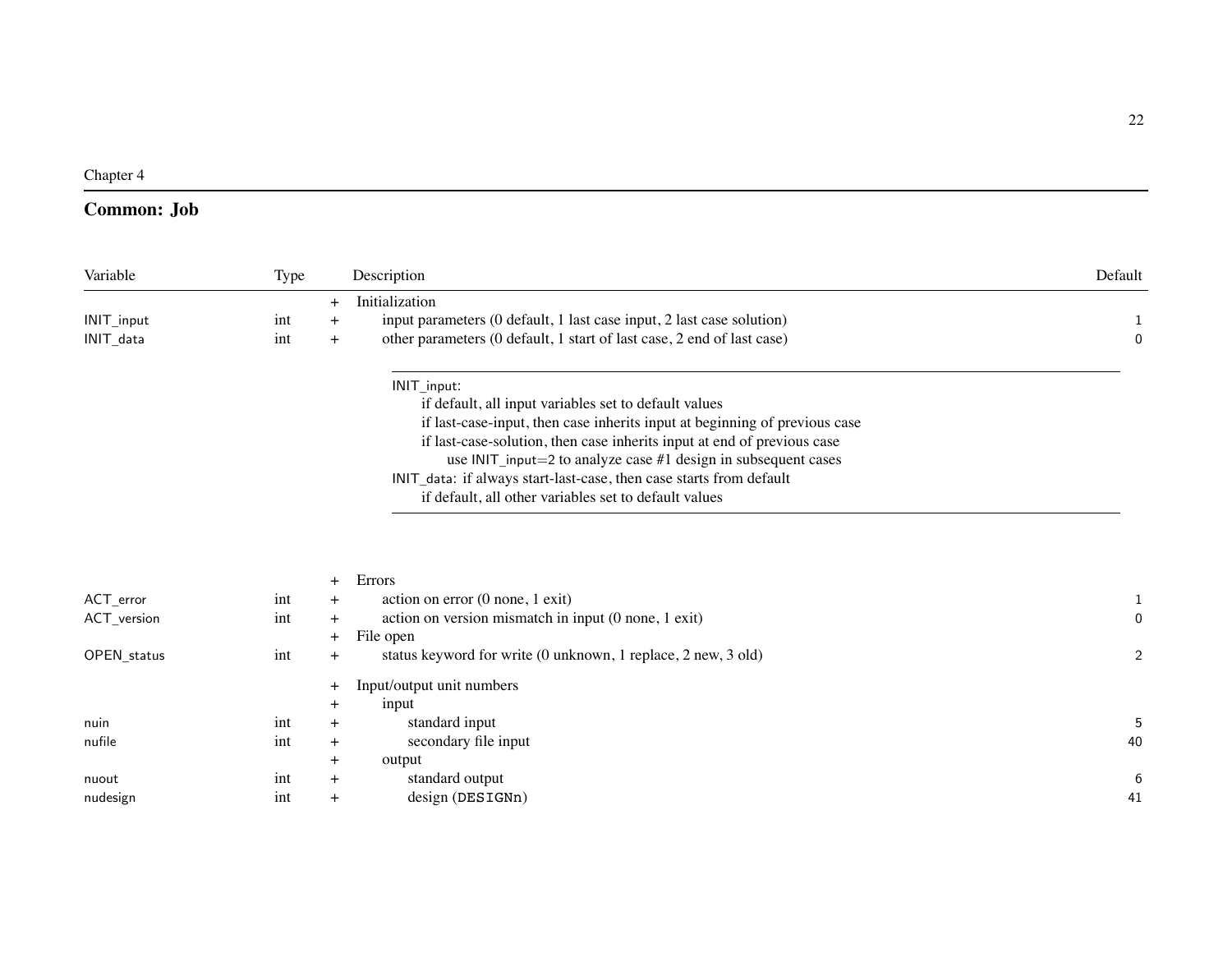#### Common: Job 23

| nuperf   | 1nt |       | performance (PERFn)              | 42 |
|----------|-----|-------|----------------------------------|----|
| nuaero   | 1nt | $\pm$ | airframe aerodynamics (AEROn)    | 43 |
| nuengine | 1nt | $\pm$ | engine performance (ENGINEn)     | 44 |
| nugeom   | 1nt | $\pm$ | geometry output (GEOMETRYn)      | 45 |
| nuacd    | 1nt | $\pm$ | aircraft description (AIRCRAFTn) | 46 |
| nusoln   | 1nt | $\pm$ | solution (SOLUTIONn)             | 47 |
| nusketch | 1nt | $\pm$ | sketch output (SKETCHn)          | 48 |
| nuerror  | 1nt |       | errors (ERRORn)                  | 49 |
|          |     |       |                                  |    |

default input/output unit numbers usually acceptable default OPEN \_ status can be changed as appropriate for computer OS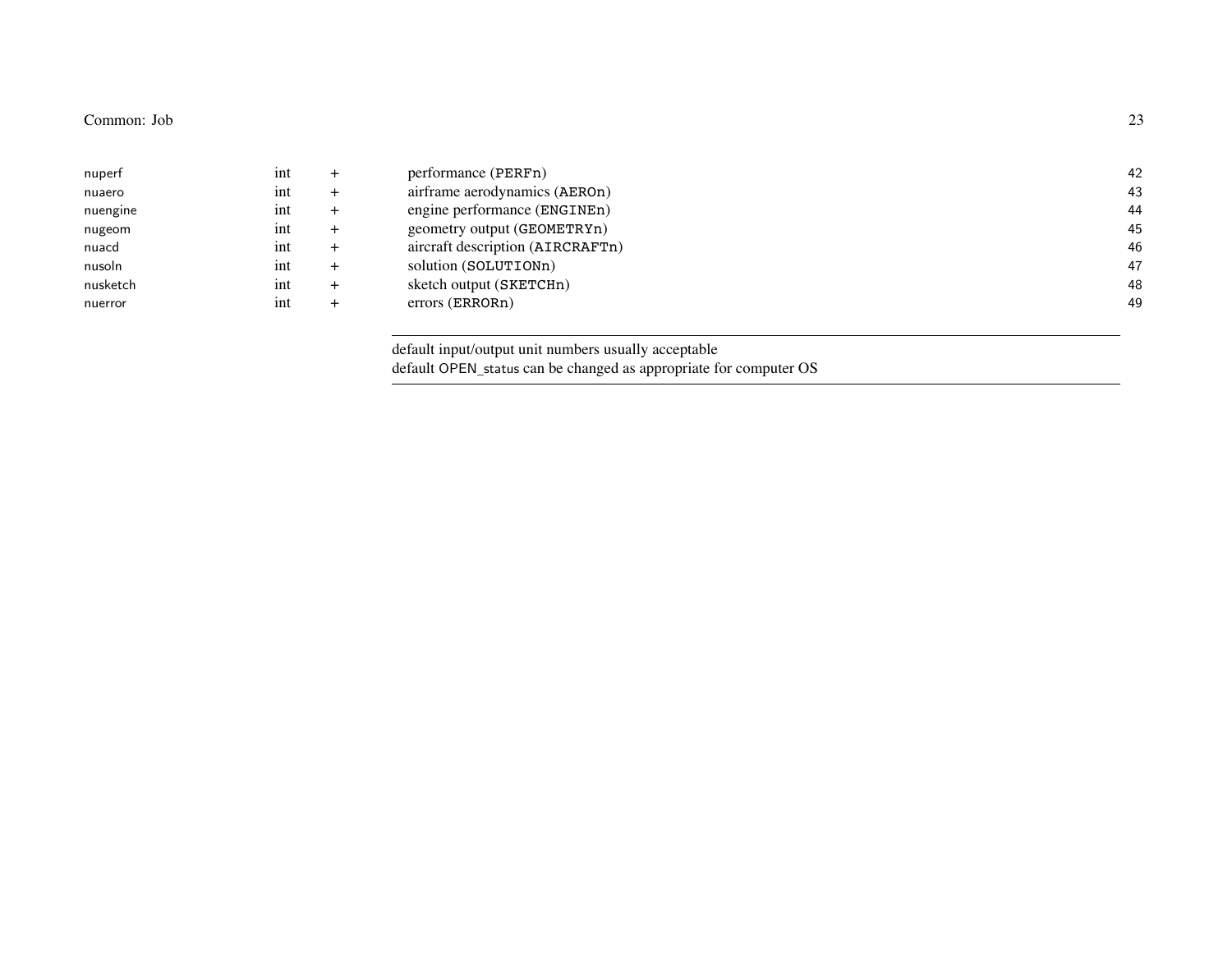## **Structure: Cases**

| Variable            | Type       |        | Description                         | Default |
|---------------------|------------|--------|-------------------------------------|---------|
|                     |            | $+$    | Case Description                    |         |
| title               | $c*100$    | $^{+}$ | title                               |         |
| subtitle1           | $c*100$    | $+$    | subtitle                            |         |
| subtitle2           | $c*100 +$  |        | subtitle                            |         |
| subtitle3           | $c*100 +$  |        | subtitle                            |         |
| notes               | $c*1000 +$ |        | notes                               |         |
| ident               | $c*32$     | $+$    | identification                      |         |
|                     |            | $+$    | Case Tasks (0 for none)             |         |
| TASK Size           | int        | $+$    | size aircraft for design conditions |         |
| <b>TASK Mission</b> | int        | $+$    | mission analysis                    |         |
| TASK Perf           | int        | $+$    | flight performance analysis         |         |
| TASK_Map_engine     | int        | $+$    | map of engine performance           | 0       |
| TASK_Map_aero       | int        | $+$    | map of airframe aerodynamics        | 0       |

Turn off all tasks to just initialize and check the model, including geometry and weights

|                             |     |     | Write Input Parameters                  |  |
|-----------------------------|-----|-----|-----------------------------------------|--|
| WRITE input                 | 1nt | ÷   | selection (0 none, 1 all, 2 first case) |  |
| WRITE_input_TechFactors     | int | $+$ | TechFactors (0 for none)                |  |
| <b>WRITE_input_Geometry</b> | int | ÷   | Geometry (0 for none)                   |  |
|                             |     |     | Output                                  |  |
|                             |     |     | selection (0 for none)                  |  |
| OUT_design                  | int | -   | design file                             |  |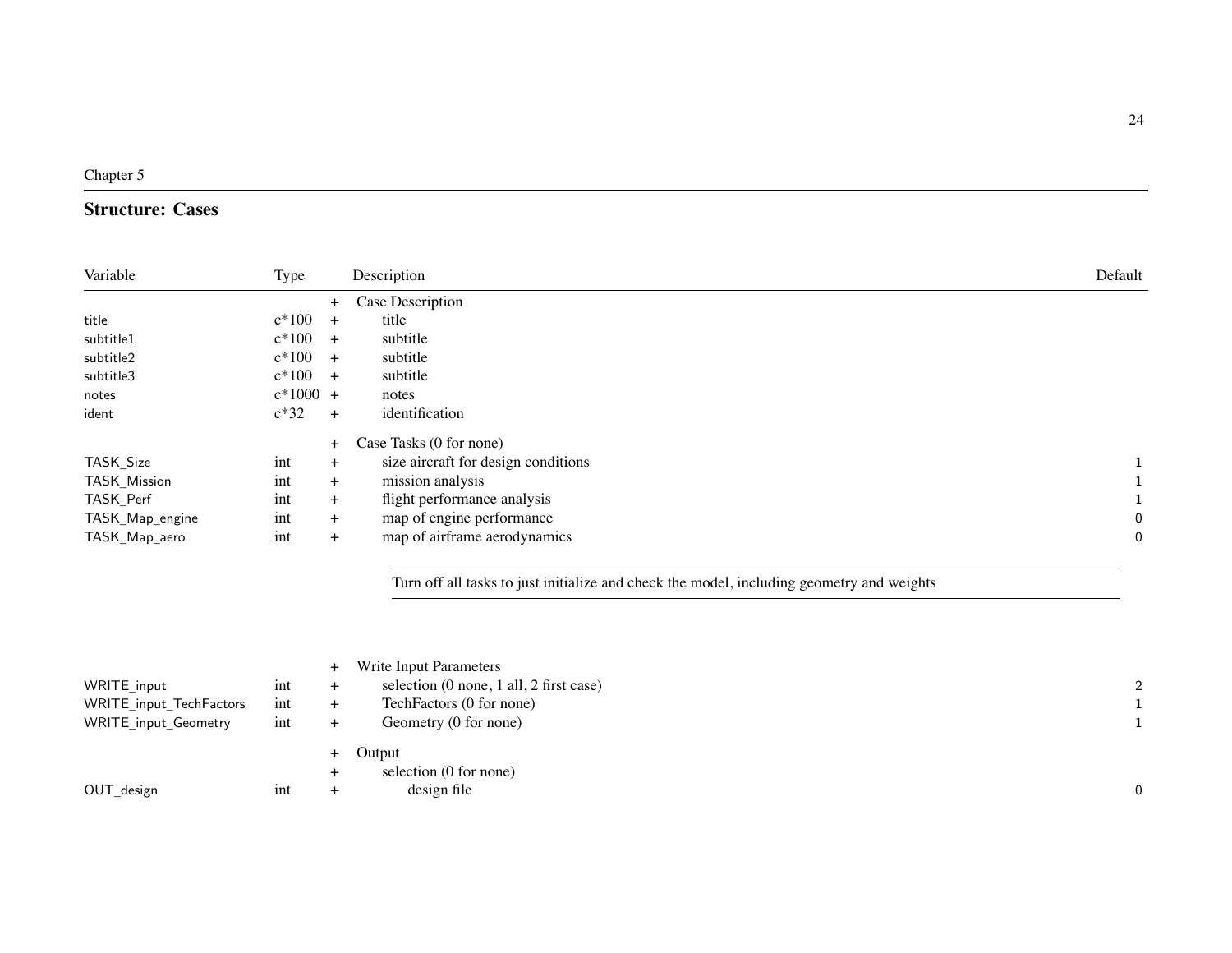#### Structure: Cases 25

| OUT perf          | int     | $\ddot{}$ | performance file                                              |           |
|-------------------|---------|-----------|---------------------------------------------------------------|-----------|
| OUT_geometry      | int     | $+$       | geometry file                                                 |           |
| OUT_aircraft      | int     | $+$       | aircraft description file                                     |           |
| OUT_solution      | int     | $\ddot{}$ | solution file (1 text, 2 binary)                              |           |
| $OUT\_sketch$     | int     | $\ddot{}$ | sketch file                                                   |           |
| OUT_error         | int     | $\ddot{}$ | errors file                                                   |           |
|                   |         | $\ddot{}$ | file name or logical name (blank for default logical name)    |           |
| FILE_design       | $c*256$ | $+$       | design file (DESIGNn)                                         | $, \cdot$ |
| FILE_perf         | $c*256$ | $\ddot{}$ | performance file (PERFn)                                      | $, \cdot$ |
| FILE_geometry     | $c*256$ | $+$       | geometry file (GEOMETRYn)                                     | $, \cdot$ |
| FILE_aircraft     | $c*256$ | $+$       | aircraft description file (AIRCRAFTn)                         | $, \cdot$ |
| FILE_solution     | $c*256$ | $+$       | solution file (SOLUTIONn)                                     | $, \cdot$ |
| FILE_sketch       | $c*256$ | $\ddot{}$ | sketch file (SKETCHn)                                         | $, \cdot$ |
| FILE_engine       | $c*256$ | $+$       | engine performance file (ENGINEn)                             | $, \cdot$ |
| FILE_aero         | $c*256$ | $+$       | airframe aerodynamics file (AEROn)                            | $, \cdot$ |
| FILE_error        | $c*256$ | $+$       | errors file (ERRORn)                                          | $, \cdot$ |
|                   |         | $\ddot{}$ | formats                                                       |           |
| WRITE_page        | int     | $\ddot{}$ | page control (0 none, 1 form feed, 2 extended Fortran)        |           |
| WRITE_design      | int     | $\ddot{}$ | design (1 first case only, 2 all cases)                       |           |
| WRITE_wt_level    | int     | $\ddot{}$ | weight statement, max level (1 to 5)                          |           |
| WRITE_wt_long     | int     | $\ddot{}$ | weight statement, style (0 omit zero lines, 1 all lines)      |           |
| WRITE_energy      | int     | $+$       | fuel energy for burn weight (0 for none)                      |           |
| WRITE_flight      | int     | $+$       | flight state, component loads (0 for none)                    |           |
| WRITE_files       | int     | $+$       | design, performance, or geometry (1 single file of all cases) |           |
| WRITE_sketch_load | int     | $\ddot{}$ | sketch component forces (0 none)                              |           |
| WRITE_sketch_cond | int     | $\ddot{}$ | sketch flight condition (0 none, 1 design, 2 performance)     |           |
| ksketch           | int     | $^{+}$    | flight condition number                                       |           |

selected files are generated for each case  $(n = case$  number in default name)

option single file of all cases for design, performance, or geometry (form feed between cases)

size and analysis tasks can produce design and performance files

same information as in standard output, in tab-delimited form

aircraft or solution file can be read by subsequent case or job

geometry file has information for graphics and other analyses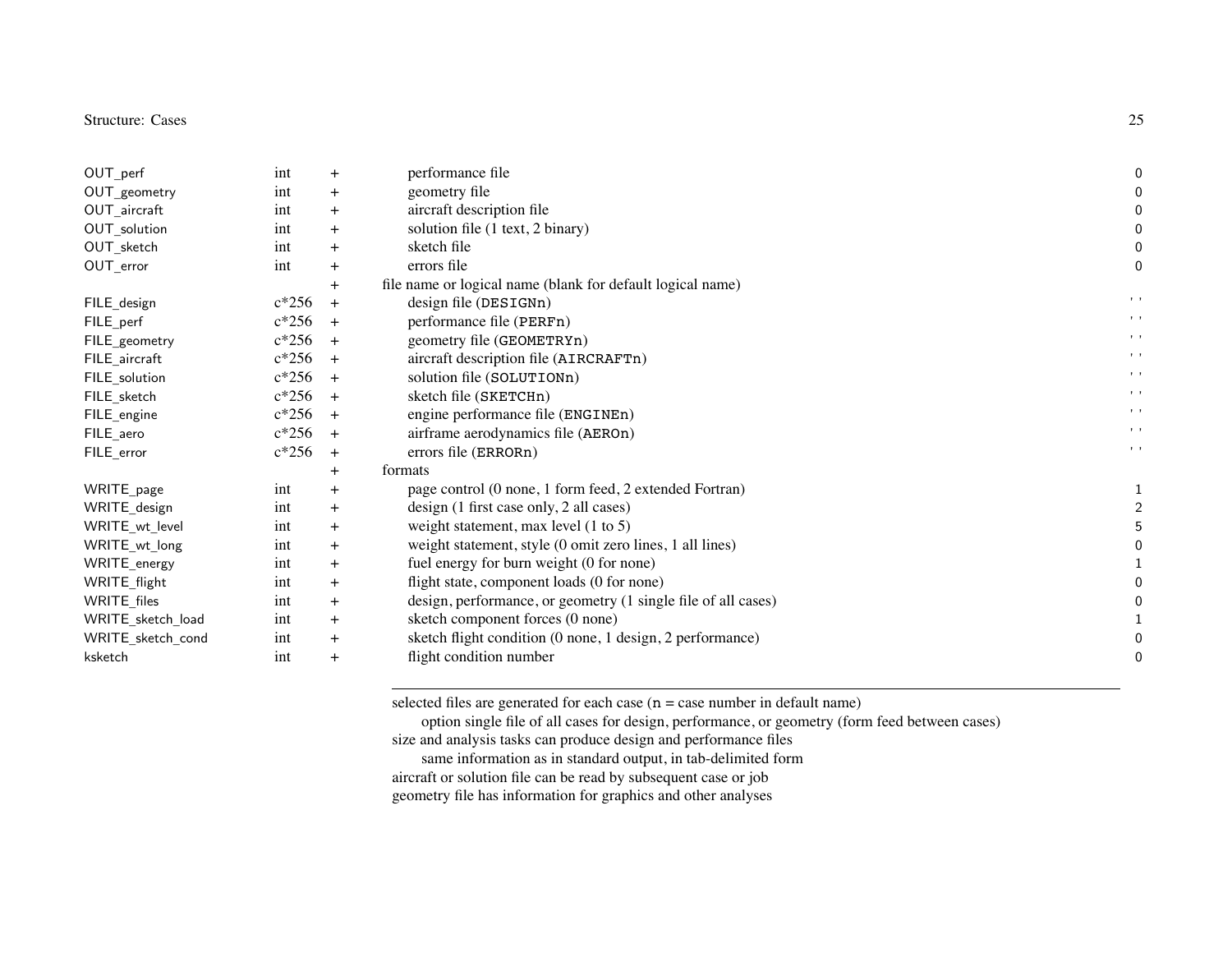|              |      |              | engine map task (TASK_Map_engine) produces engine performance file<br>airframe aerodynamics map task (TASK_Map_aero) produces airframe aerodynamics file<br>error messages to standard output (OUT_error=0) or separate file (OUT_error=1) |              |
|--------------|------|--------------|--------------------------------------------------------------------------------------------------------------------------------------------------------------------------------------------------------------------------------------------|--------------|
|              |      |              |                                                                                                                                                                                                                                            |              |
|              |      | $^{+}$       | Gravity                                                                                                                                                                                                                                    |              |
| SET_grav     | int  | $\pm$        | specification (0 standard, 1 input)                                                                                                                                                                                                        |              |
| grav         | real | $\ddot{}$    | input gravitational acceleration $q$                                                                                                                                                                                                       |              |
|              |      |              | Environment                                                                                                                                                                                                                                |              |
| density_ref  | real | $+$          | reference density (0. for air at SLS)                                                                                                                                                                                                      | 0.           |
| csound_ref   | real | $+$          | reference speed of sound (0. for air at SLS)                                                                                                                                                                                               | $\mathbf{0}$ |
|              |      | $+$          | Units                                                                                                                                                                                                                                      |              |
| Units        | int  | $\mathrm{+}$ | analysis units (1 English, 2 SI)                                                                                                                                                                                                           |              |
|              |      | $\ddot{}$    | units for input of missions and flight conditions                                                                                                                                                                                          |              |
| Units_miss   | int  | $+$          | override default units (0 no, 1 yes)                                                                                                                                                                                                       |              |
| Units_vel    | int  | $+$          | velocity units (0 knots; 1 mile/hr, 2 km/hr, 3 ft/sec, 4 m/sec)                                                                                                                                                                            |              |
| Units_alt    | int  | $\mathrm{+}$ | altitude units $(0$ ft or m; 1 ft, 2 m)                                                                                                                                                                                                    |              |
| Units pay    | int  | $+$          | payload units (0 lb or kg; 1 lb, 2 kg)                                                                                                                                                                                                     |              |
| Units_time   | int  | $+$          | time units (0 minutes; 1 hours)                                                                                                                                                                                                            |              |
| Units dist   | int  | $\ddot{}$    | distance units $(0 \text{ nm}; 1 \text{ miles}; 2 \text{ km})$                                                                                                                                                                             |              |
| Units_temp   | int  | $+$          | temperature ( $0 \text{ F or C}$ ; 1 F, 2 C)                                                                                                                                                                                               |              |
| Units_drag   | int  | $+$          | drag units (0 ft <sup>2</sup> or m <sup>2</sup> ; 1 ft <sup>2</sup> , 2 m <sup>2</sup> )                                                                                                                                                   |              |
| Units_ROC    | int  | $\pm$        | rate of climb units (0 ft/min; 1 ft/sec, 2 m/sec)                                                                                                                                                                                          |              |
|              |      | $+$          | units for parameters                                                                                                                                                                                                                       |              |
| Units Dscale | int  | $+$          | input $D/q$ scaled with gross weight (0 analysis default, 1 English, 2 SI)                                                                                                                                                                 |              |
| Units energy | int  | $\ddot{}$    | units for energy input and output (1 MJ, 2 kWh)                                                                                                                                                                                            |              |

sketch file has information to check geometry and solution (DXF format)

flight condition required to use Euler angles, control and incidence, componen<sup>t</sup> forces

Analysis units: must be same for all cases in job

English: ft-slug-sec-F; weights in lb, power in hp (internal units)

SI: m-kg-sec-C; weights in kg, power in kW (internal units)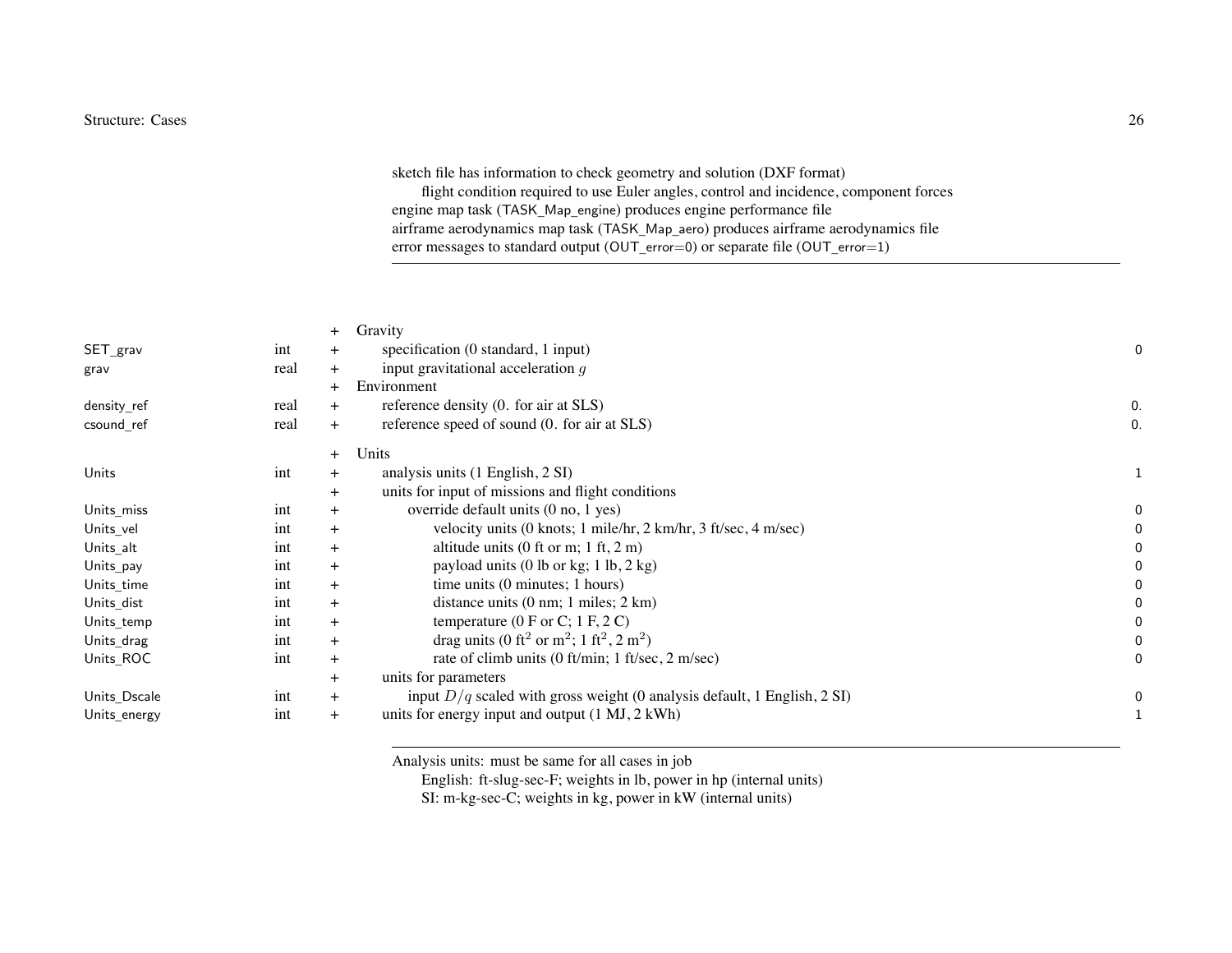Weight in the design description is actually mass pounds converted to slugs using reference gravitational acceleration Default units for flight condition and mission: override with Units\_xxx speed in knots, time in minutes, distance in nm, ROC in ft/min Input Efuel\_cap, Eaux\_cap always MJ; internal energy units MJ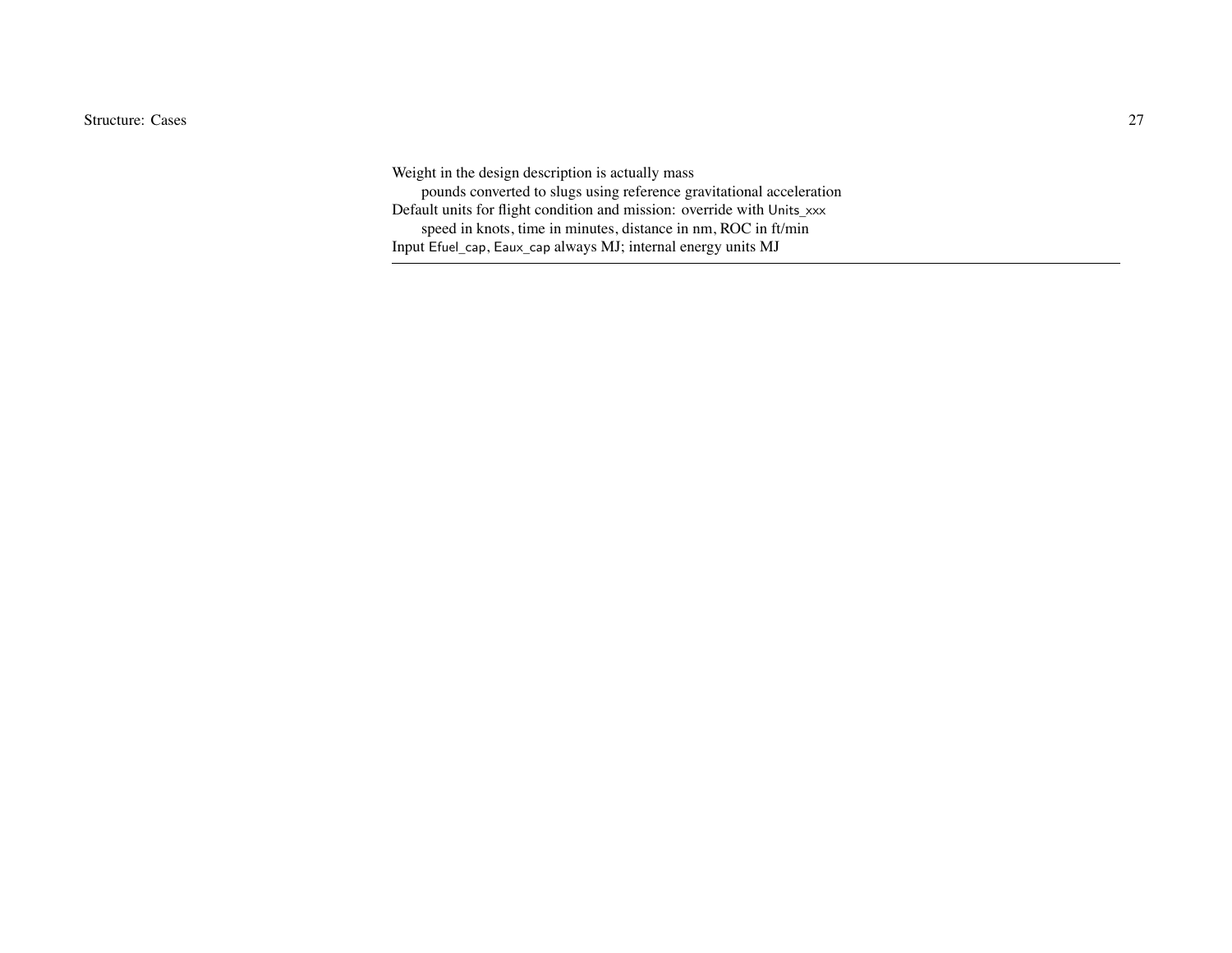#### Chapter 6

### **Structure: Size**

| Variable               | Type       |                | Description                                      | Default       |
|------------------------|------------|----------------|--------------------------------------------------|---------------|
|                        |            | $+$            | Size Aircraft for Design Conditions and Missions |               |
| title                  | $c*100$    | $^{+}$         | title                                            |               |
| notes                  | $c*1000 +$ |                | notes                                            |               |
|                        |            | $\overline{+}$ | <b>Sizing Method</b>                             |               |
| SIZE_perf(npropmax)    | $c*16$     | $+$            | quantity sized from performance                  | 'engine'      |
| SIZE_engine(nengmax)   | $c*16$     | $+$            | engine group sized from performance              | 'none'        |
| SIZE_jet(njetmax)      | $c*16$     | $+$            | jet group sized from performance                 | 'jet'         |
| SIZE_charge(nchrgmax)  | $c*16$     | $+$            | charge group sized from performance              | 'none'        |
| SIZE_param             | int        | $+$            | parameter iteration (0 not required)             | 0             |
| SET_rotor(nrotormax)   | $c*32$     | $+$            | rotor parameters                                 | 'DL+Vtip+CWs' |
| SET_wing(nwingmax)     | $c*16$     | $+$            | wing parameters                                  | 'WL+aspect'   |
| FIX DGW                | int        | $+$            | design gross weight (0 calculated, 1 fixed)      | 0             |
| FIX WE                 | int        | $+$            | weight empty (0 calculated, 1 fixed, 2 scaled)   | 0             |
| SET_tank(ntankmax)     | $c*16$     | $+$            | fuel tank capacity                               | 'miss'        |
| SET SDGW               | $c*16$     | $+$            | structural design gross weight                   | 'f(DGW)'      |
| SET WMTO               | $c*16$     | $+$            | maximum takeoff weight                           | 'f(DGW)'      |
| SET_limit_ds(npropmax) | $c*16$     | $+$            | drive system torque limit                        | 'ratio'       |

size task (Cases%TASK\_Size=1): at least one nFltCond or nMission no size task (Cases%TASK Size=0): size input specifies how fixed aircraft determined

SIZE \_perf: size power-producing engines of propulsion group

'engine' <sup>=</sup> power from maximum of power required for all designated conditions and missions

'rotor' <sup>=</sup> radius from maximum of power required for all designated conditions and missions

'none' <sup>=</sup> power required not used to size engine/rotor

flight conditions and missions (max GW, max effort, or trim)

that have zero power margin are not used to size engine or rotor

that have zero torque margin are not used to size transmission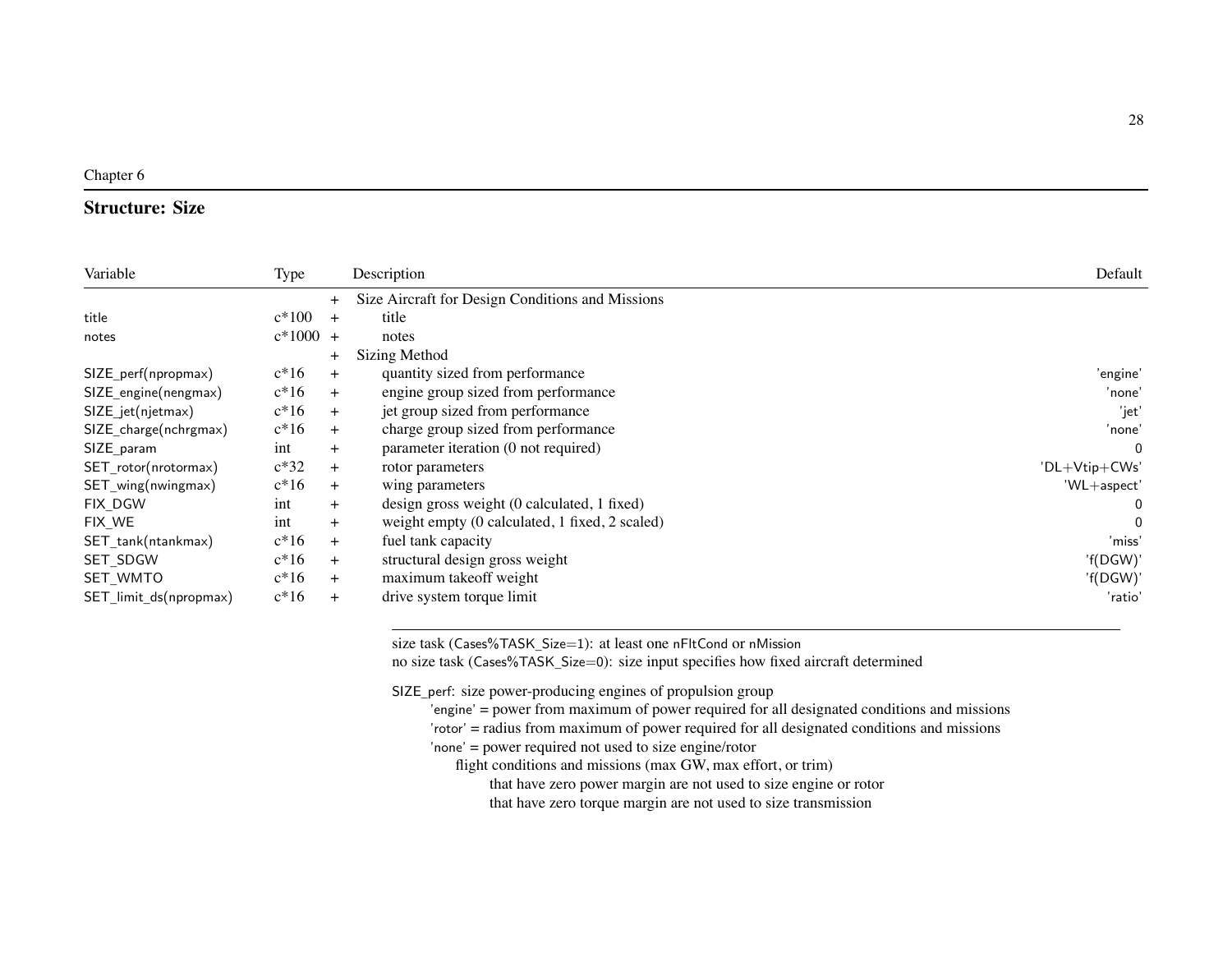| SIZE_engine: size power-consuming engines of engine group                                                             |
|-----------------------------------------------------------------------------------------------------------------------|
| 'engine' = power from maximum of power required for all designated conditions and missions                            |
| flight conditions and missions (max GW, max effort, or trim)                                                          |
| that have zero power margin are not used to size engine group                                                         |
| designated only for engine groups that consume power                                                                  |
| engine groups that produce power sized with propulsion group (SIZE_perf)                                              |
| 'none' = power required not used to size engine group                                                                 |
| SIZE jet:                                                                                                             |
| 'jet' = thrust from maximum of thrust required for all designated conditions and missions                             |
| 'none' = thrust required not used to size jet group                                                                   |
| flight conditions and missions (max GW, max effort, or trim)                                                          |
| that have zero thrust margin are not used to size jet group                                                           |
| SIZE_charge:                                                                                                          |
| 'charge' = power from maximum of power required for all designated conditions and missions                            |
| 'none' = power required not used to size charge group                                                                 |
| 'SIZE param': use to force parameter iteration                                                                        |
| SET rotor, rotor parameters: required for each rotor                                                                  |
| rotor parameters: input three or two quantities, others derived                                                       |
| SET_rotor = input three of ('radius' or disk loading 'DL' or 'ratio'), 'CWs', 'Vtip', 'sigma'                         |
| except if SIZE_perf='rotor': SET_rotor = input two of 'CWs', 'Vtip', 'sigma' for one or more main rotors              |
| $SET_{rotor}$ = 'ratio+XX+XX' to calculate radius from radius of another rotor                                        |
| tip speed is Vtip_ref for drive state #1                                                                              |
| rotor parameters for an antitorque or aux thrust rotor:                                                               |
| SET_rotor = input three of ('radius' or 'DL' or 'ratio' or 'scale'), 'CWs', 'Vtip', 'sigma'                           |
| $SET_{rotor}$ = 'scale+XX+XX' to calculate tail rotor radius from parametric equation,                                |
| using main rotor radius and disk loading                                                                              |
| thrust from designated sizing conditions and missions (DESIGN_thrust)                                                 |
| SET_wing, wing parameters: for each wing; input two quantities, other two derived                                     |
| SET_wing = input two of ('area' or wing loading 'WL'), ('span' or 'ratio' or 'radius'or 'width' or 'hub' or 'panel'), |
| 'chord', aspect ratio 'aspect'                                                                                        |
| $SET\_wing = 'ratio+XX'$ to calculate span from span of another wing                                                  |
| $SET\_wing = 'radius+XX'$ to calculate span from rotor radius                                                         |
| SET_wing = 'width+XX' to calculate span from rotor radius, fuselage width, and clearance (tiltrotor)                  |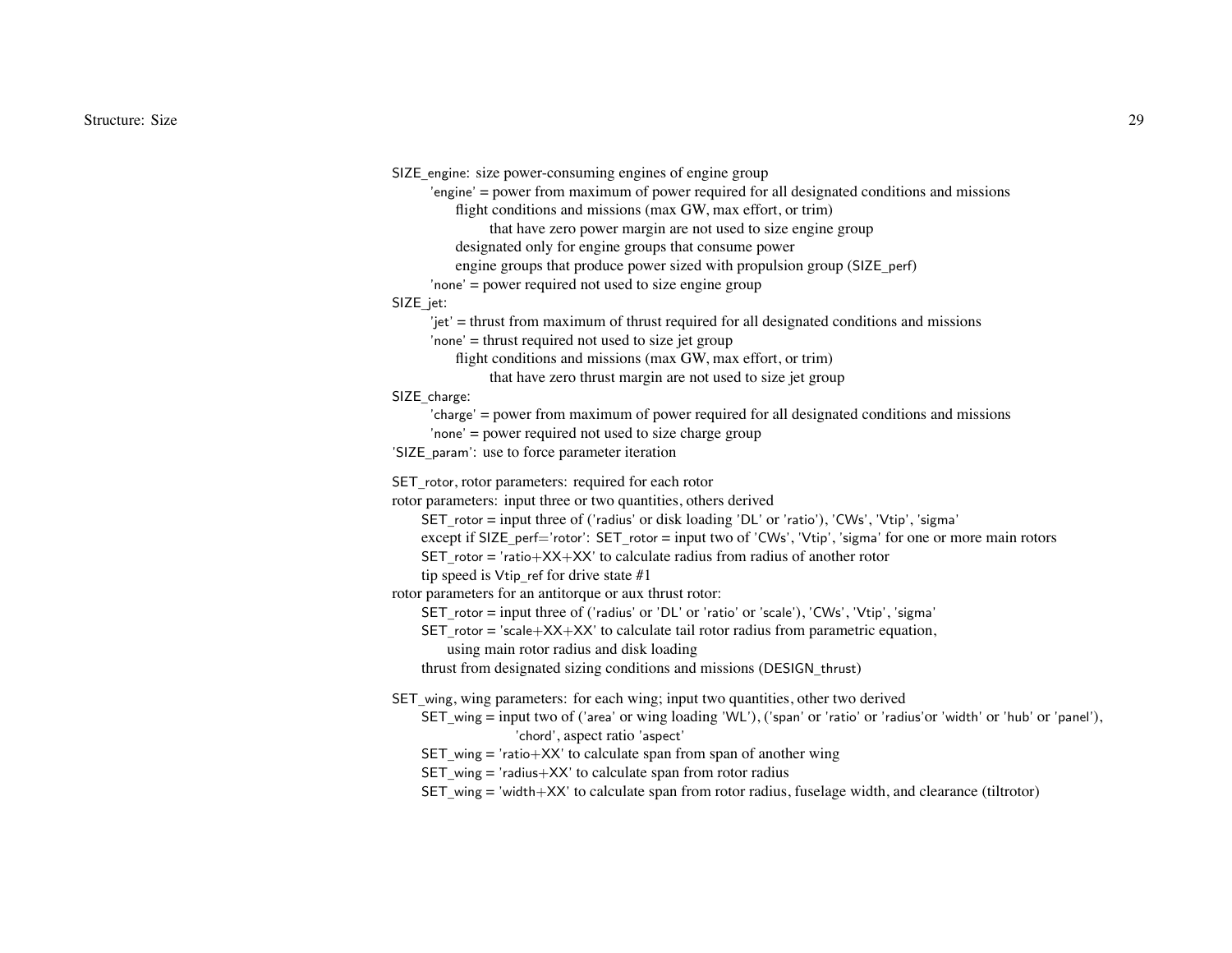| $SET_wing = 'hub+XX'$ to calculate span from rotor hub position (tiltrotor)<br>$SET\_wing = 'panel+XX'$ to calculate span from wing panel widths                                                                                                                                                                                                                                                                                                                                                                                                                                                                                                                                                                                                                                                                                                                                                              |
|---------------------------------------------------------------------------------------------------------------------------------------------------------------------------------------------------------------------------------------------------------------------------------------------------------------------------------------------------------------------------------------------------------------------------------------------------------------------------------------------------------------------------------------------------------------------------------------------------------------------------------------------------------------------------------------------------------------------------------------------------------------------------------------------------------------------------------------------------------------------------------------------------------------|
| FIX_DGW: input DGW restricts SIZE_perf, SET_GW parameters<br>FIX_WE: fixed or scaled weight empty obtained by adjusting contingency weight<br>scaled with design gross weight: $W_E$ =dWE+fWE* $W_D$                                                                                                                                                                                                                                                                                                                                                                                                                                                                                                                                                                                                                                                                                                          |
| SET_tank, fuel tank sizing: usable fuel capacity Wfuel_cap (weight) or Efuel_cap (energy)<br>'input' = input Wfuel cap or Efuel cap<br>'miss' = calculate from mission fuel used<br>Wfuel_cap or Efuel_cap = $max(fFuel\_cap*(maximum mission fuel), (maximum mission fuel)+(reserve fuel))$<br>$'f(miss)'$ = function of mission fuel used<br>Wfuel_cap or Efuel_cap = dFuel_cap + fFuel_cap*((maximum mission fuel)+(reserve fuel))<br>'used' = calculate from maximum fuel quantity in tank during mission<br>Wfuel_cap or $E$ fuel_cap = dFuel_cap + fFuel_cap*(maximum fuel in tank)<br>$'XX + power' =$ and calculate from mission battery discharge power                                                                                                                                                                                                                                              |
| SET_SDGW, structural design gross weight:<br>$'$ input' = input<br>'f(DGW)' = based on DGW; $W_{SD}$ =dSDGW+fSDGW* $W_D$<br>'f(WMTO)' = based on WMTO; $W_{SD}$ =dSDGW+fSDGW* $W_{MTO}$<br>'maxfuel' = based on fuel state; $W_{SD}$ =dSDGW+fSDGW* $W_G$ , $W_G = W_D$ -Wfuel_DGW+fFuelSDGW* $W_{\text{fuel-cap}}$<br>'perf' = calculated from maximum gross weight at SDGW sizing conditions (DESIGN_sdgw)<br>Aircraft input parameters: dSDGW, fSDGW, fFuelSDGW<br>SET_WMTO, maximum takeoff weight:<br>$'$ input' = input<br>'f(DGW)' = based on DGW; $W_{MTO}$ =dWMTO+fWMTO* $W_D$<br>'f(SDGW)' = based on SDGW; $W_{MTO}$ =dWMTO+fWMTO* $W_{SD}$<br>'maxfuel' = based on maximum fuel; $W_{MTO}$ =dWMTO+fWMTO* $W_G$ , $W_G = W_D$ —Wfuel_DGW+ $W_{\text{fuel-cap}}$<br>'perf' = calculated from maximum gross weight at WMTO sizing conditions (DESIGN_wmto)<br>Aircraft input parameters: dWMTO, fWMTO |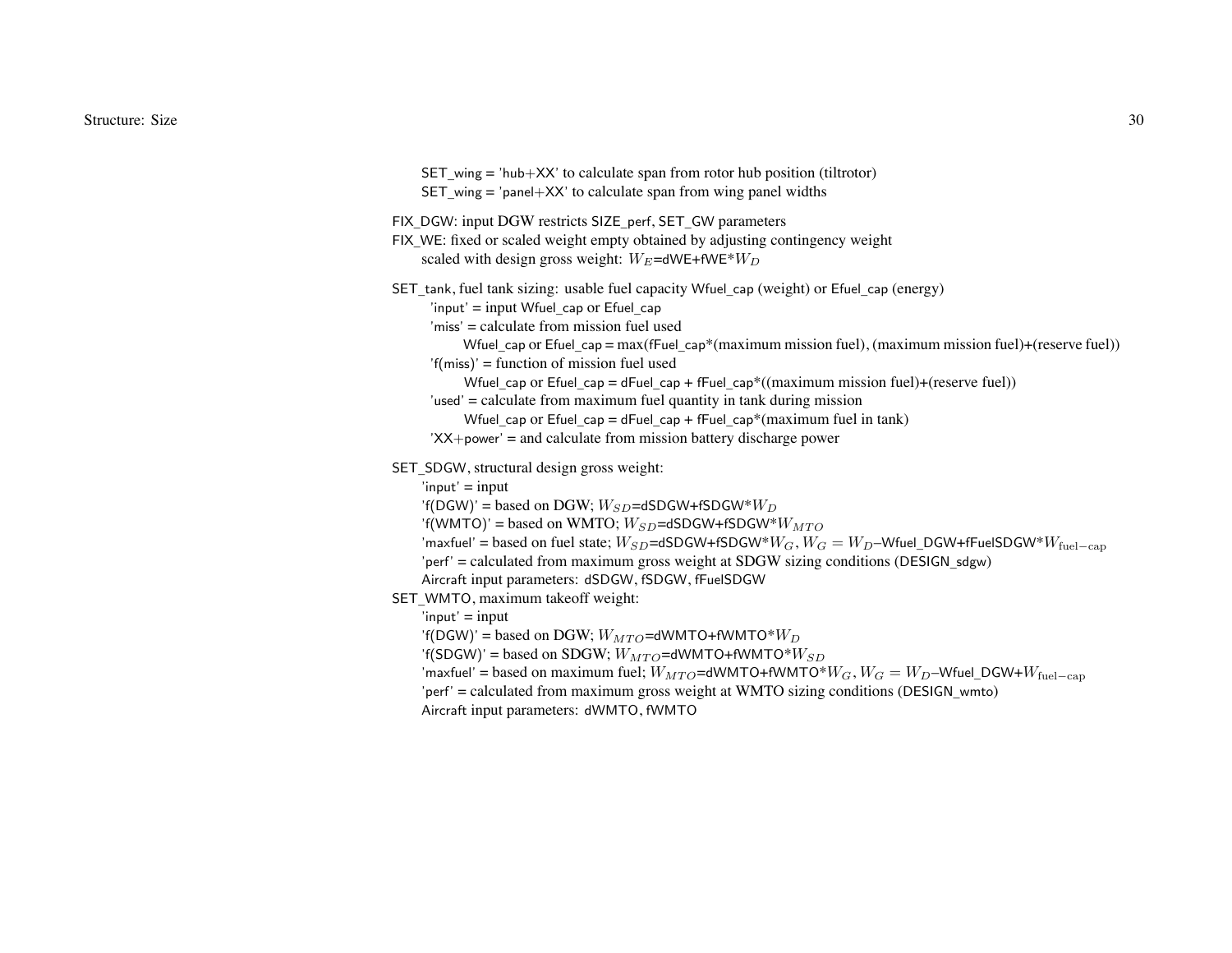| SET_limit_ds, drive system torque limit: input (use Plimit_xx) or calculate (from fPlimit_xx)                        |
|----------------------------------------------------------------------------------------------------------------------|
| $'$ input' = Plimit ds input                                                                                         |
| 'ratio' = from takeoff power, fPlimit_ds $\sum (N_{\text{eng}} P_{\text{eng}})$                                      |
| 'Pav' = from engine power available at transmission sizing conditions and missions (DESIGN_xmsn)                     |
| fPlimit ds $(\Omega_{\text{ref}}/\Omega_{\text{prim}}) \sum (N_{\text{eng}} P_{av})$                                 |
| $'Preq'$ = from engine power required at transmission sizing conditions and missions (DESIGN $\times$ msn)           |
| fPlimit ds( $\Omega_{\text{ref}}/\Omega_{\text{prim}}$ ) $\sum (N_{\text{eng}} P_{\text{req}})$                      |
| engine shaft limit also uses EngineGroup%SET limit es                                                                |
| rotor shaft limit also uses Rotor%SET_limit_rs, rotor limits only use power required (or input)                      |
| input required to transmit sized rotorcraft to another job (through aircraft description file) or to following case: |
| turn off sizing: Cases%TASK size=0, Cases%TASK mission=1, Cases%TASK perf=1                                          |
| fix aircraft: use ACTION='nosize', or                                                                                |
| SIZE perf='none', SIZE engine='none', SIZE jet='none', SIZE charge='none'                                            |
| SET rotor='radius+Vtip+sigma', SET wing='area+span', FIX DGW=1                                                       |
| SET_tank='input', SET_limit_ds='input', SET_SDGW='input', SET_WMTO='input'                                           |
| with wing panels: SET wing='WL+panel', Wing%SET panel='width+taper','span+taper'                                     |
|                                                                                                                      |

|          |     |        | + Sizing Flight Conditions             |  |
|----------|-----|--------|----------------------------------------|--|
| nFltCond | 1nt |        | number of conditions (maximum nfltmax) |  |
|          |     |        | + Design Missions                      |  |
| nMission | 1nt | $\div$ | number of missions (maximum nmissmax)  |  |
|          |     |        |                                        |  |

input one condition (FltCond and FltState variables) in SizeCondition namelist

input one mission (MissParam, MissSeg, and FltState variables) in SizeMission namelist all mission segments are defined in this namelist, so MissSeg and FltState variables are arrays each variable gets one more dimension, first array index is always segmen<sup>t</sup> number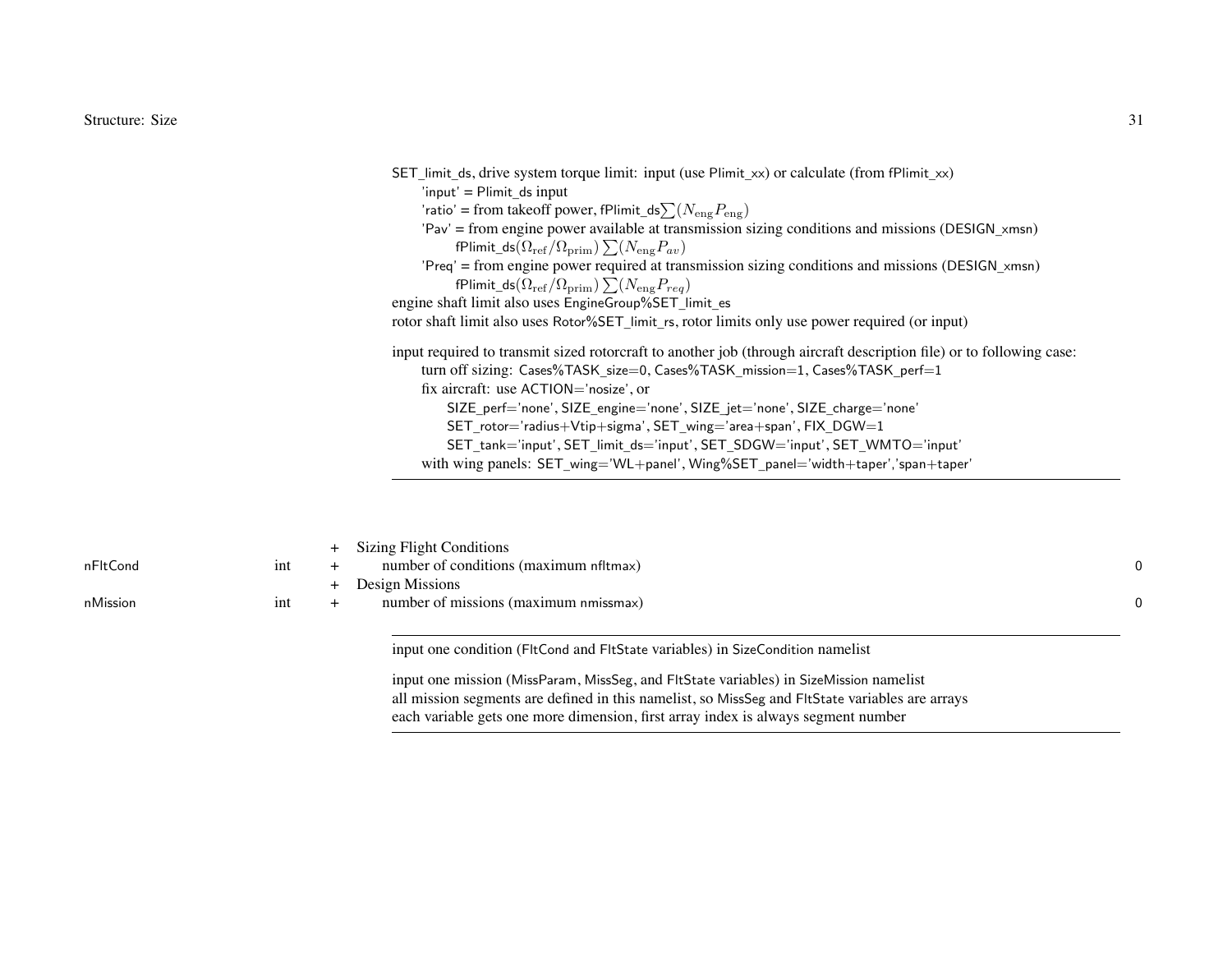## **Structure: OffDesign**

| Variable | Type       |     | Description                                                                                                                                                                                                                                                                   | Default |
|----------|------------|-----|-------------------------------------------------------------------------------------------------------------------------------------------------------------------------------------------------------------------------------------------------------------------------------|---------|
|          |            | $+$ | <b>Mission Analysis</b>                                                                                                                                                                                                                                                       |         |
| title    | $c*100 +$  |     | title                                                                                                                                                                                                                                                                         |         |
| notes    | $c*1000 +$ |     | notes                                                                                                                                                                                                                                                                         |         |
|          |            | $+$ | <b>Missions</b>                                                                                                                                                                                                                                                               |         |
| nMission | int        | $+$ | number of missions (maximum nmissmax)                                                                                                                                                                                                                                         | 0       |
|          |            |     | mission analysis input required if Cases%TASK_Mission=1                                                                                                                                                                                                                       |         |
|          |            |     | input one mission (MissParam, MissSeg, and FltState variables) in OffMission namelist<br>all mission segments are defined in this namelist, so MissSeg and FItState variables are arrays<br>each variable gets one more dimension, first array index is always segment number |         |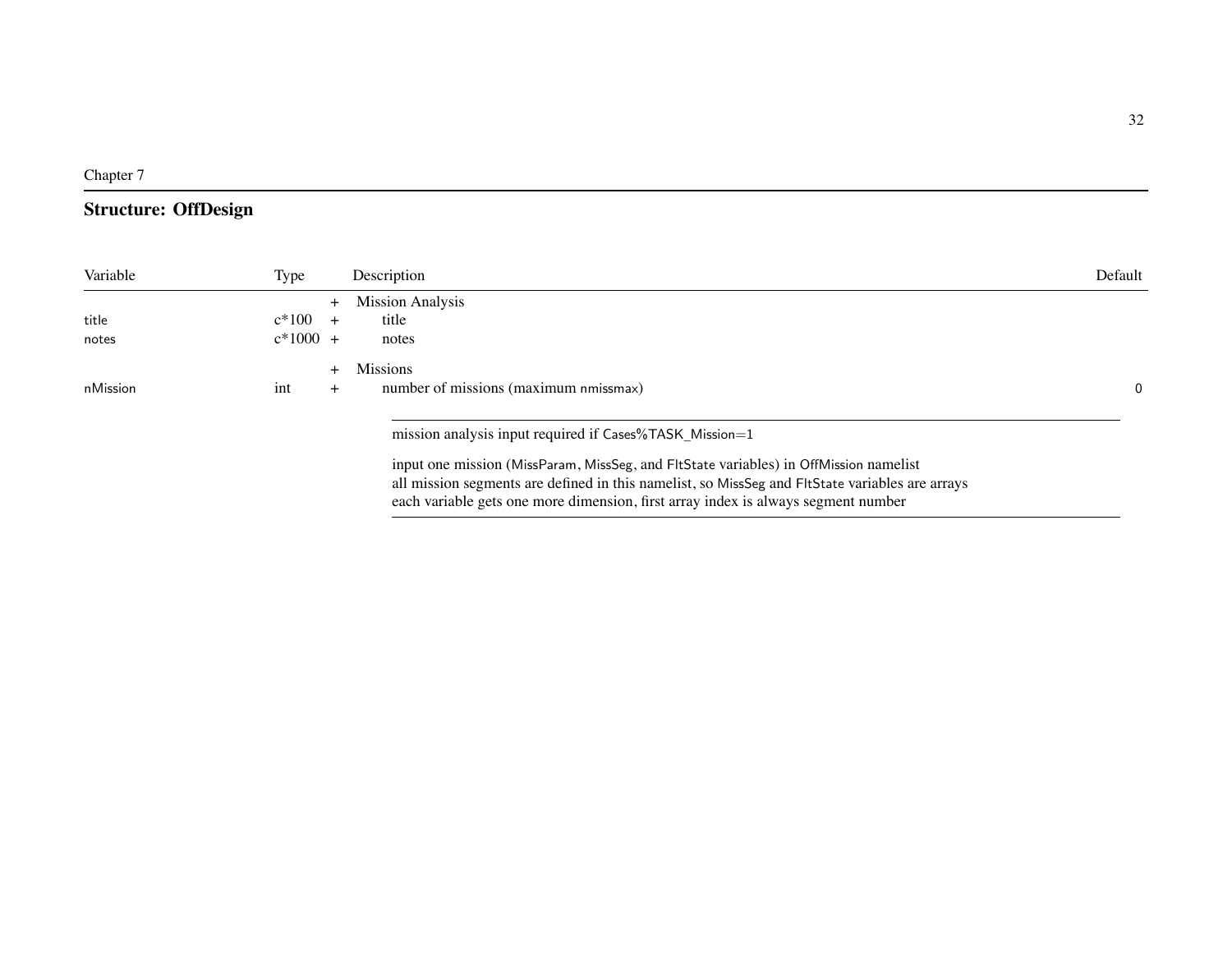Chapter 8

## **Structure: Performance**

| Type |     |                                                                 | Default                                                                       |
|------|-----|-----------------------------------------------------------------|-------------------------------------------------------------------------------|
|      |     |                                                                 |                                                                               |
|      |     | title                                                           |                                                                               |
|      |     | notes                                                           |                                                                               |
|      | $+$ |                                                                 |                                                                               |
| int  | $+$ | number of conditions (maximum nfltmax)                          | $\Omega$                                                                      |
|      |     | flight performance analysis input required if Cases%TASK Perf=1 |                                                                               |
|      |     | $c*100 +$<br>$c*1000 +$                                         | Description<br>+ Flight Performance Analysis<br>Performance Flight Conditions |

input one condition (FltCond and FltState variables) in PerfCondition namelist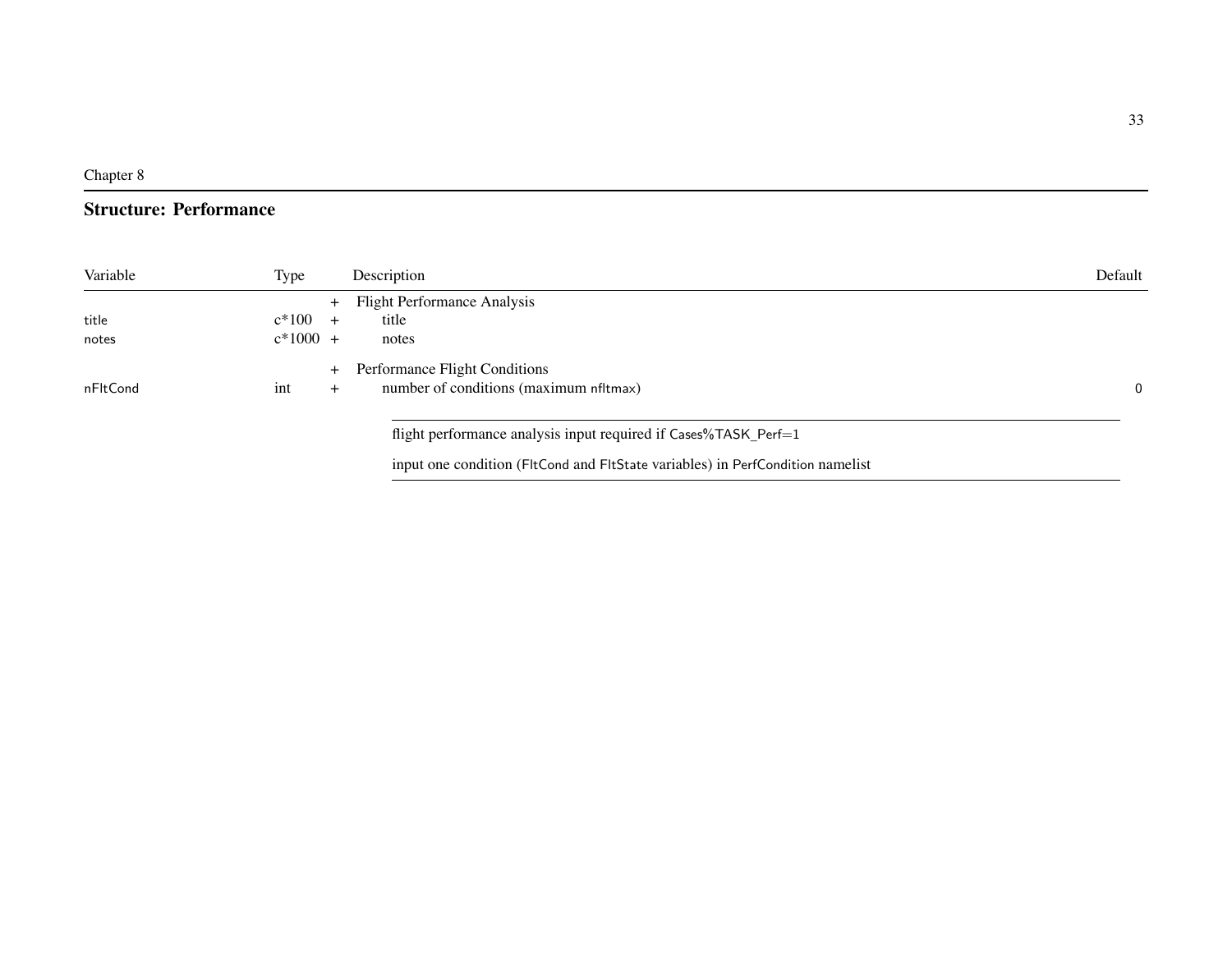## Chapter 9

# **Structure: MapEngine**

| Variable       | Type       |          | Description                                                                                        | Default |
|----------------|------------|----------|----------------------------------------------------------------------------------------------------|---------|
|                |            | $+$      | Map of Engine Performance                                                                          |         |
| title          | $c*100$    | $+$      | title                                                                                              |         |
| notes          | $c*1000 +$ |          | notes                                                                                              |         |
|                |            | $\,{}^+$ | Identification                                                                                     |         |
| kEngineGroup   | int        | $+$      | engine group                                                                                       |         |
| KIND_map       | int        | $+$      | Kind (1 performance, 2 model)                                                                      |         |
|                |            |          | engine map only available for RPTEM model and reciprocating engine model (performance only)        |         |
|                |            |          | engine map input required if Cases%TASK_Map_engine=1                                               |         |
|                |            |          | only performance parameters or only model parameters used                                          |         |
|                |            |          | Performance                                                                                        |         |
|                |            | $\pm$    |                                                                                                    |         |
|                |            | $\pm$    | independent variables (0 none, 1 altitude, 2 temperature, 3 flight speed, 4 engine speed, 5 power) |         |
| $SET_{var(5)}$ | int<br>int | $^{+}$   | first set<br>second set                                                                            |         |
| $SET_var2(5)$  |            | $+$      |                                                                                                    |         |
| WRITE_header   | int        | $+$      | output format (1 single header, 2 header for inner variable)                                       |         |
| SET_atmos      | $c*12$     | $^{+}$   | atmosphere specification                                                                           | 'std'   |
|                |            | $+$      | altitude $h$ (Units_alt)                                                                           |         |
| altitude_min   | real       | $^{+}$   | minimum                                                                                            | 0.      |
| altitude_max   | real       | $+$      | maximum                                                                                            | 20000.  |
| altitude inc   | real       | $^+$     | increment                                                                                          | 1000.   |
| altitude_base  | real       | $\pm$    | baseline                                                                                           | 0.      |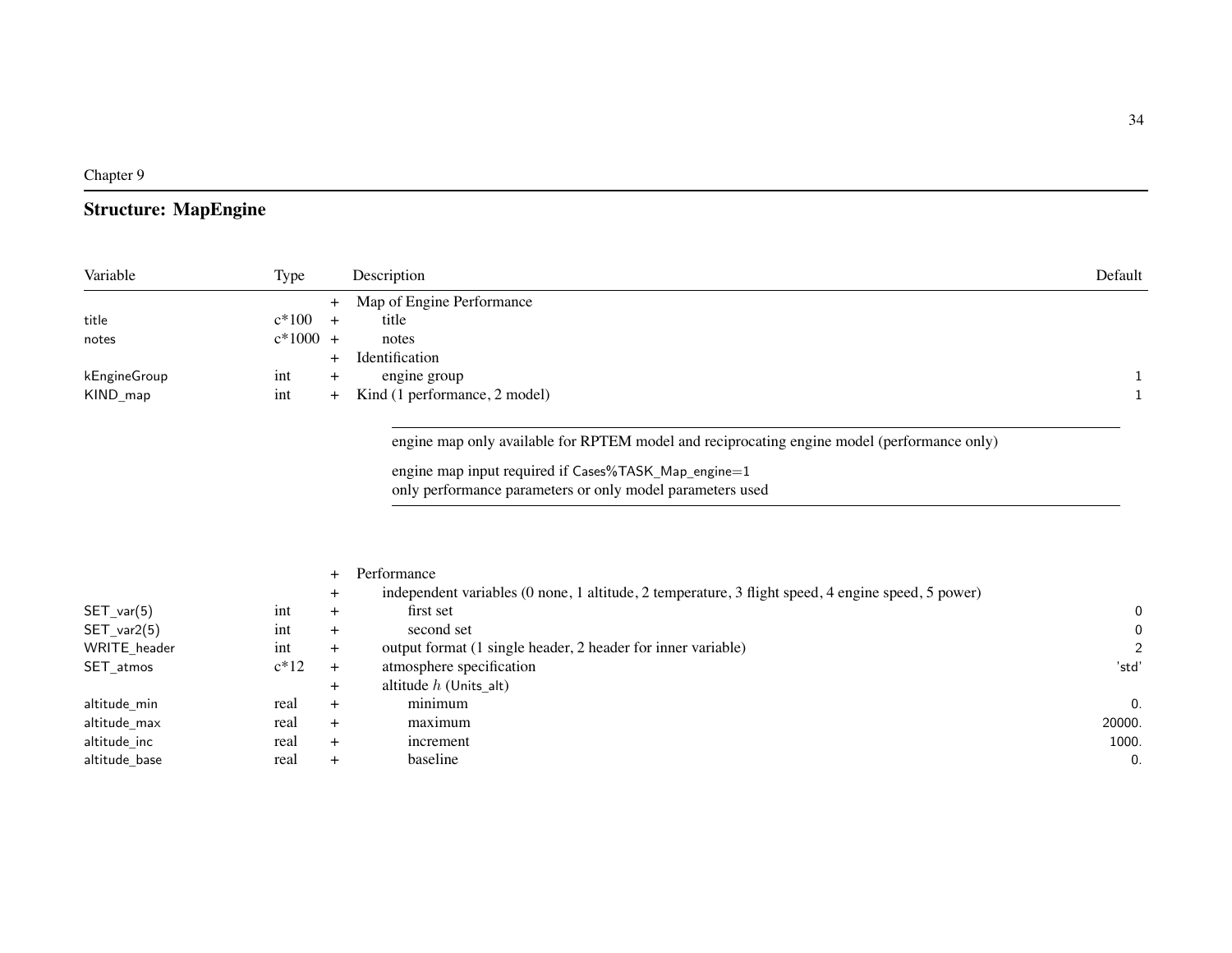#### Structure: MapEngine 35

|               |      | $^{+}$ | temperature $\tau$ or temperature increment $\Delta T$ (Units_temp)       |                |
|---------------|------|--------|---------------------------------------------------------------------------|----------------|
| temp_min      | real | $+$    | minimum                                                                   | 0.             |
| temp_max      | real | $+$    | maximum                                                                   | 100.           |
| temp_inc      | real | $+$    | increment                                                                 | 10.            |
| temp_base     | real | $+$    | baseline                                                                  | 0.             |
|               |      | $+$    | flight speed $V$ (TAS, Units_vel)                                         |                |
| Vkts_min      | real | $+$    | minimum                                                                   | 0.             |
| Vkts_max      | real | $+$    | maximum                                                                   | 200.           |
| Vkts_inc      | real | $+$    | increment                                                                 | 50.            |
| Vkts_base     | real | $+$    | baseline                                                                  | 0.             |
| SET_rpm       | int  | $+$    | engine speed $N$ (1 rpm, 2 percent)                                       | 2              |
| Nturbine_min  | real | $+$    | minimum                                                                   | 90.            |
| Nturbine_max  | real | $+$    | maximum                                                                   | 110.           |
| Nturbine inc  | real | $+$    | increment                                                                 | 5.             |
| Nturbine_base | real | $+$    | baseline                                                                  | 100.           |
| SET_power     | int  | $+$    | power required (1 power, 2 fraction of power available $(0. to 1.+)$      | $\overline{2}$ |
| power_min     | real | $+$    | minimum                                                                   |                |
| power_max     | real | $+$    | maximum                                                                   |                |
| power inc     | real | $+$    | increment                                                                 |                |
| power_base    | real | $+$    | baseline                                                                  |                |
| STATE_IRS     | int  | $+$    | IR suppressor system state (0 off, hot exhaust; 1 on, suppressed exhaust) |                |
| KIND_loss     | int  | $+$    | installation losses (0 for none)                                          | 0              |
|               |      |        |                                                                           |                |

independent variables: 1 to 5 variables, last is innermost loop; outer loop is always rating quantities not identified as independent variables fixed at baseline values

SET \_ atmos, atmosphere specification:

determines whether temp\_xxx is temperature or temperature increment

'std' <sup>=</sup> standard day at specified altitude (use altitude\_xxx)

'temp' = standard day at specified altitude, and specified temperature (use altitude\_xxx, temp\_xxx)

'dtemp' <sup>=</sup> standard day at specified altitude, plus temperature increment (use altitude\_xxx, temp\_xxx)

see FltState%SET \_ atmos for other options (polar, tropical, and hot days)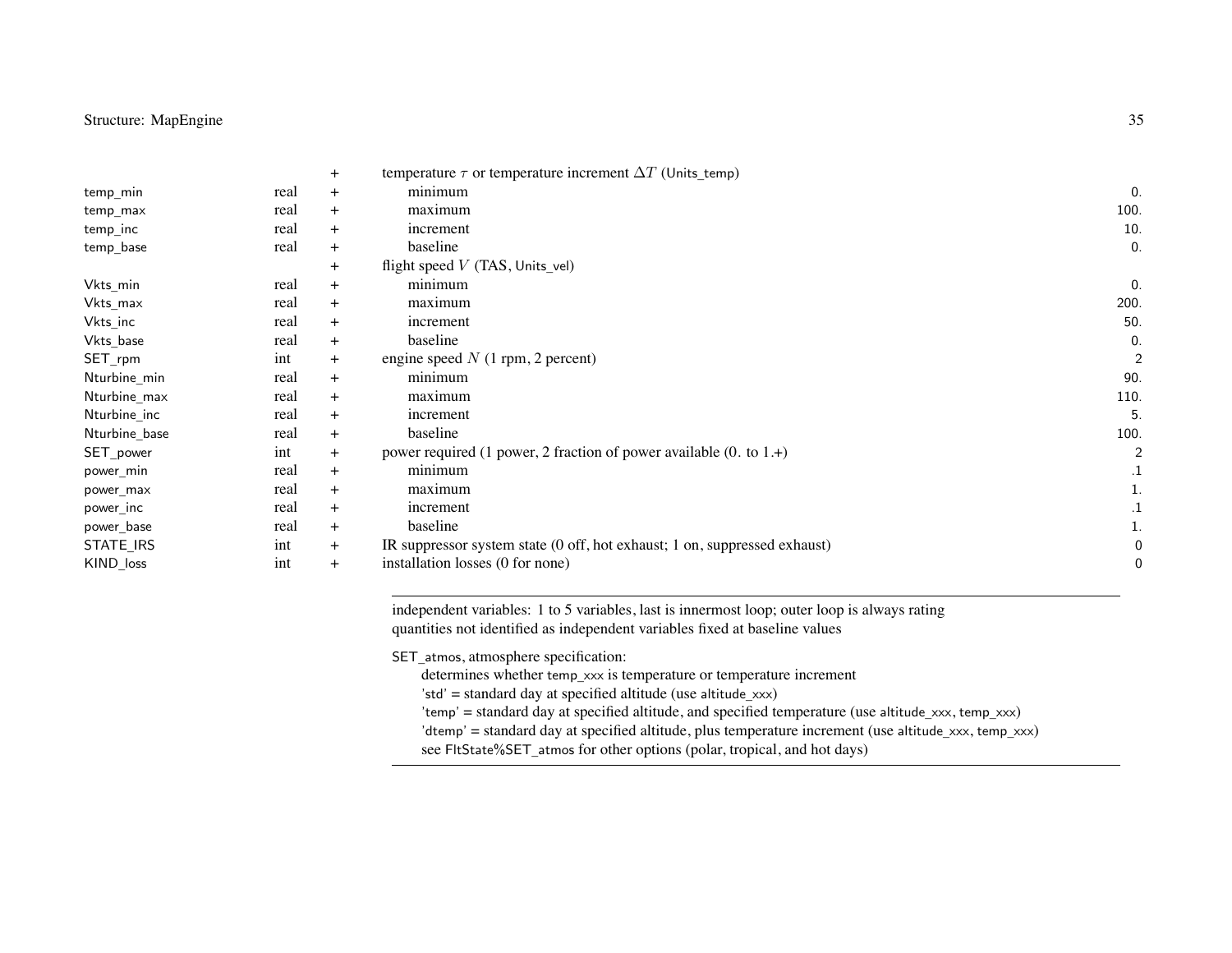#### Structure: MapEngine 36

|                 |      | $+$       | Model                                       |         |
|-----------------|------|-----------|---------------------------------------------|---------|
|                 |      | $\ddot{}$ | flight speeds V(TAS, Units_vel)             |         |
| nV_model        | int  | $+$       | number (maximum 10)                         |         |
| $V_{model}(10)$ | real | $+$       | values                                      | 0.      |
| $V_{min}$       | real | $+$       | minimum                                     | 0.      |
| $V_{max}$       | real | $^{+}$    | maximum                                     | 400.    |
| $V_{inc}$       | real | $+$       | increment                                   | 50.     |
|                 |      | $\ddot{}$ | temperature ratio $T/T_0$                   |         |
| ntheta_model    | int  | $+$       | number (maximum 10)                         |         |
| theta_model(10) | real | $+$       | values                                      |         |
| theta_min       | real | $+$       | minimum                                     | .8      |
| theta_max       | real | $^{+}$    | maximum                                     | 1.1     |
| theta_inc       | real | $\ddot{}$ | increment                                   | .02     |
|                 |      | $^{+}$    | engine speed, $N/N_{\text{spec}}$ (percent) |         |
| $fN_{min}$      | real | $+$       | minimum                                     | 90.     |
| $fN_{max}$      | real | $+$       | maximum                                     | 110.    |
| $fN_{inc}$      | real | $+$       | increment                                   | 5.      |
|                 |      | $+$       | fraction static MCP power, $P/P_{0C}$       |         |
| $fP_{min}$      | real | $+$       | minimum                                     | $\cdot$ |
| $fP_{max}$      | real | $+$       | maximum                                     | 2.      |
| $fP_{inc}$      | real | $\ddot{}$ | increment                                   | $\cdot$ |

RPTEM model

performance: fuel flow, mass flow, net jet thrust, optimum turbine speed vs power fraction and airspeed (use fP and <sup>V</sup>\_model) turbine speed: power ratio vs turbine speed and airspeed (use fN and <sup>V</sup>\_model) power available: specific power, mass flow, power, fuel flow vs temperature ratio (use theta and <sup>V</sup>\_model) vs airspeed (use <sup>V</sup> and theta\_model)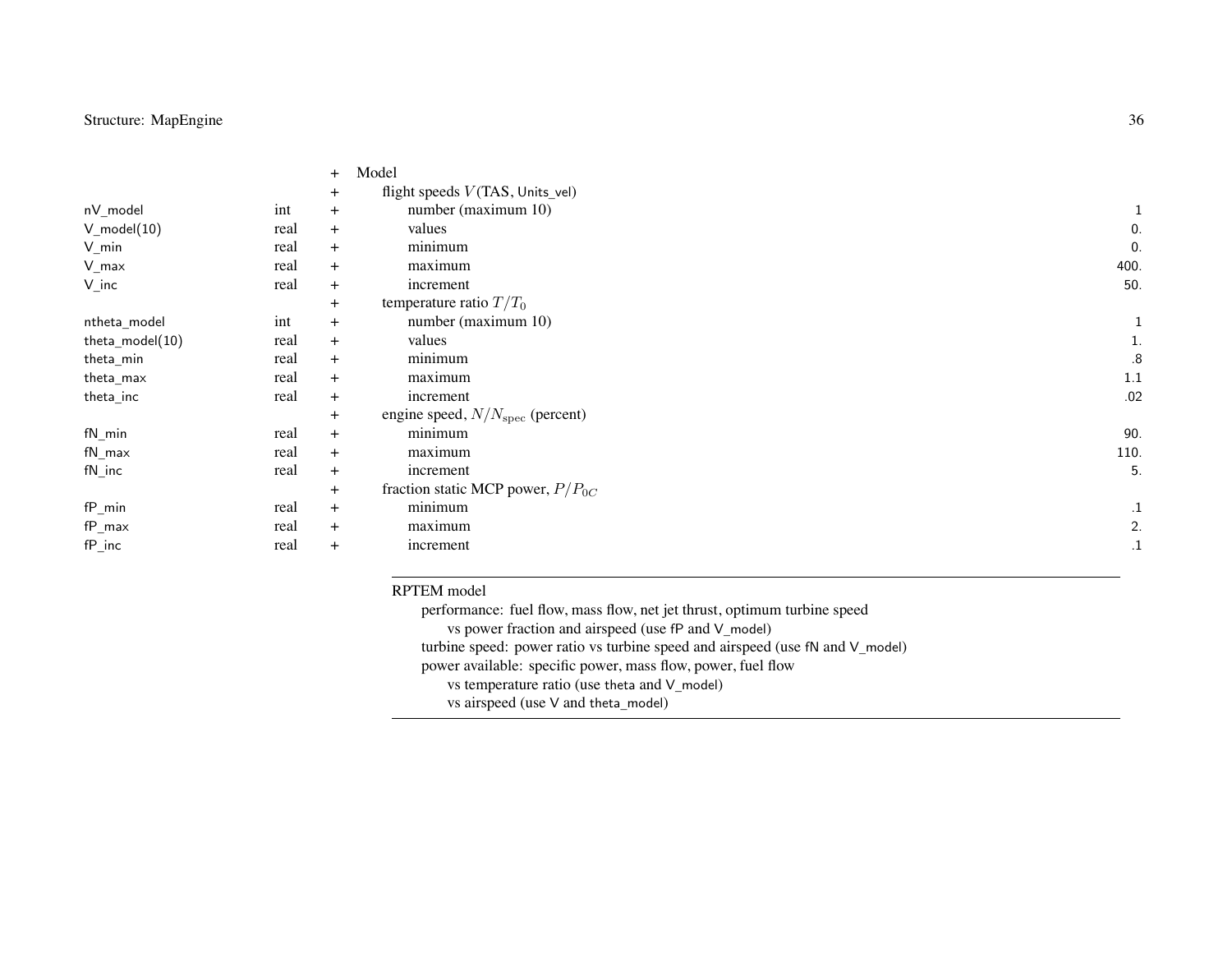# **Structure: MapAero**

| Variable                       | Type       |           | Description                                                                                                                                                                                                                                                                                                                                                    | Default   |
|--------------------------------|------------|-----------|----------------------------------------------------------------------------------------------------------------------------------------------------------------------------------------------------------------------------------------------------------------------------------------------------------------------------------------------------------------|-----------|
|                                |            | $\pm$     | Map of Airframe Aerodynamics                                                                                                                                                                                                                                                                                                                                   |           |
| title                          | $c*100$    | $+$       | title                                                                                                                                                                                                                                                                                                                                                          |           |
| notes                          | $c*1000 +$ |           | notes                                                                                                                                                                                                                                                                                                                                                          |           |
|                                |            | $+$       | <b>Tables</b>                                                                                                                                                                                                                                                                                                                                                  |           |
| KIND_table                     | int        | $\pm$     | kind (1 one-dimensional, 2 multi-dimensional)                                                                                                                                                                                                                                                                                                                  |           |
|                                |            |           | aerodynamic loads (0 for components off)                                                                                                                                                                                                                                                                                                                       |           |
| SET_fuselage                   | int        | $\ddot{}$ | fuselage and landing gear                                                                                                                                                                                                                                                                                                                                      |           |
| SET tail                       | int        | $+$       | tails                                                                                                                                                                                                                                                                                                                                                          |           |
| SET wing                       | int        | $\pm$     | wings                                                                                                                                                                                                                                                                                                                                                          |           |
| SET rotor                      | int        | $\ddot{}$ | rotors                                                                                                                                                                                                                                                                                                                                                         |           |
| SET_engine                     | int        | $+$       | engines and fuel tank                                                                                                                                                                                                                                                                                                                                          |           |
|                                |            |           | airframe aerodynamics map input required if Cases%TASK_Map_aero=1<br>multi-dimensional: generate 6 files of three-dimensional tables<br>one file for each load=DRAG, SIDE, LIFT, ROLL, PITCH, YAW<br>filename=FILE aero//load or AEROn//load<br>one-dimensional: generate 1 file of all six loads<br>function of single independent variable = $var_{diff(1)}$ |           |
|                                |            |           | <b>Operating Condition</b>                                                                                                                                                                                                                                                                                                                                     |           |
| STATE control                  | int        | $+$       | aircraft control state                                                                                                                                                                                                                                                                                                                                         |           |
| <b>STATE LG</b>                | $c*12$     | $+$       | landing gear state                                                                                                                                                                                                                                                                                                                                             | 'retract' |
| Nauxtank(nauxtankmax,ntankmax) |            |           |                                                                                                                                                                                                                                                                                                                                                                |           |
|                                | int        | $+$       | number of auxiliary fuel tanks $N_{\text{aux tank}}$ (each aux tank size)                                                                                                                                                                                                                                                                                      |           |
| SET extkit                     | int        | $\ddot{}$ | wing extension kit on aircraft (0 none, 1 present)                                                                                                                                                                                                                                                                                                             |           |
| KIND_alpha                     | int        | $\ddot{}$ | angle of attack and sideslip angle representation (1 conventional, 2 reversed)                                                                                                                                                                                                                                                                                 |           |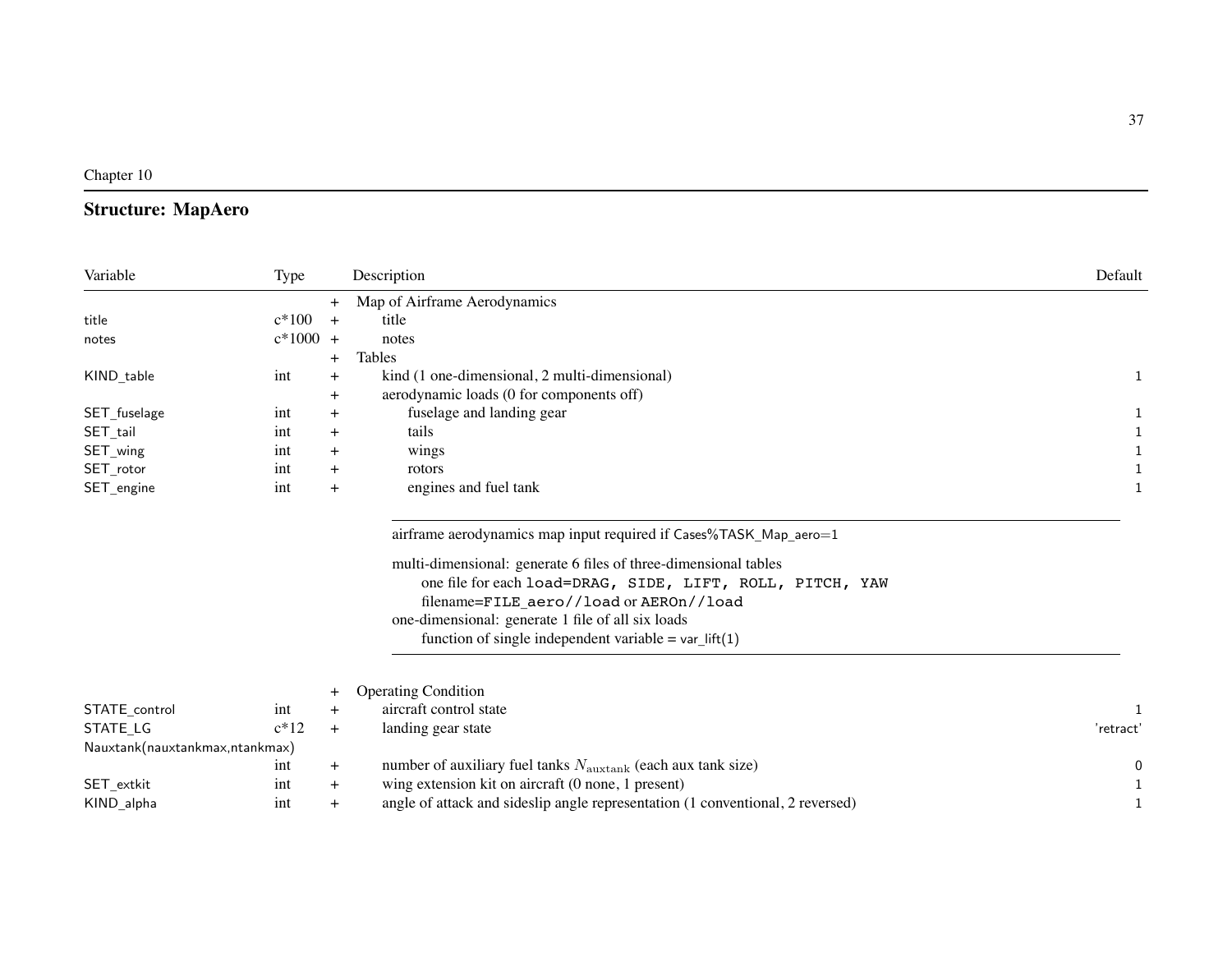### Structure: MapAero 38

| 1nt  | $\div$ |                          |                                                                            |
|------|--------|--------------------------|----------------------------------------------------------------------------|
| real |        | aircraft controls        |                                                                            |
| real |        | tilt                     |                                                                            |
| real |        | angle of attack $\alpha$ |                                                                            |
| real |        | sideslip angle $\beta$   |                                                                            |
|      |        |                          | use component control (0 for $c = T c_{AC}$ ; 1 for $c = T c_{AC} + c_0$ ) |

landing gear state: STATE\_LG='extend', 'retract' (keyword <sup>=</sup> ext, ret)

|                      |        | $+$   | Independent variables                  |      |
|----------------------|--------|-------|----------------------------------------|------|
| $var_l$ lift $(3)$   | $c*16$ | $+$   | lift                                   |      |
| $var_drag(3)$        | $c*16$ | $+$   | drag                                   |      |
| $var\_side(3)$       | $c*16$ | $+$   | side force                             |      |
| var_pitch(3)         | $c*16$ | $+$   | pitch moment                           |      |
| $var_{r}$ roll $(3)$ | $c*16$ | $+$   | roll moment                            |      |
| $var\_yaw(3)$        | $c*16$ | $+$   | yaw moment                             |      |
|                      |        | $\pm$ | Variable range                         |      |
|                      |        | $+$   | angle of attack and sideslip variation |      |
| angle_lowinc         | real   | $+$   | low range increment (deg)              | 2.   |
| angle_highinc        | real   | $+$   | high range increment (deg)             | 5.   |
| angle_low            | real   | $+$   | low range value (deg)                  | 40   |
| angle_max            | real   | $+$   | maximum value (deg)                    | 180. |
|                      |        | $+$   | control variation                      |      |
| control_lowinc       | real   | $+$   | low range increment (deg)              | 2.   |
| control_highinc      | real   | $+$   | high range increment (deg)             | 2.   |
| control_low          | real   | $+$   | low range value (deg)                  | 45   |
| control_max          | real   | $+$   | maximum value (deg)                    | 90   |
|                      |        | $+$   | third independent variable             |      |
| gamma_lowinc         | real   | $+$   | low range increment (deg)              | 20.  |
| gamma_highinc        | real   | $+$   | high range increment (deg)             | 20   |
| gamma_low            | real   | $+$   | low range value (deg)                  | 60   |
| gamma max            | real   | $+$   | maximum value (deg)                    | 60   |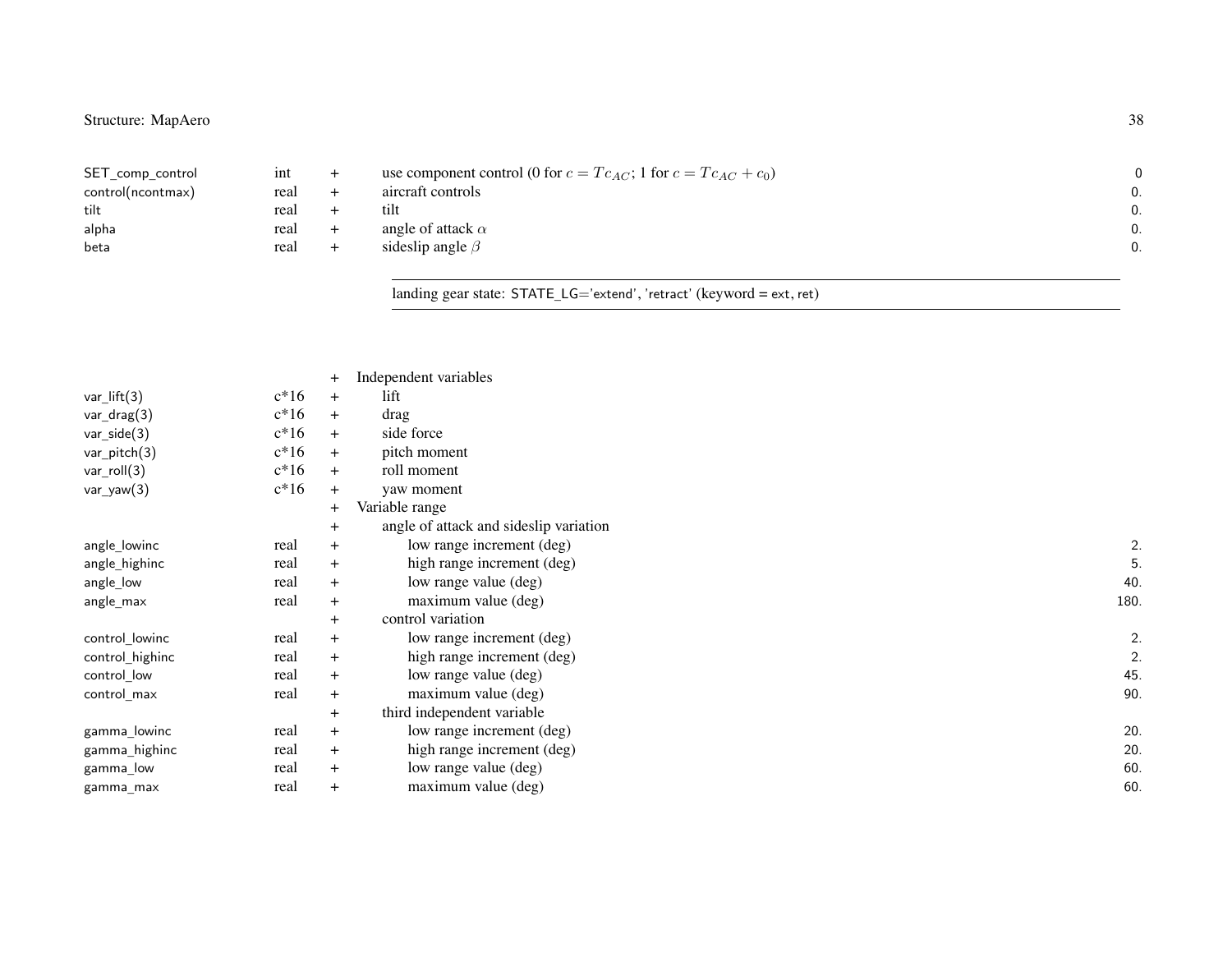var \_ load identify independent variables only var\_lift(1) used for KIND\_table=one-dimensional values: 'alpha', 'beta', IDENT\_control(ncontrol) var \_load(2) blank for 1D table, var\_load(3) blank for 2D table alpha/beta/controls/tilt fixed if not independent variable (tilt replace control(ktilt)) assume control system defined so aircraft controls connected to flaperon, elevator, aileron, rudder angle, control, gamma variation: by lowinc for -low to +low; by highinc to -max and +max

maximum total values <sup>=</sup> naeromax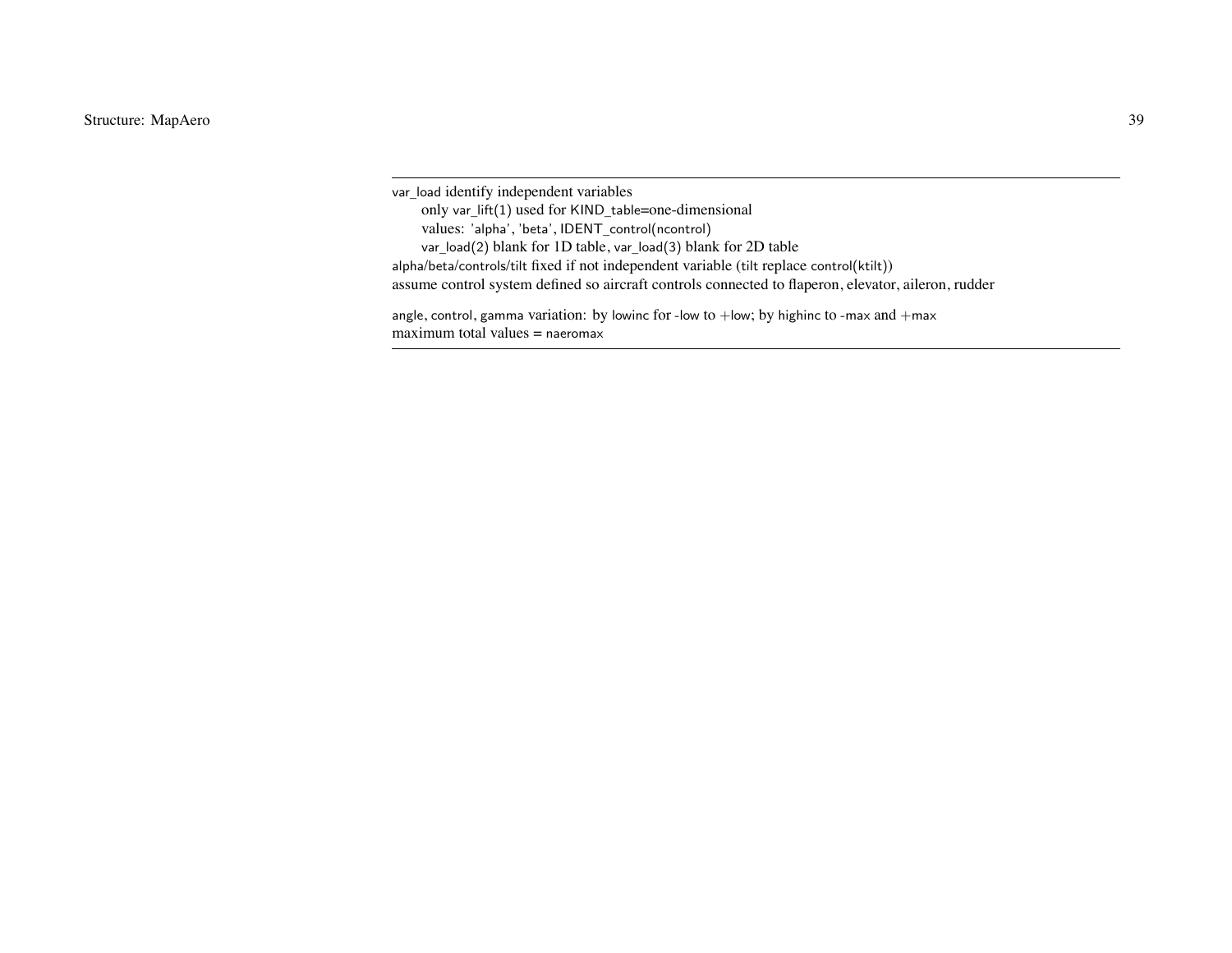## **Structure: FltCond**

| Variable       | Type    |           | Description                                                                            | Default      |
|----------------|---------|-----------|----------------------------------------------------------------------------------------|--------------|
|                |         | $+$       | Sizing or Performance Flight Condition                                                 |              |
| title          | $c*100$ | $+$       | title                                                                                  |              |
| label          | $c*8$   | $\pm$     | label                                                                                  |              |
|                |         | $\pm$     | Specification                                                                          |              |
| SET_GW         | $c*12$  | $\ddot{}$ | gross weight                                                                           | 'DGW'        |
| GW             | real    | $\pm$     | input gross weight $W_G$                                                               | 0.           |
| dGW            | real    | $\ddot{}$ | gross weight increment                                                                 | $\mathbf{0}$ |
| fGW            | real    | $\ddot{}$ | gross weight factor                                                                    | 1.           |
| dPav(npropmax) | real    | $+$       | power increment, each propulsion group                                                 | 0.           |
| fPav(npropmax) | real    | $\ddot{}$ | power factor, each propulsion group                                                    |              |
| dTav(njetmax)  | real    | $+$       | thrust increment, each jet group                                                       | 0.           |
| fTav(njetmax)  | real    | $+$       | thrust factor, each jet group                                                          | 1.           |
| SET_Wlimit     | $c*12$  | $\pm$     | gross weight limit                                                                     | 'none'       |
| Wlimit         | real    | $+$       | input gross weight limit                                                               | 0.           |
| SET_alt        | int     | $+$       | altitude (0 input, 1 from KIND_source)                                                 | $\mathbf 0$  |
|                |         | $+$       | source for gross weight and altitude                                                   |              |
| KIND_source    | int     | $\ddot{}$ | kind (1 size mission, 2 size condition, 3 off design mission, 4 performance condition) |              |
| kSource        | int     | $+$       | mission or condition number                                                            |              |
| kSegment       | int     | $+$       | segment number                                                                         |              |
| seg_source     | int     | $+$       | segment (1 start, 2 midpoint)                                                          |              |
| SET_UL         | $c*12$  | $\ddot{}$ | useful load                                                                            | 'pay'        |
| Wpay           | real    | $\ddot{}$ | input payload weight $W_{\text{pay}}$ (Units_pay)                                      | 0.           |
| Npass          | int     | $+$       | number of passengers $N_{\text{pass}}$                                                 |              |
| Wpay_cargo     | real    | $\pm$     | cargo $W_{\text{cargo}}$ (Units_pay)                                                   | 0.           |
| Wpay_extload   | real    | $+$       | external load $W_{\rm ext-load}$ (Units_pay)                                           | 0.           |
| Wpay ammo      | real    | $\pm$     | ammunition $W_{\text{ammo}}$ (Units_pay)                                               | 0.           |
| Wpay_weapons   | real    | $\pm$     | weapons $W_{\rm weapons}$ (Units_pay)                                                  | 0.           |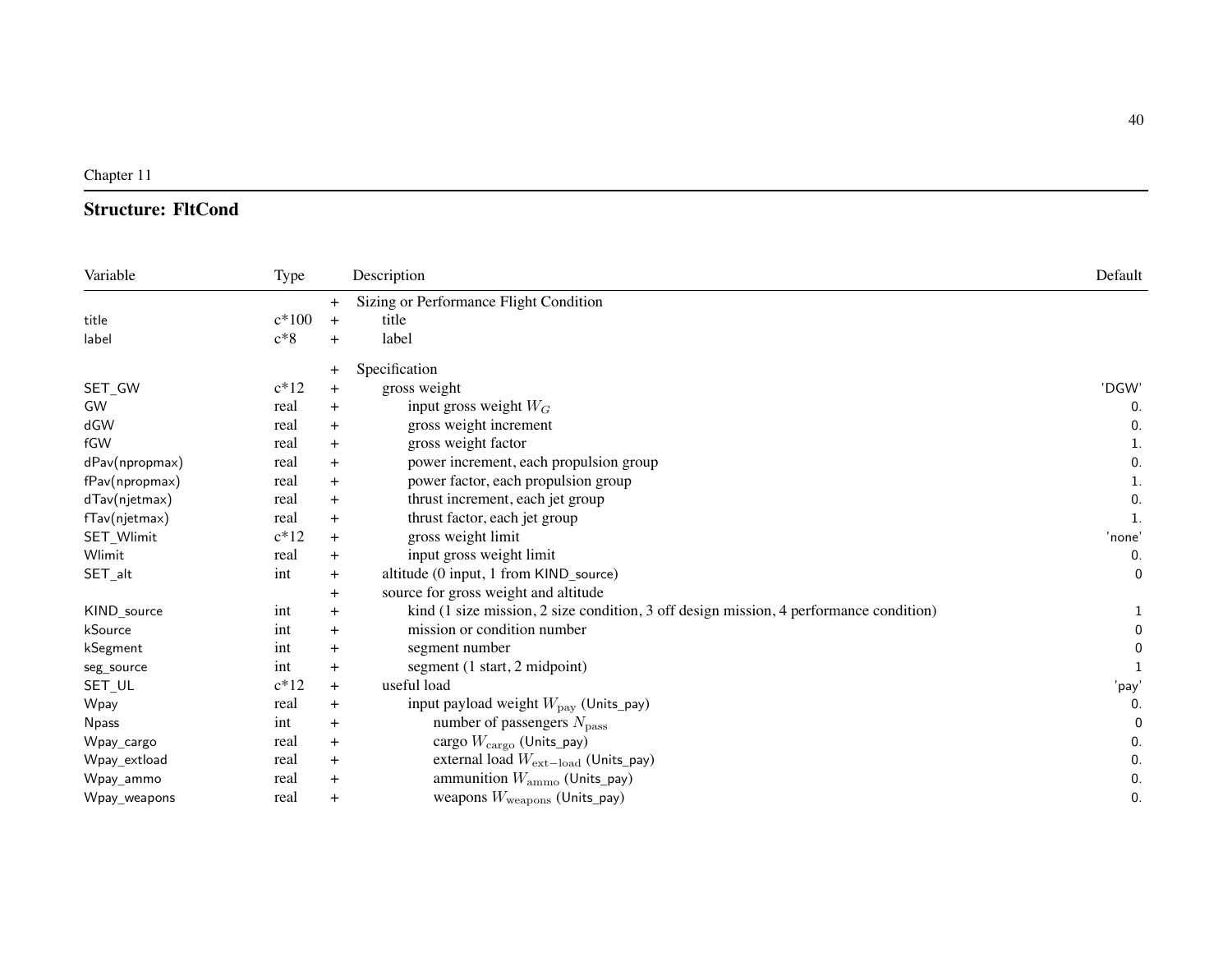### Structure: FltCond 41

|                                |      | $\ddot{}$    | fuel tank system                                                              |    |
|--------------------------------|------|--------------|-------------------------------------------------------------------------------|----|
| dFuel(ntankmax)                | real | $\ddot{}$    | fuel weight or energy increment                                               | 0. |
| fFuel(ntankmax)                | real | $\ddot{}$    | fuel capacity factor                                                          |    |
| SET_auxtank(ntankmax)          | int  | $+$          | auxiliary fuel tanks (1 adjust Nauxtank, 2 only increase, 0 no change)        |    |
| mauxtank(ntankmax)             | int  | $\ddot{}$    | tank size changed $(-1$ first, $-2$ first size already used, m for m-th size) |    |
| dNauxtank(ntankmax)            | int  | $^{+}$       | number tanks added or dropped                                                 |    |
| Nauxtank(nauxtankmax,ntankmax) |      |              |                                                                               |    |
|                                | int  | $\pm$        | number of auxiliary fuel tanks $N_{\text{aux tank}}$ (each aux tank size)     |    |
|                                |      | $\pm$        | fixed useful load                                                             |    |
| dWcrew                         | real | $+$          | crew weight increment                                                         |    |
| dNcrew                         | int  | $\pm$        | number of crew increment $\delta N_{\text{crew}}$                             |    |
| dWoful(10)                     | real | $\ddot{}$    | other fixed useful load increment (nWoful categories)                         | 0. |
| dWequip                        | real | $\ddot{}$    | equipment weight increment                                                    |    |
| dNcrew_seat                    | int  | $\ddot{}$    | crew seat increment $\delta N_{\rm crew-seat}$                                |    |
| dNpass_seat                    | int  | $\ddot{}$    | passenger seat increment $\delta N_{\rm pass-seat}$                           |    |
|                                |      | $\mathrm{+}$ | kits on aircraft (0 none, 1 present)                                          |    |
| SET foldkit                    | int  | $\pm$        | folding kit                                                                   |    |
| SET_extkit(nwingmax)           | int  | $^+$         | wing extension kit                                                            |    |
| SET_wingkit(nwingmax)          | int  | $\pm$        | wing kit on aircraft                                                          |    |
| SET_otherkit                   | int  | $\ddot{}$    | other kit on aircraft                                                         |    |
| DESIGN engine                  | int  | $\ddot{}$    | design condition for power (1 to use for engine sizing)                       |    |
| DESIGN_jet                     | int  | $+$          | design condition for jet thrust (1 to use for jet group sizing)               |    |
| DESIGN_charge                  | int  | $+$          | design condition for charge power (1 to use for charge group sizing)          |    |
| <b>DESIGN GW</b>               | int  | $\ddot{}$    | design condition for DGW (1 to use for DGW calculation)                       |    |
| DESIGN_xmsn                    | int  | $\ddot{}$    | design condition for transmission (1 to use for transmission sizing)          |    |
| DESIGN_sdgw                    | int  | $+$          | design condition for SDGW (1 to use for SDGW calculation)                     |    |
| DESIGN_wmto                    | int  | $\ddot{}$    | design condition for WMTO (1 to use for WMTO calculation)                     |    |
| DESIGN thrust                  | int  | $\ddot{}$    | design condition for antitorque or aux thrust (1 to use for rotor sizing)     |    |

label is short description for output

sizing flight condition: use all parameters excep<sup>t</sup> sweep

fixed gross weight conditions not used to determine DGW, SDGW, WMTO

(set DESIGN\_GW=0, DESIGN\_sdgw=0, DESIGN\_wmto=0)

condition not used to size engine or rotor if power margin fixed (max GW, max effort, or trim)

condition not used to size transmission if zero torque margin (max GW, max effort, or trim)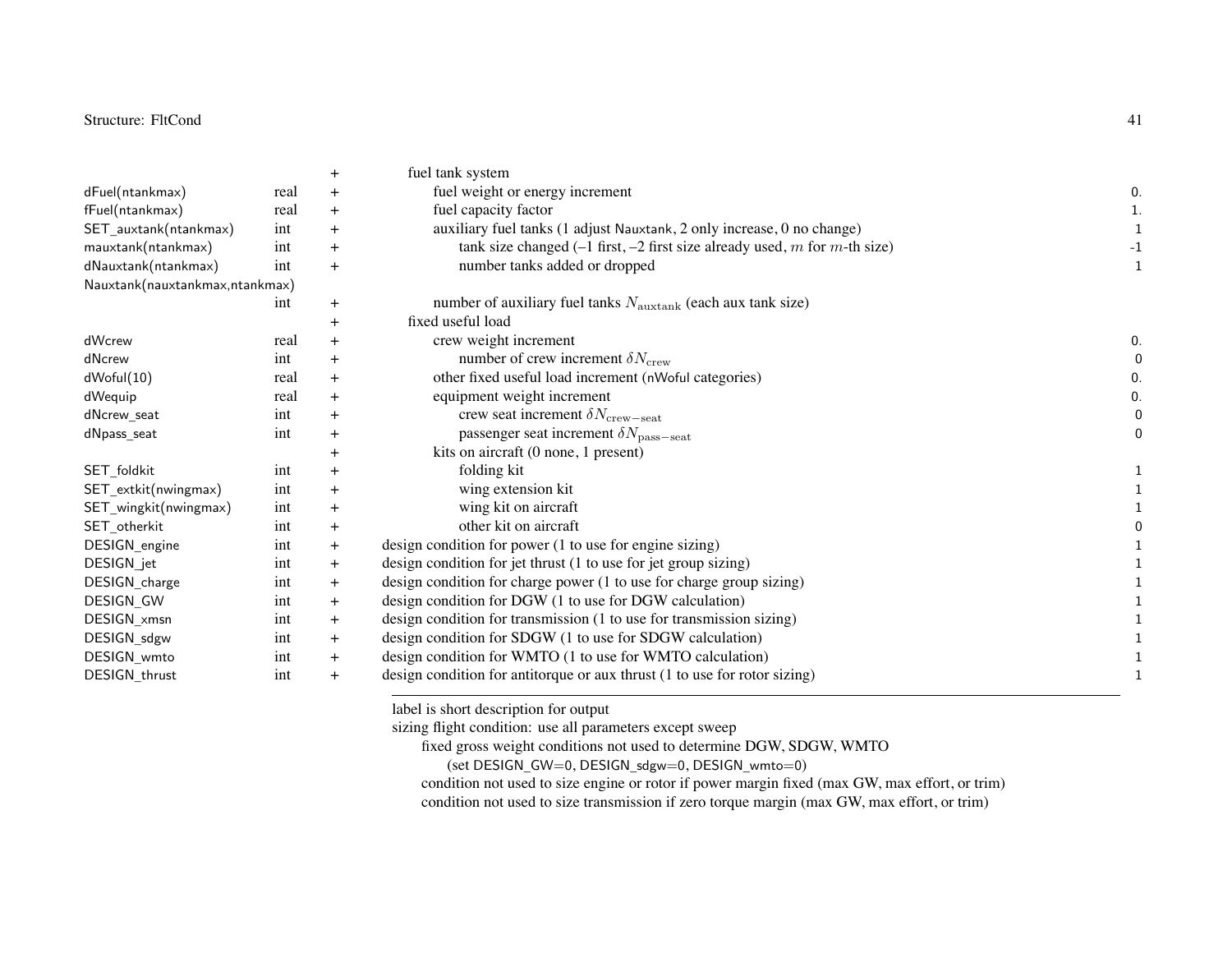performance flight condition: not use DESIGN\_xx SET \_ GW, SET\_UL values determine which input parameters used SET \_ GW, set gross weight *WG*: 'DGW' = design gross weight  $W_D$ ; input (FIX\_DGW) or calculated 'SDGW' = structural design gross weight  $W_{SD}$  (may depend on DGW) 'WMTO' = maximum takeoff gross weight  $W_{MTO}$  (may depend on DGW)  $'f(DGW)'$  = function DGW:  $fGW*W_D + dGW$  $'f(SDGW)'$  = function SDGW:  $fGW*W_{SD}$ +dGW  $'f(WMTO)'$  = function WMTO:  $fGW*W_{MTO}$ +dGW  $'$ input' = input (use GW) 'source' <sup>=</sup> gross weight from specified mission segmen<sup>t</sup> or flight condition (KIND\_source) 'f(source)' = function of source:  $fGW*W_{\text{source}} + dGW$ 'maxP', 'max' = maximum GW for power required equal specified power:  $P_{req}$  = fPav $P_{av}$  + dPav  $\min((fP_{a}P_{G} + d) - P_{req}P_{G}) = 0$ , over all propulsion groups  $\text{'max}Q' = \text{maximum GW}$  for transmission torque equal limit: zero torque margin  $\min(P_{\text{limit}} - P_{\text{real}}) = 0$ , over all propulsion groups, engine groups, and rotors 'maxPQ', 'maxQP' <sup>=</sup> maximum GW for power required equal specified power and transmission torque equal limit most restrictive of power and torque margins 'maxJ' = maximum GW for jet thrust required equal specified thrust:  $T_{req}$  =  $fT_{av} + dT_{av}$  $\min((fT_{avJG} + d) - T_{reqJG}) = 0$ , over all jet groups  $\gamma'$ max $\overline{P}$ , 'max $\overline{P}$ , 'max $\overline{P}$ , 'max $\overline{P}$  = maximum GW for most restrictive of power, torque, and thrust margins 'pay+fuel' <sup>=</sup> input payload and fuel weights; gross weight fallout SET \_ Wlimit: weight limit for SET\_GW='max' 'none' <sup>=</sup> no limit  $'f(DGW)'$  = function DGW:  $fGW*W_D + dGW$ 'f(SDGW)' <sup>=</sup> function SDGW: fGW\**WSD*+dGW  $'f(WMTO)'$  = function WMTO:  $fGW*W_{MTO}$ +dGW  $'$ input' = input (use Wlimit) SET \_ UL, set useful load: with fixed useful load adjustments in fallout weight 'pay' <sup>=</sup> input payload weight (Wpay); fuel weight fallout 'fuel' <sup>=</sup> input fuel weight (dFuel, fFuel, Nauxtank); payload weight fallout  $'$ pay+fuel' = input payload and fuel weights; gross weight fallout if SET \_GW='pay+fuel', assume SET\_UL same (actual SET\_UL ignored)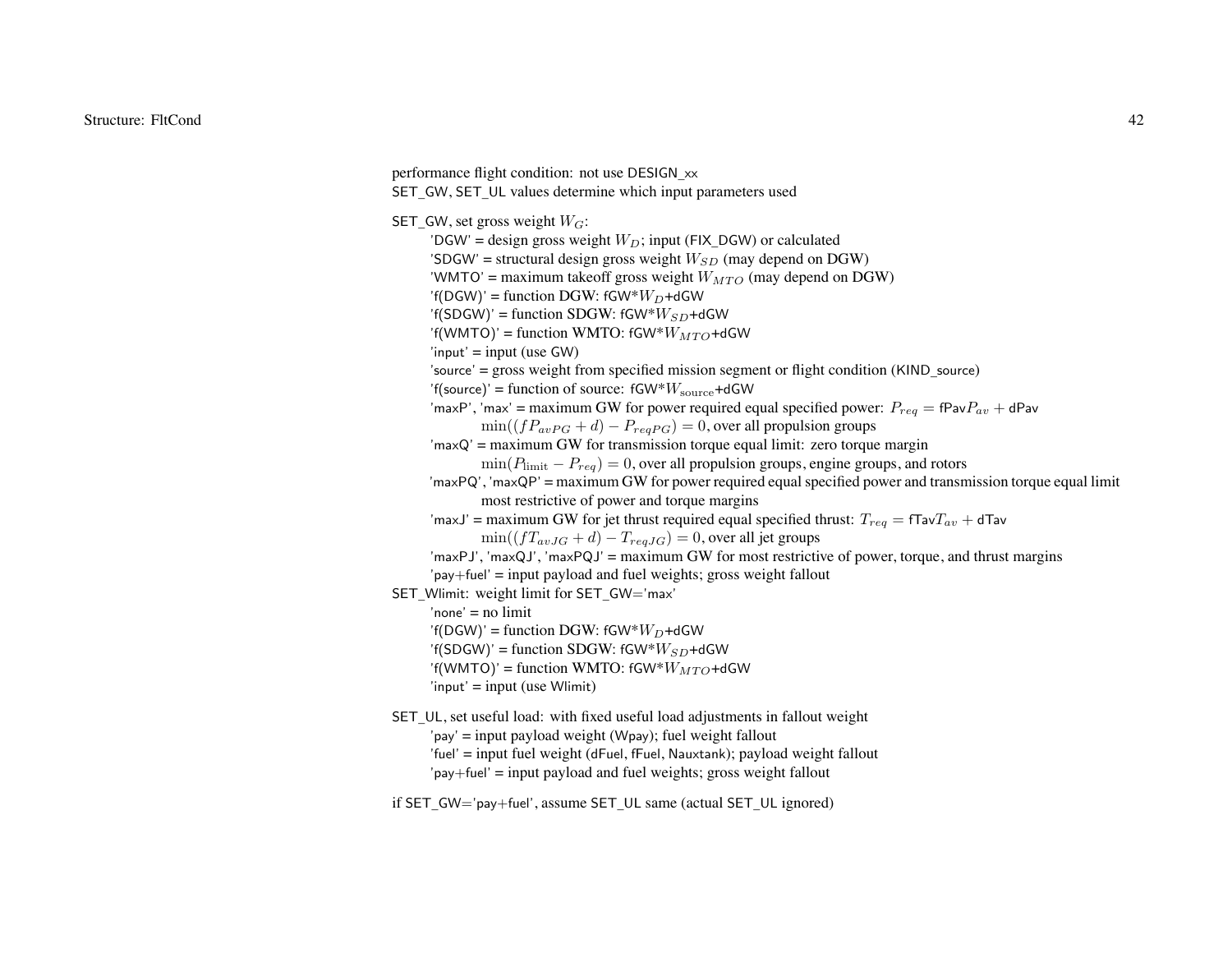KIND \_ source, source for gross weight or altitude: source must be solved before this condition calculation order: size missions, size conditions, off design missions, performance conditions

 $\lim \inf \mathrm{u}$  weight:  $W_\mathrm{fuel} = \min (\mathrm{d}$ Fuel $+$ fFuel $*W_\mathrm{fuel-cap}, W_\mathrm{fuel-cap}) + \sum \mathrm{N}$ auxtank $*W_\mathrm{aux-cap}$ 

auxiliary fuel tanks: SET\_auxtank used for fallout fuel weight (SET\_UL='pay') adjust Nauxtank for first fuel tank system with SET\_auxtank  $> 0$ otherwise number of auxiliary fuel tanks fixed at input value

payload: only Wpay used if SET\_Wpayload <sup>=</sup> no details crew: only dWcrew used if SET\_Wcrew <sup>=</sup> no details equipment: dNcrew\_seat and dNpass\_seat require non-zero weight per seat

|                                  |        | $\pm$     | Parameter sweep                                 |  |
|----------------------------------|--------|-----------|-------------------------------------------------|--|
| SET_sweep                        | int    | $+$       | sweep (0 for none, 1 from list, 2 from range)   |  |
| KIND sweep                       | int    | $+$       | kind (1 single sweep sequence, 2 nested sweeps) |  |
| <b>INIT</b> sweep                | int    | $^+$      | initialize trim (0 for not)                     |  |
| nquant sweep                     | int    | $^{+}$    | number of swept quantities (1 to qsweepmax)     |  |
| quant_sweep(qsweepmax)           | $c*12$ | $\pm$     | quantity (parameter name)                       |  |
|                                  |        | $\pm$     | range                                           |  |
| sweep_first(qsweepmax)           | real   | $^{+}$    | first parameter value                           |  |
| sweep_last(qsweepmax)            | real   | $\pm$     | last parameter value                            |  |
| sweep_inc(qsweepmax)             | real   | $\pm$     | parameter increment                             |  |
|                                  |        | $\pm$     | list                                            |  |
| $n$ sweep(qsweepmax)             | int    | $\pm$     | number of values (maximum nsweepmax)            |  |
| sweep(nsweepmax, gsweepmax) real |        | $\ddot{}$ | parameter values                                |  |
|                                  |        |           |                                                 |  |

Parameter sweep: only for performance flight conditions, not sizing flight conditions

maximum total number of values for all conditions is nsweepmax

KIND \_sweep: single sweep, simultaneously varying nquant\_sweep quantities; or nquant\_sweep nested sweeps Sweeps executed from sweep\_last to sweep\_first

sweep analyzed using single data structure, only solution for sweep\_first saved (last value executed) sweep last (first value executed) should be condition that will converge

sign of parameter step determined by sign of (sweep\_last-sweep\_first); sign of sweep\_inc ignored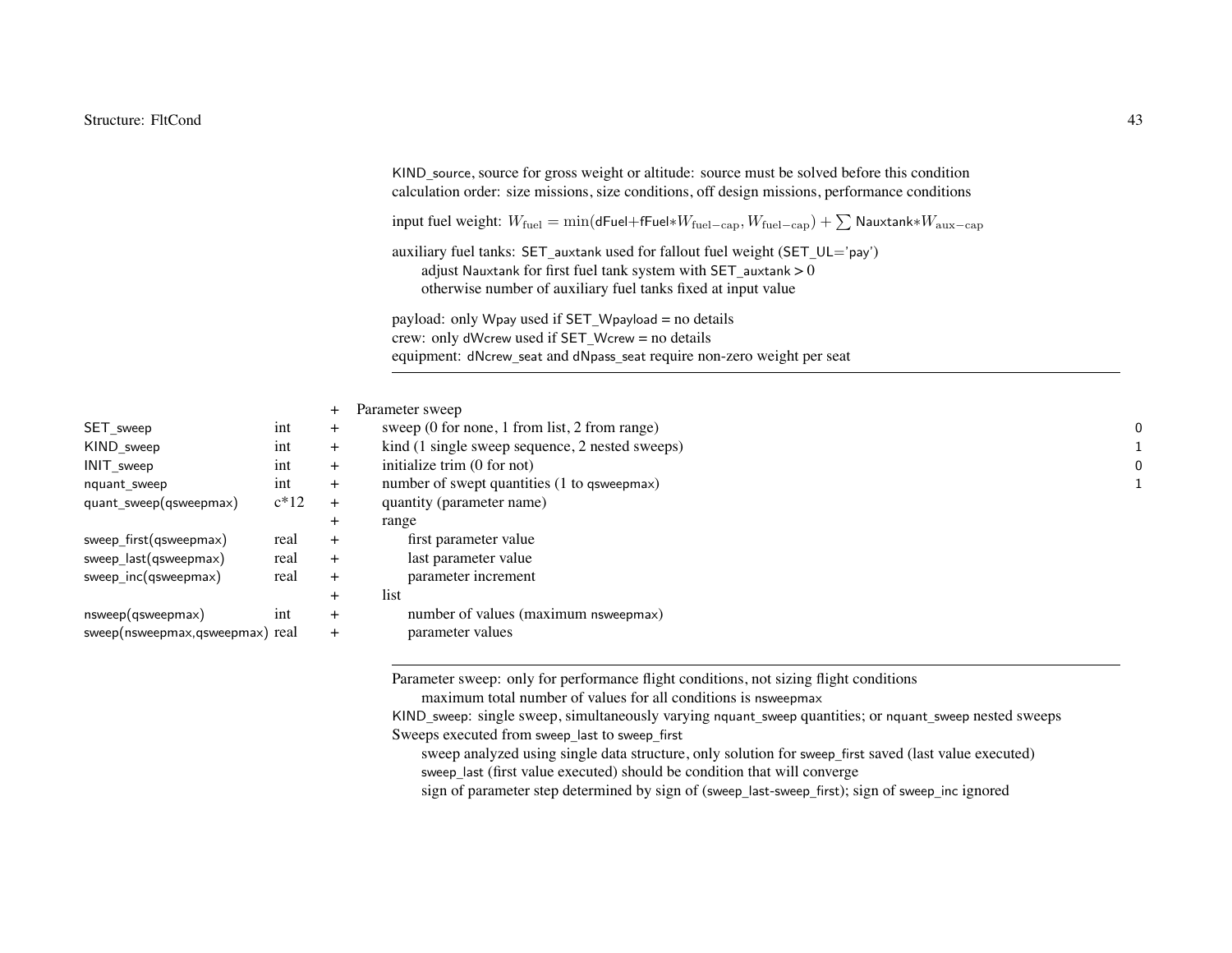Single sweep sequence: only use nsweep(1)

sweep inc of first quantity determines number of values, sweep inc of other quantities not used INIT \_sweep: control/pitch/roll values of trim iteration initialized from previous condition of sweep Available parameters: quant sweep = parameter name

GW, dGW, fGW, dPavn, fPavn, dTavn, fTavn, Wpay, dFueln, fFueln, dWcrew, dWequip

Vkts, Mach, ROC, climb, side, pitch, roll, rate\_turn, nz\_turn, bank\_turn, rate\_pullup, nz\_pullup

ax \_ linear, ay\_linear, az\_linear, nx\_linear, ny\_linear, nz\_linear

altitude, dtemp, temp, density, csound, viscosity, HAGL

controln, coll, latcyc, lngcyc, pedal, tilt, Vtipn, Npecn, fPower, fThrust, fCharge, fTorque

DoQ \_pay, fDoQ\_pay, DoQV\_pay, dSLcg, dBLcg, dWLcg, trim\_targetn

n <sup>=</sup> propulsion group (Vtip, Nspec, dPav, fPav), jet group (dTav, fTav), fuel tank system, control number, or trim quantity

 $n = 1$  if absent from quant sweep

for fPower, value is factor on input fPower for all engine groups, all propulsion groups

for fThrust, value is factor on input fThrust for all jet groups

for fCharge, value is factor on input fCharge for all charge groups

for fTorque, value is factor on input fTorque for for all propulsion groups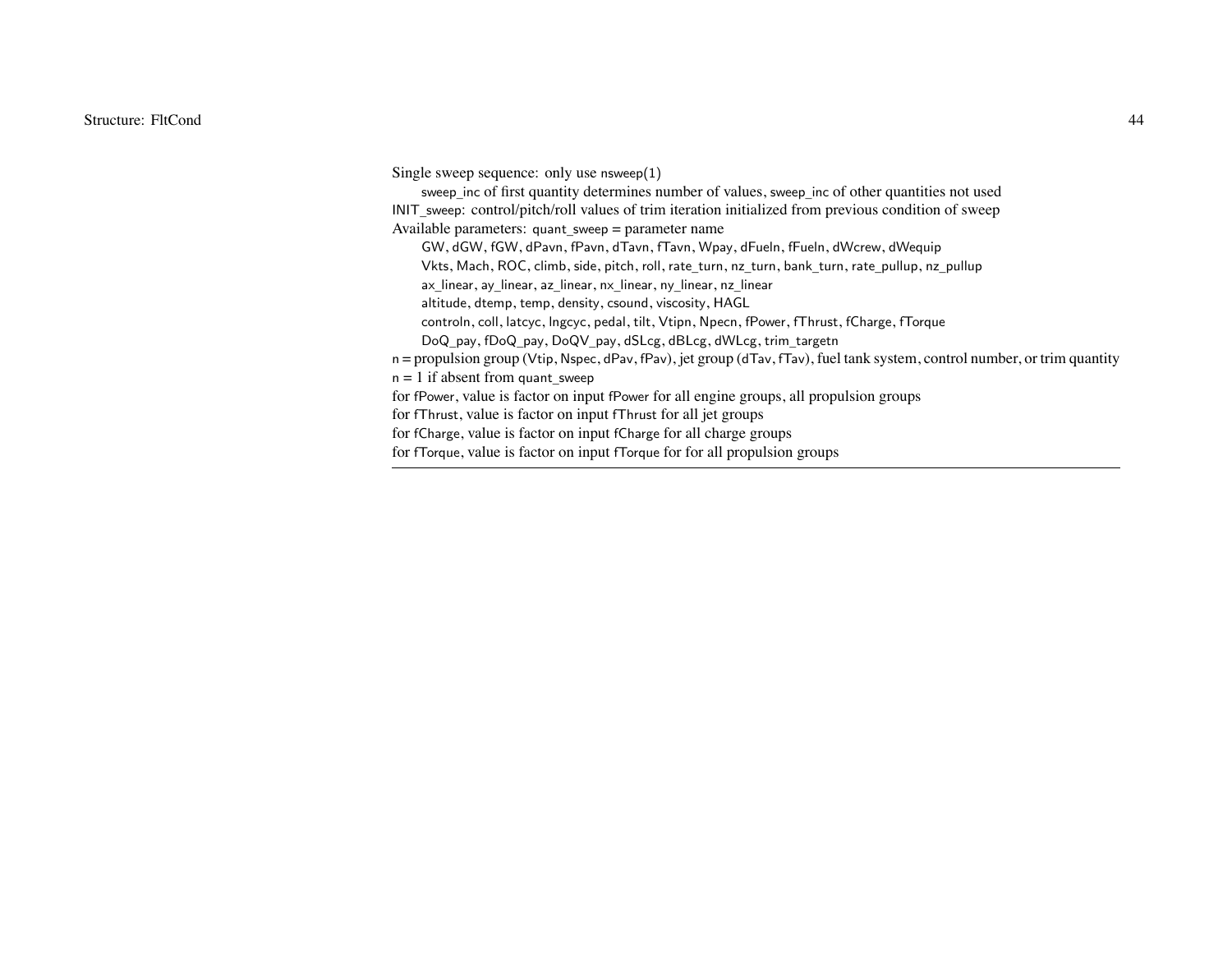## **Structure: Mission**

| Variable                       | Type    |           | Description                                                                                          | Default              |
|--------------------------------|---------|-----------|------------------------------------------------------------------------------------------------------|----------------------|
|                                |         | $\pm$     | <b>Mission Profile</b>                                                                               |                      |
| title                          | $c*100$ | $+$       | title                                                                                                |                      |
| label                          | $c*8$   |           | label                                                                                                |                      |
|                                |         | $\pm$     | Specification                                                                                        |                      |
| SET_GW                         | $c*16$  | $^+$      | mission takeoff gross weight $W_G$                                                                   | 'pay+miss'           |
| GW                             | real    | $+$       | input gross weight                                                                                   |                      |
| dGW                            | real    | $\ddot{}$ | gross weight increment                                                                               |                      |
| fGW                            | real    | $\pm$     | gross weight factor                                                                                  |                      |
| SET_Wlimit                     | $c*16$  | $+$       | gross weight limit                                                                                   | 'none                |
| Wlimit                         | real    | $\pm$     | input gross weight limit                                                                             | 0                    |
| SET_UL                         | $c*16$  | $+$       | useful load                                                                                          | $'$ pay $+$ miss $'$ |
| Wpay                           | real    | $\pm$     | input takeoff payload weight $W_{\text{pay}}$ (Units_pay)                                            |                      |
| <b>Npass</b>                   | int     | $\pm$     | number of passengers $N_{\text{pass}}$                                                               |                      |
| Wpay_cargo                     | real    | $\pm$     | cargo $W_{\text{cargo}}$ (Units_pay)                                                                 | 0.                   |
| Wpay_extload                   | real    | $\pm$     | external load $W_{\rm ext-load}$ (Units_pay)                                                         | $\mathbf{0}$         |
| Wpay_ammo                      | real    | $\pm$     | ammunition $W_{\rm{ammo}}$ (Units_pay)                                                               | 0.                   |
| Wpay weapons                   | real    | $\pm$     | weapons $W_{\text{weapos}}$ (Units_pay)                                                              | $\mathbf{0}$         |
| SET_pay                        | $c*16$  | $+$       | payload changes                                                                                      | 'delta               |
|                                |         | $\pm$     | fuel tank systems                                                                                    |                      |
| FIX_missfuel(ntankmax)         | int     | $\pm$     | mission fuel weight (0 calculated, 1 fixed)                                                          | 0                    |
| dFuel(ntankmax)                | real    | $+$       | fuel weight or energy increment                                                                      | 0.                   |
| fFuel(ntankmax)                | real    | $\ddot{}$ | fuel capacity factor                                                                                 | 1.                   |
| SET_auxtank(ntankmax)          | int     | $\pm$     | auxiliary fuel tanks (1 adjust Nauxtank, 2 only increase, 3 increase at start and drop, 0 no change) |                      |
| mauxtank(ntankmax)             | int     | $+$       | tank size changed $(-1$ first, $-2$ first size already used, m for m-th size)                        | -1                   |
| dNauxtank(ntankmax)            | int     | $+$       | number tanks added or dropped                                                                        |                      |
| Nauxtank(nauxtankmax,ntankmax) |         |           |                                                                                                      |                      |
|                                | int     | $\pm$     | number of auxiliary fuel tanks $N_{\text{aux tank}}$ (each aux tank size)                            |                      |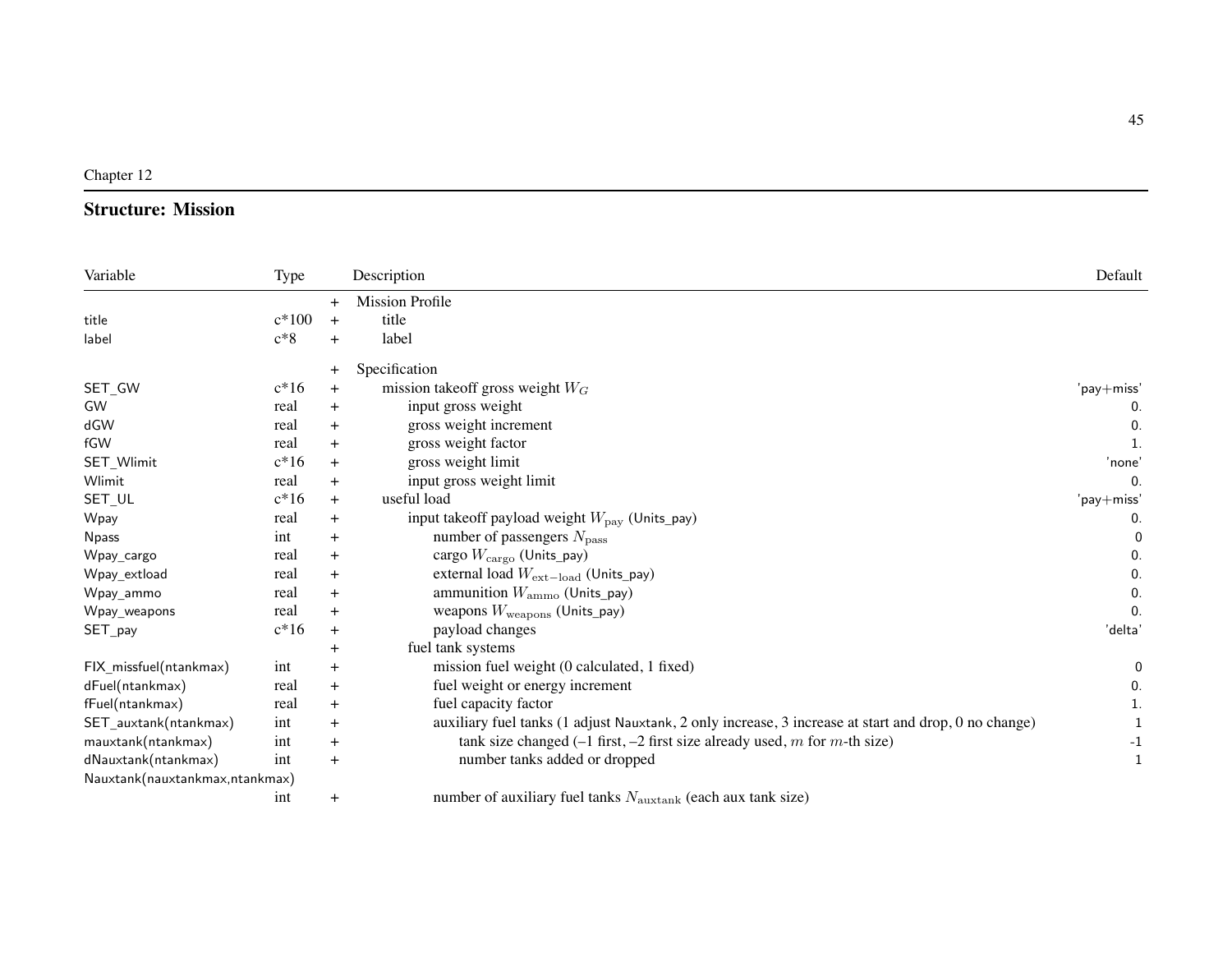#### Structure: Mission 46

|                  |      |                | fixed useful load                                                                         |       |
|------------------|------|----------------|-------------------------------------------------------------------------------------------|-------|
| SET foldkit      | int  | $\pm$          | folding kit on aircraft (0 none, 1 present)                                               |       |
| SET_reserve      | int  | $+$            | fuel reserve (1 fraction mission fuel, 2 fraction fuel capacity, 3 only mission segments) |       |
| fReserve         | real | $\overline{+}$ | fuel reserve fraction $f_{\text{res}}$                                                    | 0.    |
|                  |      | $\pm$          | split segments                                                                            |       |
| dist_inc         | real | $+$            | distance increment (Units dist)                                                           | 100.  |
| time_inc         | real | $+$            | time increment (Units time)                                                               | 30.   |
| alt inc          | real | $+$            | altitude increment (Units alt)                                                            | 2000. |
| VTO_inc          | real | $+$            | takeoff velocity increment                                                                | 10.   |
| $hTO_{inc}$      | real | $+$            | takeoff height increment                                                                  | 10.   |
| DESIGN engine    | int  | $+$            | design mission for power (1 to use for engine sizing)                                     |       |
| DESIGN jet       | int  | $+$            | design mission for jet thrust (1 to use for jet group sizing)                             |       |
| DESIGN_charge    | int  | $+$            | design mission for charge power (1 to use for charge group sizing)                        |       |
| <b>DESIGN GW</b> | int  | $+$            | design mission for DGW (1 to use for DGW calculation)                                     |       |
| DESIGN xmsn      | int  | $+$            | design mission for transmission (1 to use for transmission sizing)                        |       |
| DESIGN tank      | int  | $+$            | design mission for fuel tank (1 to use for fuel tank capacity)                            |       |
| DESIGN thrust    | int  | $+$            | design mission for antitorque or aux thrust (1 to use for rotor sizing)                   |       |

label is short description for output

sizing mission: use all parameters

fixed gross weight missions not used to determine DGW (set DESIGN\_GW=0)

mission segmen<sup>t</sup> not used to size engine or rotor if power margin fixed (max GW, max effort, or trim)

mission segmen<sup>t</sup> not used to size transmission if zero torque margin (max GW, max effort, or trim)

mission segmen<sup>t</sup> not used for sizing if set MissSeg%SizeZZZ=0

off design mission: not use DESIGN\_xx

SET \_ GW, SET\_UL values determine which input parameters used

SET \_ GW, set mission takeoff gross weight *WG*:

'DGW' = design gross weight  $W_D$ ; input (FIX\_DGW) or calculated

'SDGW' = structural design gross weight  $W_{SD}$  (may depend on DGW)

'WMTO' = maximum takeoff gross weight  $W_{MTO}$  (may depend on DGW)

 $'f(DGW)'$  = function DGW:  $fGW*W_D + dGW$ 

 $'f(SDGW)'$  = function SDGW:  $fGW*W_{SD}$ +dGW

 $'f(WMTO)'$  = function WMTO:  $fGW*W_{MTO}$ +dGW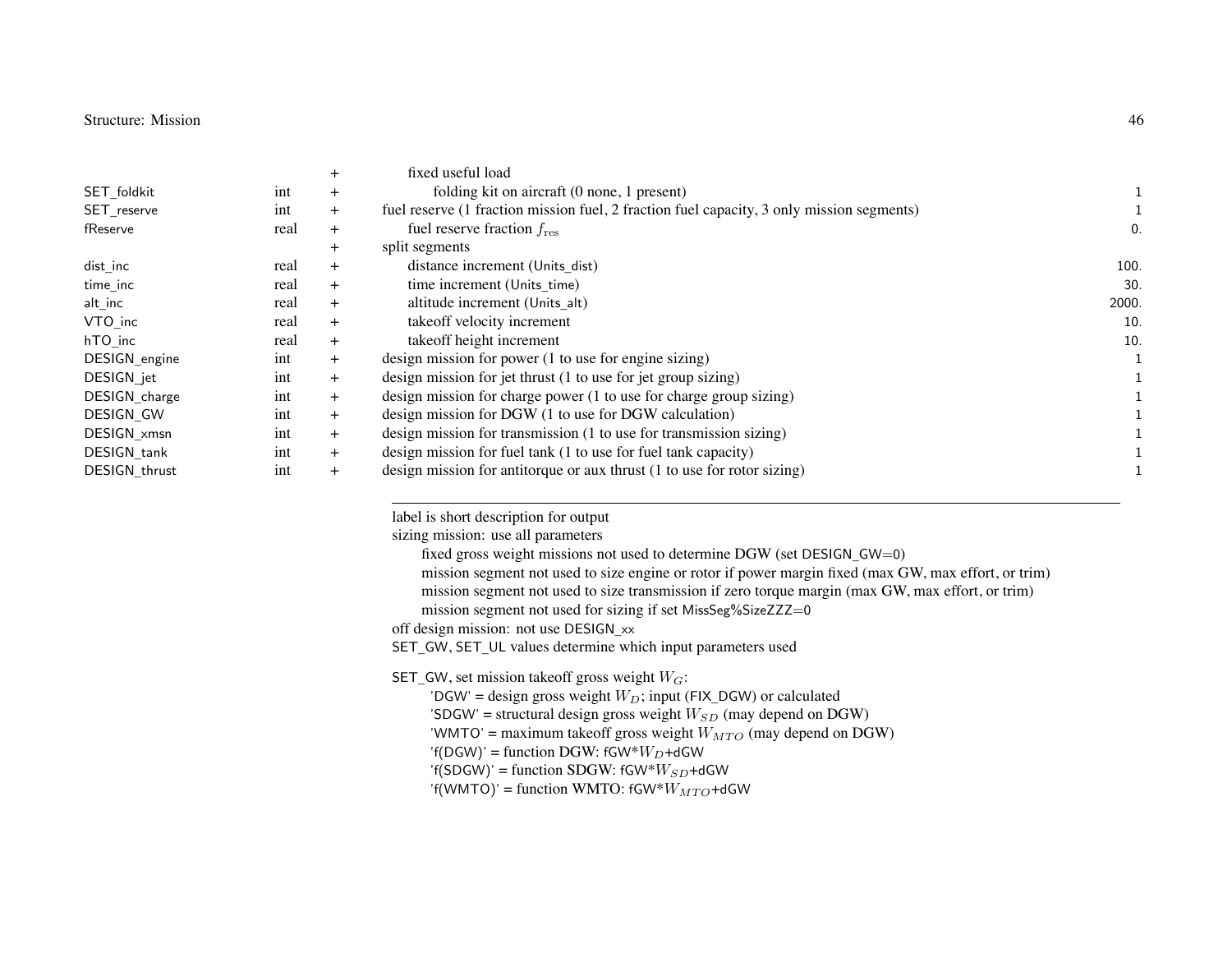$'$ input' = input (use GW) 'maxP', 'max' = maximum GW for power required equal specified power:  $P_{req}$  = fPav $P_{av}$  + dPav at mission segmen<sup>t</sup> MaxGW, minimum gross weight of designated segments  $\min((fP_{a}P_{a} + d) - P_{reqP}G) = 0$ , over all propulsion groups  $\text{'maxQ'} = \text{maximum GW}$  for transmission torque equal limit: zero torque margin at mission segmen<sup>t</sup> MaxGW, minimum gross weight of designated segments  $\min(P_{\text{limit}} - P_{\text{req}}) = 0$ , over all propulsion groups, engine groups, and rotors 'maxPQ', 'maxQP' <sup>=</sup> maximum GW for power required equal specified power and transmission torque equal limit at mission segmen<sup>t</sup> MaxGW, minimum gross weight of designated segments most restrictive of power and torque margins 'maxJ' = maximum GW for jet thrust required equal specified thrust:  $T_{req} = fT_{av}T_{av} + dT_{av}$ at mission segmen<sup>t</sup> MaxGW, minimum gross weight of designated segments  $\min((fT_{avJG} + d) - T_{reqJG}) = 0$ , over all jet groups  $\gamma'$ max $\gamma$ J',  $\gamma'$ max $\gamma$ QJ' = maximum GW for most restrictive of power, torque, and thrust margins  $'$ pay+fuel' = input payload and fuel weights; gross weight fallout 'pay+miss' <sup>=</sup> input payload, fuel weight from mission; gross weight fallout SET \_ Wlimit: weight limit for SET\_GW='max' 'none' <sup>=</sup> no limit  $'f(DGW)'$  = function DGW:  $fGW*W_D + dGW$  $'$ f(SDGW)' = function SDGW: fGW<sup>\*</sup> $W_{SD}$ +dGW  $'f(WMTO)'$  = function WMTO:  $fGW*W_{MTO}$ +dGW  $'$ input' = input (use Wlimit) SET \_ UL, set useful load: 'pay' <sup>=</sup> input payload weight (Wpay); fuel weight fallout 'fuel' <sup>=</sup> input fuel weight (dFuel, fFuel, Nauxtank); initial payload weight fallout 'miss' <sup>=</sup> fuel weight from mission; initial payload weight fallout 'pay+fuel' <sup>=</sup> input payload and fuel weights; gross weight fallout 'pay+miss' <sup>=</sup> input payload, fuel weight from mission; gross weight fallout if SET \_GW='pay+fuel' or 'pay+miss', assume SET\_UL same (actual SET\_UL ignored)

FIX \_ missfuel only used for SET\_UL='miss' or 'pay+miss', with more than one fuel tank system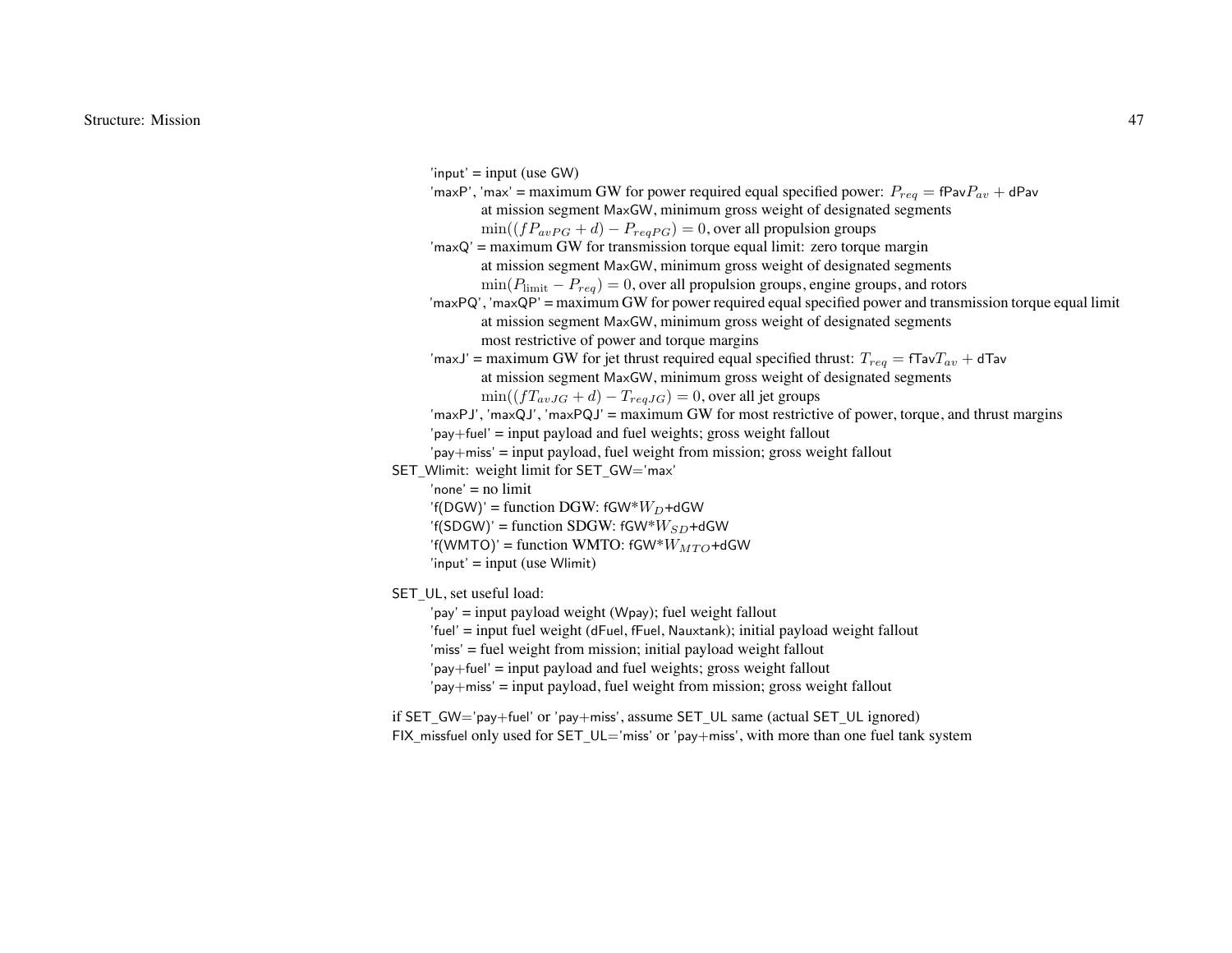| SET pay, set payload changes: mission segment payload (use of MissSeg%xWpay)                                                                                                       |
|------------------------------------------------------------------------------------------------------------------------------------------------------------------------------------|
| 'none' = $no$ changes                                                                                                                                                              |
| $'$ input' = value; payload = xWpay (not use Wpay)                                                                                                                                 |
| 'delta' = increment; payload = (initial payload weight)+( $xWPay$ – $xWpay(seg1)$ )                                                                                                |
|                                                                                                                                                                                    |
| 'scale' = factor; payload = (initial payload weight)*(xWPay/xWpay(seg1))                                                                                                           |
| when SET_GW='max' and SET_UL='fuel' or 'miss' (so payload is fallout), payload (from SET_pay and xWpay) must                                                                       |
| not be zero at the maximum GW segments                                                                                                                                             |
| payload: only Wpay and $xW$ pay used if SET_Wpayload = no details                                                                                                                  |
|                                                                                                                                                                                    |
| input fuel weight: $W_{\text{fuel}} = \min(\text{dFuel} + \text{fFuel} * W_{\text{fuel}-\text{cap}}, W_{\text{fuel}-\text{cap}}) + \sum \text{Nauxtank}*W_{\text{aux}-\text{cap}}$ |
| for fallout fuel weight, this is the initial value for the mission iteration                                                                                                       |
| auxiliary fuel tanks:                                                                                                                                                              |
| SET_auxtank options: fixed; or adjust Nauxtank for each segment; or                                                                                                                |
| increase at mission start, then constant; or increase at start, then drop                                                                                                          |
| for input fuel ( $SET_UL = 'fuel'$ or ' $pay+fuel'$ ), start with input Nauxtank, then drop                                                                                        |
|                                                                                                                                                                                    |
| for mission fuel (SET_UL = 'miss' or 'pay+miss'), fixed $W_{\text{fuel}}$ or $E_{\text{fuel}}$ at start                                                                            |
| for fallout (SET_UL = 'pay'), adjust $W_{\text{fuel}}$ with change in Nauxtank (fixed $W_G - W_{\text{pay}} = W_O + W_{\text{fuel}}$ )                                             |
| for all SET_UL, adjust $W_O$ with change in Nauxtank                                                                                                                               |
| fuel tank design mission: Nauxtank=0, allow $W_{\text{fuel}}$ or $E_{\text{fuel}}$ to exceed tank capacity                                                                         |
| SET_reserve: maximum of fuel for designated reserve mission segments                                                                                                               |
| and fraction of fuel ( $f_{res}W_{burn}$ or $f_{res}E_{burn}$ ) or fraction of fuel capacity ( $f_{res}W_{fuel-cap}$ or $f_{res}E_{fuel-cap}$ )                                    |
|                                                                                                                                                                                    |

| KIND SegInt | 1nt  | $+$   | Segment integration<br>method (0 segment start, 1 segment midpoint, 2 trapezoidal)<br>Mission iteration (supersede Solution input if nonzero) |              |
|-------------|------|-------|-----------------------------------------------------------------------------------------------------------------------------------------------|--------------|
| relax miss  | real | $\pm$ | relaxation factor (mission fuel)                                                                                                              | $\mathbf{0}$ |
| relax range | real | $+$   | relaxation factor (range credit)                                                                                                              | $\mathbf{0}$ |
| relax gw    | real | $+$   | relaxation factor (max takeoff GW)                                                                                                            | $\mathbf{0}$ |
| toler miss  | real | $\pm$ | tolerance (fraction reference)                                                                                                                | 0.           |
| trace miss  | 1nt  |       | trace iteration (0 for none)                                                                                                                  |              |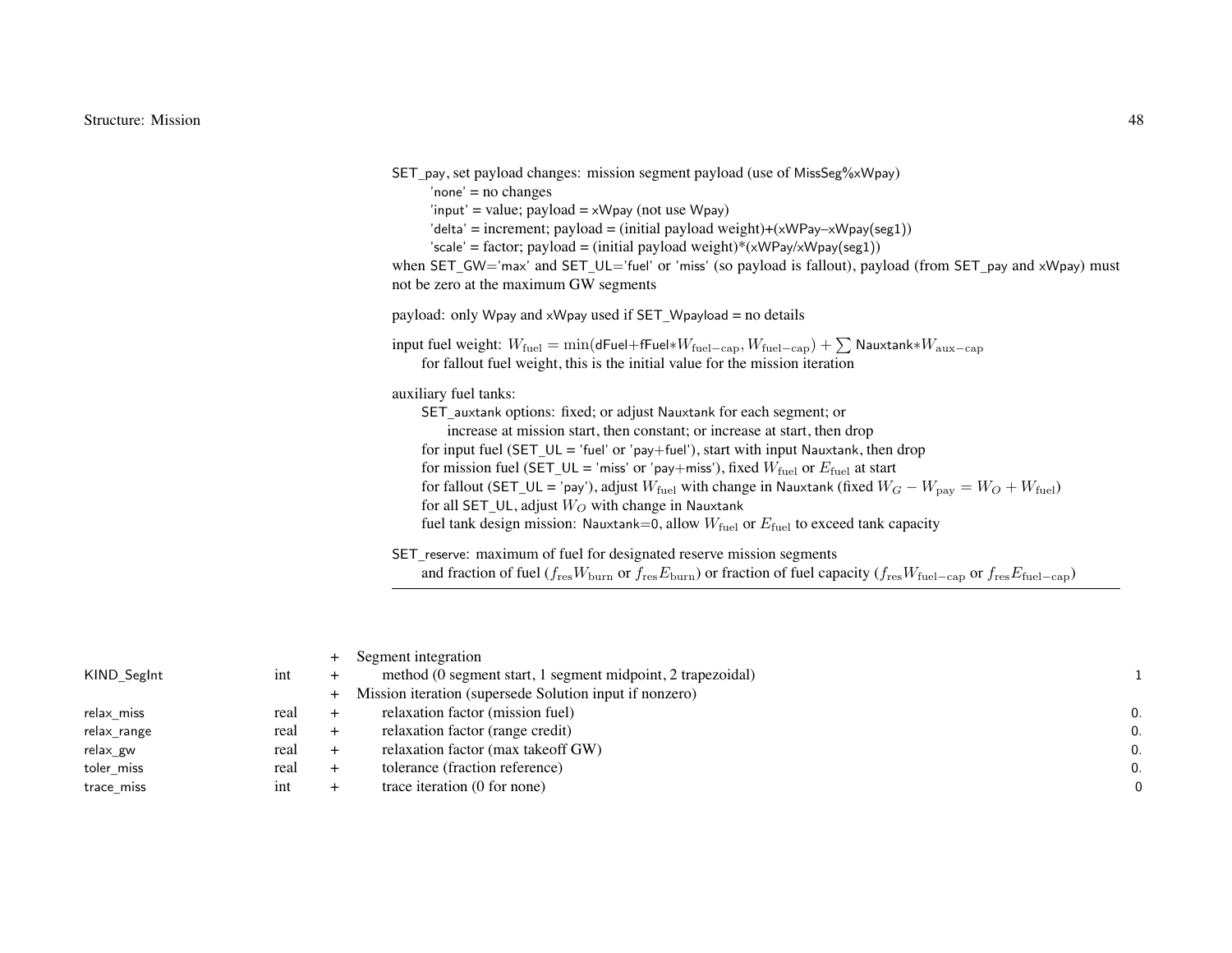Structure: Mission 49

<sup>+</sup> Mission Segments

### nSeg int + number of mission segments (maximum nsegmax) 1

input all mission segments as arrays in single mission namelist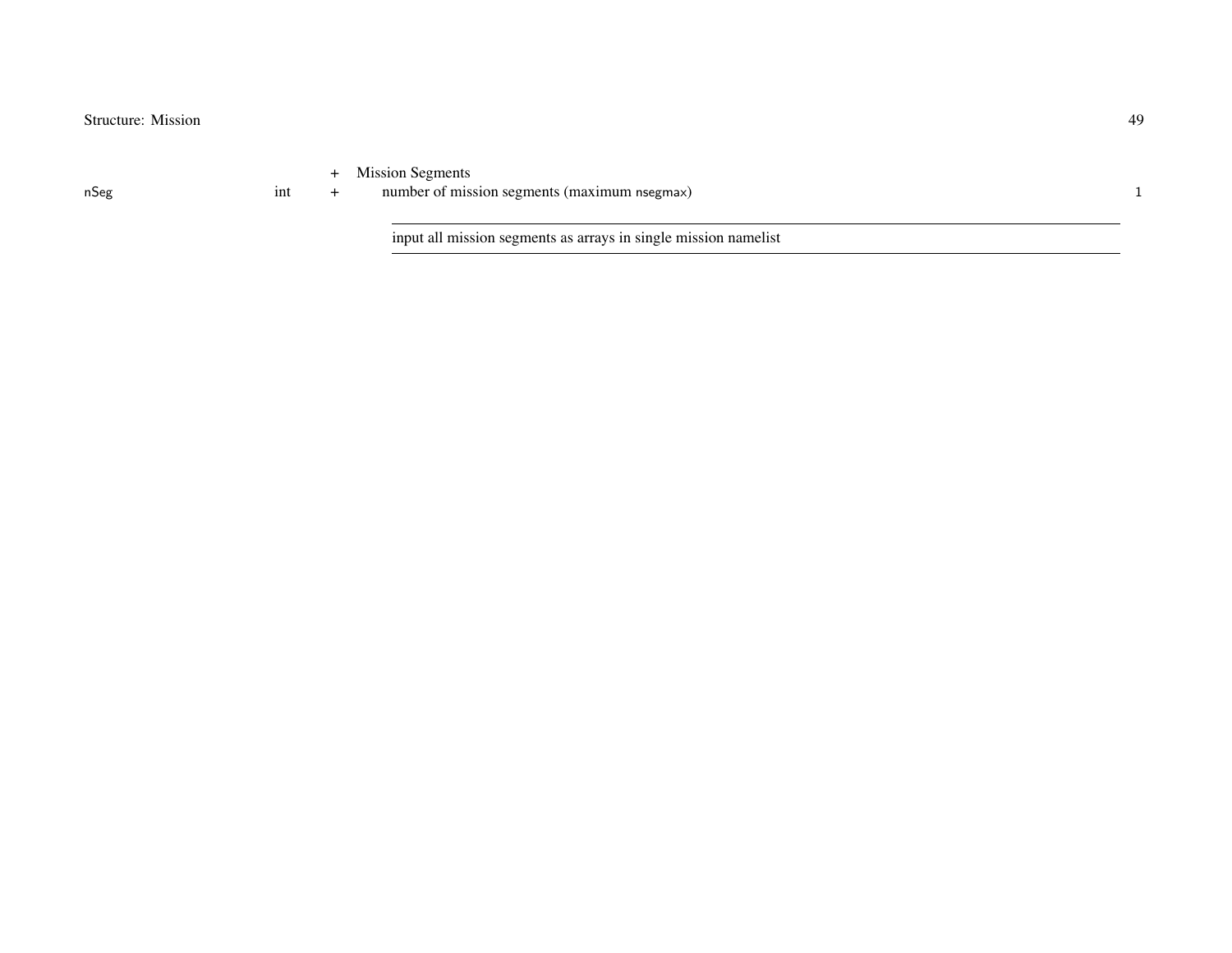| Chapter 13 |  |
|------------|--|
|            |  |

# **Structure: MissSeg**

| Variable             | Type   |                | Description                                                                                                         | Default     |
|----------------------|--------|----------------|---------------------------------------------------------------------------------------------------------------------|-------------|
|                      |        | $+$            | Segment definition                                                                                                  |             |
| label_seg            | $c*8$  | $+$            | label                                                                                                               | $, \cdot$   |
| kind                 | $c*12$ | $+$            | kind                                                                                                                | 'dist'      |
| dist                 | real   | $+$            | distance $D$ (Units dist)                                                                                           | 0.          |
| time                 | real   | $+$            | time $T$ (Units time)                                                                                               | 0.          |
|                      |        | $\pm$          | segment                                                                                                             |             |
| reserve              | int    | $\overline{+}$ | reserve (0 for not)                                                                                                 | 0           |
| adjust               | int    | $+$            | adjustable for flexible mission (0 for not)                                                                         | 0           |
| range credit         | int    | $\pm$          | segment number for range credit (0 for no reassignment)                                                             |             |
| ignore               | int    | $+$            | ignore segment (0 for not)                                                                                          |             |
| copy                 | int    | $+$            | copy segment (source segment number)                                                                                |             |
| split                | int    | $+$            | split segment (number segments; -1 calculated; 0 for not split)                                                     |             |
| SET_tank(ntankmax)   | int    | $\pm$          | segment fuel use or replace                                                                                         |             |
| dTank(ntankmax)      | real   | $+$            | fuel increment                                                                                                      | 0.          |
| fTank(ntankmax)      | real   | $\ddot{}$      | fuel factor                                                                                                         | 1.          |
| SET_refuel(ntankmax) | int    | $\pm$          | refuel (0 not, 1 fill all tanks, 2/8 add fuel, 3/9 drop fuel, 4-5 fill/add below rWfuel, 6-7 fill/add below mWfuel) | 0           |
| xWfuel(ntankmax)     | real   | $\ddot{}$      | fuel weight or energy change                                                                                        | 0.          |
| rWfuel(ntankmax)     | real   | $\pm$          | threshold fraction                                                                                                  | 0.          |
| mWfuel(ntankmax)     | real   | $+$            | threshold weight or energy                                                                                          | 0.          |
|                      |        | $\pm$          | gross weight                                                                                                        |             |
| MaxGW                | int    | $\ddot{}$      | maximize gross weight (0 not)                                                                                       | $\mathbf 0$ |
| dPav(npropmax)       | real   | $\ddot{}$      | power increment, each propulsion group                                                                              | 0.          |
| fPav(npropmax)       | real   | $\ddot{}$      | power factor, each propulsion group                                                                                 | 1.          |
| dTav(njetmax)        | real   | $\pm$          | thrust increment, each jet group                                                                                    | 0.          |
| fTav(njetmax)        | real   | $\ddot{}$      | thrust factor, each jet group                                                                                       | 1.          |
|                      |        | $+$            | useful load                                                                                                         |             |
| xWpay                | real   | $+$            | payload weight change (Units_pay)                                                                                   | 0.          |
| xNpass               | int    | $\,^+$         | number of passengers increment $\delta N_{\rm pass}$                                                                | 0           |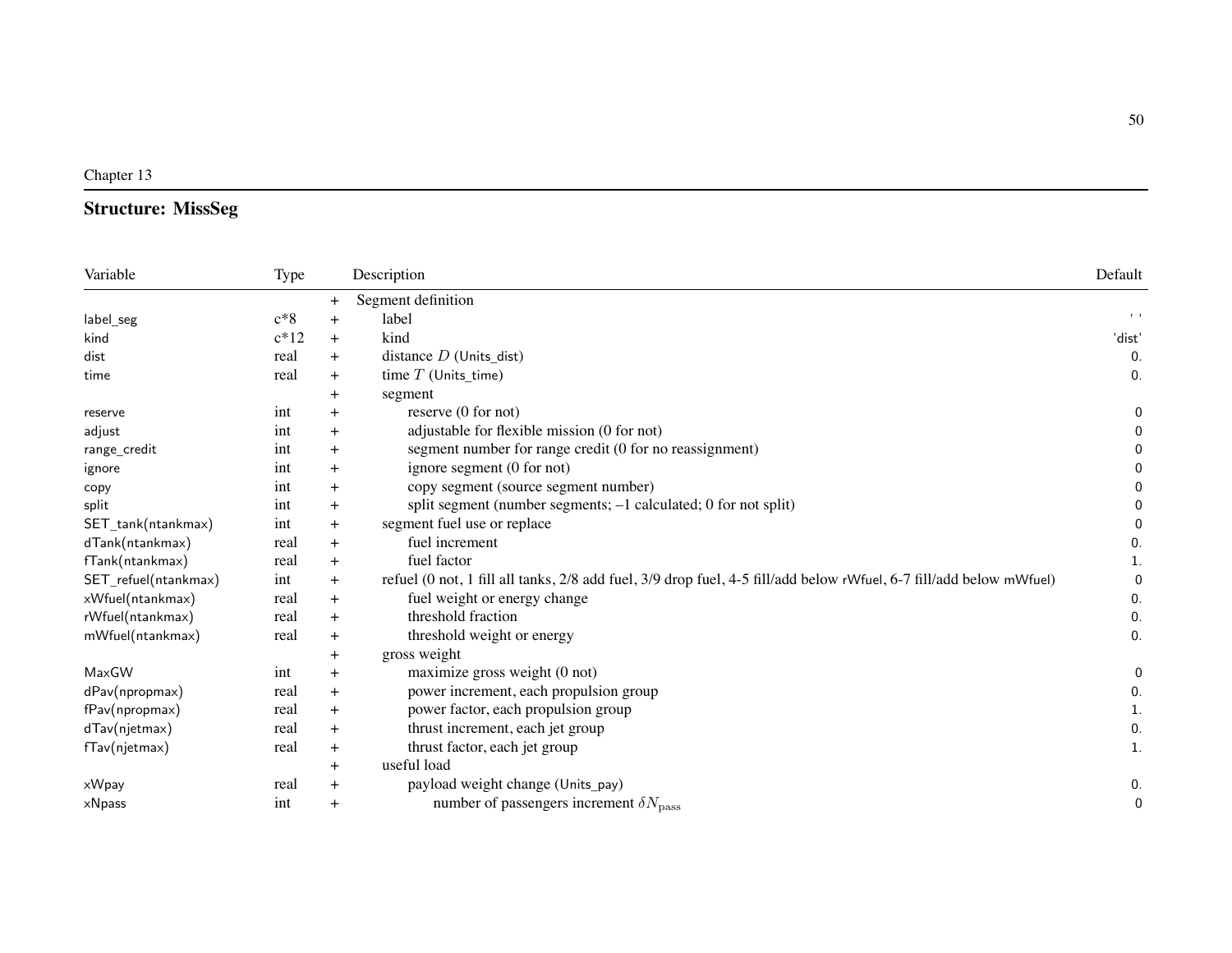#### Structure: MissSeg 51

|                       |      |      | fixed useful load                                                                |    |
|-----------------------|------|------|----------------------------------------------------------------------------------|----|
| dWcrew                | real | $+$  | crew weight increment                                                            | 0. |
| dNcrew                | int  | $+$  | number of crew increment $\delta N_{\text{crew}}$                                |    |
| dWoful(10)            | real | $+$  | other fixed useful load increment (nWoful categories)                            | 0. |
| dWequip               | real | $+$  | equipment weight increment                                                       | 0. |
| dNcrew_seat           | int  | $^+$ | crew seat increment $\delta N_{\rm crew-seat}$                                   |    |
| dNpass_seat           | int  | $+$  | passenger seat increment $\delta N_{\rm pass-seat}$                              |    |
|                       |      |      | kits on aircraft (0 none, 1 present)                                             |    |
| SET_extkit(nwingmax)  | int  | $+$  | wing extension kit                                                               |    |
| SET_wingkit(nwingmax) | int  | $+$  | wing kit                                                                         |    |
| SET_otherkit          | int  | $+$  | other kit                                                                        |    |
| SET <sub>alt</sub>    | int  | $+$  | altitude at start of segment (0 input, 1 from previous segment, 2 from kSeg_alt) |    |
| $kSeg\_alt$           | int  | $^+$ | source of altitude                                                               |    |
|                       |      | $+$  | design mission $(0$ to not use segment for sizing)                               |    |
| SizeEngine            | int  | $+$  | power                                                                            |    |
| SizeJet               | int  | $+$  | jet thrust                                                                       |    |
| SizeCharge            | int  | $+$  | charger power                                                                    |    |
| SizeGW                | int  | $+$  | <b>DGW</b>                                                                       |    |
| SizeXmsn              | int  | $+$  | transmission                                                                     |    |
| SizeThrust            | int  | $+$  | antitorque or aux thrust                                                         |    |

segmen<sup>t</sup> kind

kind='taxi', 'idle': taxi/warm-up mission segmen<sup>t</sup> (use time)

kind='dist': fly segmen<sup>t</sup> for specified distance (use dist)

kind='time': fly segment for specified time (use time)

kind='hold', 'loiter': fly segment for specified time (use time), fuel burned but no distance added to range

kind='climb': climb/descend from present altitude to next segment altitude

kind='spiral': climb/descend from presen<sup>t</sup> altitude to next segmen<sup>t</sup> altitude, fuel burned but no dist added to range

kind='fuel': use or replace specified fuel amount, calculate time and distance

kind='burn', 'charge': use or replace specified fuel amount, calculate time but no distance added to range

kind='takeoff', 'TO': takeoff distance calculation

only one of reserve, adjust, range\_credit designations for each segmen<sup>t</sup> reserve: time and distance not included in block time and range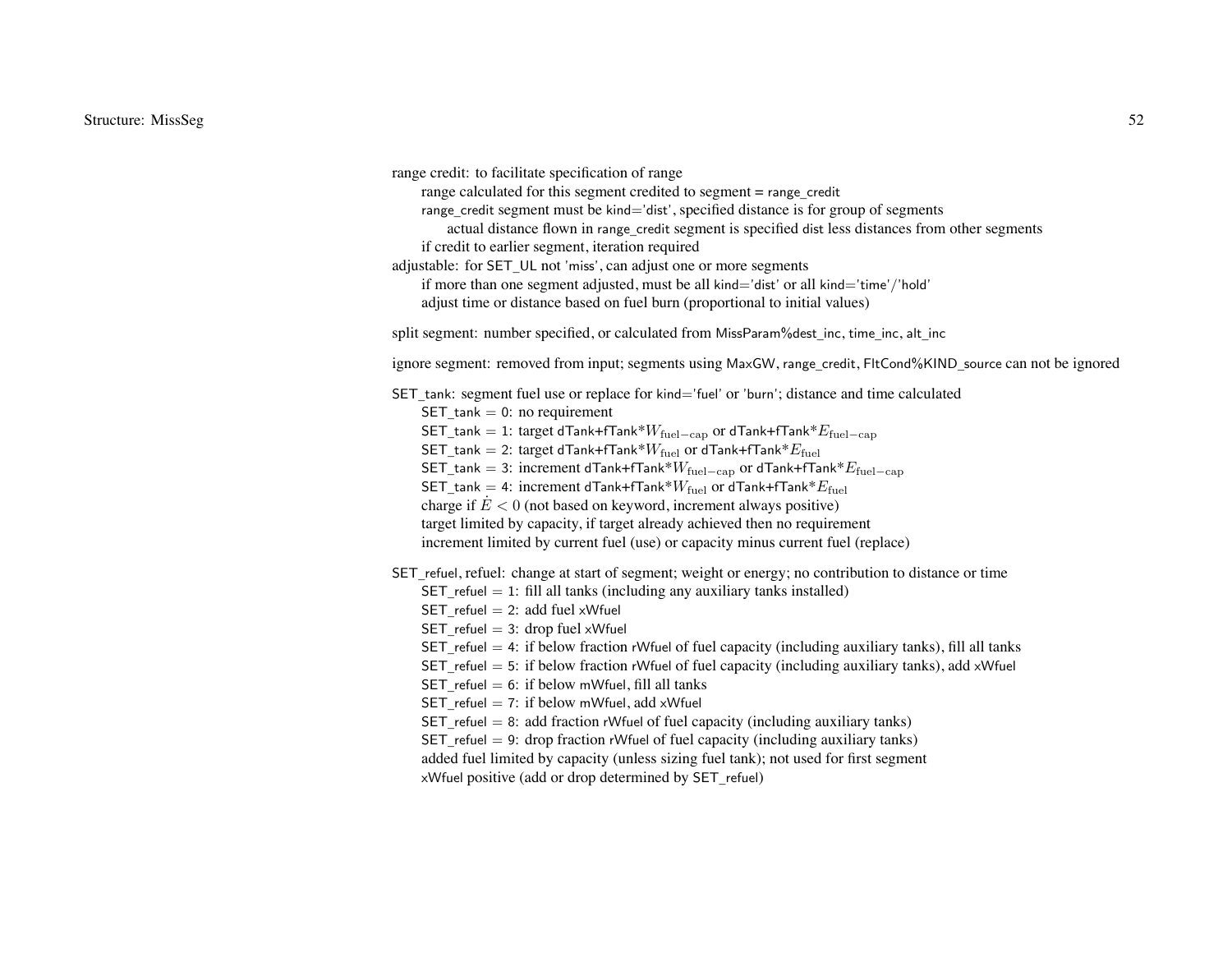maximize gross weight: MaxGW designate segments if SET\_GW='maxP' or 'maxQ' or 'maxPQ'

climb/descend or spiral segment: end altitude is that of next segment; last segmen<sup>t</sup> kind can not be climb or spiral begin altitude is that input for this segmen<sup>t</sup> (SET\_alt=0), or altitude of previous segmen<sup>t</sup> (SET\_alt=1),

payload: only Wpay and xWpay used if SET\_Wpayload <sup>=</sup> no details

xNpass is change from MissParam%Npass

crew: only dWcrew used if SET\_Wcrew <sup>=</sup> no details

equipment: dNcrew\_seat and dNpass\_seat require non-zero weight per seat

|                |        | $+$    | Take off distance calculation                   |        |
|----------------|--------|--------|-------------------------------------------------|--------|
| SET_takeoff    | $c*12$ | $\div$ | take off segment kind                           | 'none' |
| Vkts takeoff   | real   | $^{+}$ | ground speed or climb speed (knots, CAS)        | 0.     |
| climb takeoff  | real   | $+$    | climb angle relative ground $\gamma$ (deg)      | 0.     |
| height takeoff | real   | $+$    | height during climb $h$ (ft or m)               | 0.     |
| slope ground   | real   | $+$    | slope of ground $\gamma_G$ (+ for uphill; deg)  | 0.     |
| friction       | real   | $+$    | friction coefficient $\mu$                      | 0.04   |
| t decision     | real   | $+$    | decision delay after engine failure $t_1$ (sec) | 1.5    |
| t rotation     | real   | $+$    | rotation time $t_R$ (sec)                       | 2.0    |
| nz transition  | real   | $+$    | transition load factor $n_{TR}$                 | 1.2    |

|  |  | take off distance calculation: set of consecutive kind='take off' segments |  |
|--|--|----------------------------------------------------------------------------|--|
|--|--|----------------------------------------------------------------------------|--|

first segment identified by SET\_takeoff='start'  $(V = 0)$ 

last segment if next segment is not kind='takeoff', or is SET\_takeoff='start'

takeoff segmen<sup>t</sup> kind

SET \_ takeoff='start', 'ground run' (keyword <sup>=</sup> ground or run), 'engine fail' (keyword <sup>=</sup> eng or fail)

SET \_ takeoff='liftoff', 'rotation', 'transition', 'climb', 'brake'

each segmen<sup>t</sup> requires appropriate configuration, trim option, max effort specification

not use dist, time, reserve, adjust, range\_credit, SET\_refuel, MaxGW, SET\_alt

max \_ var='alt' not allowed in maximum effort

velocity specification (SET\_vel) and HAGL superseded; SET\_turn=SET\_pullup=0

can split segmen<sup>t</sup> (except start, rotation, transition): split height for climb, velocity for others

splitting liftoff or engine failure segmen<sup>t</sup> produces additional ground run segments

separate definition of multiple ground run, climb, brake segments allows configuration variations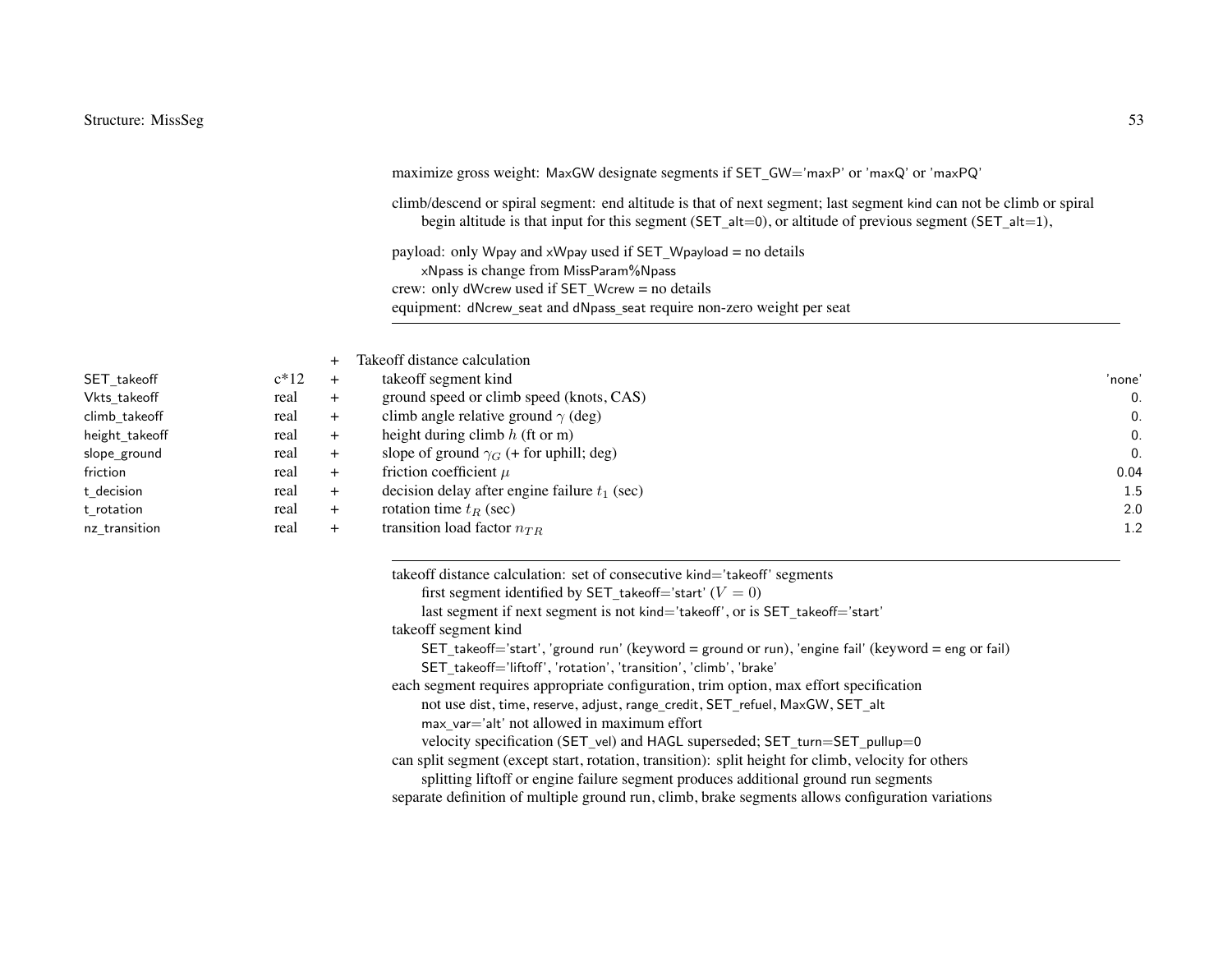| define takeoff profile in terms of velocities                                                                |  |
|--------------------------------------------------------------------------------------------------------------|--|
| integrate acceleration vs velocity to obtain time and distance                                               |  |
| segments correspond to ends of integration intervals                                                         |  |
| analysis checks for consistency of input velocity and calculated acceleration                                |  |
| analysis checks for consistency of input height and input/calculated climb angle                             |  |
| takeoff distance definition: includes SET_takeoff='liftoff' segment                                          |  |
| order: start, ground run, engine failure, ground run, liftoff, rotation, transition, climb                   |  |
| only one liftoff; only one engine failure, rotation, transition (or none)                                    |  |
| engine failure before liftoff; all ground run before liftoff, all climb after liftoff                        |  |
| accelerate-stop distance definition: does not have SET takeoff='liftoff' segment                             |  |
| order: start, ground run, engine failure, brake                                                              |  |
| only one engine failure (or none)                                                                            |  |
| engine failure segment (if present) identifies point for decision delay                                      |  |
| until t decision after engine failure segment, use engine rating, fPower, fraction of engine failure segment |  |
| so engine failure segment corresponds to conditions before failure                                           |  |
| number of inoperative engines specified by nEnglnop for each segment                                         |  |
| if engine failure segment present, nEnglnop specification must be consistent                                 |  |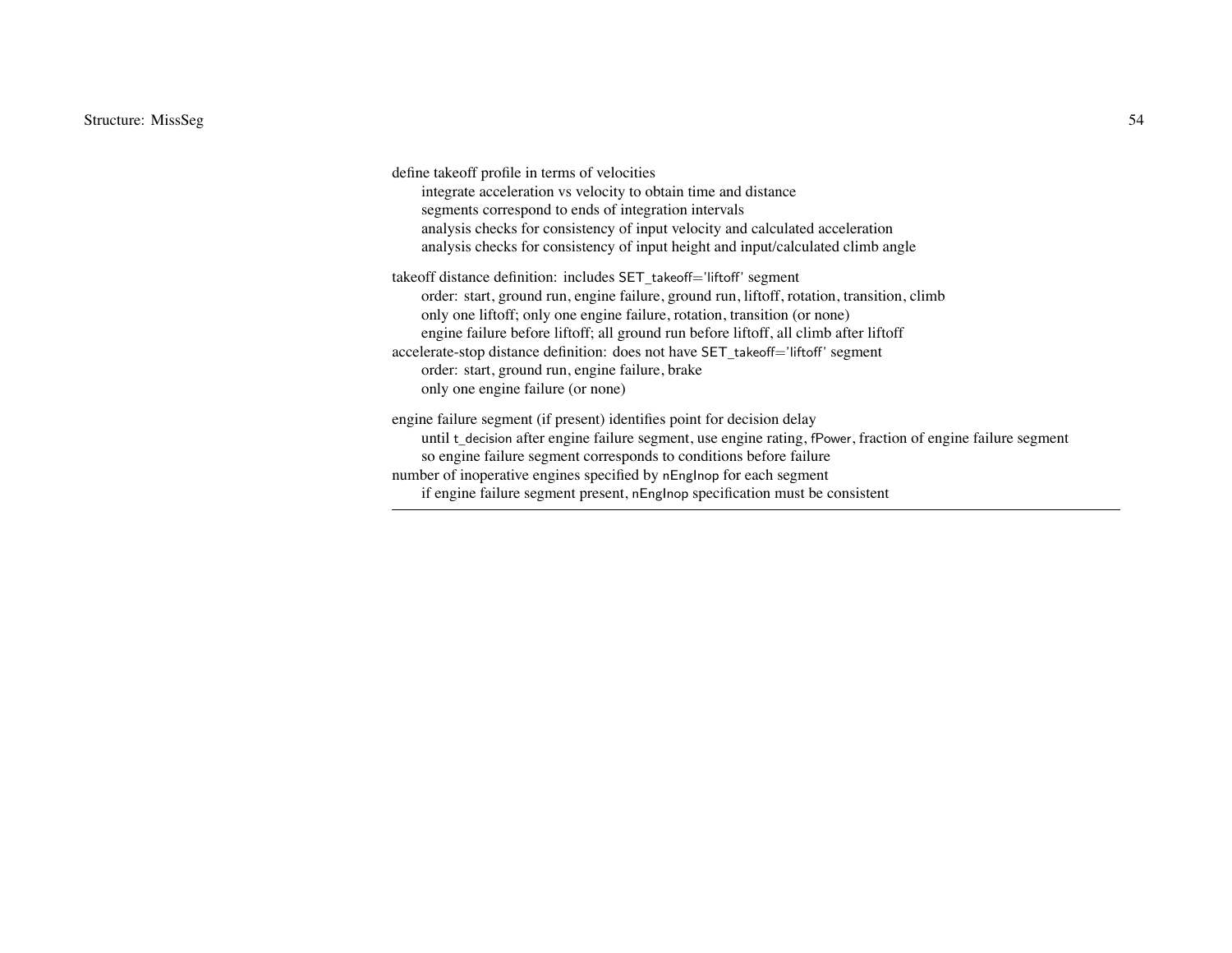# Chapter 14

| Variable            | Type   |           | Description                                                                      | Default      |
|---------------------|--------|-----------|----------------------------------------------------------------------------------|--------------|
|                     |        | $\pm$     | <b>Flight State</b>                                                              |              |
|                     |        |           | Specification                                                                    |              |
| SET max             | int    | $+$       | maximum effort performance (maximum 2, 0 to analyze specified condition)         | 0            |
| $max_$ quant $(2)$  | $c*12$ | $+$       | quantity                                                                         | $, \cdot$    |
| $max_{z}var(2)$     | $c*12$ | $+$       | variable                                                                         | $, \cdot$    |
| $max_l$ limit $(2)$ | int    | $+$       | switch quantity if exceed limit (0 not, 1 power margin, 2 torque margin, 3 both) | 0            |
| max_Vlimit(2)       | int    | $+$       | velocity limited by $V_{NE}$ (0 not)                                             | 0            |
| fVel(2)             | real   | $\ddot{}$ | flight speed factor                                                              | 1.           |
| $SET_{vel}$         | $c*12$ | $\ddot{}$ | flight speed                                                                     | 'general'    |
| <b>Vkts</b>         | real   | $\ddot{}$ | horizontal velocity $Vh$ (TAS or CAS or IAS, Units_vel)                          | 0.           |
| Mach                | real   | $\ddot{}$ | horizontal velocity $M$ (Mach number)                                            | 0.           |
| <b>ROC</b>          | real   | $+$       | vertical rate of climb $V_c$ (Units_ROC)                                         | 0.           |
| climb               | real   | $\pm$     | climb angle $\theta_V$ (deg)                                                     | 0.           |
| side                | real   | $\ddot{}$ | sideslip angle $\psi_V$ (deg)                                                    | 0.           |
|                     |        | $+$       | aircraft motion                                                                  |              |
| SET_pitch           | int    | $+$       | pitch motion specification (0 Aircraft value, 1 FltState input)                  |              |
| SET_roll            | int    | $\pm$     | roll motion specification (0 Aircraft value, 1 FltState input)                   |              |
| pitch               | real   | $\ddot{}$ | pitch $\theta_F$                                                                 | 0.           |
| roll                | real   | $+$       | roll $\phi_F$                                                                    | 0.           |
| $SET$ _turn         | int    | $+$       | turn specification (0 zero, 1 turn rate, 2 load factor, 3 bank angle)            | $\Omega$     |
| rate_turn           | real   | $\pm$     | turn rate $\psi_F$ (deg/sec)                                                     | 0.           |
| nz turn             | real   | $+$       | load factor $n(g)$                                                               | 1.           |
| bank turn           | real   | $\pm$     | bank angle $\phi_F$ (deg)                                                        | 0.           |
| SET_pullup          | int    | $+$       | pullup specification (0 zero, 1 pitch rate, 2 load factor)                       | 0            |
| rate_pullup         | real   | $\ddot{}$ | pitch rate $\theta_F$ (deg/sec)                                                  | 0.           |
| nz_pullup           | real   | $\ddot{}$ | load factor $n(g)$                                                               | 1.           |
| SET_acc             | int    | $+$       | linear acceleration specification (0 zero, 1 acceleration, 2 load factor)        | 0            |
| ax linear           | real   | $\pm$     | x-acceleration $a_{ACx}$ (ft/sec <sup>2</sup> or m/sec <sup>2</sup> )            | $\mathbf{0}$ |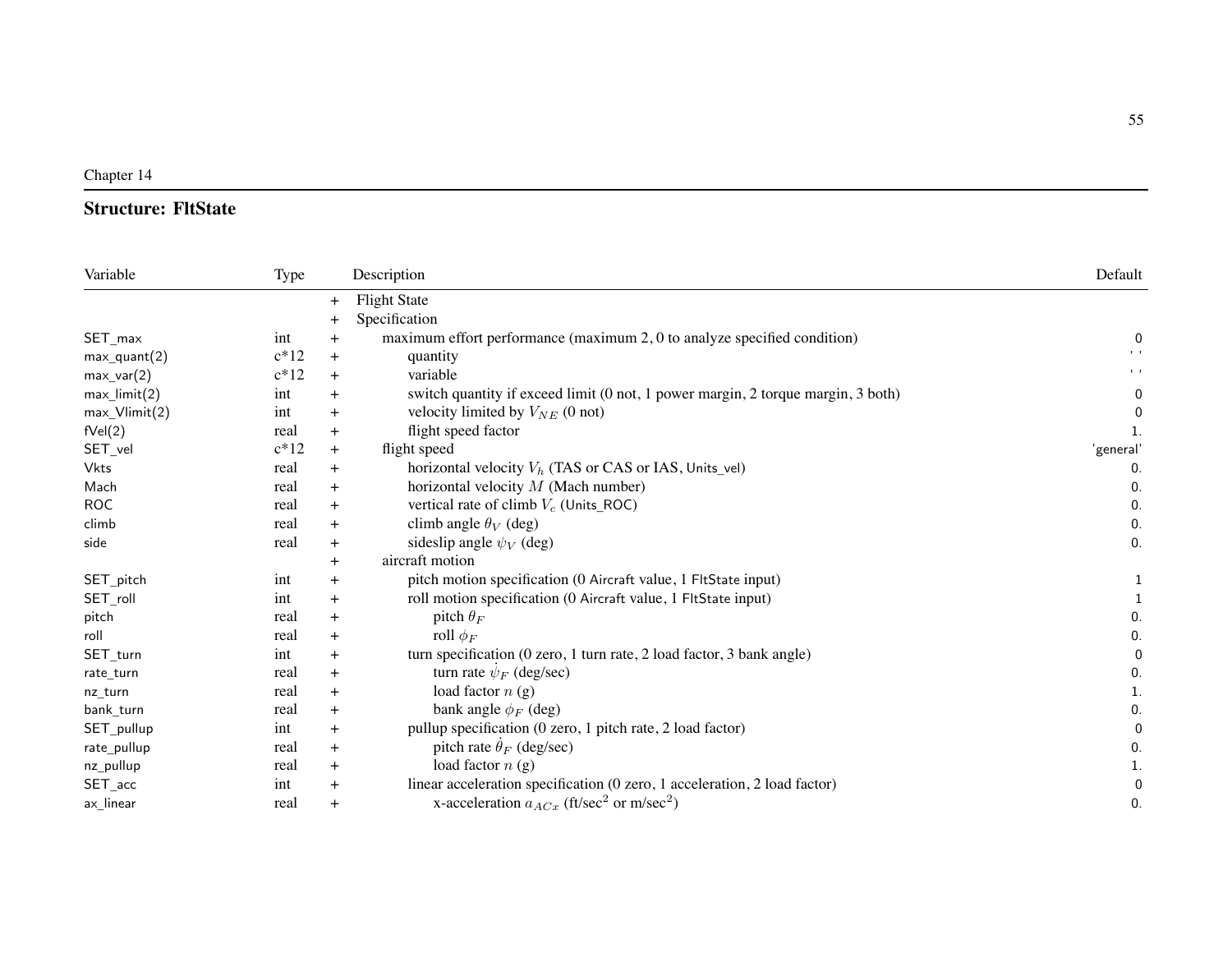| ay_linear             | real   | $\pm$          | y-acceleration $a_{ACy}$ (ft/sec <sup>2</sup> or m/sec <sup>2</sup> )     | 0.           |
|-----------------------|--------|----------------|---------------------------------------------------------------------------|--------------|
| az_linear             | real   | $\pm$          | z-acceleration $a_{ACz}$ (ft/sec <sup>2</sup> or m/sec <sup>2</sup> )     | 0.           |
| nx_linear             | real   | $\pm$          | x-load factor increment $n_{Lx}$ (g)                                      | 0.           |
| ny_linear             | real   | $\pm$          | y-load factor increment $n_{Ly}$ (g)                                      | 0.           |
| nz_linear             | real   | $\pm$          | z-load factor increment $n_{Lz}$ (g)                                      | 0.           |
| altitude              | real   | $\pm$          | altitude $h$ (Units_alt)                                                  | 0.           |
| $\mathsf{SET\_atmos}$ | $c*12$ | $\pm$          | atmosphere specification                                                  | 'std         |
| temp                  | real   | $\pm$          | temperature $\tau$ (Units_temp)                                           |              |
| dtemp                 | real   | $\ddot{}$      | temperature increment $\Delta T$ (Units_temp)                             | $\mathbf{0}$ |
| density               | real   | $\pm$          | density $\rho$                                                            |              |
| csound                | real   | $+$            | speed of sound $c_s$                                                      |              |
| viscosity             | real   | $\pm$          | viscosity $\mu$                                                           |              |
| SET_wind              | int    | $\ddot{}$      | wind specification (0 none, 1 headwind, 2 tailwind)                       | $\mathbf 0$  |
| dWind                 | real   | $+$            | wind increment, knots (dWind+fWind*altitude)                              | $\mathbf{0}$ |
| fWind                 | real   | $\pm$          | wind gradient, knots (dWind+fWind*altitude)                               | 0            |
| SET_GE                | int    | $+$            | ground effect (0 OGE, 1 IGE)                                              | 0            |
| <b>HAGL</b>           | real   | $\ddot{}$      | height of landing gear above ground level $h_{LG}$                        | 999.         |
| STATE_LG              | $c*12$ | $+$            | landing gear state                                                        | 'default     |
| STATE control         | int    | $+$            | aircraft control state                                                    |              |
| SET_control(ncontmax) | int    | $\overline{+}$ | control specification (0 Aircraft value, 1 FltState input)                |              |
| SET_coll              | int    | $\pm$          | collective stick                                                          |              |
| SET_latcyc            | int    | $\pm$          | lateral cyclic stick                                                      |              |
| SET_Ingcyc            | int    | $\ddot{}$      | longitudinal cyclic stick                                                 |              |
| SET_pedal             | int    | $+$            | pedal                                                                     |              |
| SET_tilt              | int    | $\pm$          | tilt (0 Aircraft value, 1 FltState input, 2 Aircraft conversion schedule) |              |
| control(ncontmax)     | real   | $^+$           | aircraft controls                                                         |              |
| coll                  | real   | $\mathrm{+}$   | collective stick $c_{AC0}$                                                | 0.           |
| latcyc                | real   | $\pm$          | lateral cyclic stick $c_{ACc}$                                            | 0.           |
| Ingcyc                | real   | $\ddot{}$      | longitudinal cyclic stick $c_{ACs}$                                       | 0.           |
| pedal                 | real   | $\pm$          | pedal $c_{A C p}$                                                         | 0.           |
| tilt                  | real   | $\ddot{}$      | tilt $\alpha_{\rm tilt}$                                                  | 0.           |
| SET_comp_control      | int    | $\pm$          | use component control (0 for $c = Tc_{AC}$ ; 1 for $c = Tc_{AC} + c_0$ )  |              |
| $\mathsf{SET\_cg}$    | int    | $+$            | center of gravity specification (0 baseline plus increment, 1 input)      | 0            |
| dSLcg                 | real   | $^{+}$         | stationline                                                               | $\mathbf{0}$ |
|                       |        |                |                                                                           |              |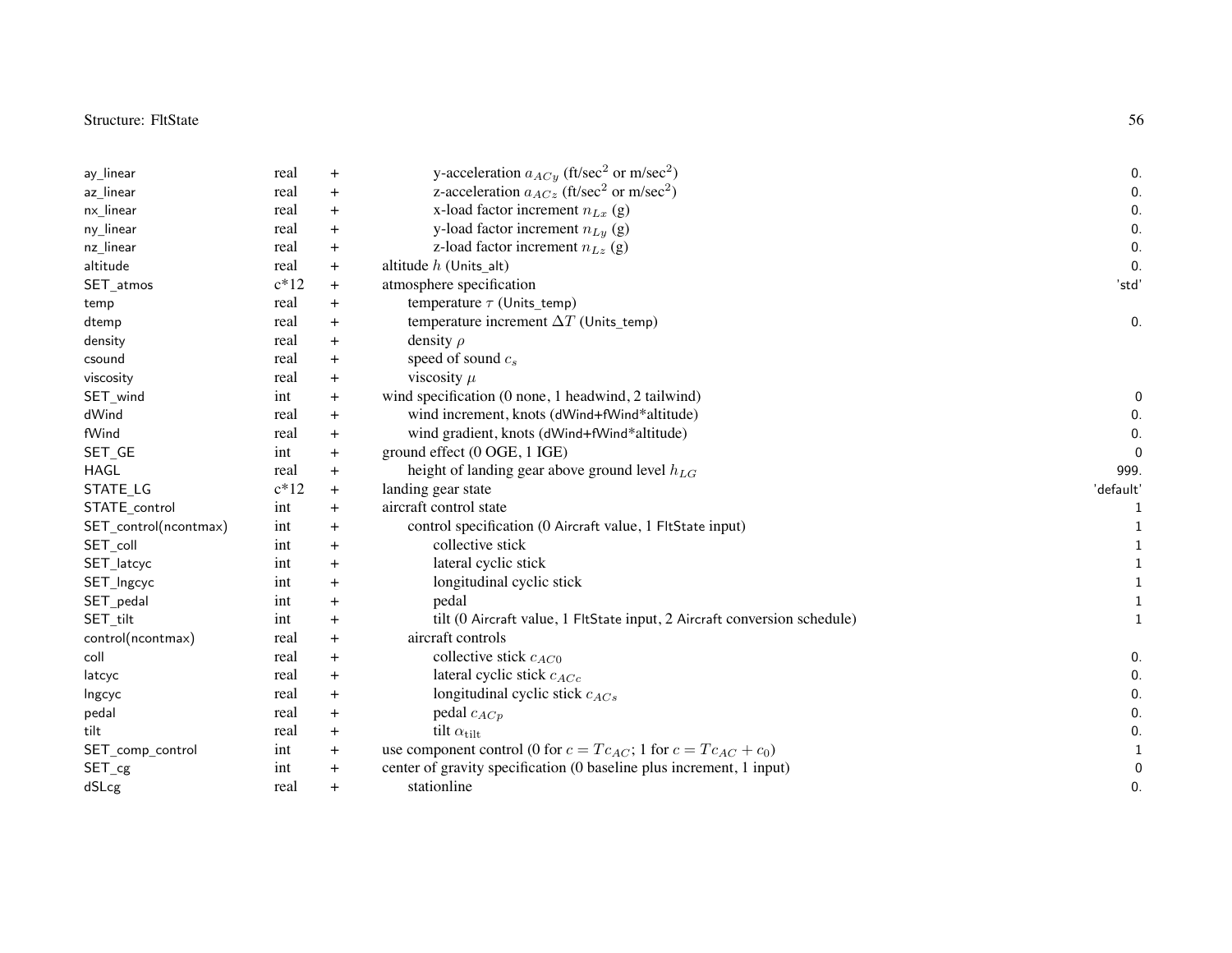| dBLcg                   | real   | $+$       | buttline                                                                                      | 0.               |
|-------------------------|--------|-----------|-----------------------------------------------------------------------------------------------|------------------|
| dWLcg                   | real   | $\ddot{}$ | waterline                                                                                     | 0.               |
|                         |        | $\ddot{}$ | Specification, each propulsion group                                                          |                  |
| SET_Vtip(npropmax)      | $c*12$ | $\ddot{}$ | rotor tip speed specification                                                                 | 'hover'          |
| Vtip(npropmax)          | real   | $\ddot{}$ | tip speed                                                                                     |                  |
| Mtip(npropmax)          | real   | $\ddot{}$ | tip Mach number $M_{\text{tip}}$                                                              |                  |
| mu_Vtip(npropmax)       | real   | $\ddot{}$ | tip speed from $\mu$                                                                          |                  |
| Mat_Vtip(npropmax)      | real   | $\ddot{}$ | tip speed from $M_{at}$                                                                       |                  |
| Nrotor(npropmax)        | real   | $\pm$     | rotor speed (rpm)                                                                             |                  |
| Nspec(npropmax)         | real   | $\ddot{}$ | engine speed (rpm)                                                                            |                  |
| STATE_gear(npropmax)    | int    | $+$       | drive system state                                                                            | $\mathbf 1$      |
| rating_ds(npropmax)     | $c*12$ | $\ddot{}$ | drive system rating                                                                           | $\qquad \qquad$  |
| fTorque(npropmax)       | real   | $\ddot{}$ | fraction of rated drive system torque limit $f_Q$ (0. to 1.+)                                 | $\mathbf{1}$     |
| SET_Plimit(npropmax)    | int    | $+$       | drive system limit (0 not applied to power available)                                         | $\mathbf{1}$     |
| SET_Qlimit_rs(npropmax) | int    | $\ddot{}$ | rotor shaft limit (0 not used for torque margin)                                              | $\mathbf{1}$     |
| SET_Pmargin(npropmax)   | int    | $+$       | power and torque margin (0 not used for maximum effort)                                       | 1                |
| dPacc(npropmax)         | real   | $+$       | accessory power increment $dP_{\text{acc}}$                                                   | 0.               |
|                         |        | $\ddot{}$ | Specification, each engine group                                                              |                  |
| rating(nengmax)         | $c*12$ | $\ddot{}$ | engine rating                                                                                 | 'MCP'            |
| fPower(nengmax)         | real   | $+$       | fraction of rated engine power available $f_P$ (0. to 1.+)                                    | 1.               |
| nEngInop(nengmax)       | int    | $+$       | number of inoperative engines $N_{\text{inop}}$                                               | 0                |
| SET_Preq(nengmax)       | int    | $+$       | power required (1 distributed, 2 fixed A, 3 fixed $AP_{av}$ , 4 fixed $AP_{eng}$ )            | 1                |
| STATE_IRS(nengmax)      | int    | $\ddot{}$ | IR suppressor system state (0 off, hot exhaust; 1 on, suppressed exhaust)                     | $\mathbf 0$      |
|                         |        | $\ddot{}$ | Specification, each jet group                                                                 |                  |
| rating_jet(njetmax)     | $c*12$ | $\ddot{}$ | jet rating                                                                                    | 'MCT'            |
| fThrust(njetmax)        | real   | $+$       | fraction of rated jet thrust available $f_T$ (0. to 1.+)                                      | 1.               |
| nJetInop(njetmax)       | int    | $+$       | number of inoperative jets $N_{\text{inop}}$                                                  | 0                |
| SET_Jreq(njetmax)       | int    | $\ddot{}$ | thrust required (1 from component, 2 fixed A, 3 fixed $AT_{av}$ , 4 fixed $AT_{\text{jet}}$ ) | $\overline{c}$   |
| STATE_IRS_jet(njetmax)  | int    | $\ddot{}$ | IR suppressor system state (0 off, hot exhaust; 1 on, suppressed exhaust)                     | 0                |
|                         |        | $\ddot{}$ | Specification, each charge group                                                              |                  |
| rating_charge(nchrgmax) | $c*12$ | $\ddot{}$ | charger rating                                                                                | 'MCP'            |
| fCharge(nchrgmax)       | real   | $+$       | fraction of rated charger power available $f_C$ (0. to 1.+)                                   | 1.               |
| nChrgInop(nchrgmax)     | int    | $+$       | number of inoperative chargers $N_{\text{inop}}$                                              | $\boldsymbol{0}$ |
| SET Creq(nchrgmax)      | int    | $+$       | power required (2 fixed $A$ , 4 fixed $AP_{\text{chrg}}$ )                                    | $\overline{c}$   |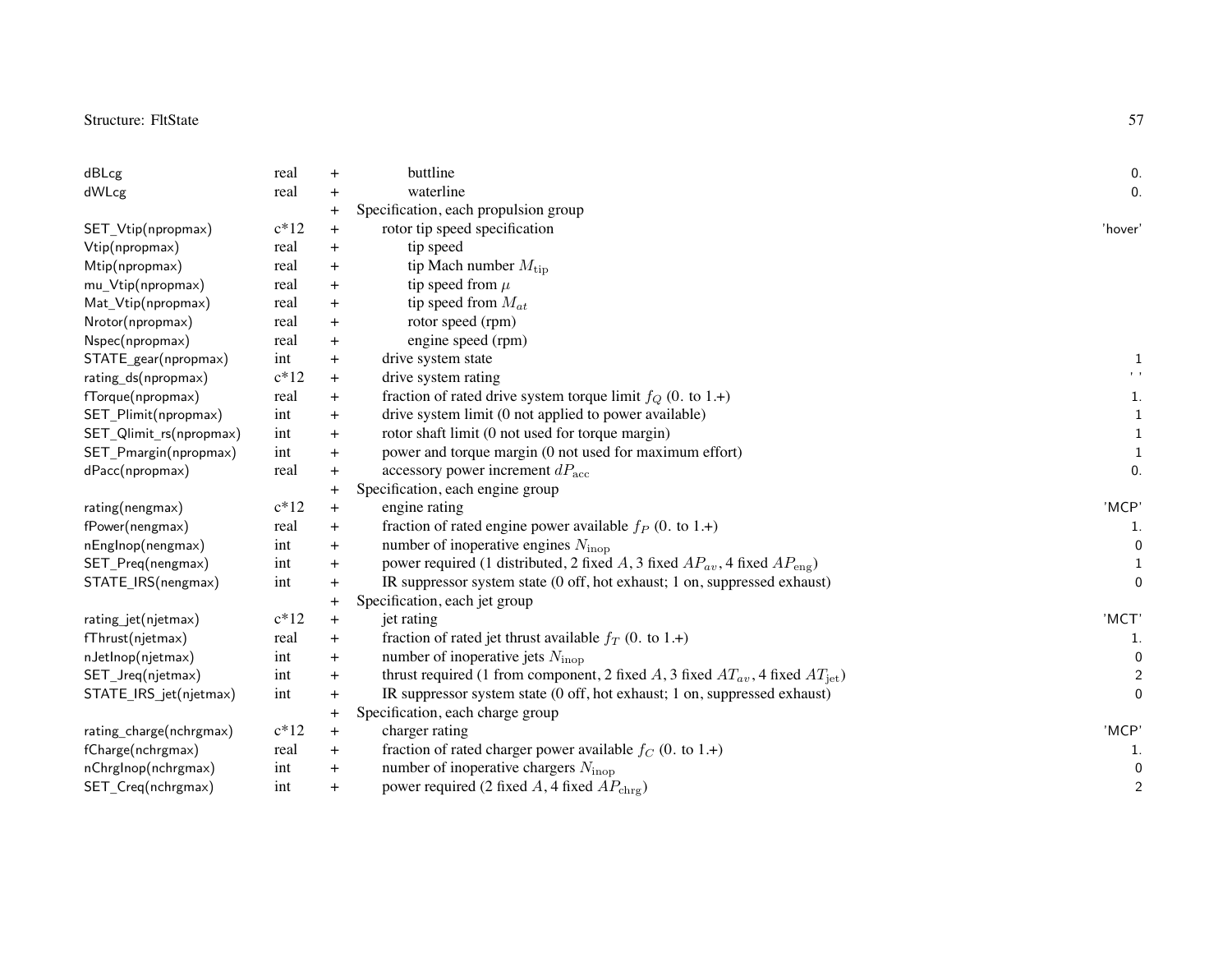| dPeq(ntankmax)          | real   | $\ddot{}$                        | Equipment power increment $dP_{eq}$ , each fuel tank<br>Specification, each fuel tank (battery) | $\mathbf{0}$ |
|-------------------------|--------|----------------------------------|-------------------------------------------------------------------------------------------------|--------------|
| ffade(ntankmax)         | real   | $\ddot{}$<br>$\ddot{}$           | battery capacity fade factor                                                                    | $\mathbf 1$  |
| Tcell(ntankmax)         | real   | $+$                              | cell temperature (deg C)                                                                        | 20.          |
| fcurrent(ntankmax)      | real   |                                  |                                                                                                 |              |
|                         |        | $\ddot{}$                        | maximum current (fraction $x_{mbd}$ or $x_{CCmax}$ )<br>Specification, each rotor               | $\mathbf{1}$ |
| STOP rotor(nrotormax)   | int    | $\ddot{}$<br>$+$                 | rotor stop/stow (0 not, 1 stop, 2 stop and stow, 3 stop as wing)                                |              |
| STATE deice             | int    | $\ddot{}$                        | Deice system state (0 off)                                                                      |              |
|                         |        | $\ddot{}$                        | Performance                                                                                     |              |
| DoQ_pay                 | real   | $\begin{array}{c} + \end{array}$ | payload forward flight drag increment $D/q$ (Units_drag)                                        | 0.           |
| fDoQ_pay                | real   | $+$                              | payload drag increment scaling with weight $\Delta(D/q)/W_{\text{pay}}$ (Units_drag, Units_pay) | 0.           |
| DoQV_pay                | real   | $\begin{array}{c} + \end{array}$ | payload vertical drag increment $D/q$ (Units_drag)                                              | 0.           |
|                         |        | $\begin{array}{c} + \end{array}$ | Rotor (nonzero to supersede rotor model)                                                        |              |
|                         | real   |                                  |                                                                                                 |              |
| Ki(nrotormax)           |        | $+$                              | induced power factor $\kappa$                                                                   | 0.           |
| cdo(nrotormax)          | real   | $+$                              | profile power mean $c_d$                                                                        | 0.           |
| MODEL_Ftpp(nrotormax)   | int    | $+$                              | inplane forces, tip-path plane axes (1 neglect, 2 blade-element theory)                         |              |
| MODEL_Fpro(nrotormax)   | int    | $+$                              | inplane forces, profile (1 simplified, 2 blade element theory, 3 neglect)                       |              |
| KIND_control(nrotormax) | int    | $\ddot{}$                        | control mode (1 thrust and TPP, 2 thrust and NFP, 3 pitch and TPP, 4 pitch and NFP)             |              |
|                         |        | $\ddot{}$                        | Trim solution                                                                                   |              |
| STATE_trim              | $c*12$ | $+$                              | aircraft trim state (match IDENT_trim, 'none' for no trim)                                      | 'none'       |
| trim_target(mtrimmax)   | real   | $+$                              | trim quantity targets                                                                           |              |
|                         |        | $\ddot{}$                        | Iterations (supersede Solution input if nonzero)                                                |              |
|                         |        | $\ddot{}$                        | relaxation factor                                                                               |              |
| relax_rotor             | real   | $\ddot{}$                        | all rotors                                                                                      | 0.           |
| relax_trim              | real   | $+$                              | trim                                                                                            | 0.           |
| $relax_fly(2)$          | real   | $\begin{array}{c} + \end{array}$ | maximum effort                                                                                  | 0.           |
| relax maxgw             | real   | $\ddot{}$                        | maximum gross weight                                                                            | 0.           |
|                         |        | $+$                              | tolerance (fraction reference)                                                                  |              |
| toler rotor             | real   | $\ddot{}$                        | all rotors                                                                                      | 0.           |
| toler_trim              | real   | $\ddot{}$                        | trim                                                                                            | $\mathbf{0}$ |
| toler_fly $(2)$         | real   | $\ddot{}$                        | maximum effort                                                                                  | 0.           |
| toler_maxgw             | real   | $+$                              | maximum gross weight                                                                            | $\mathbf{0}$ |
|                         |        | $\ddot{}$                        | reinitialize aircraft controls (0 no, 1 force retrim)                                           |              |
| init trim               | int    | $\ddot{}$                        | trim                                                                                            |              |
|                         |        |                                  |                                                                                                 |              |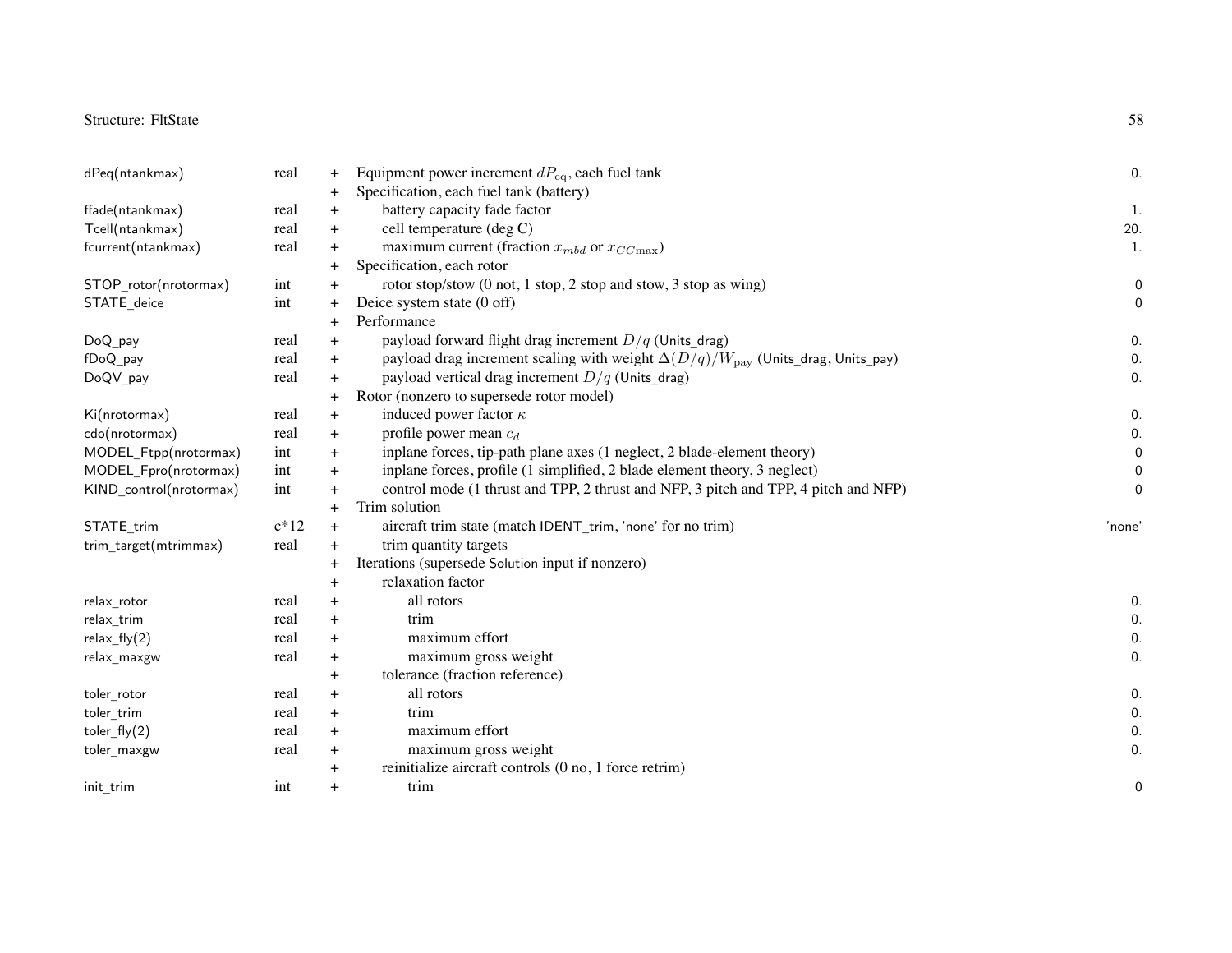| init_fly          | int  |                | maximum effort                                                        |    |
|-------------------|------|----------------|-----------------------------------------------------------------------|----|
|                   |      | $+$            | variable perturbation amplitude (fraction reference, 0. for no limit) |    |
| perturb_trim      | real | $+$            | trim                                                                  | 0. |
| perturb_fly(2)    | real | $+$            | maximum effort                                                        |    |
| perturb maxgw     | real | $+$            | maximum gross weight                                                  | 0. |
|                   |      | $\pm$          | maximum derivative amplitude (0. for no limit)                        |    |
| $maxderiv_fly(2)$ | real |                | maximum effort                                                        | 0. |
| maxderiv_maxgw    | real | $\pm$          | maximum gross weight                                                  | 0. |
|                   |      | $\pm$          | maximum increment fraction (0. for no limit)                          |    |
| $maxinc_fly(2)$   | real |                | maximum effort                                                        | 0. |
| maxinc maxgw      | real | $\overline{+}$ | maximum gross weight                                                  | 0. |
|                   |      |                | solution method                                                       |    |
| method_flymax(2)  | int  |                | maximum effort                                                        | 0  |
|                   |      | $\pm$          | trace iteration (0 for none)                                          |    |
| trace rotor       | int  | $^{+}$         | all rotors                                                            |    |
| trace trim        | int  | $+$            | trim (2 for component controls)                                       |    |
| $trace_fly(2)$    | int  | $^{+}$         | maximum effort                                                        |    |
| trace maxgw       | int  |                | maximum gross weight                                                  |    |

maximum effort performance: one or two quantity/variable identified; first is inner loop

two variables must be unique

two variables can be identified for same maximized quantity (endurance, range, climb) quantity identified by max\_quant maximized for endurance, range, climb, or ceiling; otherwise driven to zero

ROC or altitude can be outer loop quantity only if it is also inner loop variable fVel is only used for max\_var='speed' or 'ROC' ceiling calculation should use 'Pmargin'/'alt' as inner loop, 'power'/'speed' as outer loop best range calculation often requires maxinc\_fly=0.1 for convergence ROC for zero power margin initialized based on level flight power margin if input ROC=0 max \_quant='rotor(s) <sup>n</sup>' uses Rotor%CTs\_steady, max\_quant='rotor(t) <sup>n</sup>' uses Rotor%CTs\_tran max \_quant='rotor(e) <sup>n</sup>' uses equation for rotor thrust capability (Rotor%K0\_limit and Rotor%K1\_limit) if energy burned (not weight) or multiple fuels, use equivalent fuel flow obtained from weighted energy flow max \_var='Vtip' or 'Nspec' requires FltAircraft%SET\_Vtip='input'

if trailing "n" is absent, use first component  $(n=1)$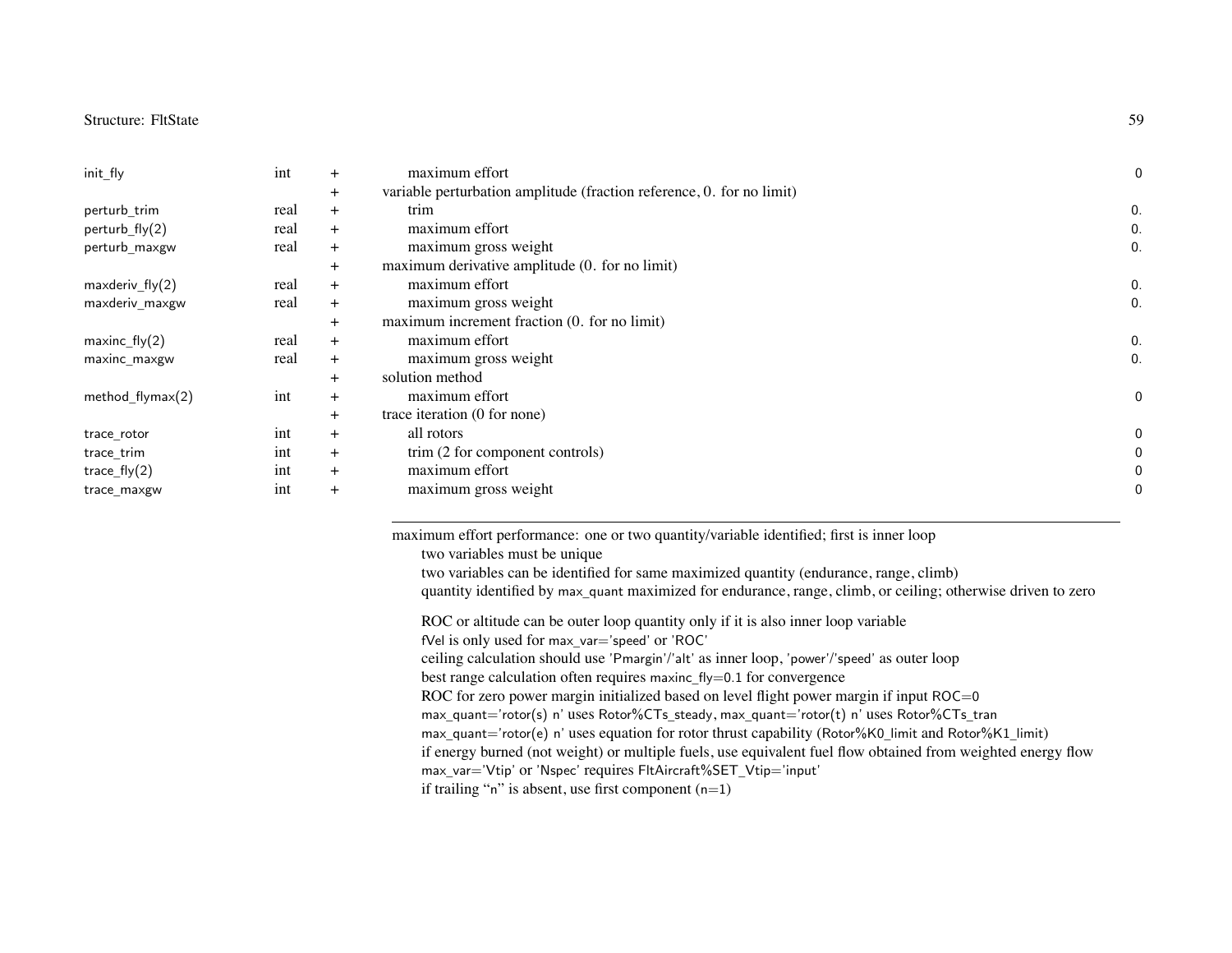| description                     | max quant             |                                                                 |
|---------------------------------|-----------------------|-----------------------------------------------------------------|
| endurance                       | 'end'                 | maximum (1/fuelflow)                                            |
| range (high side)               | 'range'               | 0.99 maximum ( $V$ /fuelflow)                                   |
| range                           | $'$ range $(100)'$    | maximum $(V/\text{fuelflow})$                                   |
| range (low side)                | 'range(low)'          | 0.99 maximum ( $V$ /fuelflow), low side                         |
| range (high side), ground speed | 'rangeVg'             | 0.99 maximum ( $V_q$ /fuelflow)                                 |
| range, ground speed             | $'$ range $(100)$ Vg' | maximum ( $V_q$ /fuelflow)                                      |
| range (low side), ground speed  | 'range(low)Vg'        | 0.99 maximum ( $V_q$ /fuelflow), low side                       |
| climb or descent rate           | 'climb', 'ROC'        | maximum (ROC)                                                   |
| climb rate (power)              | 'power'               | maximum (1/Power)                                               |
| climb or descent angle          | 'angle'               | maximum ( $ROC/V$ )                                             |
| climb angle (power)             | 'power/V'             | maximum $(V/Power)$                                             |
| ceiling                         | 'alt'                 | maximum (altitude)                                              |
| power margin                    | 'P margin'            | $\min(P_{av} - P_{req}) = 0$ (all propulsion groups)            |
| torque margin                   | 'Q margin',           | $\min(Q_{\text{limit}} - Q_{req}) = 0$ (all limits)             |
| jet thrust margin               | 'J margin',           | $\min(T_{av} - T_{req}) = 0$ (all jet groups)                   |
| power and torque margin         | 'PQ margin',          | most restrictive                                                |
| power and thrust margin         | 'PJ margin',          | most restrictive                                                |
| torque and thrust margin        | 'QJ margin',          | most restrictive                                                |
| power, torque, thrust margin    | 'PQJ margin',         | most restrictive                                                |
| battery power margin            | 'B margin'            | $\min(P_{\text{max}} -  E_{\text{batt}} ) = 0$ (all fuel tanks) |
| rotor thrust margin             | ' $rotor(t)$ n'       | $(C_T/\sigma)_{\text{max}} -  C_T/\sigma  = 0$ (transient)      |
| rotor thrust margin             | 'rotor(s) n'          | $(C_T/\sigma)_{\text{max}} -  C_T/\sigma  = 0$ (sustained)      |
| rotor thrust margin             | ' $rotor(e)$ n'       | $(C_T/\sigma)_{\text{max}} -  C_T/\sigma  = 0$ (equation)       |
| wing lift margin                | 'stall n'             | $C_{L\text{max}} - C_L = 0$                                     |

max \_ limit: switch quantity to power and/or torque margin if margin negative; useful for best range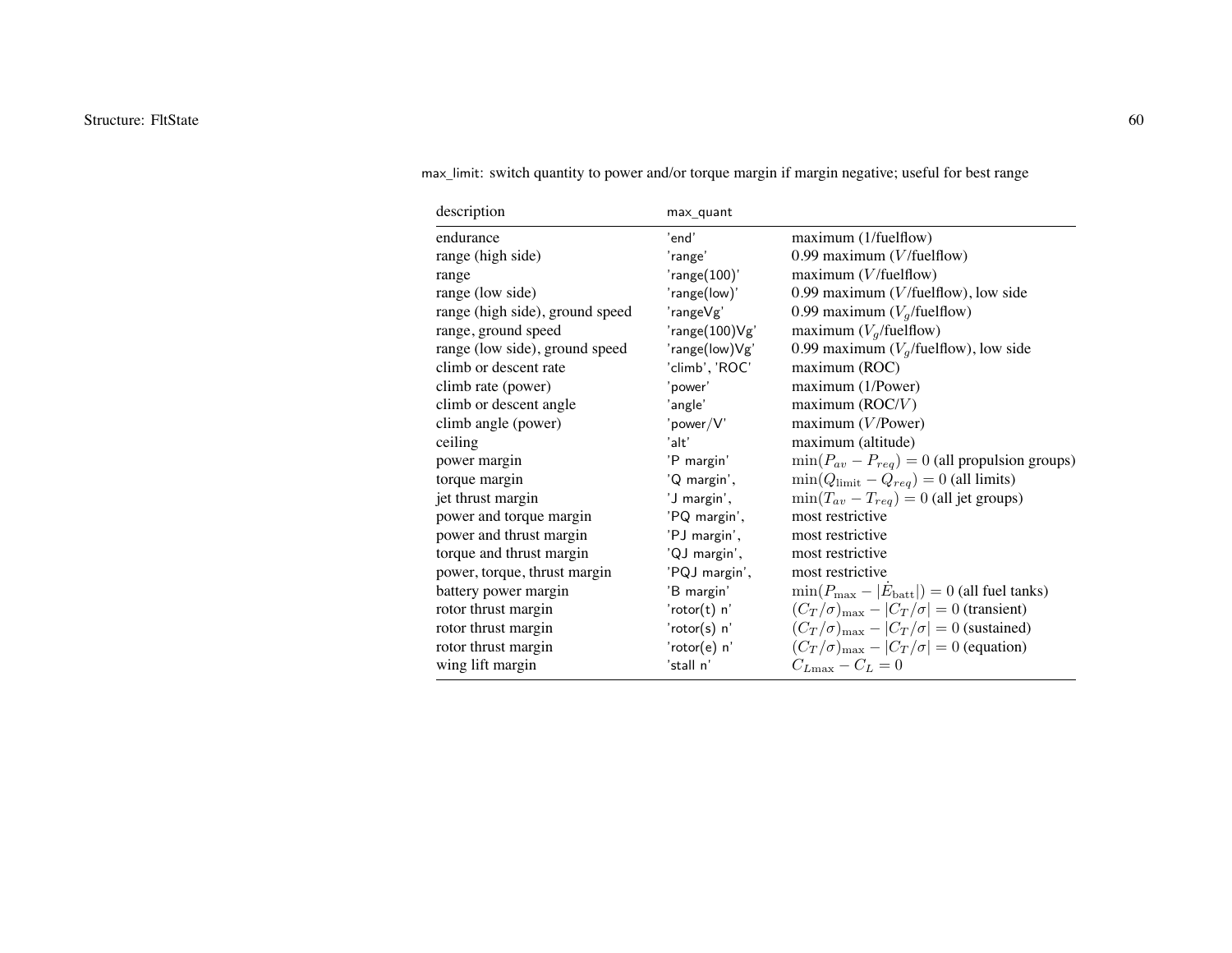| description                   | max var                   |                                  |
|-------------------------------|---------------------------|----------------------------------|
| horizontal velocity           | 'speed'                   | times fVel                       |
| vertical rate of climb        | 'ROC'                     | times fVel                       |
| aircraft velocity             | 'side'                    | sideslip angle                   |
| altitude                      | 'alt'                     |                                  |
| aircraft angular rate         | 'pullup', 'turn'          | Euler angle rates                |
| aircraft acceleration         | 'xacc', 'yacc', 'zacc'    | linear, airframe axes            |
| aircraft acceleration         | 'xaccl', 'yaccl', 'zaccl' | linear, inertial axes            |
| aircraft acceleration         | 'xaccG', 'yaccG', 'zaccG' | linear, ground axes              |
| aircraft control              | match IDENT control       |                                  |
| aircraft orientation          | 'pitch', 'roll'           | body axes relative inertial axes |
| propulsion group tip speed    | 'Vtip n'                  |                                  |
| propulsion group engine speed | 'Nspec n'                 |                                  |

SET \_ vel, velocity specification:

'general' <sup>=</sup> general (use Vkts=horizontal, ROC, side)

'hover' <sup>=</sup> hover (zero velocity)

'vert' = hover or VROC (use ROC; Vkts=0, climb= $0/+90/-90$ )

 $'right' = right$  sideward (use Vkts, ROC; side=90)

 $'$ left' = left sideward (use Vkts, ROC; side=–90)

'rear' <sup>=</sup> rearward (use Vkts, ROC, side=180)

'Vfwd' <sup>=</sup> general (use Vkts=forward velocity, ROC, side)

'Vmag' <sup>=</sup> general (use Vkts=velocity magnitude, ROC, side)

'climb' <sup>=</sup> general (use Vkts=velocity magnitude, climb, side)

'VNE' <sup>=</sup> never-exceed speed

 $'+Mach' =$ use Mach not Vkts

 $'+CAS'$  = Vkts is CAS not TAS

 $'+IAS'$  = Vkts is IAS not TAS

velocities: forward  $V_f = V_h \cos(\text{side})$ , side  $V_s = V_h \sin(\text{side})$ , climb  $V_c = V_h \tan(\text{climb})$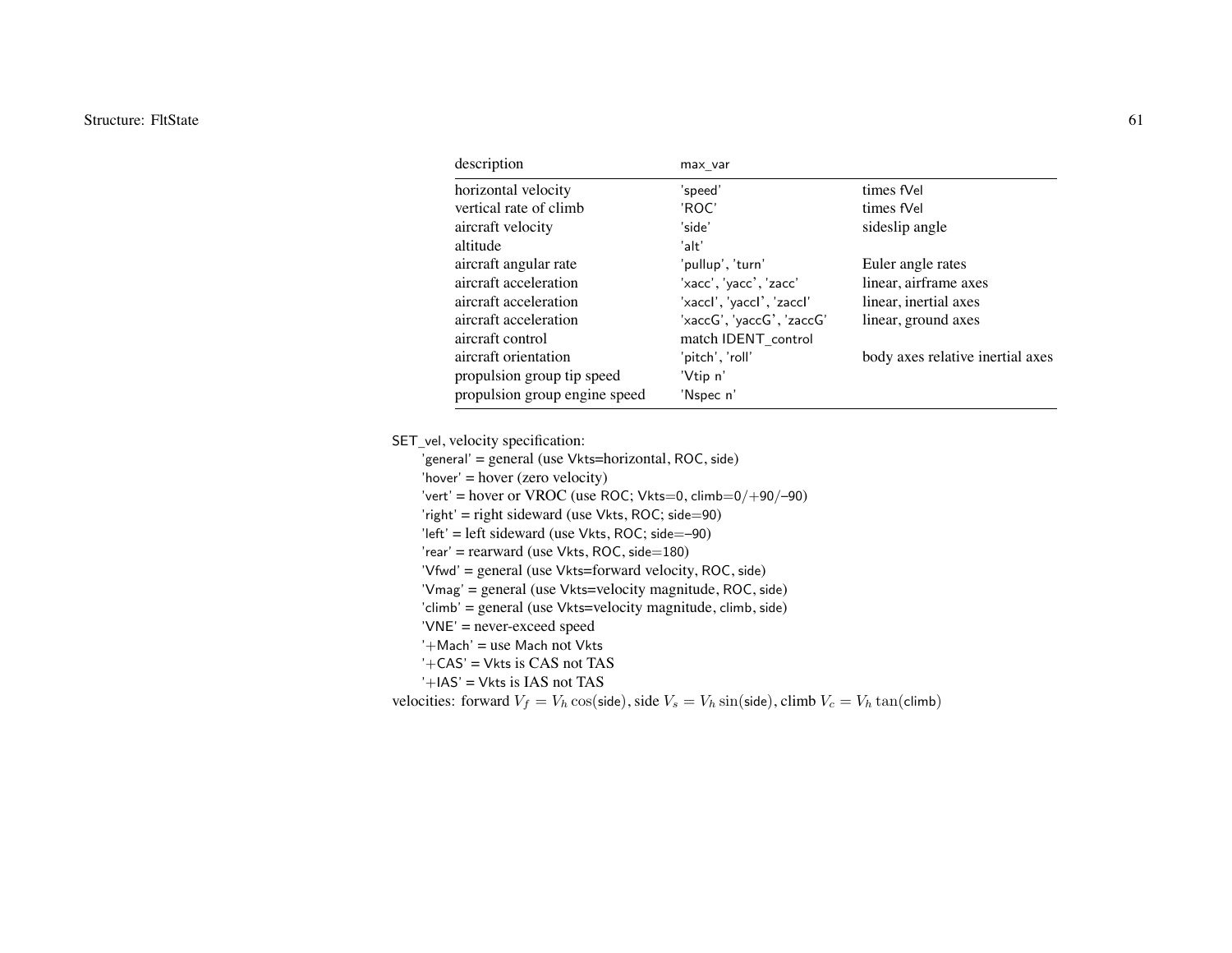aircraft motion:

| orientation velocity relative inertial axes defined by climb and sideslip angles $(\theta_V, \psi_V)$<br>sideslip positive aircraft moving to right, climb positive aircraft moving up         |
|------------------------------------------------------------------------------------------------------------------------------------------------------------------------------------------------|
| specify horizontal velocity, vertical rate of climb, and sideslip angle                                                                                                                        |
| orientation body relative inertial axes defined by Euler angles, yaw/pitch/roll ( $\psi_F$ , $\theta_F$ , $\phi_F$ )<br>yaw positive to right, pitch positive nose up, roll positive to right  |
| SET_PITCH and SET_roll, pitch and roll motion specification:                                                                                                                                   |
| Aircraft values (perhaps function speed) or flight state input                                                                                                                                 |
| initial values specified if motion is trim variable; otherwise fixed for flight state                                                                                                          |
| SET_turn, bank angle and load factor in turn: use turn rate, load factor, or bank angle                                                                                                        |
| $tan(roll) = \sqrt{n^2 - 1}$ = $(turn)V/g$ ; calculated using input Vkts for flight speed                                                                                                      |
| SET_pullup, load factor in pullup: use pullup rate or load factor                                                                                                                              |
| $n = 1 + ($ pullup) $V/g$ ; calculated using input Vkts for flight speed                                                                                                                       |
| SET_acc, linear acceleration: use acceleration or load factor                                                                                                                                  |
| SET_atmos, atmosphere specification:                                                                                                                                                           |
| 'std' = standard day at specified altitude (use altitude)                                                                                                                                      |
| 'polar' = polar day at specified altitude (use altitude)                                                                                                                                       |
| 'trop' = tropical day at specified altitude (use altitude)                                                                                                                                     |
| 'hot' = hot day at specified altitude (use altitude)                                                                                                                                           |
| $'xxx + dtemp'$ = specified altitude, plus temperature increment (use altitude, dtemp)                                                                                                         |
| 'xxx+temp' = specified altitude, and specified temperature (use altitude, temp)                                                                                                                |
| 'hot+table' = hot day table at specified altitude (use altitude)                                                                                                                               |
| 'dens' = input density and temperature (use density, temp)                                                                                                                                     |
| 'input' = input density, speed of sound, and viscosity (use density, csound, viscosity)                                                                                                        |
| 'notair' = input, not air on earth (use density, csound, viscosity)                                                                                                                            |
| SET_GE: use HAGL; out-of-ground-effect (OGE) if rotor more than 1.5Diameter above ground<br>height rotor = landing gear above ground + hub above landing gear = HAGL + (WL_hub-WL_gear+d_gear) |
|                                                                                                                                                                                                |

STATE \_ LG: 'default' (based on retraction speed), 'extend', 'retract' (keyword <sup>=</sup> def, ext, ret)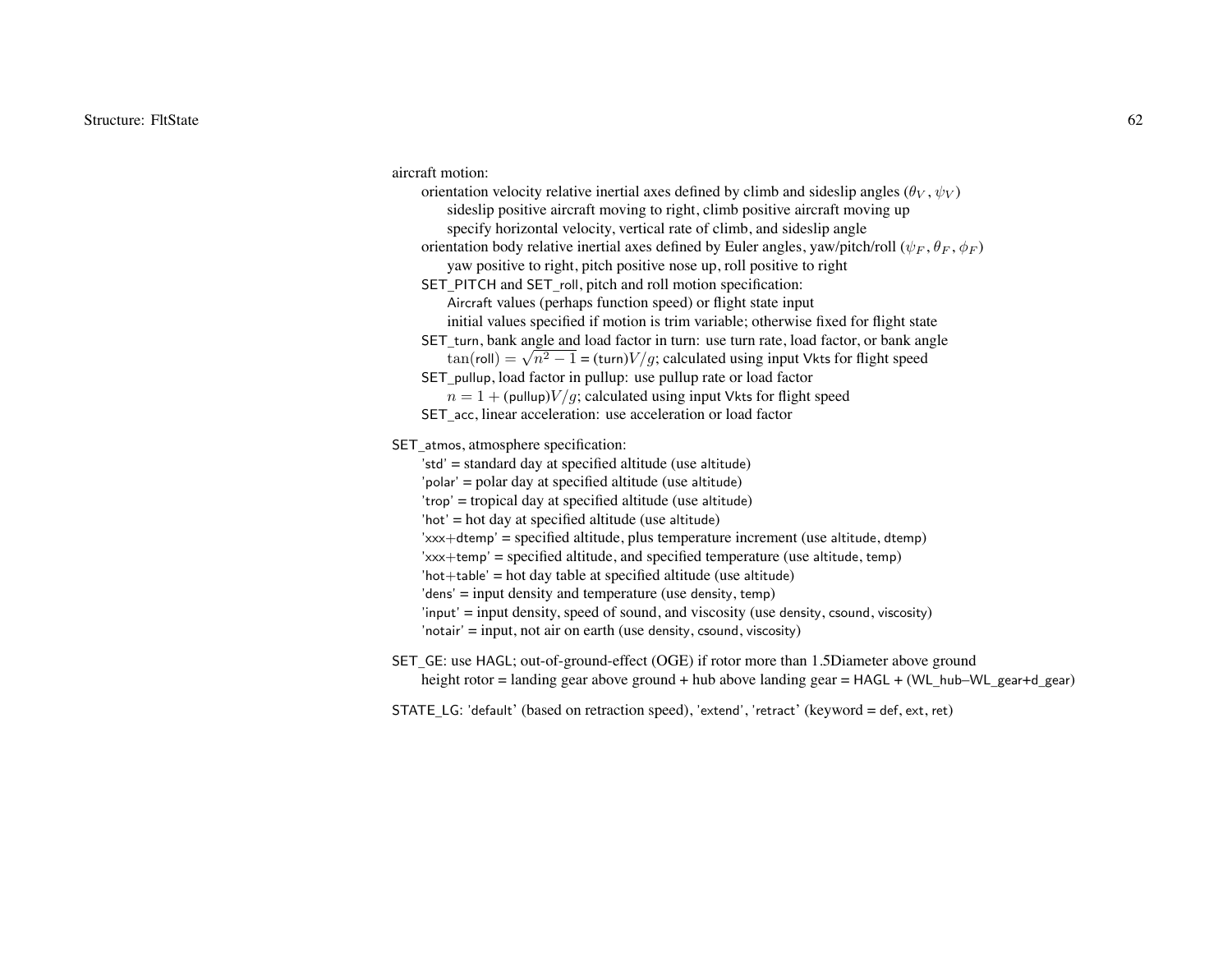| STATE_control, aircraft control state: identifies control matrix<br>STATE control=0 to use conversion schedule, STATE control=n (1 to nstate control) to use state#n<br>SET_control, control specification: Aircraft values (perhaps function speed) or flight state input<br>coll/latcyc/lngcyc/pedal/tilt specification and values put in SET_control and control, based on IDENT_control<br>initial values specified if control is trim variable; otherwise fixed for flight state<br>SET_control=0 to use Aircraft%cont and Aircraft%Vcont; 1 to use FltState%control<br>SET_tilt: 0 to use Aircraft%tilt and Aircraft%Vtilt; 1 to use FltState%tilt<br>2 to use conversion speeds Aircraft%Vconv hover and Aircraft%Vconv cruise |
|---------------------------------------------------------------------------------------------------------------------------------------------------------------------------------------------------------------------------------------------------------------------------------------------------------------------------------------------------------------------------------------------------------------------------------------------------------------------------------------------------------------------------------------------------------------------------------------------------------------------------------------------------------------------------------------------------------------------------------------|
| SET_cg, center of gravity position: input for this flight state; or<br>baseline cg position plus shift due to nacelle tilt, plus input cg increment                                                                                                                                                                                                                                                                                                                                                                                                                                                                                                                                                                                   |
| tip speed, engine, transmission: for each propulsion group<br>SET_Vtip, primary rotor tip speed: for primary rotor of propulsion group<br>$'$ input' = use input $V$ tip for this flight state<br>'Mtip' = use input Mtip for this flight state<br>'Nrotor' = use input Nrotor (rpm) for this flight state                                                                                                                                                                                                                                                                                                                                                                                                                            |
| 'ref' = use Vtip_ref (for drive state STATE_gear)<br>'speed' = use default $Vtip(speed)$                                                                                                                                                                                                                                                                                                                                                                                                                                                                                                                                                                                                                                              |
| 'conv' = use conversion schedule (Vtip_hover or Vtip_cruise)<br>'hover' = use default Vtip_hover = $Vtip_ref(1)$                                                                                                                                                                                                                                                                                                                                                                                                                                                                                                                                                                                                                      |
| 'cruise', 'man', 'OEI', 'xmsn' = use default Vtip_cruise, Vtip_man, Vtip_oei, Vtip_xmsn                                                                                                                                                                                                                                                                                                                                                                                                                                                                                                                                                                                                                                               |
| 'mu' = use tip speed from $\mu$ (mu Vtip)                                                                                                                                                                                                                                                                                                                                                                                                                                                                                                                                                                                                                                                                                             |
| 'Mat' = use tip speed from $M_{at}$ (Mat_Vtip)                                                                                                                                                                                                                                                                                                                                                                                                                                                                                                                                                                                                                                                                                        |
| 'xxx+Mat' = for tip speed limited by $M_{at}$ (Mat_Vtip)                                                                                                                                                                                                                                                                                                                                                                                                                                                                                                                                                                                                                                                                              |
| 'xxx+diam' = for variable diameter rotor, scale $V_{\text{tip}}$ with radius ratio                                                                                                                                                                                                                                                                                                                                                                                                                                                                                                                                                                                                                                                    |
| without rotors, specify engine group speed by SET_Vtip='input' (use input Nspec) or 'ref'                                                                                                                                                                                                                                                                                                                                                                                                                                                                                                                                                                                                                                             |
| STATE_gear, drive system state: identifies gear ratio set for multiple speed transmissions<br>state=0 to use conversion schedule, state=n (1 to nGear) to use gear ratio $#n$                                                                                                                                                                                                                                                                                                                                                                                                                                                                                                                                                         |
| drive system rating: match rating designation in propulsion group; blank for same as rating of first engine group                                                                                                                                                                                                                                                                                                                                                                                                                                                                                                                                                                                                                     |
| rating_ds='speed' to use schedule with speed                                                                                                                                                                                                                                                                                                                                                                                                                                                                                                                                                                                                                                                                                          |
| if Propulsion%nrate_ds $\leq 1$ , drive system rating not used                                                                                                                                                                                                                                                                                                                                                                                                                                                                                                                                                                                                                                                                        |
| forque reduces drive system torque limit (forque = 0. to 1.; > 1 is an acceptable input)                                                                                                                                                                                                                                                                                                                                                                                                                                                                                                                                                                                                                                              |
| SET_Plimit: usually should not be applied for flight conditions and mission segments that size transmission                                                                                                                                                                                                                                                                                                                                                                                                                                                                                                                                                                                                                           |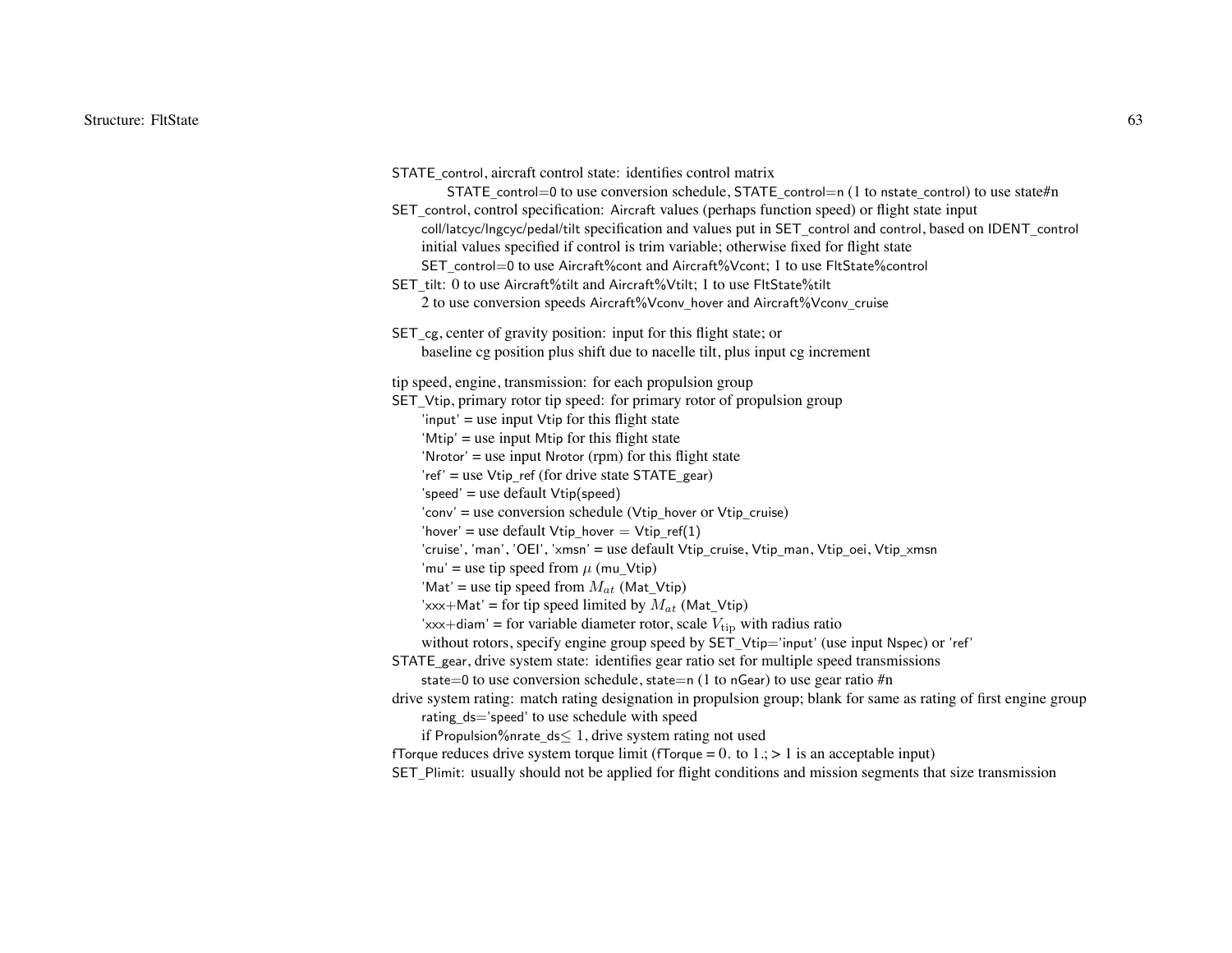engine rating: match rating designation in engine model; e.g. 'ERP','MRP','IRP','MCP' or rating='idle' or rating='takeoff' fPower reduces engine group power available (fPower = 0. to  $1$ ;  $> 1$  is an acceptable input) the engine model gives the power available, accounting for installation losses and mechanical limits then the power available is reduced by the factor fPower next torque limits are applied (unless SET\_Plimit=off), first engine shaft limit and then drive system limit for SET \_ GW='maxP' or 'maxPQ' (flight condition or mission), the gross weight is determined such that  $P_{reqPG} = fP_{avPG} + d$ either fPower or fPav can be used to reduce the available power with identical results, unless the engine group is operating at <sup>a</sup> torque limit nEngInop, number inoperative engines: 1 for one engine inoperative (OEI), maximum nEngine SET \_Preq: distribution of propulsion group power required among engine groups distributed (SET\_Preq=1): *<sup>P</sup>reqEG* from *<sup>P</sup>reqPG*, proportional *<sup>P</sup>*eng except for rotor reaction drive,  $P_{reqEG}$  from power needed to supply reaction force and for fuselage or wing flow control,  $P_{reaEG}$  from power needed to supply momentum flux fixed options use engine group amplitude control variable *A*, for each operable engine engine group that consumes shaft power (generator or compressor) only uses fixed option engine group that produces no shaft power (converted to turbo jet or reaction drive) only uses fixed option EngineGroup%SET\_Power, fPsize defines power distribution for sizing jet rating: match rating designation in jet model; or rating  $jet='idle'$  or rating  $jet='takeoff'$ fThrust reduces jet group thrust available (fThrust = 0 to 1;  $> 1$  is an acceptable input) nJetInop, number inoperative jets: 1 for one jet inoperative (OEI), maximum nJet SET \_Jreq: fixed options use jet group amplitude control variable *A*, for each operable jet from component (SET\_Jreq=1): only for reaction drive or flow control,  $T_{req, IG}$  from required  $F_{Gre}$ charger rating: match rating designation in charger model; or rating\_charge='idle' or rating\_charge='takeoff' fCharge reduces charger group power available (fCharge = 0 to  $1$ ; > 1 is an acceptable input) nChrgInop, number inoperative chargers: 1 for one charger inoperative (OEI), maximum nCharge SET \_Creq: use charge group amplitude control variable *A*, for each operable charger

STOP \_ rotor: only for stoppable rotor; if stopped, model sets KIND\_control=1, MODEL\_Ftpp=1, MODEL\_Fpro=3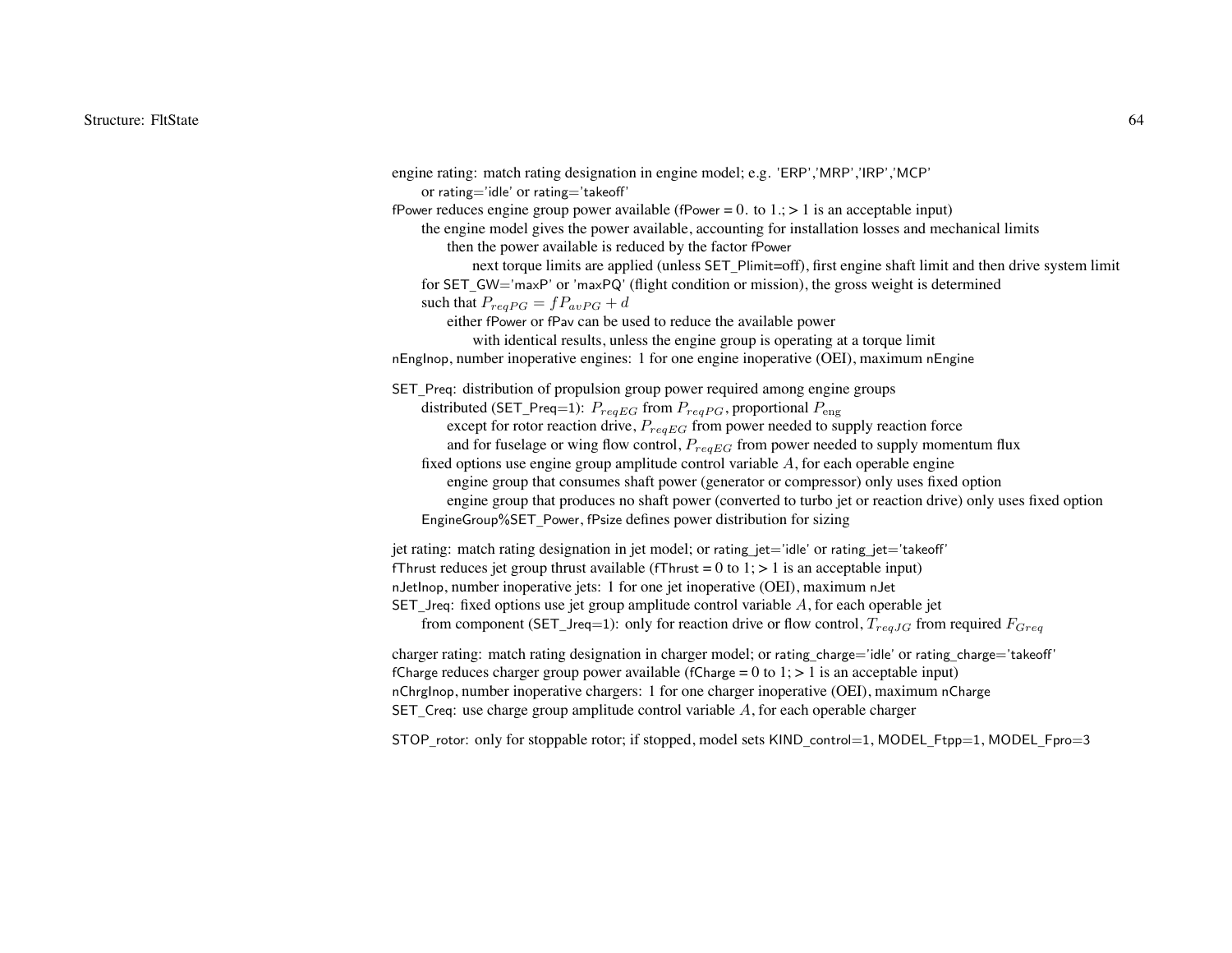STATE \_ trim, aircraft trim state: match IDENT\_trim, 'none' for no trim identifies trim variables and quantities ACTION='configuration' defines trim states with following identification: IDENT \_ trim='free', 'symm', 'hover', 'thrust', 'rotor', 'windtunnel', 'power', 'ground', 'comp' requirement for trim\_target depends on designation of Aircraft%trim\_quant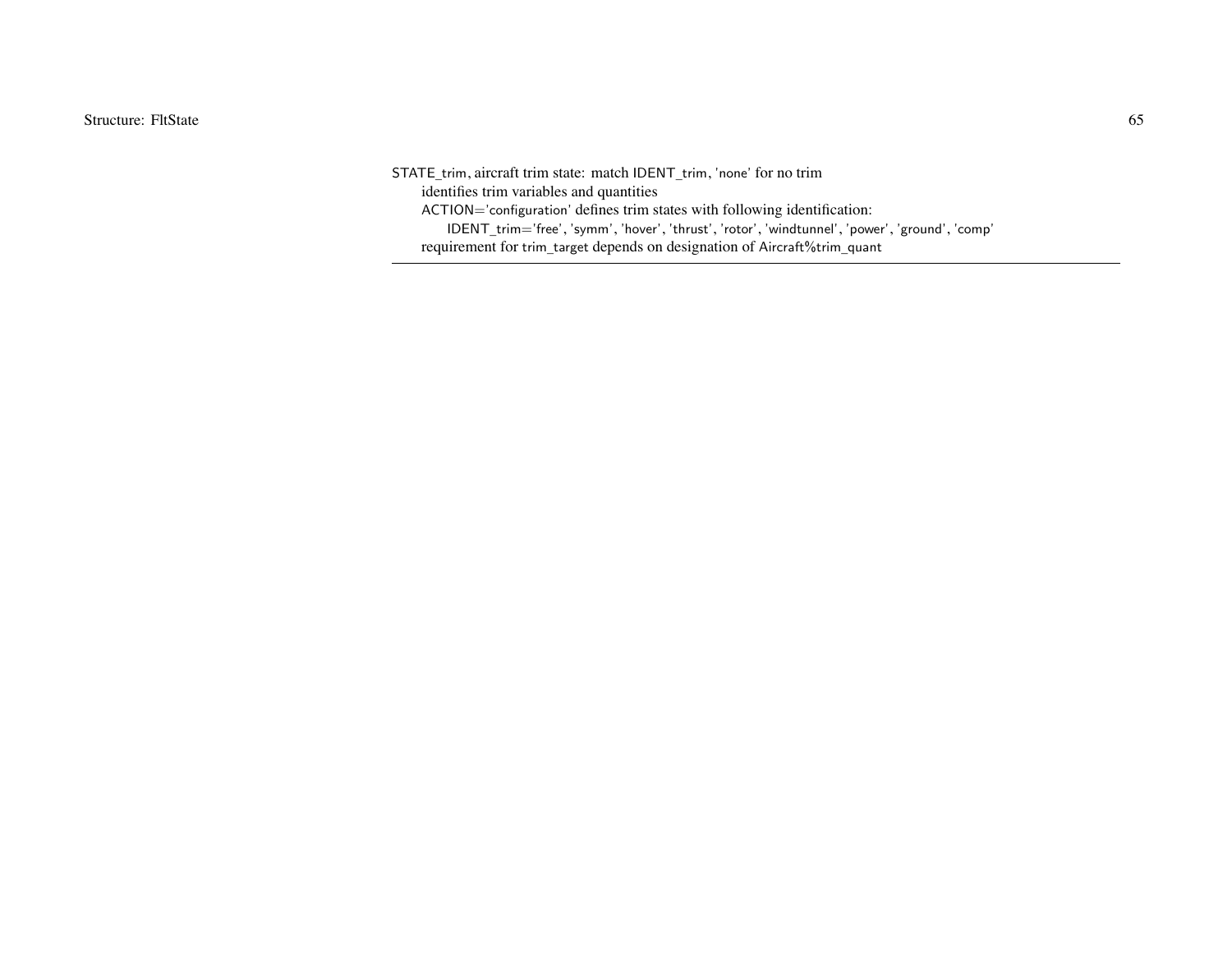### Chapter 15

## **Structure: Solution**

| Variable                | Type       |                | Description                                                                       | Default     |
|-------------------------|------------|----------------|-----------------------------------------------------------------------------------|-------------|
|                         |            | $^{+}$         | <b>Solution Procedures</b>                                                        |             |
| title                   | $c*100$    | $+$            | title                                                                             |             |
| notes                   | $c*1000 +$ |                | notes                                                                             |             |
|                         |            | $\ddot{}$      | Rotor                                                                             |             |
|                         |            | ÷              | convergence control                                                               |             |
| niter_rotor(nrotormax)  | int        | $+$            | maximum number of iterations                                                      | 40          |
| toler_rotor(nrotormax)  | real       | $+$            | tolerance (deg)                                                                   | .01         |
| relax_rotor(nrotormax)  | real       | $+$            | relaxation factor                                                                 | .5          |
| deriv_rotor(nrotormax)  | int        | $+$            | derivative (1 first order, 2 second order)                                        |             |
| maxinc_rotor(nrotormax) | real       | $+$            | maximum increment amplitude (0. for no limit)                                     | 4.          |
| trace_rotor(nrotormax)  | int        | $+$            | trace iteration (0 for none)                                                      | 0           |
|                         |            | $\ddot{}$      | Trim                                                                              |             |
|                         |            | $\pm$          | convergence control                                                               |             |
| niter_trim              | int        | $\overline{+}$ | maximum number of iterations                                                      | 40          |
| toler trim              | real       | $+$            | tolerance (fraction reference)                                                    | .001        |
| relax_trim              | real       | $\ddot{}$      | relaxation factor                                                                 | .5          |
|                         |            | $\ddot{}$      | perturbation identification of derivative matrix                                  |             |
| deriv_trim              | int        | $+$            | perturbation (1 first order, 2 second order)                                      |             |
| mpid_trim               | int        | $\pm$          | number of iterations between identification (0 for never recalculated)            | $\Omega$    |
| perturb_trim            | real       | $+$            | variable perturbation amplitude (fraction reference)                              | .002        |
| init_trim               | int        | $+$            | reinitialize aircraft controls in maximum effort iteration (0 no, 1 force retrim) | $\mathbf 0$ |
| start trim              | int        | $^{+}$         | initialize controls from solution of previous case (0 no)                         | 0           |
| trace_trim              | int        | $^{+}$         | trace iteration (0 for none, 2 for component controls)                            | 0           |
|                         |            |                |                                                                                   |             |

start \_ trim=1: initialize FltAircraft%control from FltAircraft%control \_ trim of previous case

require INIT\_input=INIT\_data=2 or read solution file; and same missions and conditions as previous case requirements not checked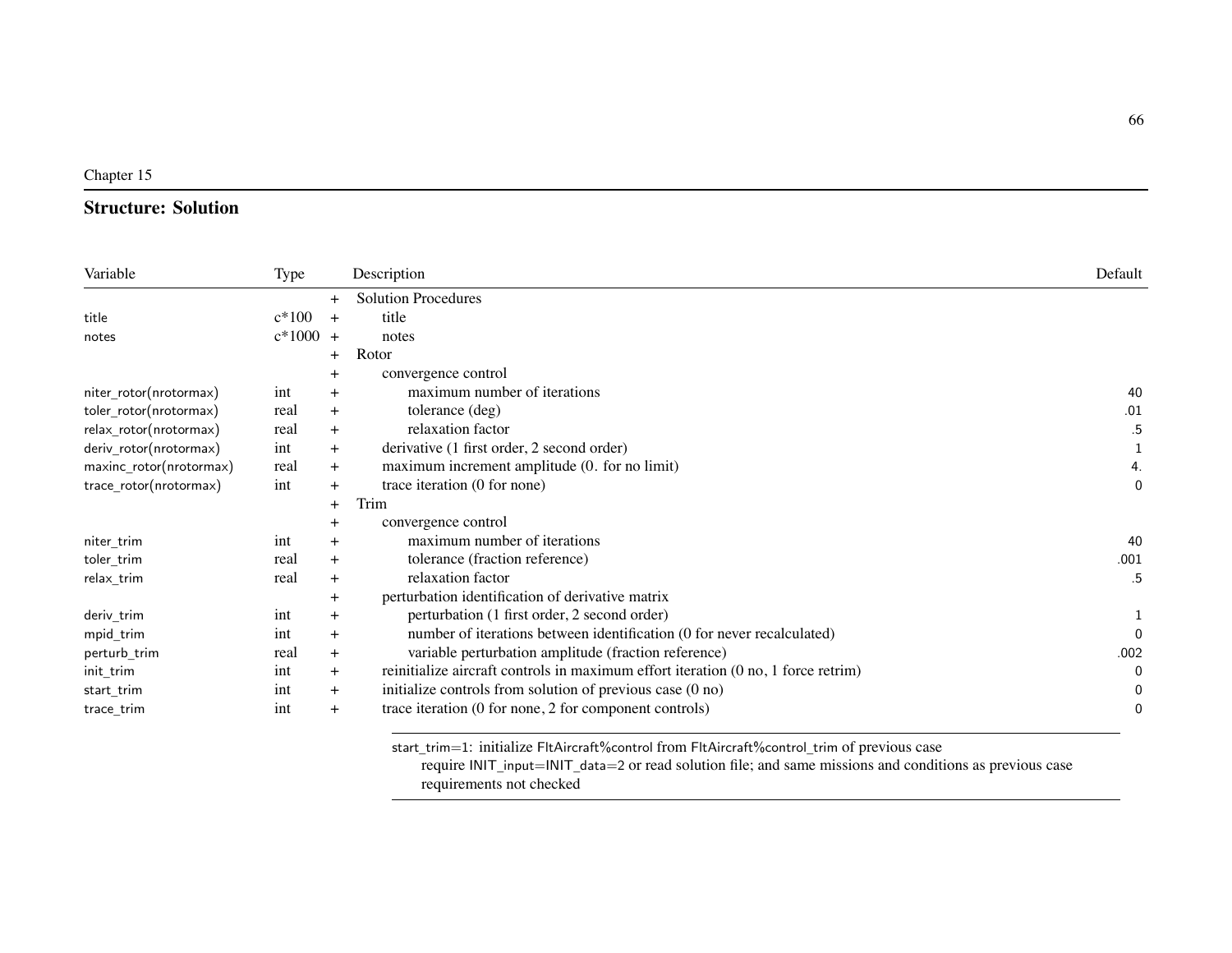### Structure: Solution 67

|                |      |           | Maximum effort                                                                         |              |
|----------------|------|-----------|----------------------------------------------------------------------------------------|--------------|
| method fly     | int  | $+$       | method (1 secant, 2 false position)                                                    | $\mathbf{1}$ |
| method_flymax  | int  | $\ddot{}$ | maximization method (1 secant, 2 false position, 3 golden section search, 4 curve fit) | 3            |
|                |      | $\ddot{}$ | convergence control                                                                    |              |
| niter_fly      | int  | $\ddot{}$ | maximum number of iterations                                                           | 80           |
| toler_fly      | real | $\ddot{}$ | tolerance (fraction reference)                                                         | .002         |
| relax_fly      | real | $+$       | relaxation factor                                                                      | $.5\,$       |
| perturb_fly    | real | $+$       | variable perturbation amplitude (fraction reference)                                   | .05          |
| maxderiv fly   | real | $+$       | maximum derivative amplitude (0. for no limit)                                         | 0.           |
| maxinc_fly     | real | $+$       | maximum increment fraction (0. for no limit)                                           | 0.           |
| rfit_fly       | real | $+$       | extent of curve fit (fraction maximum)                                                 | .98          |
| nfit_fly       | int  | $\ddot{}$ | order of curve fit (2 quadradic, 3 cubic)                                              | 3            |
| init fly       | int  | $+$       | reinitialize aircraft controls (0 no, 1 force retrim)                                  | 0            |
| trace_fly      | int  | $+$       | trace iteration (0 for none)                                                           | 0            |
|                |      | $\ddot{}$ | Maximum gross weight (flight condition or mission takeoff)                             |              |
| method_maxgw   | int  | $\ddot{}$ | method (1 secant, 2 false position)                                                    | 1            |
|                |      | $+$       | convergence control                                                                    |              |
| niter maxgw    | int  | $+$       | maximum number of iterations                                                           | 40           |
| toler_maxgw    | real | $\ddot{}$ | tolerance (fraction reference)                                                         | .002         |
| relax_maxgw    | real | $+$       | relaxation factor                                                                      | $.5\,$       |
| perturb_maxgw  | real | $+$       | variable perturbation amplitude (fraction reference)                                   | .02          |
| maxderiv_maxgw | real | $+$       | maximum derivative amplitude (0. for no limit)                                         | 0.           |
| maxinc_maxgw   | real | $+$       | maximum increment fraction (0. for no limit)                                           | 0.           |
| trace maxgw    | int  | $+$       | trace iteration (0 for none)                                                           | $\mathbf 0$  |
|                |      |           | Mission                                                                                |              |
|                |      |           | convergence control                                                                    |              |
| niter_miss     | int  | $+$       | maximum number of iterations                                                           | 40           |
| toler_miss     | real | $+$       | tolerance (fraction reference)                                                         | $.01\,$      |
| relax_miss     | real | $+$       | relaxation factor (mission fuel)                                                       | 1.           |
| relax_range    | real | $+$       | relaxation factor (range credit)                                                       | 1.           |
| relax_gw       | real | $+$       | relaxation factor (max takeoff GW)                                                     | 1.           |
| trace miss     | int  | $+$       | trace iteration (0 for none)                                                           | 0            |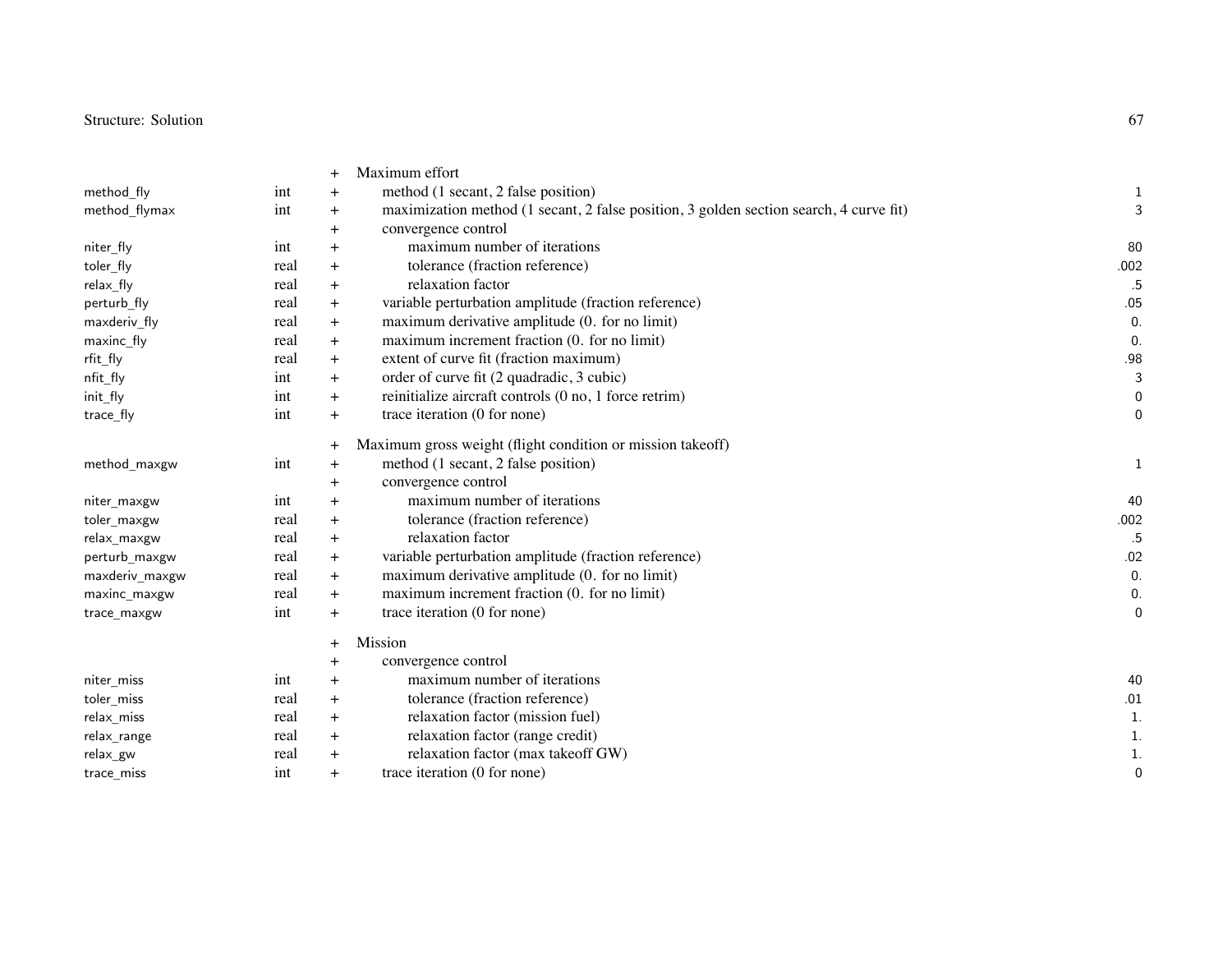#### Structure: Solution 68

|               |      | $\pm$  | Size aircraft                                   |     |
|---------------|------|--------|-------------------------------------------------|-----|
|               |      | $^+$   | convergence control                             |     |
| niter_size    | int  | $+$    | maximum number of iterations (performance loop) | 40  |
| niter_param   | int  | $+$    | maximum number of iterations (parameter loop)   | 40  |
| toler_size    | real | $+$    | tolerance (fraction reference)                  | .01 |
|               |      | $+$    | relaxation factors                              |     |
| relax_size    | real | $+$    | power or radius                                 |     |
| relax_DGW     | real | $^{+}$ | gross weight                                    |     |
| relax_xmsn    | real | $^{+}$ | drive system limit                              |     |
| relax_wmto    | real | $+$    | WMTO and SDGW                                   |     |
| relax_tank    | real | $+$    | fuel tank capacity                              |     |
| relax_thrust  | real | $+$    | rotor thrust                                    |     |
|               |      | $\pm$  | maximum increment fraction (0, for no limit)    |     |
| maxinc size   | real | $+$    | power or radius                                 | 0.  |
| maxinc_DGW    | real | $+$    | gross weight                                    | 0.  |
| maxinc xmsn   | real | $+$    | drive system limit                              | 0.  |
| maxinc_wmto   | real | $+$    | WMTO and SDGW                                   | 0.  |
| maxinc_tank   | real | $+$    | fuel tank capacity                              | 0.  |
| maxinc_thrust | real | $^+$   | rotor thrust                                    | 0.  |
| trace size    | int  | $+$    | trace iteration (0 for none, 2 for power)       |     |

with niter \_param=1, parameter iteration is par<sup>t</sup> of performance loop (can be faster than niter\_param *<sup>&</sup>gt;* 1)

|             |     |        | Case                                                        |  |
|-------------|-----|--------|-------------------------------------------------------------|--|
| trace case  | 1nt | $\div$ | trace operation (0 for none, 1 trace, 2 for all iterations) |  |
| trace start | 1nt | ÷      | counter at start trace of iterations                        |  |
|             |     |        |                                                             |  |

use trace \_ case=2 to identify point at which analysis diverges counter written if trace \_ case=1 or <sup>2</sup>; trace of iterations suppressed until counter *<sup>&</sup>gt;* trace\_start then turn on trace selectively for mission/segment/condition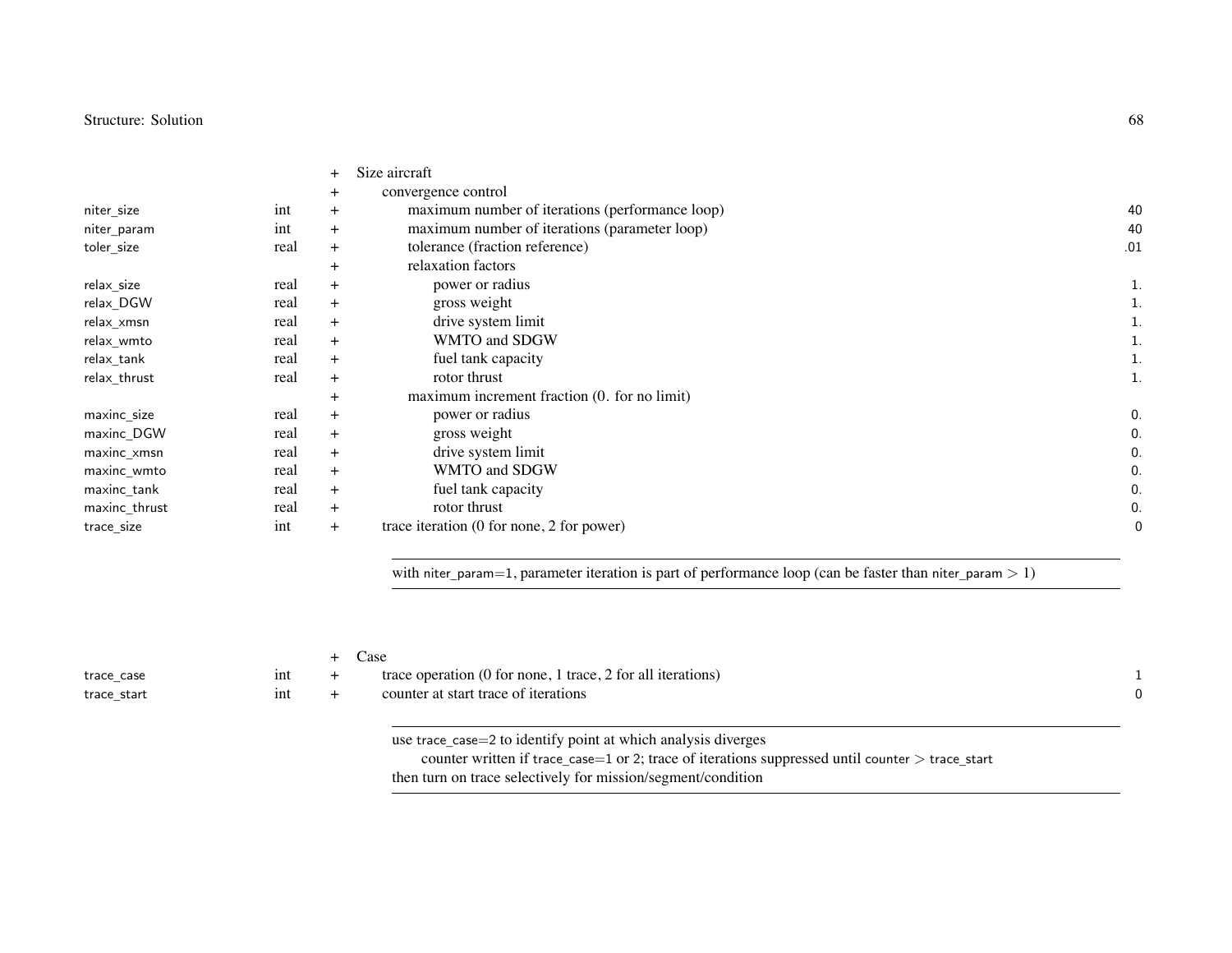#### Structure: Solution 69

|                    |      | $+$            | Flight condition and mission segment                          |             |
|--------------------|------|----------------|---------------------------------------------------------------|-------------|
| toler check        | real | $+$            | check Preq, Qlimit, Wfuel (fraction reference)                | .005        |
|                    |      | $+$            | Tolerance and perturbation scales                             |             |
| KIND_Wscale        | int  | $+$            | weight scale (1 design gross weight, 2 nominal $C_T/\sigma$ ) |             |
| <b>KIND Pscale</b> | int  | $+$            | power scale (1 aircraft power, 2 derived from weight scale)   |             |
| KIND_Lscale        | int  | $+$            | length scale (1 rotor radius, 2 wing span, 3 fuselage length) |             |
| scaleRotor         | int  | $+$            | rotor number                                                  |             |
| scaleWing          | int  | $+$            | wing number                                                   |             |
|                    |      | $\overline{+}$ | External solution procedure (0 for internal)                  |             |
| SETextsol size     | int  | $+$            | size iteration                                                | $\mathbf 0$ |
| SETextsol miss     | int  | $+$            | mission iteration                                             | $\mathbf 0$ |
| SETextsol trim     | int  | $+$            | trim iteration                                                | $\mathbf 0$ |
| SETextsol rotor    | int  | $+$            | rotor iteration                                               | $\mathbf 0$ |
|                    |      |                |                                                               |             |
|                    |      |                |                                                               |             |

for external solution procedure ( $SETextcol = 1$ ), suppress iteration and calculate residual

the solution problem (such as size parameters, trim variables) must still be defined

residuals (and error ratios) are in structures SizeParam, MissParam, FltAircraft, FltRotor

with external solution for maximum gross weight or maximum effort, there is no residual; do not specify internal iteration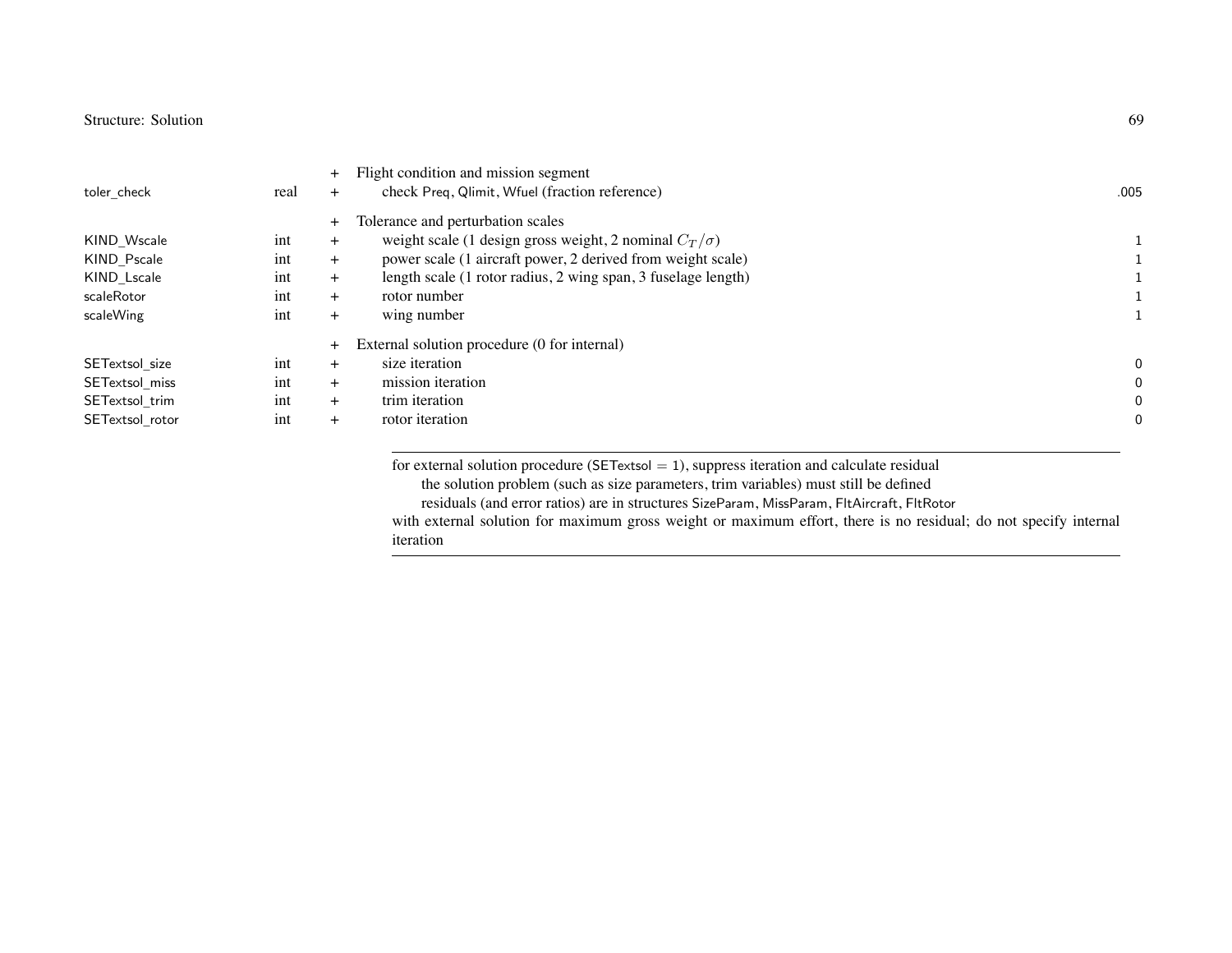| Variable               | Type       |       | Description                                                                                                                                                                                                                                                                                                                                                                       | Default |
|------------------------|------------|-------|-----------------------------------------------------------------------------------------------------------------------------------------------------------------------------------------------------------------------------------------------------------------------------------------------------------------------------------------------------------------------------------|---------|
|                        |            | $\pm$ | Cost                                                                                                                                                                                                                                                                                                                                                                              |         |
| title                  | $c*100$    | $+$   | title                                                                                                                                                                                                                                                                                                                                                                             |         |
| notes                  | $c*1000 +$ |       | notes                                                                                                                                                                                                                                                                                                                                                                             |         |
|                        |            | $+$   | Inflation                                                                                                                                                                                                                                                                                                                                                                         |         |
| MODEL_inf              | int        | $\pm$ | model (1 only input factor, 2 CPI, 3 DoD)                                                                                                                                                                                                                                                                                                                                         | 3       |
| year_inf               | int        | $+$   | year for internal inflation factor                                                                                                                                                                                                                                                                                                                                                | 2018    |
| inflation              | real       | $+$   | inflation factor (per cent, relative 1994 or year_inf)                                                                                                                                                                                                                                                                                                                            | 100.00  |
| EXTRAP_inf             | int        | $+$   | year beyond CPI/DoD table data (0 error, 1 extrapolate factor)                                                                                                                                                                                                                                                                                                                    | 1       |
|                        |            |       | inflation: $F_i$ multiplies airframe purchase price and maintenance cost<br>factor inflation always used, even with internal table<br>CPI or DoD table: $F_i = \text{inflation}(F_{\text{table}}(\text{year\_inf})/F_{\text{table}}(1994))$<br>input factor: $F_i$ = inflation (relative 1994)<br>cost factors and rates include technology and inflation, correspond to year_inf |         |
|                        |            | $+$   | Cost                                                                                                                                                                                                                                                                                                                                                                              |         |
| MODEL_cost             | int        | $+$   | model (0 none)                                                                                                                                                                                                                                                                                                                                                                    |         |
| FuelPrice(ntankmax)    | real       | $+$   | fuel price $G_{\text{fuel}}$ (\$/gallon or \$/liter)                                                                                                                                                                                                                                                                                                                              | 5.0     |
| EnergyPrice(ntankmax)  | real       | $+$   | energy price $G_{\text{energy}}$ (\$/MJ or \$/kWh, Units_energy)                                                                                                                                                                                                                                                                                                                  | 0.04    |
| EnergyCredit(ntankmax) | real       | $+$   | credit for generated energy (\$/MJ or \$/kWh, Units_energy)                                                                                                                                                                                                                                                                                                                       | 0.      |
| Npass                  | int        | $+$   | number of passengers $N_{\text{pass}}$                                                                                                                                                                                                                                                                                                                                            | 100     |
|                        |            |       |                                                                                                                                                                                                                                                                                                                                                                                   |         |

equivalent energy price for fuel burned: \$/MJ≅(\$/gal)/126.2 (based on 42.8 MJ/kg and 6.5 lb/gal of JP-4/JP-8) EnergyCredit=0. if no credit for generated energy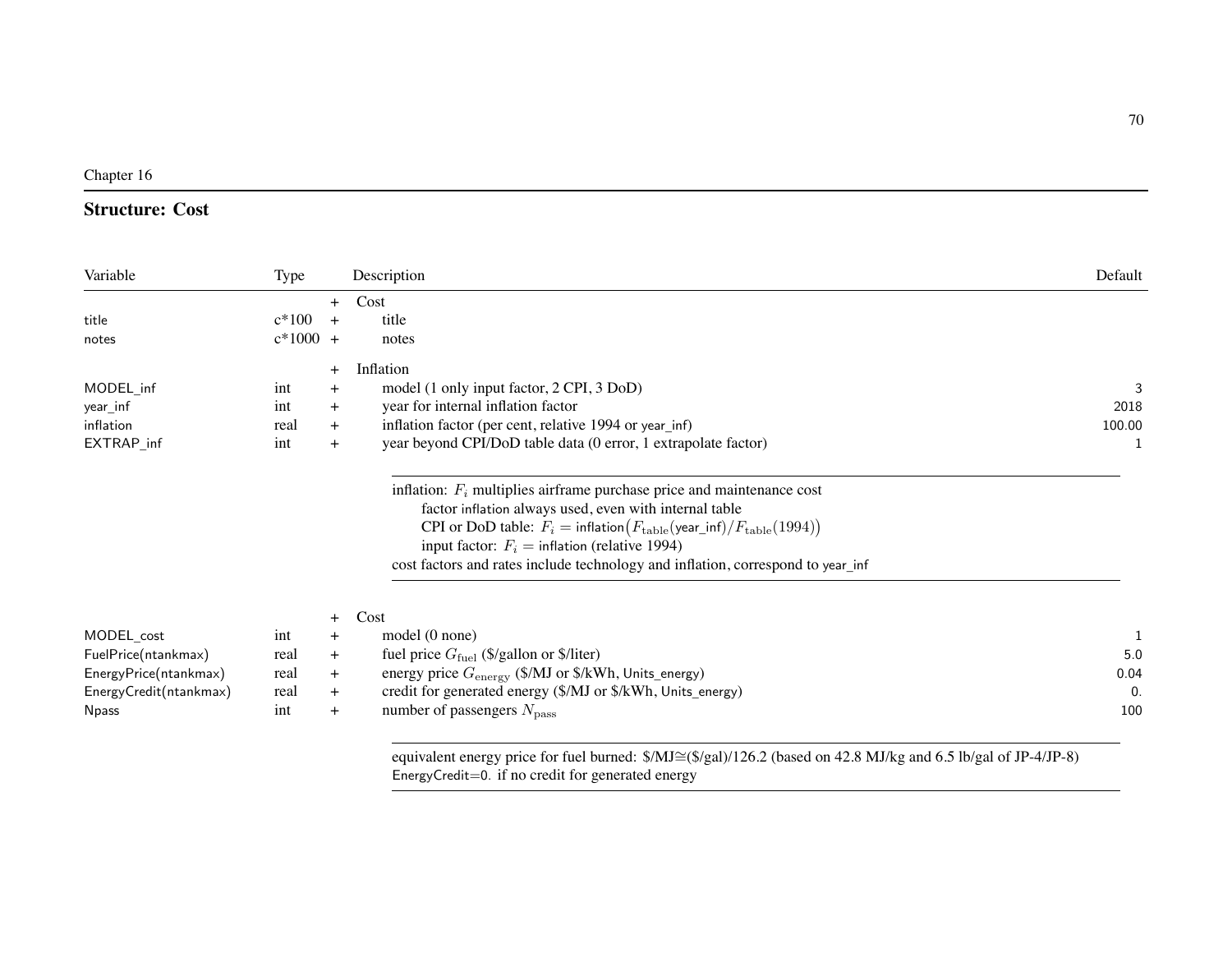|                   |      | $+$   | Direct Operating Cost                                                           |              |
|-------------------|------|-------|---------------------------------------------------------------------------------|--------------|
| <b>BlockHours</b> | real | $+$   | available block hours per year $B$                                              | 3751.        |
| NonFlightTime     | real | $\pm$ | non-flight time per trip $T_{NF}$ (min)                                         | 12.          |
| DepPeriod         | real | $+$   | depreciation period $D$ (years)                                                 | 15.          |
| LoanPeriod        | real | $+$   | loan period $L$ (years)                                                         | 15.          |
| IntRate           | real | $+$   | interest rate $i$ (%)                                                           | 8.           |
| ResidValue        | real | $+$   | residual value $V(\%)$                                                          | 10.          |
| <b>Spares</b>     | real | $+$   | spares per aircraft $S$ (% purchase price)                                      | 25.          |
| LoadFactor        | real | $+$   | passenger load factor $(\%)$                                                    | 75.          |
|                   |      | $\pm$ | <b>Technology Factors</b>                                                       |              |
| TECH_cost_af      | real | $\pm$ | airframe $\chi_{AF}$                                                            | 0.87         |
| TECH_cost_maint   | real | $+$   | maintenance $\chi_{\rm maint}$                                                  | 1.0          |
| TECH cost comp    | real | $+$   | components $\chi_{\text{comp}}$                                                 | 1.0          |
|                   |      |       | CTM rotorcraft cost model                                                       |              |
|                   |      |       | <b>Purchase Price</b>                                                           |              |
| MODEL aircraft    | int  | $\pm$ | aircraft (1 rotorcraft, 2 turboprop airliner)                                   | $\mathbf{1}$ |
| KIND_engine       | int  | $+$   | engine (1 turbine, 2 piston)                                                    |              |
| fmotor            | real | $\pm$ | weighting factor for electric motor or generator                                | 0.5          |
|                   |      | $+$   | airframe                                                                        |              |
| rComp             | real | $\pm$ | additional cost rate $r_{\rm comp}$ for composite construction (\$/lb or \$/kg) | 0.           |
| fWcomp_body       | real | $+$   | composite weight in body (fraction body weight)                                 | 0.           |
| fWcomp_tail       | real | $+$   | composite weight in tail (fraction tail weight)                                 | 0.           |
| fWcomp_pylon      | real | $\pm$ | composite weight in pylon (fraction pylon weight)                               | 0.           |
| fWcomp_wing       | real | $\pm$ | composite weight in wing (fraction wing weight)                                 | 0.           |
|                   |      | $\pm$ | systems (fixed useful load)                                                     |              |
| rFCE              | real | $\pm$ | cost factor $r_{\text{FCE}}$ , flight control electronics (\$/lb or \$/kg)      | 10000.       |
| rMEP              | real | $+$   | cost factor $r_{\text{MEP}}$ , mission equipment package (\$/lb or \$/kg)       | 10000.       |
| rBatt             | real | $\pm$ | cost factor $r_{\text{batt}}$ , battery (\$/MJ or \$/kWh, Units_energy)         | 50.          |
|                   |      |       |                                                                                 |              |

cost factors and rates include technology and inflation, correspond to year\_inf rComp negative for cost reduction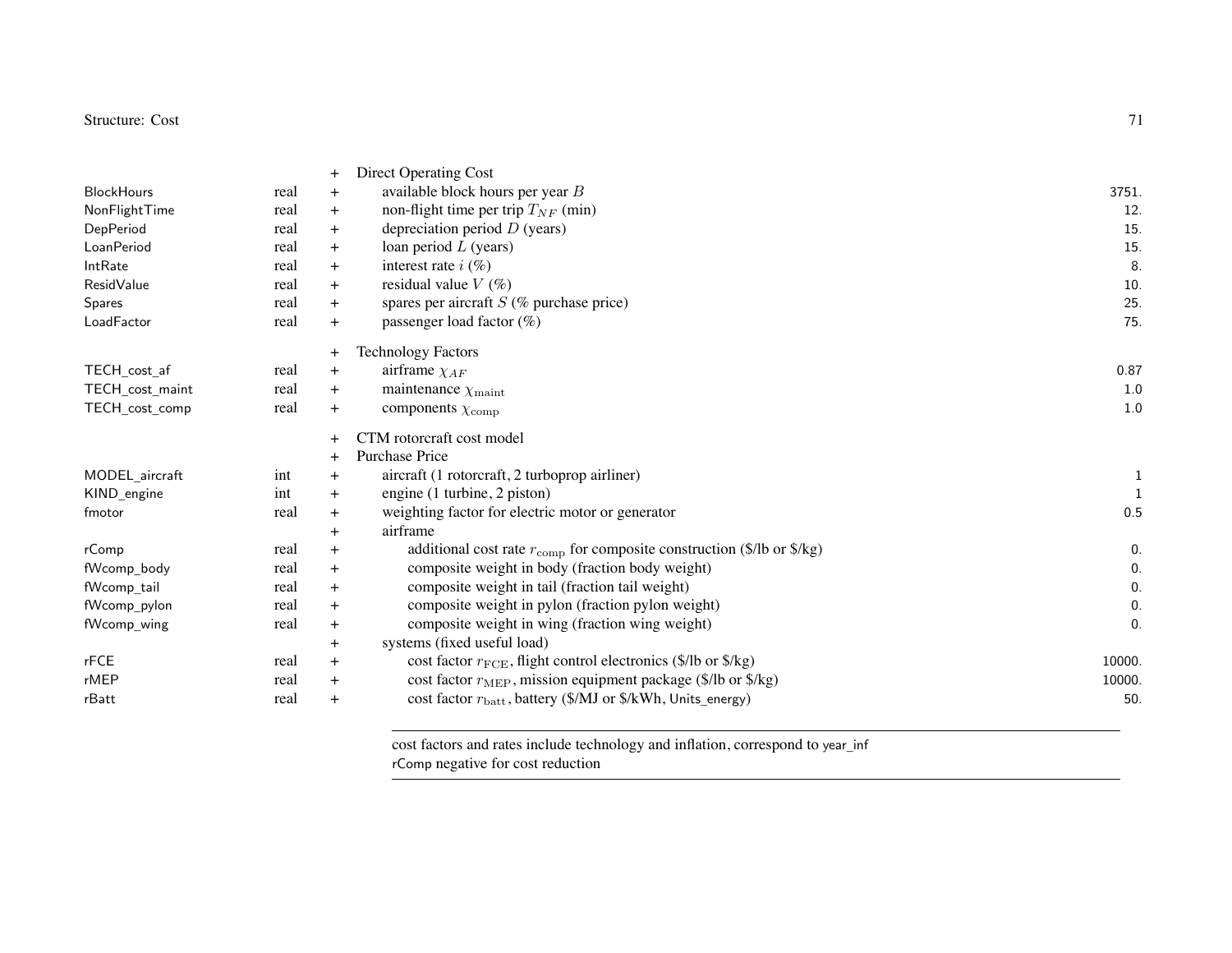|                 |      | $\pm$  | Maintenance                                                                           |               |
|-----------------|------|--------|---------------------------------------------------------------------------------------|---------------|
| MODEL maint     | int  | $+$    | maintenance cost estimate (1 total only, 2 separate components)                       | $\mathcal{P}$ |
| rLabor          | real | $\pm$  | labor rate $(\$$ per hour)                                                            | 160.          |
| <b>MMHperFH</b> | real | $+$    | maintenance man hours per flight hour                                                 | 0.            |
| Mlabor          | real | $+$    | MMH/FH factor $M_{\text{labor}}$                                                      | 0.0017        |
| Mparts          | real | $^{+}$ | parts factor $M_{\text{parts}}$                                                       | 34.           |
| Mengine         | real | $\pm$  | engine overhaul factor $M_{\text{engine}}$                                            | 1.45          |
| Mmajor          | real | $\pm$  | major periodic maintenance factor $M_{\text{major}}$                                  | 18.           |
| Mbatt           | real | $\pm$  | battery maintenance factor $M_{\text{batt}}$ (\$/MJ or \$/kWh per hour, Units_energy) | .10           |
|                 |      |        |                                                                                       |               |
|                 |      |        | labor rate includes inflation, corresponds to year_inf                                |               |

current best practice: Mlabor=0.0017, Mparts=34, Mengine=1.45, Mmajor=18 current average practice: Mlabor=0.0027, Mparts=56, Mengine=1.74, Mmajor=28

maintenance man hours per flight hour calculated from sum of fixed term (MMHperFH) and term scaling with weight empty (Mlabor)

|             |      | $+$ | <b>Direct Operating Cost</b>                                                                 |          |
|-------------|------|-----|----------------------------------------------------------------------------------------------|----------|
| MODEL doc   | int  | $+$ | crew+depreciation+insurance estimate (1 total only, 2 separate components)                   |          |
| Kcdi        | real | $+$ | crew+depreciation+insurance factor $K_{\text{cdi}}$                                          | 1.0      |
| Kcrew       | real | $+$ | crew cost factor $K_{\text{crew}}$                                                           | 1.0      |
| <b>Kins</b> | real | $+$ | insurance cost $K_{ins}$ (fraction aircraft cost)                                            | .0056    |
| <b>KETS</b> | real | $+$ | emissions trading scheme cost $K_{\text{ETS}}$ (\$/kg CO <sub>2</sub> )                      | .02      |
|             |      | $+$ | Scott rotorcraft component cost model                                                        |          |
|             |      | $+$ | production                                                                                   |          |
| year_proc   | int  | $+$ | year of procurement (0 same as year_inf, not used if $\langle$ 1955)                         |          |
| Nprod       | int  | $+$ | aircraft production number (0 not used)                                                      | $\Omega$ |
| Nlot        | int  | $+$ | number aircraft in this production lot (0 not used)                                          |          |
| Nprod eng   | int  | $+$ | engine production number (0 not used)                                                        | 0        |
|             |      | $+$ | systems                                                                                      |          |
| drFCE       | real | $+$ | cost factor $\Delta r_{\text{FCE}}$ , additional flight control electronics (\$/lb or \$/kg) | 0.       |
| drMEP       | real |     | cost factor $\Delta r_{\text{MEP}}$ , additional mission equipment package (\$/lb or \$/kg)  | 0.       |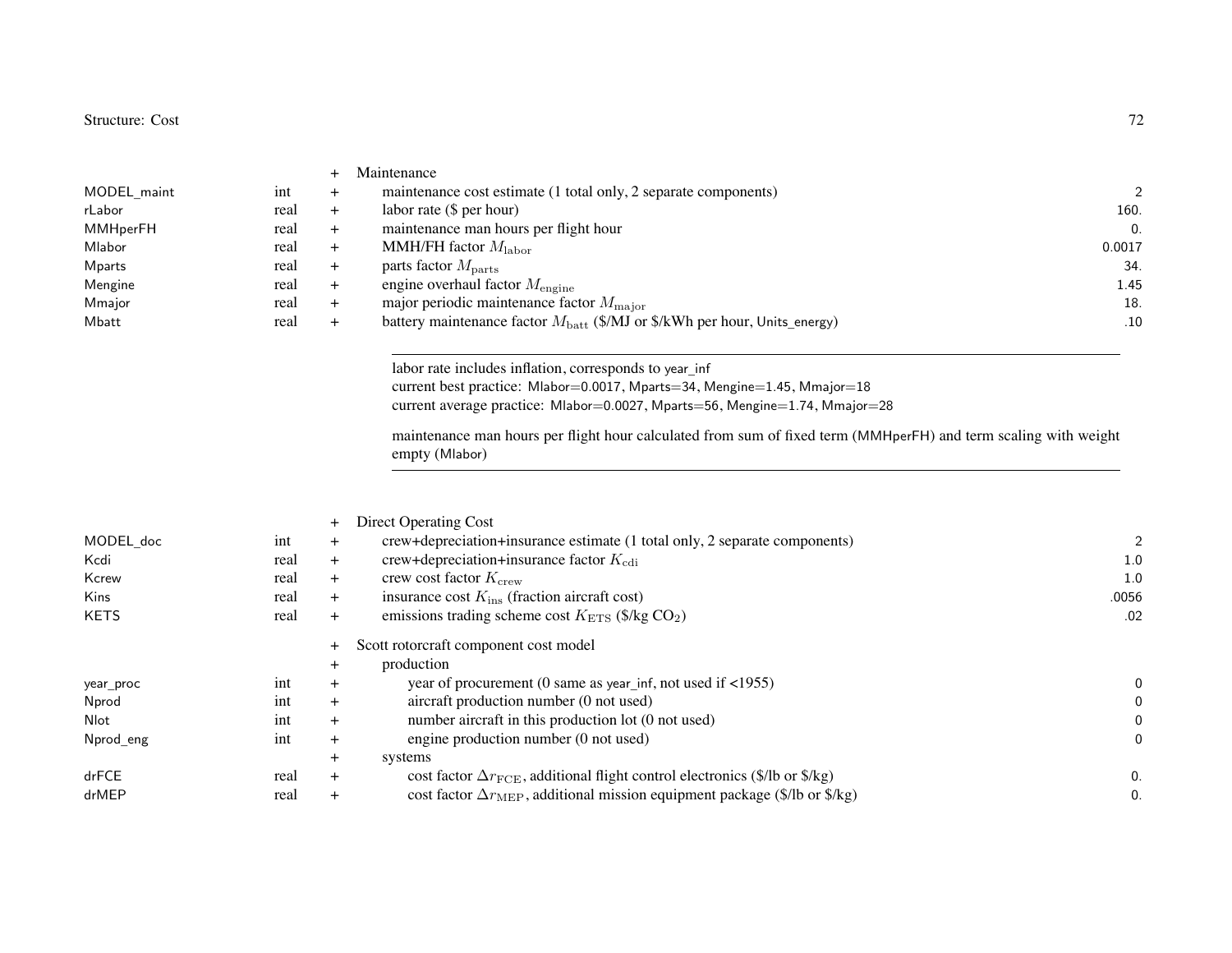|                       |      | $+$    | component cost models                                                                                 |       |
|-----------------------|------|--------|-------------------------------------------------------------------------------------------------------|-------|
| f sec                 | real | $\pm$  | fuselage, fraction of secondary fuselage weight                                                       | 0.35  |
| KIND_fuse_boom        | int  | $+$    | fuselage, includes tail boom (0 not)                                                                  | 0     |
| KIND fuse dev         | int  | $+$    | fuselage, early LRIP of new design (0 not)                                                            |       |
| MODEL eng             | int  | $+$    | engine, turboshaft $(0$ not)                                                                          |       |
| Kmotor                | real | $+$    | electric motor/generator cost $c = KP^X$ , factor                                                     | 0.2   |
| Xmotor                | real | $+$    | electric motor/generator cost $c = KP^X$ , exponent                                                   | 1.0   |
| $Pr$ <sub>_</sub> avg | real | $+$    | engine, stage-averaged compressor pressure ratio                                                      | 1.6   |
| TBO_eng               | real | $+$    | engine, time between overhaul (hours)                                                                 | 2000. |
| KIND_eng_mar          | int  | $+$    | engine, marinized (0 not)                                                                             | 0     |
| KIND_eng_FADEC        | int  | $+$    | engine, FADEC equipped (0 not)                                                                        |       |
| KIND_xmsn_rg          | int  | $+$    | transmission, engine group includes reduction gearbox (0 direct drive)                                |       |
| KIND_xmsn_mar         | int  | $+$    | transmission, marinized (0 not)                                                                       |       |
| KIND av dev           | int  | $+$    | avionics, early LRIP of new package (0 not)                                                           |       |
| KIND av UAV           | int  | $^{+}$ | avionics, unmanned medium to long endurance aircraft (0 not)                                          | 0     |
| t env                 | real | $+$    | environmental group, fraction prime equipment cost                                                    | 0.03  |
| f arm furn LH         | real | $+$    | armament provisions, furnishings, and load and handling groups, fraction fuselage cost                | 0.12  |
| KIND int SE prof      | int  |        | integration and assembly, systems engineering, and profit (1 government, 2 commercial)                |       |
| f int SE prof         | real |        | integration and assembly, systems engineering, and profit (commercial), fraction prime equipment cost | 0.25  |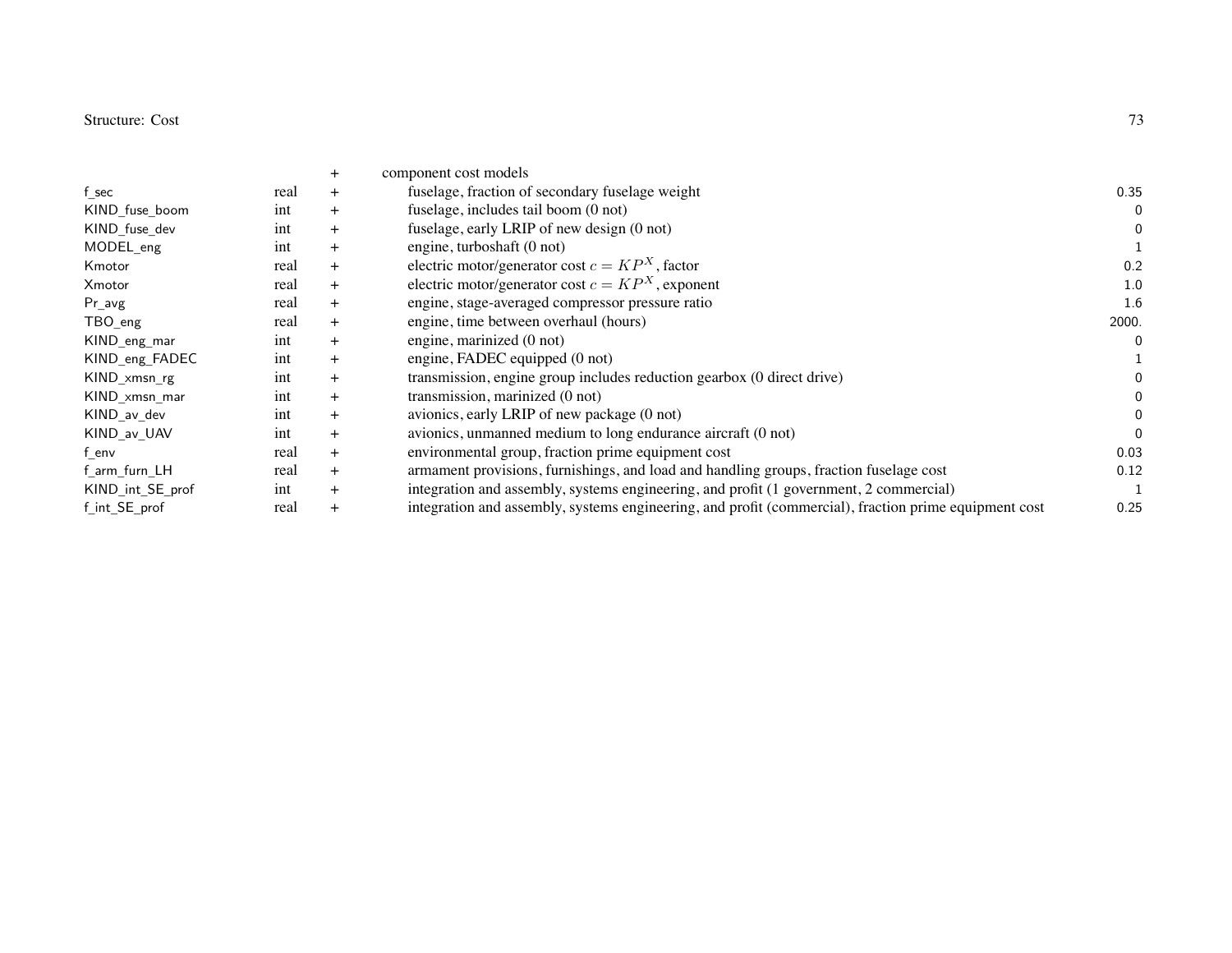# Chapter 17

# **Structure: Emissions**

| Variable                      | Type       |                | Description                                                                           | Default   |
|-------------------------------|------------|----------------|---------------------------------------------------------------------------------------|-----------|
|                               |            | $\pm$          | Emissions                                                                             |           |
| title                         | $c*100$    | $+$            | title                                                                                 |           |
| notes                         | $c*1000 +$ |                | notes                                                                                 |           |
| MODEL_emissions               | int        | $+$            | Emissions model (0 none)                                                              | 1         |
|                               |            |                | Emissions Trading Scheme (ETS)                                                        |           |
| Kfuel(ntankmax)               | real       | $+$            | $CO2$ emissions from fuel used, $Kfuel$ (kg/kg)                                       | 3.75      |
| Kenergy(ntankmax)             | real       | $\ddot{}$      | $CO2$ emissions from energy used, $K_{\text{energy}}$ (kg/MJ or kg/kWh, Units_energy) | 0.14      |
|                               |            | $\overline{+}$ | Average Temperature Response (ATR)                                                    |           |
| H                             | real       | $\ddot{}$      | aircraft operating lifetime $H(yr)$                                                   | 30.       |
| U                             | real       | $+$            | aircraft utilization rate $U$ (missions/yr)                                           | 350.      |
| r                             | real       | $+$            | ATR discount rate $r$                                                                 | 0.03      |
| tmax                          | real       | $+$            | ATR integration period $t_{\text{max}}$ (yr)                                          | 500.      |
|                               |            | $+$            | emission index (kg/kg)                                                                |           |
| EI_CO2(ntankmax)              | real       | $+$            | carbon dioxide, $EI_{CO_2}$                                                           | 3.16      |
| El H2O(ntankmax)              | real       | $\ddot{}$      | water vapor, $EI_{H_2O}$                                                              | 1.26      |
| El SO4(ntankmax)              | real       | $\ddot{}$      | sulphates, $EI_{SO_4}$                                                                | 0.0002    |
| El_soot(ntankmax)             | real       | $+$            | soot, $EI_{\text{soot}}$                                                              | 0.00004   |
| El NO <sub>x</sub> (ntankmax) | real       | $+$            | nitrogen oxides, $EI_{NO_{\infty}}$                                                   | 0.01      |
| MODEL_NOx(ntankmax)           | int        | $\ddot{}$      | turboshaft engine NOx emission model (0 input $EI_{NO_x}$ , 1 DLR, 2 Swiss)           |           |
| KIND NOx(ntankmax)            | int        | $\ddot{}$      | model parameters (0 input, 1 low emissions, 2 high emissions)                         |           |
| KEI0(ntankmax)                | real       | $+$            | DLR model, $K_{EIO}$                                                                  | 0.0036739 |
| KEI1(ntankmax)                | real       | $+$            | DLR model, $K_{EII}$                                                                  | 0.00748   |
| KEIs(ntankmax)                | real       | $+$            | Swiss model, $K_{EIs}$                                                                | 0.004     |
| fAIC                          | real       | $\ddot{}$      | aviation induced cloudiness factor, $f_{\text{AIC}}$                                  | 1.0       |
|                               |            | $+$            | energy emission factor (kg/MJ or kg/kWh, Units_energy)                                |           |
| K_CO2(ntankmax)               | real       | $+$            | carbon dioxide, $K_{CO_2}$                                                            | 0.14      |
| K_H2O(ntankmax)               | real       | $\pm$          | water vapor, $K_{H_2O}$                                                               | 0.        |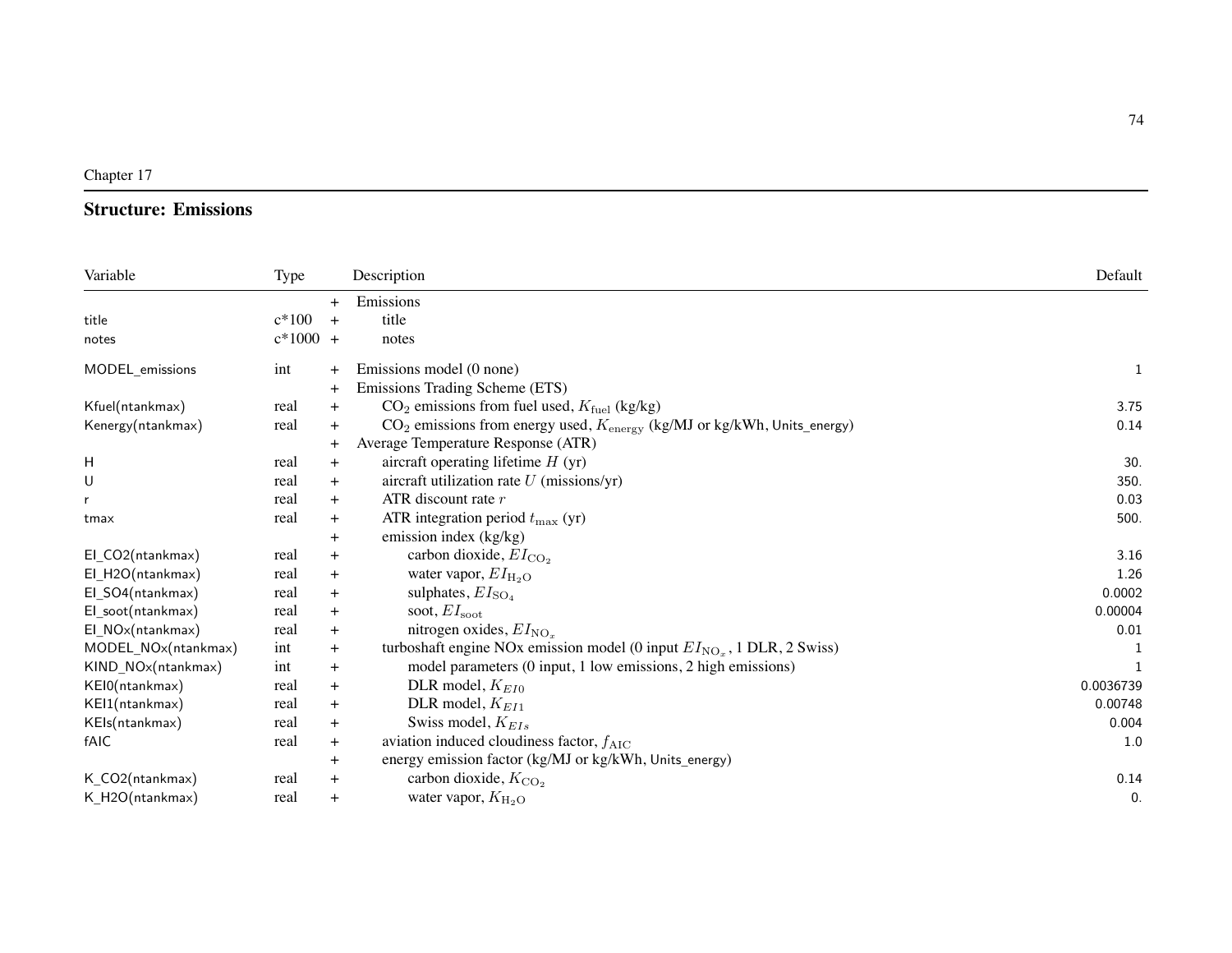#### Structure: Emissions 75

| K_SO4(ntankmax)  | real | sulphates, $K_{SO_4}$                              |  |
|------------------|------|----------------------------------------------------|--|
| K_soot(ntankmax) | real | soot, $K_{\text{soot}}$                            |  |
| K_NOx(ntankmax)  | real | nitrogen oxides, $K_{\text{NO}_r}$                 |  |
| SET credit       | ınt  | Emissions credit for energy generated (0 for none) |  |

*EI* default values are for turboshaft engine

emission index (*EI* and  $K_{\text{fuel}}$ ) only used for tanks that store and use fuel as weight (SET\_burn=1) energy emission factor (*K* and  $K_{\text{energy}}$ ) only used for tanks that store and use fuel as energy (SET\_burn=2)

ATR discount rate:  $r \ge 100000$  evaluated as  $r = \infty$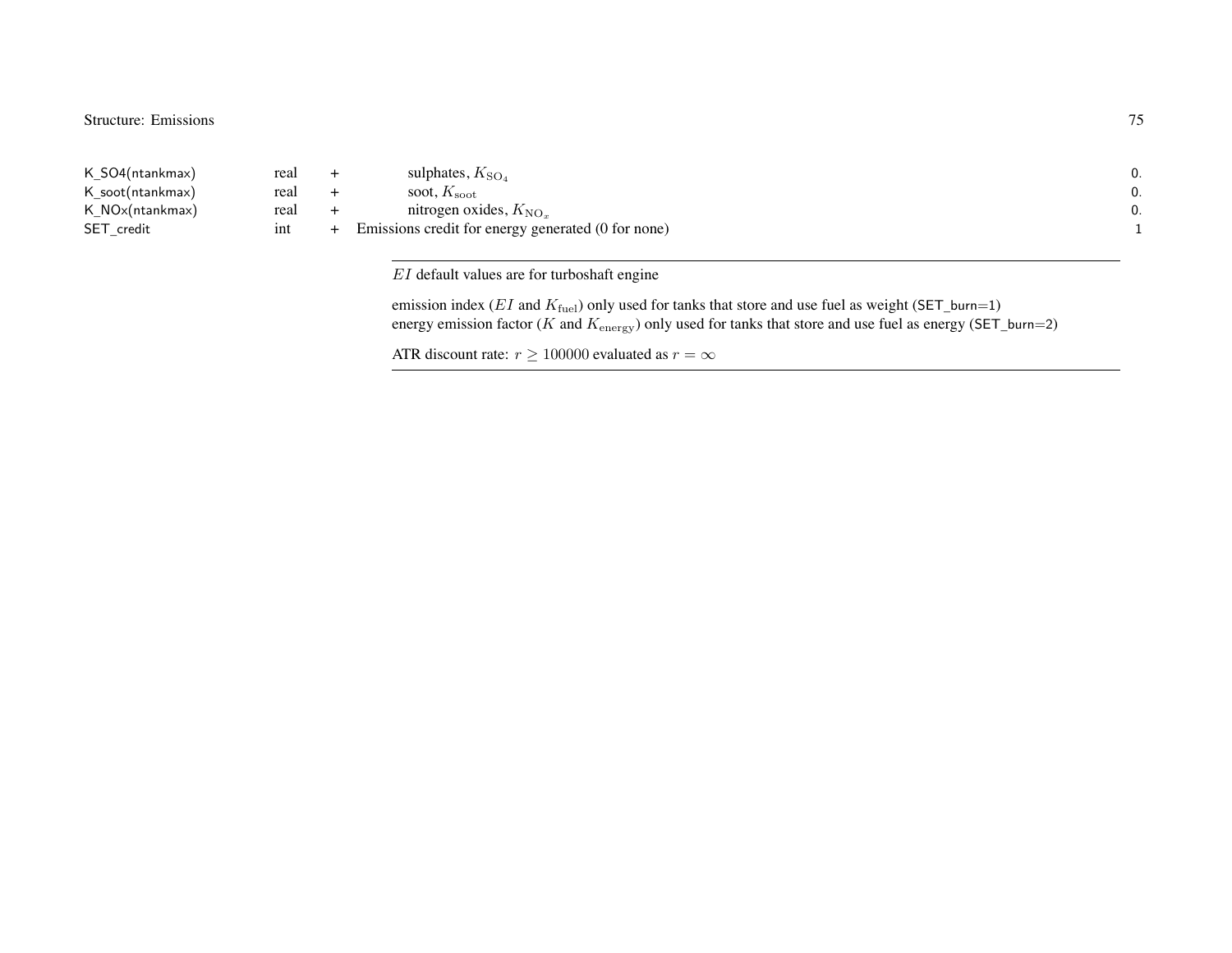| Variable                | Type       |              | Description                                                                                                                                                 | Default      |
|-------------------------|------------|--------------|-------------------------------------------------------------------------------------------------------------------------------------------------------------|--------------|
|                         |            | $\pm$        | Aircraft                                                                                                                                                    |              |
| title                   | $c*100$    | $+$          | title                                                                                                                                                       |              |
| notes                   | $c*1000 +$ |              | notes                                                                                                                                                       |              |
| config                  | $c*16$     | $^{+}$       | Configuration                                                                                                                                               | 'helicopter' |
|                         |            |              | config: identifies rotorcraft configuration<br>config = 'rotorcraft', 'helicopter', 'tandem', 'coaxial', 'tiltrotor', 'compound', 'multicopter', 'airplane' |              |
|                         |            | $\pm$        | <b>Aircraft Controls</b>                                                                                                                                    |              |
| ncontrol                | int        | $+$          | number of aircraft controls (maximum ncontmax)                                                                                                              |              |
| IDENT_control(ncontmax) | $c*16$     | $+$          | labels of aircraft controls                                                                                                                                 |              |
| nstate control          | int        | $\pm$        | number of control states (maximum nstatemax)                                                                                                                |              |
|                         |            |              | pilot's controls (control number)                                                                                                                           |              |
|                         |            | $\ddot{}$    | control values (function speed)                                                                                                                             |              |
| nVcont(ncontmax)        | int        | $\pm$        | number of speeds (0 zero value; 1 constant; $\geq 2$ piecewise linear, maximum nvelmax)                                                                     |              |
| nVcoll                  | int        | $\pm$        | collective stick                                                                                                                                            | 0            |
| nVlatcyc                | int        | $+$          | lateral cyclic stick                                                                                                                                        |              |
| nVIngcyc                | int        | $+$          | longitudinal stick                                                                                                                                          |              |
| nVpedal                 | int        | $+$          | pedal                                                                                                                                                       |              |
| nVtilt                  | int        | $+$          | tilt                                                                                                                                                        | 0            |
| cont(nvelmax,ncontmax)  | real       | $+$          | values                                                                                                                                                      |              |
| coll(nvelmax)           | real       | $\pm$        | collective stick $c_{AC0}$                                                                                                                                  |              |
| latcyc(nvelmax)         | real       | $\pm$        | lateral cyclic stick $c_{ACc}$                                                                                                                              |              |
| Ingcyc(nvelmax)         | real       | $+$          | longitudinal cyclic stick $c_{ACs}$                                                                                                                         |              |
| pedal(nvelmax)          | real       | $\pm$        | pedal $c_{ACp}$                                                                                                                                             |              |
| tilt(nvelmax)           | real       | $\mathrm{+}$ | tilt $\alpha_{\rm tilt}$                                                                                                                                    |              |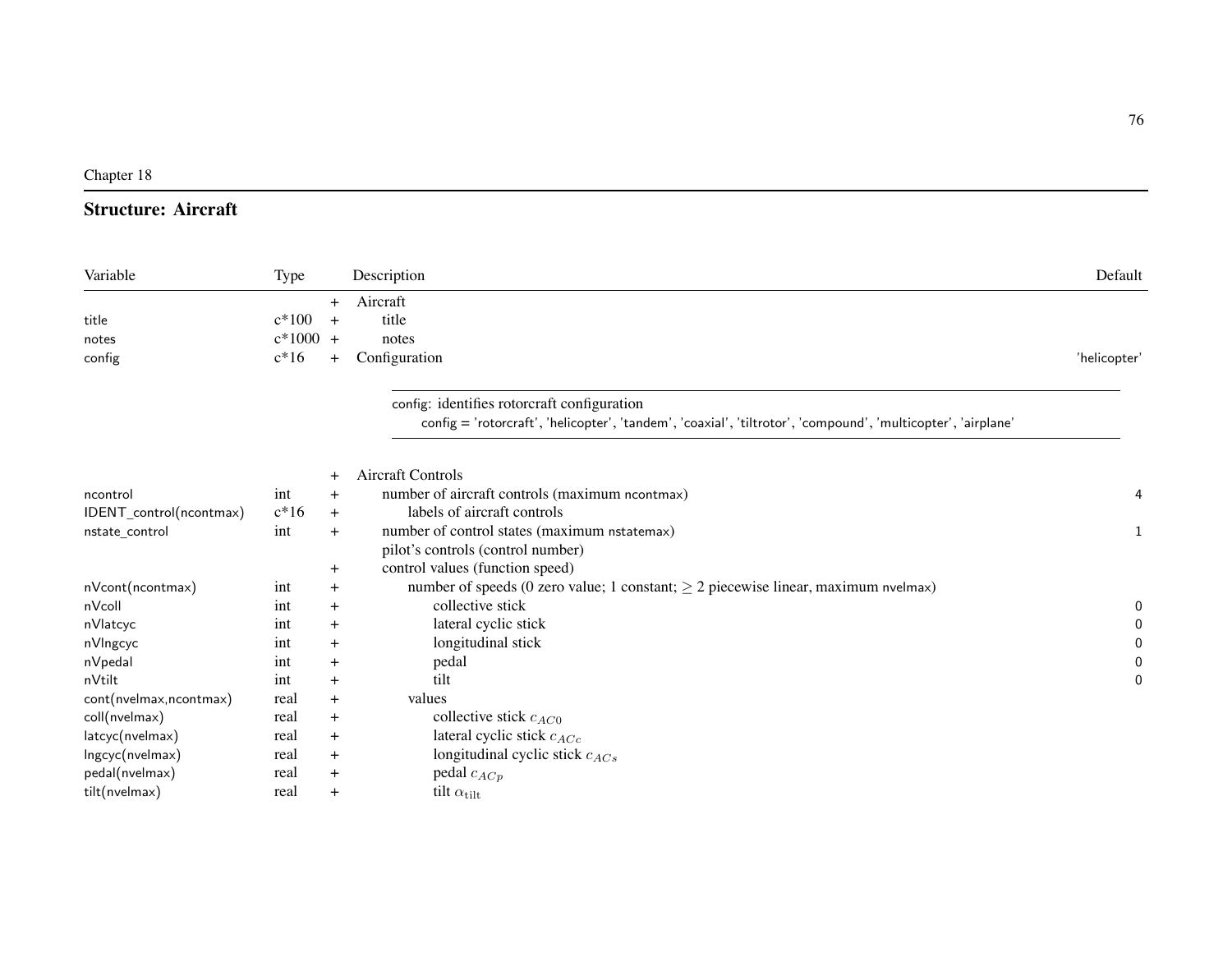| Vcont(nvelmax,ncontmax) | real | speeds (C |
|-------------------------|------|-----------|
| Vcoll(nvelmax)          | real | colled    |
| Vlatcyc(nvelmax)        | real | latera    |
| VIngcyc(nvelmax)        | real | longi     |
| Vpedal(nvelmax)         | real | pedal     |
| Vtilt(nvelmax)          | real | tilt      |
|                         |      |           |

beeds (CAS or TAS) collective stick lateral cyclic stick longitudinal cyclic stick

control system: set of aircraft controls *<sup>c</sup>AC* defined aircraft controls connected to individual controls of each component,  $c = Tc_{AC} + c_0$ for each component control, define matrix  $T$  (for each control state) and value  $c_0$ flight state specifies control state, or that control state obtained from conversion schedule *<sup>c</sup>*<sup>0</sup> can be zero, constant, or function of flight speed (CAS or TAS, piecewise linear input) use of component control  $c_0$  can be suppressed for flight state using SET\_comp\_control aircraft controls: identified by IDENT\_control typical aircraft controls are pilot's controls; default IDENT\_control='coll','latcyc','lngcyc','pedal','tilt' available for trim (flight state specifies trim option) initial values specified if control is trim variable; otherwise fixed for flight state each aircraft control can be zero, constant, or function of flight speed (CAS or TAS, piecewise linear input) coll/latcyc/lngcyc/pedal/tilt input pu<sup>t</sup> in appropriate nVcont-cont-Vcont, based on IDENT\_control flight state input can override by connecting aircraft control to componen<sup>t</sup> control, flight state can specify componen<sup>t</sup> control value sign conventions for pilot's controls: collective <sup>+</sup> up, lat cyclic <sup>+</sup> right, long cyclic <sup>+</sup> forward, pedal <sup>+</sup> nose right rotor controls are positive Fourier series, with azimuth measured in direction of rotation + Aircraft Motion

|                  |      | $^+$      | aircraft pitch angle $\theta_F$                                                         |
|------------------|------|-----------|-----------------------------------------------------------------------------------------|
| nVpitch          | 1nt  | $\ddot{}$ | number of speeds (0 zero value; 1 constant; $\geq$ 2 piecewise linear, maximum nvelmax) |
| pitch(nvelmax)   | real |           | values                                                                                  |
| Vpitch (nvelmax) | real |           | speeds (CAS or TAS)                                                                     |
|                  |      | $+$       | aircraft roll angle $\phi_F$                                                            |
| nVroll           | 1nt  | $\ddot{}$ | number of speeds (0 zero value; 1 constant; $\geq$ 2 piecewise linear, maximum nvelmax) |
| roll(nvelmax)    | real |           | values                                                                                  |
| Vroll(nvelmax)   | real |           | speeds (CAS or TAS)                                                                     |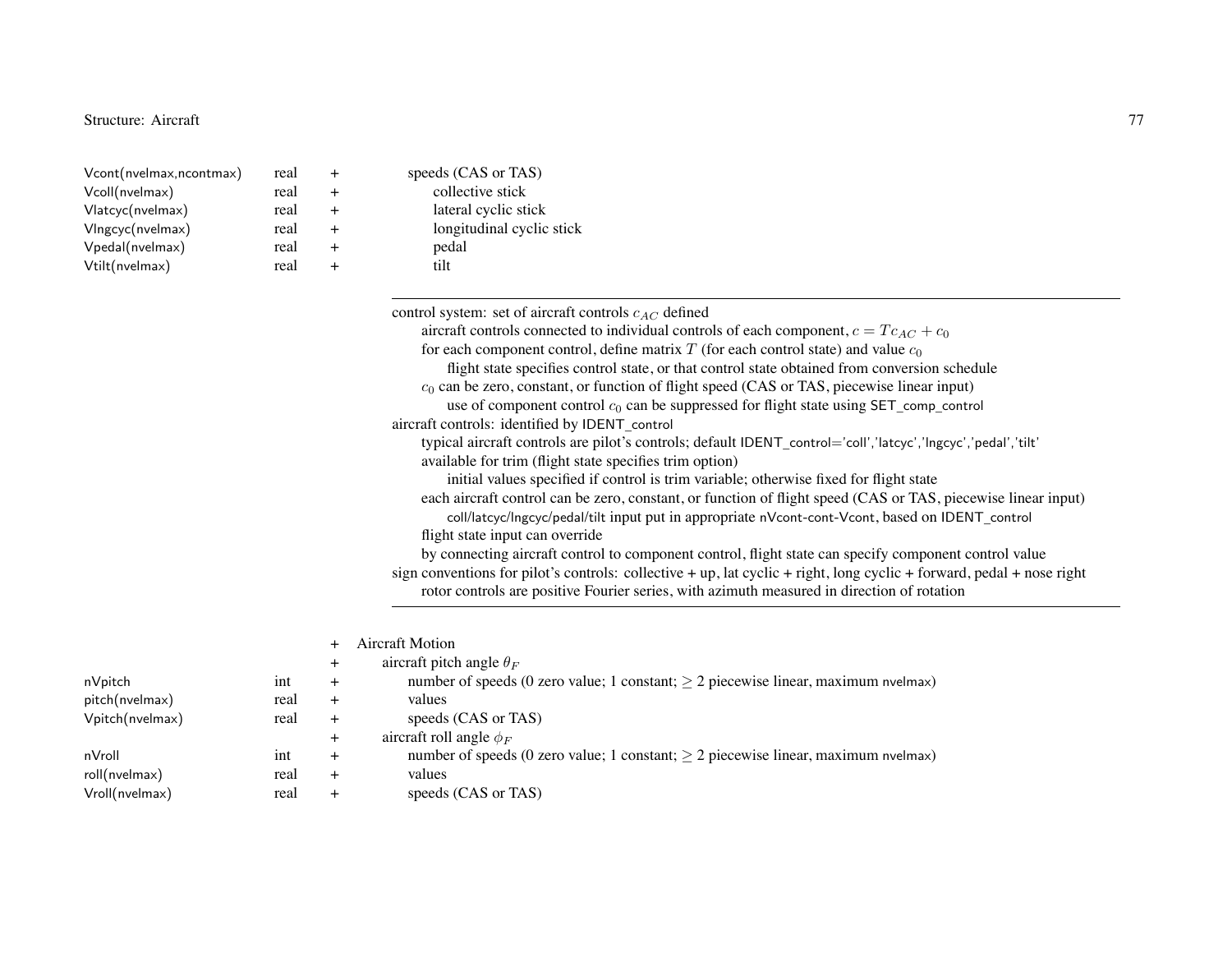| available for trim (depending on flight state)                                                      |  |
|-----------------------------------------------------------------------------------------------------|--|
|                                                                                                     |  |
| each motion can be zero, constant, or function of flight speed (CAS or TAS, piecewise linear input) |  |
| flight state input can override; initial value if trim variable                                     |  |

|                                |      |      | Conversion                                                                             |  |
|--------------------------------|------|------|----------------------------------------------------------------------------------------|--|
| Vconv hover                    | real |      | maximum speed for hover and helicopter mode (CAS or TAS)                               |  |
| Vconv cruise                   | real | $+$  | minimum speed for cruise (CAS or TAS)                                                  |  |
|                                |      | $^+$ | control state                                                                          |  |
| kcont hover                    | int  | $+$  | hover and helicopter mode ( $V \leq V_{\text{conv-hover}}$ )                           |  |
| kcont conv                     | int  | $+$  | conversion mode ( $V_{\text{conv}-\text{hover}} < V < V_{\text{conv}-\text{cruise}}$ ) |  |
| kcont cruise                   | int  | $+$  | cruise mode ( $V \geq V_{\text{conv-cruise}}$ )                                        |  |
|                                |      | $+$  | drive system state (each propulsion group)                                             |  |
| kgear hover(npropmax)          | int  | $+$  | hover and helicopter mode ( $V \leq V_{\text{conv-hover}}$ )                           |  |
| $kgear \text{ conv}(npropmax)$ | int  | $+$  | conversion mode ( $V_{\text{conv}-\text{hover}} < V < V_{\text{conv}-\text{cruise}}$ ) |  |
| kgear cruise(npropmax)         | int  | $+$  | cruise mode ( $V \geq V_{\text{conv-cruise}}$ )                                        |  |
|                                |      |      |                                                                                        |  |

| conversion control: use depends on STATE_control, SET_tilt, SET_Vtip of FltState                                |
|-----------------------------------------------------------------------------------------------------------------|
| hover and helicopter mode ( $V \leq V_{\text{conv-hover}}$ ): use tilt=90, Vtip hover, kgear hover, kcont hover |
| cruise mode ( $V \geq V_{\text{conv-cruise}}$ ): use tilt=0, Vtip cruise, kgear cruise, kcont cruise            |
| conversion mode: tilt linear with $V$ , use Vtip hover, kgear conv, kcont conv                                  |
| nacelle tilt angle: 0 for cruise, 90 deg for helicopter mode flight                                             |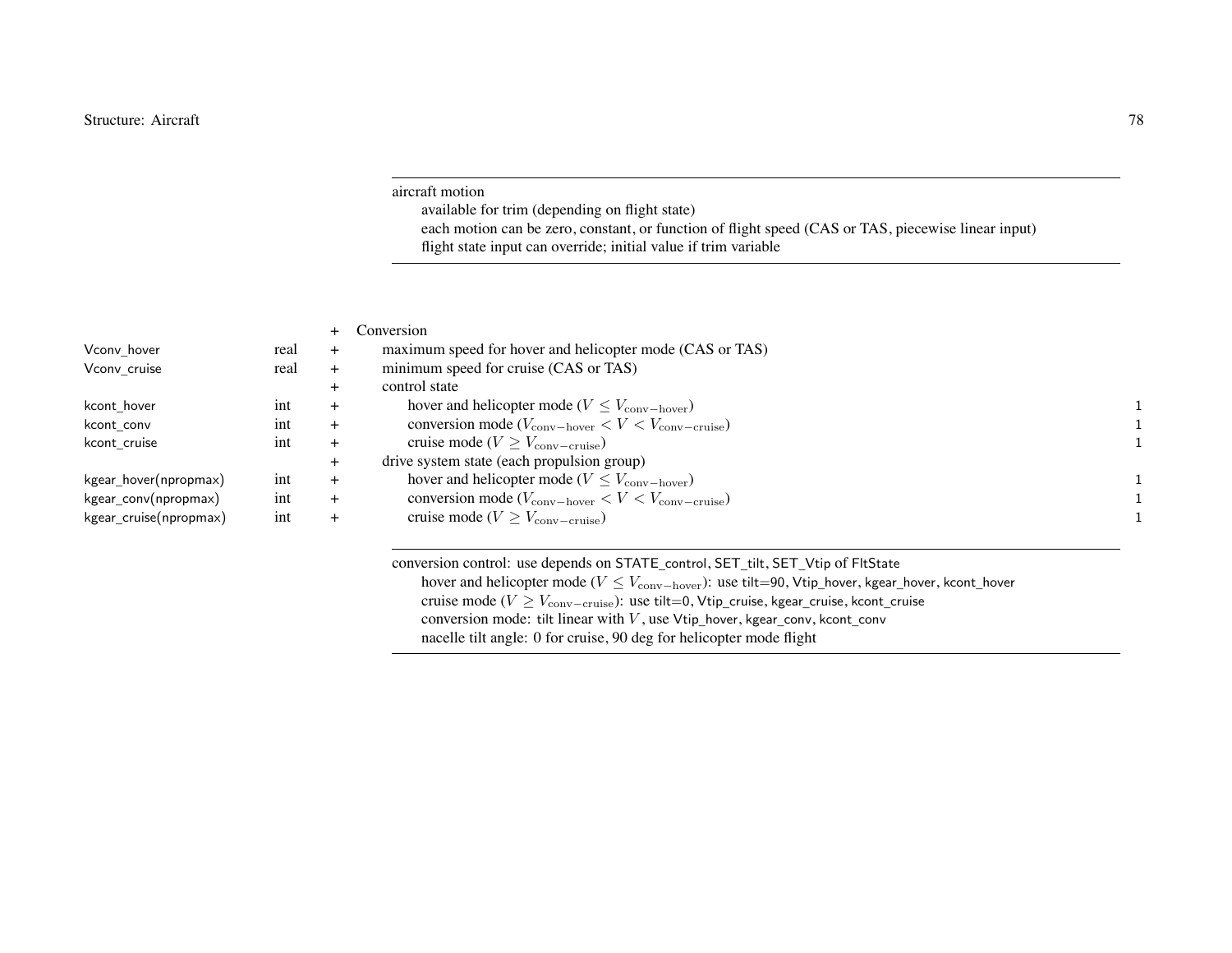|                               |        | $+$    | Never-exceed speed                                                          |        |
|-------------------------------|--------|--------|-----------------------------------------------------------------------------|--------|
| SET_VNE                       | $c*32$ | $+$    | model                                                                       | 'none' |
|                               |        | $+$    | table                                                                       |        |
| KIND_VNE_table                | int    | $+$    | velocity (0 TAS, 1 CAS, 2 IAS)                                              | 0      |
| nwt_VNE                       | int    | $+$    | number of weights (maximum nvnemax)                                         |        |
| nalt_VNE                      | int    | $+$    | number of altitudes (maximum nvnemax)                                       |        |
| ntemp_VNE                     | int    | $+$    | number of temperatures (maximum nvnemax)                                    |        |
| rwt_VNE(nvnemax)              | real   | $+$    | weight ratio $r_W = W_G/W_D$ (fraction DGW)                                 |        |
| alt_VNE(nvnemax,nvnemax)      | real   | $^{+}$ | density altitude $h_d$ (nalt, nwt)                                          |        |
| temp VNE(nvnemax)             | real   | $+$    | temperature $\tau$ (deg C)                                                  |        |
| VNE(nvnemax,nvnemax)          | real   | $+$    | never-exceed speed $V_{NEt}$ (nalt, nwt) (knots)                            |        |
| VNE3(nvnemax,nvnemax,nvnemax) |        |        |                                                                             |        |
|                               | real   | $+$    | never-exceed speed $V_{NEt}$ (nalt, nwt, ntemp) (knots)                     |        |
| KIND VNE stall(nrotormax)     | int    | $+$    | stall model, each rotor (0 for no limit, 1 steady, 2 transient, 3 equation) | 3      |
| $C_VNE(5)$                    | real   | $+$    | compressibility limit constants $C_n$                                       |        |
| Mat_VNE(nrotormax)            | real   | $^{+}$ | advancing tip Mach number $M_{at}$ , each rotor (0. for no limit)           | 1.     |
|                               |        | $+$    | limits(0. not used)                                                         |        |
| <b>VNEmaxTAS</b>              | real   | $+$    | TAS maximum (knots)                                                         | 0.     |
| VNEmaxIAS                     | real   | $+$    | IAS maximum (knots)                                                         | 0.     |
| VNEminTAS                     | real   | $+$    | TAS minimum (knots)                                                         | 0.     |
| <b>VNEminIAS</b>              | real   | $+$    | IAS minimum (knots)                                                         | 0.     |

never-exceed speed: calculate  $V_{\text{NE}}$  in knots TAS; depends on density altitude  $h_d$ , gross weight  $W_G$  (in terms of weight ratio  $r_W = W_G/W_D$ , fraction DGW), and temperature  $\tau$ 

SET \_ VNE <sup>=</sup> 'none', or one to four of ('table' or 'table3', 'stall', 'comp', 'Mat') table limit (2D):  $V_{\text{NE}t}(h_d)$  for set of weights  $r_W$  (alt\_VNE(nalt,nwt)) table limit (3D):  $V_{\text{NE}t}(h_d, r_W, \tau)$  (alt\_VNE not depend on weight) stall limit:  $V_{\text{NE}_s}$  from rotor thrust capability  $(C_T / \sigma \text{ vs } \mu)$ compressibility limit:  $V_{NEc} = C_1 - C_2h_d + C_3\tau - C_4V_{tip} - C_5r_W$  (knots IAS; temperature in deg C) Mach number limit:  $V_{NEm}$  from advancing tip Mach number  $M_{at}$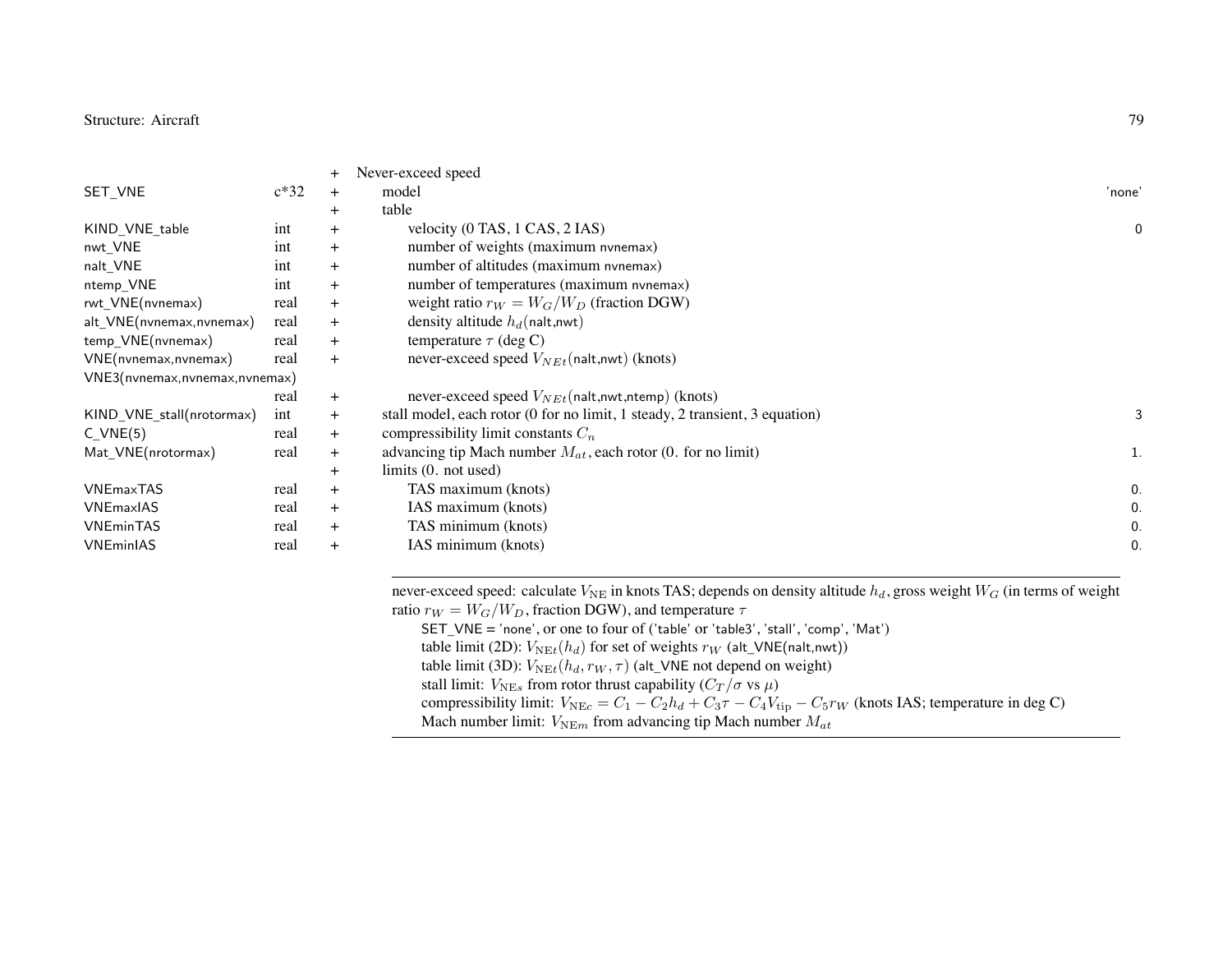| nIAS<br>IAS(niasmax)<br>CAS(niasmax)<br>SET_Vschedule | int<br>real<br>real<br>int | $\pm$<br>$+$<br>$+$<br>$+$ | Indicated airspeed correction<br>number of values (maximum niasmax, 0 no correction)<br>indicated airspeed (knots)<br>calibrated airspeed (knots)<br>Velocity schedules (1 CAS, 2 TAS, 3 IAS)                                                                                  | 0 |
|-------------------------------------------------------|----------------------------|----------------------------|--------------------------------------------------------------------------------------------------------------------------------------------------------------------------------------------------------------------------------------------------------------------------------|---|
|                                                       |                            |                            | indicated airspeed correction: $IAS(1)=CAS(1)=0$ ., both IAS and CAS unique and sequential<br>velocity schedules: all described as function CAS or TAS or IAS<br>conversion, controls and motion, rotor tip speed, landing gear retraction, trim targets, drive system ratings |   |
|                                                       |                            |                            | Trim states                                                                                                                                                                                                                                                                    |   |
| nstate trim                                           | int                        | $\pm$                      | number of trim states (maximum ntrimstatemax)                                                                                                                                                                                                                                  |   |
| IDENT_trim(ntrimstatemax)                             | $c*12$                     | $+$                        | label of trim state                                                                                                                                                                                                                                                            |   |
| mtrim(ntrimstatemax)                                  | int                        | $+$                        | number of trim variables (maximum mtrimmax)                                                                                                                                                                                                                                    |   |
| trim_quant(mtrimmax,ntrimstatemax)                    |                            |                            |                                                                                                                                                                                                                                                                                |   |
|                                                       | $c*16$                     | $+$                        | trim quantity name                                                                                                                                                                                                                                                             |   |
| trim_var(mtrimmax,ntrimstatemax)                      |                            |                            |                                                                                                                                                                                                                                                                                |   |
|                                                       | $c*16$                     | $+$                        | trim variable name                                                                                                                                                                                                                                                             |   |
| trim_target(mtrimmax,ntrimstatemax)                   |                            |                            |                                                                                                                                                                                                                                                                                |   |
|                                                       | int                        | $\pm$                      | target source (1 FltState, 2 component)                                                                                                                                                                                                                                        |   |

trim state: one or more set of quantities and variables for trim iteration

FltState identifies trim state (STATE\_trim match IDENT\_trim),

trim variable:

| description                                                                                                                                                                | trim var                                                                                                        |                                                                                                              |
|----------------------------------------------------------------------------------------------------------------------------------------------------------------------------|-----------------------------------------------------------------------------------------------------------------|--------------------------------------------------------------------------------------------------------------|
| aircraft control<br>aircraft orientation<br>aircraft velocity<br>aircraft velocity<br>aircraft angular rate<br>propulsion group tip speed<br>propulsion group engine speed | match IDENT control<br>'pitch', 'roll'<br>'speed', 'ROC'<br>'side'<br>'pullup', 'turn'<br>'Vtip n'<br>'Nspec n' | body axes relative inertial axes<br>horizontal, vertical flight speed<br>sideslip angle<br>Euler angle rates |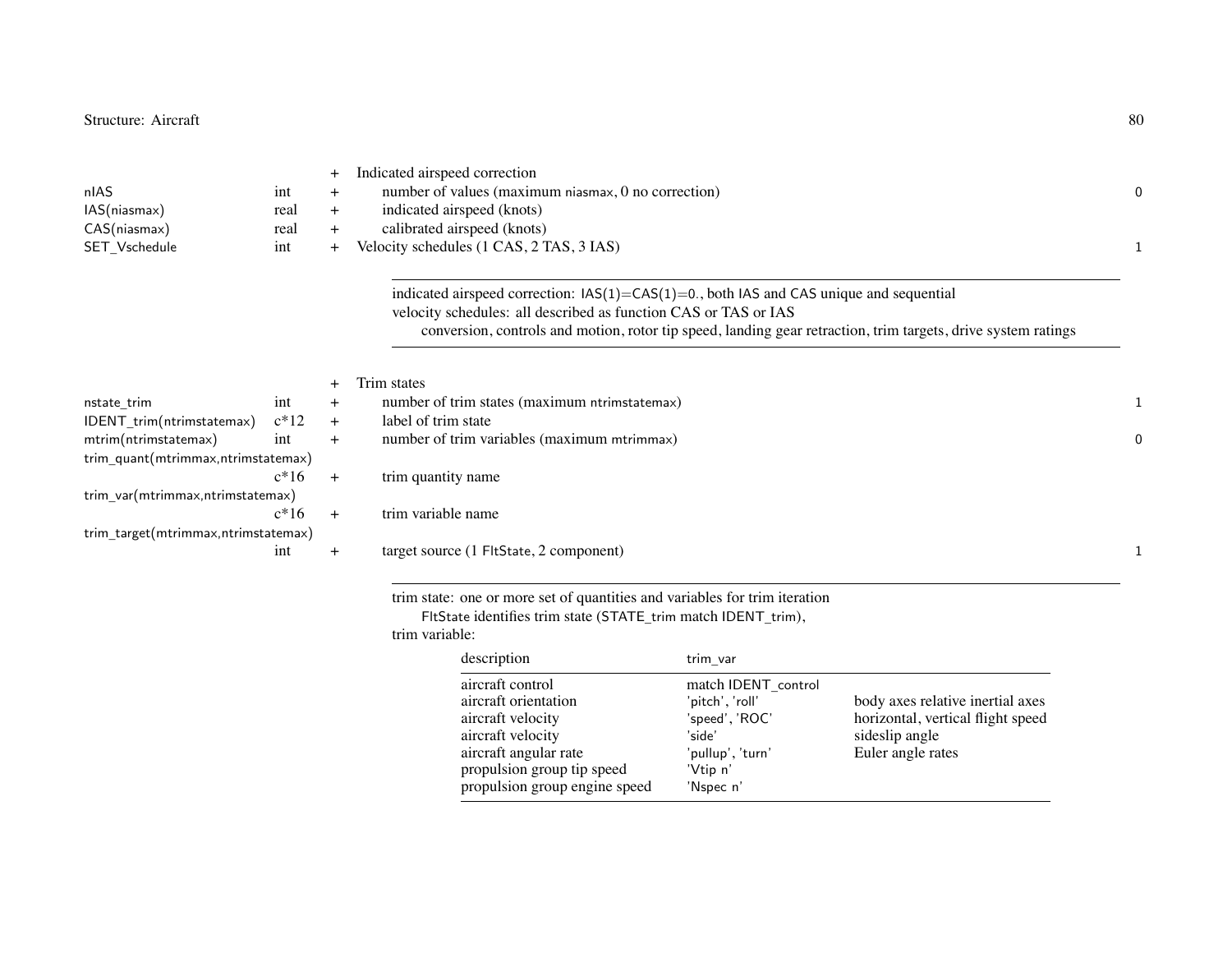## trim quantity:

| description            | trim quant                          | target                            |
|------------------------|-------------------------------------|-----------------------------------|
| aircraft total force   | 'force x', 'force y', 'force z'     | zero                              |
| aircraft total moment  | 'moment x', 'moment y', 'moment z'  | zero                              |
| aircraft load factor   | 'nx', 'ny', 'nz'                    | FltState%trim_target              |
| propulsion group power | 'power n'                           | FltState%trim_target              |
| power margin           | 'P margin n'                        | FltState%trim target              |
| torque margin          | 'Q margin n'                        | FltState%trim_target              |
| engine group power     | 'power EG n'                        | FltState%trim target              |
| power margin           | 'E margin n'                        | FltState%trim_target              |
| momentum margin        | 'FE margin n'                       | FltState%trim_target              |
| jet group thrust       | 'jet n'                             | FltState%trim_target              |
| jet thrust margin      | 'J margin n'                        | FltState%trim_target              |
| momentum margin        | 'FJ margin n'                       | FltState%trim_target              |
| charge group power     | 'charge n'                          | FltState%trim_target              |
| charge power margin    | 'C margin n'                        | FltState%trim_target              |
| fuel tank energy flow  | 'tank n'                            | FltState%trim_target              |
| battery power margin   | 'B margin n'                        | FltState%trim_target              |
| rotor lift             | 'lift rotor n', 'flift rotor n'     | FltState%trim_target, Rotor%Klift |
| rotor lift             | 'CLs rotor n', 'vert rotor n'       | FltState%trim_target, Rotor%Klift |
| rotor propulsive force | 'prop rotor n', 'fprop rotor n'     | FltState%trim_target, Rotor%Kprop |
| rotor propulsive force | 'CXs rotor n', 'X/q rotor n'        | FltState%trim target, Rotor%Kprop |
| rotor thrust           | 'CTs rotor n'                       | FltState%trim_target, Rotor%Klift |
| rotor thrust margin    | 'T margin n'                        | FltState%trim_target              |
| rotor thrust margin    | 'T margin tran n', 'T margin eqn n' | FltState%trim_target              |
| rotor shaft power      | 'power rotor n'                     | FltState%trim_target              |
| rotor flapping         | 'betac n', 'Ingflap n'              | FltState%trim target              |
| rotor flapping         | 'betas n', 'latflap n'              | FltState%trim_target              |
| rotor hub moment       | 'hub Mx n', 'roll n'                | FltState%trim_target              |
| rotor hub moment       | 'hub My n', 'pitch n'               | FltState%trim target              |
| rotor torque           | 'hub Mz n', 'torque n'              | FltState%trim_target              |
| wing lift              | 'lift wing n', 'flift wing n'       | FltState%trim_target, Wing%Klift  |
| wing lift coefficient  | 'CL wing n'                         | FltState%trim_target, Wing%Klift  |
| wing lift margin       | 'L margin n'                        | FltState%trim_target              |
| tail lift              | 'lift tail n'                       | FltState%trim target              |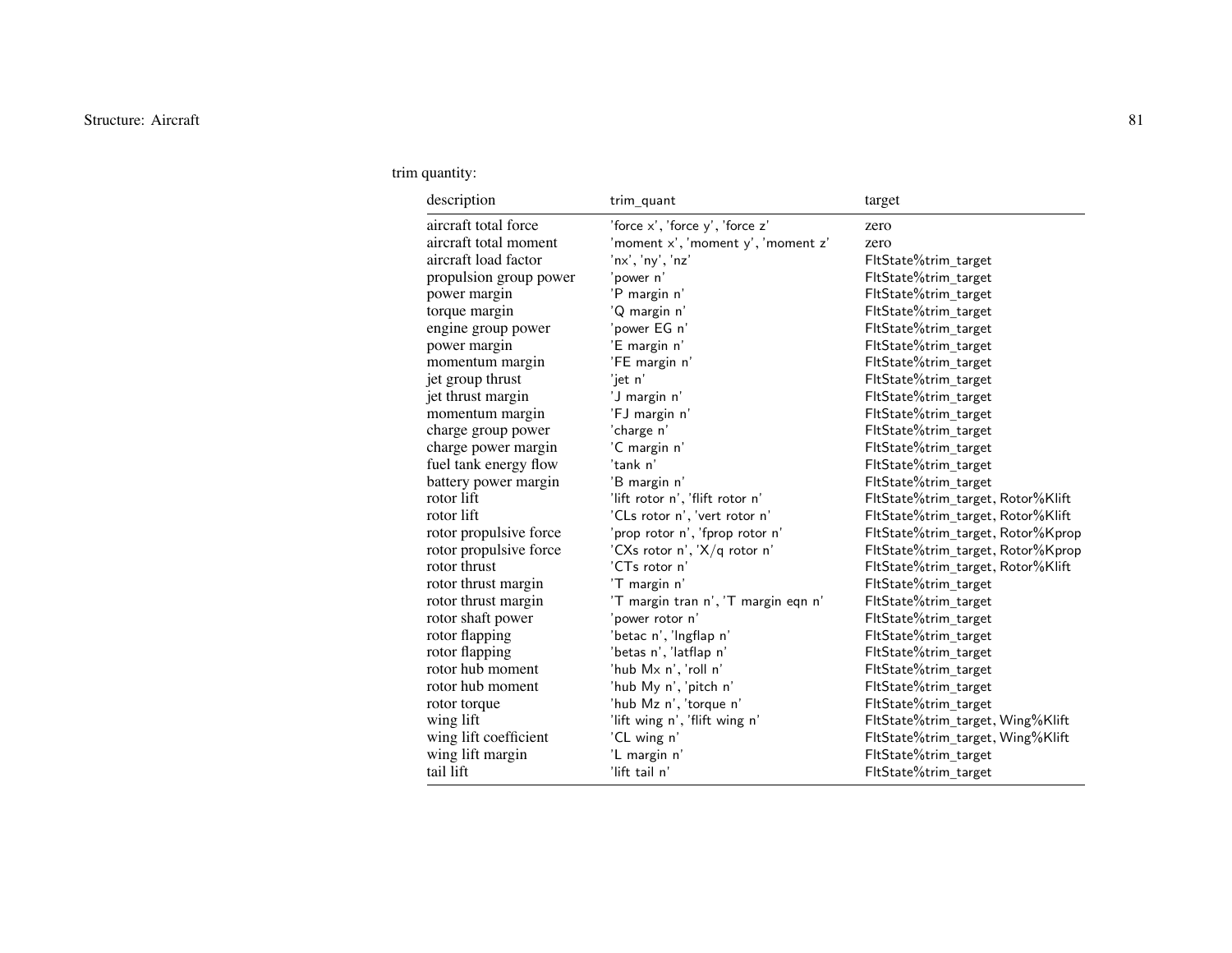if trim \_target=1, trim quantity target value is FltState%trim\_target; otherwise componen<sup>t</sup> Klift or Kprop used if trailing "n" is absent, use first component  $(n=1)$ 

trim \_quant='flift rotor <sup>n</sup>' or trim\_quant='flift wing <sup>n</sup>': target is fraction total aircraft lift (GW\*nAC(3)) trim \_quant='fprop rotor <sup>n</sup>': target is fraction total aircraft drag (qAC\*DoQ) trim \_quant='T margin <sup>n</sup>' uses Rotor%CTs\_steady, trim\_quant='T margin tran <sup>n</sup>' uses Rotor%CTs\_tran trim \_quant='T margin eqn <sup>n</sup>' uses equation for rotor thrust capability (Rotor%K0\_limit and Rotor%K1\_limit)

trim \_var='Vtip' or 'Nspec': requires FltAircraft%SET\_Vtip='input'

|            |              | $+$    | Geometry                                                         |  |
|------------|--------------|--------|------------------------------------------------------------------|--|
| INPUT geom | int          |        | input (1 fixed, SL/BL/WL; 2 scaled, from XoL/YoL/ZoL)            |  |
|            |              | $^{+}$ | scaled geometry                                                  |  |
|            |              | $+$    | reference length                                                 |  |
| KIND_scale | int          | $+$    | kind (1 rotor radius, 2 wing span, 3 fuselage length)            |  |
| kScale     | int          |        | identification (component number)                                |  |
|            |              | $+$    | reference point                                                  |  |
| KIND Ref   | int          | $+$    | kind (0 input, 1 rotor, 2 wing, 3 fuselage, 4 center of gravity) |  |
| kRef       | int          | $+$    | identification (component number)                                |  |
| SL_Ref     | real         | $+$    | stationline                                                      |  |
| BL Ref     | real         | $^{+}$ | buttline                                                         |  |
| WL Ref     | real         | $+$    | waterline                                                        |  |
|            |              |        | calculated reference point (input or component)                  |  |
| loc cg     | $Location +$ |        | baseline center of gravity location                              |  |

Geometry: Location for each componen<sup>t</sup>

fixed geometry input (INPUT\_geom <sup>=</sup> <sup>1</sup>): dimensional SL/BL/WL stationline + aft, buttline + right, waterline + up; arbitary origin; units = ft or m scaled geometry input (INPUT\_geom <sup>=</sup> <sup>2</sup>): divided by reference length (KIND\_scale, kScale)  $Xol + aft$ ,  $Yol + right$ ,  $Zol + up$ ; from reference point option to fix some geometry (FIX\_geom in Location override INPUT\_geom) option to specify reference length (KIND\_scale in Location override this global KIND\_scale)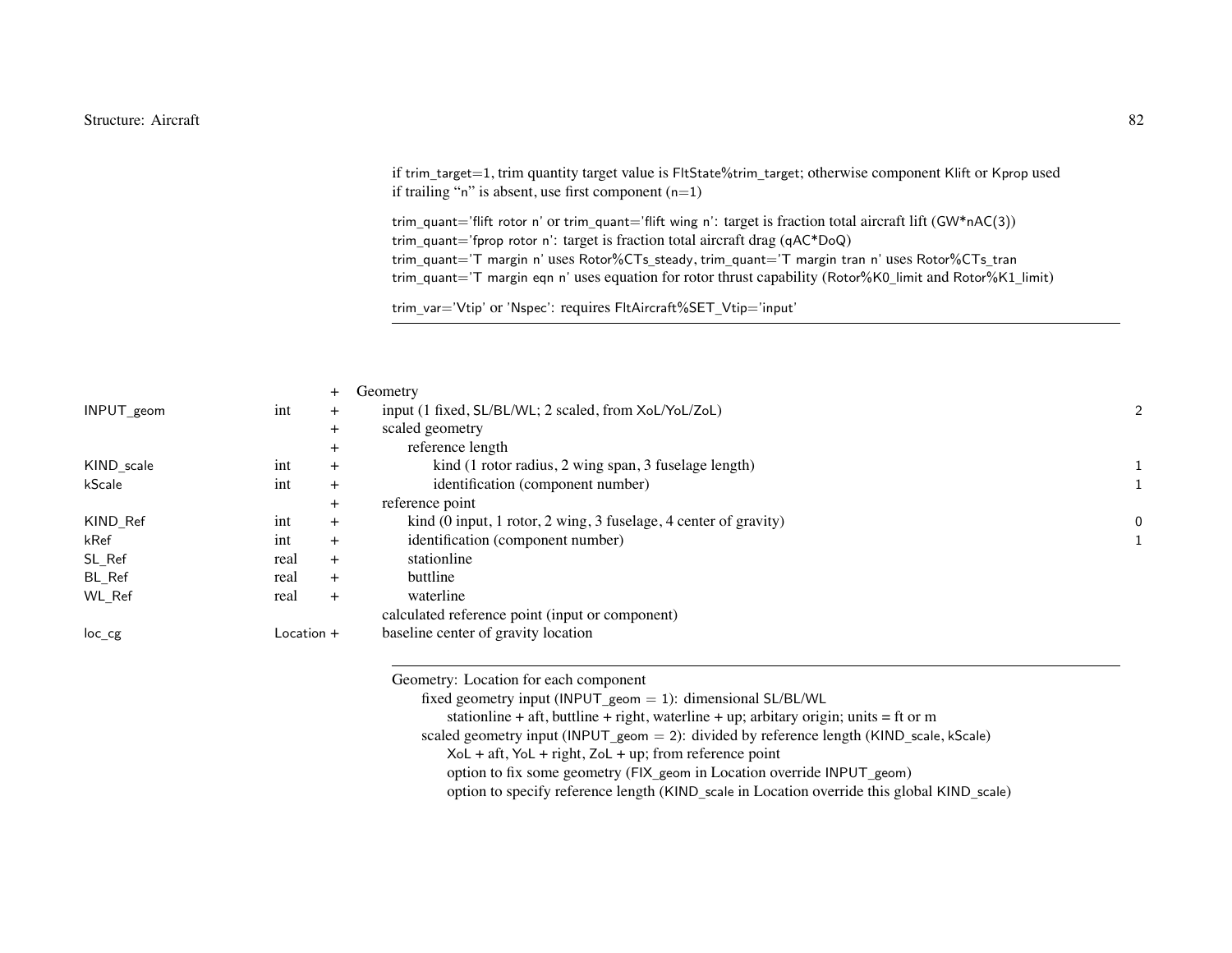| reference point: KIND Ref, kRef; input dimensional XX Ref, or position of identified component |
|------------------------------------------------------------------------------------------------|
| component reference must be fixed                                                              |
| certain Locations can be calculated from other parameters (configuration specific)             |
| center of gravity: baseline is for nacelle angle $= 90$                                        |
| flight state has calculated or input actual cg location                                        |

|             |        | $+$   | Takeoff flight condition         |              |
|-------------|--------|-------|----------------------------------|--------------|
| $SET_atmos$ | $c*12$ | +     | atmosphere specification         | 'std         |
| temp        | real   | $^+$  | temperature $\tau$               |              |
| dtemp       | real   | $+$   | temperature increment $\Delta T$ | $\mathbf{0}$ |
| density     | real   | $+$   | density $\rho$                   |              |
| csound      | real   | $+$   | speed of sound $c_s$             |              |
| viscosity   | real   | $\pm$ | viscosity $\mu$                  |              |
| altitude    | real   |       | altitude                         |              |

takeoff condition (density) used for  $C_T/\sigma$  in rotor sizing

SET \_ atmos, atmosphere specification:

'std' <sup>=</sup> standard day at specified altitude (use altitude)

'dtemp' <sup>=</sup> standard day at specified altitude, plus temperature increment (use altitude, dtemp)

'temp' = standard day at specified altitude, and specified temperature (use altitude, temp)

'dens' <sup>=</sup> input density and temperature (use density, temp)

'input' <sup>=</sup> input density, speed of sound, and viscosity (use density, csound, viscosity)

'notair' = input, not air on earth (use density, csound, viscosity)

see FltState%SET \_ atmos for other options (polar, tropical, and hot days)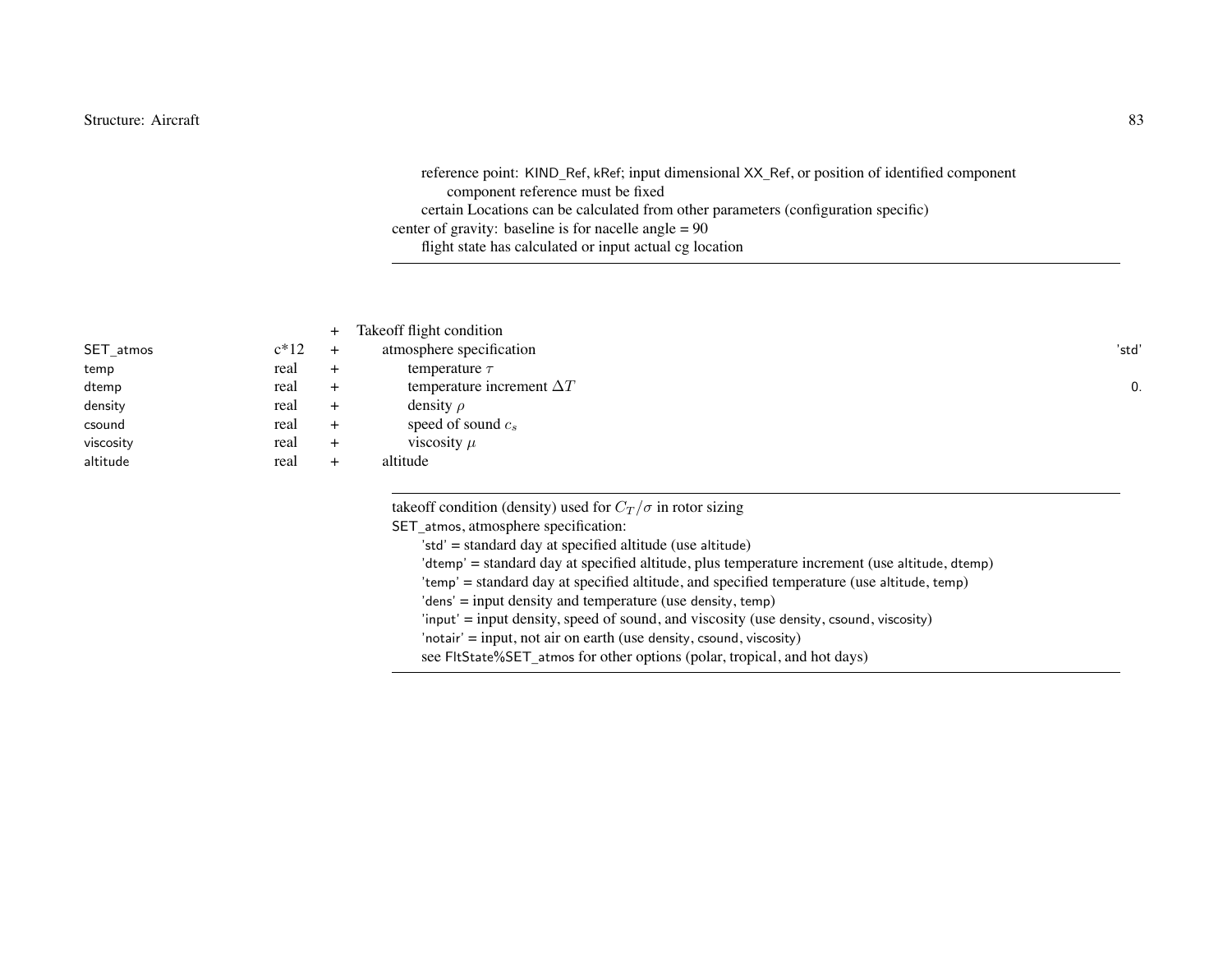|             |      | $+$    | Weight                                                       |     |
|-------------|------|--------|--------------------------------------------------------------|-----|
| <b>DGW</b>  | real | $+$    | design gross weight $W_D$                                    |     |
| Wfuel_DGW   | real | $+$    | mission fuel $W_{\text{fuel}}$ corresponding to DGW          |     |
| Wpay_DGW    | real | $^{+}$ | payload $W_{\text{pay}}$ corresponding to DGW                |     |
| WE.         | real | $^{+}$ | weight empty $W_E$                                           |     |
| dWE         | real | $+$    | weight increment                                             |     |
| fWE         | real | $+$    | weight factor                                                |     |
|             |      | $+$    | structural design gross weight                               |     |
| SDGW        | real | $+$    | structural design gross weight $W_{SD}$                      |     |
| dSDGW       | real | $+$    | weight increment                                             | 0.  |
| fSDGW       | real | $+$    | weight factor                                                |     |
| fFuelSDGW   | real | $+$    | fraction main fuel tanks filled at SDGW                      | 1.  |
|             |      | $+$    | maximum takeoff weight                                       |     |
| <b>WMTO</b> | real | $+$    | maximum takeoff weight $W_{MTO}$                             |     |
| dWMTO       | real | $+$    | weight increment                                             | 0.  |
| fWMTO       | real | $+$    | weight factor                                                | 1.  |
| nz_ult      | real | $+$    | design ultimate flight load factor $n_{\text{zult}}$ at SDGW | 6.0 |

input or calculated: design gross weight *W<sup>D</sup>* (FIX\_DGW), structural design gross weight *WSD* (SET\_SDGW), maximum takeoff weight  $W_{MTO}$  (SET\_WMTO), weight empty  $W_E$  (FIX\_WE)

if calculated, then input parameter is initial value

DGW, design gross weight: used for rotor disk loading and blade loading, wing loading, power loading, thrust loading to obtain aircraft moments of inertia from radii of gyration for tolerance and perturbation scales of the solution procedures optionally to define structural design gross weight and maximum takeoff weight

optionally to specify the gross weight for missions and flight conditions

Wfuel \_ DGW and Wpay\_DGW usually calculated (identified as input so inherited by next case)

FIX \_ WE: fixed or scaled weight empty obtained by adjusting contingency weight scaled with design gross weight: *WE*<sup>=</sup>dWE+fWE\**W<sup>D</sup>*

SET \_ SDGW, structural design gross weight:

 $'$ input' = input

'f(DGW)' = based on DGW;  $W_{SD}$ =dSDGW+fSDGW\* $W_D$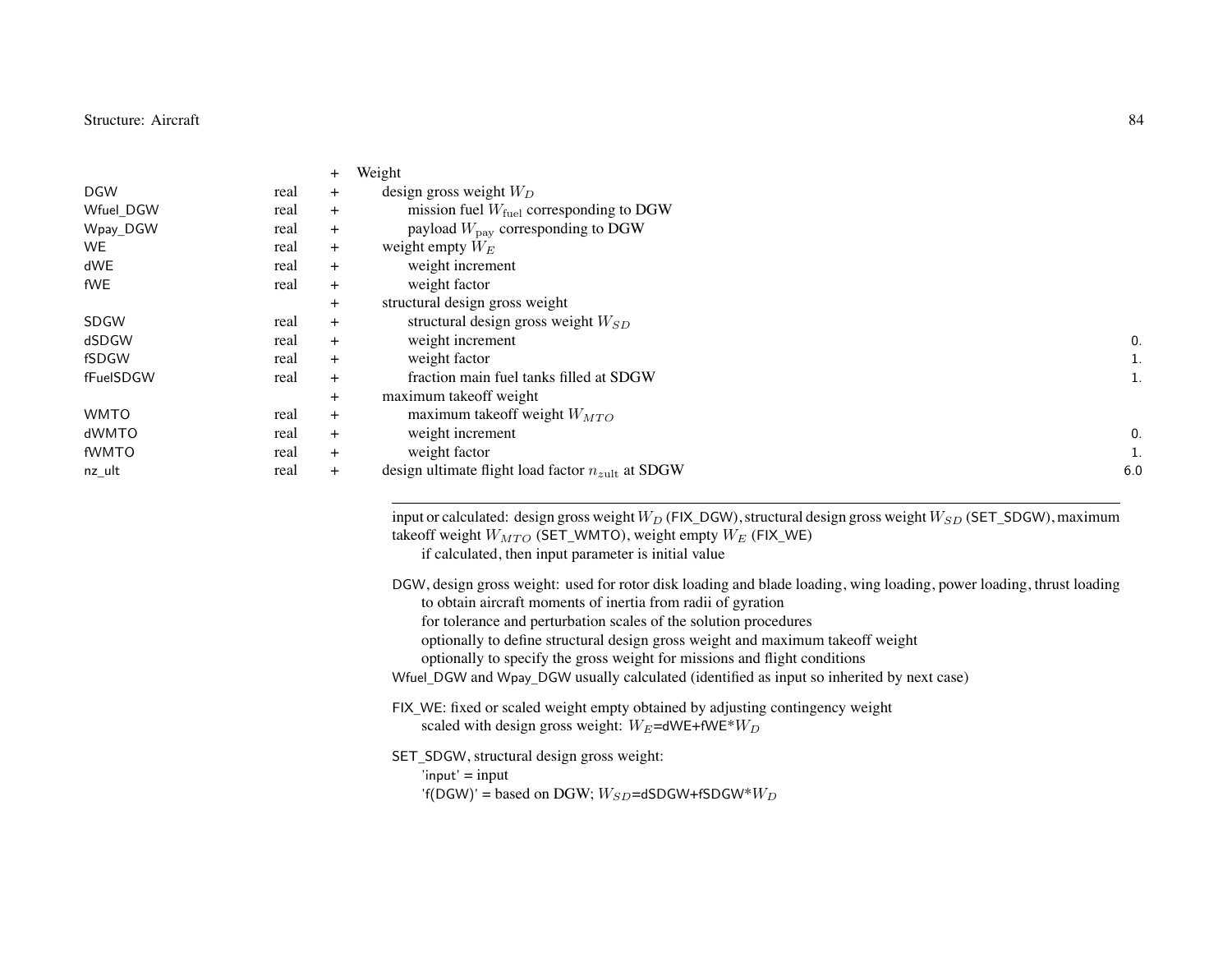| 'f(WMTO)' = based on WMTO; $W_{SD}$ =dSDGW+fSDGW* $W_{MTO}$                                                             |
|-------------------------------------------------------------------------------------------------------------------------|
| 'maxfuel' = based on fuel state; $W_{SD}$ =dSDGW+fSDGW* $W_G$ , $W_G = W_D$ -Wfuel_DGW+fFuelSDGW* $W_{\text{fuel-cap}}$ |
| 'perf' = calculated from maximum gross weight at SDGW sizing conditions (DESIGN sdgw)                                   |
| SET WMTO, maximum take off weight:                                                                                      |
| $'$ input' = input                                                                                                      |
| 'f(DGW)' = based on DGW; $W_{MTO}$ =dWMTO+fWMTO* $W_D$                                                                  |
| 'f(SDGW)' = based on SDGW; $W_{MTO}$ =dWMTO+fWMTO* $W_{SD}$                                                             |
| 'maxfuel' = based on maximum fuel; $W_{MTO}$ =dWMTO+fWMTO* $W_G$ , $W_G = W_D$ —Wfuel_DGW+ $W_{\text{fuel-cap}}$        |
| 'perf' = calculated from maximum gross weight at WMTO sizing conditions (DESIGN wmto)                                   |
| SDGW used for weights (fuselage, rotor, wing)                                                                           |
| WMTO used for cost, drag (scaled aircraft and hub drag), and weights (system, fuselage, landing gear, engine group)     |
| nz ult, design ultimate flight load factor at SDGW: used for weights (fuselage, rotor, wing)                            |
|                                                                                                                         |

| kx | real<br>real | Weight<br>moments of inertia (based on design gross weight, scaled with reference length)<br>roll radius of gyration $k_x/L$<br>pitch radius of gyration $k_y/L$ |
|----|--------------|------------------------------------------------------------------------------------------------------------------------------------------------------------------|
|    |              |                                                                                                                                                                  |
| kΖ | real         | yaw radius of gyration $k_z/L$                                                                                                                                   |

weight empty <sup>=</sup> structure <sup>+</sup> propulsion <sup>+</sup> systems and equipment <sup>+</sup> vibration <sup>+</sup> contingency operating weight <sup>=</sup> weight empty <sup>+</sup> fixed useful load

weight statement defines fixed useful load and operating weight for design configuration

so for flight state, additional fixed useful load <sup>=</sup> auxiliary fuel tank and kits and increments

flight state can also increment crew weight or equipment weight

flight state: gross weight, useful load (payload, usable fuel, fixed useful load), operating weight gross weight <sup>=</sup> weight empty <sup>+</sup> useful load <sup>=</sup> operating weight <sup>+</sup> payload <sup>+</sup> usable fuel useful load <sup>=</sup> fixed useful load <sup>+</sup> payload <sup>+</sup> usable fuel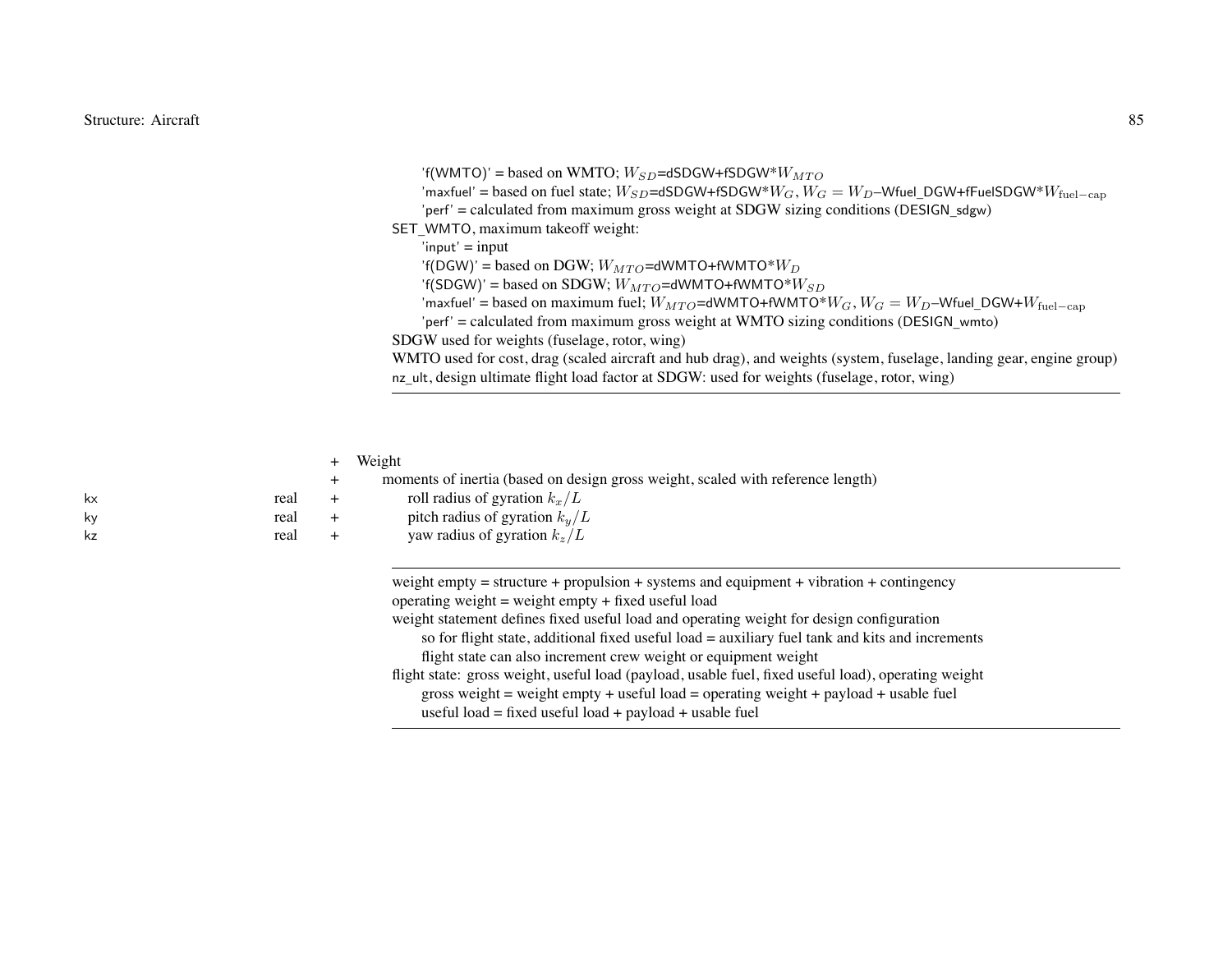| FIX_drag<br>DoQ<br>CD<br>kDrag<br>FIX_DL<br>DoQV<br>kDL | int<br>real<br>real<br>real<br>int<br>real<br>real | $\overline{+}$<br>$\pm$<br>$\ddot{}$<br>$\ddot{}$<br>$+$<br>$^{+}$<br>$+$ | Drag<br>total aircraft $D/q$ (0 calculated; 1 fixed, input $D/q$ ; 2 scaled, input $C_D$ ; 3 scaled, from k)<br>area $D/q$<br>coefficient $C_D$ (based on rotor area, $D/q = A_{\text{ref}} C_D$ )<br>$k = (D/q)/(W_{MTO}/1000)^{2/3}$ (Units_Dscale)<br>total aircraft download (0 calculated; 1 fixed, input $D/q_V$ ; 2 scaled, from $k_{DL}$ )<br>area $(D/q)V$<br>$k_{DL} = (D/q)_V/A_{\text{ref}}$                                                                                                                                                                                                                                                                                                     | 0<br>0.<br>0.008<br>2.5<br>$\Omega$<br>0.<br>0.05 |
|---------------------------------------------------------|----------------------------------------------------|---------------------------------------------------------------------------|--------------------------------------------------------------------------------------------------------------------------------------------------------------------------------------------------------------------------------------------------------------------------------------------------------------------------------------------------------------------------------------------------------------------------------------------------------------------------------------------------------------------------------------------------------------------------------------------------------------------------------------------------------------------------------------------------------------|---------------------------------------------------|
|                                                         |                                                    |                                                                           | fixed drag or download: obtained by adjusting contingency $D/q$ or $(D/q)V$<br>FIX_drag: minimum drag, excludes drag due to lift and angle of attack<br>use only one of input DoQ, CD, kDrag (others calculated)<br>$A_{\text{ref}}$ = reference rotor area; units of kDrag are ft <sup>2</sup> /klb <sup>2/3</sup> or m <sup>2</sup> /Mg <sup>2/3</sup><br>$CD = 0.02$ for old helicopter, 0.008 for current low drag helicopters<br>$kDrag = 9$ for old helicopter, 2.5 for current low drag helicopters,<br>1.6 for current tiltrotors, 1.4 for turboprop aircraft (English units)<br>FIX_DL, download: $A_{ref}$ = reference rotor area, kDL $\sim DL/T$<br>use only one of DoQV, kDL (other calculated) |                                                   |
| KIND_alpha                                              | int                                                | $\pm$<br>$+$                                                              | Aerodynamics<br>angle of attack and sideslip angle representation (1 conventional, 2 reversed for sideward flight)<br>angle of attack and sideslip angle: reversed definition best for sideward flight                                                                                                                                                                                                                                                                                                                                                                                                                                                                                                       | $\overline{2}$                                    |
| nRotor<br>nWing<br>n Tail<br>nTank                      | int<br>int<br>int<br>int                           | $\ddot{}$<br>$^+$<br>$+$<br>$+$                                           | Number of Components<br>rotors (maximum nrotormax)<br>wings (maximum nwingmax)<br>tails (maximum ntailmax)<br>fuel tank systems (maximum ntankmax)                                                                                                                                                                                                                                                                                                                                                                                                                                                                                                                                                           | 0<br>1<br>$\mathbf{1}$                            |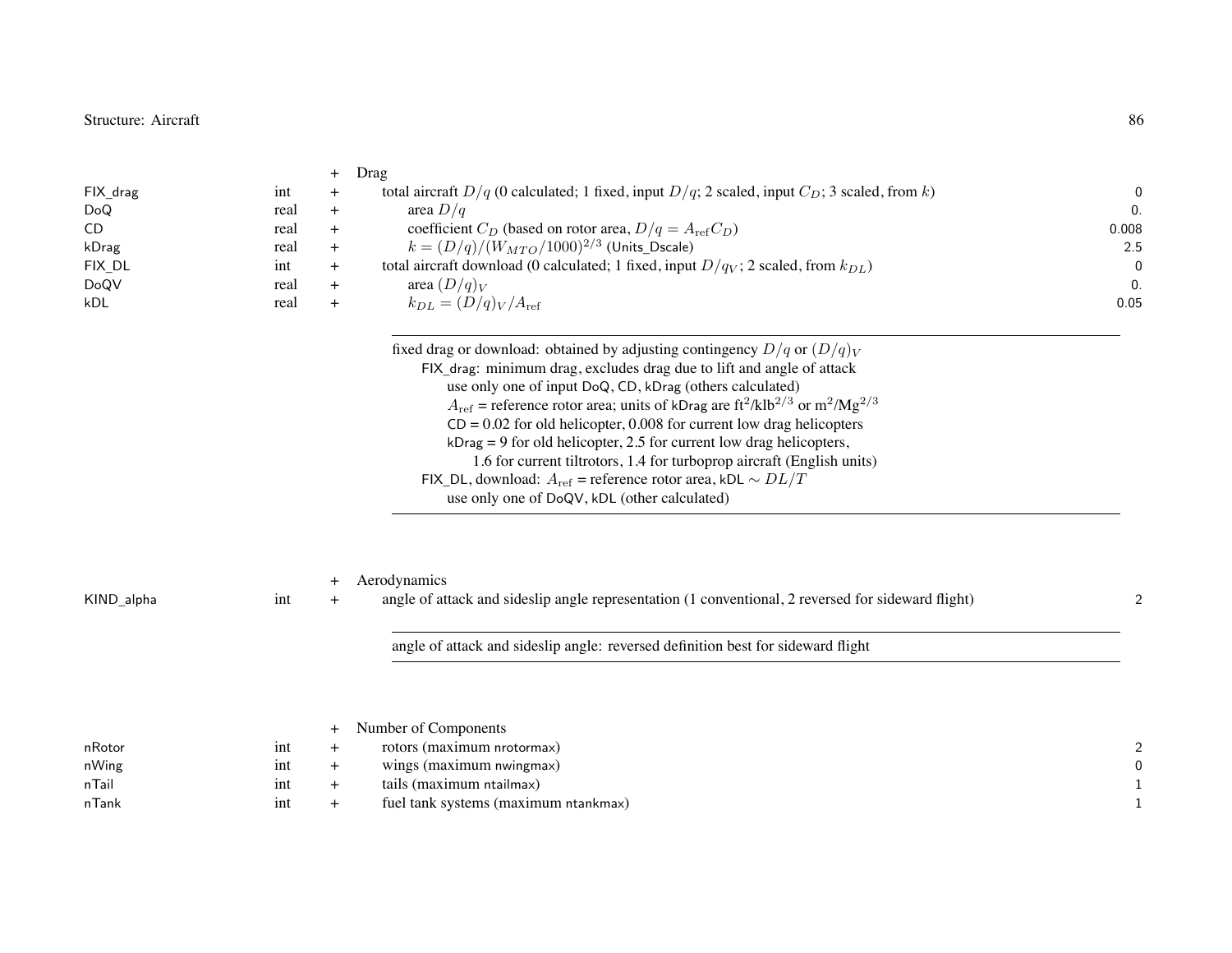| nPropulsion      | int | $+$ | propulsion groups (maximum npropmax)          |  |
|------------------|-----|-----|-----------------------------------------------|--|
| nEngineGroup     | int | $+$ | engine groups (maximum nengmax)               |  |
| nJetGroup        | int | $+$ | jet groups (maximum njetmax)                  |  |
| nChargeGroup     | int | $+$ | charge groups (maximum nchrgmax)              |  |
| nEngineModel     | int | $+$ | engine models (maximum nengmax)               |  |
| nEngineParamN    | int | $+$ | engine model parameters (maximum nengpmax)    |  |
| nEngineTable     | int | $+$ | engine tables (maximum nengmax)               |  |
| nRecipModel      | int | $+$ | reciprocating engine models (maximum nengmax) |  |
| nCompressorModel | int | $+$ | compressor models (maximum nengmax)           |  |
| nMotorModel      | int | $+$ | motor models (maximum nengmax)                |  |
| nJetModel        | int | $+$ | jet models (maximum njetmax)                  |  |
| nFuelCellModel   | int | $+$ | fuel cell models (maximum nchrgmax)           |  |
| nSolarCellModel  | int | $+$ | solar cell models (maximum nchrgmax)          |  |
| nBatteryModel    | int | $+$ | battery models (maximum ntankmax)             |  |
|                  |     |     |                                               |  |

propulsion group is set of components and engine groups, connected by drive system

engine model or engine table or reciprocating engine or motor model describes particular engine,

used in one or more engine groups

jet model describes particular jet, used in one or more jet groups

fuel cell model or solar cell model describes particular charger, used in one or more charge groups

battery model describes particular battery, used in one or more fuel tanks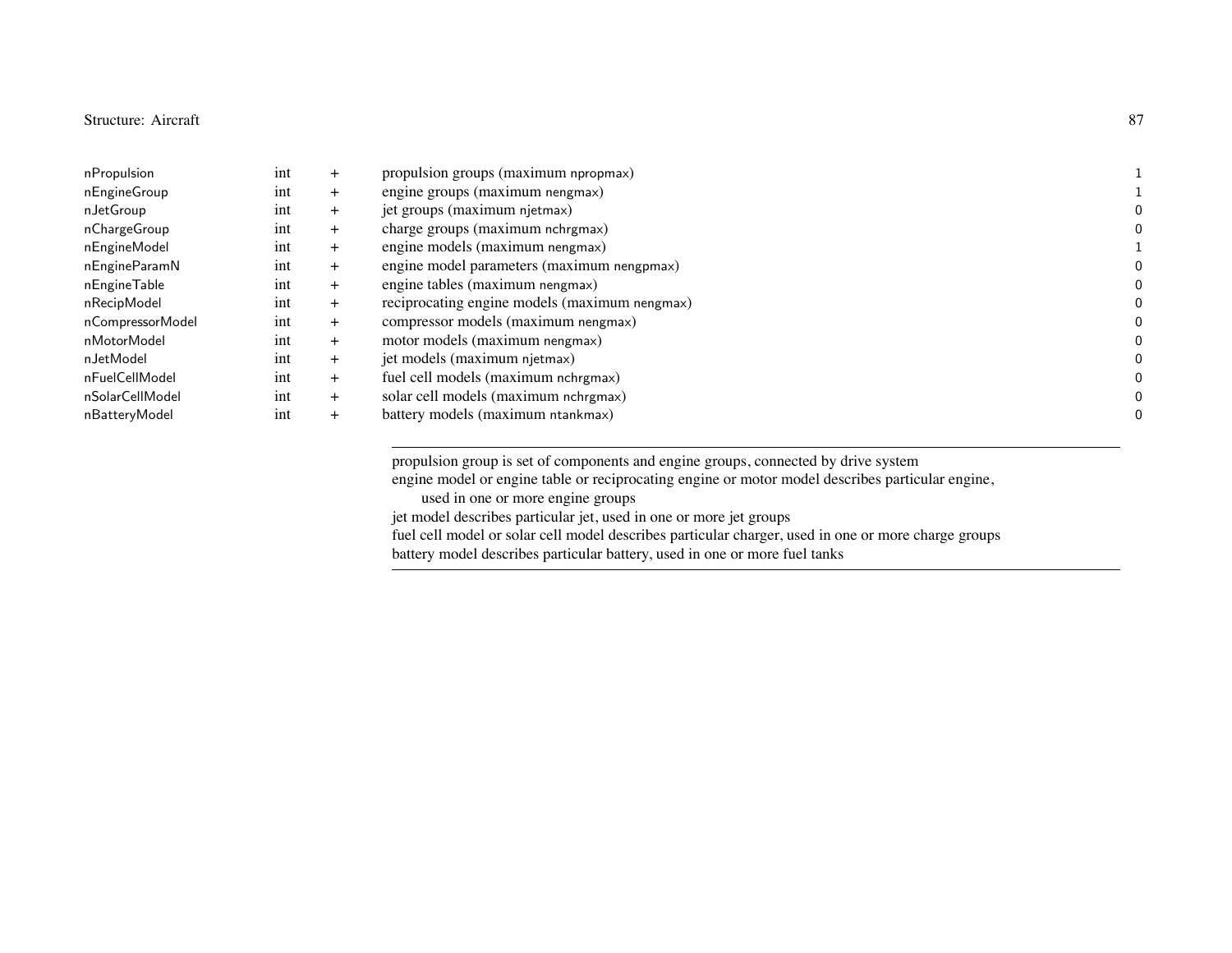| Variable       | Type       |        | Description                                                     | Default   |
|----------------|------------|--------|-----------------------------------------------------------------|-----------|
|                |            | $+$    | Systems                                                         |           |
| title          | $c*100$    | $+$    | title                                                           |           |
| notes          | $c*1000 +$ |        | notes                                                           |           |
|                |            | $+$    | Weight                                                          |           |
| SET_Wpayload   | int        | $+$    | payload (1 no details; 2 all terms)                             |           |
| Upass          | real       | $+$    | weight per passenger                                            |           |
|                |            | $\pm$  | fixed useful load                                               |           |
| SET_Wcrew      | int        | $+$    | crew weight (1 no details; 2 all terms)                         |           |
| Wcrew          | real       | $+$    | weight or adjustment                                            |           |
| Ucrew          | real       | $+$    | weight per crew                                                 |           |
| Ncrew          | int        | $+$    | number of crew                                                  |           |
| Wtrap          | real       | $+$    | trapped fluids and engine oil weight                            | 0.        |
|                |            | $^{+}$ | other fixed useful load                                         |           |
| nWoful         | int        | $+$    | number of categories (0 for one value without name; maximum 10) | 0         |
| Woful_name(10) | $c*24$     | $+$    | category name                                                   | $, \cdot$ |
| Woful(10)      | real       | $+$    | baseline weight                                                 | 0.        |
| Wotherkit      | real       | $\pm$  | other kit                                                       | 0.        |

SET \_Wpayload: payload specified by flight condition or mission

SET \_ Wcrew: no details (only Wcrew) or all terms (Ucrew\*Ncrew+Wcrew)

other fixed useful load: can include baggage, gun installations, weapons provisions, aircraft survivability equipment, survival kits, life rafts, oxygen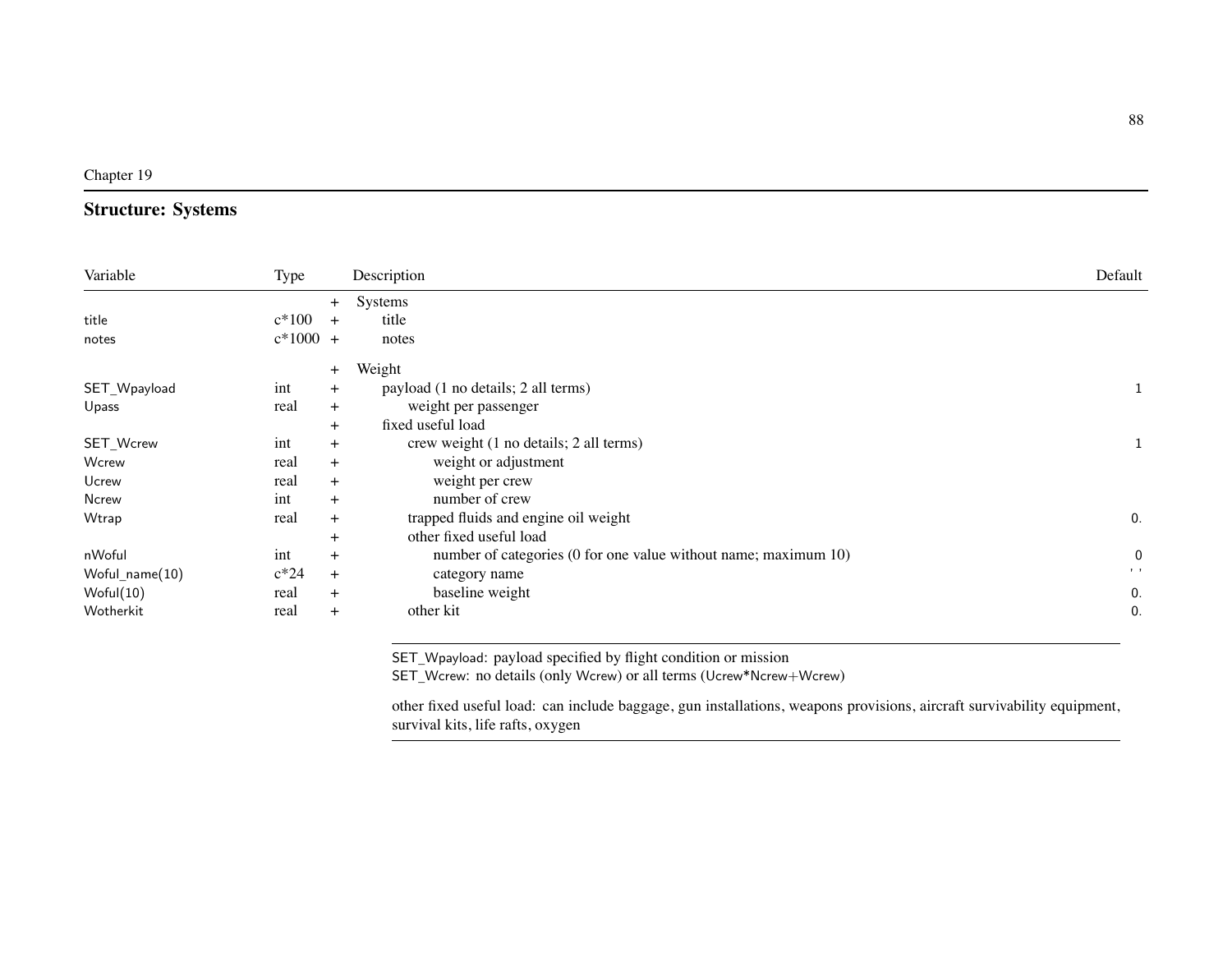| SET_fold              | int  | $\ddot{}$ | folding (0 none, 1 fold weights, 2 with kit)                                                                                                                                                                                                                                                                                                                                                                                                     | $\pmb{0}$    |
|-----------------------|------|-----------|--------------------------------------------------------------------------------------------------------------------------------------------------------------------------------------------------------------------------------------------------------------------------------------------------------------------------------------------------------------------------------------------------------------------------------------------------|--------------|
|                       |      | $\ddot{}$ | folding weight in kit $f_{\text{foldkit}}$ (fraction wing/rotor/tail/body fold weight)                                                                                                                                                                                                                                                                                                                                                           |              |
| fWfoldkitW(nwingmax)  | real | $\ddot{}$ | wing                                                                                                                                                                                                                                                                                                                                                                                                                                             | 0.5          |
| fWfoldkitR(nrotormax) | real | $+$       | rotor                                                                                                                                                                                                                                                                                                                                                                                                                                            | 0.5          |
| fWfoldkitT(ntailmax)  | real | $+$       | tail                                                                                                                                                                                                                                                                                                                                                                                                                                             | 0.5          |
| fWfoldkitFw           | real | $+$       | body (wing and rotor fold)                                                                                                                                                                                                                                                                                                                                                                                                                       | 0.5          |
| fWfoldkitFt           | real | $\ddot{}$ | body (tail fold)                                                                                                                                                                                                                                                                                                                                                                                                                                 | 0.5          |
| SET_Wvib              | int  | $\ddot{}$ | vibration treatment weight (1 fraction weight empty, 2 input)                                                                                                                                                                                                                                                                                                                                                                                    | $\mathbf{1}$ |
| Wvib                  | real | $\ddot{}$ | weight $W_{\text{vib}}$                                                                                                                                                                                                                                                                                                                                                                                                                          |              |
| fWvib                 | real | $+$       | fraction weight empty $f_{\text{vib}}$                                                                                                                                                                                                                                                                                                                                                                                                           |              |
| SET_Wcont             | int  | $+$       | contingency weight (1 fraction weight empty, 2 input)                                                                                                                                                                                                                                                                                                                                                                                            | 1            |
| Wcont                 | real | $+$       | weight $W_{\text{cont}}$                                                                                                                                                                                                                                                                                                                                                                                                                         |              |
| fWcont                | real | $+$       | fraction weight empty $f_{\text{cont}}$                                                                                                                                                                                                                                                                                                                                                                                                          |              |
|                       |      |           | SET_Wcont: $W_{\text{cont}}$ input or $W_{\text{cont}} = f_{\text{cont}} W_E$ ; or adjust $W_{\text{cont}}$ for input or scaled $W_E$ (FIX_WE=1 or 2)<br>SET_fold, folding:<br>set component dWxxfold=0 and fWxxfold=0 for no rotor/wing/tail/body fold weight<br>fraction fWfoldkit of fold weight in fixed useful load as kit, remainder kept in component weight<br>kit weight removable, absent for specified flight conditions and missions |              |
|                       |      | $\ddot{}$ | systems and equipment                                                                                                                                                                                                                                                                                                                                                                                                                            |              |
| Wauxpower             | real | $+$       | auxiliary power group (APU)                                                                                                                                                                                                                                                                                                                                                                                                                      | 0.           |
| Winstrument           | real | $+$       | instruments group                                                                                                                                                                                                                                                                                                                                                                                                                                | 0.           |
| Wpneumatic            | real | $\ddot{}$ | pneumatic group                                                                                                                                                                                                                                                                                                                                                                                                                                  | 0.           |
| Wenviron              | real | $\ddot{}$ | environmental control group                                                                                                                                                                                                                                                                                                                                                                                                                      | 0.           |
| SET_Welectrical       | int  | $+$       | electrical group (1 no details; 2 all terms)                                                                                                                                                                                                                                                                                                                                                                                                     | 1            |
| Welectrical           | real | $+$       | aircraft                                                                                                                                                                                                                                                                                                                                                                                                                                         | 0.           |
| Welect_supply         | real | $+$       | power supply                                                                                                                                                                                                                                                                                                                                                                                                                                     | 0.           |
| Welect_conv           | real | $\ddot{}$ | power conversion                                                                                                                                                                                                                                                                                                                                                                                                                                 | 0.           |
| Welect distrib        | real | $\ddot{}$ | power distribution and controls                                                                                                                                                                                                                                                                                                                                                                                                                  | 0.           |
| Welect lights         | real | $+$       | lights and signal devices                                                                                                                                                                                                                                                                                                                                                                                                                        | 0.           |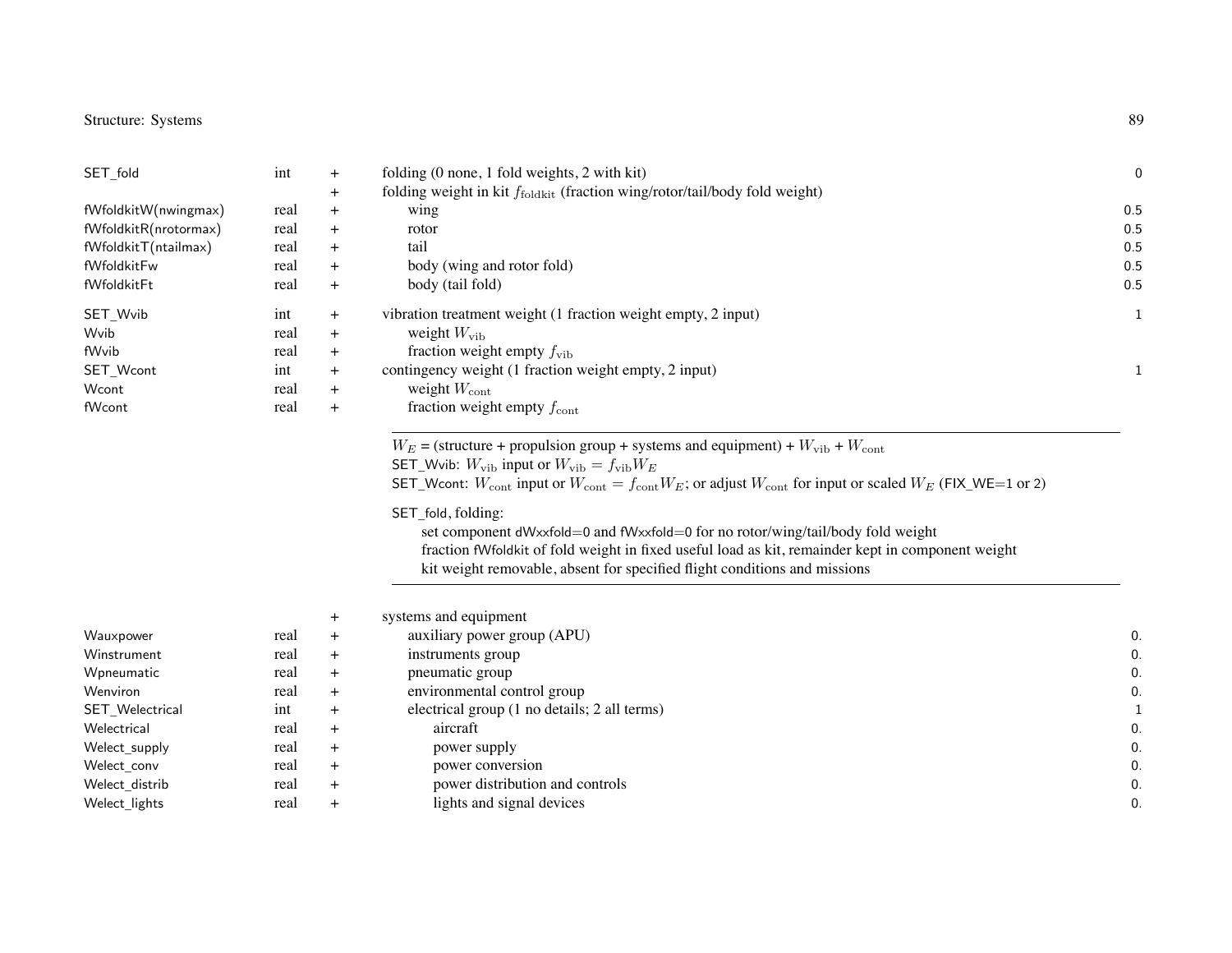| Welect_support    | real | $\ddot{}$ | equipment supports                                          | 0.           |
|-------------------|------|-----------|-------------------------------------------------------------|--------------|
| SET_WMEQ          | int  | $+$       | avionics group (1 no details; 2 all terms)                  |              |
| <b>WMEQ</b>       | real | $\pm$     | avionics                                                    | 0.           |
| Wavionics_com     | real | $+$       | communications                                              | 0.           |
| Wavionics nav     | real | $\ddot{}$ | navigation                                                  | 0.           |
| Wavionics ident   | real | $\ddot{}$ | identification                                              | 0.           |
| Wavionics_disp    | real | $+$       | control and display                                         | 0.           |
| Wavionics_survive | real | $\ddot{}$ | aircraft survivability                                      | 0.           |
| Wavionics_mission | real | $\ddot{}$ | mission system equipment                                    | 0.           |
|                   |      | $\pm$     | armament group                                              |              |
| SET_Warmor        | int  | $\pm$     | armor (1 no details; 2 all terms)                           |              |
| Warmor            | real | $\ddot{}$ | armor                                                       | 0.           |
| Uarmor floor      | real | $\ddot{}$ | cabin floor armor weight per area                           |              |
| Uarmor_wall       | real | $\ddot{}$ | cabin wall armor weight per area                            |              |
| Uarmor_crew       | real | $\pm$     | armor weight per crew                                       |              |
| SET_Warmprov      | int  | $\ddot{}$ | armament provisions (1 no details; 2 all terms)             |              |
| Warmprov          | real | $\ddot{}$ | armament provisions                                         | 0.           |
| Warmprov_gun      | real | $\pm$     | gun provisions                                              | $\mathbf{0}$ |
| Warmprov_turret   | real | $\pm$     | turret systems                                              | 0.           |
| Warmprov_expend   | real | $+$       | expendable weapons provisions                               | 0.           |
| Warm_elect        | real | $\ddot{}$ | armament electronics (avionics group)                       | 0.           |
| SET_Wfurnish      | int  | $+$       | furnishings and equipment group (1 no details; 2 all terms) |              |
| Wfurnish          | real | $\pm$     | furnishings and equipment                                   | 0.           |
|                   |      | $\pm$     | accommodations for personnel                                |              |
| Useat_crew        | real | $\ddot{}$ | each crew seat                                              |              |
| Useat_pass        | real | $\ddot{}$ | each passenger seat                                         |              |
| Uaccom crew       | real | $\ddot{}$ | miscellaneous accommodation per crew seat                   |              |
| Uaccom_pass       | real | $\pm$     | miscellaneous accommodation per passenger seat              |              |
| Uox_crew          | real | $\pm$     | oxygen system per crew seat                                 |              |
| Uox_pass          | real | $+$       | oxygen system per passenger seat                            |              |
| Wfurnish_misc     | real | $\pm$     | miscellaneous equipment                                     | 0.           |
|                   |      | $+$       | furnishings                                                 |              |
| Wfurnish trim     | real | $\pm$     | trim                                                        | $\mathbf{0}$ |
| Uinsulation       | real | $+$       | acoustic and thermal insulation weight per cabin area       |              |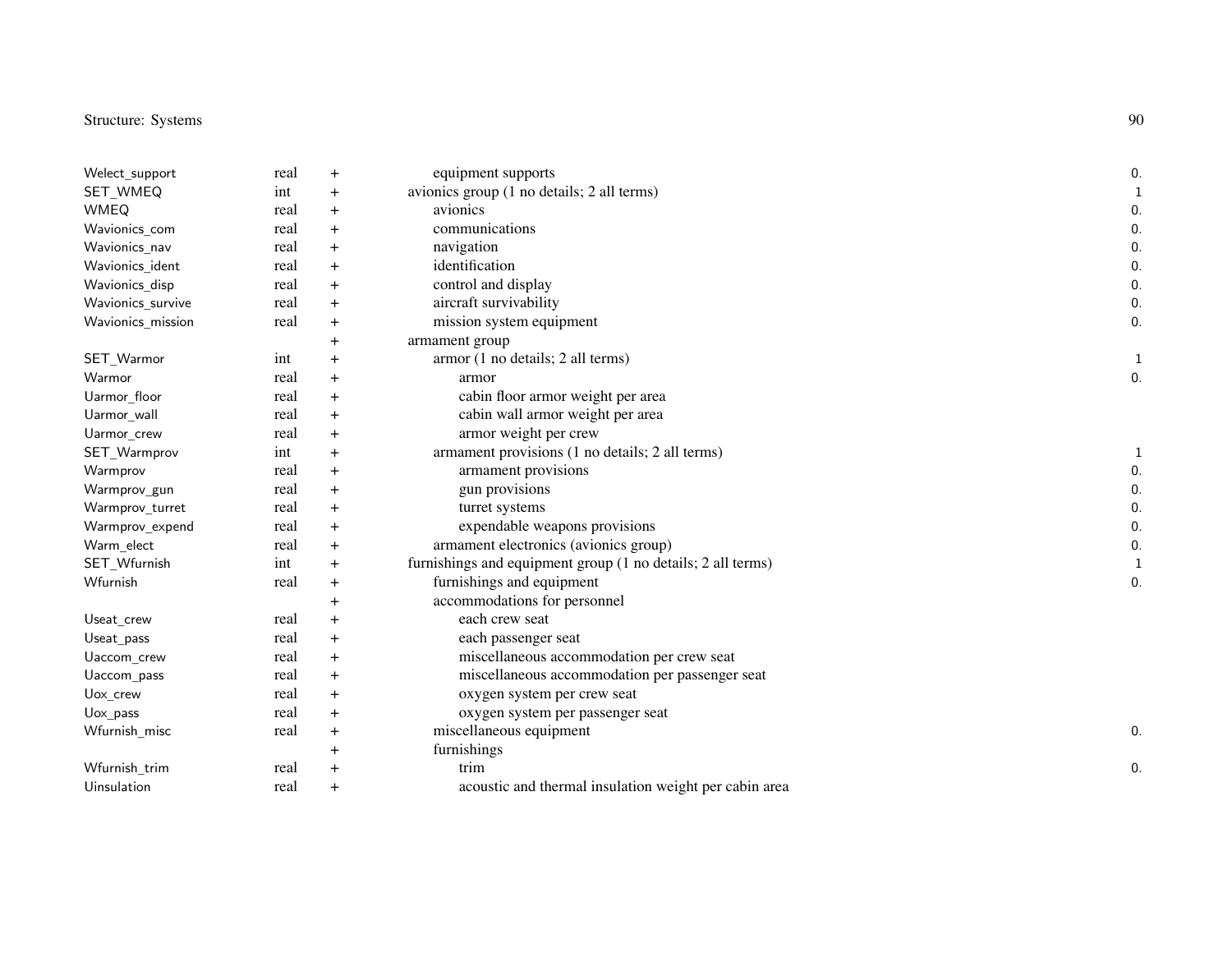|                    |      |                | emergency equipment                                            |    |
|--------------------|------|----------------|----------------------------------------------------------------|----|
| Wemerg_fire        | real | $\ddot{}$      | fire detection and extinguishing                               | 0. |
| Wemerg_other       | real | $\pm$          | other emergency equipment                                      | 0. |
| SET Wload          | int  | $^{+}$         | load and handling group (1 no details; 2 all terms)            |    |
| Wload              | real | $\ddot{}$      | load and handling                                              | 0. |
| Whandling_aircraft | real | $\overline{+}$ | aircraft handling                                              | 0. |
|                    |      |                | load handling                                                  |    |
| Uhandling_cargo    | real | $\overline{+}$ | cargo handling weight per cabin floor area                     |    |
| Wload hoist        | real | $\pm$          | hoist                                                          | 0. |
| Wload extprov      | real | $\pm$          | external load provisions                                       | 0. |
|                    |      | $\pm$          | systems and equipment                                          |    |
| Ncrew seat         | int  | $^+$           | number of crew seats                                           |    |
| Npass seat         | int  | $+$            | number of passenger seats                                      |    |
| Ucrew seat inc     | real | $+$            | equipment weight increment per crew seat (0. for default)      | 0. |
| Upass seat inc     | real |                | equipment weight increment per passenger seat (0. for default) | 0. |

SET \_ Welectrical=1: only Welectrical+WDIelect

SET \_ WMEQ=1: only WMEQ; equipment weights include installation

SET \_ Warmor=1: only Warmor

SET \_Warmprov=1: only Warmprov

SET \_ Wfurnish=1: only Wfurnish

miscellaneous accommodation includes galleys and toilets

miscellaneous equipment includes cockpit displays

trim includes floor covering, partitions, crash padding, acoustic and thermal insulation

excluding vibration absorbers

other emergency equipment includes first aid, survival kit, life raft

<code>SET\_W</code>load $=$ 1: <code>only</code> Wload

equipment weight increment is for flight condition and mission; default (if SET\_furnish=2 and SET\_armor=2):

Ucrew\_seat\_inc=Useat\_crew+Uaccom\_crew+Uox\_crew+Uarmor\_crew

Upass\_seat\_inc=Useat\_pass+Uaccom\_pass+Uox\_pass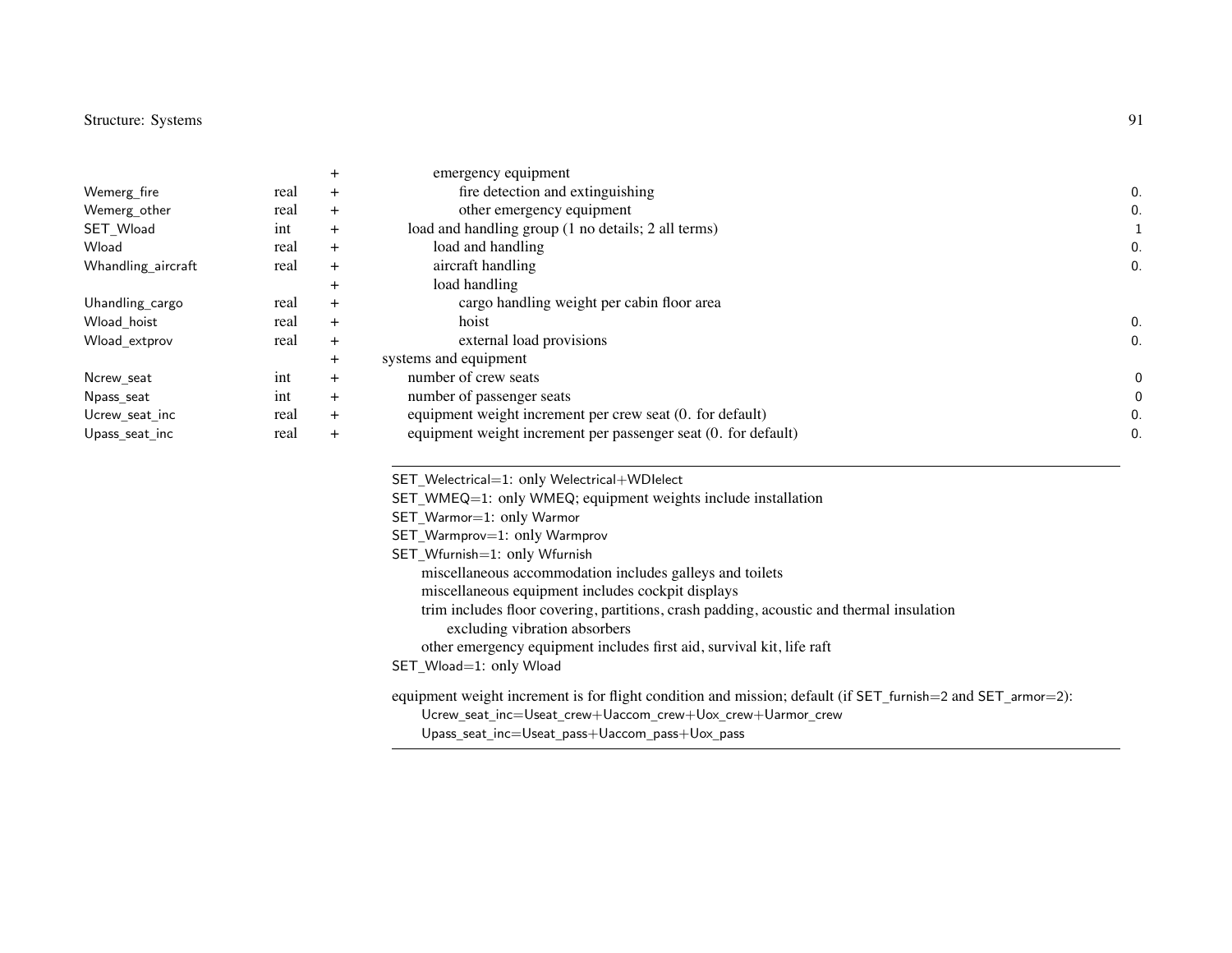|      |       | Weight                                                                  |              |
|------|-------|-------------------------------------------------------------------------|--------------|
|      |       | systems and equipment                                                   |              |
|      | $\pm$ | flight control group and hydraulic group                                |              |
| int  | $\pm$ | model (0 input, 1 NDARC, 2 custom)                                      |              |
| int  | $+$   | rotary wing flight controls (0 not present, 1 global, 2 for each rotor) |              |
| int  | $\pm$ | reference rotor number for global                                       |              |
| int  | $+$   | fixed wing flight controls (0 for not present)                          |              |
| int  | $\pm$ | conversion controls (0 for not present)                                 |              |
|      | $^+$  | flight control weight increment                                         |              |
| real | $+$   | rotary wing, boosted                                                    | $\mathbf{0}$ |
| real | $\pm$ | rotary wing, control boost mechanisms                                   | 0.           |
| real | $\pm$ | rotary wing, non-boosted                                                | 0.           |
| real | $\pm$ | fixed wing, control boost mechanisms                                    | 0.           |
| real | $+$   | fixed wing, non-boosted                                                 | 0.           |
| real | $\pm$ | conversion, boosted                                                     | 0.           |
| real | $\pm$ | conversion, control boost mechanisms                                    | 0.           |
|      | $\pm$ | fixed flight controls                                                   |              |
| real | $\pm$ | cockpit controls                                                        | 0.           |
| real | $\pm$ | automatic flight control system                                         | 0.           |
|      | $\pm$ | hydraulic weight increment                                              |              |
| real | $+$   | rotary wing                                                             | 0.           |
| real | $\pm$ | fixed wing                                                              | 0.           |
| real | $\pm$ | conversion                                                              | 0.           |
| real | $\pm$ | equipment hydraulics                                                    | 0.           |
|      |       | anti-icing group                                                        |              |
| int  | $\pm$ | model (0 input, 1 NDARC, 2 custom)                                      |              |
|      | $\pm$ | weight increment                                                        |              |
| real | $\pm$ | electrical system                                                       | $\mathbf{0}$ |
| real | $\pm$ | anti-ice system                                                         | $\mathbf{0}$ |
|      |       |                                                                         |              |

weight model result multiplied by technology factor and increment added:

Wxx = TECH\_xx\*Wxx\_model + dWxx; for fixed (input) weight use MODEL\_xx=0 or TECH\_xx=0.

MODEL \_ RWfc: global option is based on just main rotors

"for each rotor" option sums separate contributions from all rotors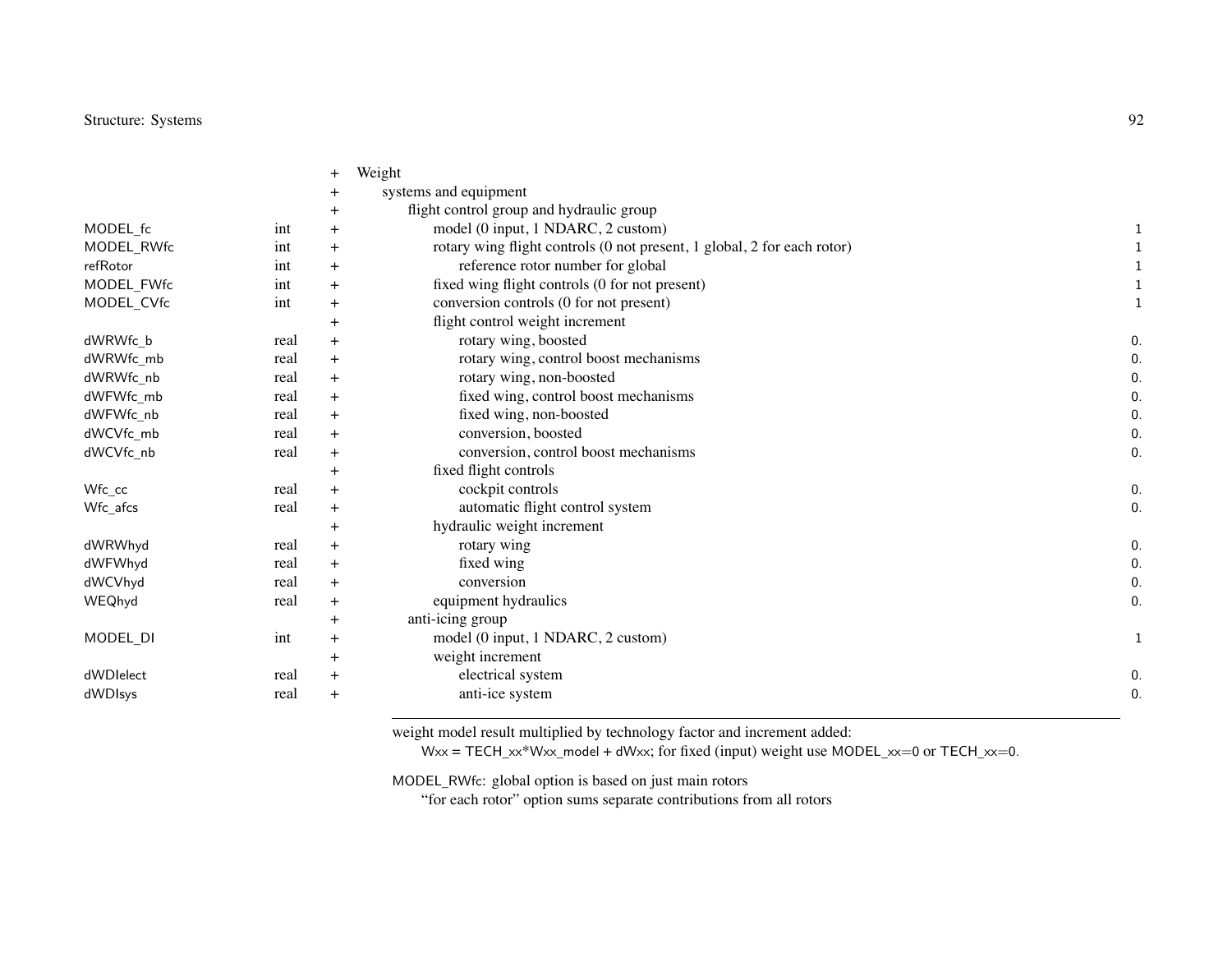#### tiltrotor wing weight model requires weight on wing tip: distributed to designated rotor; sum rotary wing and conversion flight controls, hydraulic group, trapped fluids

|                      |      | $+$            | <b>Technology Factors</b>                                                                                   |                |
|----------------------|------|----------------|-------------------------------------------------------------------------------------------------------------|----------------|
|                      |      | $\ddot{}$      | rotary wing flight control weight                                                                           |                |
| TECH RWfc b          | real | $\ddot{}$      | boosted $\chi_{RWh}$                                                                                        | 1.0            |
| TECH RWfc mb         | real | $\pm$          | control boost mechanisms $\chi_{RWmb}$                                                                      | 1.0            |
| TECH RWfc nb         | real | $+$            | non-boosted $\chi_{RWhb}$                                                                                   | 1.0            |
|                      |      | $+$            | fixed wing flight control weight                                                                            |                |
| TECH FWfc mb         | real | $+$            | control boost mechanisms $\chi_{FWmb}$                                                                      | 1.0            |
| TECH FWfc nb         | real | $\pm$          | non-boosted $\chi_{FWnb}$                                                                                   | 1.0            |
|                      |      | $+$            | conversion flight control weight                                                                            |                |
| TECH CVfc mb         | real | $+$            | control boost mechanisms $\chi_{C V m b}$                                                                   | 1.0            |
| TECH_CVfc_nb         | real | $\pmb{+}$      | non-boosted $\chi_{C V n b}$                                                                                | 1.0            |
|                      |      | $\pm$          | flight control hydraulics                                                                                   |                |
| <b>TECH RWhyd</b>    | real | $+$            | rotary wing $\chi_{RW\text{hyd}}$                                                                           | 1.0            |
| <b>TECH FWhyd</b>    | real | $^{+}$         | fixed wing $\chi_{FWhyd}$                                                                                   | 1.0            |
| <b>TECH CVhyd</b>    | real | $\,^+$         | conversion $\chi_{CVhyd}$                                                                                   | 1.0            |
|                      |      | $\overline{+}$ | anti-icing                                                                                                  |                |
| <b>TECH Dielect</b>  | real | $\ddot{}$      | electrical system $\chi_{D\text{Ielect}}$                                                                   | 1.0            |
| <b>TECH DIsys</b>    | real | $\pm$          | anti-ice system $\chi_{D I \text{sys}}$                                                                     | 1.0            |
|                      |      | $\pm$          | Flight Control Group, NDARC Weight Model                                                                    |                |
|                      |      | $\ddot{}$      | rotary wing flight controls                                                                                 |                |
| MODEL WRWfc          | int  | $\ddot{}$      | model (1 fraction, 2 parametric, 3 Boeing, 4 GARTEUR, 5 Tishchenko, 6 generic)                              |                |
| fRWfc_nb             | real | $\pm$          | AFDD: non-boosted control weight $f_{RWh}$ (fraction boost mechanisms weight)                               | 0.6            |
| xRWfc red            | real | $\pm$          | AFDD: hydraulic system redundancy/complexity factor $f_{RW \text{red}}$                                     | 3.0            |
| KIND_WRWfc           | int  | $+$            | AFDD: survivability (1 baseline, 2 UTTAS/AAH level of survivability)                                        | $\overline{2}$ |
| fRWfc b              | real | $\ddot{}$      | Boeing, GARTEUR, Tishchenko, or generic: boosted weight $f_{RWb}$ (fraction boosted + boost mech, or total) | 0.2            |
| $\mathsf{fRWfc\_mb}$ | real |                | GARTEUR, Tishchenko, or generic: boost mechanisms weight $f_{RWmb}$ (fraction total weight)                 | 0.2            |
| <b>KRW</b>           | real | $+$            | generic: factor $K_{RW}$                                                                                    | $\mathbf{0}$   |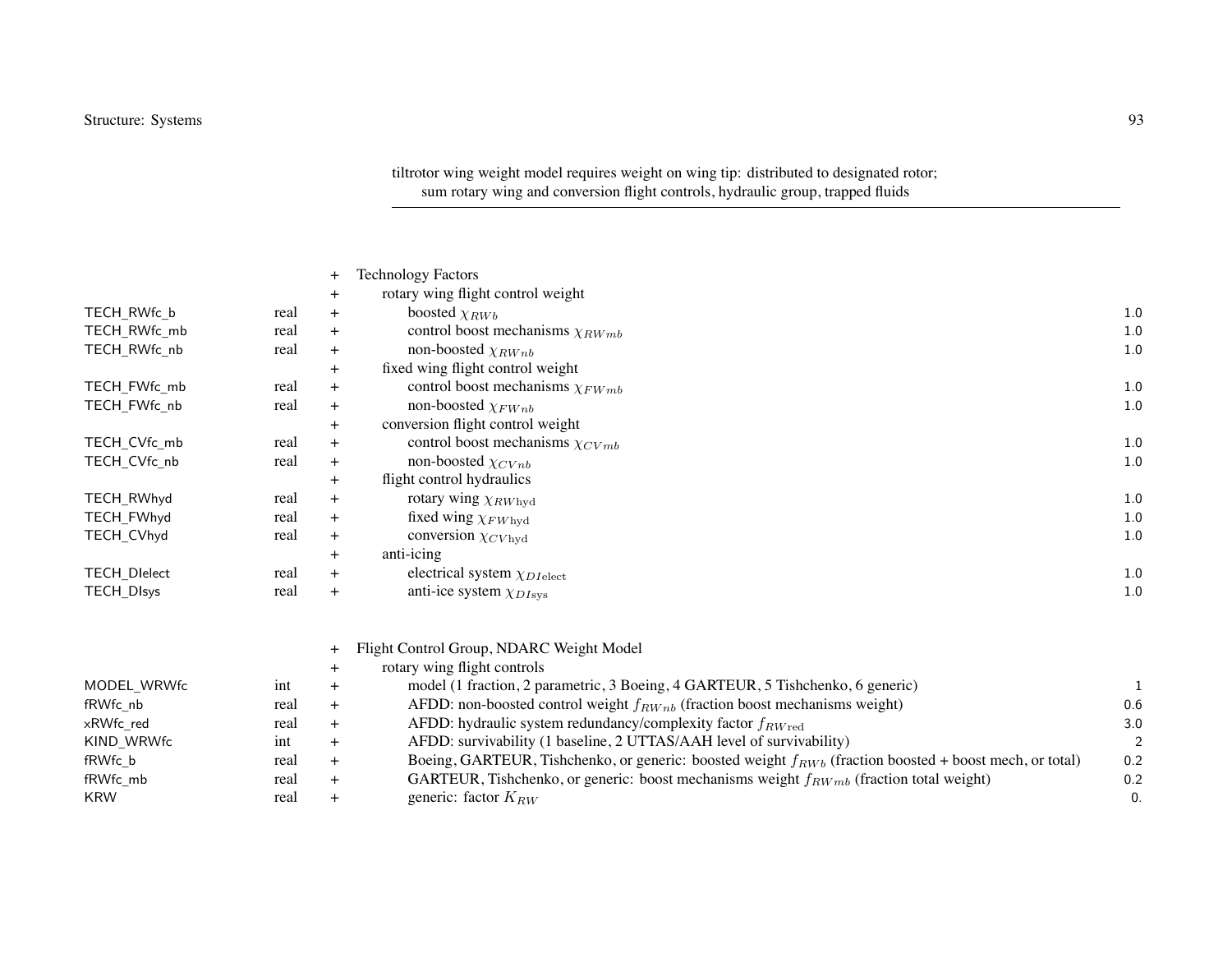| <b>XRWN</b> | real |        | exponent $X_{RWN}$                                                                                          | 0.   |
|-------------|------|--------|-------------------------------------------------------------------------------------------------------------|------|
| <b>XRWR</b> | real |        | exponent $X_{RWR}$                                                                                          | 0.   |
| <b>XRWc</b> | real | $+$    | exponent $X_{RWC}$                                                                                          | 0.   |
| <b>XRWW</b> | real | $^{+}$ | exponent $X_{RWW}$                                                                                          | 0.   |
| <b>XRWb</b> | real | $+$    | exponent $X_{RWb}$                                                                                          | 0.   |
|             |      | $+$    | fixed wing flight controls                                                                                  |      |
| MODEL_WFWfc | int  | $+$    | model (1 full controls, 2 only on hor tail, 3 GARTEUR, Raymer (4 transport, 5 general aviation), 6 generic) |      |
| fFWfc_nb    | real | $+$    | non-boosted weight $f_{FWnb}$ (fraction total fixed wing flight control weight)                             | 0.10 |
| nfunction   | int  | $^{+}$ | Raymer: number of control functions                                                                         | 6    |
| fmech       | real | $+$    | Raymer: number of mechanical functions (fraction total)                                                     | 0.2  |
| <b>KFW</b>  | real | $+$    | generic, factor $K_{FW}$                                                                                    | 0.   |
| <b>XFW</b>  | real | $+$    | exponent $X_{FW}$                                                                                           | 0.   |
|             |      | $+$    | conversion controls                                                                                         |      |
| fCVfc_mb    | real | $+$    | boost mechanisms weight $f_{C V m b}$ (fraction maximum takeoff weight)                                     | 0.02 |
| fCVfc_nb    | real | $+$    | non-boosted weight $f_{C V n b}$ (fraction boost mechanisms weight)                                         | 0.10 |
|             |      | $\pm$  | cockpit controls                                                                                            |      |
| MODEL cc    | int  | $+$    | model (1 fixed Wfc_cc, 2 scaled with DGW)                                                                   |      |
| Kcc         | real | $+$    | factor $K_{cc}$                                                                                             | 1.7  |
| Xcc         | real | $+$    | exponent $X_{cc}$                                                                                           | 0.41 |
|             |      | $\pm$  | Hydraulic Group, NDARC Model                                                                                |      |
|             |      | $+$    | flight control hydraulics                                                                                   |      |
| fRWhyd      | real | $+$    | rotary wing $f_{RWhvd}$ (fraction rotary wing boost mechanisms + hydraulic weight)                          | 0.40 |
| fFWhyd      | real | $+$    | fixed wing $f_{FW$ <sub>hyd</sub> (fraction fixed wing boost mechanisms weight)                             | 0.10 |
| fCVhyd      | real | $\pm$  | conversion $f_{CV$ <sub>hyd</sub> (fraction conversion boost mechanisms weight)                             | 0.10 |
|             |      |        |                                                                                                             |      |
|             |      |        |                                                                                                             |      |

flight controls <sup>=</sup> non-boosted (do not see aero surface or rotor loads) <sup>+</sup> boost mechanisms (actuators) <sup>+</sup> boosted

MODEL \_ WRWfc <sup>=</sup> fraction: parametric excep<sup>t</sup> for non-boosted controls (from fRWfc\_nb)

typically  $fRWfc_nb = 0.6$  (data range 0.3 to 1.8),  $fRWhyd = 0.4$  $\times$ RWfc\_red =  $1.0$  to  $3.0$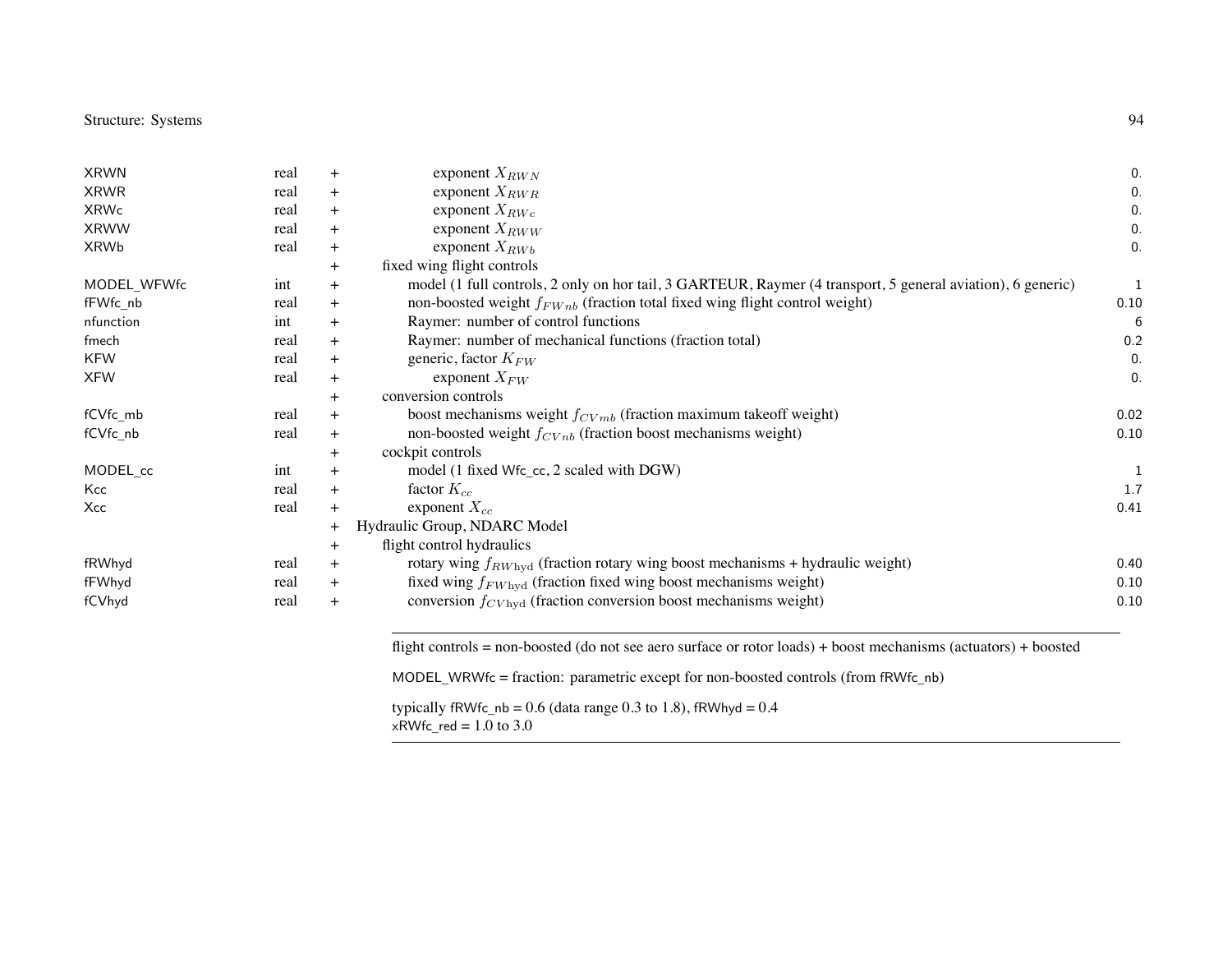| WtParam $fc(8)$         | real | $+$<br>$\pm$ | Custom Weight Model<br>parameters                                                                | 0.    |
|-------------------------|------|--------------|--------------------------------------------------------------------------------------------------|-------|
|                         |      |              |                                                                                                  |       |
|                         |      | $+$          | Anti-Icing Group, NDARC Weight Model                                                             |       |
| kDelce elec(nrotormax)  | real | $+$          | weight factor for electrical system $K_{\text{elec}}$ (lb/ft <sup>2</sup> or kg/m <sup>2</sup> ) | 0.25  |
| kDelce rotor(nrotormax) | real | $\pm$        | weight factor for main rotor $K_{\text{rotor}}$ (lb/ft <sup>2</sup> or kg/m <sup>2</sup> )       | 0.25  |
| kDelce_wing(nwingmax)   | real |              | weight factor for wing $K_{\text{wing}}$ (lb/ft or kg/m)                                         | 0.    |
| kDelce air(nengmax)     | real | $^{+}$       | weight factor for engine air intake $K_{\text{air}}$ (lb/lb or kg/kg)                            | 0.006 |
| kDelce jet(njetmax)     | real | $+$          | weight factor for jet air intake $K_{\text{iet}}$ (lb/lb or kg/kg)                               | 0.006 |
|                         |      |              | <b>Custom Weight Model</b>                                                                       |       |
| WtParam_DI(8)           | real |              | parameters                                                                                       | 0.    |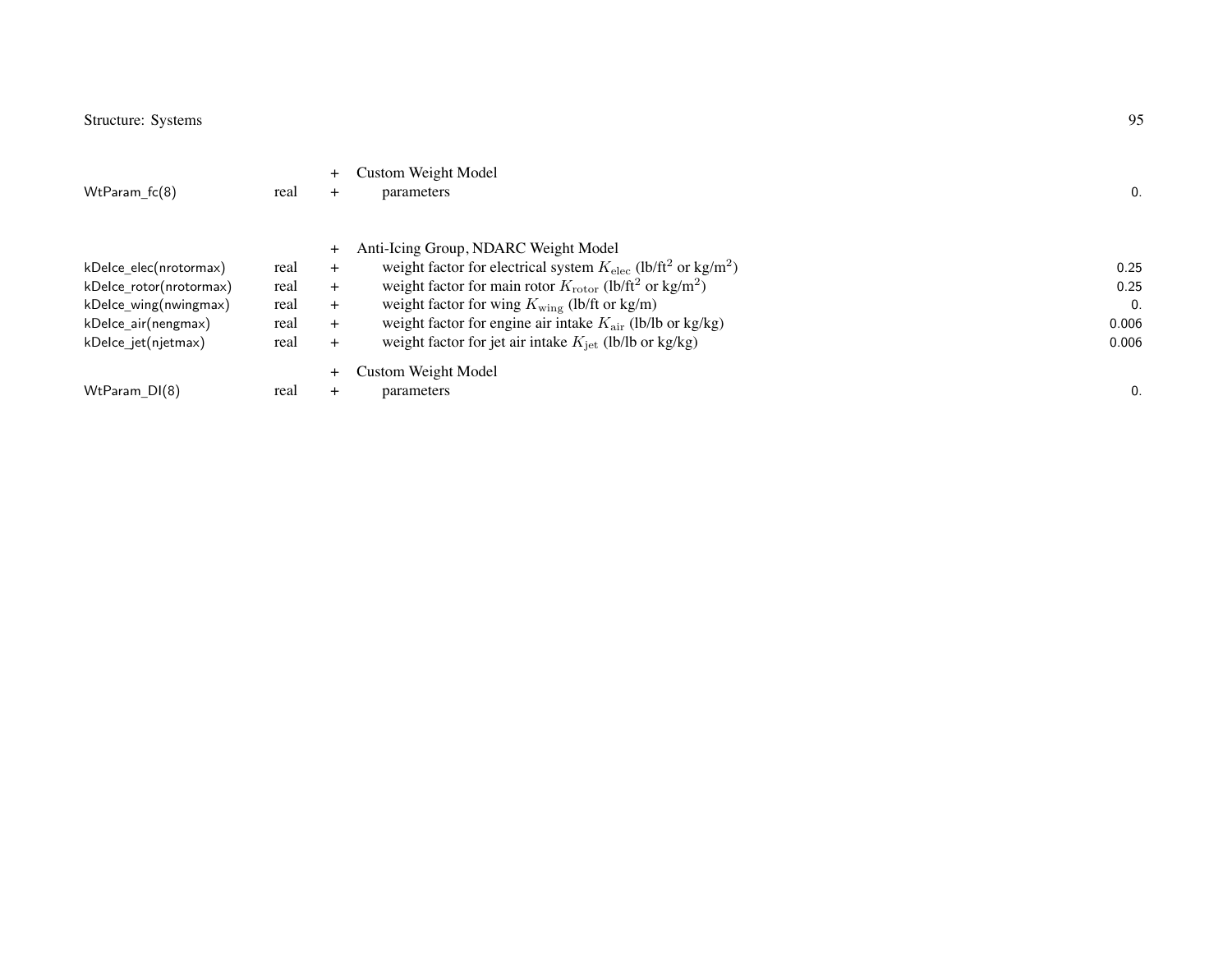## Chapter 20

# **Structure: Fuselage**

| Variable           | Type       |                | Description                                                                                                  | Default        |
|--------------------|------------|----------------|--------------------------------------------------------------------------------------------------------------|----------------|
|                    |            | $+$            | Fuselage                                                                                                     |                |
| title              | $c*100$    | $+$            | title                                                                                                        |                |
| notes              | $c*1000 +$ |                | notes                                                                                                        |                |
|                    |            | $\pm$          | Geometry                                                                                                     |                |
| loc_fuselage       | Location + |                | fuselage location                                                                                            |                |
| SET_length         | int        | $+$            | fuselage length (1 input, 2 calculated, 3 from rotor and tail only, 4 from rotor only)                       |                |
| Length_fus         | real       | $\ddot{}$      | length $\ell_{\rm fus}$                                                                                      |                |
| $SET\_nose$        | int        | $\pm$          | nose length (distance forward of hub; 1 input, 2 calculated)                                                 |                |
| Length_nose        | real       | $+$            | nose length $\ell_{\text{nose}}$                                                                             |                |
| fLength_nose       | real       | $\pm$          | nose length (fraction reference length)                                                                      |                |
| SET <sub>aft</sub> | int        | $\pm$          | aft length (distance aft of hub; 1 input, 2 calculated)                                                      |                |
| Length_aft         | real       | $\pm$          | aft length $\ell_{\rm aft}$                                                                                  |                |
| fLength_aft        | real       | $\pm$          | aft length (fraction reference length)                                                                       |                |
| fRef_fus           | real       | $+$            | fuselage SL location relative nose $f_{ref}$ (fraction fuselage length)                                      |                |
| Width fus          | real       | $\pm$          | fuselage width $w_{\text{fus}}$                                                                              |                |
| SET_Swet           | int        | $+$            | fuselage wetted area (1 input, 2 input plus boom, 3 from nose length, 4 from fuselage length, 5 from weight) | $\overline{c}$ |
| Swet               | real       | $\ddot{}$      | wetted area $S_{\text{wet}}$                                                                                 |                |
| Sproj              | real       | $\pm$          | projected area $S_{\text{proj}}$                                                                             |                |
| fSwet              | real       | $\pm$          | factor for wetted area $f_{\text{wet}}$ or $k_{\text{wet}}$                                                  | 1.             |
| fSproj             | real       | $\overline{+}$ | factor for projected area $f_{\text{proj}}$ or $k_{\text{proj}}$                                             | 1.             |
| Height fus         | real       | $\pm$          | fuselage height $h_{\text{fus}}$                                                                             |                |
| Circum boom        | real       | $\pm$          | tail boom effective circumference $C_{\text{boom}}$                                                          |                |
| Width boom         | real       | $\pm$          | tail boom effective width $w_{\text{boom}}$                                                                  |                |
| SET_Scabin         | int        | $\pm$          | cabin area (1 input, 2 calculated)                                                                           | $\overline{c}$ |
| Scabin             | real       | $\pm$          | total cabin surface area $S_{\text{cabin}}$                                                                  |                |
| Scabin floor       | real       | $\pm$          | cabin floor area $S_{\rm cabin-floor}$                                                                       |                |
| Scabin_wall        | real       | $\pm$          | cabin wall area $S_{\rm cabin-wall}$                                                                         |                |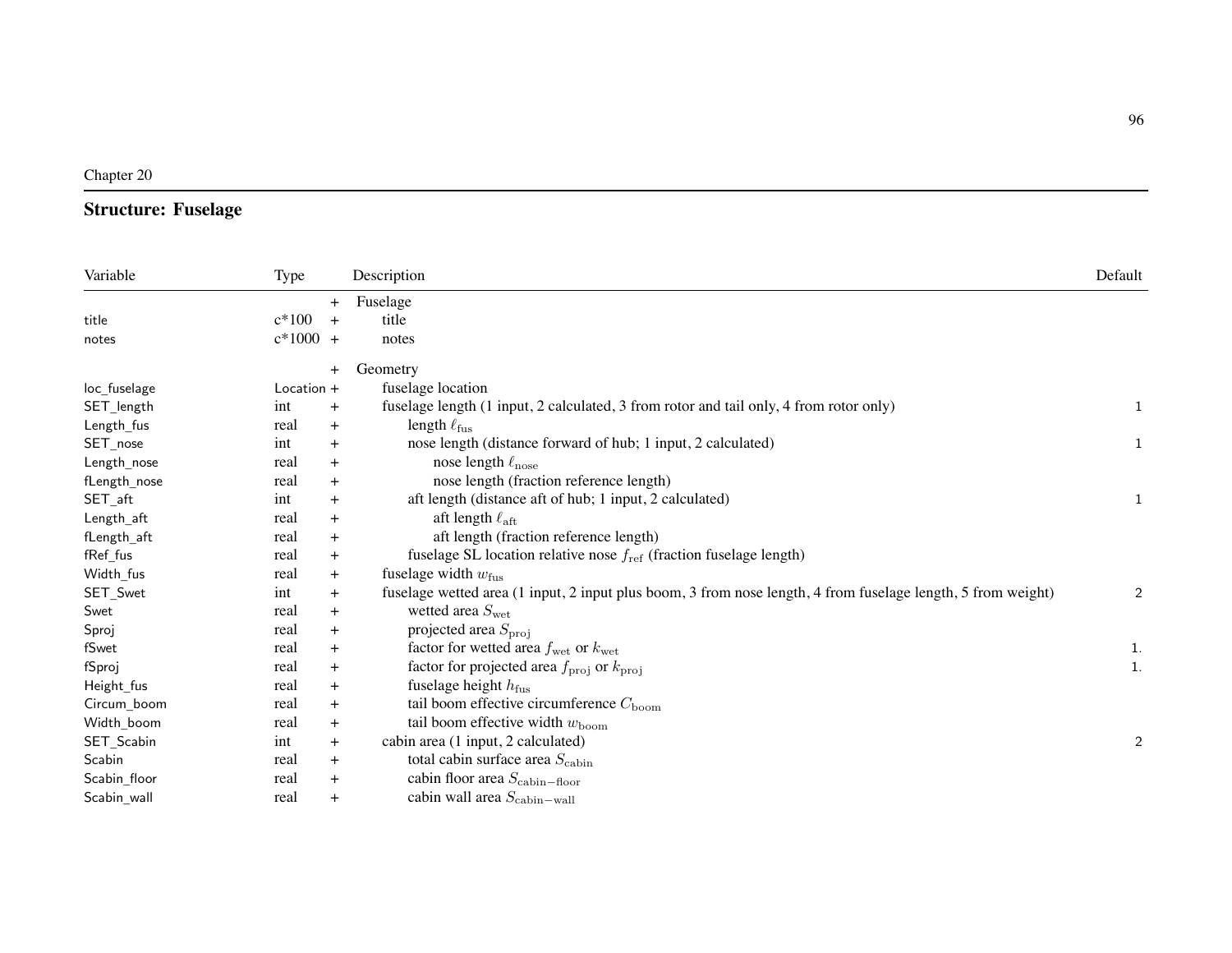## Structure: Fuselage 97

| fScabin                    | real | $\pm$     | factor for total cabin surface area $f_{\text{cabin}}$                                                                                                             | 0.6          |
|----------------------------|------|-----------|--------------------------------------------------------------------------------------------------------------------------------------------------------------------|--------------|
| fScabin_floor              | real | $\ddot{}$ | factor for cabin floor area $f_{\text{cabin-floor}}$                                                                                                               | 0.6          |
| fScabin_wall               | real | $+$       | factor for cabin wall area $f_{\text{cabin-wall}}$                                                                                                                 | 0.6          |
| KIND_scale                 | int  | $\pm$     | reference length (1 rotor radius, 2 wing span, 3 fuselage length)                                                                                                  | 1            |
| refRotor                   | int  | $+$       | rotor number (for rotor radius)                                                                                                                                    | $\mathbf{1}$ |
| refWing                    | int  | $+$       | wing number (for wing span)                                                                                                                                        | $\mathbf{1}$ |
|                            |      |           | SET length: input (use Length fus) or calculated (from nose and aft lengths)<br>calculated uses rotor, tail, wing locations; or just rotor and tail, or just rotor |              |
|                            |      |           | which can not then be scaled with fuselage length                                                                                                                  |              |
|                            |      |           | SET_nose: input (use Length_nose) or calculated (from fLength_nose); used for Length_fus and Swet                                                                  |              |
|                            |      |           | SET_aft: input (use Length_aft) or calculated (from fLength_aft); used for Length_fus                                                                              |              |
|                            |      |           | fRef_fus=(SL_fuselage-SL_nose)/Length_fus; used for operating length and sketch                                                                                    |              |
|                            |      |           | input required if SET_length = input, otherwise calculated                                                                                                         |              |
|                            |      |           | SET_Swet: both wetted area and projected area; input (use Swet, Sproj),                                                                                            |              |
|                            |      |           | or calculated (from fSwet, fSproj, Width_fus, Height_fus, and fuselage or nose length)                                                                             |              |
|                            |      |           | or from weight, units of $k_{\text{wet}} =$ fSwet and $k_{\text{proj}} =$ fSproj are ft <sup>2</sup> /klb <sup>2/3</sup> or m <sup>2</sup> /Mg <sup>2/3</sup>      |              |
|                            |      |           | boom circumference and width used if SET Swet not input and not from weight (set to zero if no boom)                                                               |              |
|                            |      |           | SET_Scabin: cabin areas used for systems and equipment weights                                                                                                     |              |
|                            |      |           |                                                                                                                                                                    |              |
|                            |      |           | Geometry (for graphics)                                                                                                                                            |              |
| Height_ramp                | real | $+$       | height of cargo ramp                                                                                                                                               |              |
| fLength_cargo              | real | $\pm$     | fraction of fuselage length used for cargo                                                                                                                         | 0.60         |
|                            |      | $^{+}$    | Controls                                                                                                                                                           |              |
|                            |      | $\ddot{}$ | flow control momentum coefficient $C_u$                                                                                                                            |              |
| <b>INPUT</b> flow          | int  | $+$       | connection to aircraft controls $(0 \text{ none}, 1 \text{ input } T \text{ matrix})$                                                                              | 1            |
| T_flow(ncontmax,nstatemax) | real | $+$       | control matrix                                                                                                                                                     |              |
| nVflow                     | int  | $\pm$     | number of speeds (0 zero value; 1 constant; $\geq 2$ piecewise linear, maximum nvelmax)                                                                            | $\mathbf 0$  |
| flow(nvelmax)              | real | $\ddot{}$ | values                                                                                                                                                             |              |
| Vflow(nvelmax)             | real | $+$       | speeds (CAS or TAS)                                                                                                                                                |              |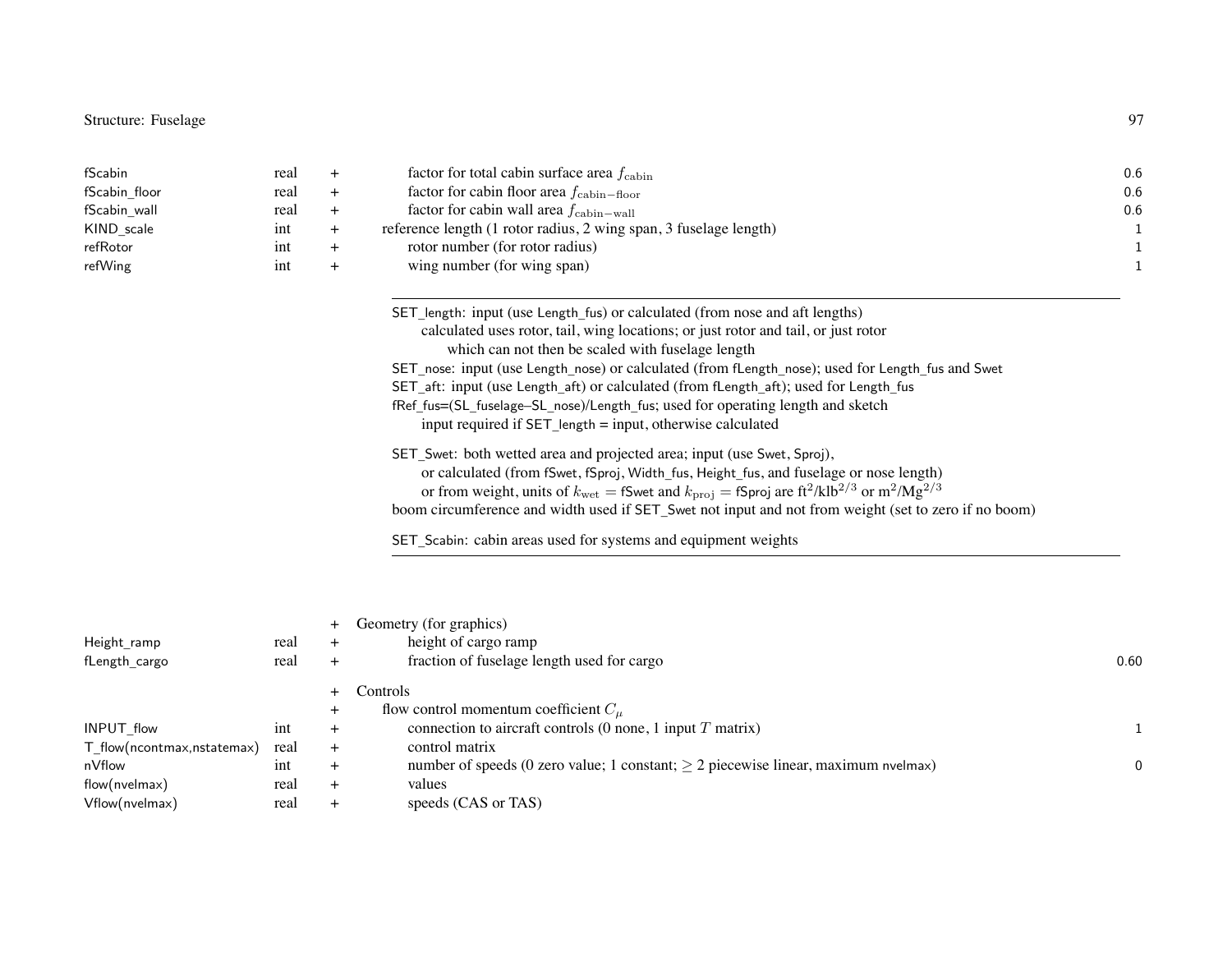|                        |              |                                     | aircraft controls connected to individual controls of component, $c = Tc_{AC} + c_0$<br>for each component control, define matrix T (for each control state) and value $c_0$<br>flight state specifies control state, or that control state obtained from conversion schedule<br>$c_0$ can be zero, constant, or function of flight speed (CAS or TAS, piecewise linear input)<br>by connecting aircraft control to comp control, flight state can specify comp control value<br>initial values if control is connected to trim variable; otherwise fixed for flight state |              |
|------------------------|--------------|-------------------------------------|----------------------------------------------------------------------------------------------------------------------------------------------------------------------------------------------------------------------------------------------------------------------------------------------------------------------------------------------------------------------------------------------------------------------------------------------------------------------------------------------------------------------------------------------------------------------------|--------------|
|                        |              | $\pm$                               | Aerodynamics                                                                                                                                                                                                                                                                                                                                                                                                                                                                                                                                                               |              |
| MODEL aero             | int          | $+$                                 | model (0 none, 1 standard)                                                                                                                                                                                                                                                                                                                                                                                                                                                                                                                                                 |              |
| DoQ_cont               | real         | $+$                                 | contingency drag, area $(D/q)_{\text{cont}}$                                                                                                                                                                                                                                                                                                                                                                                                                                                                                                                               | 0.           |
| DoQV_cont              | real         | $+$                                 | contingency vertical drag, area $(D/q)_{V\text{cont}}$                                                                                                                                                                                                                                                                                                                                                                                                                                                                                                                     | $\mathbf{0}$ |
|                        |              |                                     | DoQ_cont calculated if total drag fixed (Aircraft FIX_drag); otherwise input<br>DoQV cont calculated if total download fixed (Aircraft FIX DL); otherwise input                                                                                                                                                                                                                                                                                                                                                                                                            |              |
| MODEL_weight           | int          | $\ddot{}$<br>$\ddot{}$<br>$\ddot{}$ | Weight<br>fuselage group<br>fuselage group model (0 input, 1 NDARC, 2 custom)                                                                                                                                                                                                                                                                                                                                                                                                                                                                                              |              |
|                        |              | $\ddot{}$                           | weight increment                                                                                                                                                                                                                                                                                                                                                                                                                                                                                                                                                           |              |
| dWbody                 | real         | $\ddot{}$                           | basic body                                                                                                                                                                                                                                                                                                                                                                                                                                                                                                                                                                 | 0.           |
| dWmar                  | real         | $\ddot{}$                           | body marinization                                                                                                                                                                                                                                                                                                                                                                                                                                                                                                                                                          | 0.           |
| dWpress                | real         | $\ddot{}$                           | pressurization                                                                                                                                                                                                                                                                                                                                                                                                                                                                                                                                                             | 0.           |
| dWcrash                | real         | $\ddot{}$                           | body crashworthiness                                                                                                                                                                                                                                                                                                                                                                                                                                                                                                                                                       | 0.           |
| dWftfold               | real         | $+$                                 | tail fold                                                                                                                                                                                                                                                                                                                                                                                                                                                                                                                                                                  | 0.           |
| dWfwfold               | real         | $+$                                 | wing fold                                                                                                                                                                                                                                                                                                                                                                                                                                                                                                                                                                  | 0.           |
|                        |              | $\ddot{}$                           | <b>Technology Factors</b>                                                                                                                                                                                                                                                                                                                                                                                                                                                                                                                                                  |              |
| TECH body              | real         | $\ddot{}$                           | basic body $\chi_{\rm basic}$                                                                                                                                                                                                                                                                                                                                                                                                                                                                                                                                              | 1.0          |
| TECH mar<br>TECH press | real         | $\ddot{}$                           | body marinization $\chi_{\text{mar}}$                                                                                                                                                                                                                                                                                                                                                                                                                                                                                                                                      | 1.0          |
| TECH crash             | real<br>real | $\ddot{}$<br>$\ddot{}$              | pressurization $\chi_{\rm press}$<br>body crashworthiness $\chi_{\rm cw}$                                                                                                                                                                                                                                                                                                                                                                                                                                                                                                  | 1.0<br>1.0   |
| <b>TECH ftfold</b>     | real         | $+$                                 | tail fold $\chi_{\text{tfold}}$                                                                                                                                                                                                                                                                                                                                                                                                                                                                                                                                            | 1.0          |
| <b>TECH</b> fwfold     | real         | $\ddot{}$                           | wing fold $\chi_{\rm{wfold}}$                                                                                                                                                                                                                                                                                                                                                                                                                                                                                                                                              | 1.0          |
|                        |              |                                     |                                                                                                                                                                                                                                                                                                                                                                                                                                                                                                                                                                            |              |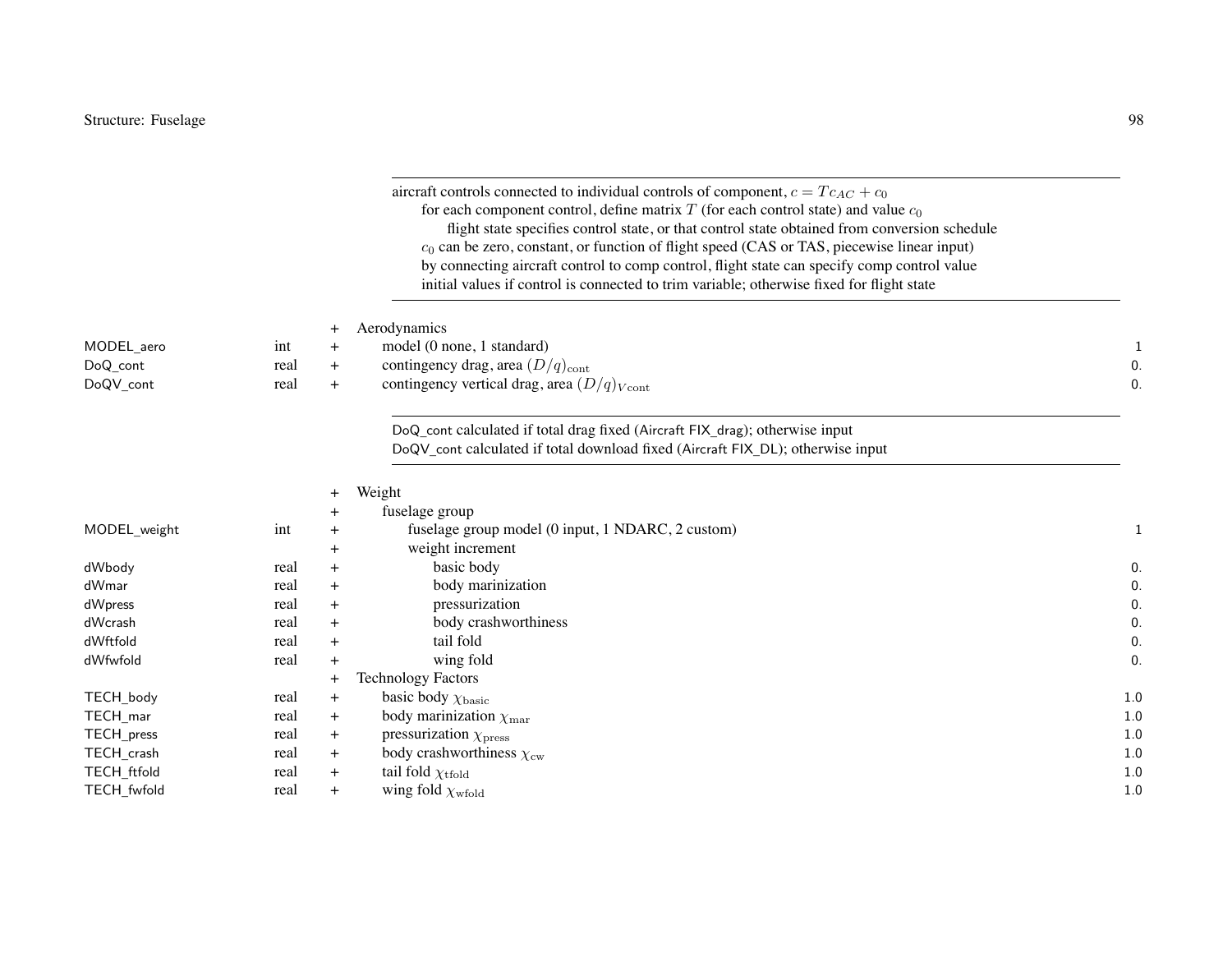| weight model result multiplied by technology factor and increment added:                |
|-----------------------------------------------------------------------------------------|
| $Wxx = TECH_xx*Wxx$ model + dWxx; for fixed (input) weight use MODEL_xx=0 or TECH_xx=0. |

|                 |      | $+$       | Aerodynamics, Standard Model                                                                                       |          |
|-----------------|------|-----------|--------------------------------------------------------------------------------------------------------------------|----------|
| AoA zl          | real | $+$       | zero lift angle of attack $\alpha_{zl}$ (deg)                                                                      | 0.       |
| AoA_max         | real | $+$       | angle of attack for maximum lift $\alpha_{\text{max}}$ (deg)                                                       | 10.      |
|                 |      | $+$       | lift                                                                                                               |          |
| SET lift        | int  | $+$       | specification (1 fixed, $L/q$ ; 2 scaled, $C_L$ )                                                                  |          |
| dLoQda          | real | $+$       | lift slope, $d(L/q)/d\alpha$ (per rad)                                                                             |          |
| dCLda           | real | $\ddot{}$ | lift slope, $C_{L\alpha} = dC_L/d\alpha$ (per rad; based on wetted area, $L/q = SC_L$ )                            |          |
|                 |      | $\ddot{}$ | pitch moment                                                                                                       |          |
| SET_moment      | int  | $+$       | specification (1 fixed, $M/q$ ; 2 scaled, $C_M$ )                                                                  |          |
| MoQ0            | real | $^{+}$    | moment at zero lift, $(M/q)_0$                                                                                     |          |
| CM <sub>0</sub> | real | $+$       | moment at zero lift, $C_{M0}$ (based on wetted area and fuselage length, $M/q = S\ell C_M$ )                       |          |
| dMoQda          | real | $+$       | moment slope, $d(M/q)/d\alpha$ (per rad)                                                                           |          |
| dCMda           | real | $+$       | moment slope, $C_{M\alpha} = dC_M/d\alpha$ (per rad; based on wetted area and fuselage length, $M/q = S\ell C_M$ ) |          |
| SS_zy           | real | $+$       | sideslip angle for zero side force $\beta_{zy}$ (deg)                                                              | $\Omega$ |
| SS_max          | real | $\pm$     | sideslip angle for maximum side force $\beta_{\text{max}}$ (deg)                                                   | 10.      |
|                 |      | $^{+}$    | side force                                                                                                         |          |
| SET_side        | int  | $+$       | specification (1 fixed, $Y/q$ ; 2 scaled, $C_Y$ )                                                                  |          |
| dYoQdb          | real | $+$       | side force slope, $d(Y/q)/d\beta$ (per rad)                                                                        |          |
| dCYdb           | real | $\ddot{}$ | side force slope, $C_{Y\beta} = dC_Y/d\beta$ (per rad; based on wetted area, $Y/q = SC_Y$ )                        |          |
|                 |      | $+$       | yaw moment                                                                                                         |          |
| SET_yaw         | int  | $+$       | specification (1 fixed, $N/q$ ; 2 scaled, $C_N$ )                                                                  |          |
| NoQ0            | real | $+$       | moment at zero lift, $(N/q)_0$                                                                                     |          |
| CN <sub>0</sub> | real | $+$       | moment at zero lift, $C_{N0}$ (based on wetted area and fuselage length, $N/q = S\ell C_N$ )                       |          |
| dNoQdb          | real | $+$       | moment slope, $d(N/q)/d\beta$ (per rad)                                                                            |          |
| dCNdb           | real | $^+$      | moment slope, $C_{N\beta} = dC_N/d\beta$ (per rad; based on wetted area and fuselage length, $N/q = S\ell C_N$ )   |          |

SET \_ xxx: fixed (use XoQ) or scaled (use CX); other parameter calculated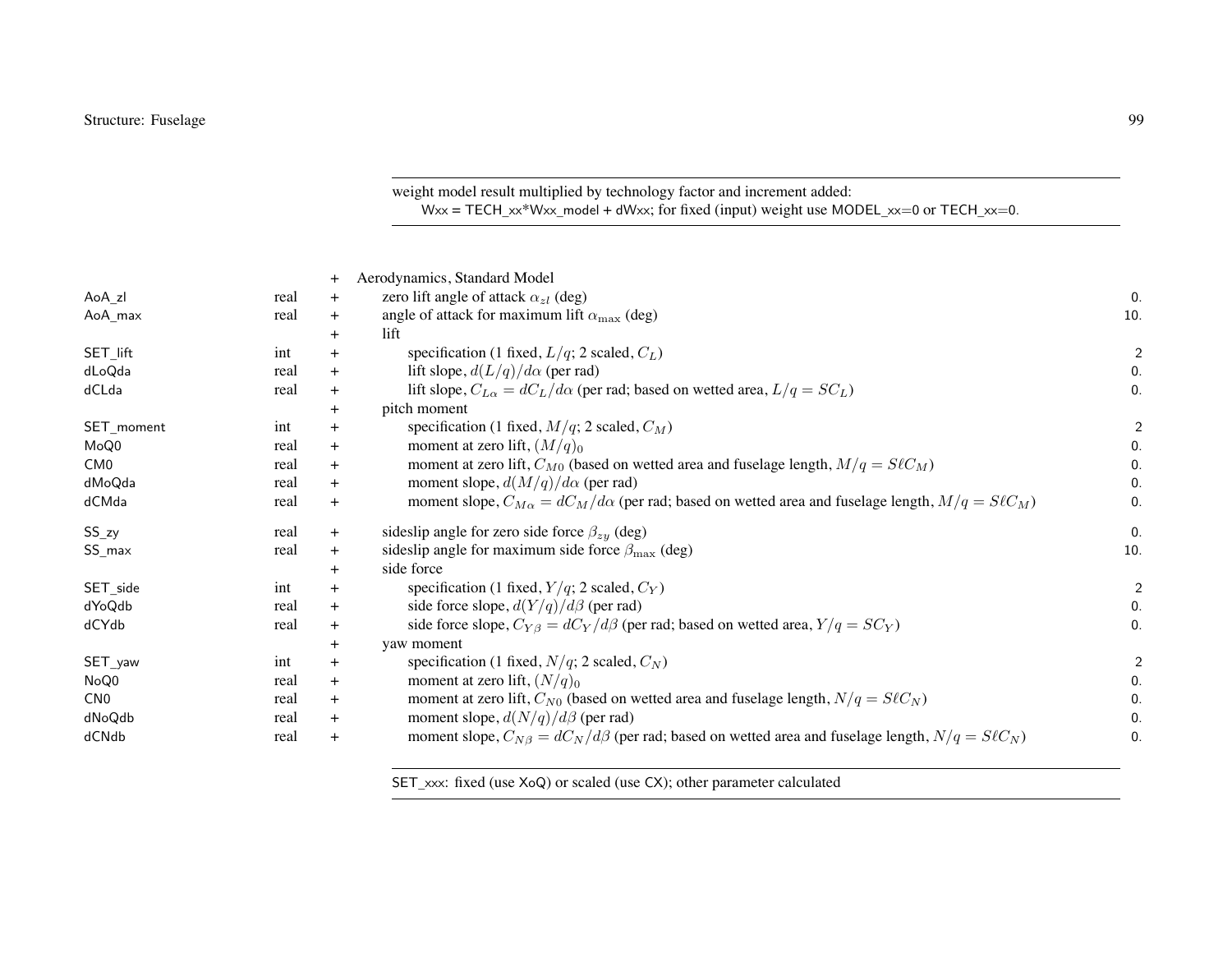|                   |      | $+$       | Drag, Standard Model                                                                                                                                                                                                |                |
|-------------------|------|-----------|---------------------------------------------------------------------------------------------------------------------------------------------------------------------------------------------------------------------|----------------|
|                   |      | $+$       | forward flight drag                                                                                                                                                                                                 |                |
| SET_drag          | int  | $+$       | specification (1 fixed, $D/q$ ; 2 scaled, $C_D$ )                                                                                                                                                                   | $\overline{c}$ |
| DoQ               | real | $+$       | area $(D/q)_0$                                                                                                                                                                                                      |                |
| CD                | real | $\ddot{}$ | coefficient $C_{D0}$ (based on wetted area, $D/q = SC_D$ )                                                                                                                                                          | 0.005          |
|                   |      | $\ddot{}$ | fixtures and fittings                                                                                                                                                                                               |                |
| SET Dfit          | int  | $+$       | specification (1 fixed, $D/q$ ; 2 scaled, $C_D$ )                                                                                                                                                                   | $\overline{2}$ |
| DoQ_fit           | real | $+$       | area $(D/q)_{\text{fit}}$                                                                                                                                                                                           |                |
| $CD_{fit}$        | real | $+$       | coefficient $C_{Dfit}$ (based on wetted area, $D/q = SC_D$ )                                                                                                                                                        | 0.             |
|                   |      | $+$       | rotor-body interference                                                                                                                                                                                             |                |
| SET_Drb           | int  | $+$       | specification (1 fixed, $D/q$ ; 2 scaled, $C_D$ )                                                                                                                                                                   | $\overline{2}$ |
| DoQ_rb(nrotormax) | real | $+$       | area $(D/q)_{rb}$                                                                                                                                                                                                   |                |
| CD_rb(nrotormax)  | real | $+$       | coefficient $C_{Drb}$ (based on wetted area, $D/q = SC_D$ )                                                                                                                                                         | 0.             |
|                   |      | $+$       | vertical drag                                                                                                                                                                                                       |                |
| SET_Vdrag         | int  | $+$       | specification (1 fixed, $D/q$ ; 2 scaled, $C_D$ )                                                                                                                                                                   | $\overline{2}$ |
| DoQV              | real | $+$       | area $(D/q)V$                                                                                                                                                                                                       |                |
| CDV               | real | $+$       | coefficient $C_{DV}$ (based on projected area, $D/q = S_{\text{proj}}C_D$ )                                                                                                                                         | 0.             |
|                   |      | $\ddot{}$ | sideward drag                                                                                                                                                                                                       |                |
| SET_Sdrag         | int  | $+$       | specification (1 fixed, $D/q$ ; 2 scaled, $C_D$ )                                                                                                                                                                   | 2              |
| DoQS              | real | $+$       | area $(D/q)_S$                                                                                                                                                                                                      |                |
| <b>CDS</b>        | real | $+$       | coefficient $C_{DS}$ (based on wetted area, $D/q = SC_D$ )                                                                                                                                                          | 0.             |
|                   |      | $+$       | drag variation with angle of attack                                                                                                                                                                                 |                |
| MODEL_drag        | int  | $+$       | model (0 none, 1 general, 2 quadratic)                                                                                                                                                                              | $\overline{2}$ |
| AoA_Dmin          | real | $+$       | angle of attack for fuselage minimum drag $C_{D\text{min}}$ (deg)                                                                                                                                                   | 0.             |
| Kdrag             | real | $+$       | drag increment $K_d$ , $\Delta C_D = C_{D0} K_d  \alpha_e ^{X_d}$                                                                                                                                                   | 0.             |
| Xdrag             | real | $+$       | drag increment $X_d$ , $\Delta C_D = C_{D0} K_d  \alpha_e ^{X_d}$                                                                                                                                                   | 2.             |
|                   |      | $+$       | transition from forward flight drag to vertical drag                                                                                                                                                                |                |
| MODEL trans       | int  | $+$       | model (1 input transition angle of attack, 2 calculate for quadratic)                                                                                                                                               | 1              |
| AoA_tran          | real | $+$       | angle of attack for transition $\alpha_t$ (deg)                                                                                                                                                                     | 25.            |
|                   |      | $+$       | Flow Control; $\Delta C_L = C_{L\alpha} (L_{\mu s} \sqrt{C_{\mu}} + L_{\mu 1} C_{\mu} + L_{\mu 2} C_{\mu}^2), \Delta C_{L\text{max}} = X_{\mu} C_{\mu}, \Delta C_M = M_{\mu} C_{\mu}, \Delta C_D = D_{\mu} C_{\mu}$ |                |
| MODEL flow        | int  | $+$       | model (0 none)                                                                                                                                                                                                      | $\overline{0}$ |
| Lmus              | real | $+$       | lift $L_{\mu s}$                                                                                                                                                                                                    | 0.0            |
| Lmu1              | real | $+$       | lift $L_{\mu 1}$                                                                                                                                                                                                    | 0.0            |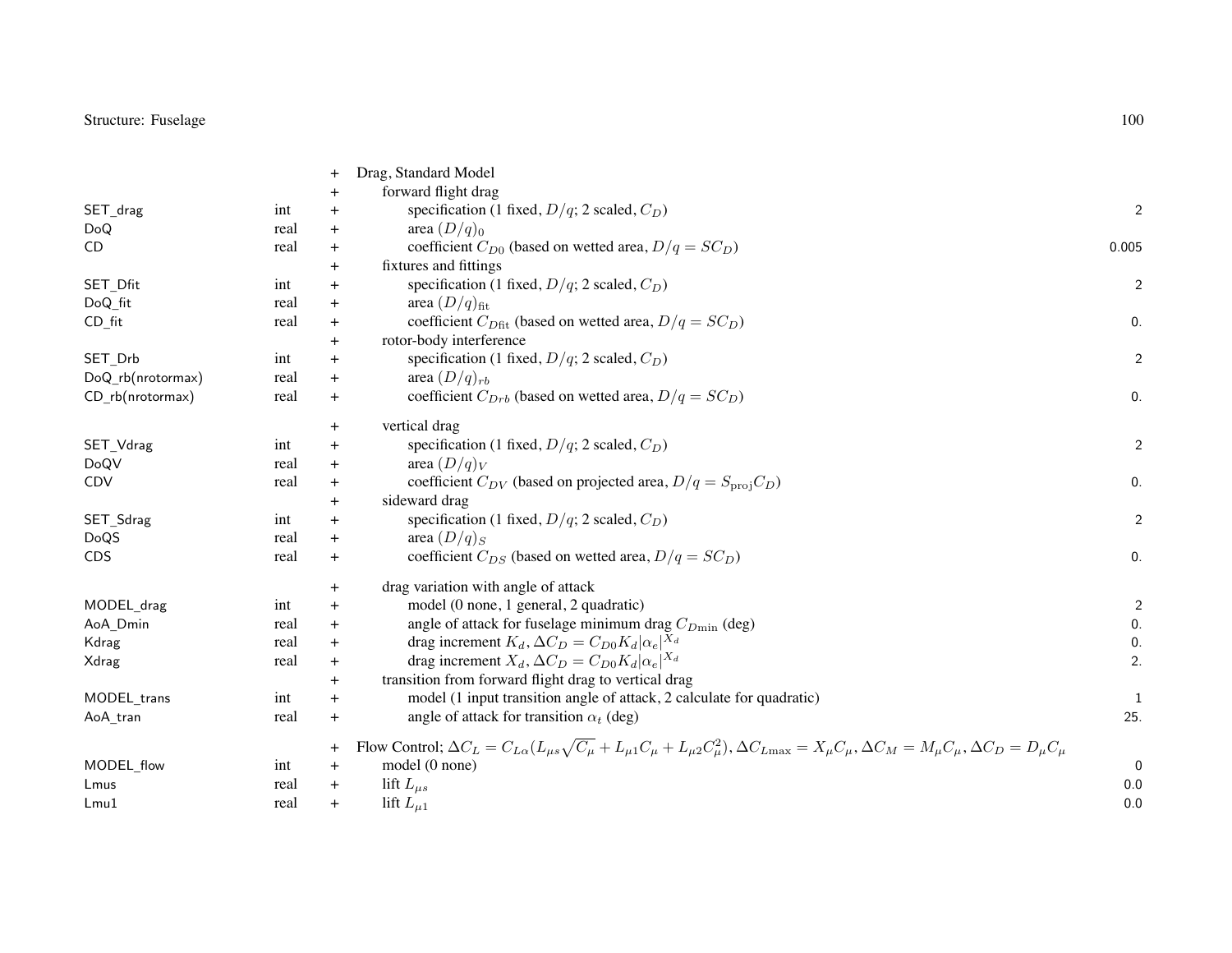# Structure: Fuselage 101

| real | $+$       | lift $L_{\mu 2}$                                                                                                                                                                                   | 0.0          |
|------|-----------|----------------------------------------------------------------------------------------------------------------------------------------------------------------------------------------------------|--------------|
| real | $+$       | maximum lift $X_\mu$                                                                                                                                                                               | 1.0          |
| real | $\ddot{}$ | moment $M_{\mu}$                                                                                                                                                                                   | 0.0          |
| real | $+$       | drag $D_\mu$                                                                                                                                                                                       | 0.0          |
| real | $+$       | flow limit $C_{\mu\text{limit}}$                                                                                                                                                                   | 1.0          |
|      |           | Fuselage Group, NDARC Weight Model                                                                                                                                                                 |              |
| int  | $+$       | model (1 AFDD84, 2 AFDD82, 3 other)                                                                                                                                                                | 1            |
| int  | $\ddot{}$ | model (1 Boeing, GARTEUR (2 air, 3 hel), 4 Tishchenko, 5 Torenbeek, Raymer (6 transport, 7 gen av), 8 generic)                                                                                     |              |
| int  | $+$       | AFDD: rear cargo ramp (0 none)                                                                                                                                                                     |              |
| real | $+$       | Boeing: cabin length $+$ ramp length $+$ cg range (fraction fuselage length)                                                                                                                       | 0.6          |
| real | $+$       | Boeing or Torenbeek or Raymer: design dive speed $V_{\text{dive}}$ (knots)                                                                                                                         | 200.         |
| int  | $+$       | Raymer: number of cargo doors                                                                                                                                                                      |              |
| real | $+$       | Raymer: cabin pressure differential (psi)                                                                                                                                                          | 8            |
| real | $+$       | generic: factor $K_{\text{fus}}$                                                                                                                                                                   | 0.           |
| real | $+$       | exponent $X_{\text{fus}W}$                                                                                                                                                                         | $\mathbf{0}$ |
| real | $+$       | exponent $X_{\text{fus}n}$                                                                                                                                                                         | 0.           |
| real | $\ddot{}$ | exponent $X_{fuss}$                                                                                                                                                                                | 0.           |
| real | $+$       | exponent $X_{\text{fus}\ell}$                                                                                                                                                                      | 0.           |
| real | $\ddot{}$ | body weight for marinization $f_{\text{mar}}$ (fraction basic body weight)                                                                                                                         |              |
| real | $\ddot{}$ | body weight for pressurization $fpress$ (fraction basic body weight)                                                                                                                               | 0.           |
| real | $+$       | body weight for crashworthiness $f_{\text{cw}}$ (fraction body weight)                                                                                                                             | 0.           |
| real | $+$       | tail fold weight $f_{\text{tfold}}$ (fraction tail (AFDD84 or other) or body (AFDD82) weight)                                                                                                      | 0.           |
| real | $+$       | wing fold weight $f_{\text{wfold}}$ (fraction wing+tip (AFDD84 or other) or body+tailfold (AFDD82) weight)                                                                                         | 0.           |
|      |           | AFDD84 (UNIV) is universal body weight model, for tiltrotor and tiltwing as well as for helicopters<br>AFDD82 (HELO) is helicopter body weight model, should not be used for tiltrotor or tiltwing |              |
|      |           | dive speed: $V_{\text{max}}$ = SLS max speed, Vdive = 1.25 $V_{\text{max}}$                                                                                                                        |              |
|      |           | fLength_crg = $(\ell_c + \ell_r + \Delta CG)/\ell_{body} \cong 1.0$ for tandem, 0.3-0.6 for single main rotor (0.7-0.8 with ramp)                                                                  |              |
|      |           | typically fWbody crash = $0.06$                                                                                                                                                                    |              |
|      |           | typically fWbody_tfold = $0.30$ (AFDD84 or other) or $0.05$ (AFDD82) for folding tail                                                                                                              |              |
|      |           |                                                                                                                                                                                                    |              |

+ Custom Weight Model<br>+ parameters

WtParam\_fuse(8)

\_fuse(8) real <sup>+</sup> parameters 0.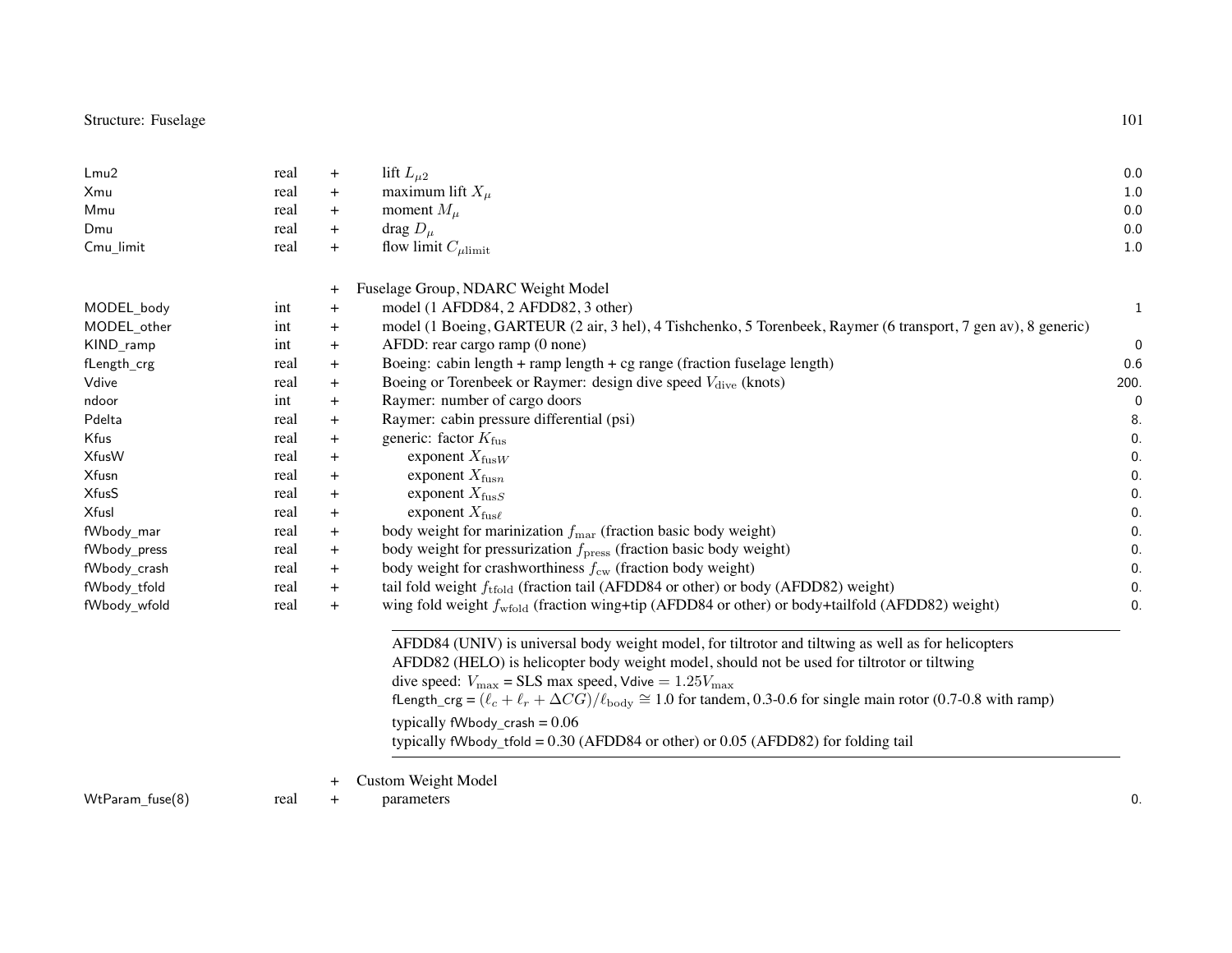# **Structure: LandingGear**

| Variable     | Type       |       | Description                                                                                                                                                                                                                                | Default |
|--------------|------------|-------|--------------------------------------------------------------------------------------------------------------------------------------------------------------------------------------------------------------------------------------------|---------|
|              |            | $+$   | Landing Gear                                                                                                                                                                                                                               |         |
| title        | $c*100$    | $+$   | title                                                                                                                                                                                                                                      |         |
| notes        | $c*1000 +$ |       | notes                                                                                                                                                                                                                                      |         |
|              |            | $\pm$ | Geometry                                                                                                                                                                                                                                   |         |
| loc_gear     | Location + |       | landing gear location                                                                                                                                                                                                                      |         |
| d_gear       | real       | $\pm$ | distance from bottom of landing gear to WL_gear $d_{LG}$                                                                                                                                                                                   | 0.      |
| place        | int        | $\pm$ | placement (1 located on body, 2 located on wing)                                                                                                                                                                                           |         |
| KIND_LG      | int        | $+$   | retraction (0 fixed, 1 retracts)                                                                                                                                                                                                           |         |
| speed        | real       | $+$   | retraction speed (CAS or TAS, knots)                                                                                                                                                                                                       |         |
|              |            |       | landing gear location: with HAGL (FltState) determines rotor height above ground level<br>height rotor = landing gear above ground + hub above landing gear = HAGL + (WL_hub-WL_gear+d_gear)<br>place: used for weight (fuselage and wing) |         |
|              |            | $\pm$ | Aerodynamics                                                                                                                                                                                                                               |         |
| MODEL aero   | int        | $^+$  | model (0 none, 1 standard)                                                                                                                                                                                                                 | 1       |
|              |            | $\pm$ | Weight                                                                                                                                                                                                                                     |         |
|              |            | $\pm$ | alighting gear group                                                                                                                                                                                                                       |         |
| MODEL_weight | int        | $\pm$ | alighting gear group model (0 input, 1 NDARC, 2 custom)                                                                                                                                                                                    |         |
|              |            | $\pm$ | weight increment                                                                                                                                                                                                                           |         |
| dWLG         | real       | $\pm$ | basic landing gear                                                                                                                                                                                                                         | 0.      |
| dWLGret      | real       | $\pm$ | retraction                                                                                                                                                                                                                                 | 0.      |
| dWLGcrash    | real       | $\pm$ | crashworthiness                                                                                                                                                                                                                            | 0.      |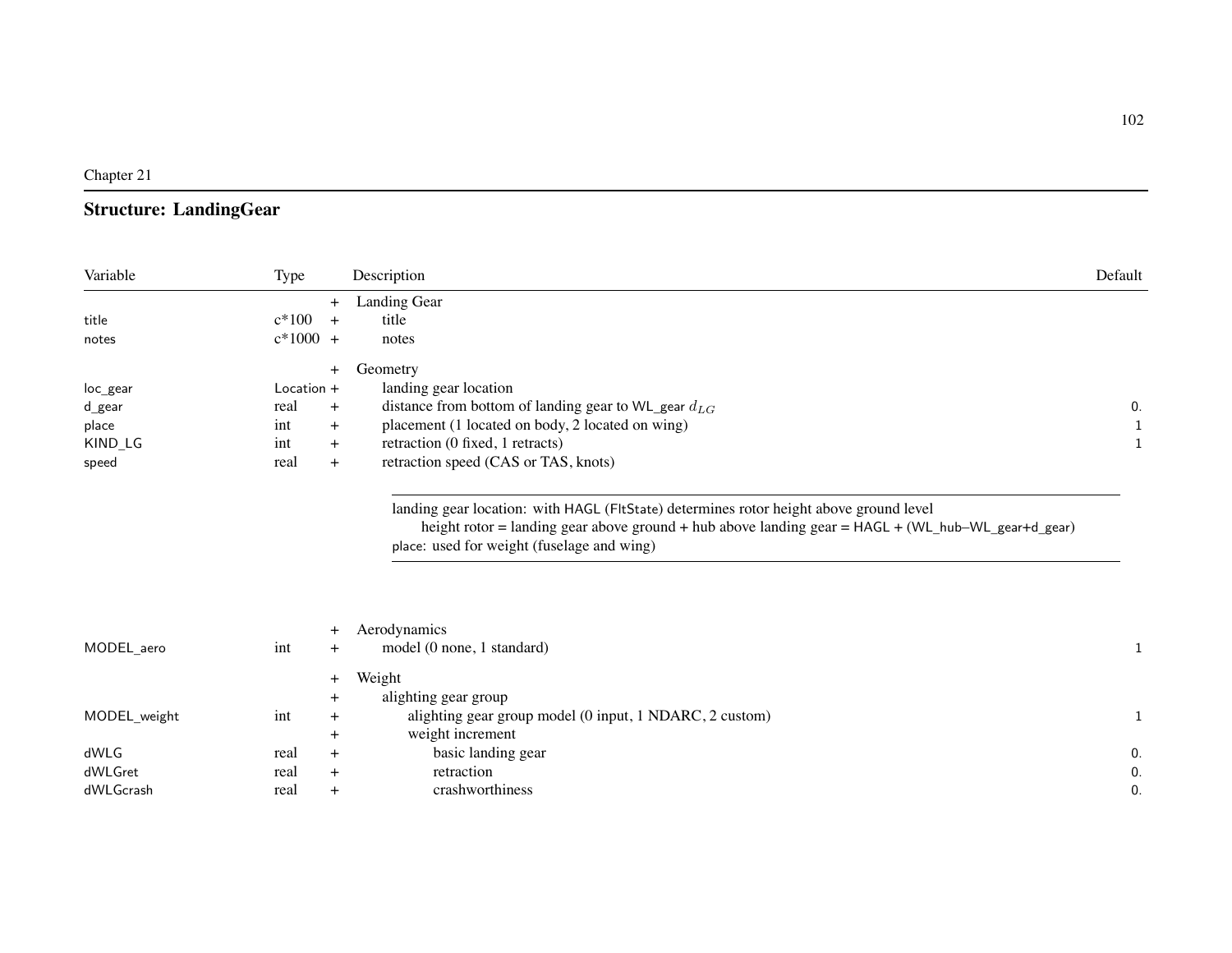| Structure: LandingGear |      |            |                                                                                                                                                                           | 103            |
|------------------------|------|------------|---------------------------------------------------------------------------------------------------------------------------------------------------------------------------|----------------|
|                        |      | $\ddot{}$  | <b>Technology Factors</b>                                                                                                                                                 |                |
| TECH LG                | real | $+$        | basic landing gear $\chi_{LG}$                                                                                                                                            | $1.0\,$        |
| TECH_LGret             | real | $\ddot{}$  | retraction $\chi_{LGret}$                                                                                                                                                 | 1.0            |
| TECH_LGcrash           | real | $+$        | crashworthiness $\chi_{LGew}$                                                                                                                                             | 1.0            |
|                        |      |            | weight model result multiplied by technology factor and increment added:<br>$Wxx = TECH_xxx*Wxx$ model + dWxx; for fixed (input) weight use MODEL $xx=0$ or TECH $xx=0$ . |                |
| DoQ                    | real | $+$<br>$+$ | Drag, Standard Model<br>drag area extended, $D/q$                                                                                                                         |                |
|                        |      | $\ddot{}$  | Landing Gear Group, NDARC Weight Model                                                                                                                                    |                |
| MODEL_LG               | int  | $+$        | model (1 fraction, 2 parametric rotary wing, 3 parametric fixed wing)                                                                                                     | $\overline{2}$ |
| nLG                    | int  | $+$        | number of landing gear assemblies $N_{LG}$                                                                                                                                | 3              |
| fWLG basic             | real | $+$        | basic landing gear weight $f_{LG}$ (fraction maximum takeoff weight)                                                                                                      | 0.0325         |
| fWLG_ret               | real | $+$        | landing gear weight for retraction $f_{LGret}$ (fraction basic weight)                                                                                                    | 0.08           |
| fWLG_crash             | real | $+$        | landing gear weight for crashworthiness $f_{LG}$ (fraction basic+retraction weight)                                                                                       | 0.14           |
|                        |      |            | only MODEL LG=fraction uses fWLG basic<br>typically $fWLG_b$ basic = 0.0325 (fraction method)                                                                             |                |
| WtParam_gear(8)        | real |            | typically fWLG ret = $0.08$ , fWLG crash = $0.14$<br><b>Custom Weight Model</b><br>parameters                                                                             |                |
|                        |      | $\ddot{}$  |                                                                                                                                                                           | 0.             |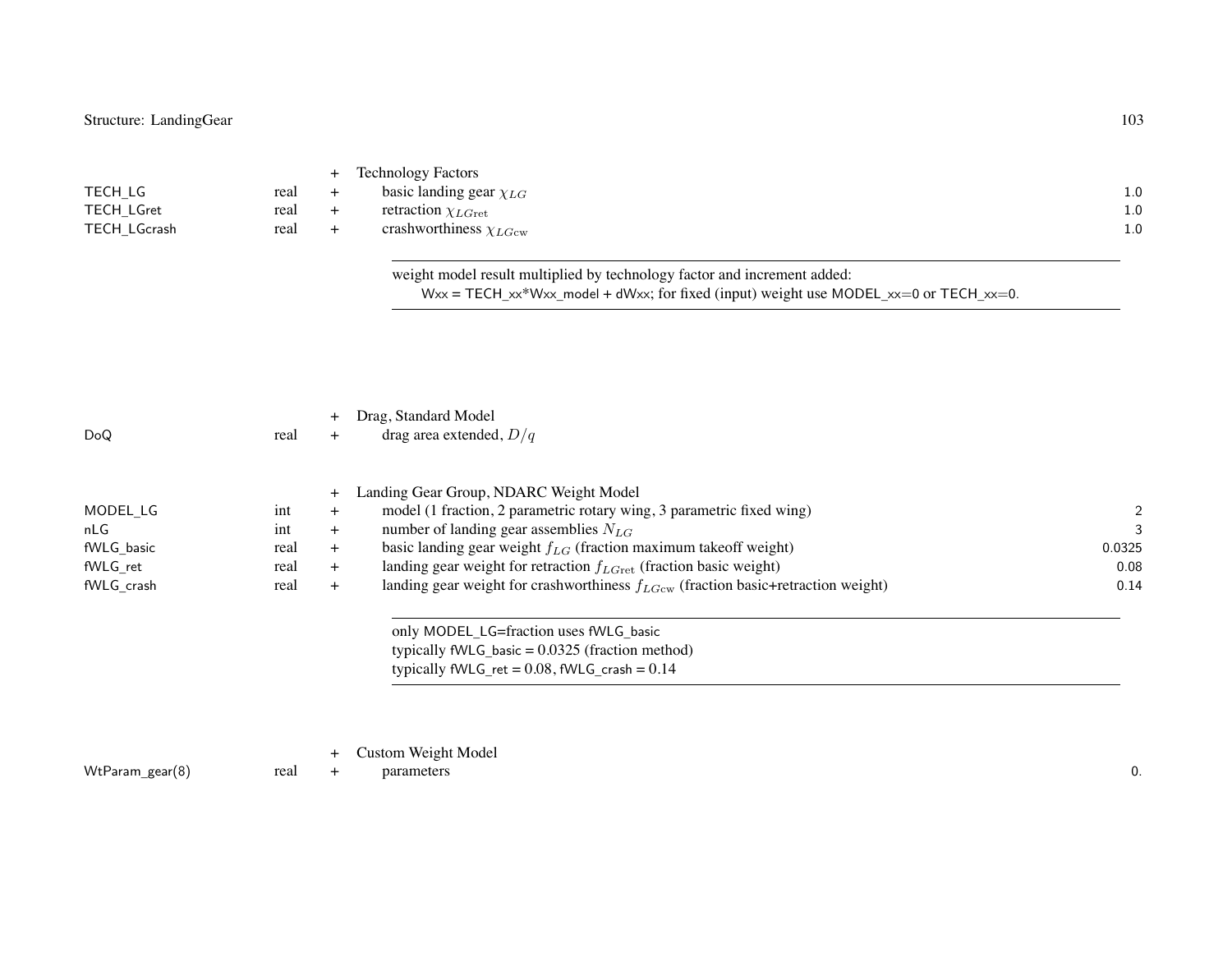| Variable           | Type       |       | Description                                                                                                                                                                                               | Default |
|--------------------|------------|-------|-----------------------------------------------------------------------------------------------------------------------------------------------------------------------------------------------------------|---------|
|                    |            | $+$   | Rotor                                                                                                                                                                                                     |         |
| title              | $c*100$    | $+$   | title                                                                                                                                                                                                     |         |
| notes              | $c*1000 +$ |       | notes                                                                                                                                                                                                     |         |
| config             | $c*32$     | $+$   | Configuration                                                                                                                                                                                             | 'main'  |
|                    |            |       | configuration designation: principal designation required, rest identify special characteristics                                                                                                          |         |
|                    |            |       | principal designation = 'main', 'tail', 'prop'                                                                                                                                                            |         |
|                    |            |       | $antitorque = 'antiQ', 'auxT'$                                                                                                                                                                            |         |
|                    |            |       | twin rotor = 'coaxial', 'tandem', 'tiltrotor' (keyword = tan, coax, tilt)<br>others = 'variable diameter', 'stop', 'ducted fan', 'reaction drive', 'multirotor' (keyword = var, stop, duct, react, multi) |         |
|                    |            |       | principal designation determines where weight put in weight statement, and designates main rotors (isMainRotor)                                                                                           |         |
|                    |            |       | separately specify appropriate performance and weight models                                                                                                                                              |         |
|                    |            |       | multiple rotor configurations have special options for geometry and performance                                                                                                                           |         |
|                    |            |       | options defined by variables SET_geom, MODEL_twin, MODEL_int_twin                                                                                                                                         |         |
|                    |            |       | antitorque or aux thrust rotor has special options for sizing                                                                                                                                             |         |
|                    |            |       | options defined by variables SET_rotor, fThrust, Tdesign                                                                                                                                                  |         |
|                    |            |       | reaction drive still requires propulsion group                                                                                                                                                            |         |
|                    |            | $\pm$ | Propulsion group                                                                                                                                                                                          |         |
| kPropulsion        | int        | $\pm$ | group number                                                                                                                                                                                              |         |
| KIND xmsn          | int        | $+$   | drive system branch (1 primary, 0 dependent)                                                                                                                                                              |         |
| Vtip_ref(ngearmax) | real       | $+$   | reference tip speed                                                                                                                                                                                       |         |
| $INPUT\_gear$      | int        | $+$   | gear ratio input for dependent branch (1 Vtip_ref, 2 gear)                                                                                                                                                |         |
| gear(ngearmax)     | real       | $\pm$ | gear ratio $r = \Omega_{\rm dep}/\Omega_{\rm prim}$ (ratio rpm to rpm of primary rotor)                                                                                                                   | 1.0     |
|                    |            |       | Reaction drive                                                                                                                                                                                            |         |
| r react            | real       |       | effective radial station of force (fraction Radius)                                                                                                                                                       | 1.0     |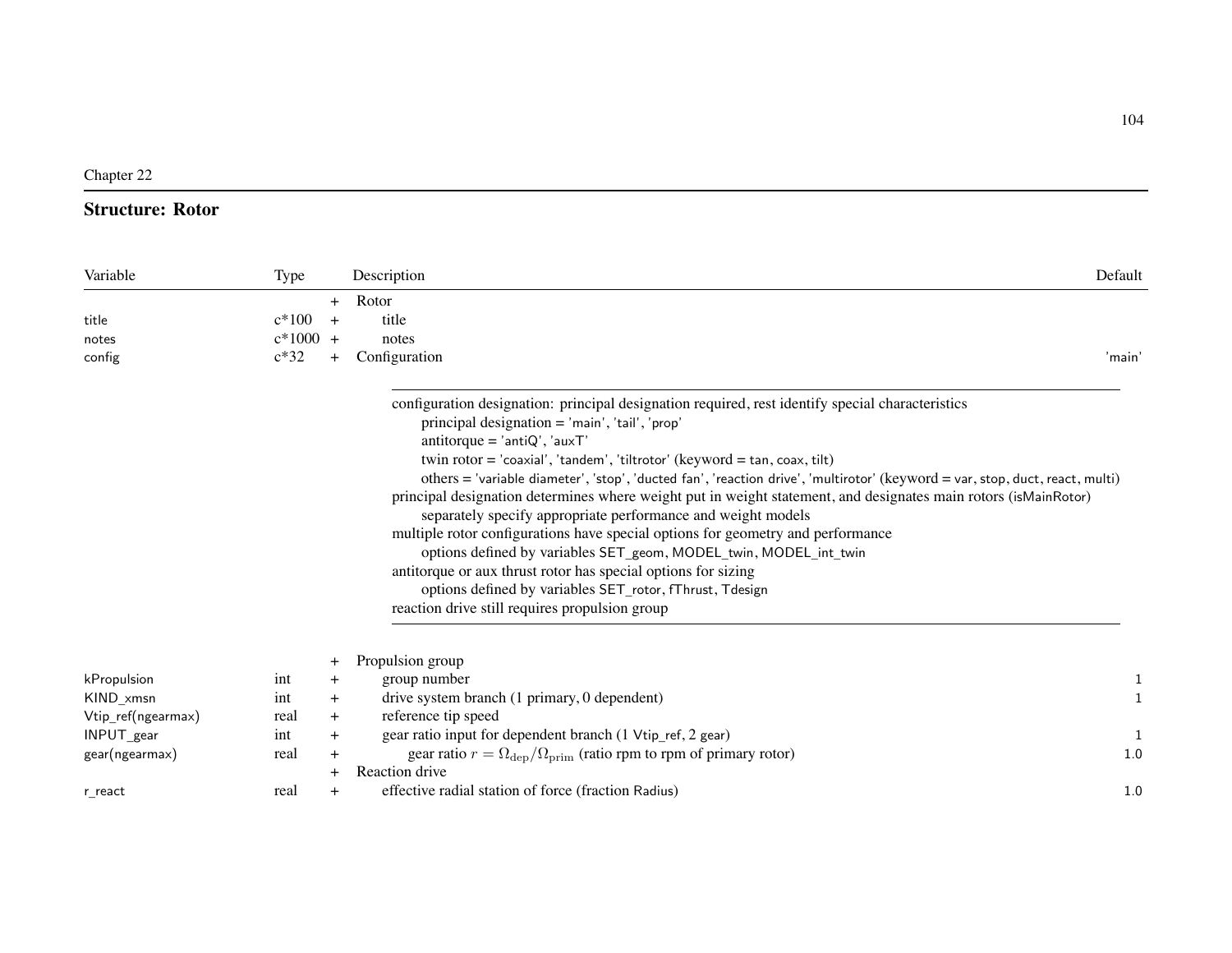|                   |      |                | drive system branch: only one primary rotor per propulsion group                                                           |              |
|-------------------|------|----------------|----------------------------------------------------------------------------------------------------------------------------|--------------|
|                   |      |                | tip speed and gear ratio required for each drive system state                                                              |              |
|                   |      |                | primary: specify Vtip_ref and default tip speeds; $V_{\text{tip}-\text{hover}} = \text{Vtip\_ref}(1)$                      |              |
|                   |      |                | dependent: specify gear ratio, or specify Vtip_ref and calculate gear (depend on rotor radius)                             |              |
|                   |      |                | can not specify gear ratio if sizing changes dependent rotor $V_{\text{tip}}$ (SET_rotor)                                  |              |
|                   |      |                | if size task changes Vtip_ref(1), then rVtip_ref used to change Vtip_ref(n) for $n>1$                                      |              |
|                   |      |                | variable speed transmission: for drive system state STATE_gear_var, gear ratio factor $f_{\text{gear}}$ (control) included |              |
|                   |      |                | when evaluate rotational speed of dependent rotor                                                                          |              |
|                   |      |                | reaction drive requires one and only one propulsion system (engine group or jet group)                                     |              |
|                   |      | $\overline{+}$ | Default rotor tip speeds (primary rotor)                                                                                   |              |
| <b>INPUT Vtip</b> | int  | $\pm$          | input form (1 tip speed, 2 hover $V_{\text{tip}}$ and rpm ratio)                                                           |              |
|                   |      | $+$            | function of flight speed                                                                                                   |              |
| nVrpm             | int  | $+$            | number of speeds (1 constant; $\geq 2$ piecewise linear, maximum nvelmax)                                                  |              |
| Vrpm(nvelmax)     | real | $\ddot{}$      | speeds (CAS or TAS)                                                                                                        |              |
|                   |      | $\ddot{}$      | tip speed                                                                                                                  |              |
| Vtip_cruise       | real | $+$            | cruise                                                                                                                     |              |
| Vtip_man          | real | $+$            | maneuvering flight                                                                                                         |              |
| Vtip oei          | real | $\ddot{}$      | <b>OEI</b>                                                                                                                 |              |
| Vtip_xmsn         | real | $+$            | transmission sizing                                                                                                        |              |
| Vtip(nvelmax)     | real | $\ddot{}$      | function of flight speed                                                                                                   |              |
|                   |      | $\pm$          | rpm ratio $(V_{\text{tip}}/V_{\text{tip-hover}})$                                                                          |              |
| fRPM cruise       | real | $\ddot{}$      | cruise                                                                                                                     | $\mathbf{1}$ |
| fRPM man          | real | $+$            | maneuvering flight                                                                                                         | 1.           |
| fRPM oei          | real | $+$            | <b>OEI</b>                                                                                                                 |              |
| fRPM xmsn         | real | $\ddot{}$      | transmission sizing                                                                                                        | $\mathbf 1$  |
| fRPM(nvelmax)     | real | $\ddot{}$      | function of flight speed                                                                                                   | 1.           |
|                   |      |                |                                                                                                                            |              |

default rotor tip speeds (including conversion): selectable by SET\_Vtip of FltState only for primary rotor;  $V_{\rm tip}$  calculated from gear(state) for dependent branch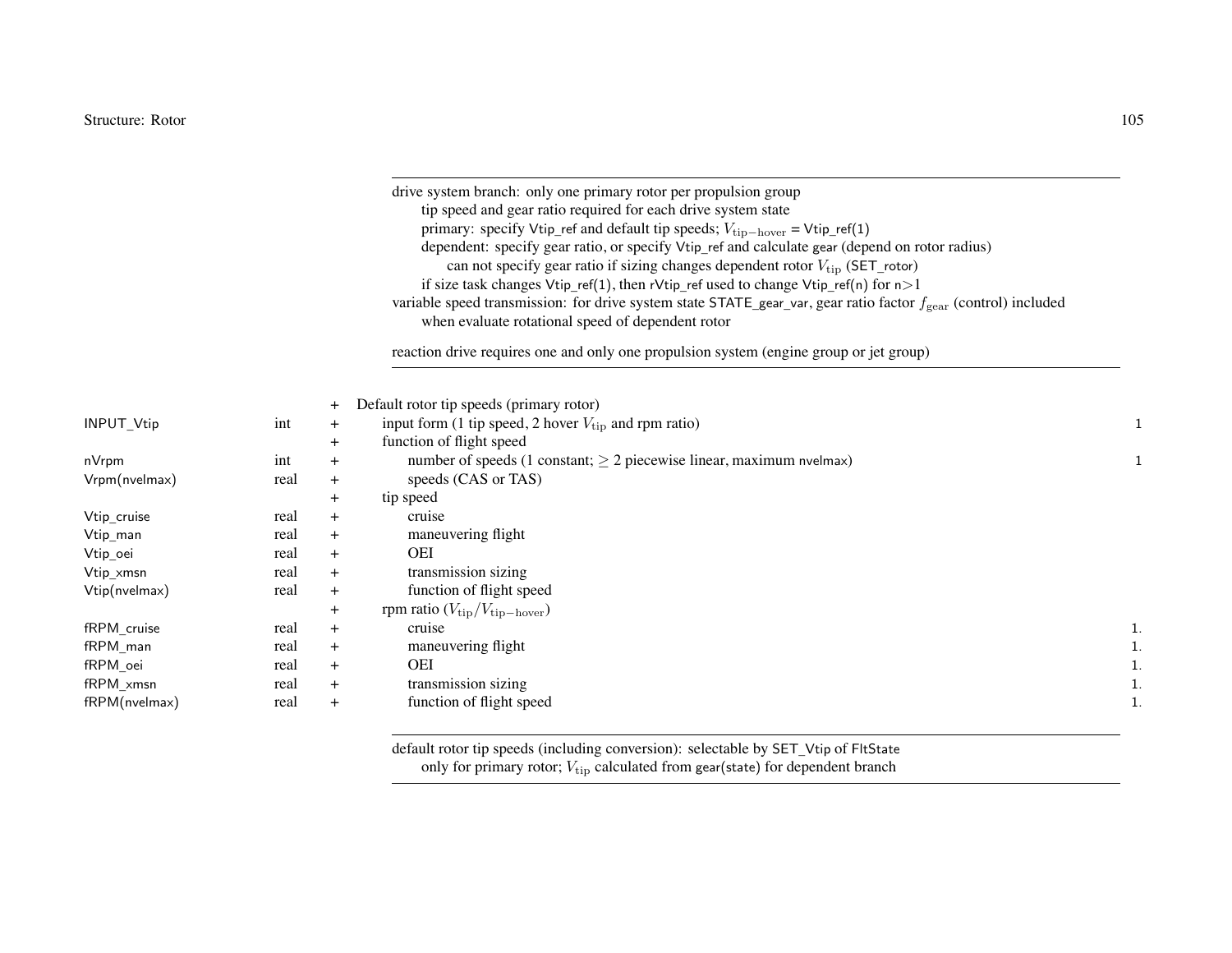| SET_limit_rs<br>Plimit_rs<br>fPlimit rs | int<br>real<br>real | $\pm$<br>$\ddot{}$<br>$+$<br>$\ddot{}$ | Drive system torque limit<br>rotor shaft (0 input, 1 fraction power, 2 fraction drive system limit)<br>rotor shaft power limit $P_{RS}$ limit<br>rotor shaft power limit factor                                                                                                                                                                                                                                                                                                                                                                                                                                                                                                                                                  | 1.  |
|-----------------------------------------|---------------------|----------------------------------------|----------------------------------------------------------------------------------------------------------------------------------------------------------------------------------------------------------------------------------------------------------------------------------------------------------------------------------------------------------------------------------------------------------------------------------------------------------------------------------------------------------------------------------------------------------------------------------------------------------------------------------------------------------------------------------------------------------------------------------|-----|
|                                         |                     |                                        | drive system torque limit: Size%SET_limit_ds = input (use Plimit_rs) or calculated (from fPlimit_rs)<br>SET_limit_ds='input': Plimit_rs input<br>SET_limit_ds≠'input': from rotor power required at transmission sizing flight conditions (DESIGN_xmsn)<br>rotor shaft: options for SET_limit_ds≠'input'<br>SET limit rs=0: Plimit rs<br>SET_limit_rs=1: fPlimit_rs $\times$ (rotor $P_{req}$ )<br>SET_limit_rs=2: fPlimit_rs $\times P_{DSlimit}$<br>rotor shaft power limit: corresponds to one rotor<br>can be used for max effort in flight state (max_quant='Q margin')<br>can be used for max gross weight in flight condition or mission (SET_GW='maxQ' or 'maxPQ')<br>always check and print whether exceed torque limit |     |
|                                         |                     |                                        | Parameters                                                                                                                                                                                                                                                                                                                                                                                                                                                                                                                                                                                                                                                                                                                       |     |
| diskload                                | real                | $+$                                    | disk loading (lb/ft <sup>2</sup> or $N/m^2$ )                                                                                                                                                                                                                                                                                                                                                                                                                                                                                                                                                                                                                                                                                    |     |
| fArea                                   | real                | $\ddot{}$                              | fraction rotor area for reference disk area $f_A$                                                                                                                                                                                                                                                                                                                                                                                                                                                                                                                                                                                                                                                                                |     |
| fDGW                                    | real                | $\ddot{}$                              | fraction DGW $f_W$ (for disk loading and blade loading)                                                                                                                                                                                                                                                                                                                                                                                                                                                                                                                                                                                                                                                                          |     |
| fThrust                                 | real                | $\ddot{}$                              | thrust factor (antitorque or aux thrust rotor)                                                                                                                                                                                                                                                                                                                                                                                                                                                                                                                                                                                                                                                                                   | 1.0 |
| Radius                                  | real                | $+$                                    | radius $R$                                                                                                                                                                                                                                                                                                                                                                                                                                                                                                                                                                                                                                                                                                                       |     |
| <b>CWs</b>                              | real                | $+$                                    | blade loading $C_W/\sigma$ (thrust-weighted)                                                                                                                                                                                                                                                                                                                                                                                                                                                                                                                                                                                                                                                                                     |     |
| sigma                                   | real                | $\pm$                                  | solidity $\sigma = Nc/\pi R$ (thrust-weighted)                                                                                                                                                                                                                                                                                                                                                                                                                                                                                                                                                                                                                                                                                   |     |
| Tdesign                                 | real                | $\ddot{}$                              | thrust for antitorque or aux thrust rotor                                                                                                                                                                                                                                                                                                                                                                                                                                                                                                                                                                                                                                                                                        |     |
| Pdesign                                 | real                | $\ddot{}$                              | power for antitorque or aux thrust rotor                                                                                                                                                                                                                                                                                                                                                                                                                                                                                                                                                                                                                                                                                         |     |
| Ndesign                                 | real                | $+$                                    | rotor speed (rpm) at Pdesign                                                                                                                                                                                                                                                                                                                                                                                                                                                                                                                                                                                                                                                                                                     |     |
| SET_thrust                              | int                 | $+$                                    | rotor thrust for disk loading and blade loading (0 default; 1 fDGW*DGW, 2 fThrust*Tdesign)                                                                                                                                                                                                                                                                                                                                                                                                                                                                                                                                                                                                                                       | 0   |

rotor disk loading =  $T/A$ ; aircraft disk loading =  $W_D/A_{\rm ref}$  ,  $A_{\rm ref} = \sum (f_A A)$ 

 $W = f_W W_D$  (main rotor) or fThrust\*Tdesign (antitorque or aux thrust rotor); can specify using SET\_thrust Tdesign and Pdesign obtained from thrust design conditions and missions (DESIGN\_thrust)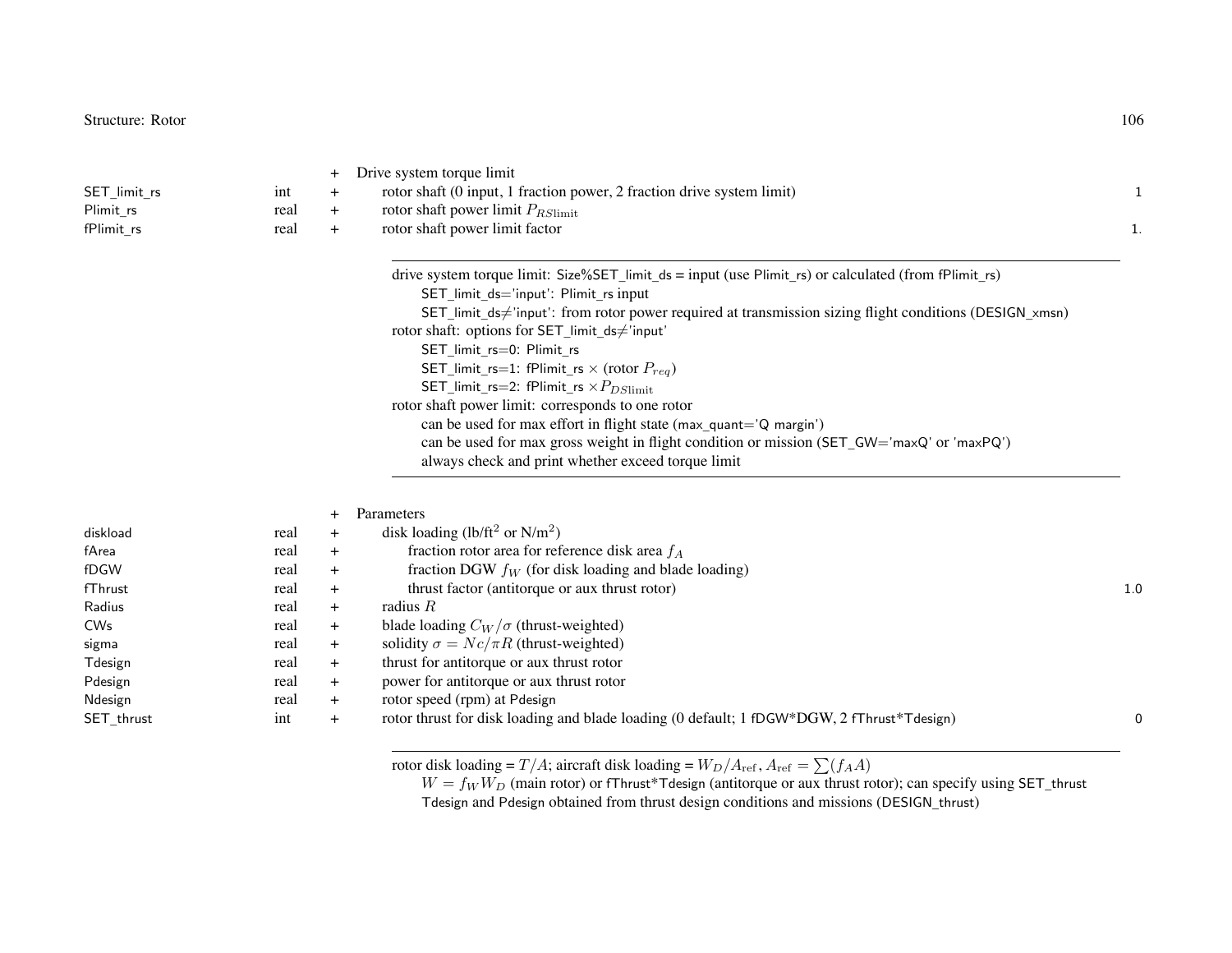if rotor sized from disk loading (SET\_rotor='DL+xx+xx'), area <sup>=</sup> *T*/diskload if SET \_ rotor specify 'Vtip', use Vtip\_ref(1) if SET \_ rotor not specify 'Vtip', calculate Vtip\_ref(1), and then Vtip\_ref for dependent rotors if SET \_ rotor='CWs+xx+xx', then *C<sup>W</sup> /σ* from fDGW\*DGW, takeoff condition, Vtip\_ref, and thrust-weighted solidity for antitorque or aux thrust rotor, need design conditions and missions (DESIGN\_thrust) to identify Tdesign otherwise use fDGW and design gross weight

Tdesign and Pdesign generally calculated (identified as input so inherited by next case)

|                 |        | $+$       | Geometry                                                                |              |
|-----------------|--------|-----------|-------------------------------------------------------------------------|--------------|
| SET_geom        | $c*12$ | $+$       | position (standard, tiltrotor, coaxial, tandem, tailrotor, multicopter) | 'std'        |
| KIND_TRgeom     | int    | $+$       | tiltrotor (1 from clearance, 2 at wing tip, 3 at wing panel edge)       |              |
|                 |        | $\ddot{}$ | twin rotors                                                             |              |
| fRadius         | real   | $\ddot{}$ | ratio rotor radius to that of other rotor                               | 1.0          |
| otherRotor      | int    | $+$       | other rotor number                                                      |              |
| positionOfRotor | int    | $+$       | rotor position $(+1/-1$ for right/left, lower/upper, front/aft)         |              |
| WingForRotor    | int    | $+$       | wing number                                                             |              |
| PanelForRotor   | int    | $+$       | wing panel number                                                       |              |
| clearance fus   | real   | $\ddot{}$ | tiltrotor clearance between rotor and fuselage $d_{\text{fus}}$         | 0.6          |
| fclearance fus  | real   | $+$       | tiltrotor clearance factor                                              | 1.0          |
| sep coaxial     | real   | $\ddot{}$ | coaxial rotor separation s (fraction Diameter)                          | 0.08         |
| overlap_tandem  | real   | $\ddot{}$ | tandem rotor overlap $o$ (fraction Diameter)                            | 0.25         |
|                 |        | $\pm$     | tail rotor                                                              |              |
| mainRotor       | int    | $\ddot{}$ | main rotor number                                                       |              |
| fRadius_tr      | real   | $+$       | radius scale factor                                                     | 1.0          |
| clearance tr    | real   | $\ddot{}$ | clearance between tail rotor and main rotor $d_{tr}$                    | 0.5          |
|                 |        | $\ddot{}$ | multicopter                                                             |              |
| ang_multicopter | real   | $\ddot{}$ | angle $\psi$ (clockwise from forward, deg)                              | $\mathbf{0}$ |
| len_multicopter | real   | $\ddot{}$ | arm length $\ell$ (fraction Radius)                                     | 1.5          |
|                 |        | $\ddot{}$ | variable diameter rotor                                                 |              |
| SET_VarDiam     | int    | $+$       | set diameter (1 conversion schedule, 2 function speed)                  |              |
| fRcruise        | real   | $+$       | ratio cruise radius to hover radius (variable diameter only)            |              |
|                 |        | $+$       | rotor stopped as wing                                                   |              |
| StopAsWing      | int    | $\pm$     | wing number $(0$ not)                                                   |              |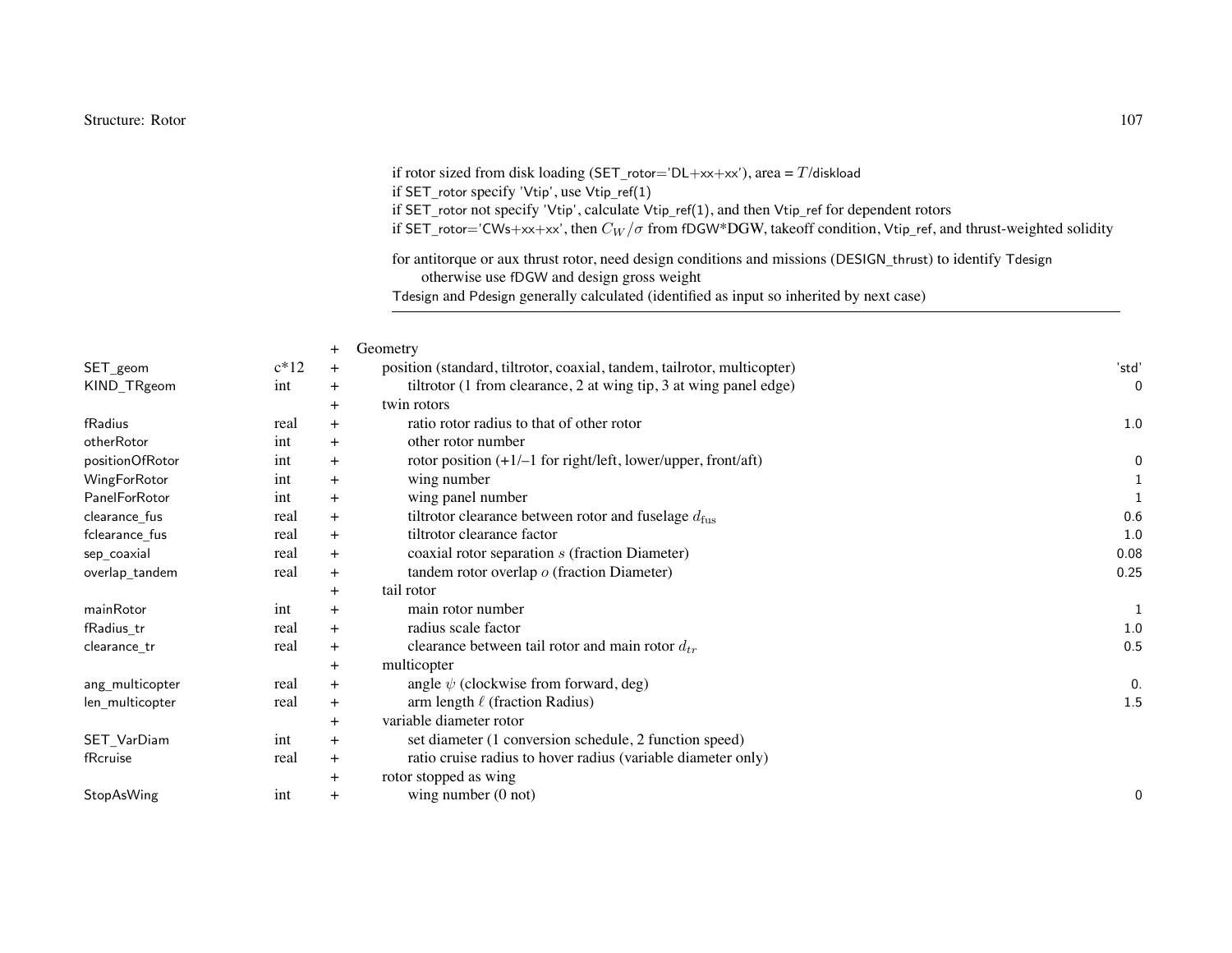| SET geom: calculation override part of location input                                                              |
|--------------------------------------------------------------------------------------------------------------------|
| SET_geom='tiltrotor': calculate lateral position (BL)                                                              |
| KIND_TRgeom=clearance: from WingForRotor, Width_fus, clearance_fus, fclearance_fus                                 |
| KIND_TRgeom=wing tip: from WingForRotor, wing span                                                                 |
| KIND_TRgeom=wing panel edge: from WingForRotor, PanelForRotor, panel edge and wing span                            |
| positionOnRotor specifies right or left position                                                                   |
| BL or YoL in loc_pylon, loc_pivot, loc_naccg is relative calculated loc_rotor BL                                   |
| SET_geom='coaxial': calculate position from sep_coaxial                                                            |
| same sep coaxial for otherRotor, positionOnRotor specifies lower or upper position                                 |
| loc_rotor (SL,BL,WL or XoL,YoL,ZoL) is midpoint between hubs                                                       |
| loc_pylon (SL,BL,WL or XoL,YoL,ZoL) is relative calculated loc_rotor                                               |
| SET_geom='tandem': calculate longitudinal position (SL) from overlap_tandem                                        |
| same overlap tandem for otherRotor, positionOnRotor specifies front or aft position                                |
| loc_rotor (SL or XoL only) is midpoint between hubs                                                                |
| loc_pylon SL or XoL is relative calculated loc_rotor                                                               |
| SET_geom='tailrotor': calculate longitudinal position (SL) from clearance_tr, mainRotor                            |
| loc pylon SL or XoL is relative calculated loc rotor                                                               |
| SET_geom='multicopter': calculate longitudinal and lateral position from ang_multicopter, len_multicopter          |
| loc_rotor (SL,BL or XoL,YoL) is center of rotors                                                                   |
| loc_pylon (SL,BL,WL or XoL,YoL,ZoL) is relative calculated loc_rotor                                               |
| ang multicopter also used for Aircraft%config='multicopter' to define control                                      |
| if rotor number $\leq 2$ and position On Rotor=0: first rotor is right/lower/front, second rotor is left/upper/aft |
| sizing:                                                                                                            |
| if SET_rotor='ratio', Radius=fRadius*Radius(otherRotor); otherRotor not SET_rotor='ratio'                          |
| twin rotors: config identify as twin rotor                                                                         |
| antitorque: config identify as antitorque rotor                                                                    |
| if SET_rotor='scale', Radius=fRadius_tr*(main rotor Radius)*function(DiskLoad)                                     |
| variable diameter: Radius is hover or reference radius; can be commanded by aircraft controls                      |
| conversion schedule: $R$ = Radius in hover and helicopter mode ( $V \leq V_{\text{conv-hover}}$ )                  |
| $R$ = Radius*fRcruise in cruise mode ( $V \geq V_{\text{conv-cruise}}$ ); linear with V in conversion mode         |
| function of speed: use nVdiam, fdiam, Vdiam to calculate $R$                                                       |
|                                                                                                                    |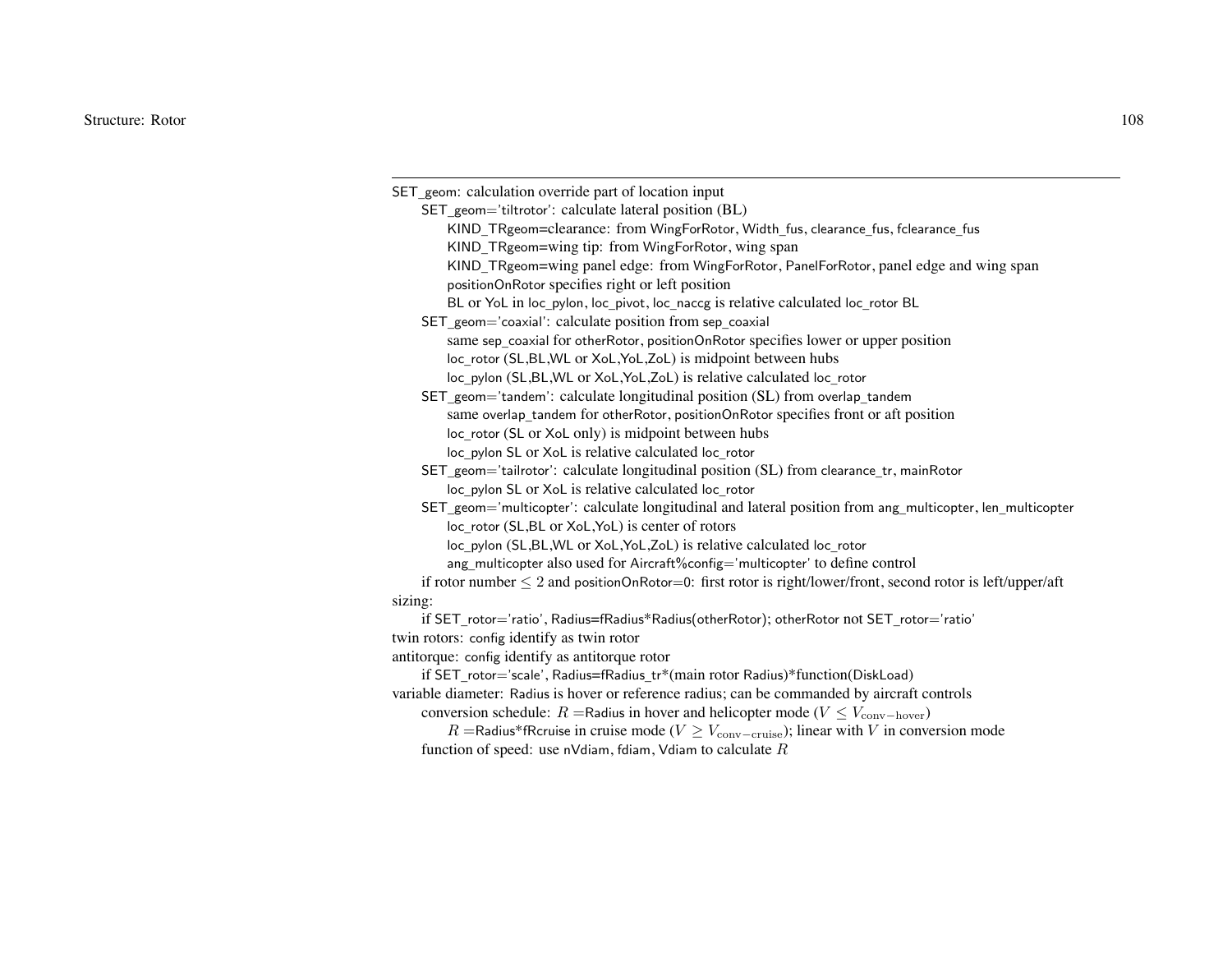stoppable rotor: zero rotor flapping, forces, and power when stopped stopped (FltAircraft%STOP\_rotor=1) uses stopped rotor hub and blade drag

stopped and stowed (FltAircraft%STOP\_rotor=2) uses stowed rotor hub drag

stopped as wing (FltAircraft%STOP\_rotor=3) uses wing aero (wing number StopAsWing) with zero hub drag

|      | $+$ | Geometry                                                                                  |                                                                                                                      |
|------|-----|-------------------------------------------------------------------------------------------|----------------------------------------------------------------------------------------------------------------------|
| int  | $+$ | direction of rotation (1 counter-clockwise, -1 clockwise)                                 |                                                                                                                      |
| int  | $+$ |                                                                                           |                                                                                                                      |
|      | $+$ | planform and twist                                                                        |                                                                                                                      |
| int  | $+$ | chord distribution (1 linear from fTWsigma, 2 linear from taper, 3 nonlinear from fchord) |                                                                                                                      |
| real | $+$ | ratio thrust-weighted solidity to geometric solidity $f = \sigma_t / \sigma_q$            |                                                                                                                      |
| real | $+$ | taper ratio $t$ (tip chord/root chord)                                                    |                                                                                                                      |
| int  | $+$ | twist distribution (1 linear from twistL, 2 nonlinear from twist)                         |                                                                                                                      |
| real | $+$ | linear twist $\theta_L$ (deg, root to tip)                                                | $-10.$                                                                                                               |
| int  | $+$ | number of radial stations (maximum nrmax)                                                 |                                                                                                                      |
| real | $+$ | radial stations $(r_{\rm root}/R)$                                                        |                                                                                                                      |
| real | $+$ | chord distribution $c(r)/c_{ref}$                                                         | 1.                                                                                                                   |
| real | $+$ | twist $\theta_{tw}(r)$ (deg)                                                              |                                                                                                                      |
|      | $+$ | flap dynamics                                                                             |                                                                                                                      |
| int  | $+$ | hub type (1 articulated, 2 hingeless)                                                     |                                                                                                                      |
| real | $+$ |                                                                                           | 1.04                                                                                                                 |
| real | $+$ | coning natural frequency $\nu$ (0. to use flapfreq)                                       | $\mathbf{0}$                                                                                                         |
| real | $+$ | blade Lock number $\gamma$                                                                | 8.                                                                                                                   |
| real | $+$ |                                                                                           | 0.                                                                                                                   |
| real | $+$ | pitch-flap coupling $\delta_3$ (deg)                                                      | 0.                                                                                                                   |
|      | $+$ | aerodynamics                                                                              |                                                                                                                      |
| real | $+$ | blade section 2D lift-curve slope $a = c_{\ell \alpha}$ (per-rad)                         | 5.7                                                                                                                  |
| real | $+$ | tip loss factor $B$ (lift zero from $BR$ to tip)                                          | 0.97                                                                                                                 |
| real | $+$ | root cutout $(r_{\rm root}/R)$                                                            | 0.1                                                                                                                  |
|      |     |                                                                                           | number of blades N<br>first flapwise natural frequency $\nu$ (per-rev at hover tip speed)<br>precone $\beta_p$ (deg) |

SET \_ chord: use one of fTWsigma, taper, or fchord(r); others calculated (including root cutout)

fTWsigma <sup>=</sup> sigma\_tw/sigma\_geom

from fTWsigma: calculate equivalent linear taper, and  $f_c = c/c_{\text{ref}}$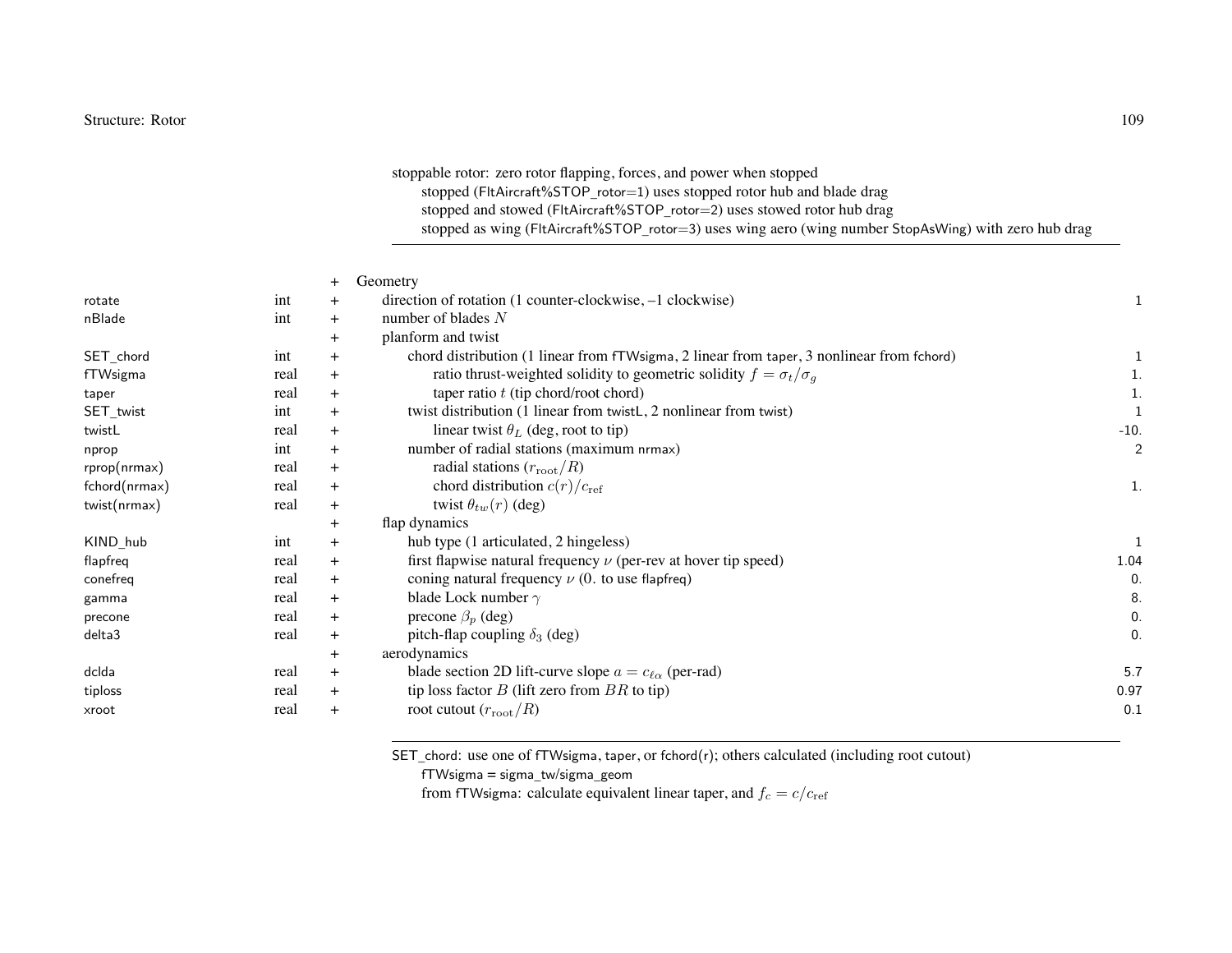|                |              |              | from taper (linear): calculate fTWsigma, and $f_c = c/c_{ref}$<br>from fchord(r): integrate for $c_q$ and $c_t$ , fTWsigma= $c_t/c_q$ , calculate taper, $f_c$ = scaled fchord                                                                                                                                    |             |
|----------------|--------------|--------------|-------------------------------------------------------------------------------------------------------------------------------------------------------------------------------------------------------------------------------------------------------------------------------------------------------------------|-------------|
|                |              |              | SET_twist: use one of twistL or twist(r); other calculated<br>for nonlinear distribution, twist relative $0.75R$ obtained from input                                                                                                                                                                              |             |
|                |              |              | flap frequency and Lock number are used for flap dynamics and hub moments due to flap<br>specified for hover radius and rotational speed<br>KIND_hub determines how flap frequency and hub moment spring vary with rotor speed and $R$<br>weight models can have separate blade and hub values for flap frequency |             |
|                |              |              | blade Lock number gamma: for SLS density, $a = 5.7$ , thrust-weighted chord<br>SET_Iblade determines whether Lock number input or calculated                                                                                                                                                                      |             |
|                |              |              | Geometry (for graphics)                                                                                                                                                                                                                                                                                           |             |
| thick          | real         |              | blade thickness-to-chord ratio                                                                                                                                                                                                                                                                                    | 0.12        |
|                |              | $\,^+$       | Blade element theory solution                                                                                                                                                                                                                                                                                     |             |
|                |              |              | integration                                                                                                                                                                                                                                                                                                       |             |
| mr             | int          | $^{+}$       | number of radial stations (xroot to 1; maximum mrmax)                                                                                                                                                                                                                                                             |             |
| mpsi           | int          | $\bf{+}$     | number of azimuth angles (maximum mpsimax)                                                                                                                                                                                                                                                                        |             |
|                |              | $^{+}$       | Geometry                                                                                                                                                                                                                                                                                                          |             |
| loc_rotor      | Location +   |              | hub location                                                                                                                                                                                                                                                                                                      |             |
| loc_pylon      | Location +   |              | pylon location                                                                                                                                                                                                                                                                                                    |             |
| loc_pivot      | Location $+$ |              | pivot location                                                                                                                                                                                                                                                                                                    |             |
| loc_naccg      | Location +   |              | nacelle cg location                                                                                                                                                                                                                                                                                               |             |
| direction      | $c*16$       | $+$          | nominal orientation $('+x', '+x', '+y', '+y', '+z', '+z'; 'main' (-z), 'tail' (ry), 'prop' (x))$                                                                                                                                                                                                                  | 'main'      |
| KIND_tilt      | int          | $\ddot{}$    | shaft control (0 fixed shaft, 1 incidence, 2 cant, 3 both controls)                                                                                                                                                                                                                                               | $\mathbf 0$ |
|                |              | $\ddot{}$    | orientation of rotor shaft                                                                                                                                                                                                                                                                                        |             |
| incid_hub      | real         | $\ddot{}$    | incidence $\theta_h$ (deg)                                                                                                                                                                                                                                                                                        | 0.          |
| cant_hub       | real         | $\ddot{}$    | cant angle $\phi_h$ (deg)                                                                                                                                                                                                                                                                                         | 0.          |
|                |              | $\ddot{}$    | orientation of pivot axes                                                                                                                                                                                                                                                                                         |             |
| dihedral_pivot | real         | $\ddot{}$    | pivot dihedral angle $\phi_p$ (deg)                                                                                                                                                                                                                                                                               |             |
| pitch_pivot    | real         | $\mathrm{+}$ | pivot pitch angle $\theta_p$ (deg)                                                                                                                                                                                                                                                                                |             |
| sweep pivot    | real         | $\ddot{}$    | pivot sweep angle $\psi_p$ (deg)                                                                                                                                                                                                                                                                                  |             |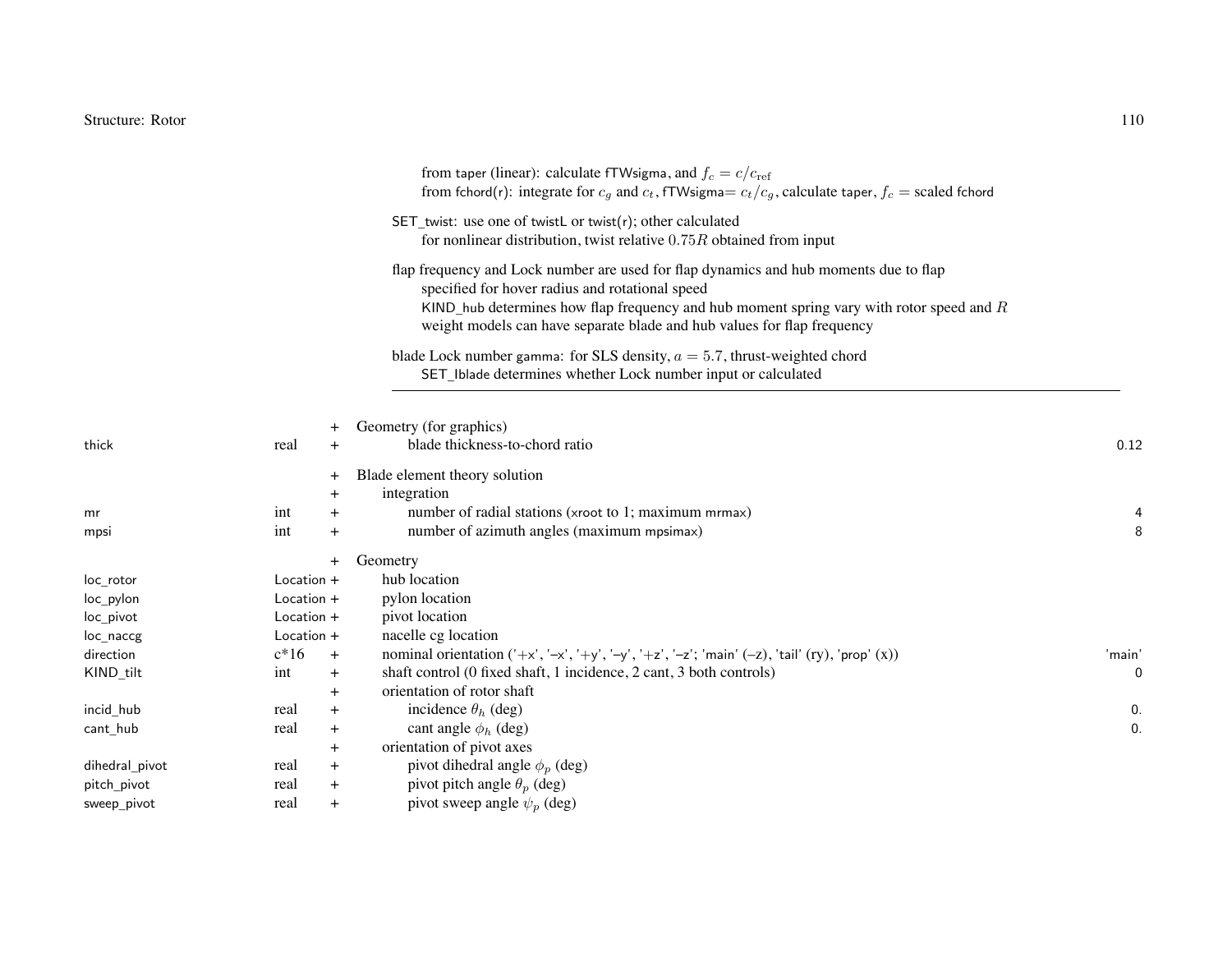|             |      | reference shaft control                                                 |                |
|-------------|------|-------------------------------------------------------------------------|----------------|
| incid_ref   | real | incidence $i_{ref}$ (deg)                                               | $\mathbf{0}$ . |
| cant ref    | real | cant angle $c_{ref}$ (deg)                                              | 0.             |
|             |      | moving weight for cg shift                                              |                |
| SET Wmove   | 1nt  | weight (1 wing tip weight, 2 $W_{gbrs}$ , 3 $W_{gbrs}$ and $W_{ES}$ )   |                |
| fWmove      | real | fraction moving weight                                                  |                |
| $dz_hub(3)$ | real | hub position increment due to tilt $\Delta z_{\text{hub}}^F$ (SL/BL/WL) | 0.             |

loc \_naccg, loc\_pivot, orientation of pivot axes, and reference shaft control angles not used for KIND\_tilt=fixed shaft for tiltrotor, locations and orientation specified in helicopter mode, so incid\_ref  $= 90$ SET \_ Wmove: cg shift calculated using incidence and cant rotation of loc\_naccg relative loc\_pivot moving weight fWmove\*Wmove, Wmove = Wtip\_total/nRotorOnWing or  $w/N_\mathrm{rotor}$  $w = W_{gbrs}$  (drive system) or  $W_{gbrs} + \sum (W_{ES})$  (drive system and engine system)

|                              |      |        | Controls                                                                                  |   |
|------------------------------|------|--------|-------------------------------------------------------------------------------------------|---|
| KIND_control                 | int  | $+$    | rotor control mode (1 thrust and TPP, 2 thrust and NFP, 3 pitch and TPP, 4 pitch and NFP) |   |
| KIND_cyclic                  | int  | $+$    | cyclic input (1 tip-path-plane tilt, 2 hub moment, 3 lift offset)                         |   |
| KIND coll                    | int  | $+$    | collective input (1 thrust, $2 C_T / \sigma$ )                                            |   |
| SCALE coll                   | int  | $+$    | scale collective $T$ matrix (0 for none)                                                  |   |
|                              |      | $+$    | collective (magnitude of thrust vector)                                                   |   |
| INPUT coll                   | int  | $+$    | connection to aircraft controls (0 none, 1 input $T$ matrix)                              |   |
| T_coll(ncontmax,nstatemax)   | real | $^{+}$ | control matrix                                                                            |   |
| nVcoll                       | int  | $^{+}$ | number of speeds (0 zero value; 1 constant; $\geq 2$ piecewise linear, maximum nvelmax)   | 0 |
| coll(nvelmax)                | real | $+$    | values                                                                                    |   |
| Vcoll(nvelmax)               | real | $+$    | speeds (CAS or TAS)                                                                       |   |
|                              |      | $^{+}$ | longitudinal cyclic (tip-path plane tilt or no-feathering plane tilt)                     |   |
| INPUT_Ingcyc                 | int  | $+$    | connection to aircraft controls (0 none, 1 input $T$ matrix)                              |   |
| T_Ingcyc(ncontmax,nstatemax) |      |        |                                                                                           |   |
|                              | real | $^{+}$ | control matrix                                                                            |   |
| nVIngcyc                     | int  | $+$    | number of speeds (0 zero value; 1 constant; $\geq 2$ piecewise linear, maximum nvelmax)   |   |
| Ingcyc(nvelmax)              | real | $^{+}$ | values                                                                                    |   |
| VIngcyc(nvelmax)             | real |        | speeds (CAS or TAS)                                                                       |   |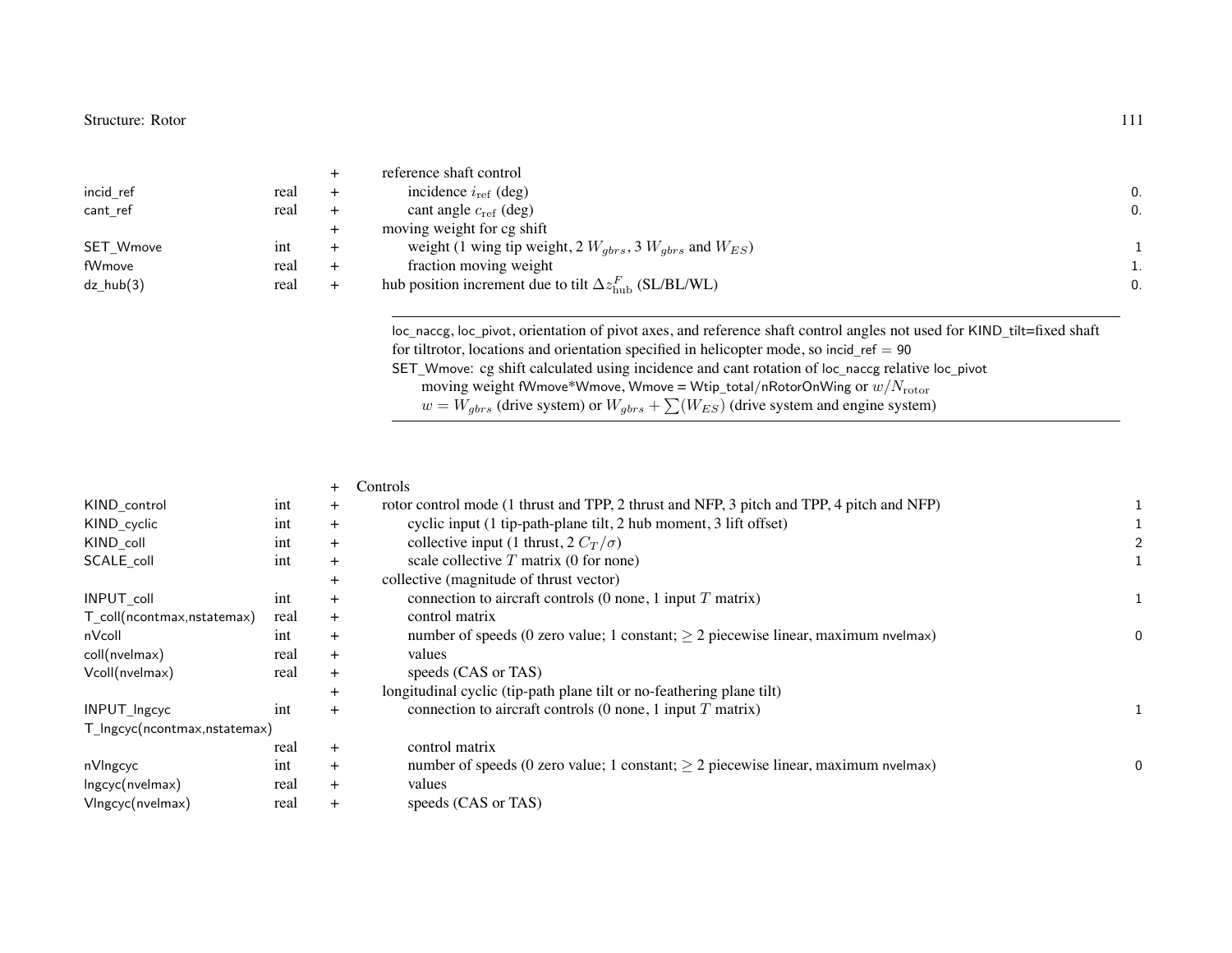|                              |      | $+$   | lateral cyclic (tip-path plane tilt or no-feathering plane tilt)                        |              |
|------------------------------|------|-------|-----------------------------------------------------------------------------------------|--------------|
| <b>INPUT</b> latcyc          | int  | $+$   | connection to aircraft controls (0 none, 1 input $T$ matrix)                            | 1            |
| T_latcyc(ncontmax,nstatemax) |      |       |                                                                                         |              |
|                              | real | $+$   | control matrix                                                                          |              |
| nVlatcyc                     | int  | $+$   | number of speeds (0 zero value; 1 constant; $\geq 2$ piecewise linear, maximum nvelmax) | 0            |
| latcyc(nvelmax)              | real | $+$   | values                                                                                  |              |
| Vlatcyc(nvelmax)             | real | $+$   | speeds (CAS or TAS)                                                                     |              |
|                              |      | $+$   | incidence $i$ (nacelle tilt)                                                            |              |
| <b>INPUT</b> incid           | int  | $+$   | connection to aircraft controls (0 none, 1 input $T$ matrix)                            | 1            |
| T_incid(ncontmax,nstatemax)  |      |       |                                                                                         |              |
|                              | real | $+$   | control matrix                                                                          |              |
| nVincid                      | int  | $+$   | number of speeds (0 zero value; 1 constant; $\geq 2$ piecewise linear, maximum nvelmax) | $\mathbf 0$  |
| incid(nvelmax)               | real | $+$   | values                                                                                  |              |
| Vincid(nvelmax)              | real | $+$   | speeds (CAS or TAS)                                                                     |              |
|                              |      | $\pm$ | cant $c$                                                                                |              |
| INPUT cant                   | int  | $+$   | connection to aircraft controls (0 none, 1 input $T$ matrix)                            | 1            |
| T_cant(ncontmax,nstatemax)   | real | $+$   | control matrix                                                                          |              |
| nVcant                       | int  | $+$   | number of speeds (0 zero value; 1 constant; $\geq 2$ piecewise linear, maximum nvelmax) | $\mathbf 0$  |
| cant(nvelmax)                | real | $+$   | values                                                                                  |              |
| Vcant(nvelmax)               | real | $+$   | speeds (CAS or TAS)                                                                     |              |
|                              |      | $+$   | diameter $f_{\text{diam}}$ (variable diameter only)                                     |              |
| INPUT diam                   | int  | $+$   | connection to aircraft controls (0 none, 1 input $T$ matrix)                            | 1            |
| T_diam(ncontmax,nstatemax)   | real | $+$   | control matrix                                                                          |              |
| nVdiam                       | int  | $+$   | number of speeds (0 zero value; 1 constant; $\geq 2$ piecewise linear, maximum nvelmax) | 0            |
| fdiam(nvelmax)               | real | $+$   | values                                                                                  |              |
| Vdiam(nvelmax)               | real | $\pm$ | speeds (CAS or TAS)                                                                     |              |
|                              |      | $\pm$ | gear ratio factor $f_{\text{gear}}$ (variable speed transmission only)                  |              |
| INPUT_fgear                  | int  | $+$   | connection to aircraft controls (0 none, 1 input $T$ matrix)                            | $\mathbf{1}$ |
| T_fgear(ncontmax,nstatemax)  |      |       |                                                                                         |              |
|                              | real | $+$   | control matrix                                                                          |              |
| nVfgear                      | int  | $+$   | number of speeds (0 zero value; 1 constant; $\geq 2$ piecewise linear, maximum nvelmax) | 0            |
| fgear(nvelmax)               | real | $+$   | values                                                                                  |              |
| Vfgear(nvelmax)              | real | $+$   | speeds (CAS or TAS)                                                                     |              |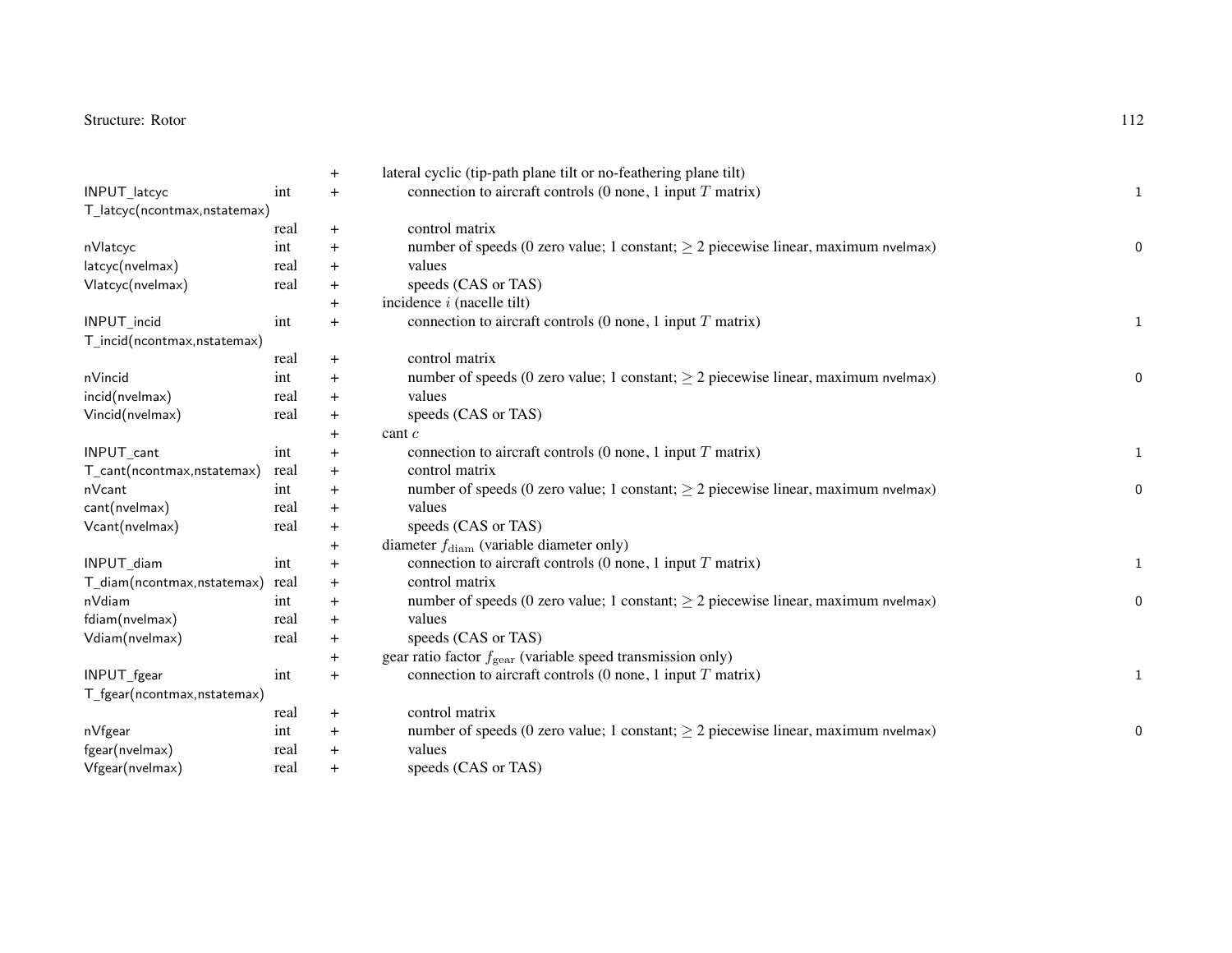|                               |      | $^{+}$ | reaction drive net force $F_{\text{react}}$                                                           |  |
|-------------------------------|------|--------|-------------------------------------------------------------------------------------------------------|--|
| <b>INPUT Freact</b>           | 1nt  | $+$    | connection to aircraft controls (0 none, 1 input $T$ matrix)                                          |  |
| T Freact(ncontmax, nstatemax) |      |        |                                                                                                       |  |
|                               | real | $\pm$  | control matrix                                                                                        |  |
| nVFreact                      | int  | $+$    | number of speeds (0 zero value; 1 constant; $\geq 2$ piecewise linear, maximum nvelmax)               |  |
| Freact(nvelmax)               | real | $+$    | values                                                                                                |  |
| VFreact(nvelmax)              | real | $\pm$  | speeds (CAS or TAS)                                                                                   |  |
|                               |      |        |                                                                                                       |  |
|                               |      |        | aircraft controls connected to individual controls of component, $c = T c_{AC} + c_0$                 |  |
|                               |      |        | for each component control, define matrix T (for each control state) and value $c_0$                  |  |
|                               |      |        | flight state specifies control state, or that control state obtained from conversion schedule         |  |
|                               |      |        | $c_0$ can be zero, constant, or function of flight speed (CAS or TAS, piecewise linear input)         |  |
|                               |      |        | by connecting aircraft control to component control, flight state can specify component control value |  |
|                               |      |        | initial values if control is connected to trim variable; otherwise fixed for flight state             |  |
|                               |      |        |                                                                                                       |  |

pylon moves with rotor; nontilting par<sup>t</sup> is engine nacelle

|                |      | $^+$           | Trim Targets<br>rotor lift                                                              |
|----------------|------|----------------|-----------------------------------------------------------------------------------------|
| nVlift         | 1nt  | $\overline{+}$ | number of speeds (0 zero value; 1 constant; $\geq 2$ piecewise linear, maximum nvelmax) |
| Klift(nvelmax) | real | $\overline{+}$ | target                                                                                  |
| Vlift(nvelmax) | real | $+$            | speeds (CAS or TAS)                                                                     |
|                |      | $^+$           | rotor propulsive force                                                                  |
| nVprop         | 1nt  | $+$            | number of speeds (0 zero value; 1 constant; $\geq$ 2 piecewise linear, maximum nvelmax) |
| Kprop(nvelmax) | real | $\pm$          | target                                                                                  |
| Vprop(nvelmax) | real | $\ddot{}$      | speeds (CAS or TAS)                                                                     |

target definition determined by Aircraft%trim\_quant Klift can be fraction total aircraft lift, lift, *CL/σ*, or *C<sup>T</sup> /σ* Kprop can be fraction total aircraft drag, propulsive force <sup>−</sup>*X*, <sup>−</sup>*CX/σ*, or <sup>−</sup>*X/q*)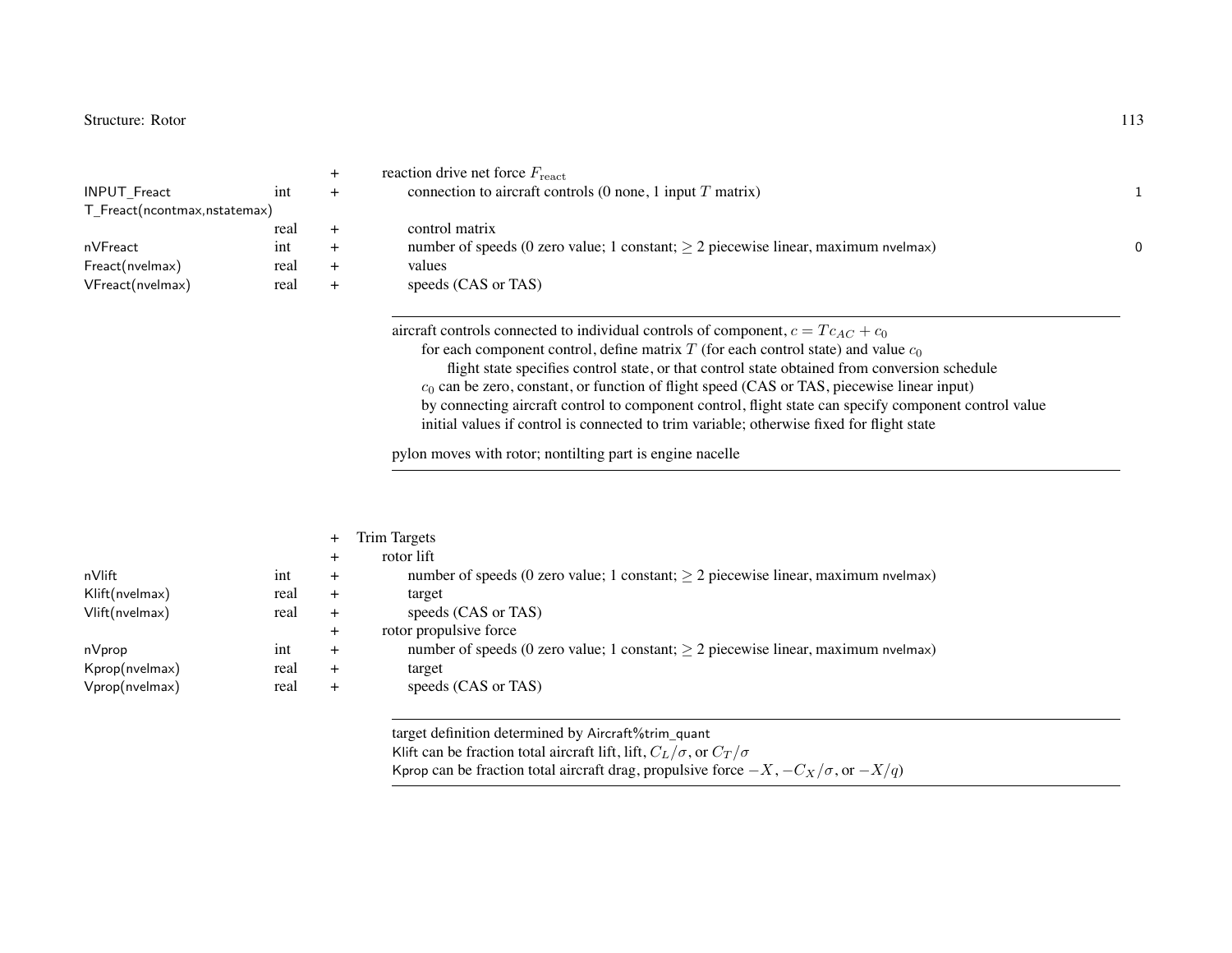| Rotor Thrust Capability ( $C_T/\sigma$ vs $\mu$ )<br>$\pm$                                                                                                                                                                                                                                                                                                                                                                                                                                                                    |                |
|-------------------------------------------------------------------------------------------------------------------------------------------------------------------------------------------------------------------------------------------------------------------------------------------------------------------------------------------------------------------------------------------------------------------------------------------------------------------------------------------------------------------------------|----------------|
| sustained<br>$\ddot{}$                                                                                                                                                                                                                                                                                                                                                                                                                                                                                                        |                |
| number of points (maximum 20)<br>nsteady<br>int<br>$+$                                                                                                                                                                                                                                                                                                                                                                                                                                                                        | 16             |
| advance ratio<br>mu_steady(20)<br>real<br>$+$                                                                                                                                                                                                                                                                                                                                                                                                                                                                                 |                |
| $C_T/\sigma$<br>$CTs$ _steady $(20)$<br>real<br>$\pm$                                                                                                                                                                                                                                                                                                                                                                                                                                                                         |                |
| transient<br>$\ddot{}$                                                                                                                                                                                                                                                                                                                                                                                                                                                                                                        |                |
| number of points (maximum 20)<br>int<br>$+$<br>ntran                                                                                                                                                                                                                                                                                                                                                                                                                                                                          | 16             |
| advance ratio<br>$mu_{tran}(20)$<br>real<br>$+$                                                                                                                                                                                                                                                                                                                                                                                                                                                                               |                |
| $C_T/\sigma$<br>$CTs_{tran}(20)$<br>real<br>$\pm$                                                                                                                                                                                                                                                                                                                                                                                                                                                                             |                |
| equation, $C_T/\sigma = K_0 - K_1 \mu^2$<br>$+$                                                                                                                                                                                                                                                                                                                                                                                                                                                                               |                |
| constant $K_0$<br>K0_limit<br>real<br>$+$                                                                                                                                                                                                                                                                                                                                                                                                                                                                                     | 0.17           |
| K1 limit<br>constant $K_1$<br>real<br>$+$                                                                                                                                                                                                                                                                                                                                                                                                                                                                                     | 0.25           |
| CTs steady, CTS tran used to calculate rotor thrust margin, which available for max effort or trim<br>defaults used if $CTs(1)=0$ .<br>default CTs_steady = .170,.168,.161,.149,.131,.109,.084,.050,.049,.048,.047,.046,.045,.044,.043,.042<br>default CTs_tran = .200,.197,.190,.177,.156,.135,.110,.080,.075,.070,.065,.060,.055,.050,.045,.040<br>default mu steady = $0., 10, 20, 30, 40, 50, 60, 70, 71, 72, 73, 74, 75, 76, 77, 78$<br>default mu tran = 0., 10, 20, 30, 40, 50, 60, 70, 72, 74, 76, 78, 80, 82, 84, 86 |                |
| Performance<br>$+$                                                                                                                                                                                                                                                                                                                                                                                                                                                                                                            |                |
| power model (1 standard, 2 table model)<br>MODEL_perf<br>int<br>$+$                                                                                                                                                                                                                                                                                                                                                                                                                                                           |                |
| inplane forces, tip-path plane axes (1 neglect, 2 blade-element theory)<br>MODEL Ftpp<br>int<br>$+$                                                                                                                                                                                                                                                                                                                                                                                                                           | 2              |
| inplane forces, profile (1 simplified, 2 blade element theory, 3 neglect)<br>MODEL Fpro<br>int<br>$+$                                                                                                                                                                                                                                                                                                                                                                                                                         |                |
|                                                                                                                                                                                                                                                                                                                                                                                                                                                                                                                               | $\overline{2}$ |
| if thrust and TPP command, and neglect inplane forces relative TPP, then pitch control angles not required                                                                                                                                                                                                                                                                                                                                                                                                                    |                |
| Interference<br>$+$                                                                                                                                                                                                                                                                                                                                                                                                                                                                                                           |                |
| model (0 none, 1 standard, 2 with transition)<br>MODEL_int<br>int<br>$\pm$                                                                                                                                                                                                                                                                                                                                                                                                                                                    |                |
| transition<br>$+$                                                                                                                                                                                                                                                                                                                                                                                                                                                                                                             |                |
| low velocity (knots)<br>Vint low<br>real<br>$+$                                                                                                                                                                                                                                                                                                                                                                                                                                                                               | 0.             |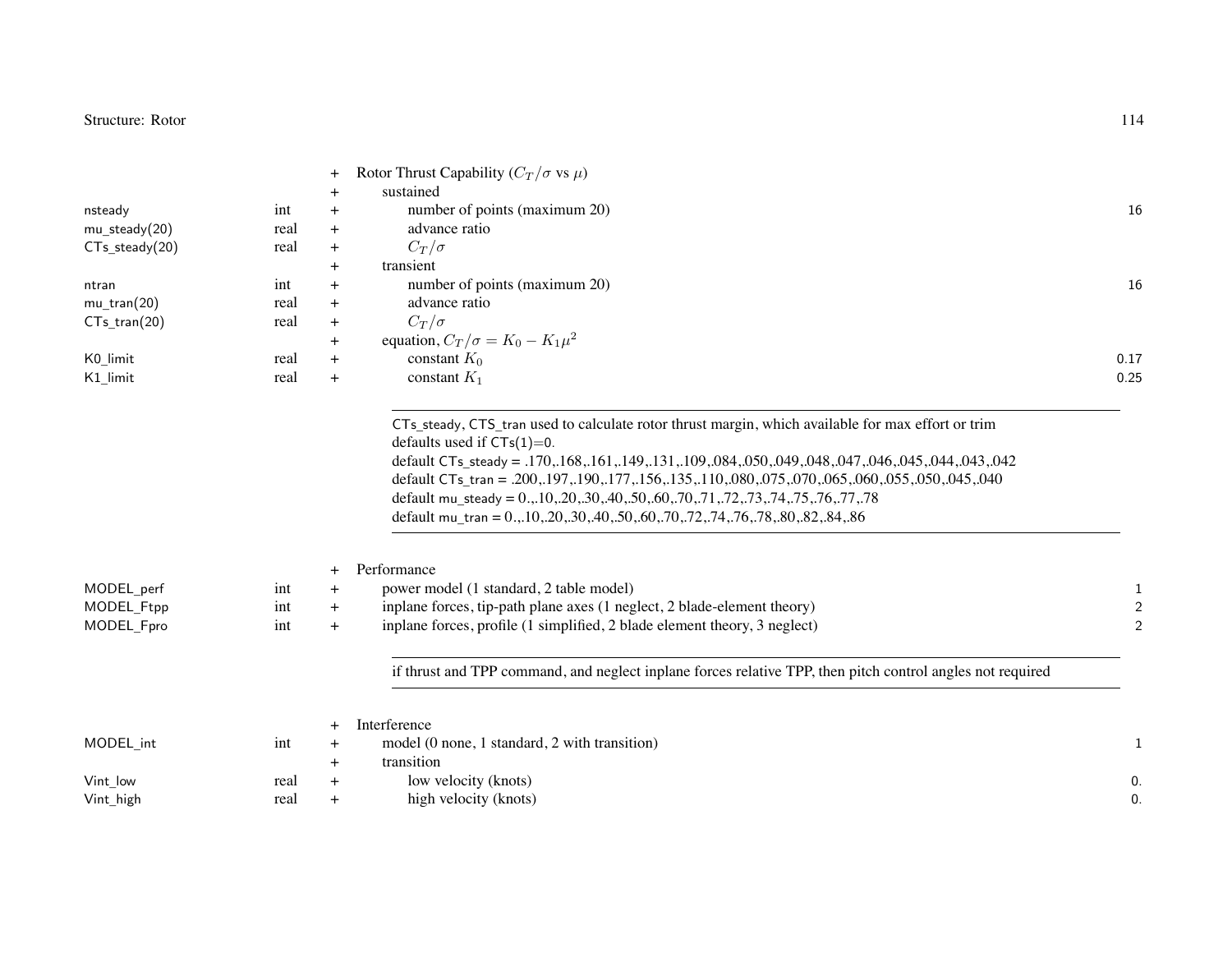|      |       | with transition: interference factors linearly vary from Kint at $V \leq$ Vint low to 0 at $V \geq$ Vint high   |
|------|-------|-----------------------------------------------------------------------------------------------------------------|
|      |       | Geometry                                                                                                        |
| int  | $^+$  | hub/pylon aerodynamic axes (0 input pitch, 1 helicopter, 2 propeller or tiltrotor)                              |
| real | $^+$  | pitch relative shaft axes $\theta_{\text{ref}}$ , $C^{BS} = Y_{-\theta_{\text{ref}}}$                           |
| int  | ÷.    | pylon wetted area (1 fixed, input Swet; 2 scaled, $W_{\text{obrs}}$ ; 3 scaled, $W_{\text{obs}}$ and $W_{ES}$ ) |
| real | +     | area $S_{\text{pvlon}}$                                                                                         |
| real | $\pm$ | factor, $k = S_{\text{pylon}}/(w/N_{\text{rotor}})^{2/3}$ (Units_Dscale)                                        |
| 1nt. |       | duct area (1 fixed, input S duct: 2 scaled, from fl ength duct)                                                 |

Kint=0 to suppress interference at component; MODEL int=0 for no interference at all

|              |      | ÷         | Geometry                                                                                           |          |
|--------------|------|-----------|----------------------------------------------------------------------------------------------------|----------|
| SET aeroaxes | int  | $+$       | hub/pylon aerodynamic axes (0 input pitch, 1 helicopter, 2 propeller or tiltrotor)                 |          |
| pitch aero   | real | $+$       | pitch relative shaft axes $\theta_{ref}$ , $C^{BS} = Y_{-\theta_{ref}}$                            | $\bf{0}$ |
| SET_Spylon   | int  | $^+$      | pylon wetted area (1 fixed, input Swet; 2 scaled, $W_{gbrs}$ ; 3 scaled, $W_{gbrs}$ and $W_{ES}$ ) |          |
| Swet pylon   | real |           | area $S_{\text{pvlon}}$                                                                            | 0.       |
| kSwet pylon  | real |           | factor, $k = S_{\text{pylon}}/(w/N_{\text{rotor}})^{2/3}$ (Units_Dscale)                           | 1.0      |
| SET Sduct    | int  | $+$       | duct area (1 fixed, input S_duct; 2 scaled, from fLength duct)                                     |          |
| S duct       | real |           | area $S_{\text{duct}}$                                                                             | 0.       |
| fLength duct | real | $+$       | duct length (fraction rotor radius)                                                                | 1.2      |
| SET Sspin    | int  | $+$       | spinner wetted area (1 fixed, input Swet; 2 scaled, from fSwet)                                    |          |
| Swet spin    | real | $^+$      | area $S_{\rm spin}$                                                                                | 0.       |
| fSwet spin   | real | $\ddot{}$ | factor, $k = S_{\rm spin}/A_{\rm spin}$                                                            | 1.0      |
| fRadius spin | real |           | spinner radius (fraction rotor radius)                                                             | 0.       |
|              |      |           |                                                                                                    |          |

only SET\_aeroaxes=input uses pitch\_aero; pitch\_aero=180 for helicopter, <sup>90</sup> for propeller

SET \_Spylon, pylon wetted area: input (use Swet\_pylon) or calculated (from kSwet\_pylon) units of kSwet are  $ft^2/lb^{2/3}$  or  $m^2/kg^{2/3}$ 

 $w = W_{gbrs}$  (drive system) or  $W_{gbrs} + \sum W_{ES}$  (drive system and engine system) pylon wetted area used for pylon drag

rotor pylon must be consistent with engine group nacelle

SET \_ Sduct, duct area: input (use S\_duct) or calculated (from fLength\_duct)

 $S_{\text{duct}} = (2\pi R)\ell_{\text{duct}}$ ,  $\ell_{\text{duct}} =$  fLength\_duct\**R*; used for drag (wetted area  $2S_{\text{duct}}$ ) and weight

SET \_Sspin, spinner wetted area: (use Swet\_spin) or calculated (from fSwet\_spin)

 $A_{\rm spin} = \pi R_{\rm spin}^2$  = spinner frontal area (from fRadius\_spin\**R*); spinner radius used for drag and weight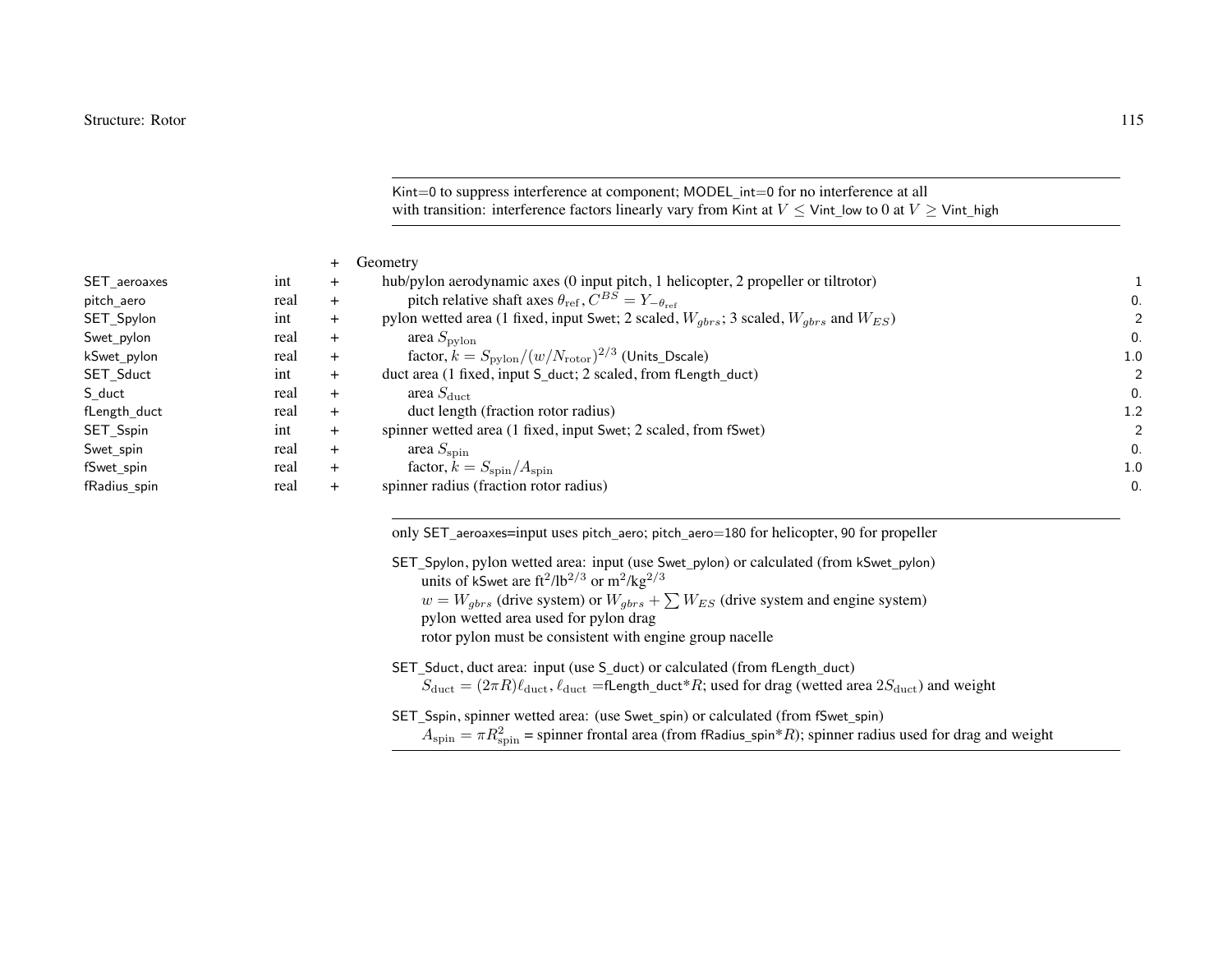|                 |      | $+$ | Drag                                                                         |          |
|-----------------|------|-----|------------------------------------------------------------------------------|----------|
| MODEL drag      | int  | $+$ | model (0 none, 1 standard)                                                   |          |
| ldrag           | real | $+$ | incidence angle for helicopter nominal drag (deg; 0 for not tilt)            | 0.       |
|                 |      | $+$ | Download and blockage                                                        |          |
| MODEL download  | int  | $+$ | model (0 none, 1 blockage, 2 download, 3 both)                               | $\Omega$ |
| download        | real | $+$ | download $DL = \Delta T/T$                                                   | 0.       |
| blockage        | real | $+$ | blockage $B = \Delta T/T$                                                    | 0.       |
| muDL            | real | $+$ | advance ratio $\mu_{DL}$ (0. for no correction)                              | 0.16     |
| zDL             | real | $+$ | height above ground $(z_q/D)_{DL}$ (fraction diameter, 0. for no correction) | 0.41     |
| aDL             | real | $+$ | forward flight constant $a_{DL}$                                             | 1.04     |
| b <sub>DL</sub> | real |     | ground effect constant $b_{DL}$                                              | 0.23     |

download: rotor induced and profile power evaluated at thrust increased by *fDL* <sup>=</sup> <sup>1</sup>*/*(1 <sup>−</sup> Δ*T/T*) blockage: force acting on aircraft includes  $f_B = (\Delta T/T)T$  opposing thrust download *DL* and blockage *B* are for hover, out of ground effect

download and blockage zero for  $\mu > \mu_{DL}$  or  $z_g/D < (z_g/D)_{DL}$ 

|              |      | $+$    | Weight                                         |    |
|--------------|------|--------|------------------------------------------------|----|
|              |      | $\pm$  | rotor group (or empennage or propulsion group) |    |
| MODEL weight | int  | $+$    | model (0 input, 1 NDARC, 2 custom)             |    |
|              |      | $\pm$  | weight increment                               |    |
| dWblade      | real | $+$    | blade                                          | 0. |
| dWhub        | real | $+$    | hub and hinge                                  | 0. |
| dWshaft      | real | $\pm$  | inter-rotor shaft                              | 0. |
| dWspin       | real | $^{+}$ | fairing/spinner                                | 0. |
| dWrfold      | real | $^{+}$ | blade fold                                     | 0. |
| dWtr         | real | $+$    | tail rotor                                     | 0. |
| dWaux        | real | $+$    | auxiliary thrust                               | 0. |
| dWrsupt      | real | $^{+}$ | rotor support structure                        | 0. |
| dWduct       | real |        | duct                                           | 0. |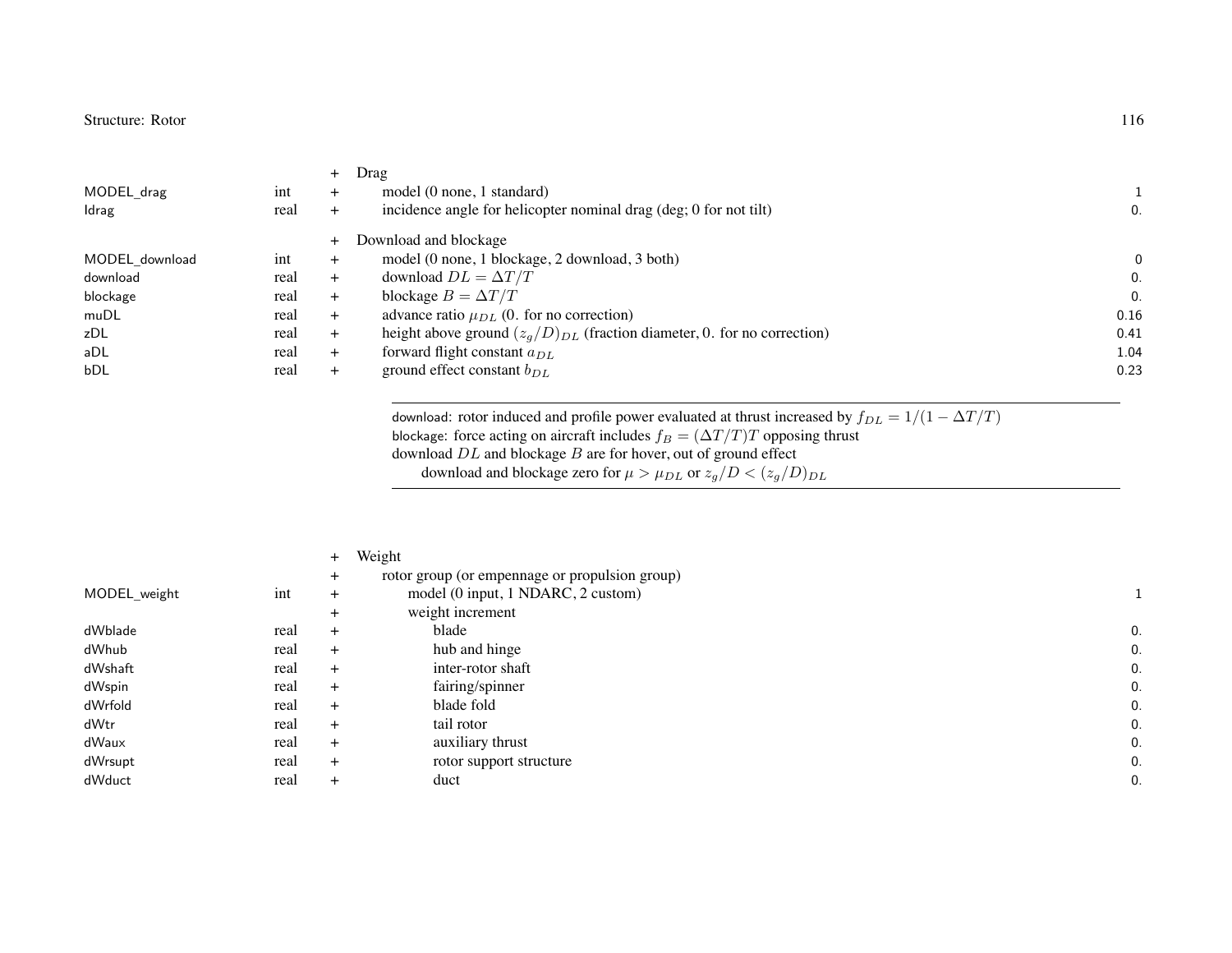| SET Iblade  | int  | $+$ | blade moment of inertia (0 from Lock number, 1 from blade wt, 2 tip wt from Lock number, 3 tip wt from AI) |      |
|-------------|------|-----|------------------------------------------------------------------------------------------------------------|------|
| AI          | real | $+$ | autorotation index $KE/P = \frac{1}{2} N_{\text{black}} L_{\text{black}} \Omega^2 / P$ (sec)               | 3.0  |
| Wblade tip  | real | $+$ | tip weight (per blade)                                                                                     | 0.   |
| rWblade tip | real | $+$ | location tip weight (fraction blade radius)                                                                | 0.9  |
| fWblade tip | real | $+$ | distributed weight for centrifugal force (fraction Wblade tip)                                             | 1.0  |
| rblade      | real | $+$ | radius of gyration for distributed mass (fraction blade radius)                                            | 0.6  |
| xWblade     | real | $+$ | blade weight (fraction total tail rotor or auxiliary thrust rotor weight)                                  | 0.55 |
|             |      | $+$ | <b>Technology Factors</b>                                                                                  |      |
| TECH blade  | real | $+$ | blade weight $\chi_{\rm blade}$                                                                            | 1.0  |
| TECH hub    | real | $+$ | hub and hinge weight $\chi$ <sub>hub</sub>                                                                 | 1.0  |
| TECH_shaft  | real | $+$ | inter-rotor shaft $\chi_{\text{shaft}}$                                                                    | 1.0  |
| TECH_spin   | real | $+$ | fairing/spinner weight $\chi_{\rm spin}$                                                                   | 1.0  |
| TECH rfold  | real | $+$ | blade fold weight $\chi_{\text{fold}}$                                                                     | 1.0  |
| TECH tr     | real | $+$ | tail rotor weight $\chi_{tr}$                                                                              | 1.0  |
| TECH aux    | real | $+$ | auxiliary thrust weight $\chi_{at}$                                                                        | 1.0  |
| TECH_rsupt  | real | $+$ | rotor support structure weight $\chi_{\text{subt}}$                                                        | 1.0  |
| TECH_duct   | real | $+$ | duct weight $\chi_{duct}$                                                                                  | 1.0  |

weight model result multiplied by technology factor and increment added:

Wxx = TECH\_xx\*Wxx\_model + dWxx; for fixed (input) weight use MODEL\_xx=0 or TECH\_xx=0.

blade weight:  $W_{\text{black}} = \chi_{\text{black}} w_{\text{black}} + dW_{\text{black}} + (1 + f)W_{\text{tip}}N_{\text{black}}$ 

SET \_ Iblade: calculate blade moment of inertia Iblade

- 0 from Lock number gamma, independent of blade weight
- 1 from blade weight
- 2 from Lock number gamma, tip weight Wblade\_tip calculated from Iblade

3 from autorotation index AI, tip weight Wblade\_tip calculated from Iblade

for tail rotor or aux thrust weight model (MODEL\_config = 2 or 3), blade weight  $W_{\text{black}} = x$ Wblade\* $W_{tr}$  or xWblade\* $W_{at}$ 

rotor weight = blade + hub + spinner + fold + shaft + support + duct

rotor config determines where weight pu<sup>t</sup> in weight statement

main rotor: rotor group

tail rotor: empennage group (tail rotor)

propeller: propulsion group (propeller/fan installation)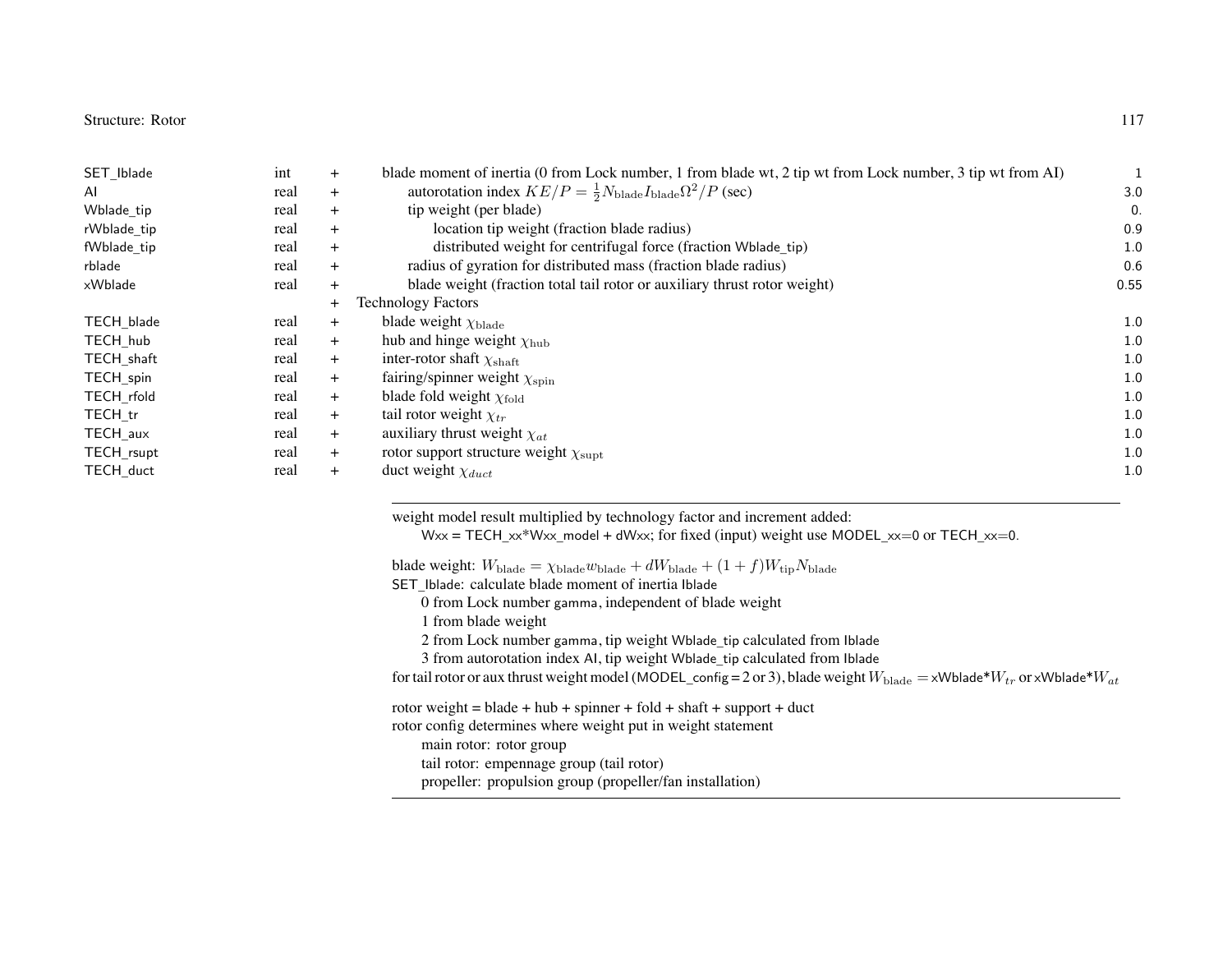|                  |      | $^+$      | Rotor Induced Power, Standard Energy Performance Method              |                |
|------------------|------|-----------|----------------------------------------------------------------------|----------------|
| MODEL ind        | int  | $\ddot{}$ | model (0 none, 1 constant, 2 standard)                               | $\overline{2}$ |
|                  |      | $\pm$     | induced velocity factors (ratio to momentum theory induced velocity) |                |
| Ki hover         | real | $+$       | hover $\kappa_{\text{hover}}$                                        | 1.12           |
| Ki_climb         | real | $+$       | axial climb $\kappa_{\text{climb}}$                                  | 1.08           |
| Ki_prop          | real | $^{+}$    | axial cruise (propeller) $\kappa_{\text{prop}}$                      | 2.0            |
| Ki_edge          | real | $\pm$     | edgewise flight (helicopter) $\kappa_{\rm edge}$                     | 2.0            |
|                  |      | $\ddot{}$ | variation with thrust                                                |                |
| CTs_Hind         | real | $\ddot{}$ | $(C_T/\sigma)_{\text{ind}}$ for hover $\kappa_h$ variation           | 0.08           |
| kh1              | real | $+$       | coefficient $k_{h1}$ for $\kappa_h$                                  | 0.             |
| kh <sub>2</sub>  | real | $^{+}$    | coefficient $k_{h2}$ for $\kappa_h$                                  | 0.             |
| Xh2              | real | $^{+}$    | exponent $X_{h2}$ for $\kappa_h$                                     | 2.             |
| CTs_Pind         | real | $\ddot{}$ | $(C_T/\sigma)_{\text{ind}}$ for axial $\kappa_p$ variation           | 0.08           |
| kp1              | real | $\ddot{}$ | coefficient $k_{p1}$ for $\kappa_p$                                  | 0.             |
| kp2              | real | $+$       | coefficient $k_{p2}$ for $\kappa_p$                                  | 0.             |
| X <sub>p</sub> 2 | real | $+$       | exponent $X_{p2}$ for $\kappa_p$                                     | 2.             |
| CTs_Tind         | real | $^{+}$    | $(C_T/\sigma)_{\text{ind}}$ for edgewise $\kappa_e$ variation        | 0.08           |
| kt1              | real | $^{+}$    | coefficient $k_{t1}$ for $\kappa_e$                                  | 0.             |
| kt2              | real | $\ddot{}$ | coefficient $k_{t2}$ for $\kappa_e$                                  | $\mathbf{0}$   |
| Xt2              | real | $+$       | exponent $X_{t2}$ for $\kappa_e$                                     | 2.             |
|                  |      | $+$       | variation with shaft angle                                           |                |
| kpa              | real | $+$       | coefficient $k_{p\alpha}$ for $\kappa_p$                             | 0.             |
| Xpa              | real | $\pm$     | exponent $X_{p\alpha}$ for $\kappa_p$                                | 2.             |
|                  |      | $\ddot{}$ | variation with propulsive force                                      |                |
| kpx              | real | $\pm$     | coefficient $k_{px}$ for $\kappa_p$                                  | 0.             |
| Xpx              | real | $\ddot{}$ | exponent $X_{px}$ for $\kappa_p$                                     | 1.             |
|                  |      | $\ddot{}$ | axial flight transition                                              |                |
| Maxial           | real | $+$       | constant $M_{\text{axial}}$ from hover to climb                      | 1.176          |
| Xaxial           | real | $^{+}$    | exponent $X_{\text{axial}}$ from hover to climb                      | 0.65           |
| mu_axtran        | real | $\ddot{}$ | advance ratio $\mu_{z\text{tran}}$ from hover to axial               | 0.             |
|                  |      | $\pm$     | variation with axial velocity                                        |                |
| mu_prop          | real | $+$       | advance ratio $\mu_{\text{zprop}}$ for Ki_prop                       | 1.0            |
| ka1              | real | $^{+}$    | coefficient $k_{a1}$ for $\kappa(\mu_z)$ (linear)                    | $\mathbf 0$    |
| ka2              | real | $\pm$     | coefficient $k_{a2}$ for $\kappa(\mu_z)$ (quadratic)                 | 0.             |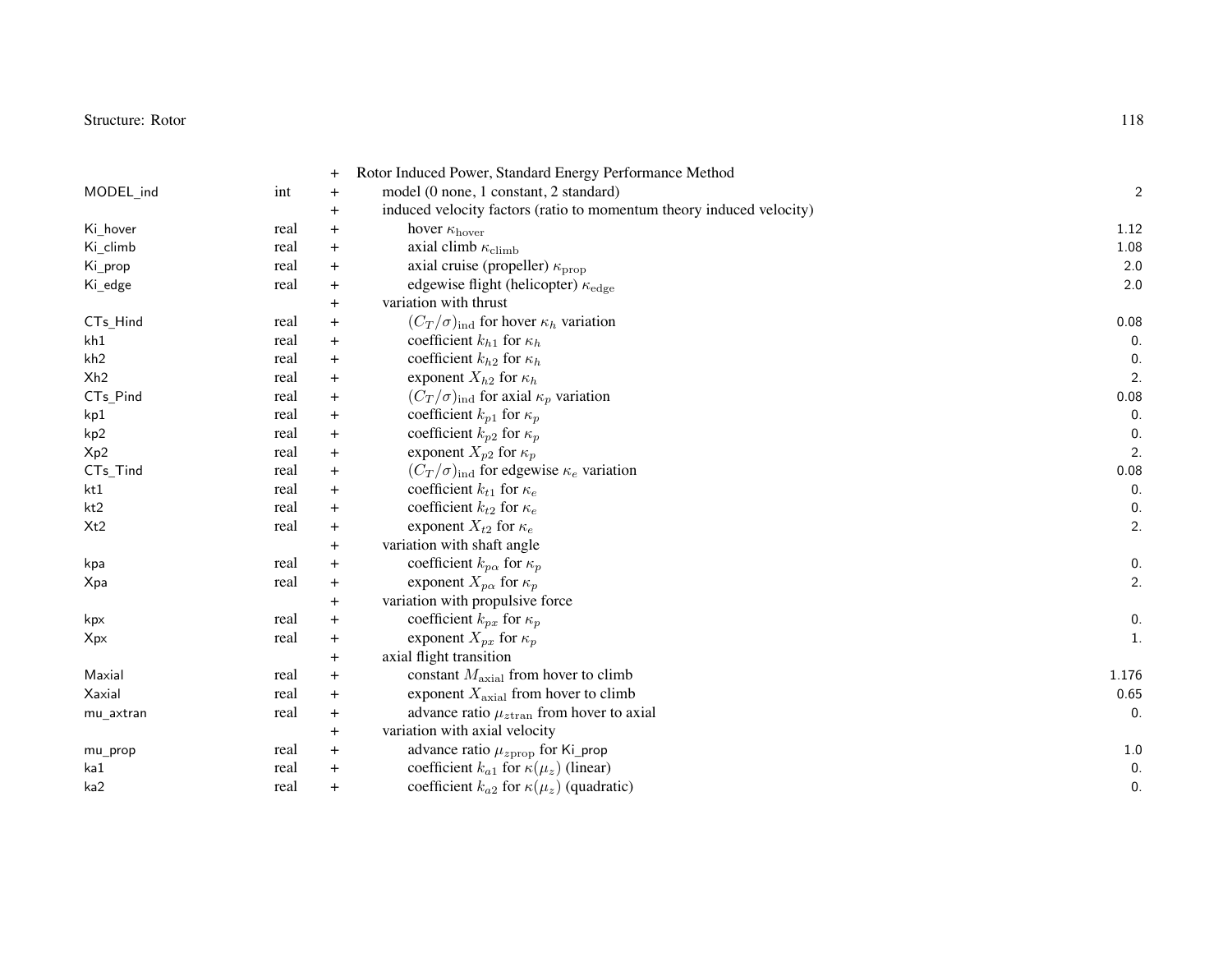| ka3             | real | $+$       | coefficient $k_{a3}$ for $\kappa(\mu_z)$                                             | 0.             |
|-----------------|------|-----------|--------------------------------------------------------------------------------------|----------------|
| Xa              | real | $\ddot{}$ | exponent $X_a$ for $\kappa(\mu_z)$                                                   | 4.5            |
|                 |      | $\ddot{}$ | variation with edgewise velocity                                                     |                |
| MODEL_edge      | int  | $+$       | model for edgewise $\kappa$ relative axial $\kappa$ (0 replace, 1 sum)               | $\mathbf 0$    |
| mu_edge         | real | $\ddot{}$ | advance ratio $\mu_{\text{edge}}$ for Ki_edge                                        | 0.35           |
| ke1             | real | $\ddot{}$ | coefficient $k_{e1}$ for $\kappa(\mu)$ (linear)                                      | 0.8            |
| ke2             | real | $+$       | coefficient $k_{e2}$ for $\kappa(\mu)$ (quadratic)                                   | 0.             |
| ke3             | real | $+$       | coefficient $k_{e3}$ for $\kappa(\mu)$                                               | 1.             |
| Xe              | real | $+$       | exponent $X_e$ for $\kappa(\mu)$                                                     | 4.5            |
| kea             | real | $\ddot{}$ | variation with rotor drag $k_{e\alpha}$                                              | 0.             |
|                 |      | $\ddot{}$ | variation with lift offset                                                           |                |
| ko1             | real | $\ddot{}$ | coefficient $k_{o1}$ for $f_{\text{off}}$                                            | $\mathbf{0}$   |
| ko <sub>2</sub> | real | $\ddot{}$ | factor $k_{o2}$ for $f_{\text{off}}$                                                 | 8.             |
| $Ki_{min}$      | real | $\ddot{}$ | minimum $\kappa_{\min}$                                                              | $\mathbf{1}$ . |
| Ki_max          | real | $+$       | maximum $\kappa_{\text{max}}$                                                        | 10.            |
|                 |      |           | nonzero values of Ki in FltState supersede calculated value                          |                |
|                 |      | $\pm$     | Climb power                                                                          |                |
| MODEL climb     | int  | $+$       | model (0 for no climb power increment, 1 vertical, 2 edgewise, 3 both)               |                |
|                 |      | $\ddot{}$ | vertical flight                                                                      |                |
| nclimb_vert     | int  | $+$       | number of climb values (maximum 20)                                                  |                |
| Vclimb_vert(20) | real | $\ddot{}$ | climb speed $V_c/v_h$                                                                |                |
| fclimb_vert(20) | real | $\ddot{}$ | climb power factor $f$                                                               |                |
|                 |      | $\ddot{}$ | edgewise forward flight                                                              |                |
| nclimb_edge     | int  | $\ddot{}$ | number of climb values (maximum 20)                                                  |                |
| Vclimb_edge(20) | real | $\ddot{}$ | climb speed $V_c/v_h$                                                                |                |
| fclimb_edge(20) | real | $\ddot{}$ | climb power factor $f$                                                               |                |
|                 |      |           |                                                                                      |                |
|                 |      |           | climb power factor $f(V_c/v_h)$ gives $P_{\text{climb}} - P_{\text{level}} = TV_c f$ |                |
|                 |      |           | including $TV_c$ and effect of climb on induced and profile power                    |                |

intended for use with table model for level flight power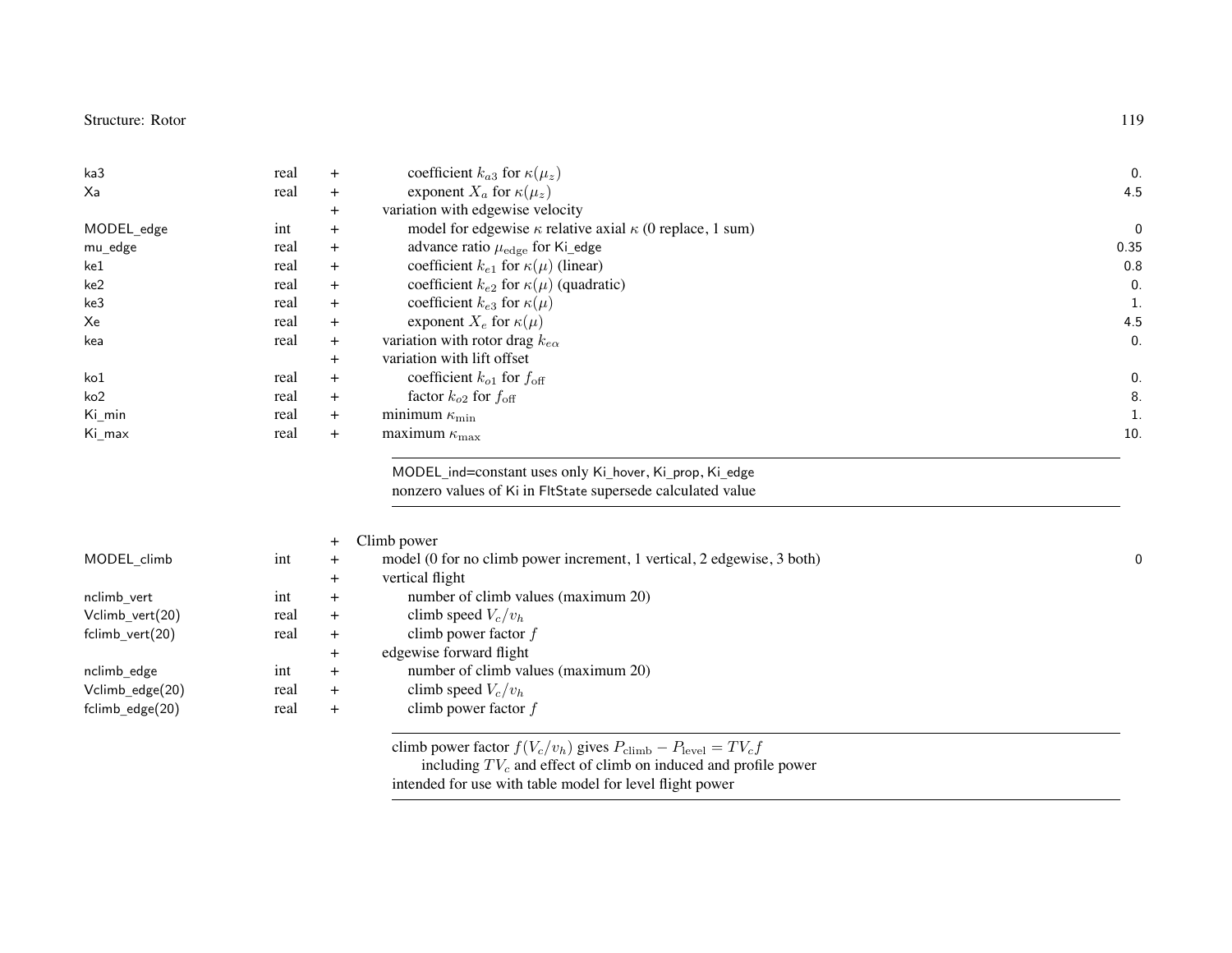|                                       |      | $+$ | Momentum theory                                                                                                    |    |
|---------------------------------------|------|-----|--------------------------------------------------------------------------------------------------------------------|----|
| MODEL grad                            | int  | $+$ | inflow gradient in forward flight (0 none, 1 White and Blake, 2 Coleman and Feingold)                              |    |
| fGradx                                | real | $+$ | longitudinal gradient factor $f_x$                                                                                 |    |
| fGrady                                | real | $+$ | lateral gradient factor $f_y$                                                                                      |    |
| fGradm                                | real | $+$ | hub moment inflow gradient factor $f_m$                                                                            | 1. |
|                                       |      | $+$ | Ground effect                                                                                                      |    |
| MODEL GE                              | int  | $+$ | model (0 none, 1 Cheeseman, 2 BE Cheeseman, 3 Law, 4 Hayden, 5 Zbrozek, 6 Maryland, 7 T table, 8 P table)          |    |
| Cge                                   | real | $+$ | effective height correction $C_q$                                                                                  |    |
|                                       |      | $+$ | table                                                                                                              |    |
| KIND GEtable                          | int  | $+$ | table kind $(2 2D, 3 3D)$                                                                                          |    |
| nCTsGE                                | int  | $+$ | number of $C_T/\sigma$ values (maximum ngetabmax)                                                                  |    |
| nhGE                                  | int  | $+$ | number of $h/D$ values (maximum ngetab2max)                                                                        |    |
| nMtipGE                               | int  | $+$ | number of $M_{\text{tip}}$ values (maximum ngetab2max)                                                             |    |
| CTsGE(ngetabmax)                      | real | $+$ | blade loading $C_T/\sigma$                                                                                         |    |
| hGE(ngetab2max)                       | real | $+$ | rotor height above ground $h/D$                                                                                    |    |
| MtipGE(ngetab2max)                    | real | $+$ | rotor tip Mach number $M_{\text{tip}}$                                                                             |    |
| xGE(ngetabmax,ngetab2max)             | real | $+$ | ground effect factor $\kappa_q = x(C_T/\sigma, h/D)$ or $f_q = x(C_T/\sigma, h/D)$                                 |    |
| xGE3(ngetabmax,ngetab2max,ngetab2max) |      |     |                                                                                                                    |    |
|                                       | real |     | ground effect factor $\kappa_q = x(C_T/\sigma, h/D, M_{\text{tip}})$ or $f_q = x(C_T/\sigma, h/D, M_{\text{tip}})$ |    |

MODEL\_GE: table options for  $\kappa_g = T/T_\infty$  or  $f_g = P/P_\infty$ 

as function of blade loading *C<sup>T</sup> /σ* and rotor height above groun<sup>d</sup> *h/D* (fraction rotor diameter), and perhaps tip Mach number  $M_{\text{tip}}$ 

Cge: for tiltrotors, typically  $C_g = 0.5$ ; smaller effective height accounting for increased influence of ground compared to isolated rotor

|            |      | Ducted fan                                           |         |
|------------|------|------------------------------------------------------|---------|
| MODEL duct | 1nt  | model (1 specify area ratio, 2 specify thrust ratio) |         |
| fDuctA     | real | area ratio $f_A$ (fan area/far wake area)            |         |
| fDuctT     | real | thrust ratio $f_T$ (rotor thrust/total thrust)       | $0.5\,$ |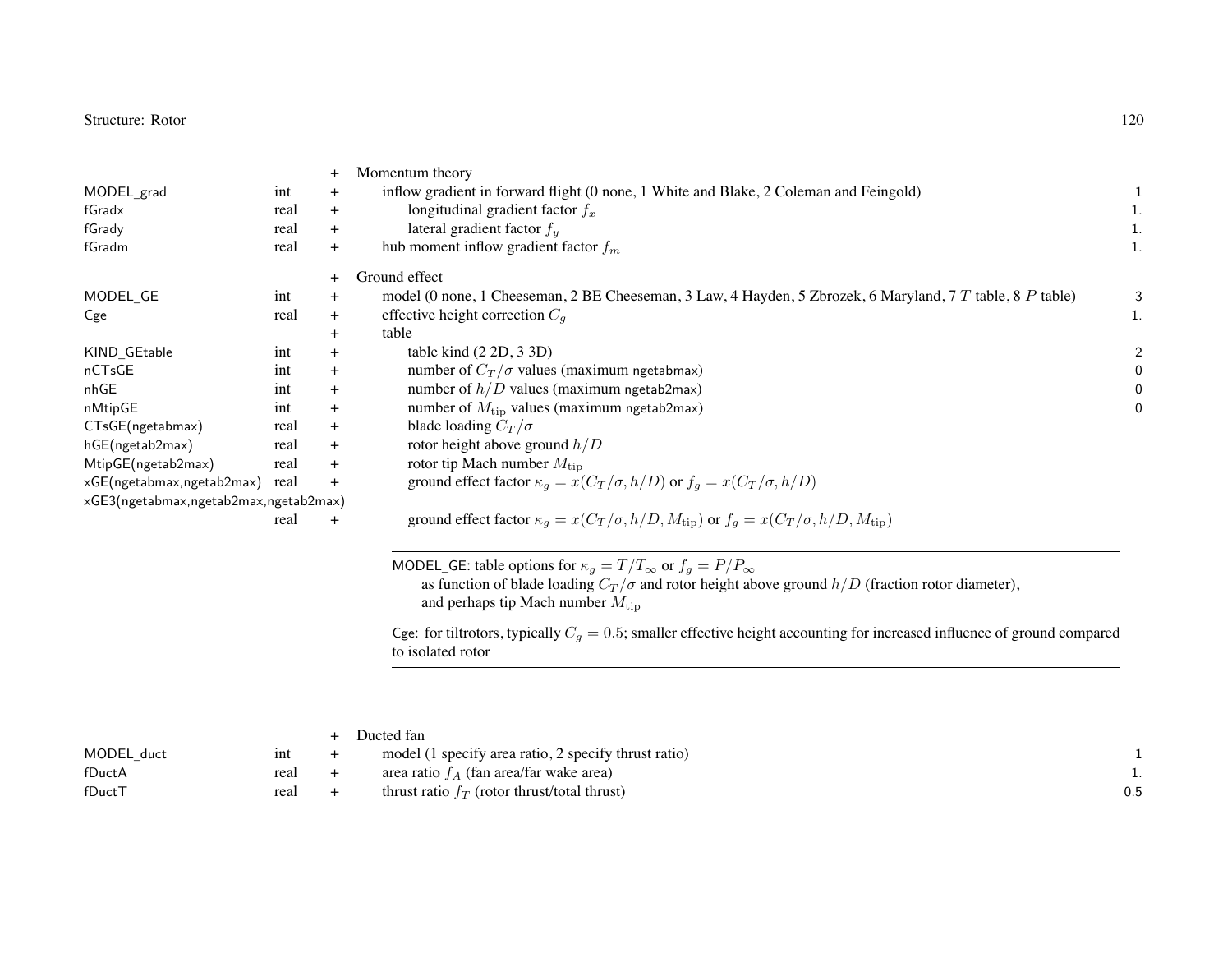| fDuctVx  | real | velocity ratio $f_{Vx}$ (fan edgewise velocity/free stream velocity) |  |
|----------|------|----------------------------------------------------------------------|--|
| fDuctVz  | real | velocity ratio $f_{Vz}$ (fan axial velocity/free stream velocity)    |  |
| eta duct | real | duct efficiency $\eta_D$ (total pressure loss through duct)          |  |

ducted fan model used only if config='duct'

|                     |        |     | Twin rotors                                                              |          |
|---------------------|--------|-----|--------------------------------------------------------------------------|----------|
| MODEL twin          | $c*12$ | $+$ | model (based on config, none, side-by-side, coaxial, tandem, multirotor) | 'config' |
| Kh twin             | real   | $+$ | ideal induced velocity correction for hover $\kappa_{h\text{twin}}$      | 1.00     |
| Kp twin             | real   | $+$ | ideal induced velocity correction for propeller $\kappa_{\text{ptwin}}$  | 1.00     |
| Kf twin             | real   | $+$ | ideal induced velocity correction for forward flight $\kappa_{ftwin}$    | 0.85     |
| Cind twin           | real   | $+$ | constant $C$ in axial to forward flight transition                       | 1.0      |
| Caxial_twin         | real   | $+$ | constant $C_a$ in hover to propeller transition                          | 1.0      |
| A coaxial           | real   | $+$ | coaxial rotor nonuniform disk loading factor $\bar{\alpha}$              | 1.05     |
| xh multi(nrotormax) | real   | $+$ | multirotor thrust factor $x_h$ for hover                                 | 1.0      |
| xp_multi(nrotormax) | real   | $+$ | multirotor thrust factor $x_p$ for propeller                             | 1.0      |
| xf multi(nrotormax) | real   |     | multirotor thrust factor $x_f$ for forward fight                         | 1.0      |

| MODEL twin: 'config', 'none', 'side-by-side' or 'tiltrotor', 'coaxial', 'tandem', or 'multirotor'                           |
|-----------------------------------------------------------------------------------------------------------------------------|
| 'config' must identify rotor as twin or multiple rotors                                                                     |
| coaxial: MODEL_twin='coaxial' (use A_coaxial; Kh_twin not used)                                                             |
| or MODEL twin='tandem' with zero horizontal separation (typically Kh twin=0.90)                                             |
| coaxial and tandem: Kf twin = 0.88 to 0.81 for rotor separation $0.06D$ to $0.12D$                                          |
| thrust factors $x$ calculated for twin rotors, input for multiple rotors                                                    |
| correction factors and transition constants ( $\kappa_{\text{twin}}$ , C, C <sub>a</sub> ) used for twin or multiple rotors |
|                                                                                                                             |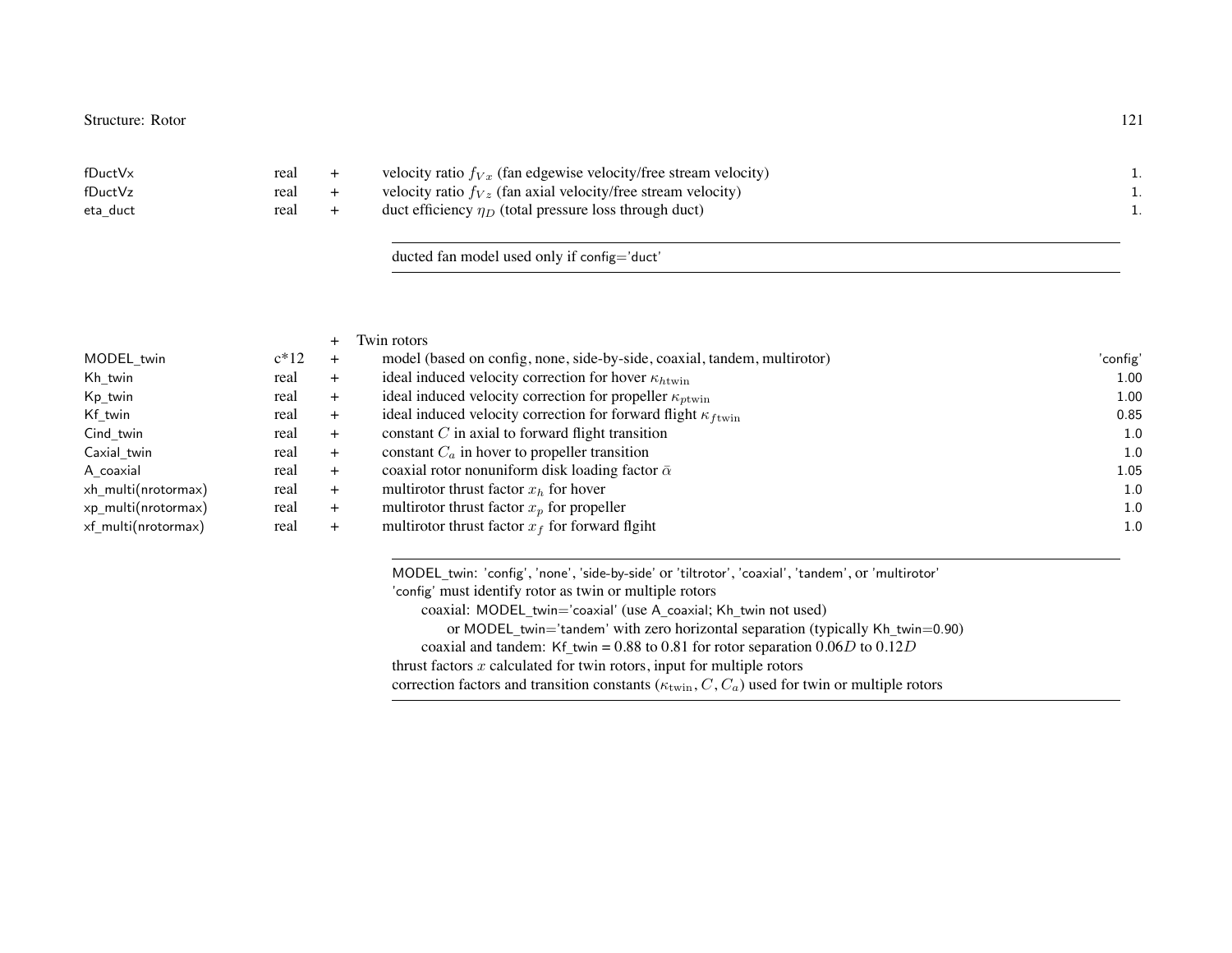|                    |      | $\pm$     | Rotor Profile Power, Standard Energy Performance Method                                                                                                       |                |
|--------------------|------|-----------|---------------------------------------------------------------------------------------------------------------------------------------------------------------|----------------|
|                    |      |           | Technology factor                                                                                                                                             |                |
| TECH drag          | real | $+$       | profile power $\chi$                                                                                                                                          | 1.0            |
| Re_ref             | real | $+$       | Reference Reynolds number $Re_{ref}$ (0. for no correction)                                                                                                   | 0.             |
| X_Re               | real | $+$       | exponent for Reynolds number correction $X_{\text{Re}}$                                                                                                       | 0.2            |
| MODEL basic        | int  | $+$       | Basic model $c_{d\text{basic}}$ (0 none, 1 array, 2 equation)                                                                                                 | $\overline{2}$ |
|                    |      | $+$       | array ( $c_d$ vs thrust-weighted $C_T/\sigma$ )                                                                                                               |                |
| ncd                | int  | $\pm$     | number of points (maximum 24)                                                                                                                                 | 24             |
| $CTs_cdd(24)$      | real | $\pm$     | blade loading                                                                                                                                                 |                |
| cd(24)             | real | $\pm$     | drag coefficient                                                                                                                                              |                |
|                    |      | $+$       | equation                                                                                                                                                      |                |
| CTs_Dmin           | real | $\pm$     | $(C_T/\sigma)_{D\text{min}}$ for minimum profile drag ( $\Delta =  C_T/\sigma - (C_T/\sigma)_{D\text{min}} $ )                                                | 0.07           |
| d <sub>0</sub> hel | real | $+$       | coefficient $d_{0\text{hel}}$ in drag, $c_{dh} = d_{0\text{hel}} + d_{1\text{hel}}\Delta + d_{2\text{hel}}\Delta^2 + \Delta c_{d\text{sep}}$ (hover/edgewise) | 0.009          |
| $d1$ _hel          | real | $\pm$     | coefficient $d_{\text{1hel}}$ in drag (hover/edgewise)                                                                                                        | 0.             |
| d <sub>2_hel</sub> | real | $\ddot{}$ | coefficient $d_{2\text{hel}}$ in drag (hover/edgewise)                                                                                                        | 0.5            |
| d0_prop            | real | $\pm$     | coefficient $d_{0\text{prop}}$ in drag, $c_{dp} = d_{0\text{prop}} + d_{1\text{prop}}\Delta + d_{2\text{prop}}\Delta^2 + \Delta c_{d\text{sep}}$ (axial)      | 0.009          |
| $d1$ prop          | real | $\pm$     | coefficient $d_{1\text{prop}}$ in drag (axial)                                                                                                                | 0.             |
| $d2$ prop          | real | $\pm$     | coefficient $d_{\text{2prop}}$ in drag (axial)                                                                                                                | 0.5            |
| dprop              | real | $\pm$     | variation with shaft angle, coefficient $d_{p\alpha}$ for $c_{dp}$                                                                                            | 0.             |
| Xprop              | real | $+$       | variation with shaft angle, exponent $X_{p\alpha}$ for $c_{dp}$                                                                                               | 2.             |
| $CTs$ _sep         | real | $\pm$     | $(C_T/\sigma)_{\rm sep}$ for separation $(\Delta c_{d\rm sep} = d_{\rm sep}( C_T/\sigma  - (C_T/\sigma)_{\rm sep})^{X_{\rm sep}})$                            | 0.07           |
| dsep               | real | $\ddot{}$ | factor $d_{\text{sep}}$ in drag increment                                                                                                                     | 4.0            |
| Xsep               | real | $+$       | exponent $X_{\text{sep}}$ in drag increment                                                                                                                   | 3.0            |
| df1                | real | $\pm$     | variation with edgewise velocity, coefficient $d_{f1}$                                                                                                        | 0.             |
| df <sub>2</sub>    | real | $\pm$     | variation with edgewise velocity, coefficient $d_{f2}$                                                                                                        | 0.             |
| Xf                 | real | $\pm$     | variation with edgewise velocity, exponent $X_f$                                                                                                              | 2.             |
| dz1                | real | $+$       | variation with axial velocity, coefficient $d_{z1}$                                                                                                           | 0.             |
| dz2                | real | $+$       | variation with axial velocity, coefficient $d_{z2}$                                                                                                           | 0.             |
| Xz                 | real | $\pm$     | variation with axial velocity, exponent $X_z$                                                                                                                 | 2.             |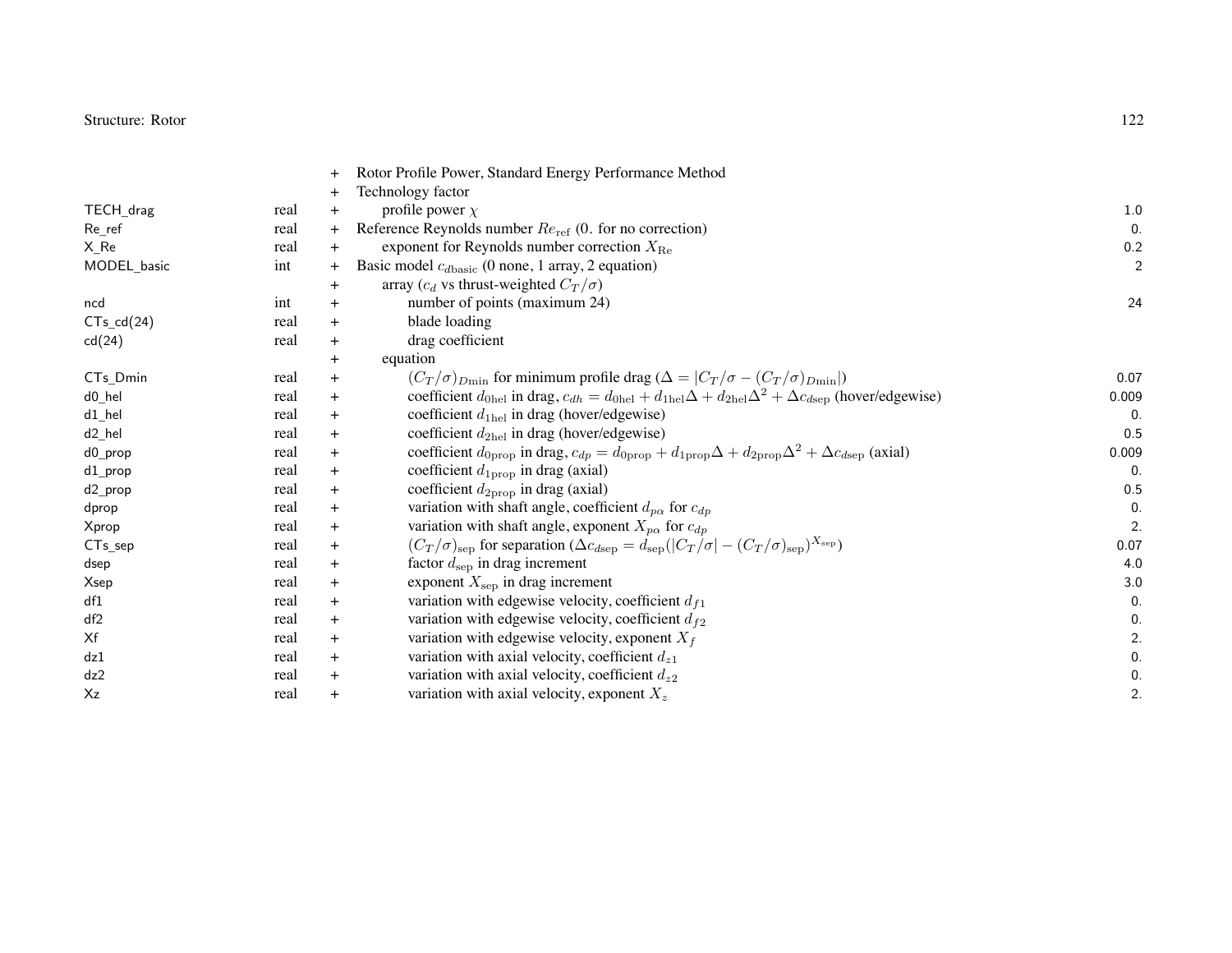### default array (cd(1)=0.):  $C_T / \sigma = 0$ . to 0.23 (uniform increments)  $cd = .01100, .01075, .01025, .01000, .01010, .01070, .01050, .00975, .00925, .00926, .00938, .00977,$ .01048,.01152,.01336,.01593,.01920,.02381,.03014,.04000,.08000,.16000,.32000,1.0000

nonzero values of cdo in FltState supersede calculated cdmean

| MODEL stall        | int  | $+$ | Stall model $c_{dstall}$ (0 none)                                                                                                                                 |     |
|--------------------|------|-----|-------------------------------------------------------------------------------------------------------------------------------------------------------------------|-----|
|                    |      | $+$ | $C_T/\sigma$ at stall $(\Delta_s =  C_T/\sigma  - (f_s/f_\alpha f_{\text{off}})(C_T/\sigma)_s$ , $\Delta c_d = d_{s1}\Delta_s^{X_{s1}} + d_{s2}\Delta_s^{X_{s2}}$ |     |
| nstall             | int  | $+$ | number of points (maximum 20)                                                                                                                                     | 10  |
| $mu\_stall(20)$    | real | $+$ | advance ratio $V/V_{\text{tip}}$                                                                                                                                  |     |
| $CTs$ stall $(20)$ | real | $+$ | $(C_T/\sigma)_s$                                                                                                                                                  |     |
| fstall             | real | $+$ | constant $f_s$ in stall drag increment                                                                                                                            | 1.0 |
| dstall1            | real | $+$ | factor $d_{s1}$ in stall drag increment                                                                                                                           | 2.  |
| dstall2            | real | $+$ | factor $d_{s2}$ in stall drag increment                                                                                                                           | 40. |
| Xstall1            | real | $+$ | exponent $X_{s1}$ in stall drag increment                                                                                                                         | 2.0 |
| Xstall2            | real | $+$ | exponent $X_{s2}$ in stall drag increment                                                                                                                         | 3.0 |
|                    |      | $+$ | variation with lift offset                                                                                                                                        |     |
| do1                | real | $+$ | coefficient $d_{o1}$ for $f_{\text{off}}$                                                                                                                         | 0.  |
| do2                | real | $+$ | factor $d_{o2}$ for $f_{\text{off}}$                                                                                                                              | 8.  |
| dsa                | real | $+$ | variation with rotor drag $d_{s\alpha}$                                                                                                                           | 0.  |
|                    |      |     |                                                                                                                                                                   |     |
|                    |      |     | default used if $CTs$ stall $(1)=0$ .                                                                                                                             |     |

| default used if $CTs$ stall $(1)=0$ .                                            |
|----------------------------------------------------------------------------------|
| default CTs stall = $0.17, 0.16, 0.15, 0.14, 0.13, 0.12, 0.11, 0.10, 0.10, 0.10$ |
| default mu stall = $0.00, 0.05, 0.10, 0.15, 0.20, 0.25, 0.30, 0.35, 0.40, 0.80$  |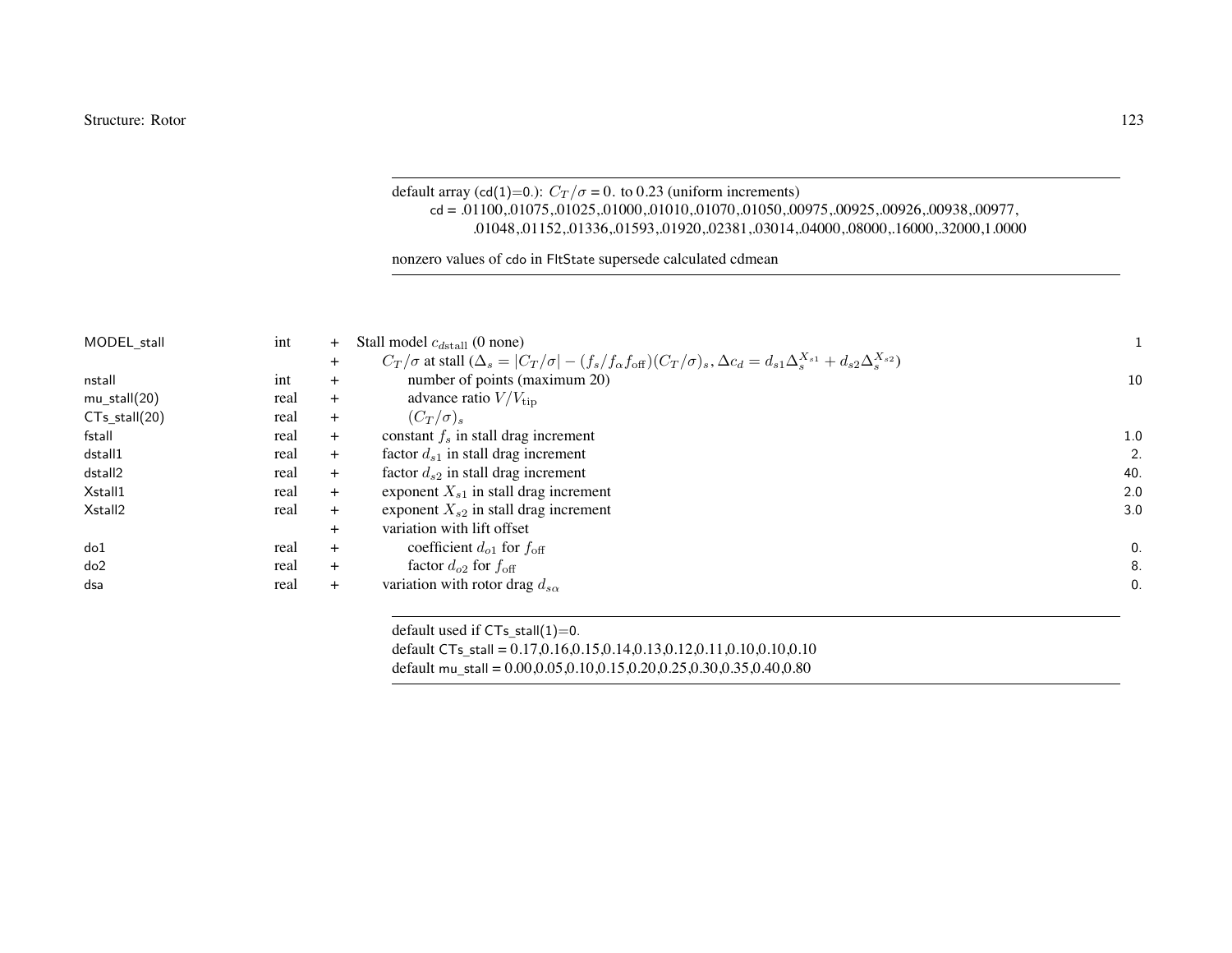| MODEL_comp        | int  | $+$       | Compressibility model $c_{dcomp}$ (0 none, 1 drag divergence, 2 similarity, 3 tip Mach number)                  |       |
|-------------------|------|-----------|-----------------------------------------------------------------------------------------------------------------|-------|
| MODEL_comp_ff     | int  | $\ddot{}$ | compressibility increment (0 only used for hover or axial flight)                                               |       |
|                   |      | $\pm$     | similarity model                                                                                                |       |
| fSim              | real | $+$       | factor $f$                                                                                                      | 1.0   |
| thick_tip         | real | $+$       | blade tip thickness-to-chord ratio $\tau$                                                                       | 0.08  |
|                   |      | $\ddot{}$ | drag divergence model ( $\Delta_m = M_{at} - M_{dd}$ , $\Delta c_d = d_{m1} \Delta_m + d_{m2} \Delta_m^{X_m}$ ) |       |
| dm1               | real | $+$       | coefficient $d_{m1}$ in drag increment                                                                          | 0.056 |
| dm2               | real | $+$       | coefficient $d_{m2}$ in drag increment                                                                          | 0.416 |
| Xm                | real |           | exponent $X_m$ in drag increment                                                                                | 2.0   |
|                   |      |           | drag divergence Mach number ( $M_{dd}$ = Mdd0 – Mddcl $c_{\ell}$ )                                              |       |
| Mdd0              | real |           | $M_{dd0}$ at zero lift                                                                                          | 0.88  |
| Mddcl             | real | $+$       | derivative with lift $\kappa = \partial M_{dd}/\partial c_{\ell}$                                               | 0.16  |
|                   |      |           | tip Mach number model                                                                                           |       |
| dmt               | real | $+$       | coefficient $d_{mt}$                                                                                            |       |
| Mtip_limit        | real | $+$       | tip Mach number limit $M_{\text{tiplimit}}$                                                                     |       |
| CT_limit          | real | $+$       | thrust coefficient limit $C_{T\text{limit}}$                                                                    |       |
| Mtip_ref          | real | $+$       | reference tip Mach number $M_{\text{tipref}}$                                                                   |       |
| MODEL_propeff     | int  |           | Propulsive force efficiency (0 none)                                                                            |       |
| DoQ_ref           | real | $+$       | reference propulsive force $(D/q)_{ref}$                                                                        |       |
| nCTs_eff          | int  | $+$       | number of blade loading values (maximum 20)                                                                     |       |
| nV_eff            | int  | $+$       | number of rotor velocity values (maximum 20)                                                                    |       |
| $CTs_{eff}(20)$   | real | $+$       | blade loading $C_T/\sigma$                                                                                      |       |
| $V_{eff}(20)$     | real | $+$       | rotor velocity $V/V_{\text{tip}}$                                                                               |       |
| proper(f(20, 20)) | real | $^{+}$    | efficiency for propulsive force increment $\eta(C_T/\sigma, V/V_{\text{tip}})$                                  |       |

propeff: efficiency *<sup>η</sup>* <sup>g</sup>ives Δ*P<sup>o</sup>* <sup>=</sup> *V* Δ*D*(1*/η* <sup>−</sup> 1)

DoQ \_ ref corresponds to baseline profile and induced power models

intended for use with table model for power at baseline propulsive force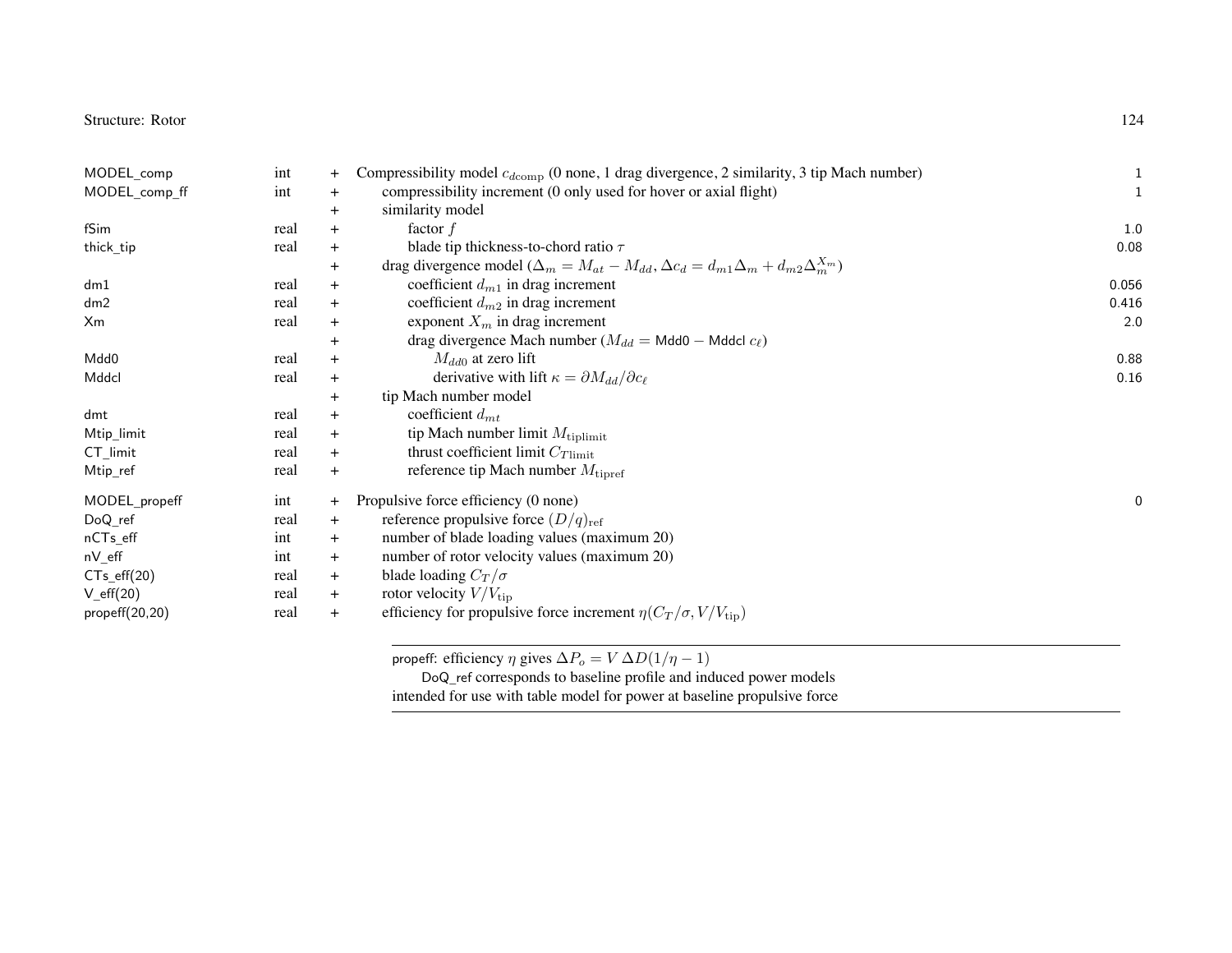|                                     |        |        | Performance, Table Method                                                                      |             |
|-------------------------------------|--------|--------|------------------------------------------------------------------------------------------------|-------------|
| MODEL indTab                        | int    | $+$    | induced power model (0 standard, 1 table, 2 table with equations)                              |             |
| nvar ind                            | int    | $+$    | number independent variables (1 to 3)                                                          | $\mathbf 0$ |
| $var\_ind(3)$                       | $c*12$ | $+$    | variables                                                                                      | $, \cdot$   |
| $nv\_ind(3)$                        | int    | $+$    | number of variable values (maximum ntablemax)                                                  | $\mathbf 0$ |
| v_ind(ntablemax,3)                  | real   | $+$    | independent variable                                                                           |             |
| MODEL_proTab                        | int    | $+$    | profile power model (0 standard, 1 table, 2 table with equations)                              |             |
| KIND_proTab                         | int    | $+$    | profile power model (0 standard, 1 table $c_{dmean}$ , 2 table $c_{dmean}F = 8C_{Po}/\sigma$ ) |             |
| nvar_pro                            | int    | $+$    | number independent variables (1 to 3)                                                          | 0           |
| $var\_pro(3)$                       | $c*12$ | $\pm$  | variables                                                                                      | $, \cdot$   |
| $nv\_pro(3)$                        | int    | $+$    | number of variable values (maximum ntablemax)                                                  | 0           |
| v_pro(ntablemax,3)                  | real   | $+$    | independent variable                                                                           |             |
| MODEL_geTab                         | int    | $+$    | ground effect model (0 inflow, 1 table thrust, 2 table power)                                  | $\mathbf 0$ |
|                                     |        | $^{+}$ | table                                                                                          |             |
| Ki(ntablemax, ntablemax, ntablemax) |        |        |                                                                                                |             |
|                                     | real   | $^{+}$ | induced power factor $\kappa$                                                                  |             |
| cdo(ntablemax,ntablemax,ntablemax)  |        |        |                                                                                                |             |
|                                     | real   |        | profile power mean $c_d$                                                                       |             |

independent variables: var\_ind and var\_pro 'V': flight speed  $V/V_{\text{tip}}$ 'Vh': horizontal speed  $V_h/V_{\text{tip}}$ 'mu', 'muHP': edgewise advance ratio *μ* (hub plane) 'muz', 'muzHP': axial velocity ratio *μ<sup>z</sup>* (hub plane) 'alpha', 'alphaHP': shaft angle-of-attack  $\alpha = \tan^{-1}(\mu_z/\mu)$  (hub plane) 'muTPP': edgewise advance ratio *μ* (tip-path plane) 'muzTPP': axial velocity ratio *μ<sup>z</sup>* (tip-path plane) 'alphaTPP': shaft angle-of-attack  $\alpha = \tan^{-1}(\mu_z/\mu)$  (tip-path plane) 'CTs', 'CT/s': blade loading *C<sup>T</sup> /σ* 'Mx', 'offset': lift offset *<sup>M</sup>x/TR* 'Mtip': tip Mach number  $M_{\text{tip}}$ 'Mat': advancing tip Mach number *Mat*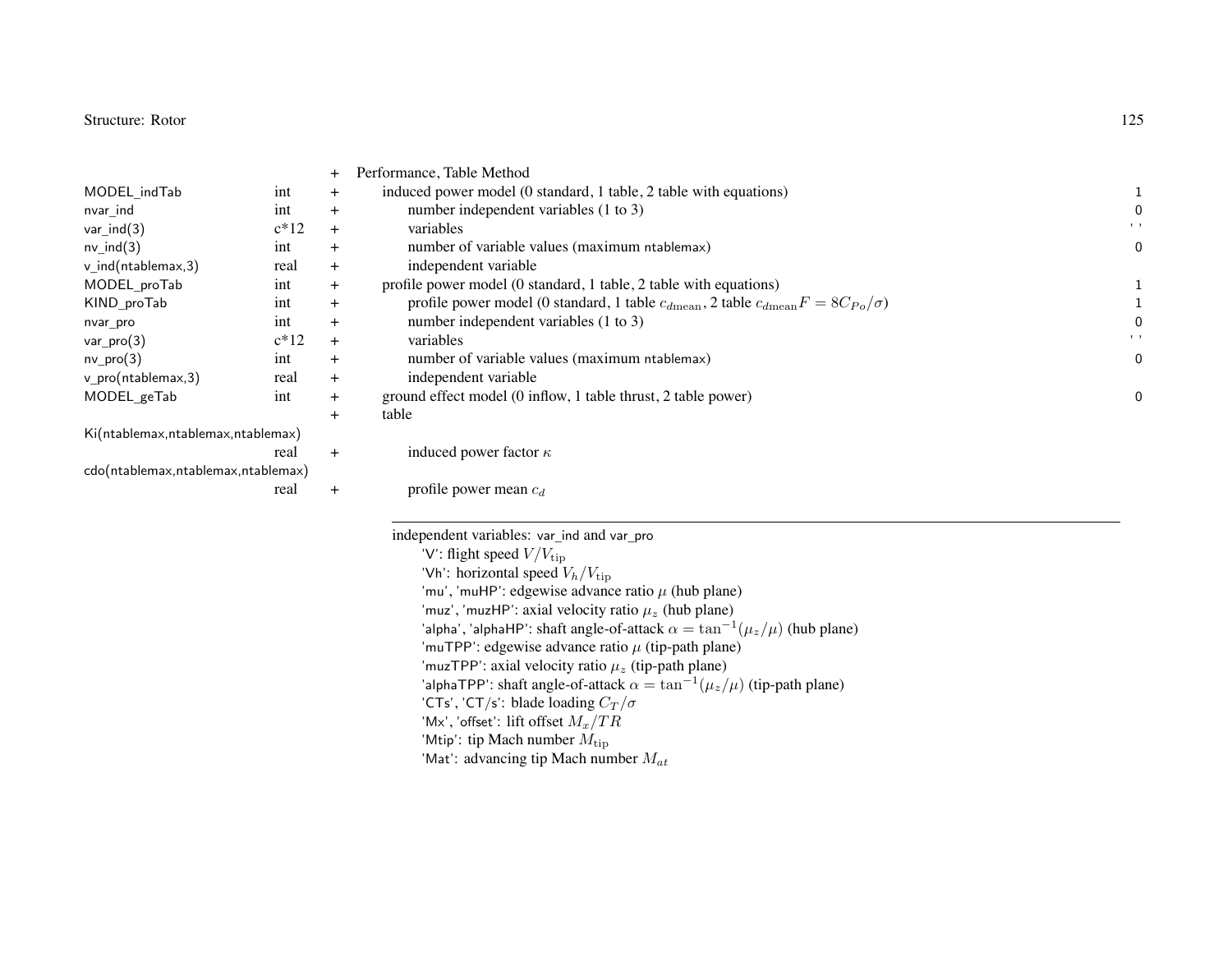MODEL \_geTab: ground effect included in inflow, or table power evaluated at thrust decreased by *<sup>κ</sup>g*, or table power decreased by  $f_g$ 

MODEL \_ download≥ <sup>2</sup>: table induced and profile power evaluated at thrust increased by *fDL* <sup>=</sup> <sup>1</sup>*/*(1 <sup>−</sup> Δ*T/T*)

nonzero values of Ki and/or cdo in FltState supersede table (or table with equations) values

|            |      | $+$       | Rotor Drag, Standard Model                                                                                 |                |
|------------|------|-----------|------------------------------------------------------------------------------------------------------------|----------------|
|            |      | $\ddot{}$ | forward flight drag                                                                                        |                |
| SET_Dhub   | int  | $\pm$     | hub drag specification (1 fixed, $D/q$ ; 2 scaled, $C_D$ ; 3 scaled, squared-cubed; 4 scaled, square-root) |                |
| DoQ_hub    | real | $+$       | area $(D/q)_{\text{hub}}$                                                                                  |                |
| CD hub     | real | $+$       | coefficient $C_{Dhub}$ (based on rotor area, $D/q = SC_D$ )                                                | 0.0024         |
| kDrag_hub  | real | $+$       | $k = (D/q)/(W/1000)^{2/3}$ or $(D/q)/W^{1/2}$ (Units_Dscale)                                               | 0.8            |
| SET_Dpylon | int  | $+$       | pylon drag specification (1 fixed, $D/q$ ; 2 scaled, $C_D$ )                                               | 2              |
| DoQ_pylon  | real | $+$       | area $(D/q)_{\text{pvlon}}$                                                                                |                |
| CD_pylon   | real | $^{+}$    | coefficient $C_{Dpvlon}$ (based on pylon wetted area, $D/q = SC_D$ )                                       | 0.             |
| SET_Dduct  | int  | $+$       | duct drag specification (1 fixed, $D/q$ ; 2 scaled, $C_D$ )                                                | $\overline{2}$ |
| DoQ_duct   | real | $+$       | area $(D/q)_{\text{duct}}$                                                                                 |                |
| CD_duct    | real | $+$       | coefficient $C_{D\text{duct}}$ (based on duct wetted area, $D/q = SC_D$ )                                  | 0.             |
| SET_Dspin  | int  | $+$       | spinner drag specification (1 fixed, $D/q$ ; 2 scaled, $C_D$ )                                             |                |
| DoQ_spin   | real | $+$       | area $(D/q)_{\text{spin}}$                                                                                 | 0.             |
| $CD$ _spin | real | $\ddot{}$ | coefficient $C_{D\text{spin}}$ (based on spinner wetted area, $D/q = SC_D$ )                               | 0.             |
|            |      | $\ddot{}$ | vertical drag                                                                                              |                |
| SET_Vhub   | int  | $\pm$     | hub drag specification (1 fixed, $D/q$ ; 2 scaled, $C_D$ )                                                 | 2              |
| DoQV_hub   | real | $+$       | area $(D/q)_{V \text{hub}}$                                                                                |                |
| CDV_hub    | real | $+$       | coefficient $C_{DVhub}$ (based on rotor area, $D/q = SC_D$ )                                               | 0.             |
| SET_Vpylon | int  | $+$       | pylon drag specification (1 fixed, $D/q$ ; 2 scaled, $C_D$ )                                               | $\overline{2}$ |
| DoQV_pylon | real | $\pm$     | area $(D/q)_{V \text{pylon}}$                                                                              |                |
| CDV_pylon  | real | $+$       | coefficient $C_{DV}$ <sub>pylon</sub> (based on pylon wetted area, $D/q = SC_D$ )                          | 0.             |
| SET_Vduct  | int  | $+$       | duct drag specification (1 fixed, $D/q$ ; 2 scaled, $C_D$ )                                                | 2              |
| DoQV_duct  | real | $+$       | area $(D/q)_{V\text{duct}}$                                                                                |                |
| CDV_duct   | real | $+$       | coefficient $C_{DV \text{duct}}$ (based on duct wetted area, $D/q = SC_D$ )                                | 0.             |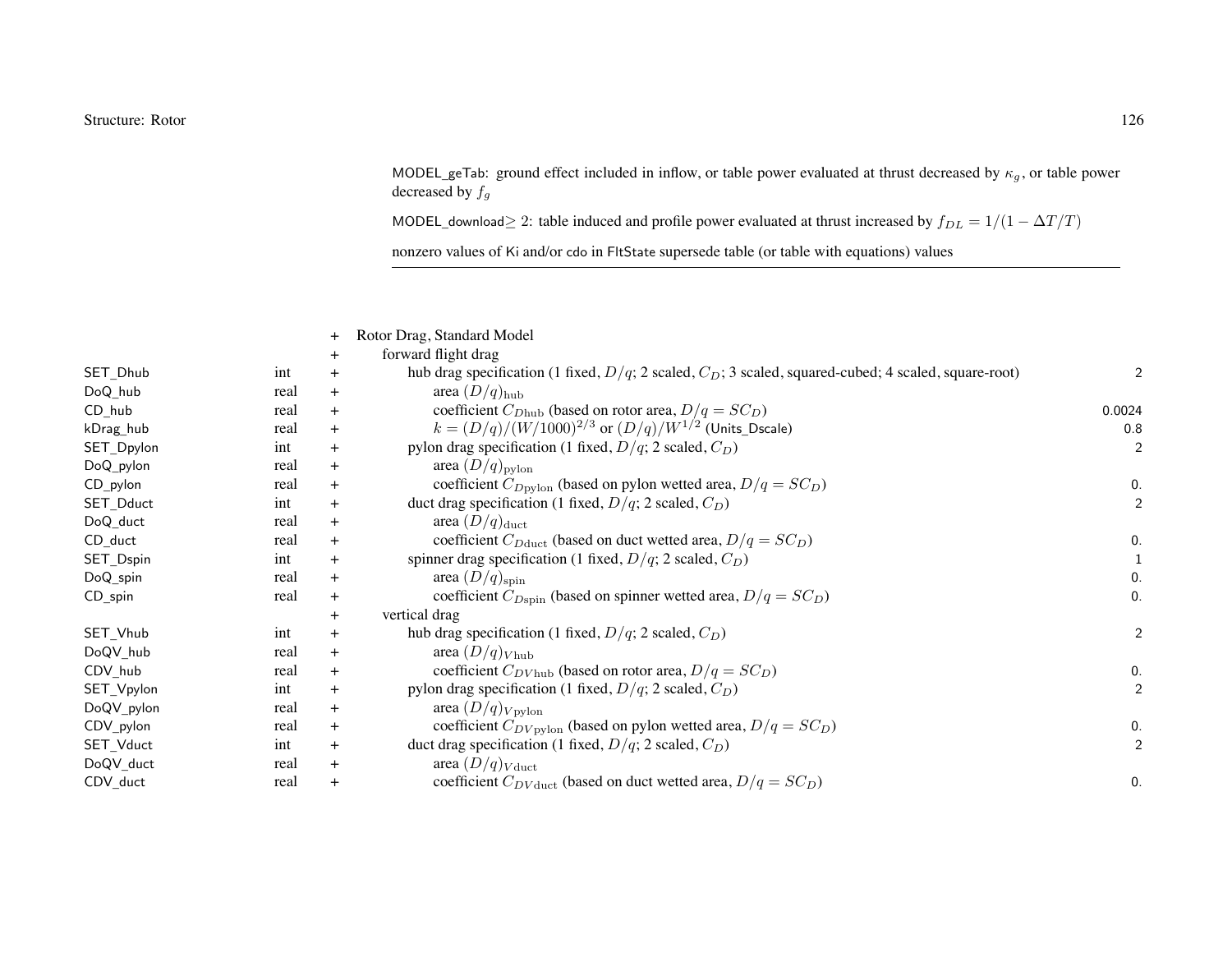|              |      | $\pm$ | stopped/stowed rotor                                                  |    |
|--------------|------|-------|-----------------------------------------------------------------------|----|
|              |      | $\pm$ | forward flight hub drag                                               |    |
| DoQ_hubstop  | real | $+$   | area $(D/q)_{\rm hub-stop}$                                           | 0. |
| CD_hubstop   | real | $+$   | coefficient $C_{Dhub-stop}$ (based on rotor area, $D/q = SC_D$ )      | 0. |
| DoQ_hubstow  | real | $\pm$ | area $(D/q)_{\text{hub-stow}}$                                        | 0. |
| CD hubstow   | real | $\pm$ | coefficient $C_{Dhub-stow}$ (based on rotor area, $D/q = SC_D$ )      | 0. |
|              |      | $\pm$ | vertical hub drag                                                     |    |
| DoQV_hubstop | real |       | area $(D/q)_{V\mathrm{hub-stop}}$                                     | 0. |
| CDV hubstop  | real | $\pm$ | coefficient $C_{DVhub-stop}$ (based on rotor area, $D/q = SC_D$ )     | 0. |
| DoQV hubstow | real | $\pm$ | area $(D/q)_{V \text{hub-stow}}$                                      | 0. |
| CDV hubstow  | real | $+$   | coefficient $C_{DVhub-stow}$ (based on rotor area, $D/q = SC_D$ )     | 0. |
|              |      | $\pm$ | stopped blade drag                                                    |    |
| CD bladestop | real | $\pm$ | coefficient $C_{Db \text{lade}}$ (based on blade area, $D/q = SC_D$ ) | 0. |
|              |      | $+$   | transition from forward flight drag to vertical drag                  |    |
| MODEL Dhub   | int  | $+$   | hub drag model (0 none, 1 general, 2 quadratic)                       |    |
| MODEL Dpylon | int  | $+$   | pylon drag model (0 none, 1 general, 2 quadratic)                     |    |
| MODEL Dduct  | int  | $+$   | duct drag model (0 none, 1 general, 2 quadratic)                      |    |
| X hub        | real | $+$   | hub drag, transition exponent $X_d$                                   |    |
| X_pylon      | real | $+$   | pylon drag, transition exponent $X_d$                                 |    |
| X duct       | real | $\pm$ | duct drag, transition exponent $X_d$                                  |    |

SET \_ xxx: fixed (use DoQ) or scaled (use CD); other parameter calculated

componen<sup>t</sup> drag contributions must be consistent; pylon is rotor support, and nacelle is engine suppor<sup>t</sup>

tiltrotor with tilting engines use pylon drag (and no nacelle drag), since pylon connected to rotor shaft axes

tiltrotor with nontilting engines: use nacelle drag as well

rotor with <sup>a</sup> spinner (such as on <sup>a</sup> tiltrotor aircraft) likely not have hub drag

SET \_ Dhub, hub drag: use one of DoQ\_hub, CD\_hub, kDrag\_hub

units of kDrag are  $ft^2/klb^{2/3}$  or  $m^2/Mg^{2/3}$ ;  $ft^2/lb^{1/2}$  or  $m^2/kg^{1/2}$ 

 $CD = 0.0040$  for typical hubs, 0.0024 for current low drag hubs, 0.0015 for faired hubs

kDrag (2/3 power) <sup>=</sup> 1.4 for typical hubs, 0.8 for current low drag hubs, 0.5 for faired hubs (English units)

kDrag  $(1/2$  power) = 0.074 for single rotor helicopters, 0.049 for tandem helicopters,

0.038 for hingeless rotors, 0.027 for faired hubs (English units)

 $W = f_W W_{MTO}$  (main rotor) or fThrust\*Tdesign (antitorque or aux thrust rotor)

stopped/stowed rotor: areas or coefficients (based on SET\_Dhub and SET\_Vhub) replace hub drag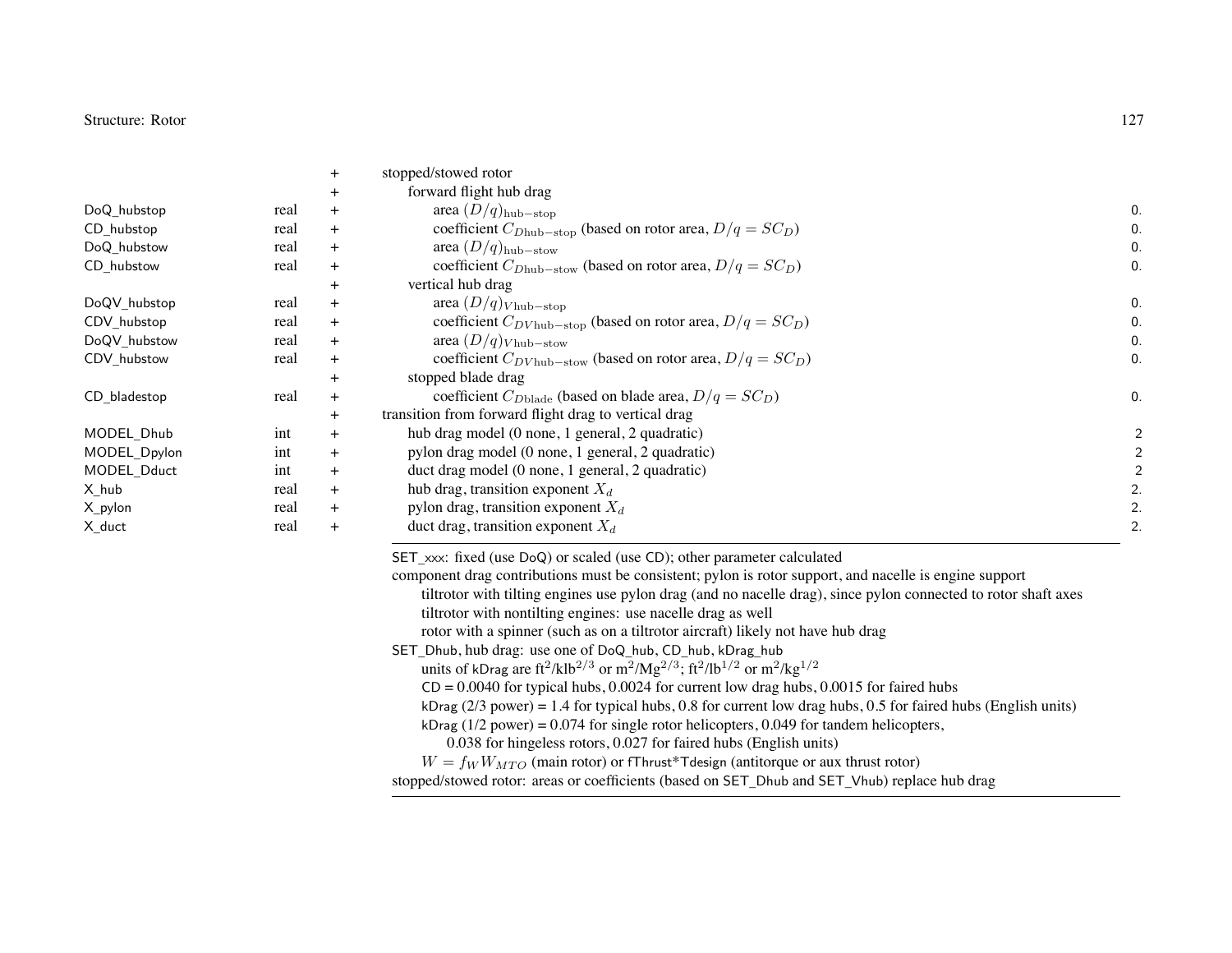|                     |      | $+$    | Rotor Interference, Standard Model                                         |        |
|---------------------|------|--------|----------------------------------------------------------------------------|--------|
|                     |      | $+$    | model                                                                      |        |
| MODEL develop       | int  | $+$    | development along wake axis (1 step function, 2 nominal, 3 input Xdevelop) | 3      |
| Xdevelop            | real | $+$    | rate parameter t                                                           | 0.2    |
| MODEL_boundary      | int  | $+$    | immersion in wake (1 step function, 2 always immersed, 3 input Xboundary)  | 3      |
| MODEL contract      | int  | $+$    | far wake contraction $(0 \text{ no}, 1 \text{ yes})$                       |        |
| Xboundary           | real | $+$    | boundary transition s (fraction contracted radius)                         | 0.2    |
| MODEL_int_twin      | int  | $+$    | twin rotor interference (1 no correction, 2 nominal, 3 input Ktwin)        |        |
| Ktwin               | real | $+$    | velocity factor in overlap region $K_T$                                    | 1.4142 |
| Nint wing(nwingmax) | int  | $+$    | number wing span stations                                                  | 6      |
| Nint tail(ntailmax) | int  | $+$    | number tail span stations                                                  | 2      |
|                     |      | $^{+}$ | interference factors $K_{\text{int}}$ (0. for no interference)             |        |
| Kint fus            | real | $+$    | at fuselage                                                                | 1.0    |
| Kint_wing(nwingmax) | real | $+$    | at wing                                                                    | 1.0    |
| Kint tail(ntailmax) | real |        | at tail                                                                    | 1.0    |

Kint=0 to suppress interference at component; MODEL int=0 for no interference at all interference factor linearly transition from Kint at  $V \leq$  Vint\_low to 0 at  $V \geq$  Vint\_high

to account for wing or tail area in wake, interference averaged at Nint points along span

MODEL \_develop: step function same as Xdevelop=0; nominal same as Xdevelop=1. <code>MODEL\_boundary:</code> step function same as <code>Xboundary=0;</code> always immersed same as <code>Xboundary= $\infty$ </code> MODEL\_twin: only for coaxial or tandem or side-by-side; nominal same as Ktwin= $\sqrt{2}$ 

|                     |      | + Induced power interference at wing             |  |
|---------------------|------|--------------------------------------------------|--|
| KIND int wing       | 1nt. | kind (1 wing-like, 2 propeller-like)             |  |
| Cint_wing(nwingmax) | real | factor $C_{\text{int}}$ (0. for no interference) |  |
|                     |      |                                                  |  |

For tiltrotors, typically the interference is wing-like, with  $C_{\text{int}} \approx -0.06$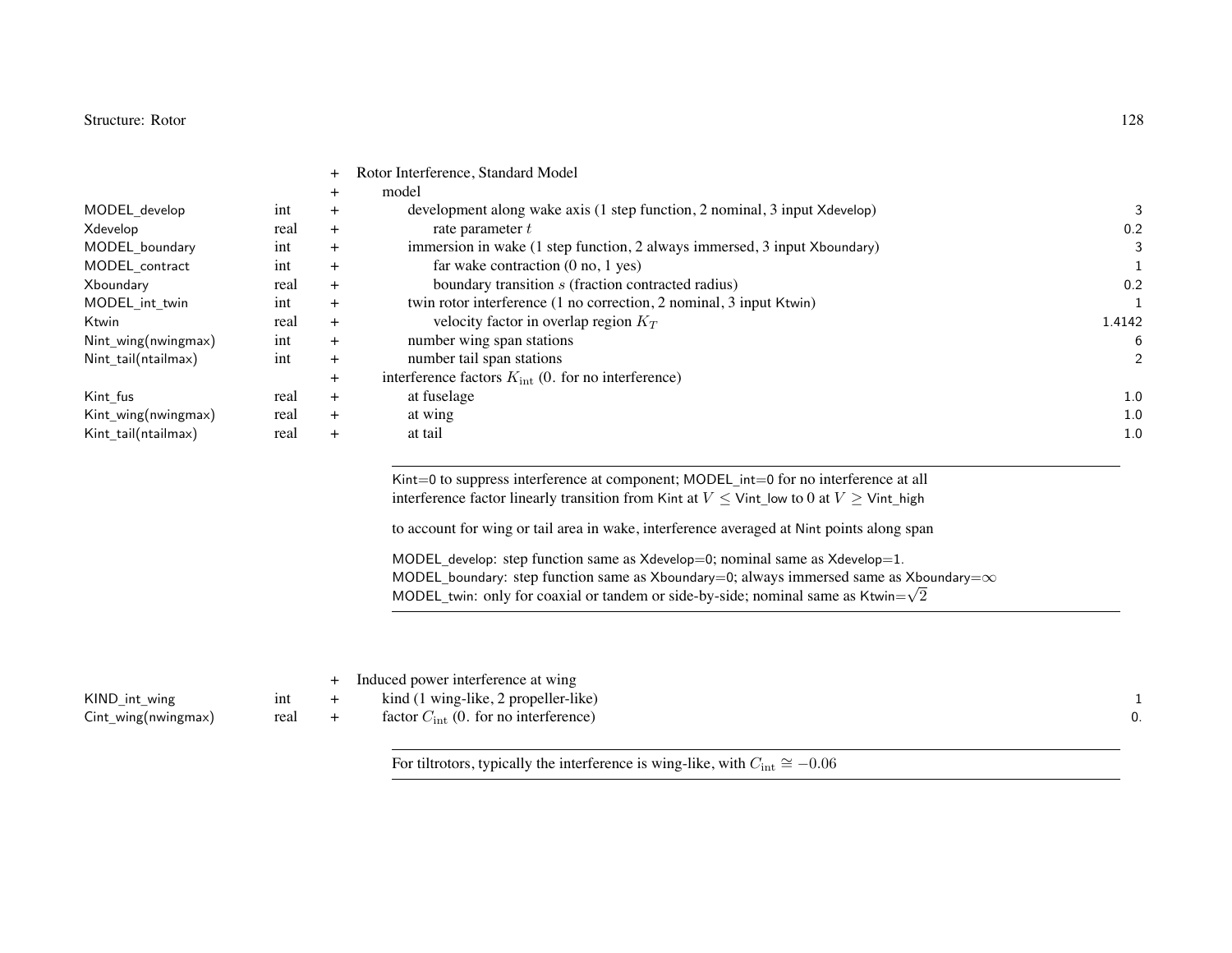|                |      |           | Rotor Group, NDARC Weight Model                                                                              |                |
|----------------|------|-----------|--------------------------------------------------------------------------------------------------------------|----------------|
| MODEL_config   | int  | $\ddot{}$ | model (1 rotor, 2 tail rotor, 3 auxiliary thrust)                                                            | $\mathbf{1}$   |
| MODEL_Wblade   | int  | $+$       | blade weight model (1 AFDD82, 2 AFDD00, 3 lift offset, 4 Boeing, 5 GARTEUR, 6 Tishchenko, 7 generic)         | 1              |
| MODEL_Whub     | int  | $+$       | hub and hinge weight model (1 AFDD82, 2 AFDD00, 3 lift offset, 4 Boeing, 5 GARTEUR, 6 Tishchenko, 7 generic) | $\mathbf{1}$   |
| MODEL Wshaft   | int  | $+$       | inter-rotor shaft weight (0 none, 1 from lift offset, 2 from shaft length)                                   | $\mathbf 0$    |
|                |      | $+$       | AFDD00 weight models                                                                                         |                |
| MODEL_type     | int  | $+$       | hub weight equation depend on blade weight (for hub weight; 0 no, 1 yes)                                     | 1              |
| KIND_rotor     | int  | $\ddot{}$ | rotor kind (for blade weight; 1 tilting, 2 not)                                                              | $\overline{c}$ |
|                |      | $+$       | AFDD00 and AFDD82: first flapwise natural frequency $\nu$ (per-rev at hover tip speed)                       |                |
| flapfreq blade | real | $+$       | blade (0. to use flapfreq)                                                                                   | 0.             |
| flapfreq_hub   | real | $\ddot{}$ | hub (0. to use flapfreq_blade)                                                                               | 0.             |
|                |      | $+$       | lift offset rotor                                                                                            |                |
| MODEL_offset   | int  | $\ddot{}$ | rotor tip clearance (for blade weight; 1 scaled, 2 fixed)                                                    | 1              |
| offset         | real | $+$       | design lift offset $L$ (roll moment/ $TR$ )                                                                  | 0.3            |
| thick20        | real | $\ddot{}$ | blade airfoil thickness-to-chord ratio $\tau_{2R}$ (at 20%R)                                                 | 0.21           |
| clearance_tip  | real | $+$       | tip clearance, scaled $s/R$ or fixed s (ft or m)                                                             | 0.05           |
| thick25        | real | $+$       | Boeing: blade airfoil thickness-to-chord ratio $\tau_{.25R}$ (at 25%R)                                       | 0.15           |
| rattach        | real | $+$       | Boeing (blade, hub, tail rotor, aux thrust): blade attachment (fraction rotor radius)                        | 0.09           |
|                |      | $+$       | generic blade                                                                                                |                |
| Kblade         | real | $+$       | factor $K_{\text{black}}$                                                                                    | 0.             |
| XbldN          | real | $+$       | exponent $X_{\text{bld}N}$                                                                                   | 0.             |
| <b>XbldR</b>   | real | $+$       | exponent $X_{\text{bldR}}$                                                                                   | 0.             |
| Xbldc          | real | $\ddot{}$ | exponent $X_{\text{bldc}}$                                                                                   | 0.             |
| XbldV          | real | $+$       | exponent $X_{\text{bldV}}$                                                                                   | 0.             |
| Xbldf          | real | $+$       | exponent $X_{\text{bld}\nu}$                                                                                 | 0.             |
| XbldW          | real | $\ddot{}$ | exponent $X_{\text{bld}W}$                                                                                   | 0.             |
|                |      | $\ddot{}$ | generic hub                                                                                                  |                |
| Khub           | real | $\ddot{}$ | factor $K_{\text{hub}}$                                                                                      | 0.             |
| XhubN          | real | $+$       | exponent $X_{\text{hub}N}$                                                                                   | 0.             |
| <b>XhubR</b>   | real | $\ddot{}$ | exponent $X_{\text{hubR}}$                                                                                   | 0.             |
| Xhubc          | real | $\ddot{}$ | exponent $X_{\text{hubc}}$                                                                                   | 0.             |
| XhubV          | real | $+$       | exponent $X_{\text{hub}V}$                                                                                   | 0.             |
| Xhubf          | real | $\ddot{}$ | exponent $X_{\text{hub}\nu}$                                                                                 | 0.             |
| XhubW          | real | $\ddot{}$ | exponent $X_{\text{hub}W}$                                                                                   | 0.             |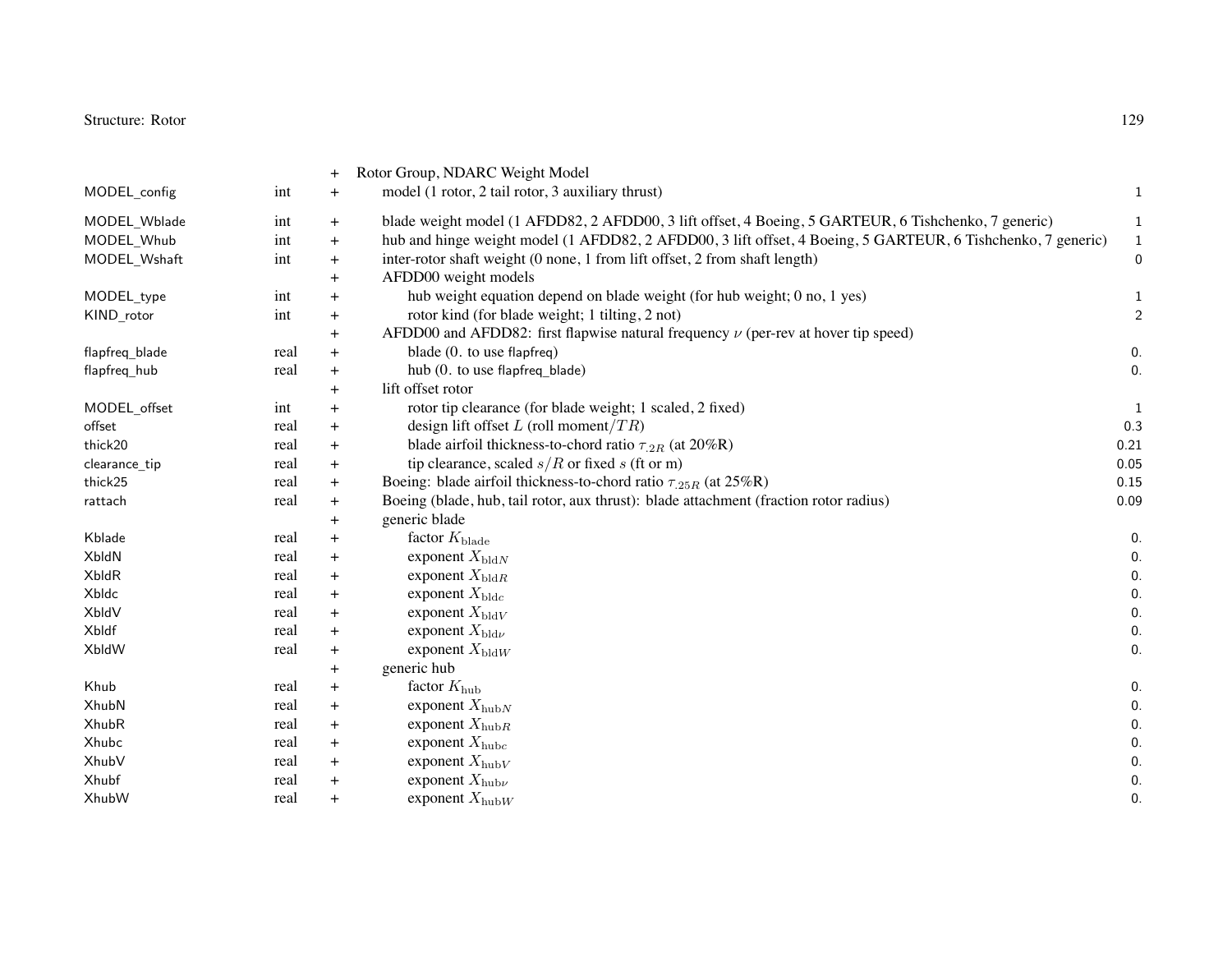| MODEL tr     | int  | $+$    | tail rotor weight model (1 AFDD, 2 Boeing, 3 GARTEUR)                                           |      |
|--------------|------|--------|-------------------------------------------------------------------------------------------------|------|
| thick70      | real | $+$    | GARTEUR: blade airfoil thickness-to-chord ratio $\tau_{7R}$ (at 70%R)                           | 0.11 |
| MODEL aux    | int  | $+$    | auxiliary thrust weight model (1 AFDD10, 2 AFDD82, 3 Boeing, 4 GARTEUR, 5 Torenbeek, 6 generic) |      |
| thrust aux   | real | $+$    | AFDD82: design maximum thrust $T_{at}$                                                          | 0.   |
| power aux    | real | $^{+}$ | AFDD10: design maximum power $P_{at}$                                                           | 0.   |
| material_aux | real | $^{+}$ | AFDD10: material factor $f_m$                                                                   |      |
|              |      | $+$    | generic propeller                                                                               |      |
| Kat          | real | $+$    | factor $K_{\text{at}}$                                                                          | 0.   |
| XatN         | real | $^+$   | exponent $X_{atN}$                                                                              | 0.   |
| XatR         | real | $+$    | exponent $X_{\text{at }R}$                                                                      | 0.   |
| Xatc         | real | $+$    | exponent $X_{\text{atc}}$                                                                       | 0.   |
| XatV         | real |        | exponent $X_{\text{at}}V$                                                                       | 0.   |
| XatP         | real | $\pm$  | exponent $X_{\text{at}}P$                                                                       | 0.   |
| fWfold       | real | $+$    | blade fold weight $f_{\text{fold}}$ (fraction total blade weight)                               | 0.   |
| fWsupt       | real | $+$    | rotor support structure weight (fraction maximum takeoff weight)                                | 0.   |
| Usupt        | real | $+$    | rotor support weight per length $U_{\text{surf}}$ (lb/ft or kg/m)                               | 0.   |
| fshaft       | real | $+$    | rotor shaft length (fraction rotor radius) $f_{\text{shaft}}$                                   | 0.   |
| Ushaft       | real | $+$    | rotor shaft weight per length $U_{\text{shaff}}$ (lb/ft or kg/m)                                | 0.   |
| Uduct        | real | $+$    | duct weight per area $U_{\text{duct}}$ (lb/ft <sup>2</sup> or kg/m <sup>2</sup> )               | 1.5  |

MODEL \_config: tail rotor and auxiliary thrust models use only rotor, support, and duct weights (not shaft, fold, or separate blade and hub weights)

duct weight only used for ducted fan configuration

for teetering and gimballed rotors, the flap frequency flapfreq\_blade should be the coning frequency

The AFDD00 hub weight equation using the calculated blade weight (MODEL\_type = 0) results in a lower average error, and best represents legacy rotor systems.

Using the actual actual blade weight (MODEL\_type = 1) is best for advanced technology rotors with blades lighter than trend.

if thrust\_aux $\neq 0$ , supersedes design maximum thrust of rotor from sizing task

if power  $aux \neq 0$ , supersedes design maximum power of rotor from sizing task

material \_ aux=1 for composite construction, 1.20 for wood, 1.31 for aluminum spar, 1.44 for aluminum construction default  $\Omega_{\text{prop}}$  is the reference rotor speed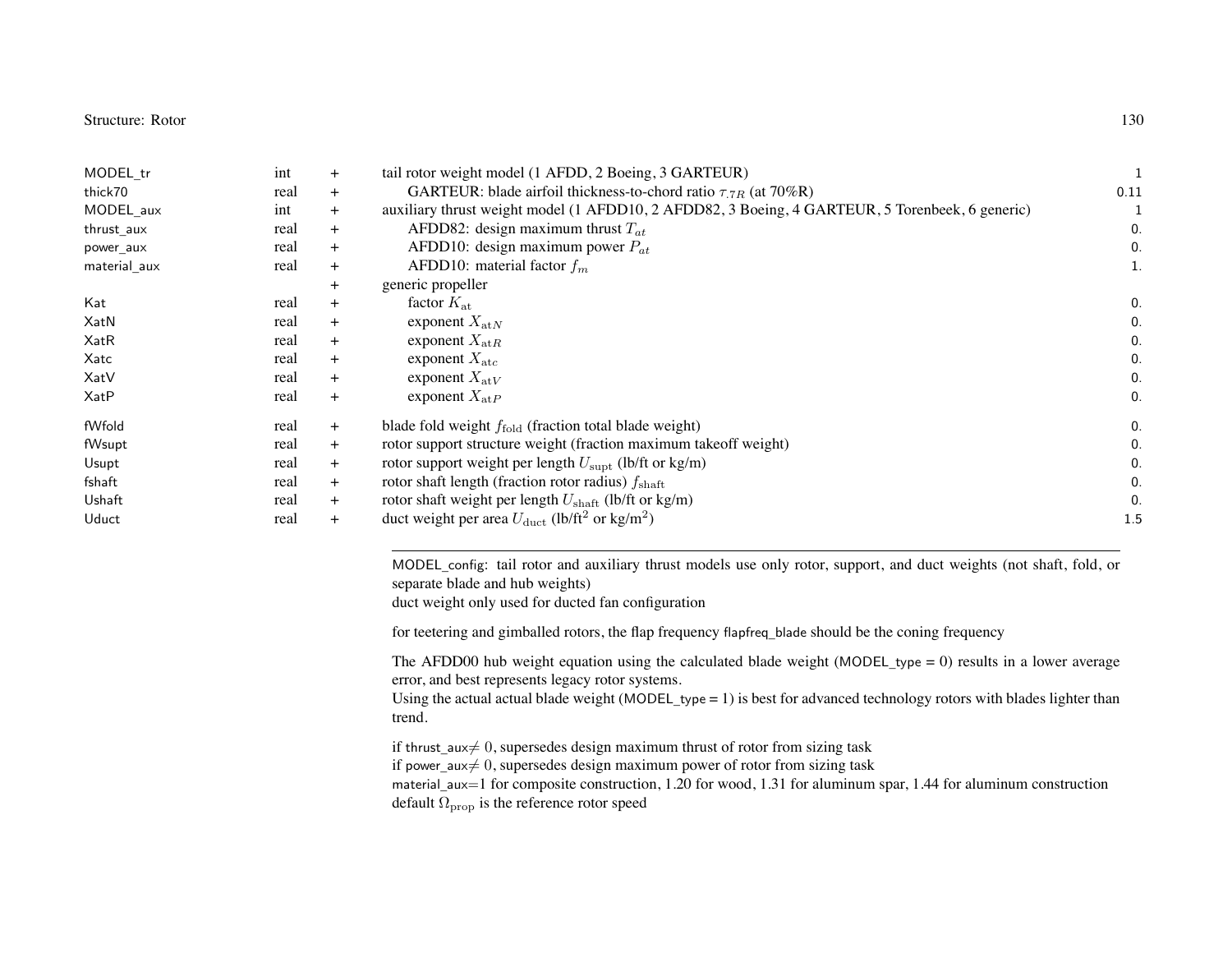typically fWfold <sup>=</sup> 0.04 for manual fold, 0.28 for automatic fold

rotor suppor<sup>t</sup> structure weight must be consistent with engine suppor<sup>t</sup> and pylon suppor<sup>t</sup> weights of engine section

WtParam\_rotor(8) \_rotor(8) real <sup>+</sup> parameters 0.

<sup>+</sup> Custom Weight Model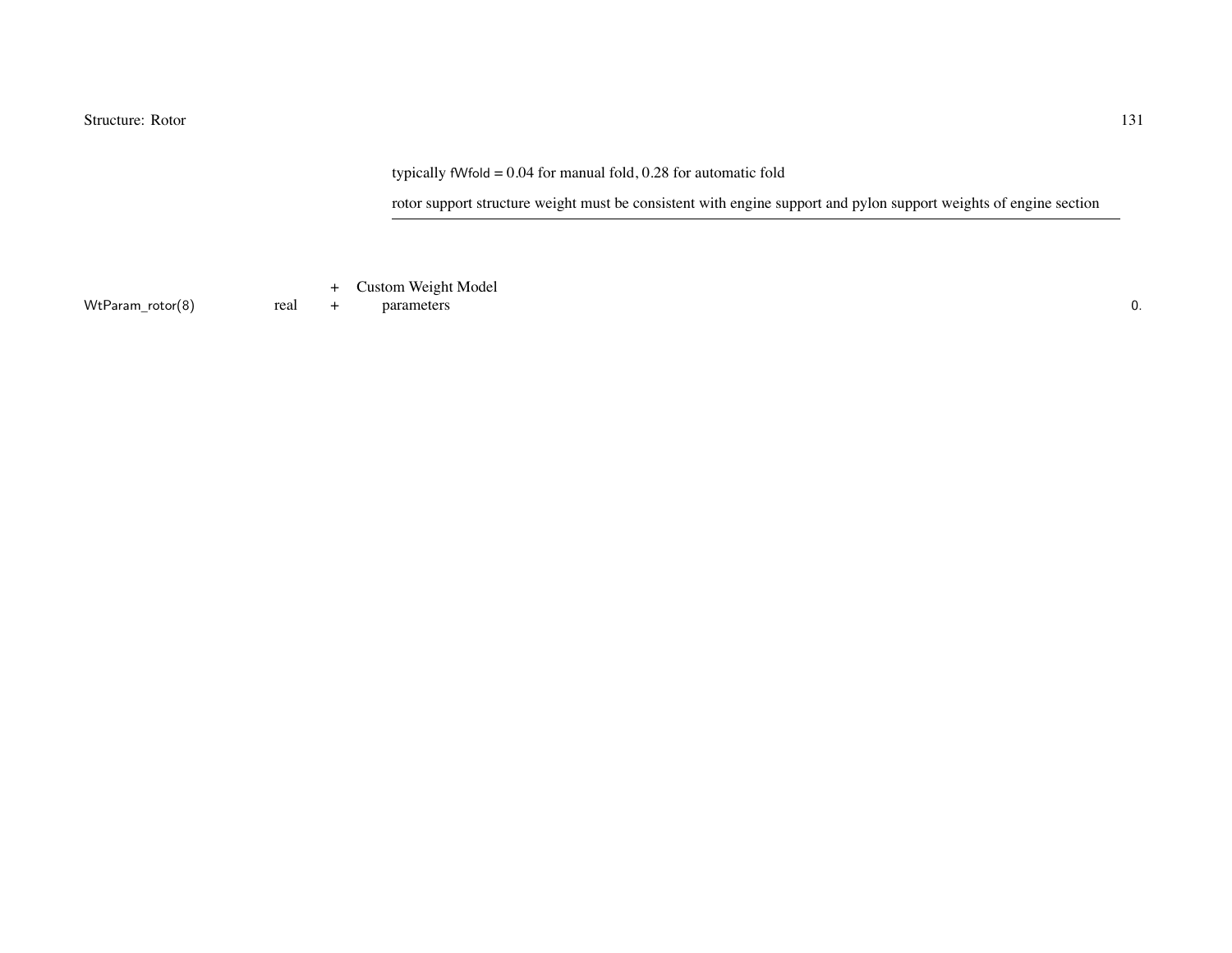## **Structure: Wing**

| Variable    | Type       |     | Description                           | Default |
|-------------|------------|-----|---------------------------------------|---------|
|             |            | $+$ | Wing                                  |         |
| title       | $c*100 +$  |     | title                                 |         |
| notes       | $c*1000 +$ |     | notes                                 |         |
|             |            | $+$ | Geometry                              |         |
| wingload    | real       | $+$ | wing loading $W/S = f_W W_D/S$        |         |
| fDGW        | real       | $+$ | fraction DGW $f_W$ (for wing loading) | 1.0     |
| area        | real       | $+$ | area $S$                              |         |
| span        | real       | $+$ | span $b$                              |         |
| chord       | real       | $+$ | chord $c$                             |         |
| AspectRatio | real       | $+$ | aspect ratio $AR$                     |         |

wing parameters: for each wing; input two quantities, other two derived (SizeParam input)

SET \_wing <sup>=</sup> input two of ('area' or wing loading 'WL'), ('span' or 'ratio' or 'radius' or 'width' or 'hub' or 'panel'),

|  |  |  | 'chord', aspect ratio 'aspect' |
|--|--|--|--------------------------------|
|--|--|--|--------------------------------|

SET \_wing <sup>=</sup> 'ratio+XX' to calculate span from span of another wing

SET \_wing <sup>=</sup> 'radius+XX' to calculate span from rotor radius

SET \_wing <sup>=</sup> 'width+XX' to calculate span from rotor radius, fuselage width, and clearance (tiltrotor)

SET \_wing <sup>=</sup> 'hub+XX' to calculate span from rotor hub position (tiltrotor)

SET \_wing <sup>=</sup> 'panel+XX' to calculate span from wing panel widths

if wing sized from wing loading (SET\_wing='WL+xx'), area <sup>=</sup> fDGW\*DGW/wingload

rotor stopped as wing: identified by wing number Rotor%StopAsWing for stoppable rotor

use  ${\sf SET\_wing} =$ 'area $+$ span', area  $=$  blade geometric  $\text{area}, \text{span} = 2R,$  <code>nPanel $=$ 1</code>, zero weight

wing aerodynamic loads calculated when FltAircraft%STOP\_rotor = stopped as wing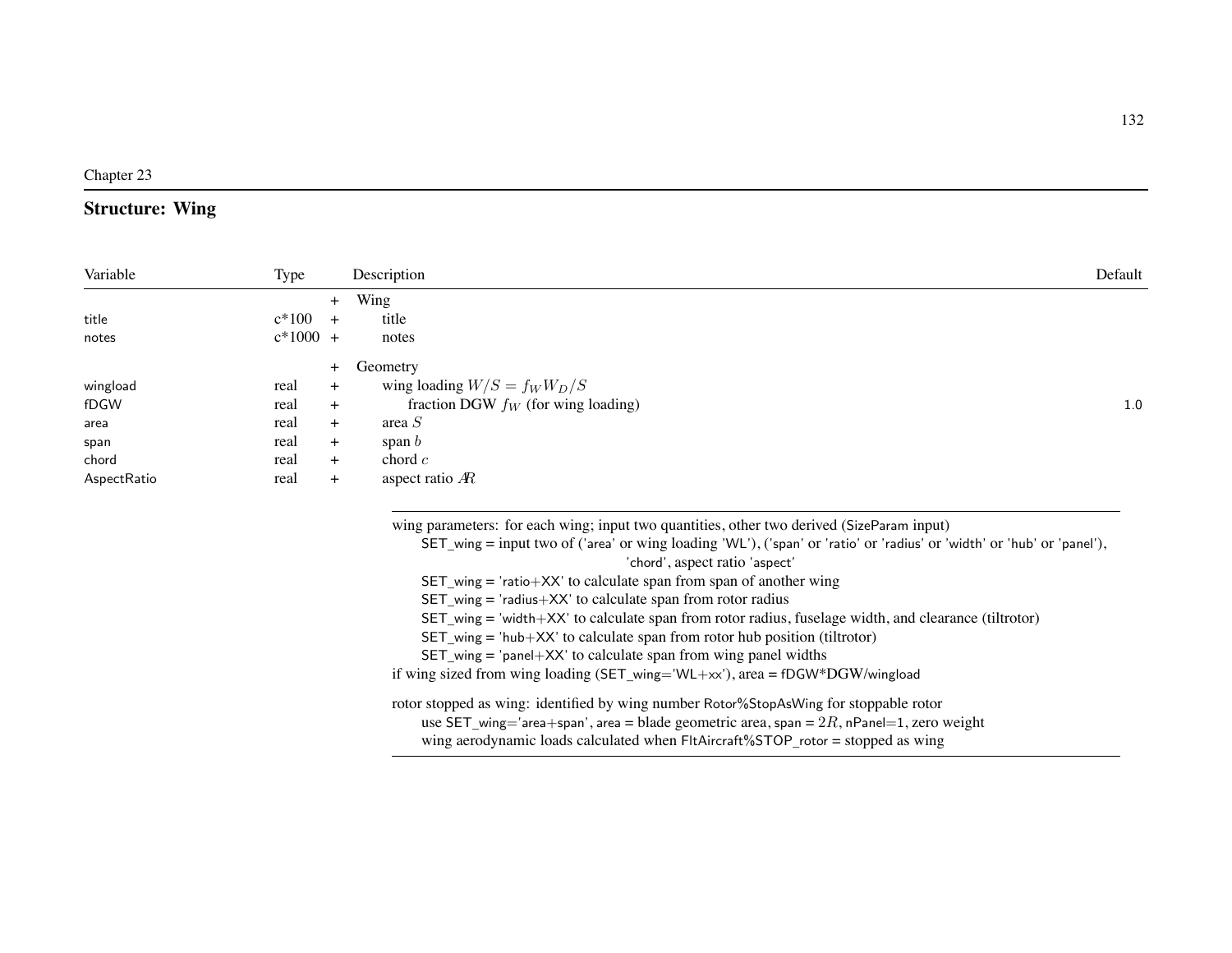#### Structure: Wing 133

|                         |      | $+$            | Geometry                                                                                      |          |
|-------------------------|------|----------------|-----------------------------------------------------------------------------------------------|----------|
|                         |      | $\pm$          | rotors                                                                                        |          |
| nRotorOnWing            | int  | $+$            | number of rotors mounted on wing                                                              | 0        |
| RotorOnWing(nrotormax)  | int  | $+$            | rotor numbers                                                                                 |          |
|                         |      | $\overline{+}$ | span calculation                                                                              |          |
| fSpan                   | real | $+$            | ratio wing span to span of other wing, or to rotor radius                                     | 1.0      |
| otherWing               | int  | $+$            | other wing number                                                                             | $\Omega$ |
| RotorForSpan            | int  | $+$            | rotor number for span (if nRotorOnWing=0)                                                     | 0        |
| RotorOnPanel(npanelmax) | int  | $+$            | rotor at wing panel edge                                                                      |          |
| thick                   | real | $+$            | thickness ratio $\tau_w$                                                                      | .23      |
| fWidth box              | real | $+$            | wing torque box chord $w_{tb}$ (fraction wing chord)                                          | 0.45     |
| $SET$ <sub>2</sub> c    | int  | $+$            | aerodynamic center offset from pivot, at zero incidence (0 none, 1 fixed, 2 scale with chord) | 0        |
| dSLac                   | real | $+$            | stationline                                                                                   | 0.       |
| dBLac                   | real | $+$            | buttline                                                                                      | 0.       |
| dWLac                   | real | $+$            | waterline                                                                                     | 0.       |
| $SET_{cg}$              | int  | $+$            | center of gravity offset from pivot, at zero incidence (0 none, 1 fixed, 2 scale with chord)  |          |
| dSLcg                   | real | $+$            | stationline                                                                                   | 0.       |
| dWLcg                   | real | $\ddot{}$      | waterline                                                                                     | 0.       |

RotorOnWing required for SET\_wing <sup>=</sup> 'radius' or 'width' or 'hub'; MODEL\_wing <sup>=</sup> tiltrotor; SET\_Vdrag <sup>=</sup> airfoil *<sup>c</sup>d*<sup>90</sup> RotorOnPanel required for SET\_panel <sup>=</sup> 'radius' or 'width' or 'hub' SET \_wing <sup>=</sup> 'radius' gets radius from RotorOnWing or RotorForSpan

taper, sweep, thickness used by weight equations

taper and sweep calculated for entire wing from wing panel geometry

fWidth \_ box used by tiltrotor weight equations

thick and fWidth \_ box used for fuel in wing

<sup>+</sup> Geometry (for graphics)

twist real + twist 0.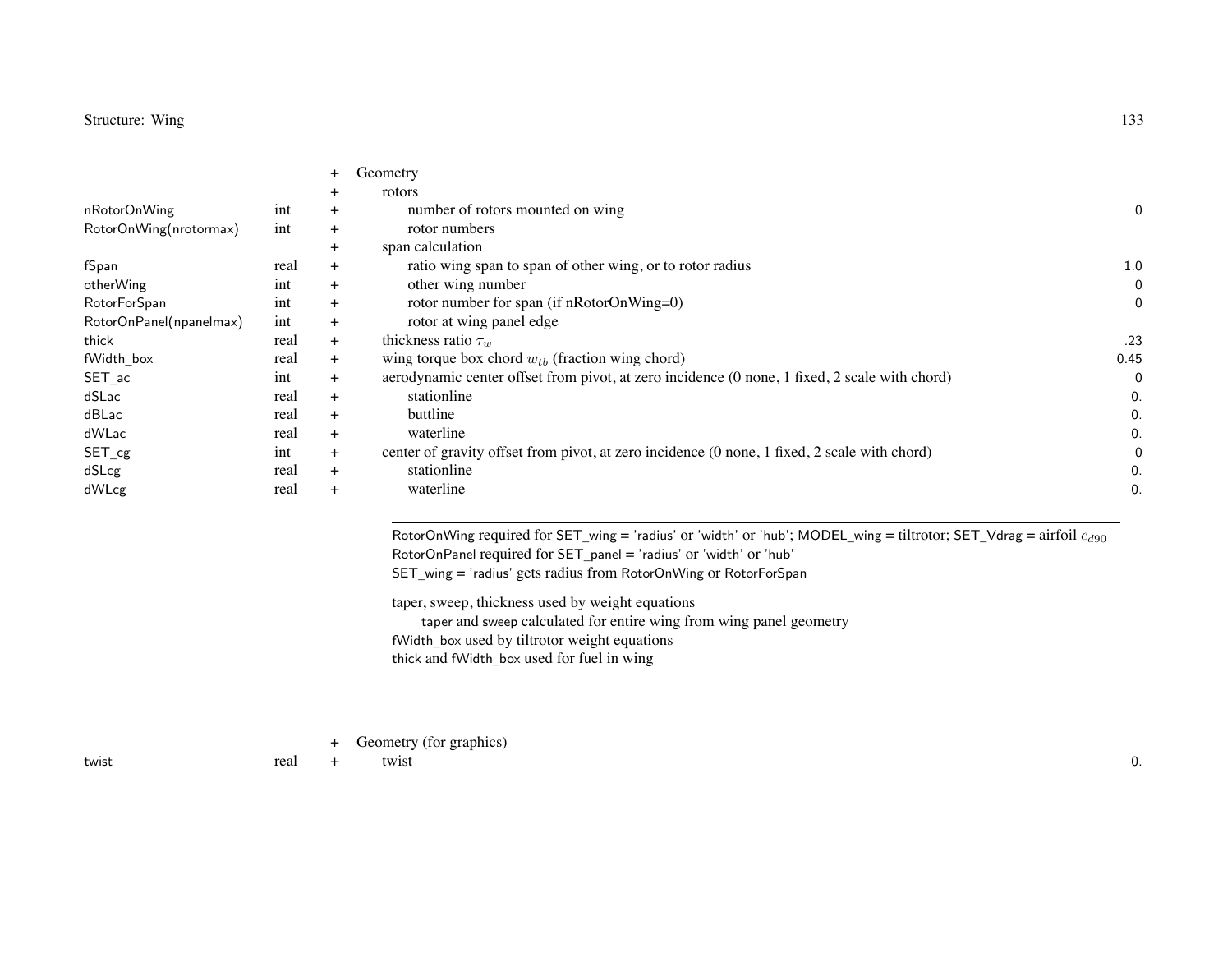### Structure: Wing 134

|                            |            | $+$       | Geometry                                                                      |              |
|----------------------------|------------|-----------|-------------------------------------------------------------------------------|--------------|
| loc_wing                   | Location + |           | aerodynamic center location                                                   |              |
| nPanel                     | int        | $+$       | number of wing panels (maximum npanelmax)                                     |              |
| KIND_ACoffset              | int        | $+$       | aero center offset (1 fixed, 2 fraction root chord, 3 fraction inboard chord) |              |
|                            |            | $\ddot{}$ | <b>Wing Panels</b>                                                            |              |
| SET_panel(npanelmax)       | $c*24$     | $\ddot{}$ | panel parameters                                                              | 'span+taper' |
| span_panel(npanelmax)      | real       | $+$       | span (one side), $b_p$                                                        |              |
| area_panel(npanelmax)      | real       | $\ddot{}$ | area (both sides), $S_p$                                                      |              |
| chord_panel(npanelmax)     | real       | $+$       | mean chord, $c_p$                                                             |              |
| fspan_panel(npanelmax)     | real       | $+$       | ratio span to wing span (one side), $b_p/(b/2)$                               | 1.           |
| farea_panel(npanelmax)     | real       | $\ddot{}$ | ratio area to wing area (both sides), $S_p/S$                                 |              |
| fchord_panel(npanelmax)    | real       | $\ddot{}$ | ratio mean chord to wing chord, $c_p/c$                                       | 1.           |
|                            |            | $\pm$     | panel edges                                                                   |              |
| edge_panel(npanelmax)      | real       | $+$       | outboard edge, $y_E$                                                          |              |
| fedge_panel(npanelmax)     | real       | $\pm$     | outboard edge, $\eta_E = y/(b/2)$                                             | 1.           |
| lambdal(npanelmax)         | real       | $+$       | inboard chord ratio, $c_I/c_{\text{ref}}$                                     | 1.           |
| lambdaO(npanelmax)         | real       | $\ddot{}$ | outboard chord ratio, $c_O/c_{ref}$                                           | 1.           |
|                            |            | $+$       | aerodynamic center locus                                                      |              |
| sweep_panel(npanelmax)     | real       | $+$       | sweep $\Lambda_p$ (deg, + aft)                                                | 0.           |
| dihedral_panel(npanelmax)  | real       | $\ddot{}$ | dihedral $\delta_p$ (deg, + up)                                               | 0.           |
| dxAC_panel(npanelmax)      | real       | $+$       | chordwise offset at panel inboard edge $x_{I_p}$ (+ aft)                      | 0.           |
| dzAC_panel(npanelmax)      | real       | $\ddot{}$ | vertical offset at panel inboard edge $z_{I_p}$ (+ up)                        | $\mathbf{0}$ |
|                            |            | $+$       | control surfaces                                                              |              |
| fchord_flap(npanelmax)     | real       | $+$       | flap chord $\ell_F = c_F/c_p$ (fraction panel chord)                          | 0.25         |
| fchord_flaperon(npanelmax) | real       | $\ddot{}$ | flaperon/aileron chord $\ell_f = c_f/c_p$ (fraction panel chord)              | 0.25         |
| fspan_flap(npanelmax)      | real       | $\pm$     | flap span $f_b = b_F/b_p$ (fraction panel span)                               | 0.5          |
| fspan flaperon(npanelmax)  | real       | $+$       | flaperon/aileron span $f_b = b_f/b_p$ (fraction panel span)                   | 0.5          |
| fAC_aileron(npanelmax)     | real       | $+$       | aileron aerodynamic center lateral position $y$                               | 0.7          |

SET \_wing, wing parameters: for each wing; input two quantities, other two derived

SET \_wing <sup>=</sup> input two of ('area' or wing loading 'WL'), ('span' or 'ratio' or 'radius' or 'width' or 'hub' or 'panel') SET \_wing <sup>=</sup> 'chord', aspec<sup>t</sup> ratio 'aspect'

SET \_wing <sup>=</sup> 'ratio+XX' to calculate span from span of another wing

SET \_wing <sup>=</sup> 'radius+XX' to calculate span from rotor radius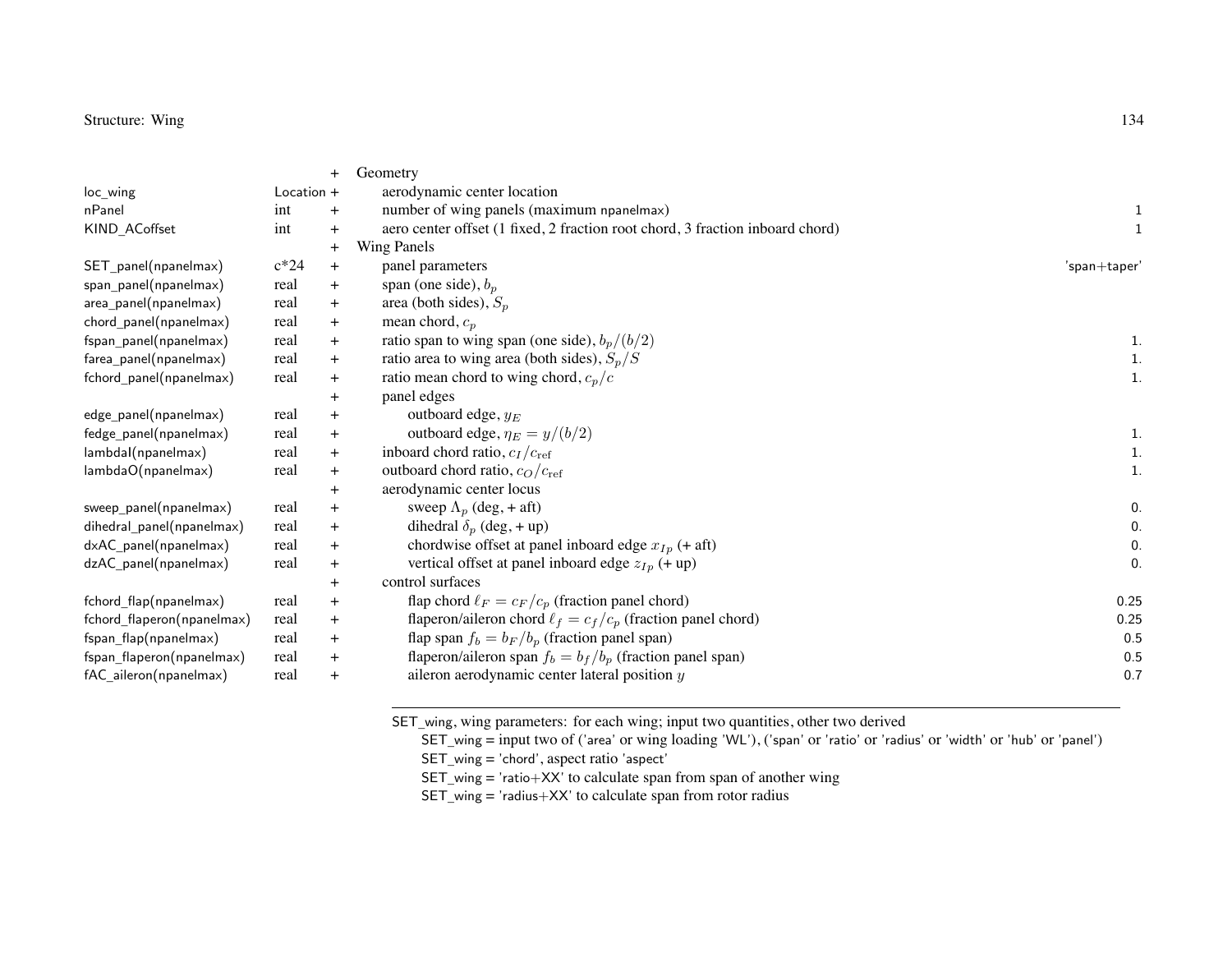```
SET
_wing = 'width+XX' to calculate span from rotor radius, fuselage width, and clearance (tiltrotor)
     SET
_wing = 'hub+XX' to calculate span from rotor hub position (tiltrotor)
     SET
_wing = 'panel+XX' to calculate span from wing panel widths
wing panels: SET_panel not required with only one panel
SET
_panel: specify consistent definition of panels (span, edge, area, chord)
    panel span: 'span' or 'bratio', else free
         'span' = input span_panel, b_p'bratio' = input ratio to wing span, fspan_panel, b_p/(b/2)panel outboard edge: 'edge', 'station', 'width', 'hub', or 'adjust' (not used for tip panel)
         'edge' = input edge_panel, yE
         'station' = input fraction wing semispan fedge_panel, \eta_E = y/(b/2)'radius' = from rotor radius
         'width' = from rotor radius, fuselage width, and clearance (tiltrotor)
         'hub' = from rotor hub position (tiltrotor)
         'adjust' = from adjacent input panel span or span ratio
    panel area or chord: 'area', 'Sratio', 'chord', 'cratio', 'taper', else free
         'area' = input area panel, S_p'Sratio' = input ratio to wing area, farea_panel, Sp/S
         'chord' = input chord_panel, c_p'cratio' = input ratio to wing chord, fchord_panel, c_p/c'taper' = from chord ratios lambdaI and lambdaO
    require consistent definition of panel spans and outboard edges, and consistent with SET_wing
         all edges known (from input edge or station, or from adjacent panel span or span ratio)
         resulting edges unique and sequential
         if wing span calculated from panel widths:
              one and only one input panel span or span ratio that not used to define edge
         if known span: no input panel span or span ratio that not used to define edge
         usually best that any free span defined for inboard panel, not outboard panel
    panel area or chord:
         if one or more taper (and no free), calculate cref from wing area
         if one (and only one) free, calculate S_p from wing area
fAC
_
aileron: from panel inboard edge, fraction panel span
    for nPanel=1, from centerline and fraction wing semispan
```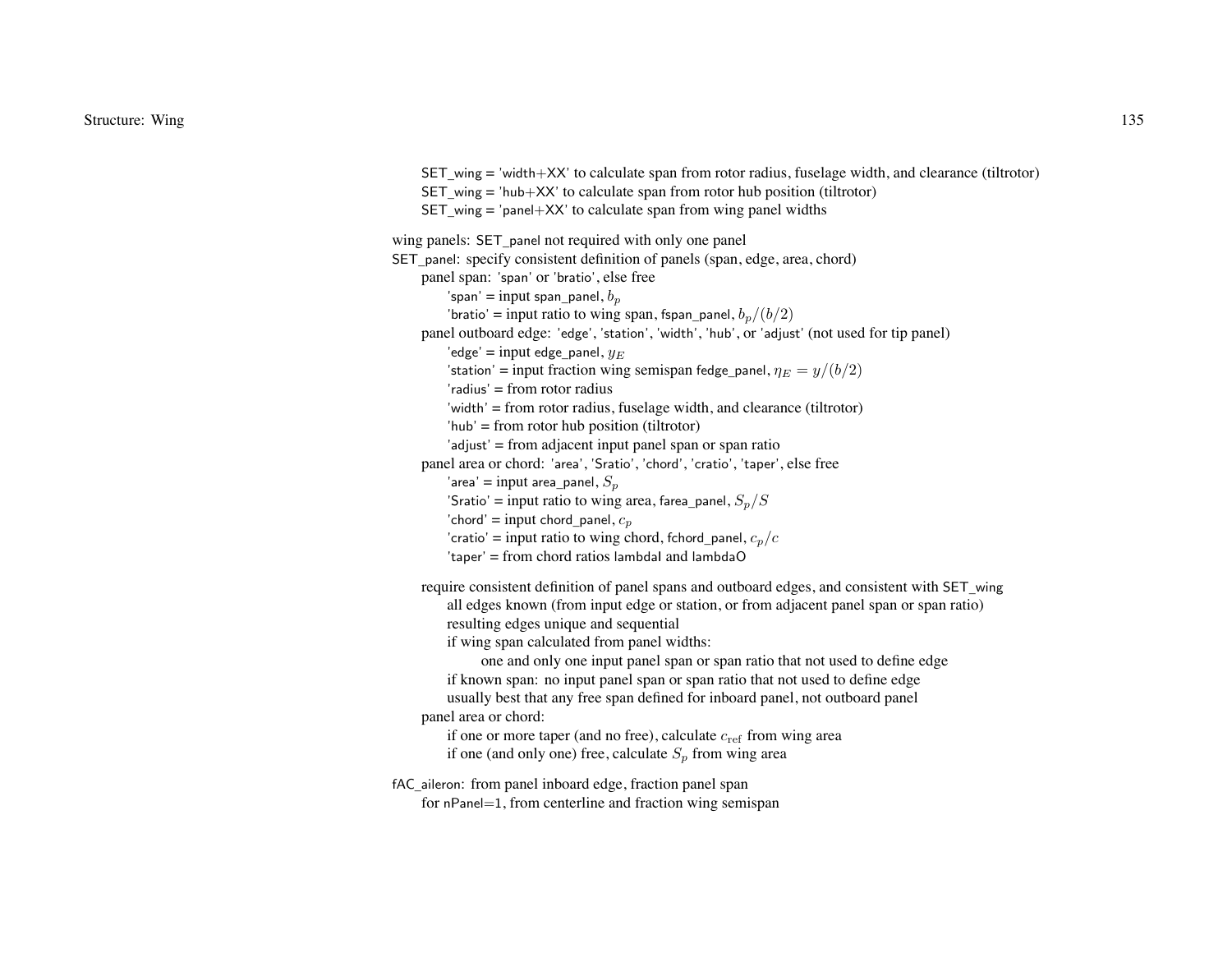```
Example input for typical wing geometry
Tiltrotor, one panel:
     Size: SET
_wing='WL+width', ! span from radius, fuselage width, and clearance; and wing loading
     Rotor: SET
_geom='tiltrotor',KIND_TRgeom=1, ! rotor lateral position (BL) from clearance
         WingForRotor=1,otherRotor=1/2,
         clearance
_
fus=x.,
         fclearance
_
fus=1.,
    Fuselage: Width_fus=x.,
    Wing: wingload=x.,
         nRotorOnWing=2,RotorOnWing=1,2,
         nPanel=1,
         SET
_panel='span+taper',lambdaI=1.,lambdaO=1., ! not required with only one panel
Tiltrotor with wing extension, two panels
     Size: SET
_wing='WL+panel', ! span from wing panel widths; and wing loading
     Rotor: SET
_geom='tiltrotor',KIND_TRgeom=1, ! rotor lateral position (BL) from clearance
        WingForRotor=1,otherRotor=1/2,PanelForRotor=1,
         clearance
_
fus=x.,
         fclearance
_
fus=1.,
    Fuselage: Width_fus=x.,
    Wing: wingload=x.,
         nRotorOnWing=2,RotorOnWing=1,2,
         nPaneI=2,
         \mathsf{SET\_panel}='width+taper','span+taper', ! outboard edge from R, Width_fus, and clearance; from span_panel
         RotorOnPanel=1, 0,
         span_panel=0., x.,lambda=1., 1.,lambdaO=1., x.,
         sweep_panel=x., x.,
         dihedral
_panel=x., x.,
         SET
_
ext=1,kPanel
_
ext=2,KIT
_
ext=0, ! wing extension
```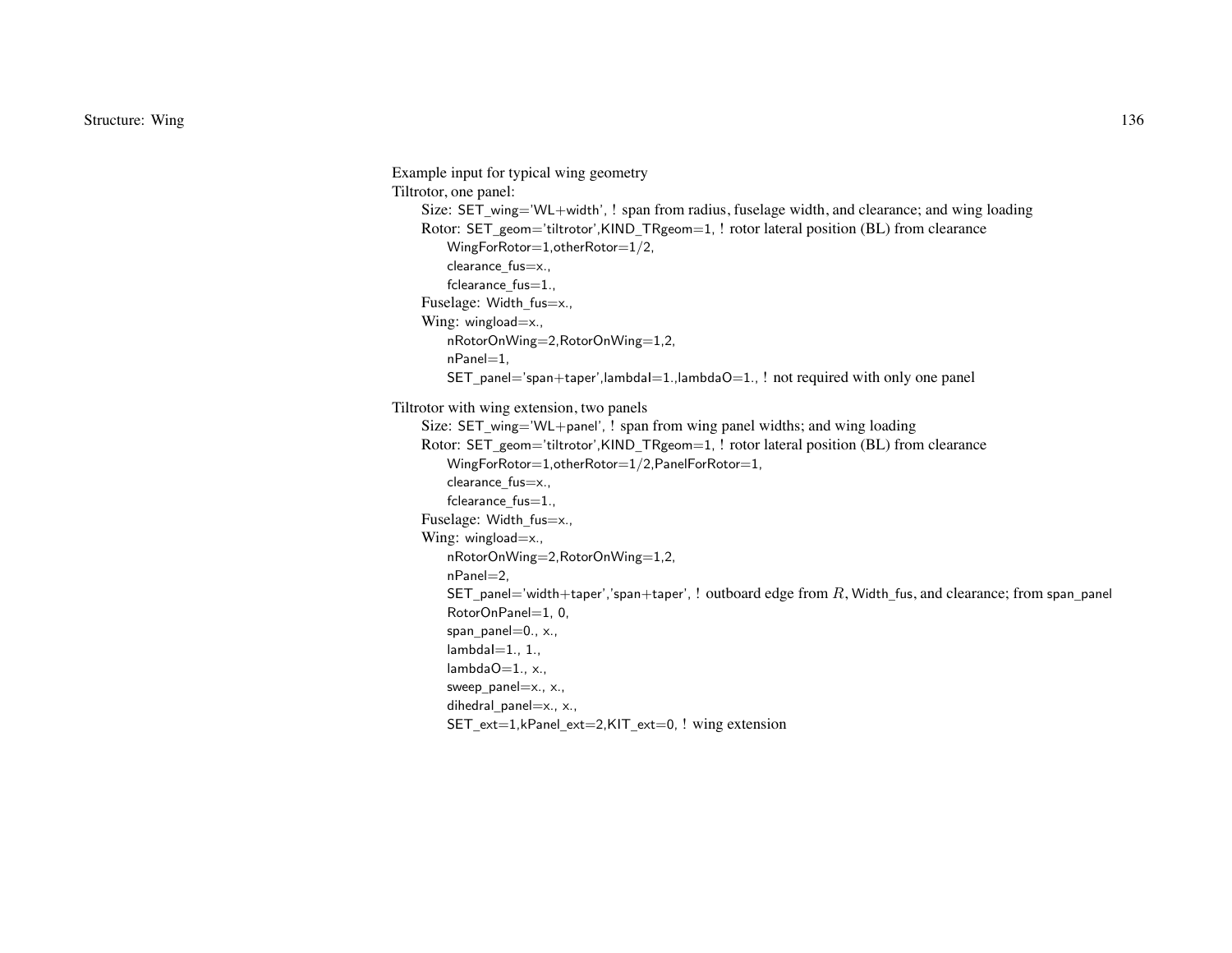```
General wing, two panels, define chord and span of both
     Size: SET
_wing='panel+area', ! span from wing panel widths; and wing area
     Rotor: SET
_geom='standard',
    Wing: area=x.,
        nPanel=2.
         SET
_panel='span+chord','span+free', ! span from span_panel; chord from inboard chord_panel and area
        span_panel=x., x.,
         chord
_panel=x., x.,
Tiltwing, three panels, four rotors
    inboard hub at 1.75R (R + .25R clearance + .50R fuselage)
    outboard hub at 3.6R (1.85R between hubs, overlap = .075)
    wing tip at 4.2R (0.6R from outboard hub)
     Size: SET
_wing='WL+radius', ! calculate span from rotor radius; and wing loading
    Rotor: right/right-inboard/left-inboard/left
         SET
_geom='tiltrotor',KIND_TRgeom=3, ! rotor lateral position (BL) from wing panel edge
        WingForRotor=1,
        positionOfRotor=1/1/-1/-1, ! right/left
        PanelForRotor=2/1/1/2,
    Wing: wingload=x.,
        nRotorOnWing=4,RotorOnWing=1,2,3,4,
        fSpan=4.2, ! fSpan = b/DnPanel=3,
         SET
_panel='station+cratio','station+cratio','station+free',
        fedge_panel=0.4167, 0.8571, 1., ! inboard-rotor/semispan, outboard-rotor/semispan, 1
         fchord
_panel=1., 1., 1.,
```

|            |      | Wing Extensions                                                                          |    |
|------------|------|------------------------------------------------------------------------------------------|----|
| $SET\_ext$ | 1nt  | extension (0 for none)                                                                   |    |
| kPanel_ext | 1nt  | wing panel number                                                                        |    |
| KIT_ext    | 1nt  | wing extension as $kit(0 not kit)$                                                       |    |
|            |      | Wing Kit                                                                                 |    |
| KIT_wing   | 1nt  | wing as kit $(0 \text{ not}, 1 \text{ kit}, 2 \text{ kit} \text{ as fixed useful load})$ |    |
| fWkit      | real | kit weight (fraction total wing weight)                                                  | 0. |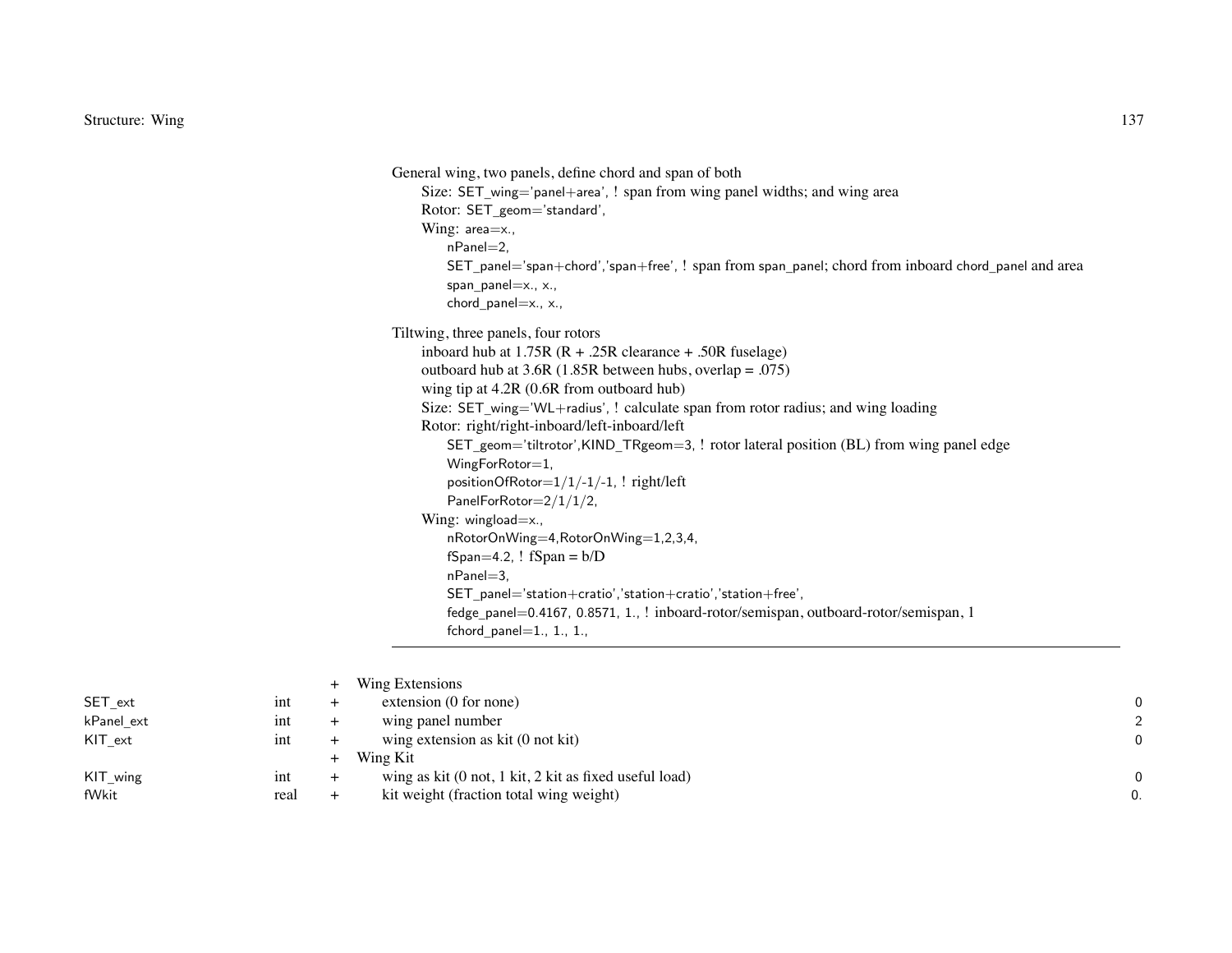|                                          |      | $\ddot{}$    | Controls (each panel)                                                                     |  |
|------------------------------------------|------|--------------|-------------------------------------------------------------------------------------------|--|
|                                          |      | $+$          | kind deflection                                                                           |  |
| KIND_flap(npanelmax)                     | int  | $\ddot{}$    | flap (1 fraction root flap; 2 increment relative root flap; 3 independent)                |  |
| KIND_aileron(npanelmax)                  | int  | $\ddot{}$    | aileron (1 fraction root aileron; 2 increment relative root aileron; 3 independent)       |  |
| KIND_incid(npanelmax)                    | int  | $\ddot{}$    | incidence (1 fraction root incidence; 2 increment relative root incidence; 3 independent) |  |
| KIND flaperon(npanelmax)                 | int  | $\mathrm{+}$ | kind flaperon deflection (1 fraction flap; 2 increment relative flap; 3 independent)      |  |
|                                          |      | $\ddot{}$    | flap $\delta_{Fp}$                                                                        |  |
| INPUT flap(npanelmax)                    | int  | $\ddot{}$    | connection to aircraft controls (0 none, 1 input $T$ matrix)                              |  |
| T_flap(ncontmax,nstatemax,npanelmax)     |      |              |                                                                                           |  |
|                                          | real | $\ddot{}$    | control matrix                                                                            |  |
| nVflap(npanelmax)                        | int  | $+$          | number of speeds (0 zero value; 1 constant; $\geq 2$ piecewise linear, maximum nvelmax)   |  |
| flap(nvelmax, npanelmax)                 | real | $\ddot{}$    | values                                                                                    |  |
| Vflap(nvelmax,npanelmax)                 | real | $\ddot{}$    | speeds (CAS or TAS)                                                                       |  |
|                                          |      | $\,^+$       | flaperon $\delta_{fp}$                                                                    |  |
| INPUT_flaperon(npanelmax)                | int  | $+$          | connection to aircraft controls (0 none, 1 input $T$ matrix)                              |  |
| T_flaperon(ncontmax,nstatemax,npanelmax) |      |              |                                                                                           |  |
|                                          | real | $\pm$        | control matrix                                                                            |  |
| nVflaperon(npanelmax)                    | int  | $\pm$        | number of speeds (0 zero value; 1 constant; $\geq 2$ piecewise linear, maximum nvelmax)   |  |
| flaperon(nvelmax, npanelmax)             |      |              |                                                                                           |  |
|                                          | real | $+$          | values                                                                                    |  |
| Vflaperon(nvelmax,npanelmax)             |      |              |                                                                                           |  |
|                                          | real | $\ddot{}$    | speeds (CAS or TAS)                                                                       |  |
|                                          |      | $\ddot{}$    | aileron $\delta_{ap}$                                                                     |  |
| INPUT_aileron(npanelmax)                 | int  | $+$          | connection to aircraft controls $(0 \text{ none}, 1 \text{ input } T \text{ matrix})$     |  |
| T_aileron(ncontmax,nstatemax,npanelmax)  |      |              |                                                                                           |  |
|                                          | real | $+$          | control matrix                                                                            |  |
| nVaileron(npanelmax)                     | int  | $\ddot{}$    | number of speeds (0 zero value; 1 constant; $\geq 2$ piecewise linear, maximum nvelmax)   |  |
| aileron(nvelmax, npanelmax)              | real | $\ddot{}$    | values                                                                                    |  |
| Vaileron(nvelmax, npanelmax)             |      |              |                                                                                           |  |
|                                          | real | $\,^+$       | speeds (CAS or TAS)                                                                       |  |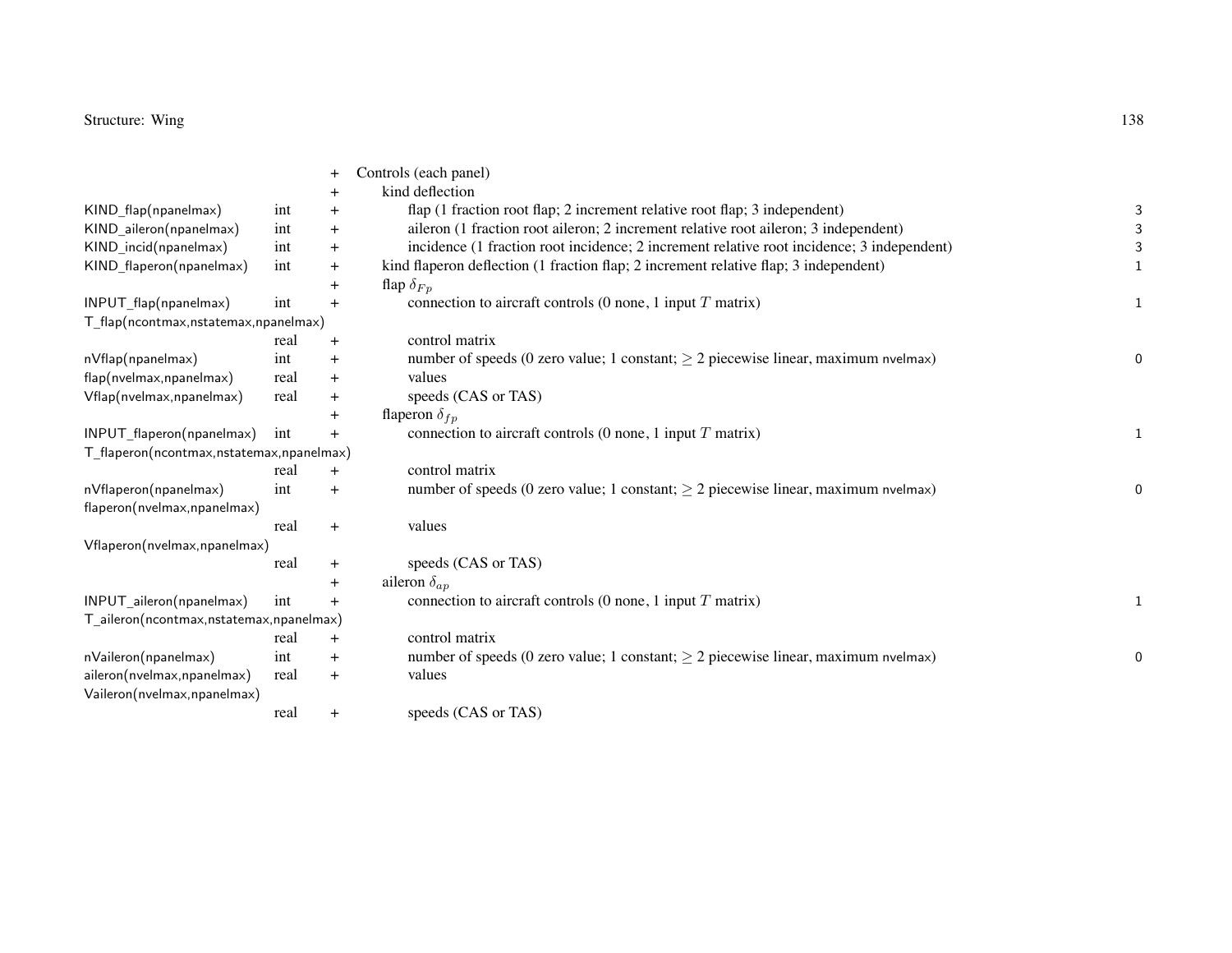|                                       |      | $\ddot{}$      | incidence $i_p$                                                                                                                                                                                                                                                                                                                                                                                                                                                                                                                                                              |   |
|---------------------------------------|------|----------------|------------------------------------------------------------------------------------------------------------------------------------------------------------------------------------------------------------------------------------------------------------------------------------------------------------------------------------------------------------------------------------------------------------------------------------------------------------------------------------------------------------------------------------------------------------------------------|---|
| INPUT_incid(npanelmax)                | int  | $\overline{+}$ | connection to aircraft controls $(0 \text{ none}, 1 \text{ input } T \text{ matrix})$                                                                                                                                                                                                                                                                                                                                                                                                                                                                                        |   |
| T_incid(ncontmax,nstatemax,npanelmax) |      |                |                                                                                                                                                                                                                                                                                                                                                                                                                                                                                                                                                                              |   |
|                                       | real | $+$            | control matrix                                                                                                                                                                                                                                                                                                                                                                                                                                                                                                                                                               |   |
| nVincid(npanelmax)                    | int  | $+$            | number of speeds (0 zero value; 1 constant; $\geq 2$ piecewise linear, maximum nvelmax)                                                                                                                                                                                                                                                                                                                                                                                                                                                                                      |   |
| incid(nvelmax, npanelmax)             | real | $+$            | values                                                                                                                                                                                                                                                                                                                                                                                                                                                                                                                                                                       |   |
| Vincid(nvelmax, npanelmax)            | real | $+$            | speeds (CAS or TAS)                                                                                                                                                                                                                                                                                                                                                                                                                                                                                                                                                          |   |
|                                       |      | $+$            | flow control momentum coefficient $C_u$                                                                                                                                                                                                                                                                                                                                                                                                                                                                                                                                      |   |
| INPUT_flow(npanelmax)                 | int  | $+$            | connection to aircraft controls $(0 \text{ none}, 1 \text{ input } T \text{ matrix})$                                                                                                                                                                                                                                                                                                                                                                                                                                                                                        |   |
| T_flow(ncontmax,nstatemax,npanelmax)  |      |                |                                                                                                                                                                                                                                                                                                                                                                                                                                                                                                                                                                              |   |
|                                       | real | $\ddot{}$      | control matrix                                                                                                                                                                                                                                                                                                                                                                                                                                                                                                                                                               |   |
| nVflow(npanelmax)                     | int  | $\ddot{}$      | number of speeds (0 zero value; 1 constant; $\geq 2$ piecewise linear, maximum nvelmax)                                                                                                                                                                                                                                                                                                                                                                                                                                                                                      |   |
| flow(nvelmax, npanelmax)              | real | $+$            | values                                                                                                                                                                                                                                                                                                                                                                                                                                                                                                                                                                       |   |
| Vflow(nvelmax,npanelmax)              | real | $\ddot{}$      | speeds (CAS or TAS)                                                                                                                                                                                                                                                                                                                                                                                                                                                                                                                                                          |   |
|                                       |      |                | aircraft controls connected to individual controls of component, $c = Tc_{AC} + c_0$<br>for each component control, define matrix $T$ (for each control state) and value $c_0$<br>flight state specifies control state, or that control state obtained from conversion schedule<br>$c_0$ can be zero, constant, or function of flight speed (CAS or TAS, piecewise linear input)<br>by connecting aircraft control to comp control, flight state can specify comp control value<br>initial values if control is connected to trim variable; otherwise fixed for flight state |   |
|                                       |      | $\ddot{}$      | <b>Trim Target</b>                                                                                                                                                                                                                                                                                                                                                                                                                                                                                                                                                           |   |
|                                       |      | $\ddot{}$      | wing lift                                                                                                                                                                                                                                                                                                                                                                                                                                                                                                                                                                    |   |
| nVlift                                | int  | $\ddot{}$      | number of speeds (0 zero value; 1 constant; $\geq 2$ piecewise linear, maximum nvelmax)                                                                                                                                                                                                                                                                                                                                                                                                                                                                                      |   |
| Klift(nvelmax)                        | real | $+$            | target                                                                                                                                                                                                                                                                                                                                                                                                                                                                                                                                                                       |   |
| Vlift(nvelmax)                        | real | $+$            | speeds (CAS or TAS)                                                                                                                                                                                                                                                                                                                                                                                                                                                                                                                                                          |   |
|                                       |      |                | target definition determined by Aircraft%trim_quant                                                                                                                                                                                                                                                                                                                                                                                                                                                                                                                          |   |
|                                       |      |                | Klift can be fraction total aircraft lift, lift, or $C_L$                                                                                                                                                                                                                                                                                                                                                                                                                                                                                                                    |   |
|                                       |      |                | Aerodynamics                                                                                                                                                                                                                                                                                                                                                                                                                                                                                                                                                                 |   |
| MODEL_aero                            | int  | $\pm$<br>$+$   | model (0 none, 1 standard)                                                                                                                                                                                                                                                                                                                                                                                                                                                                                                                                                   |   |
| Idrag                                 | real | $\ddot{}$      | incidence angle $i$ for helicopter nominal drag (deg; 0 for not tilt)                                                                                                                                                                                                                                                                                                                                                                                                                                                                                                        | 0 |
|                                       |      |                |                                                                                                                                                                                                                                                                                                                                                                                                                                                                                                                                                                              |   |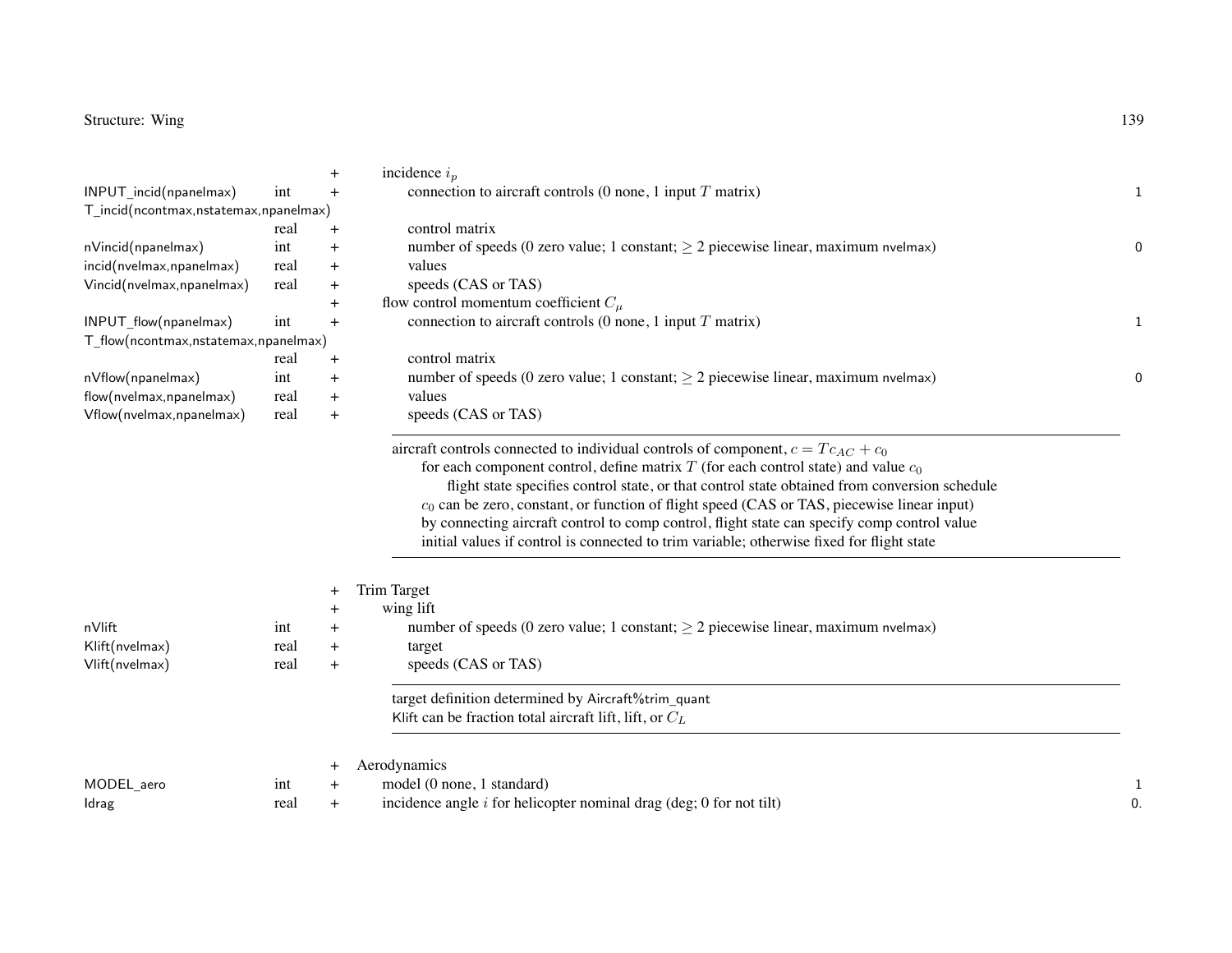|              |      | $+$            | Weight                                                          |     |
|--------------|------|----------------|-----------------------------------------------------------------|-----|
|              |      | $\pm$          | wing group                                                      |     |
| MODEL_weight | int  | $+$            | model (0 input, 1 NDARC, 2 custom)                              |     |
|              |      | $\pm$          | weight increment                                                |     |
| dWprim       | real | $+$            | wing primary structure                                          | 0.  |
| dWext        | real | $+$            | wing extension                                                  | 0.  |
| dWfair       | real | $\pm$          | fairing                                                         | 0.  |
| dWfit        | real | $+$            | fittings                                                        | 0.  |
| dWflap       | real | $+$            | flaps and control surfaces                                      | 0.  |
| dWwfold      | real | $+$            | wing fold                                                       | 0.  |
| dWefold      | real | $\overline{+}$ | wing extension fold                                             | 0.  |
|              |      |                | tiltrotor model                                                 |     |
| fWtip        | real | $\pm$          | factor for weight on wing tips                                  | 1.  |
| xWtip        | real | $+$            | increment for weight on wing tips                               | 0.  |
|              |      | $\pm$          | <b>Technology Factors</b>                                       |     |
| TECH_prim    | real | $+$            | wing primary structure (torque box) weight $\chi_{\text{prim}}$ | 1.0 |
| TECH_ext     | real | $+$            | wing extension weight $\chi_{\rm ext}$                          | 1.0 |
| TECH_fair    | real | $+$            | fairing weight $\chi_{\text{fair}}$                             | 1.0 |
| TECH_fit     | real | $+$            | fittings weight $\chi_{\text{fit}}$                             | 1.0 |
| TECH_flap    | real | $+$            | flaps and control surfaces weight $\chi_{\text{flap}}$          | 1.0 |
| TECH_wfold   | real | $+$            | wing fold weight $\chi_{\text{fold}}$                           | 1.0 |
| TECH_efold   | real | $+$            | wing extension fold weight $\chi_{\rm efold}$                   | 1.0 |

weight model result multiplied by technology factor and increment added:

Wxx = TECH\_xx\*Wxx\_model + dWxx; for fixed (input) weight use MODEL\_xx=0 or TECH\_xx=0.

tiltrotor model requires weight on wing tips: both sides; calculated as sum of

rotor group, engine section or nacelle group, air induction group,

engine system, drive system (less drive shaft), rotary wing and conversion flight controls,

hydraulic group, trapped fluids, wing tip extensions

fWtip and xWtip adjust Wtip\_total, without changing weight statements

negative increment required when engine and transmission not at tip location with rotor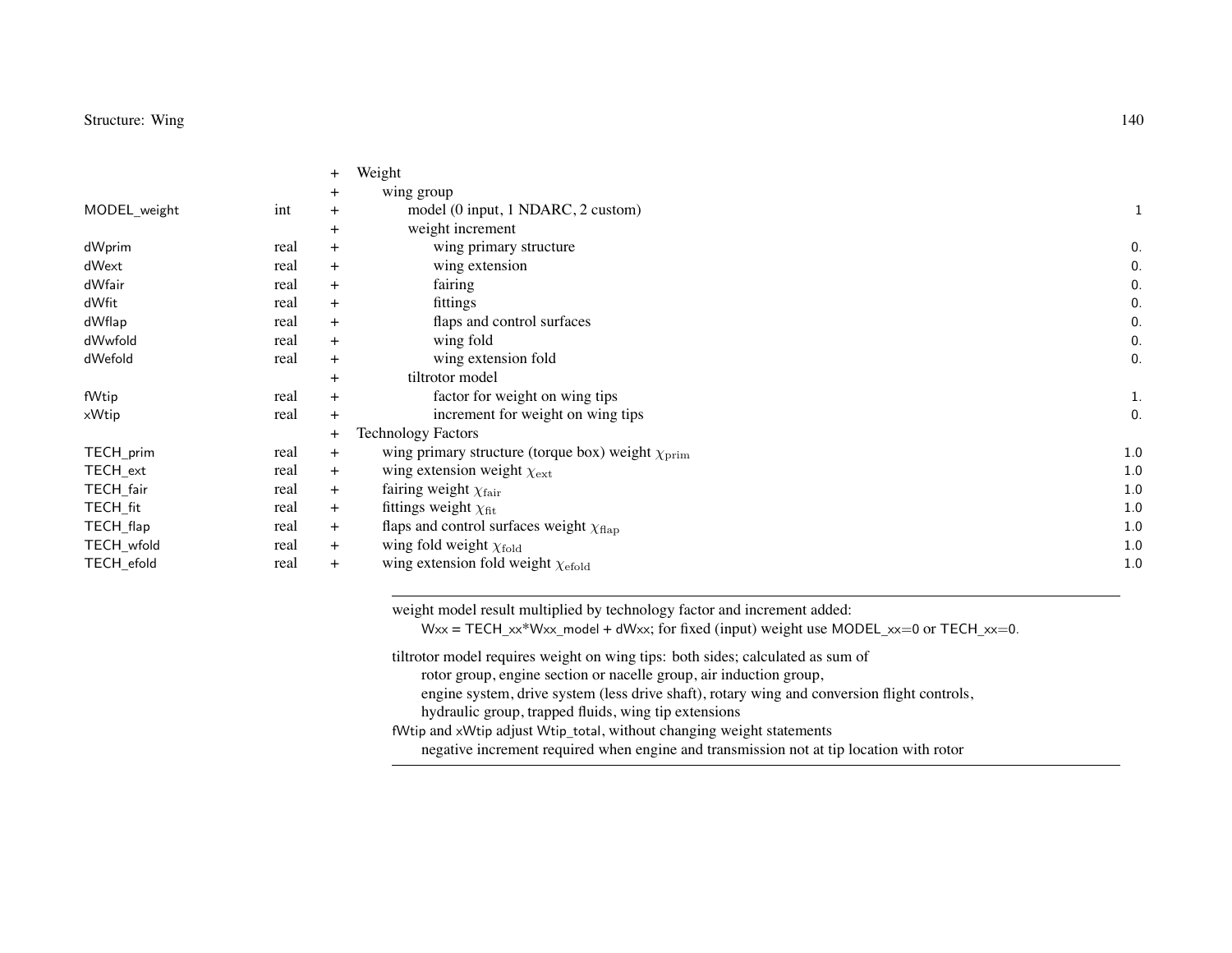|                          |      | $\pm$          | Wing Aerodynamics, Standard Model                                       |                |
|--------------------------|------|----------------|-------------------------------------------------------------------------|----------------|
| AoA_zl                   | real | $\ddot{}$      | zero lift angle of attack $\alpha_{zl}$ (deg)                           | 0.             |
| CLmax                    | real | $+$            | maximum lift coefficient $C_{L\text{max}}$                              | 1.5            |
| $\mathsf{SET\_compress}$ | int  | $\ddot{}$      | compressibility correction (0 none, 1 lift, 2 drag, 3 both)             | 0              |
|                          |      | $\ddot{}$      | lift                                                                    |                |
| SET_lift                 | int  | $+$            | specification (2 2D $dC_L/d\alpha$ ; 3 3D $dC_L/d\alpha$ )              | 2              |
| dCLda                    | real | $\ddot{}$      | lift curve slope $C_{L\alpha} = dC_L/d\alpha$ (per rad)                 | 5.73           |
| Tind                     | real | $+$            | lift curve slope non-elliptical loading correction $\tau$               | 0.25           |
| Eind                     | real | $\pm$          | Oswald or span efficiency $e(C_{Di} = (C_L - C_{L0})^2 / (\pi e A R))$  | 0.8            |
| CL Dmin                  | real | $\ddot{}$      | lift coefficient for minimum induced drag $C_{L0}$                      | $\mathbf{0}$   |
| Mdiv                     | real | $\pm$          | lift-divergence Mach number $M_{\rm div}$                               | 0.75           |
|                          |      | $\pm$          | control (each wing panel)                                               |                |
| $eta($ npanelmax $)$     | real | $\pm$          | lift effectiveness factor $\eta_0$ , $\eta_0 - \eta_1  \delta $         | 0.85           |
| eta1(npanelmax)          | real | $\pm$          | lift effectiveness factor $\eta_1, \eta_0 - \eta_1  \delta $            | 0.43           |
| Kconl(npanelmax)         | real | $+$            | calibration or correction factor for lift $K_{\ell}$                    | 1.             |
| Kconm(npanelmax)         | real | $+$            | calibration or correction factor for moment $K_m$                       | 1.             |
| Kcond(npanelmax)         | real | $\pm$          | calibration or correction factor for drag $K_d$                         | $\mathbf{1}$ . |
| Kconx(npanelmax)         | real | $\pm$          | calibration or correction factor for maximum lift $K_x$                 | 1.             |
|                          |      | $\overline{+}$ | pitch moment                                                            |                |
| CMac                     | real | $+$            | pitch moment coefficient about aerodynamic center $C_{Mac}$             | 0.             |
|                          |      | $\pm$          | Wing Drag, Standard Model                                               |                |
|                          |      | $\pm$          | forward flight drag                                                     |                |
| SET_drag                 | int  | $\pm$          | specification (1 fixed, $D/q$ ; 2 scaled, $C_D$ )                       | $\overline{c}$ |
| DoQ                      | real | $+$            | area $(D/q)_0$                                                          |                |
| CD                       | real | $\pm$          | coefficient $C_{D0}$ (based on wing area, $D/q = SC_D$ )                | 0.012          |
|                          |      | $\pm$          | vertical drag                                                           |                |
| SET_Vdrag                | int  | $\pm$          | specification (1 fixed, $D/q$ ; 2 scaled, $C_D$ ; 3 airfoil $c_{d90}$ ) | $\overline{c}$ |
| DoQV                     | real | $+$            | area $(D/q)V$                                                           |                |
| CDV                      | real | $\pm$          | coefficient, $C_{DV}$ (based on wing area, $D/q = SC_D$ )               | 2.             |
| cd90                     | real | $\pm$          | airfoil drag coefficient $c_{d90}$ (-90 deg)                            | 1.4            |
| fd90                     | real | $\pm$          | airfoil drag coefficient flap effectiveness factor $f_{d90}$            | 2.5            |
| CDcc                     | real | $+$            | compressibility drag increment $C_{Dec}$ at $M_{cc}$                    | 0.0011         |
| Mcc0                     | real | $\pm$          | critical Mach number constant $M_{cc0}$                                 | 0.74           |
| Mcc1                     | real | $+$            | critical Mach number constant $M_{cc1}$                                 | 0.31           |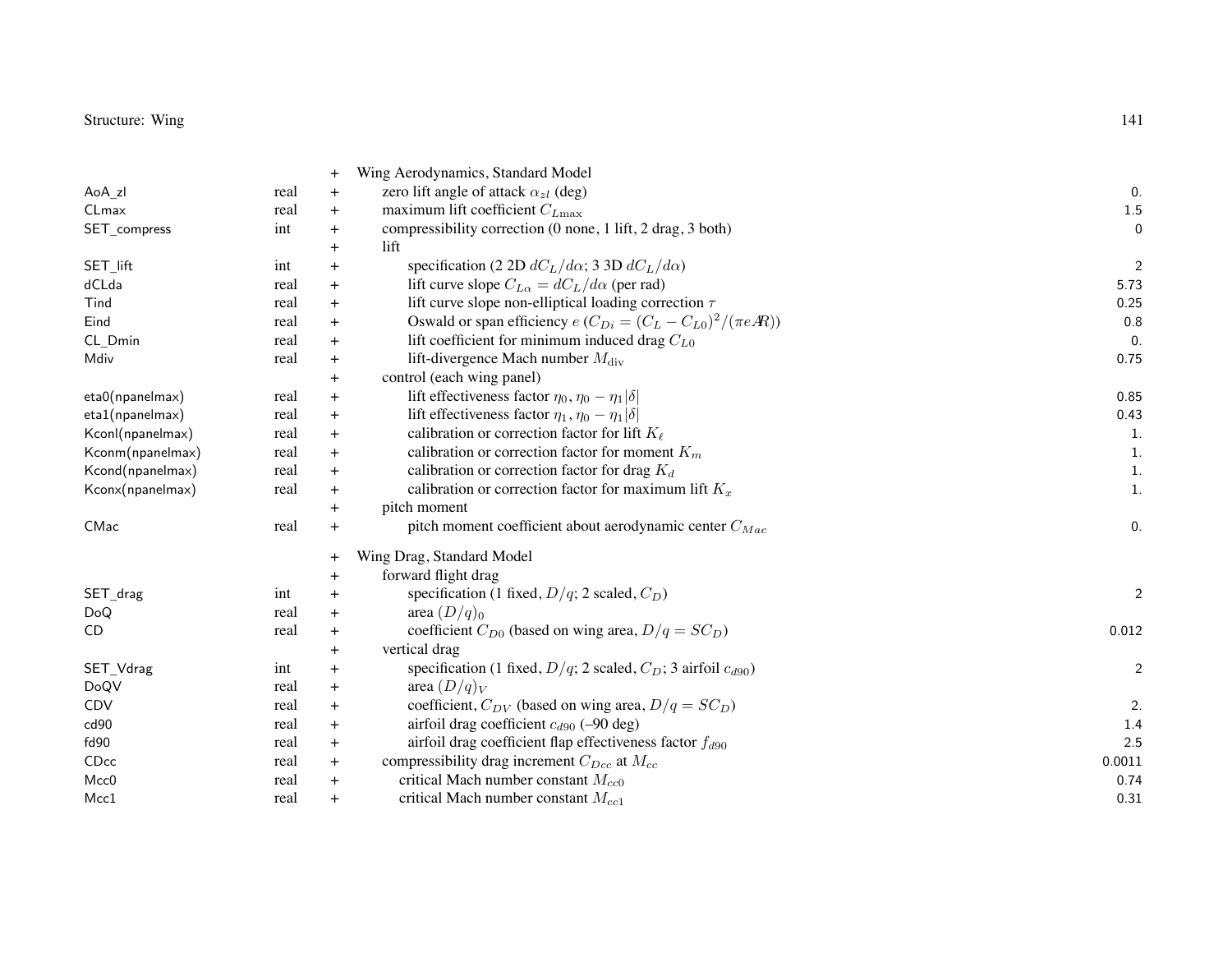### SET \_ xxx: fixed (use DoQ) or scaled (use CD); other parameter calculated

|                        |      | $+$   | drag variation with angle of attack                                                                                    |     |
|------------------------|------|-------|------------------------------------------------------------------------------------------------------------------------|-----|
| MODEL drag             | int  | $+$   | model (0 none, 1 general, 2 quadratic) $\Delta C_D = C_{D0} K_d  \alpha_e ^{X_d}$                                      |     |
| AoA_Dmin               | real | $+$   | angle of attack for wing minimum drag $\alpha_{Dmin}$ (deg)                                                            | 0.  |
| Kdrag                  | real | $+$   | drag increment $K_d$                                                                                                   | 0.  |
| Xdrag                  | real | $+$   | drag increment $X_d$                                                                                                   | 2.  |
| MODEL sep              | int  | $+$   | separated flow model (0 none, 1 general, 2 quadratic, 3 cubic) $\Delta C_D = C_{D0} K_s ( \alpha_e  - \alpha_s)^{X_s}$ | 3   |
| AoA_sep                | real | $+$   | angle of attack for separation $\alpha_s$ (deg)                                                                        | 10. |
| Ksep                   | real | $+$   | drag increment $K_s$                                                                                                   | 0.  |
| Xsep                   | real | $\pm$ | drag increment $X_s$                                                                                                   | 2.  |
|                        |      | $+$   | transition from forward flight drag to vertical drag                                                                   |     |
| AoA_tran               | real | $+$   | angle of attack for transition $\alpha_t$ (deg)                                                                        | 25. |
|                        |      | $+$   | wing-body interference drag                                                                                            |     |
| SET_wb                 | int  | $+$   | specification (1 fixed, $D/q$ 2 scaled, $C_D$ )                                                                        |     |
| DoQ_wb                 | real | $+$   | area $(D/q)_{wb}$                                                                                                      | 0.  |
| $CD_w$                 | real | $+$   | coefficient $C_{Dwb}$ (based on wing area, $D/q = SC_D$ )                                                              | 0.  |
|                        |      | $\pm$ | Interference velocity                                                                                                  |     |
| Etail(ntailmax)        | real | $+$   | angle of attack change at tail, $E = d\epsilon/d\alpha$ (rad/rad)                                                      | 0.  |
| Kint_wing(nwingmax)    | real | $+$   | interference factor $K_{\text{int}}$ at other wings (0. for no interference)                                           | 0.  |
|                        |      | $+$   | interference power factor $K_{int}$ at rotors (0. for no interference)                                                 |     |
| Kintn_rotor(nrotormax) | real | $+$   | normal (helicopter)                                                                                                    | 0.  |
| Kintp_rotor(nrotormax) | real | $+$   | inplane (propeller)                                                                                                    | 0.  |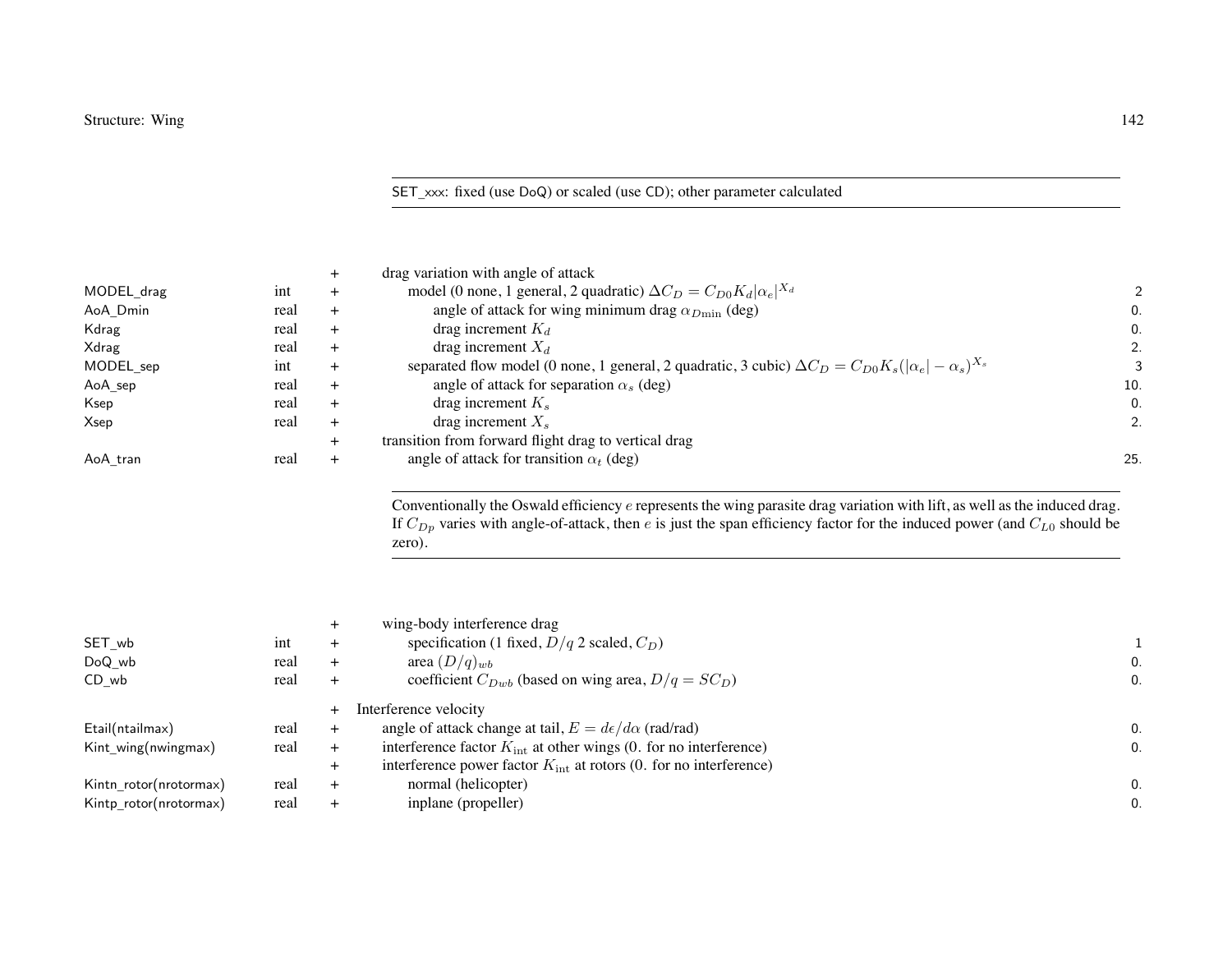interference power: inplane (propeller) factor Kintp\_rotor negative for favorable

|                      |              |            | Flow Control; $\Delta C_L = C_{L\alpha} (L_{\mu s} \sqrt{C_{\mu}} + L_{\mu 1} C_{\mu} + L_{\mu 2} C_{\mu}^2), \Delta C_{L\text{max}} = X_{\mu} C_{\mu}, \Delta C_M = M_{\mu} C_{\mu}, \Delta C_D = D_{\mu} C_{\mu}$ |                |
|----------------------|--------------|------------|---------------------------------------------------------------------------------------------------------------------------------------------------------------------------------------------------------------------|----------------|
| MODEL flow           | int          | $+$        | model (0 none)                                                                                                                                                                                                      | 0              |
| Lmus(npanelmax)      | real         | $+$        | lift $L_{\mu s}$                                                                                                                                                                                                    | 1.4            |
| Lmu1(npanelmax)      | real         | $+$        | lift $L_{\mu 1}$                                                                                                                                                                                                    | 0.0            |
| Lmu2(npanelmax)      | real         | $+$        | lift $L_{u2}$                                                                                                                                                                                                       | 0.0            |
| Xmu(npanelmax)       | real         | $+$        | maximum lift $X_\mu$                                                                                                                                                                                                | 1.0            |
| Mmu(npanelmax)       | real         | $+$        | moment $M_{\mu}$                                                                                                                                                                                                    | 0.0            |
| Dmu(npanelmax)       | real         | $+$        | drag $D_{\mu}$                                                                                                                                                                                                      | 0.0            |
| Cmu_limit(npanelmax) | real         | $+$        | flow limit $C_{\mu\text{limit}}$                                                                                                                                                                                    | 1.0            |
|                      |              |            | Wing Group, NDARC Weight Model                                                                                                                                                                                      |                |
| MODEL wing           | int          | $+$        | model (1 area, 2 parametric, 3 tiltrotor, 4 other)                                                                                                                                                                  | $\overline{2}$ |
| MODEL_other          | int          | $+$        | model (1 Boeing, 2 GARTEUR, Torenbeek (3 light, 4 transport), Raymer (5 transport, 6 general aviation))                                                                                                             |                |
| fLift                | real         | $+$        | lift factor                                                                                                                                                                                                         | 1.0            |
| bFold                | real         | $+$        | parametric method: fraction wing span that folds $b_{\text{fold}}$ (0 to 1)                                                                                                                                         | 0.             |
| wfus<br>Vdive        | real<br>real | $+$<br>$+$ | Boeing: maximum fuselage width (fraction wing span)                                                                                                                                                                 | 200.           |
|                      | real         | $+$        | Boeing or Raymer: design dive speed $V_{\text{dive}}$ (knots)                                                                                                                                                       |                |
| rflaplift            |              | $+$        | GARTEUR: ratio maximum lift with and without flaps<br>area method                                                                                                                                                   |                |
| Uprim                | real         | $+$        |                                                                                                                                                                                                                     | 5.             |
| Uext                 | real         | $+$        | weight per area $U_{\text{prim}}$ , wing primary structure (lb/ft <sup>2</sup> or kg/m <sup>2</sup> )<br>weight per area $U_{\text{ext}}$ , wing extension (lb/ft <sup>2</sup> or kg/m <sup>2</sup> )               | 3.             |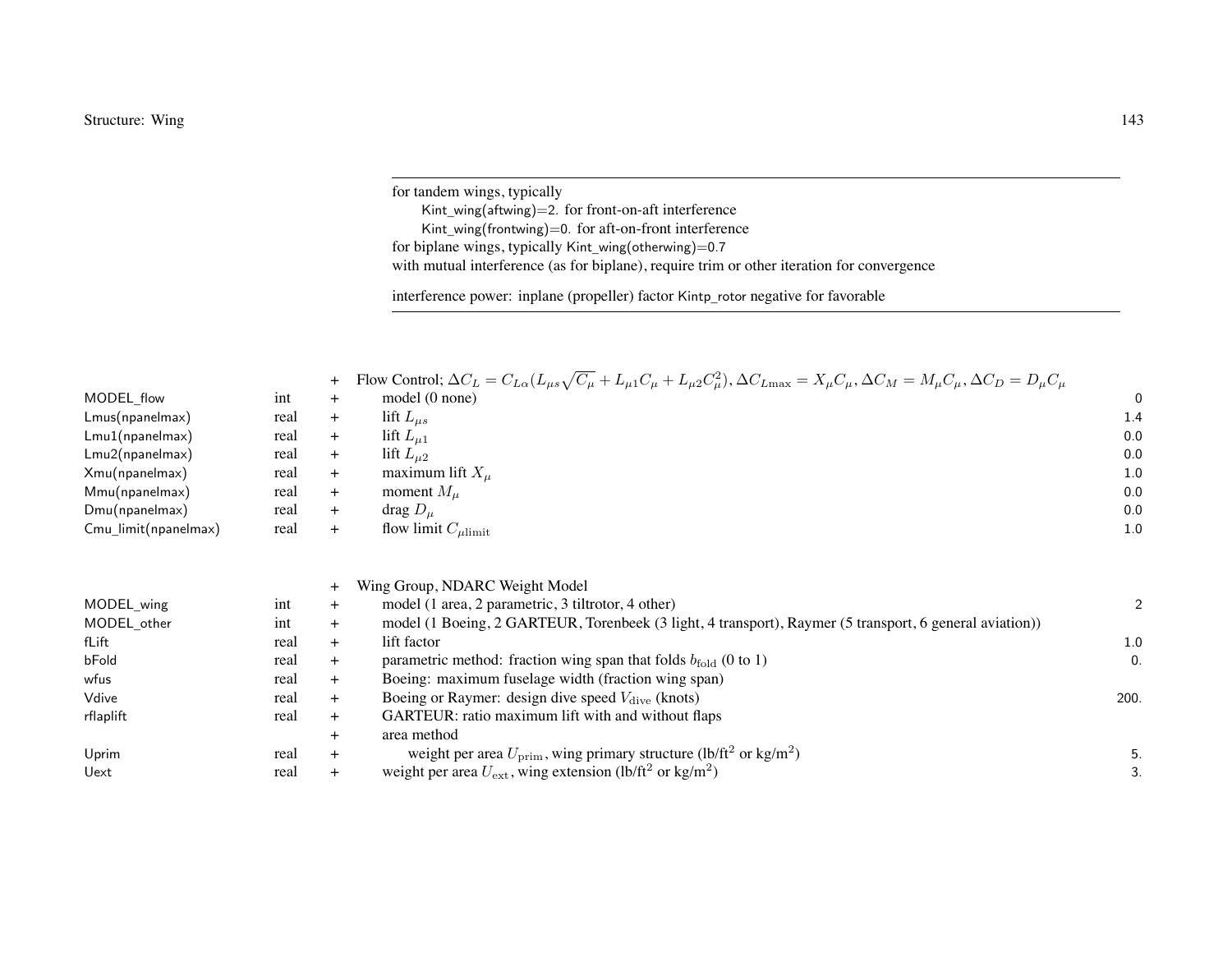|                 |      | $\ddot{}$ | weight factors (fraction total wing weight)                                                           |              |
|-----------------|------|-----------|-------------------------------------------------------------------------------------------------------|--------------|
| fWfair          | real | $+$       | fairing $f_{\text{fair}}$                                                                             | 0.10         |
| fWfit           | real | $+$       | fittings $f_{\text{fit}}$                                                                             | 0.12         |
| fWflap          | real | $\ddot{}$ | flaps and control surfaces $f_{\text{flap}}$                                                          | 0.10         |
| fWfold          | real | $+$       | wing fold $f_{\text{fold}}$                                                                           | 0.           |
| fWefold         | real | $+$       | wing extension fold $f_{\text{efold}}$ (fraction wing extension weight)                               | 0.           |
|                 |      | $+$       | <b>Custom Weight Model</b>                                                                            |              |
| WtParam_wing(8) | real | $\ddot{}$ | parameters                                                                                            | 0.           |
|                 |      | $\ddot{}$ | Wing Group, NDARC Tiltrotor Weight Model                                                              |              |
|                 |      | $\ddot{}$ | jump takeoff condition                                                                                |              |
| CTs_jump        | real | $+$       | rotor maximum blade loading $C_T/\sigma$                                                              | 0.20         |
| $n_j$ ump       | real | $+$       | load factor $n_{\text{jump}}$ at SDGW                                                                 | 2.0          |
| Vtip_jump       | real | $+$       | rotor tip speed (0. to use hover $V_{\text{tip}}$ )                                                   | 750.0        |
| thickTR         | real | $+$       | wing airfoil thickness-to-chord ratio $\tau_w$                                                        | 0.23         |
|                 |      | $+$       | width of wing structural attachments to body                                                          |              |
| SET_Attach      | int  | $+$       | definition (0 input wAttach, 1 fraction fuselage width, 2 fraction wing span)                         | 1            |
| fAttach         | real | $+$       | fraction width $w_{\text{attack}}/w_{\text{fus}}$                                                     | 1.           |
| wAttach         | real | $+$       | width $w_{\text{attach}}$ (ft or m)                                                                   | 0.           |
| fRG_pylon       | real | $\ddot{}$ | pylon radius of gyration $r_{\text{pylon}}/R$ (fraction rotor radius)                                 | 0.30         |
|                 |      | $+$       | wing mode frequencies (per rev, fraction rotor speed)                                                 |              |
| freq_beam       | real | $\ddot{}$ | beam bending frequency $\omega_B$                                                                     | 0.5          |
| freq_chord      | real | $+$       | chord bending frequency $\omega_C$                                                                    | 0.8          |
| freq_tors       | real | $\ddot{}$ | torsion frequency $\omega_T$                                                                          | 0.9          |
| SET_refrpm      | int  | $+$       | reference rotor speed (0 from input Vtip_freq, 1 hover $V_{\text{tip}}$ , 2 cruise $V_{\text{tip}}$ ) | $\mathbf 0$  |
| Vtip_freq       | real | $+$       | rotor tip speed                                                                                       | 600.         |
| MODEL form      | int  | $+$       | form factors (1 calculate, 2 input)                                                                   | $\mathbf{1}$ |
| form_beam       | real | $+$       | torque box beam bending $F_B$                                                                         | 0.6048       |
| form_chord      | real | $+$       | torque box chord bending $F_C$                                                                        | 0.4874       |
| form_tors       | real | $+$       | torque box torsion $F_T$                                                                              | 1.6384       |
| form_spar       | real | $+$       | spar caps vertical/horizontal bending $F_{VH}$                                                        | 0.5018       |
| eff_spar        | real | $+$       | spar structural efficiency $e_{sp}$                                                                   | 0.8          |
| eff box         | real | $\ddot{}$ | torque box structural efficiency $e_{tb}$                                                             | 0.8          |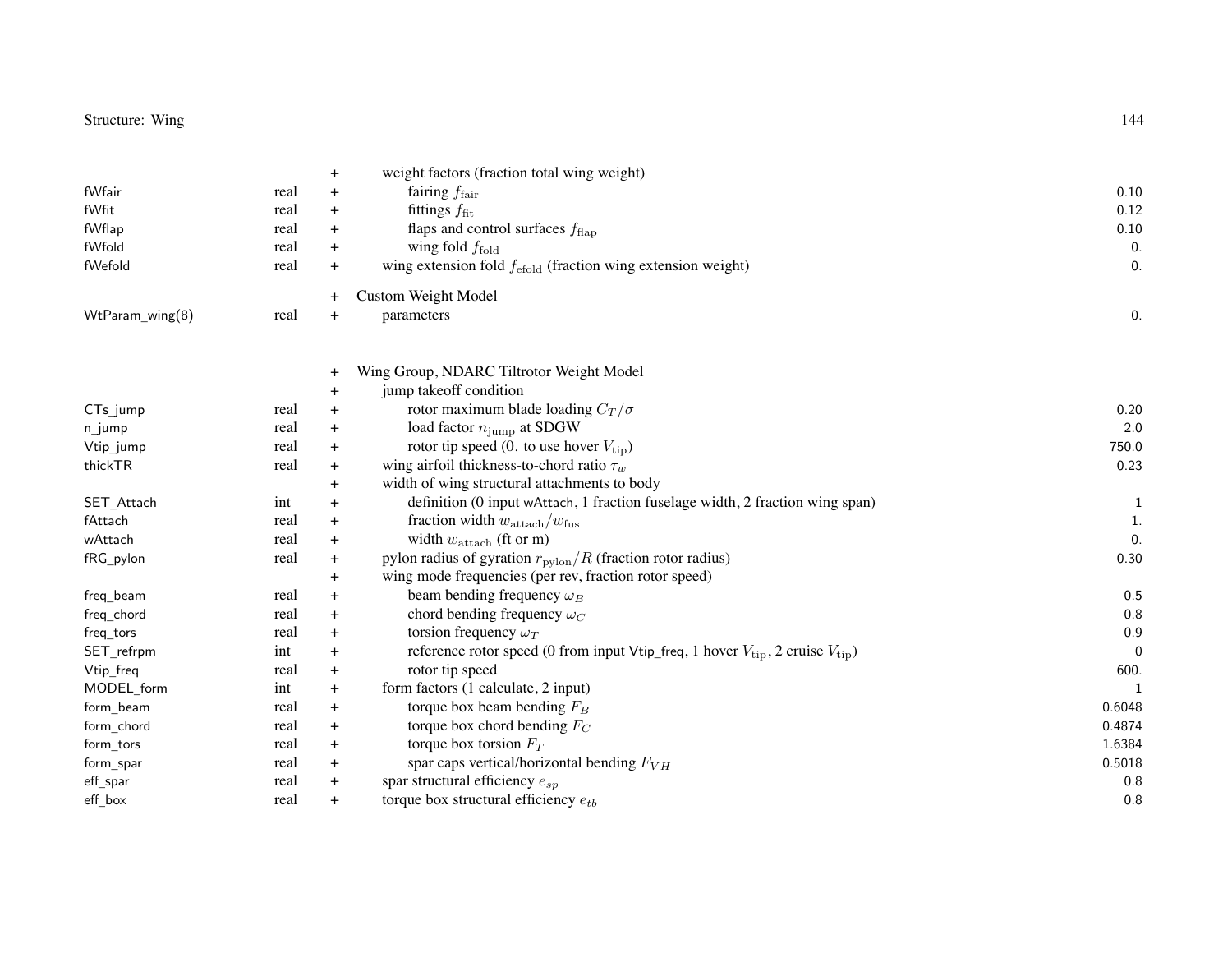|               |      | $\ddot{}$ | tapered spar cap correction factors                                                                                                                                   |              |
|---------------|------|-----------|-----------------------------------------------------------------------------------------------------------------------------------------------------------------------|--------------|
| $C_{t}$       | real | $+$       | weight correction $C_t$ (equivalent stiffness)                                                                                                                        | 0.75         |
| $C_j$         | real | $+$       | weight correction $C_i$ (equivalent strength)                                                                                                                         | 0.50         |
| $C_{m}$       | real | $\ddot{}$ | strength correction $C_m$ (equivalent stiffness)                                                                                                                      | 1.5          |
|               |      | $+$       | material (lb/in <sup>2</sup> , in/in, lb/in <sup>3</sup> ; or N/m <sup>2</sup> , m/m, kg/m <sup>3</sup> )                                                             |              |
| E_spar        | real | $\ddot{}$ | spar modulus $E_{sp}$                                                                                                                                                 | 10.E6        |
| E_box         | real | $+$       | torque box modulus $E_{tb}$                                                                                                                                           | 10.E6        |
| G_box         | real | $\ddot{}$ | torque box shear modulus $G_{tb}$                                                                                                                                     | 4.0E6        |
| StrainU spar  | real | $\ddot{}$ | spar ultimate strain allowable $\epsilon_U$                                                                                                                           | 0.01         |
| StrainU box   | real | $\ddot{}$ | torque box ultimate strain allowable $\epsilon_U$                                                                                                                     | 0.01         |
| density_spar  | real | $+$       | density spar cap $\rho_{sp}$                                                                                                                                          | 0.06         |
| density_box   | real | $\ddot{}$ | density torque box $\rho_{tb}$                                                                                                                                        | 0.06         |
|               |      | $\ddot{}$ | weight per area (lb/ft <sup>2</sup> or $\text{kg/m}^2$ )                                                                                                              |              |
| Ufair         | real | $+$       | fairing $U_{\text{fair}}$                                                                                                                                             | 2.           |
| Uflap         | real | $+$       | flaps and control surfaces $U_{\text{flap}}$                                                                                                                          | 3.           |
| <b>UextTR</b> | real | $\ddot{}$ | wing extension $U_{\text{ext}}$                                                                                                                                       | 3.           |
|               |      | $\ddot{}$ | weight factor                                                                                                                                                         |              |
| fWfitTR       | real | $\ddot{}$ | fittings $f_{\text{fit}}$ (fraction maximum thrust of one rotor)                                                                                                      | 0.01         |
| fWfoldTR      | real | $\ddot{}$ | wing fold $f_{fold}$ (fraction total wing weight excluding fold)                                                                                                      | $\mathbf{0}$ |
| fWefoldTR     | real | $\ddot{}$ | wing extension fold $f_{\text{efold}}$ (fraction wing extension weight)                                                                                               | 0.           |
|               |      |           | jump takeoff: hover $V_{\text{tip}}$ obtained from RotorOnWing(1) rotor                                                                                               |              |
|               |      |           | wing frequencies: reference rotor rotation speed from rotor $V_{\text{tip}}$ and radius<br>from RotorOnWing(1) rotor; hover tip speed Vtip_ref(1), cruise Vtip_cruise |              |
|               |      |           | thickTR only used for tiltrotor wing weight                                                                                                                           |              |
|               |      |           | SET_Attach: attachment width used for both torsion stiffness and fairing area                                                                                         |              |

WtParam\_wingtr(8)

+ Custom Weight Model<br>+ parameters \_wingtr(8) real <sup>+</sup> parameters 0.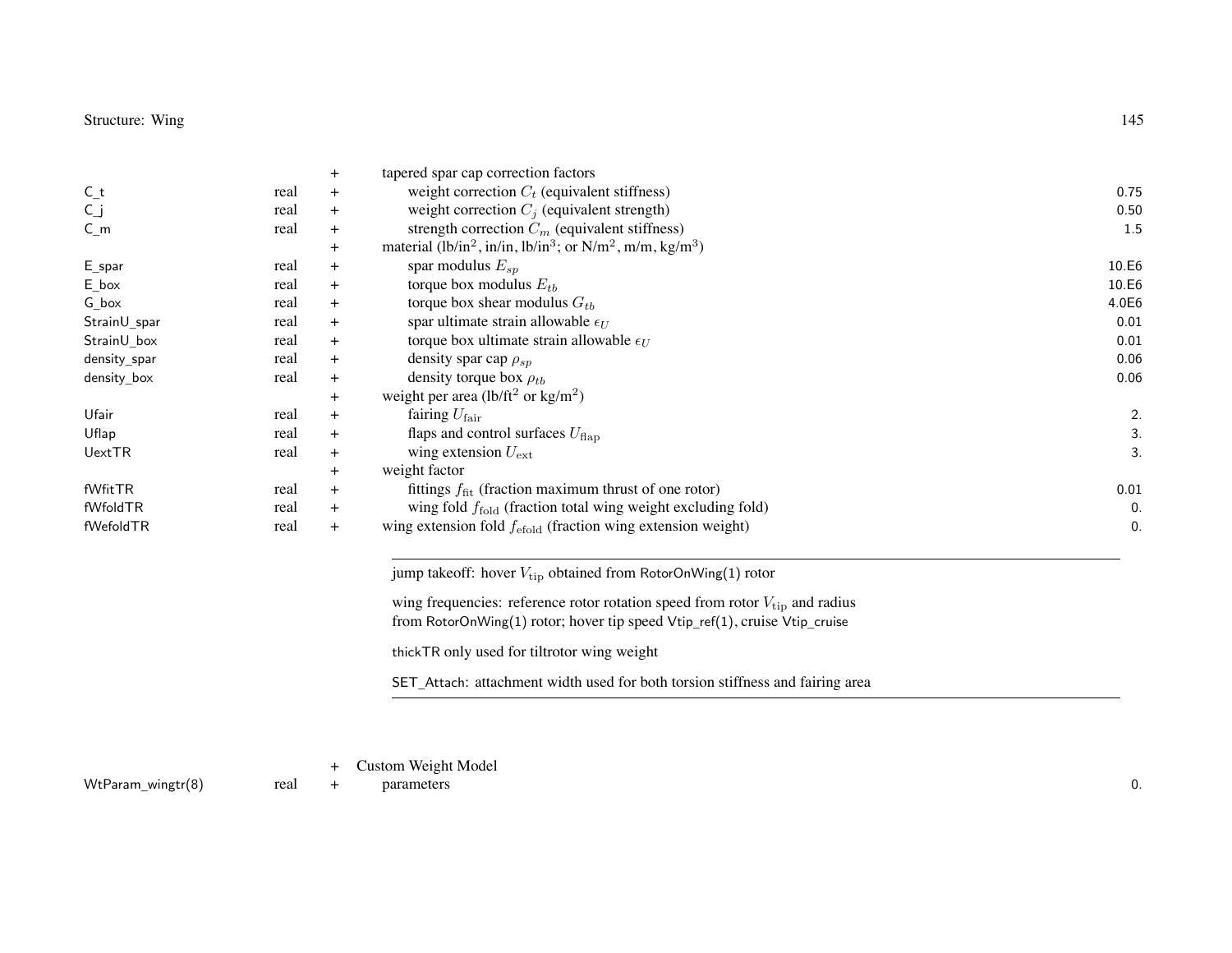### Chapter 24

### **Structure: Tail**

| Variable          | Type       |     | Description                                                                       | Default      |
|-------------------|------------|-----|-----------------------------------------------------------------------------------|--------------|
|                   |            | $+$ | Empennage                                                                         |              |
| title             | $c*100$    | $+$ | title                                                                             |              |
| notes             | $c*1000 +$ |     | notes                                                                             |              |
| KIND tail         | int        | $+$ | kind (1 horizontal tail, 2 vertical tail, 3 V-tail horizontal, 4 V-tail vertical) | Ŧ.           |
|                   |            | $+$ | Geometry                                                                          |              |
| $SET$ _tail       | $c*16$     | $+$ | specification                                                                     | 'vol+aspect' |
| area              | real       | $+$ | area $S$                                                                          |              |
| span              | real       | $+$ | span $b$                                                                          |              |
| chord             | real       | $+$ | chord $c$                                                                         |              |
| AspectRatio       | real       | $+$ | aspect ratio $AR$                                                                 |              |
| TailVol           | real       | $+$ | tail volume $V$                                                                   |              |
| KIND TailVol      | int        | $+$ | tail volume reference (1 wing, 2 rotor)                                           | 2            |
| <b>TailVolRef</b> | int        | $+$ | wing or rotor number for tail volume                                              |              |
| otherVtail        | int        | $+$ | other V-tail number                                                               |              |

KIND \_ tail used for geometry, baseline orientation, tail volume, tail weight model tail parameters: input two quantities, others calculated SET \_ tail <sup>=</sup> input two of ('area' or tail volume 'vol'), ('span' or aspec<sup>t</sup> ratio 'aspect' or 'chord') tail volume reference: tail volume  $V = S\ell/RA$  (tailarea \* taillength / (diskarea \* radius)) or horizontal tail volume  $V = S\ell/S_w c_w$  (tailarea \* taillength / (wingarea \* wingchord)) or vertical tail volume  $V = S\ell/S_wb_w$  (tailarea \* taillength / (wingarea \* wingspan)) V-tail: modeled as pair of horizontal and vertical tails (identified by otherVtail) separately sized, aerodynamic loads for each; dihedral calculated, cant set to zero weight only for second tail, based on V-tail area and aspec<sup>t</sup> ratio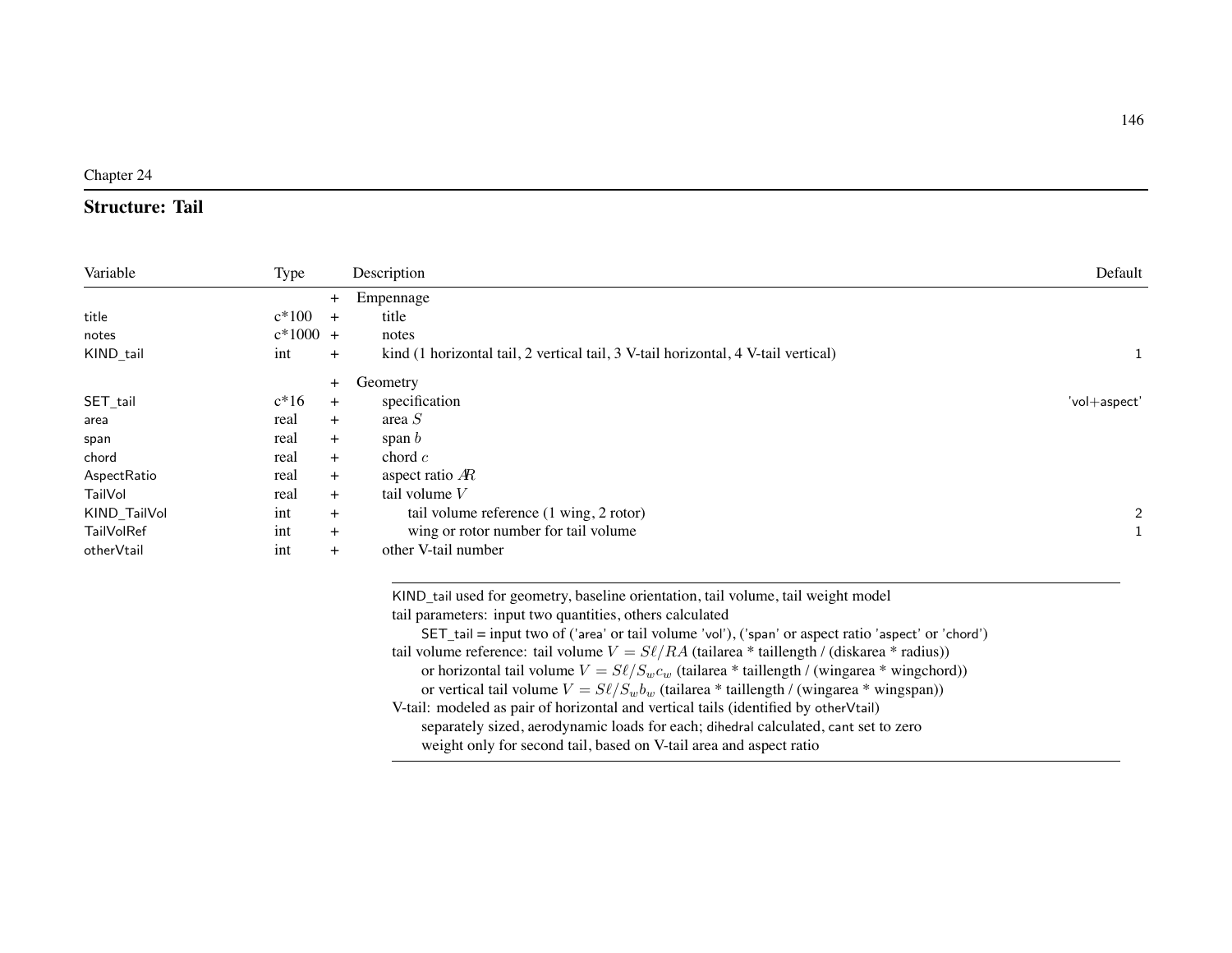#### Structure: Tail 2002 and 2008 and 2008 and 2008 and 2008 and 2008 and 2008 and 2008 and 2008 and 2008 and 2008

|                             |              |           | Geometry (for graphics and weights)                                                                                                             |      |
|-----------------------------|--------------|-----------|-------------------------------------------------------------------------------------------------------------------------------------------------|------|
| taper                       | real         | $\ddot{}$ | taper ratio                                                                                                                                     | 1.0  |
| sweep                       | real         | $\pm$     | sweep $(+$ aft, deg)                                                                                                                            | 0.   |
| dihedral                    | real         | $+$       | dihedral (deg)                                                                                                                                  | 0.   |
| thick                       | real         | $+$       | thickness ratio                                                                                                                                 | .12  |
|                             |              | $\pm$     | Geometry                                                                                                                                        |      |
| loc_tail                    | Location $+$ |           | aerodynamic center location                                                                                                                     |      |
| cant                        | real         | $\pm$     | cant angle $\phi$ (deg)                                                                                                                         | 0.   |
| fchord cont                 | real         | $+$       | control surface chord $c_f/c$ (fraction tail chord)                                                                                             | 0.25 |
| fspan cont                  | real         | $\ddot{}$ | control surface span $b_f/b$ (fraction tail span)                                                                                               | 1.0  |
|                             |              | $\pm$     | Controls                                                                                                                                        |      |
|                             |              | $\div$    | elevator $\delta_e$ or rudder $\delta_r$                                                                                                        |      |
| INPUT cont                  | int          | $\ddot{}$ | connection to aircraft controls $(0 \text{ none}, 1 \text{ input } T \text{ matrix})$                                                           | 1    |
| T_cont(ncontmax,nstatemax)  | real         | $+$       | control matrix                                                                                                                                  |      |
| nVcont                      | int          | $\pm$     | number of speeds (0 zero value; 1 constant; $\geq 2$ piecewise linear, maximum nvelmax)                                                         | 0    |
| cont(nvelmax)               | real         | $+$       | values                                                                                                                                          |      |
| Vcont(nvelmax)              | real         | $\ddot{}$ | speeds (CAS or TAS)                                                                                                                             |      |
|                             |              | $\ddot{}$ | incidence $i$                                                                                                                                   |      |
| <b>INPUT</b> incid          | int          | $+$       | connection to aircraft controls $(0 \text{ none}, 1 \text{ input } T \text{ matrix})$                                                           |      |
| T_incid(ncontmax,nstatemax) |              |           |                                                                                                                                                 |      |
|                             | real         | $\pm$     | control matrix                                                                                                                                  |      |
| nVincid                     | int          | $+$       | number of speeds (0 zero value; 1 constant; $\geq 2$ piecewise linear, maximum nvelmax)                                                         | 0    |
| incid(nvelmax)              | real         | $+$       | values                                                                                                                                          |      |
| Vincid(nvelmax)             | real         | $\ddot{}$ | speeds (CAS or TAS)                                                                                                                             |      |
|                             |              |           | horizontal tail cant angle: $+$ to left (vertical tail for cant = 90)<br>vertical tail cant angle: $+$ to right (horizontal tail for cant = 90) |      |

aircraft controls connected to individual controls of component,  $c = Tc_{AC} + c_0$ for each component control, define matrix  $T$  (for each control state) and value  $c_0$ 

flight state specifies control state, or that control state obtained from conversion schedule *<sup>c</sup>*<sup>0</sup> can be zero, constant, or function of flight speed (CAS or TAS, piecewise linear input) by connecting aircraft control to comp control, flight state can specify comp control value initial values if control is connected to trim variable; otherwise fixed for flight state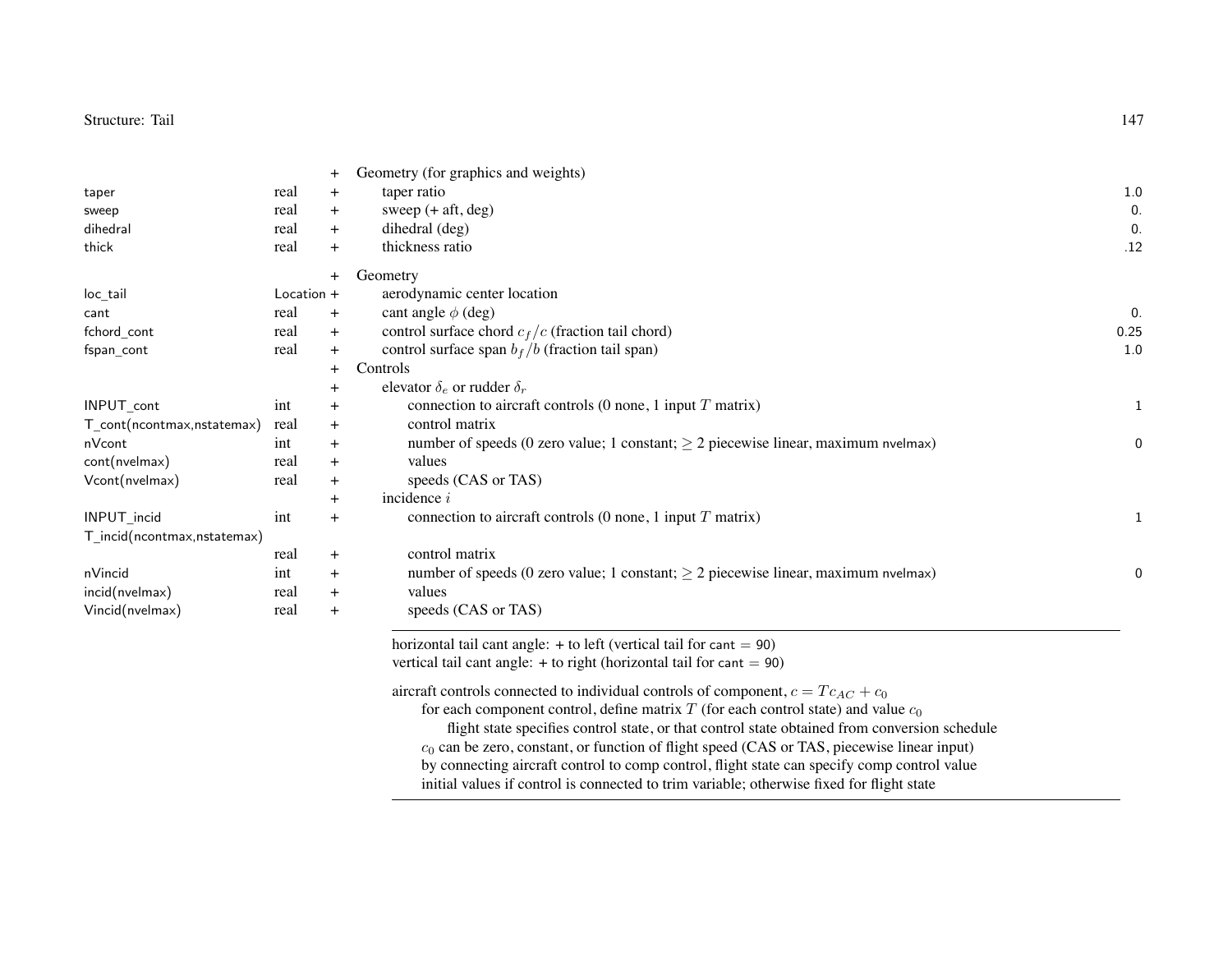#### Structure: Tail 148

| int<br>MODEL aero   | $+$<br>$+$ | Aerodynamics<br>model (0 none, 1 standard) |     |
|---------------------|------------|--------------------------------------------|-----|
|                     | $+$        | Weight                                     |     |
|                     | $^{+}$     | tail (empennage group)                     |     |
| int<br>MODEL weight | $+$        | model (0 input, 1 NDARC, 2 custom)         |     |
|                     | $\ddot{}$  | weight increment                           |     |
| dWtail<br>real      | $\ddot{}$  | basic                                      | 0.  |
| dWfold<br>real      | $^{+}$     | fold                                       | 0.  |
|                     | $+$        | <b>Technology Factors</b>                  |     |
| TECH_tail<br>real   | $+$        | tail weight $\chi_{ht}$ or $\chi_{vt}$     | 1.0 |
| TECH tfold<br>real  | $+$        | fold weight $\chi_{\text{fold}}$           | 1.0 |

weight model result multiplied by technology factor and increment added:

Wxx = TECH\_xx\*Wxx\_model + dWxx; for fixed (input) weight use MODEL\_xx=0 or TECH\_xx=0.

|              |      | $+$ | Tail Aerodynamics, Standard Model                              |      |
|--------------|------|-----|----------------------------------------------------------------|------|
| AoA zl       | real | $+$ | zero lift angle of attack $\alpha_{zl}$ (deg)                  | 0.   |
| CLmax        | real | $+$ | maximum lift coefficient $C_{L\text{max}}$                     |      |
| SET_compress | int  | $+$ | compressibility correction (0 none, 1 lift, 2 drag, 3 both)    | 0    |
|              |      | $+$ | lift                                                           |      |
| SET_lift     | int  | $+$ | specification (2 2D $dC_L/d\alpha$ ; 3 3D $dC_L/d\alpha$ )     | 2    |
| dCLda        | real | $+$ | lift curve slope $C_{L\alpha} = dC_L/d\alpha$ (per rad)        | 5.73 |
| Tind         | real | $+$ | lift curve slope non-elliptical loading correction $\tau$      | 0.25 |
| Eind         | real | $+$ | Oswald efficiency $e(C_{Di} = (C_L - C_{L0})^2 / (\pi e A R))$ | 0.8  |
| CL Dmin      | real | $+$ | lift coefficient for minimum induced drag $C_{L0}$             | 0.   |
| Mdiv         | real | $+$ | lift-divergence Mach number $M_{\text{div}}$                   | 0.75 |
|              |      | $+$ | control                                                        |      |
| eta0         | real | $+$ | lift effectiveness factor $\eta_0$ , $\eta_0 - \eta_1 \delta $ | 0.85 |
| eta1         | real |     | lift effectiveness factor $\eta_1, \eta_0 - \eta_1  \delta $   | 0.43 |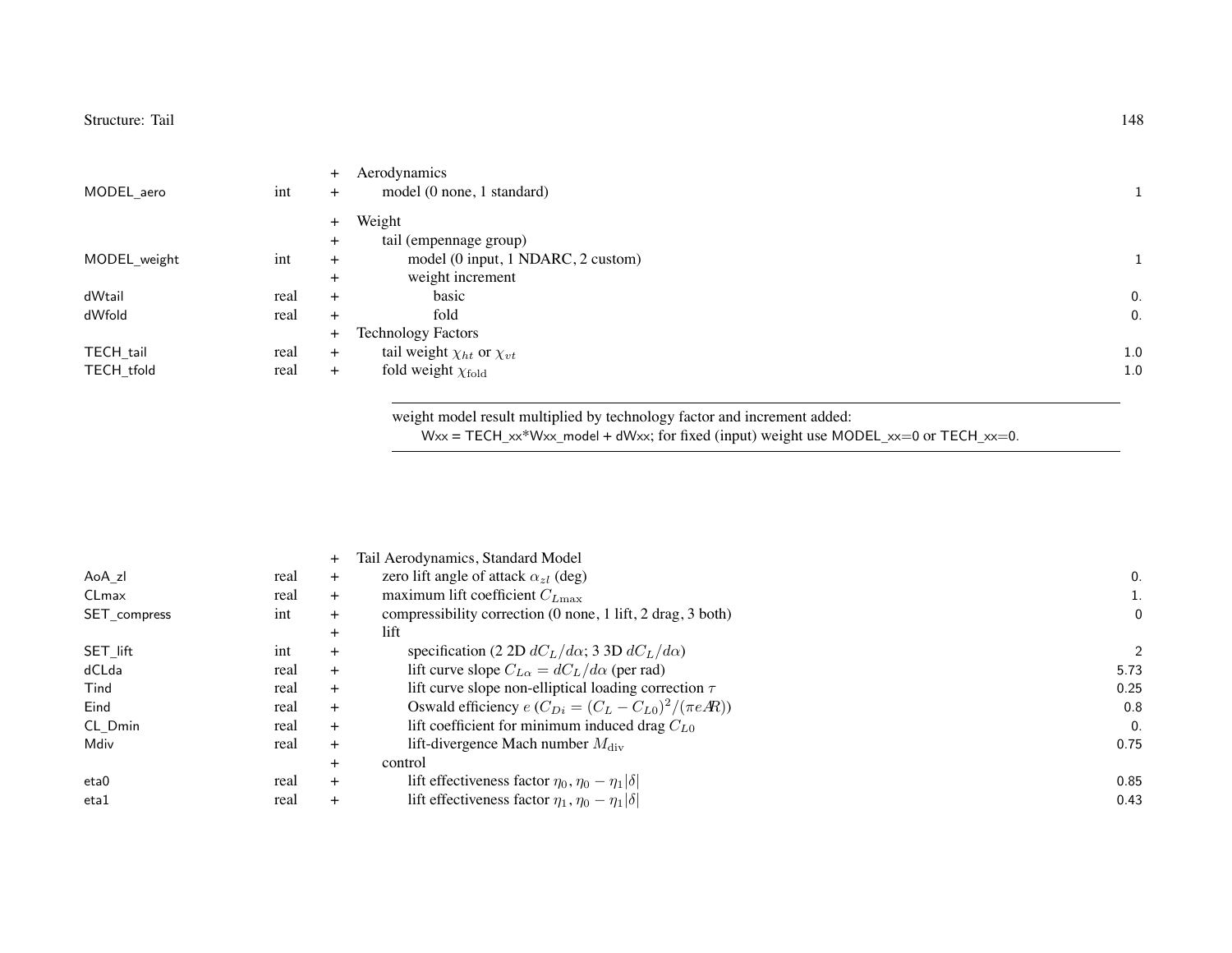#### Structure: Tail 149

| Kconl<br>Kconm<br>Kcond<br>Kconx | real<br>real<br>real<br>real | $+$<br>$+$<br>$+$<br>$+$ | calibration or correction factor for lift $K_{\ell}$<br>calibration or correction factor for moment $K_m$<br>calibration or correction factor for drag $K_d$<br>calibration or correction factor for maximum lift $Kx$ | 1.<br>1.<br>1.<br>1. |
|----------------------------------|------------------------------|--------------------------|------------------------------------------------------------------------------------------------------------------------------------------------------------------------------------------------------------------------|----------------------|
|                                  |                              |                          | Tail Drag, Standard Model                                                                                                                                                                                              |                      |
|                                  |                              | $+$                      | forward flight drag                                                                                                                                                                                                    |                      |
| SET drag                         | int                          | $+$                      | specification (1 fixed, $D/q$ ; 2 scaled, $C_D$ )                                                                                                                                                                      | $\overline{2}$       |
| DoQ                              | real                         | $+$                      | area $(D/q)_0$                                                                                                                                                                                                         |                      |
| <b>CD</b>                        | real                         | $+$                      | coefficient $C_{D0}$ (based on tail area, $D/q = SC_D$ )                                                                                                                                                               | 0.011                |
|                                  |                              | $+$                      | vertical drag                                                                                                                                                                                                          |                      |
| SET_Vdrag                        | int                          | $+$                      | specification (1 fixed, $D/q$ ; 2 scaled, $C_D$ )                                                                                                                                                                      | $\overline{2}$       |
| DoQV                             | real                         | $+$                      | area $(D/q)V$                                                                                                                                                                                                          |                      |
| CDV                              | real                         | $+$                      | coefficient $C_{DV}$ (based on tail area, $D/q = SC_D$ )                                                                                                                                                               | 1.                   |
| <b>CD<sub>cc</sub></b>           | real                         | $+$                      | compressibility drag increment $C_{Dec}$ at $M_{cc}$                                                                                                                                                                   | 0.0011               |
| Mcc <sub>0</sub>                 | real                         | $+$                      | critical Mach number constant $M_{cc0}$                                                                                                                                                                                | 0.74                 |
| Mcc1                             | real                         | $+$                      | critical Mach number constant $M_{cc1}$                                                                                                                                                                                | 0.31                 |

SET \_ xxx: fixed (use DoQ) or scaled (use CD); other parameter calculated

|            |      | drag variation with angle of attack                                               |     |
|------------|------|-----------------------------------------------------------------------------------|-----|
| MODEL drag | 1nt  | model (0 none, 1 general, 2 quadratic) $\Delta C_D = C_{D0} K_d  \alpha_e ^{X_d}$ |     |
| AoA Dmin   | real | angle of attack for tail minimum drag $\alpha_{Dmin}$ (deg)                       | 0.  |
| Kdrag      | real | drag increment $K_d$                                                              | 0.  |
| Xdrag      | real | drag increment $X_d$                                                              | 2.  |
|            |      | transition from forward flight drag to vertical drag                              |     |
| AoA tran   | real | angle of attack for transition $\alpha_t$ (deg)                                   | 25. |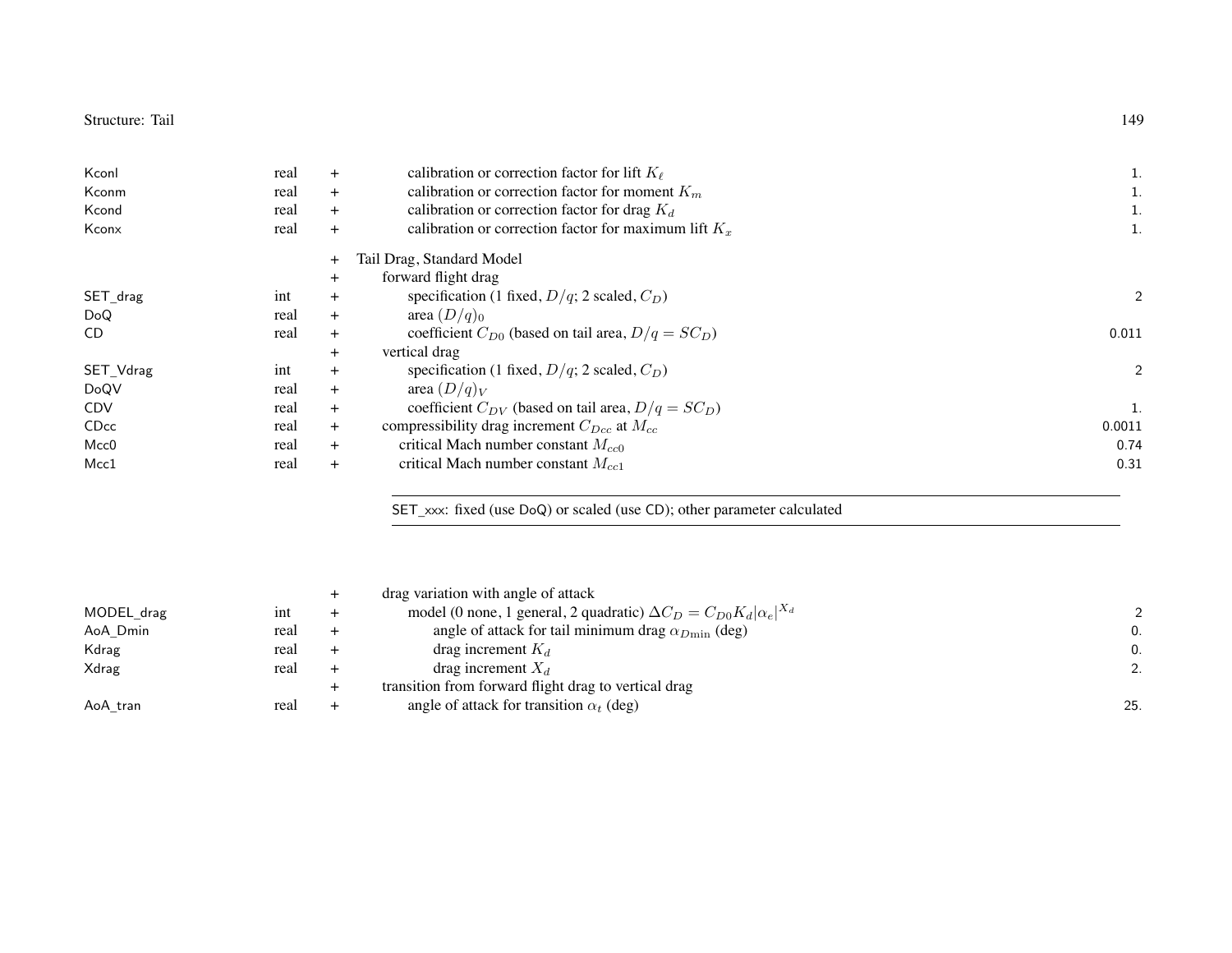### Structure: Tail 150

|              |      |        | Tail, NDARC Weight Model                                                                          |      |
|--------------|------|--------|---------------------------------------------------------------------------------------------------|------|
| MODEL tail   | int  | $^{+}$ | model (1 horizontal tail, 2 vertical tail, 3 based on KIND tail)                                  |      |
|              |      | $+$    | horizontal tail                                                                                   |      |
| MODEL Htail  | int  | $+$    | model (1 helicopter or compound, 2 tiltrotor or tiltwing, 3 area, 4 other)                        |      |
| MODEL Hother | int  | $+$    | model (1 GARTEUR, Torenbeek (2 low speed, 3 transport), Raymer (4 transport, 5 general aviation)) |      |
| KIND Htail   | int  | $+$    | Torenbeek or Raymer: kind (1 fixed, 2 variable incidence)                                         |      |
| wfus         | real | $^{+}$ | Raymer: fuselage width at horizontal tail $w_f/b_{ht}$ (fraction span)                            | 0.2  |
|              |      | $\pm$  | vertical tail                                                                                     |      |
| MODEL Vtail  | int  | $+$    | model (1 helicopter or compound, 2 tiltrotor or tiltwing, 3 area, 4 other)                        |      |
| MODEL Vother | int  | $+$    | model (1 GARTEUR, Torenbeek (2 low speed, 3 transport), Raymer (4 transport, 5 general aviation)) |      |
| place_AntiQ  | int  | $+$    | AFDD: antitorque placement (0 none, 1 on tail boom, 2 on vertical tail)                           |      |
| KIND Vtail   | int  | $+$    | Torenbeek or Raymer: kind (1 conventional, 2 T-tail)                                              |      |
| fTtail       | real | $+$    | Torenbeek: T-tail factor $(S_{ht}h_{ht})/(S_{vt}b_{vt})$                                          | 0.8  |
| Vdive        | real | $+$    | design dive speed $V_{\text{dive}}$ (knots)                                                       | 200. |
|              |      | $+$    | area method                                                                                       |      |
| Utail        | real | $+$    | weight per area $U_{\text{tail}}$ (lb/ft <sup>2</sup> or kg/m <sup>2</sup> )                      |      |
| fTfold       | real | $+$    | fold weight factor $f_{\text{fold}}$ (fraction total tail weight excluding fold)                  | 0.   |
|              |      |        |                                                                                                   |      |

weight models can use taper ratio, sweep, and thickness ratio dive speed:  $V_{\text{max}} =$  SLS max speed, Vdive =  $1.25V_{\text{max}}$ 

WtParam\_tail(8)

<sup>+</sup> Custom Weight Model

\_tail(8) real <sup>+</sup> parameters 0.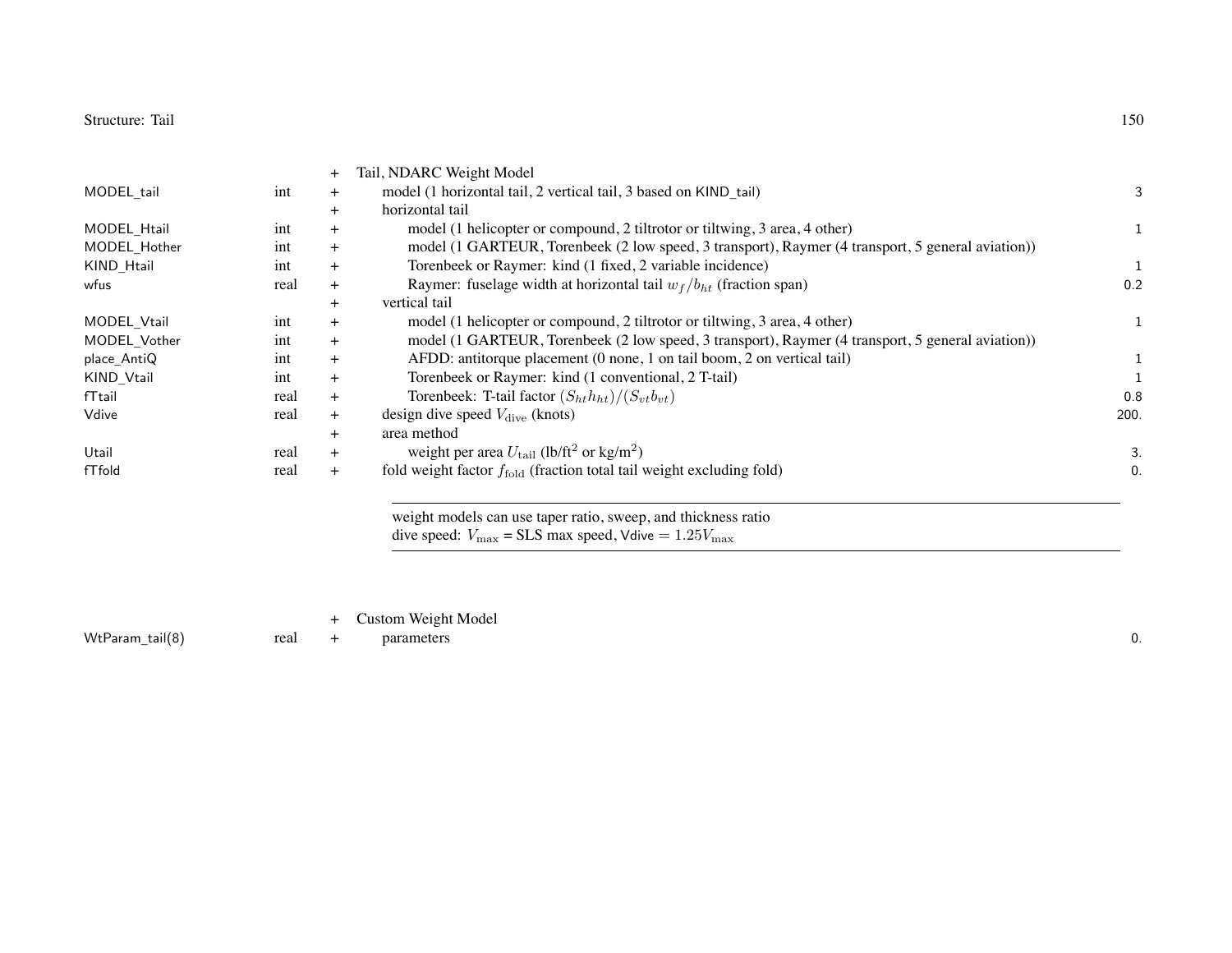## **Structure: FuelTank**

| Variable             | Type       |        | Description                                                         | Default   |
|----------------------|------------|--------|---------------------------------------------------------------------|-----------|
|                      |            | $+$    | Fuel Tank System                                                    |           |
| title                | $c*100$    | $+$    | title                                                               |           |
| notes                | $c*1000 +$ |        | notes                                                               |           |
|                      |            | $+$    | Configuration                                                       |           |
| SET burn             | int        | $+$    | fuel quantity stored and used (1 weight, 2 energy)                  |           |
|                      |            | $+$    | fuel weight properties                                              |           |
| fuel density         | real       | $+$    | fuel weight per volume $\rho_{\text{fuel}}$ (lb/gallon or kg/liter) | 6.5       |
| specific energy      | real       | $+$    | fuel energy per weight $e_{\text{fuel}}$ (MJ/kg)                    | 42.8      |
| fFuelWing(nwingmax)  | real       | $+$    | fraction wing torque box filled by fuel tanks                       | 1.0       |
|                      |            | $^{+}$ | fuel tank sizing                                                    |           |
| Wfuel_cap            | real       | $+$    | fuel capacity $W_{\text{fuel-cap}}$ (weight, lb or kg)              |           |
| Efuel_cap            | real       | $+$    | fuel capacity $E_{\text{fuel-cap}}$ (energy, MJ)                    |           |
| fFuel_cap            | real       | $+$    | ratio capacity to mission fuel $f_{\text{fuel-cap}}$                | $1.0\,$   |
| dFuel cap            | real       | $^{+}$ | capacity increment $d_{\text{fuel-cap}}$                            | 0.        |
| <b>IDENT</b> battery | $c*16$     | $^{+}$ | battery identification                                              | $, \cdot$ |

store and use weight: energy calculated from weight; capacity is usable fuel weight use Wfuel \_cap, Waux\_cap, fuel\_density, specific\_energy, fFuelWing; fWtank, fWauxtank, other weight parameters units of specific\_energy <sup>=</sup> MJ/kg, regardless of Units\_energy

store and use energy: fuel weight zero; capacity is usable fuel energy use Efuel \_cap, Eaux\_cap, IDENT\_battery; eWtank, eWauxtank, energy\_density, other weight parameters units of Efuel \_cap, Eaux\_cap <sup>=</sup> MJ, regardless of Units\_energy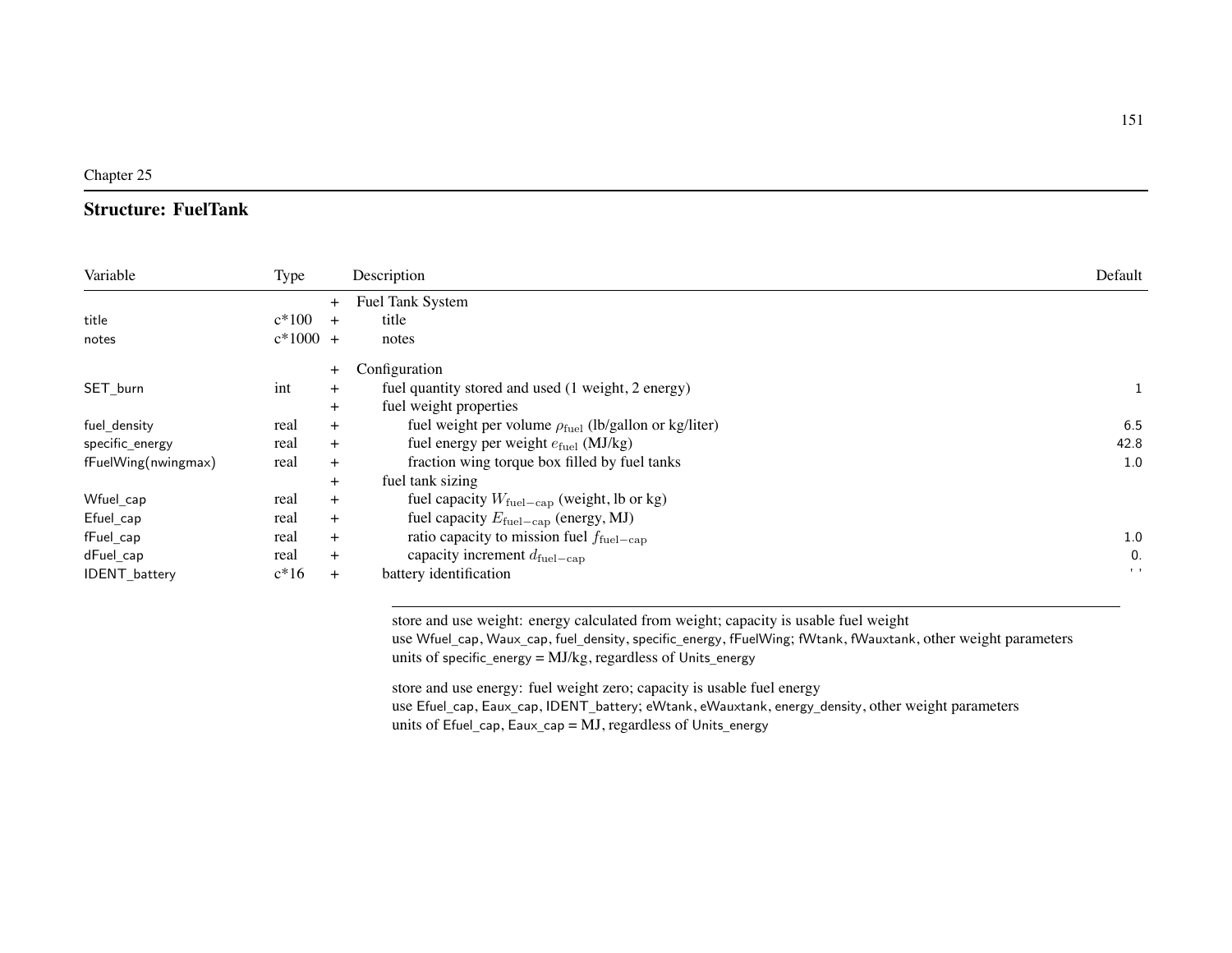fuel tank sizing: usable fuel capacity Wfuel\_cap (weight) or Efuel\_cap (energy)

SET \_tank='input': input Wfuel\_cap or Efuel\_cap

SET \_ tank='miss': calculate from mission fuel used

Wfuel \_cap or Efuel\_cap <sup>=</sup> max(fFuel\_cap\*(maximum mission fuel), (maximum mission fuel)+(reserve fuel))

SET \_tank='miss+power' <sup>=</sup> calculate from mission fuel used and mission battery discharge power

SET \_tank='f(miss)' <sup>=</sup> function of mission fuel used

Wfuel \_cap or Efuel\_cap <sup>=</sup> dFuel\_cap <sup>+</sup> fFuel\_cap\*((maximum mission fuel)+(reserve fuel))

battery identification: energy storage only, match ident of BatteryModel

|                          |              | $+$    | Geometry                                                               |        |
|--------------------------|--------------|--------|------------------------------------------------------------------------|--------|
| loc tank                 | Location +   |        | location                                                               |        |
| place                    | int          |        | placement (for graphics; 1 internal, 2 sponson, 3 wing, 4 combination) |        |
| SET_length_wire          | int          | $+$    | wiring length (1 input, 2 from component positions)                    |        |
| Length_wire              | real         | $+$    | length $\ell_{\text{wire}}$                                            |        |
| fLength_wire             | real         | $^{+}$ | factor                                                                 | 1.0    |
|                          |              |        | <b>Auxiliary Fuel Tank</b>                                             |        |
| Mauxtanksize             | int          | $^{+}$ | number of auxiliary tank sizes (minimum 1, maximum nauxtankmax)        |        |
| Waux_cap(nauxtankmax)    | real         | $+$    | fuel capacity $W_{\text{aux-cap}}$ (weight)                            | 1000.  |
| Eaux_cap(nauxtankmax)    | real         | $+$    | fuel capacity $E_{\text{aux-cap}}$ (energy)                            | 20000. |
| fWauxtank(nauxtankmax)   | real         | $+$    | tank weight $f_{\text{aux tank}}$ (fraction auxiliary fuel weight)     | 0.     |
| eWauxtank(nauxtankmax)   | real         | $+$    | tank weight $e_{\text{aux tank}}$ (MJ/kg or kWh/kg, Units_energy)      | 0.     |
| DoQ_auxtank(nauxtankmax) | real         | $+$    | drag $(D/q)_{\text{auxtank}}$ (each tank)                              |        |
| loc_auxtank(nauxtankmax) | $Location +$ |        | location                                                               |        |
|                          |              | $+$    | Equipment power                                                        |        |
| MODEL Peq                | int          |        | model (0 for none)                                                     | 0      |
| sfc                      | real         | $+$    | specific fuel consumption                                              | 0.     |
| $Peq_0$                  | real         | $+$    | power loss $P_{eq0}$ , constant                                        | 0.     |
| $Peq_d$                  | real         | $+$    | power loss $P_{\text{eq}d}$ , scale with density                       | 0.     |
| $Peq_t$                  | real         | $+$    | power loss $P_{eqt}$ , scale with temperature                          | 0.     |
| KPeq_w                   | real         | $+$    | power loss $P_{\text{equ}}$ , weight factor                            | 0.     |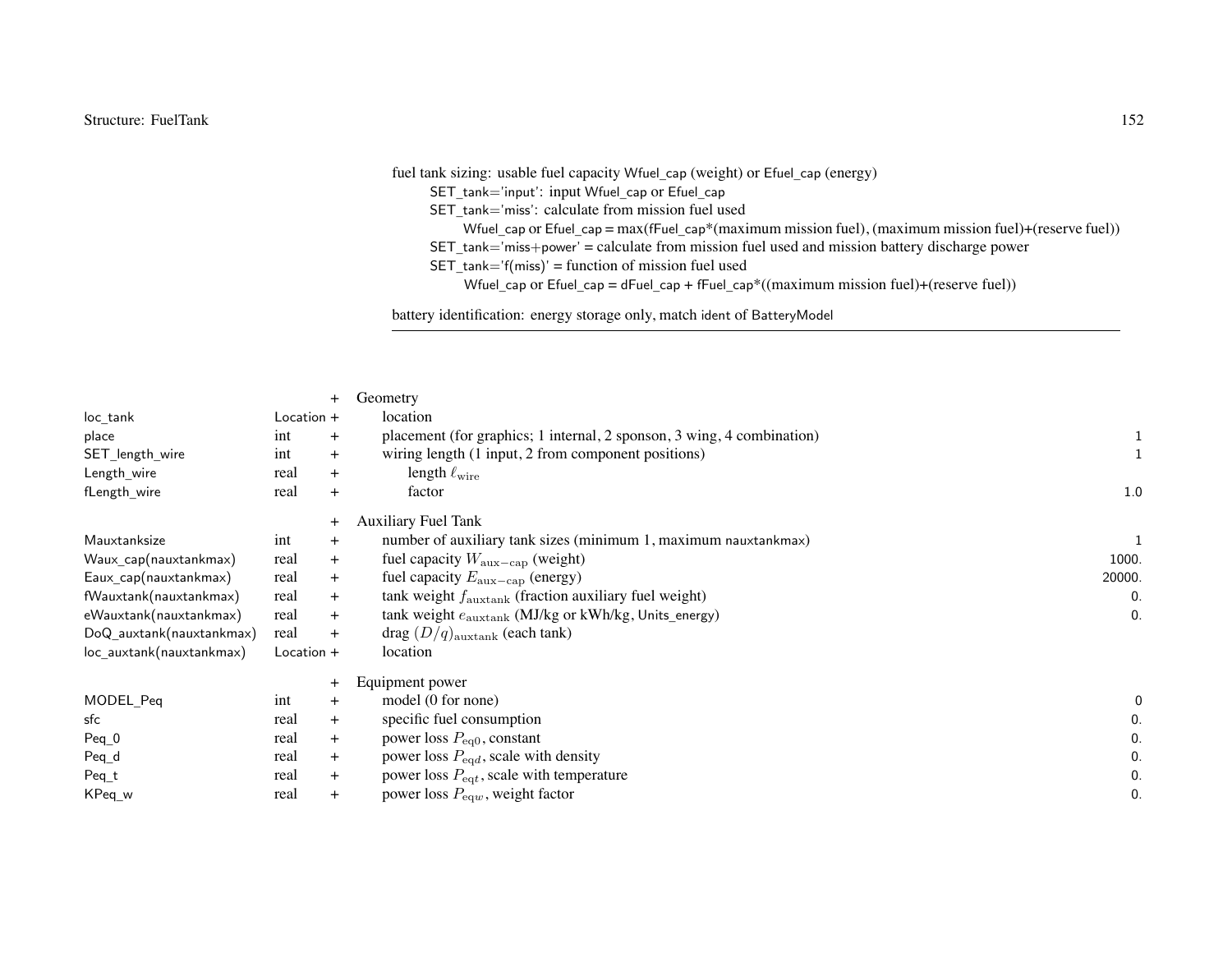### Structure: FuelTank 153

| $XPeq_w$  | real | $+$ | power loss $P_{\text{equ}}$ , weight exponent                                     | $\mathbf{0}$ |
|-----------|------|-----|-----------------------------------------------------------------------------------|--------------|
| Peq deice | real | $+$ | deice power loss $P_{\text{eq}i}$                                                 | $\mathbf{0}$ |
|           |      |     | specific fuel consumption: weight (lb/hp-hr or kg/kWh) or energy (hp/hp or kW/kW) |              |

|              |      | $\pm$  | Thermal management system                                                                     |      |
|--------------|------|--------|-----------------------------------------------------------------------------------------------|------|
| SET_TMS      | int  | $+$    | design rejected power $P_{\text{rei–design}}$ (0 none, 1 input, 2 fraction $P_{\text{cap}}$ ) |      |
| Prej_design  | real | $+$    | power (hp or kW)                                                                              | 0.   |
| fPrej_design | real | $+$    | fraction                                                                                      | 0.02 |
| SET FN       | int  | $+$    | net jet force (0 for no force)                                                                | 1    |
|              |      |        | Power distribution losses                                                                     |      |
| eta_dist     | real | $^+$   | efficiency at $P_{\text{cap}}$                                                                |      |
|              |      | $+$    | Cooling drag                                                                                  |      |
| DoQ_cool     | real | $+$    | area $(D/q)_{\text{cool}}$                                                                    | 0.   |
|              |      | $+$    | Weight                                                                                        |      |
|              |      | $+$    | fuel system (propulsion group)                                                                |      |
| MODEL weight | int  | $+$    | model (0 input, 1 NDARC, 2 custom)                                                            |      |
|              |      | $^{+}$ | weight increment                                                                              |      |
| dWtank       | real | $+$    | tanks and support; battery management system                                                  | 0.   |
| dWplumb      | real | $^+$   | plumbing; power distribution (wiring)                                                         | 0.   |
|              |      | $^+$   | <b>Technology Factors</b>                                                                     |      |
| TECH_tank    | real | $+$    | fuel tank weight $\chi$ <sub>tank</sub>                                                       | 1.0  |
| TECH_plumb   | real | $+$    | plumbing weight $\chi_{\text{plumb}}$                                                         | 1.0  |
|              |      |        |                                                                                               |      |

weight model result multiplied by technology factor and increment added:

 $Wxx = TECH_xxx*Wxx_model + dWxx$ ; for fixed (input) weight use MODEL\_xx=0 or TECH\_xx=0.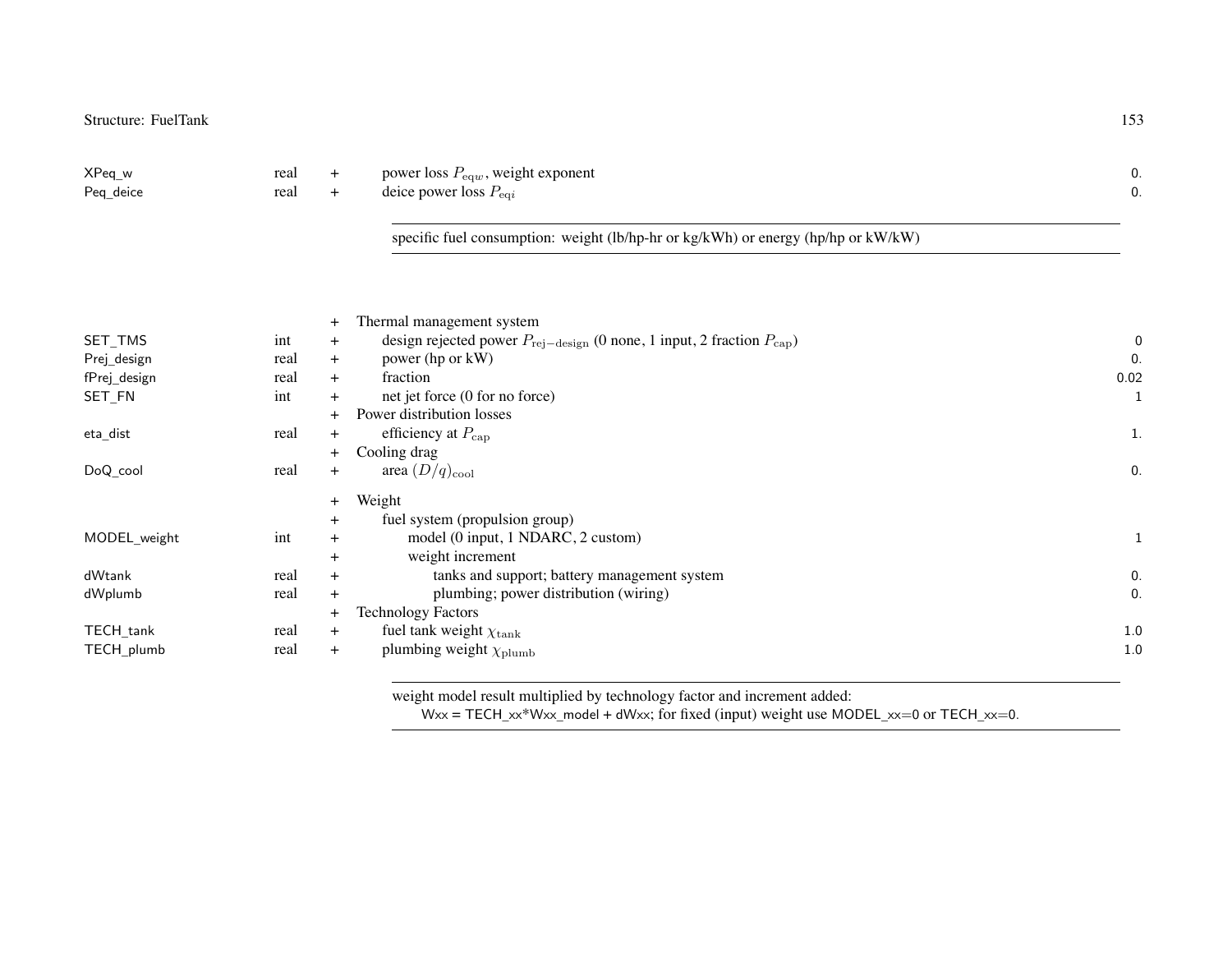|             |      |           | Fuel System, NDARC Weight Model                                                                               |                |
|-------------|------|-----------|---------------------------------------------------------------------------------------------------------------|----------------|
|             |      | $+$       | weight storage                                                                                                |                |
|             |      | $\ddot{}$ | fuel tank                                                                                                     |                |
| MODEL tank  | int  | $+$       | model (1 fraction, 2 parametric, Torenbeek (3 integral, 4 generic), Raymer (5 transport, 6 general aviation)) | $\overline{2}$ |
| ntank int   | int  | $+$       | number of internal tanks $N_{\text{int}}$                                                                     |                |
| fWtank      | real | $+$       | tank weight $f_{\text{tank}}$ (fraction fuel capacity weight)                                                 | 0.09           |
| Ktoler      | real | $+$       | parametric: ballistic tolerance factor $f_{bt}$ (1.0 to 2.5)                                                  | 2.5            |
| KIND_crash  | int  | $+$       | parametric: survivability (1 baseline, 2 UTTAS/AAH level of survivability)                                    |                |
| Ktank       | real | $+$       | Torenbeek (generic): factor $K_{\text{tank}}$                                                                 | 3.2            |
| Xtank       | real | $+$       | Torenbeek (generic): exponent $X_{\text{tank}}$                                                               | 0.727          |
| fint        | real | $+$       | Raymer: integral tank capacity (fraction total)                                                               | 1.0            |
| fprot       | real | $+$       | Raymer: protected tank capacity (fraction total)                                                              | 1.0            |
|             |      | $+$       | plumbing                                                                                                      |                |
| MODEL plumb | int  | $+$       | model (1 fraction, 2 parametric)                                                                              |                |
| nplumb      | int  | $+$       | total number of fuel tanks (internal and auxiliary) for plumbing $N_{\text{plumb}}$                           |                |
| K0_plumb    | real | $+$       | weight increment $K_{0\text{plumb}}$ (lb)                                                                     | 150.           |
| K1_plumb    | real | $+$       | weight factor $K_{1\text{plumb}}$ (lb)                                                                        | 2.0            |
| fWplumb     | real | $\pm$     | plumbing weight $f_{\text{plumb}}$ (fraction total fuel system weight)                                        | 0.4            |

MODEL \_ tank: fraction method uses fWtank; parametric method uses ntank\_int, Ktoler, KIND\_crash

K1 \_plumb is <sup>a</sup> crashworthiness and survivability factor; typically K1\_plumb <sup>=</sup> 2.

K0 \_plumb is the sum of weights for auxiliary fuel, in-flight refueling, pressure refueling, inerting system, etc.; typically K0 \_plumb <sup>=</sup> 50 to 250 lb

|                |      | energy storage                                                                 |                  |
|----------------|------|--------------------------------------------------------------------------------|------------------|
| eWtank         | real | tank weight $e_{\text{tank}}$ (MJ/kg or kWh/kg, Units energy)                  |                  |
| energy density | real | tank volume density $\rho_{\text{tank}}$ (MJ/liter or kWh/liter, Units energy) |                  |
| fBMS           | real | battery management system (fraction basic tank weight)                         | 0.2              |
|                |      | power distribution (wiring) weight                                             |                  |
| Uwire          | real | weight per length                                                              | 0.62             |
| fwire          | real | fraction basic tank weight                                                     | 0.2 <sub>0</sub> |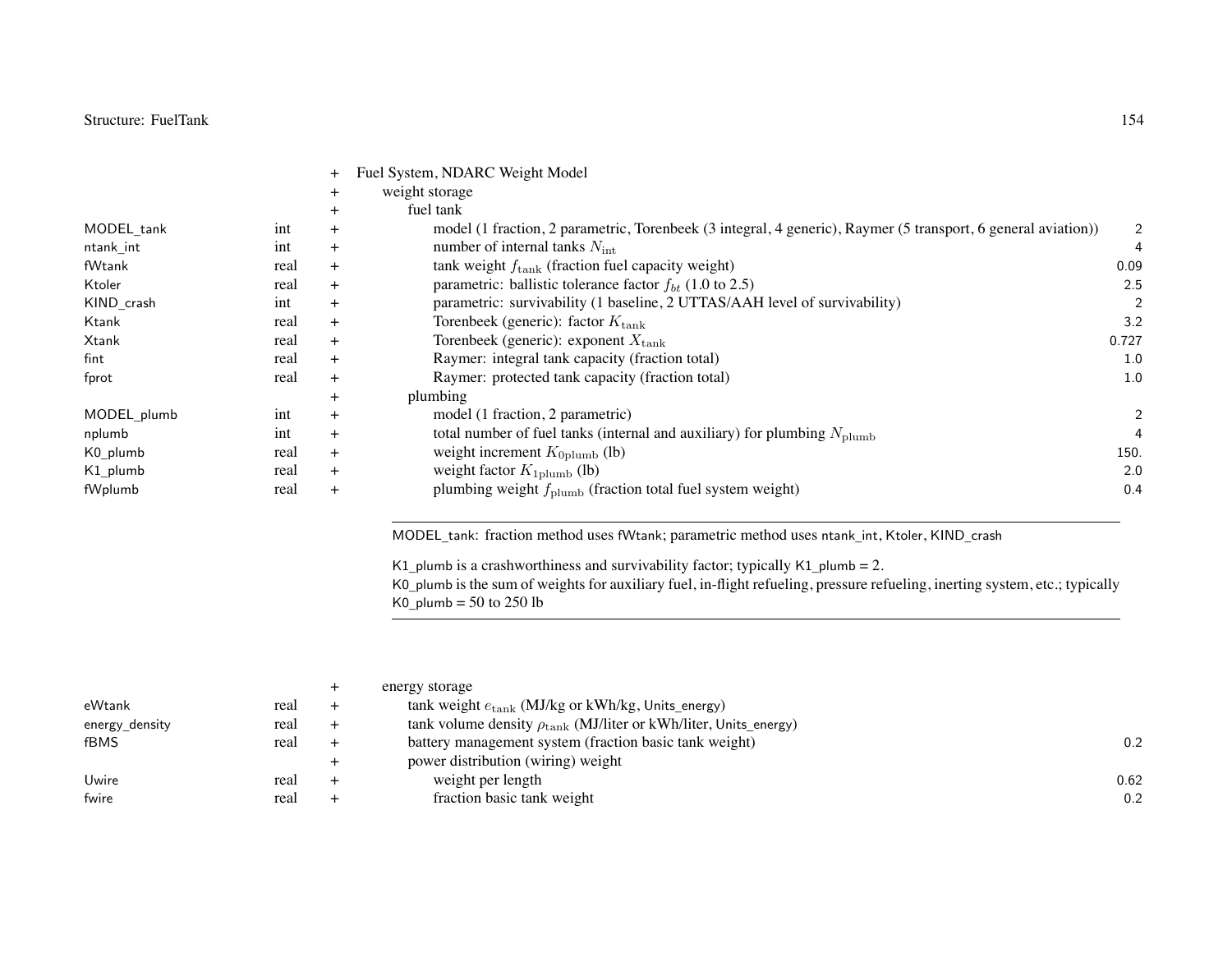Structure: FuelTank 155

specific energy  $e_{\text{tank}}$  and energy density  $\rho_{\text{tank}}$  based on usable fuel capacity (consistent with  $d_{\text{max}} - d_{\text{min}}$ )

WtParam\_tank(8) \_tank(8) real <sup>+</sup> parameters 0.

<sup>+</sup> Custom Weight Model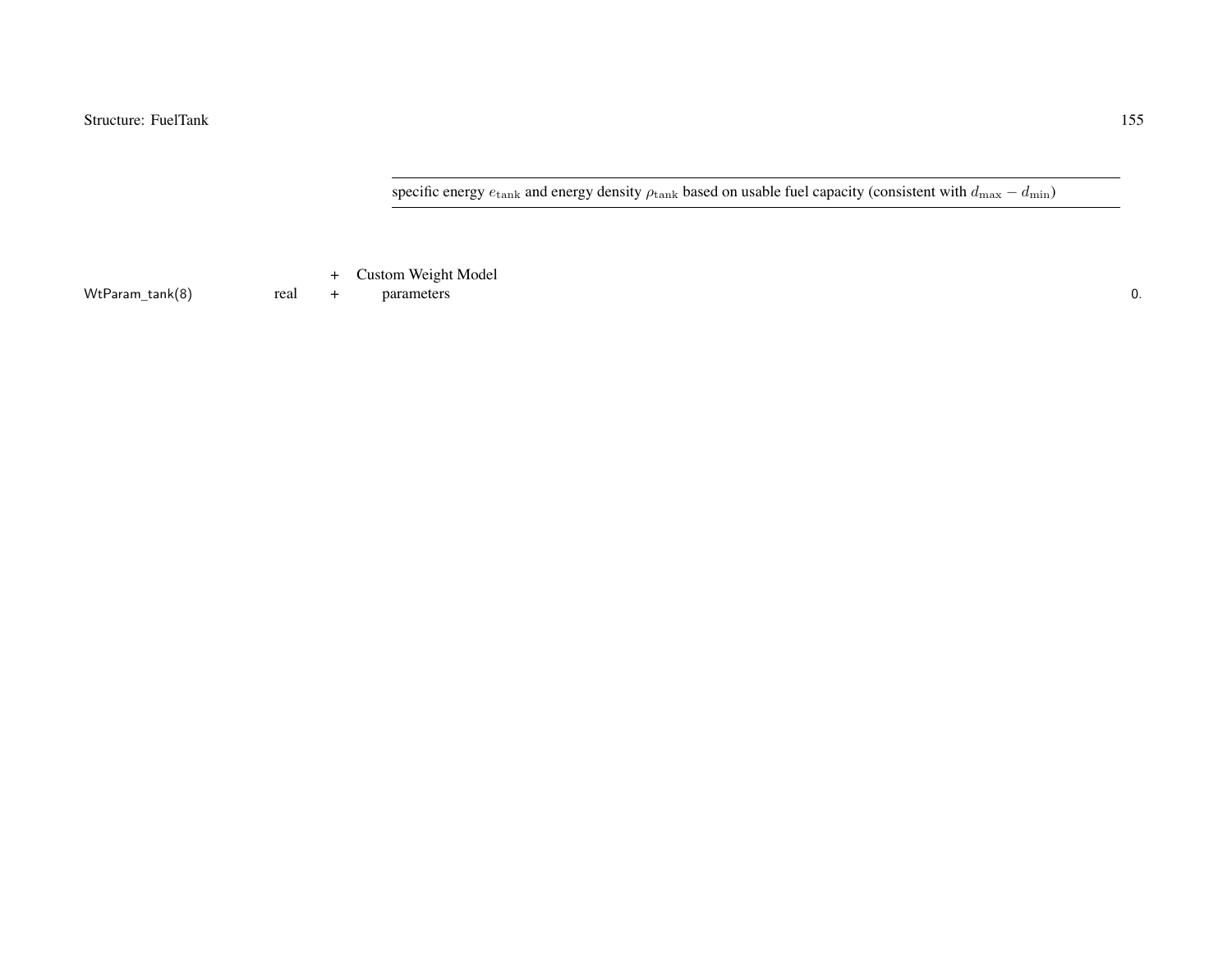## **Structure: Propulsion**

| Variable       | Type       |           | Description                                                                                                                                                                                            | Default      |
|----------------|------------|-----------|--------------------------------------------------------------------------------------------------------------------------------------------------------------------------------------------------------|--------------|
|                |            | $\ddot{}$ | Propulsion Group                                                                                                                                                                                       |              |
| title          | $c*100$    |           | title                                                                                                                                                                                                  |              |
| notes          | $c*1000 +$ |           | notes                                                                                                                                                                                                  |              |
|                |            |           | propulsion group is set of components and engine groups, connected by drive system                                                                                                                     |              |
|                |            |           | components (rotors) define power required, engine groups define power available                                                                                                                        |              |
|                |            |           | drive system defines ratio of rotational speeds of components (relative primary rotor speed)                                                                                                           |              |
|                |            |           | Drive system                                                                                                                                                                                           |              |
| nGear          | int        |           | number of states (maximum ngearmax)                                                                                                                                                                    |              |
| STATE_gear_var | int        | $+$       | drive system state for variable speed transmisson (0 for none)                                                                                                                                         |              |
|                |            |           | drive system branches: one primary rotor per propulsion group (specify $V_{\text{tip}}$ ), others dependent (specify gear ratio)<br>specify primary engine group only if no rotors in propulsion group |              |
|                |            |           | drive system state: identifies gear ratio set for multiple speed transmissions                                                                                                                         |              |
|                |            |           | state=0 to use conversion schedule, state=n (1 to nGear) to use gear ratio $\#n$                                                                                                                       |              |
|                |            |           | variable speed transmission: for drive system state STATE_gear_var, gear ratio factor $f_{\text{gear}}$ (control) included<br>when evaluate rotational speed of dependent rotors and engines           |              |
|                |            |           |                                                                                                                                                                                                        |              |
|                |            |           | <b>Transmission losses</b>                                                                                                                                                                             |              |
| MODEL Xloss    | int        |           | model (1 fraction component power required; 2 with function drive shaft limit)                                                                                                                         | 2            |
| fPloss xmsn    | real       | $^{+}$    | gear box loss $\ell_{\text{xmsn}}$ (fraction total component power required)                                                                                                                           | 0.04         |
| Ploss windage  | real       |           | power loss due to windage $P_{\text{windage}}$                                                                                                                                                         | $\mathbf{0}$ |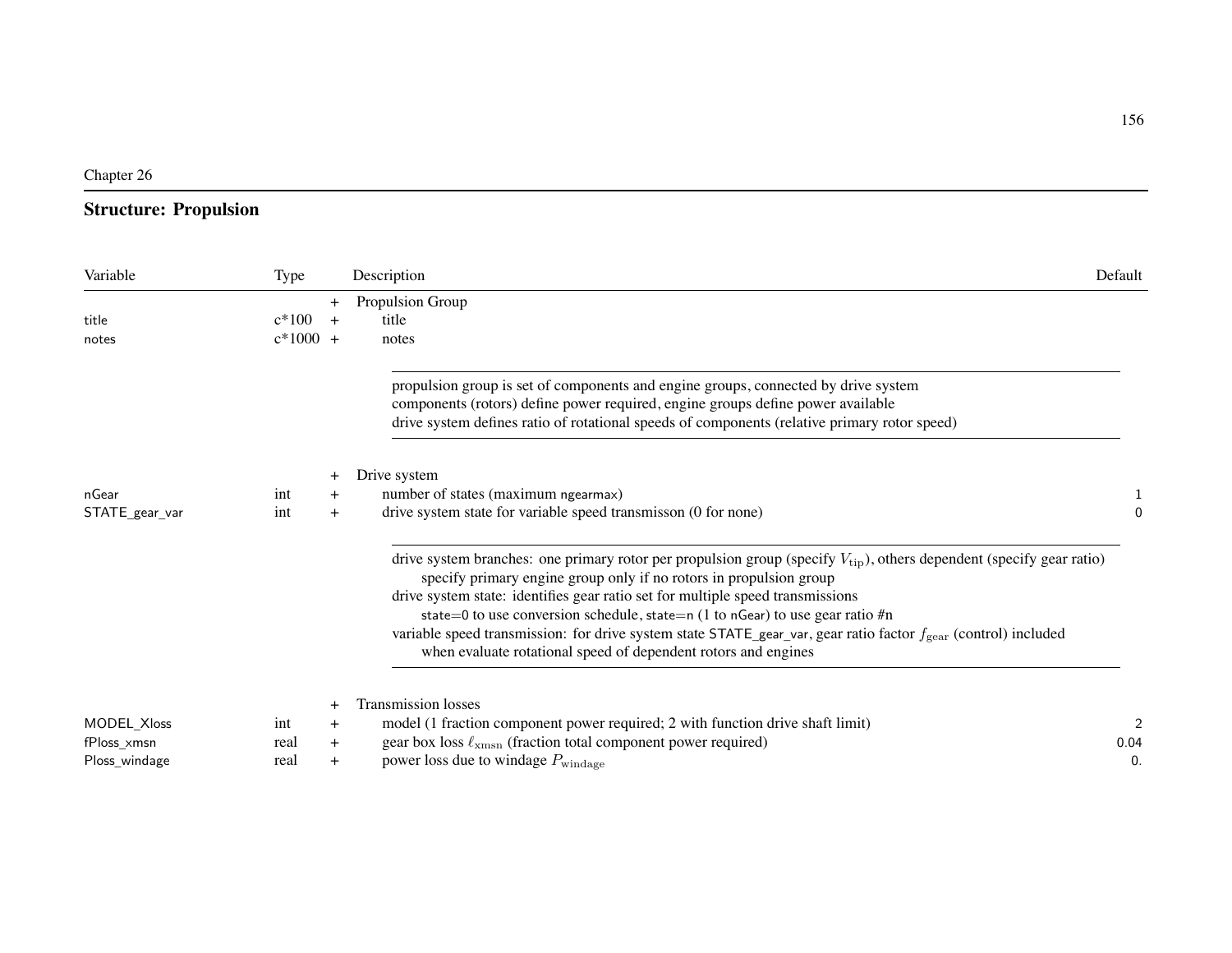|                 |      | $+$  | Accessory losses                                                                  |     |
|-----------------|------|------|-----------------------------------------------------------------------------------|-----|
| Pacc_0          | real | $+$  | power loss $P_{\text{acc}0}$ , constant                                           | 0.  |
| Pacc_d          | real | $+$  | power loss $P_{\text{accd}}$ , scale with density                                 | 0.  |
| Pacc n          | real | $+$  | power loss $P_{\text{acc}n}$ , scale with density and rpm                         | 0.  |
| Pacc deice      | real | $+$  | deice power loss $P_{\text{acc}i}$                                                | 0.  |
| fPacc ECU       | real | $+$  | ECU (etc.) power loss $\ell_{\text{acc}}$ (fraction component+transmission power) | 0.  |
| fPacc_IRfan     | real | $+$  | IRS fan loss $\ell_{\text{IRfan}}$ (fraction total engine power)                  | 0.  |
|                 |      | $^+$ | Geometry                                                                          |     |
| SET_length      | int  | $+$  | drive shaft length (1 input, 2 from hub positions, 3 scale with radius)           | 2   |
| Length_ds       | real | $+$  | length $\ell_{DS}$                                                                |     |
| fLength_ds      | real | $+$  | factor                                                                            | 0.9 |
|                 |      |      | SET_length: input (use Length_ds) or calculated (from fLength_ds)                 |     |
|                 |      | $+$  | Drive system torque limit                                                         |     |
| Plimit ds       | real | $+$  | drive system power limit $P_{DS$ limit                                            |     |
| fPlimit ds      | real | $+$  | drive system power limit factor                                                   | 1.0 |
| SET Plimit size | int  | $+$  | drive system limit when sizing transmission (0 not applied to power available)    | 0   |

| int    |        | drive system limit when sizing transmission (0 not applied to power available) | 0                                                                                     |
|--------|--------|--------------------------------------------------------------------------------|---------------------------------------------------------------------------------------|
|        | $+$    | Drive system ratings                                                           |                                                                                       |
| int    |        | number of ratings (maximum nratemax)                                           |                                                                                       |
| $c*12$ | $+$    | drive system rating designation                                                | $, \cdot$                                                                             |
| real   | $+$    | torque limit factor                                                            | 1.0                                                                                   |
|        |        | schedule                                                                       |                                                                                       |
| real   | $+$    | maximum speed for hover and helicopter mode (CAS or TAS)                       |                                                                                       |
| real   | $+$    | minimum speed for cruise (CAS or TAS)                                          |                                                                                       |
| $c*12$ | $^{+}$ | rating for hover and helicopter mode ( $V \leq V_{\text{drive-hover}}$ )       | $, \cdot$                                                                             |
| $c*12$ | $^{+}$ |                                                                                | $, \cdot$                                                                             |
| $c*12$ |        | rating for cruise mode ( $V \geq V_{\text{drive-cruise}}$ )                    | $, \cdot$                                                                             |
|        |        |                                                                                | rating for conversion mode ( $V_{\text{drive-hover}} < V < V_{\text{drive-cruise}}$ ) |

drive system torque limits: SET\_limit\_ds = input (use Plimit\_xx) or calculate (from fPlimit\_xx)

SET \_ limit \_ds='input': Plimit\_ds input

SET \_ limit \_ ds='ratio': from takeoff power, fPlimit\_ds-(*<sup>N</sup>*eng*P*eng)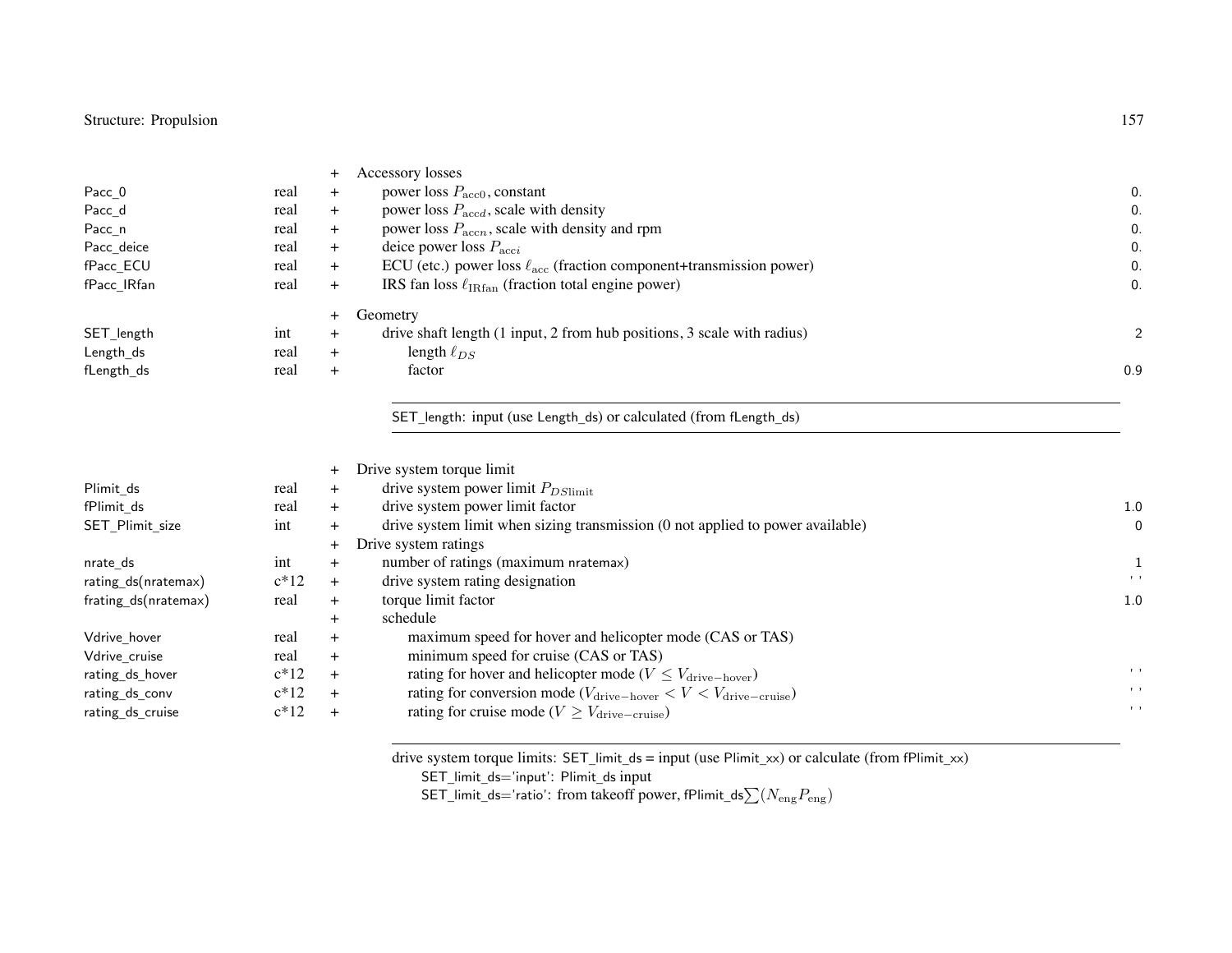SET \_ limit \_ ds='Pav': from engine power available at transmission sizing conditions and missions (DESIGN\_xmsn)  $\textsf{fPlimit\_ds}(\Omega_{\text{ref}}/\Omega_{\text{prim}})\sum(N_{\text{eng}}P_{av})$ SET \_ limit \_ds='Preq': from engine power required at transmission sizing conditions and missions (DESIGN\_xmsn)  $f$ Plimit\_ds $(\Omega_{\rm ref}/\Omega_{\rm prim})\sum(N_{\rm eng}P_{req})$ engine shaft: options for SET\_limit\_ds='input' SET \_ limit \_ es=0: Plimit \_ es <code>SET\_limit\_es=1: fPlimit\_es</code>  $\times$  (engine group  $P_{\rm eng}$  or  $P_{av}$  or  $P_{req}$ , depending on <code>SET\_limit\_ds</code>)  $\mathsf{SET\_limit\_es}{=}\2\mathrm{:}\ \mathsf{fPlimit\_es} \times P_{DS\mathrm{limit}}(P_{\mathrm{eng}EG}/P_{\mathrm{eng}PG})$ drive system power limit: corresponds to power of all engines of propulsion group (all engine groups) can be used for trim (trim\_quant='Q margin') used for drive system weight, tail rotor weight, transmission losses limits propulsion group *Pav* (if FltState%SET\_Plimit=on) engine shaft power limit: corresponds to all engines of engine group (nEngine  $\times$  Peng) limits engine group  $P_{av}$  (if FltState%SET\_Plimit=on) rotor shaft power limit: corresponds to one rotor all limits can be used for max effort in flight state (max quant=' $Q$  margin') can be used for max gross weight in flight condition or mission (SET\_GW='maxQ' or 'maxPQ') always check and print whether exceed torque limit the engine model gives the power available, accounting for installation losses and mechanical limits then the power available is reduced by the factor FltState%fPower next torque limits are applied (unless FItState%SET Plimit=off), first engine shaft limit and then drive system limit SET \_ Plimit \_ size=0: drive system limits are not applied for transmission sizing conditions and mission segments (DESIGN\_xmsn); otherwise use FltState%SET\_Plimit drive system ratings: blank to use engine ratings of first engine group limit at flight state is  $rxf_QP_{\text{limit}}$ , where *r* is the rotor speed ratio and *x* is the rating factor frating\_ds if nrate \_ ds≤ 1, drive system rating not used

schedule used if FltAircraft%rating\_ds='speed'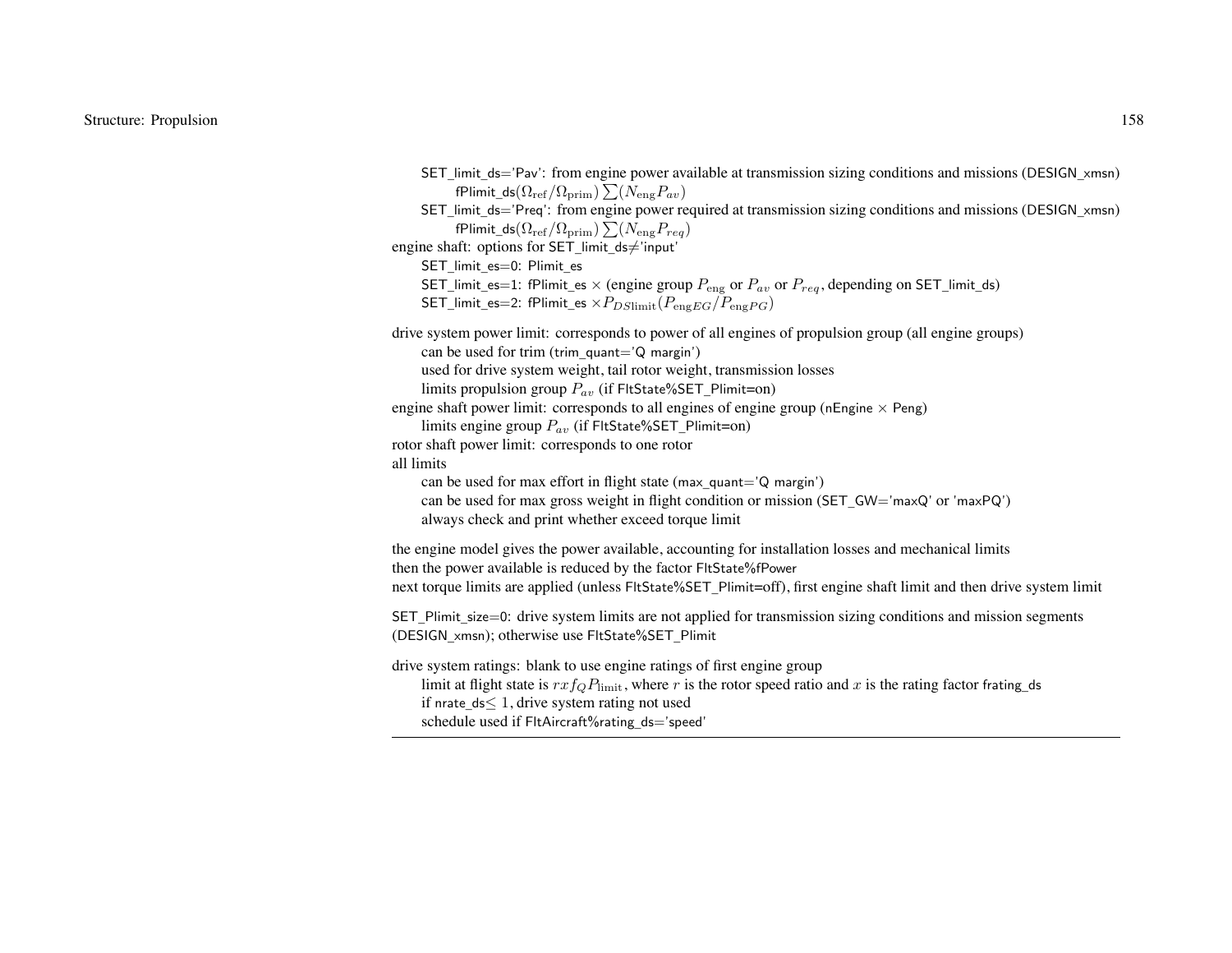|                           |      | Control                                                                                 |  |
|---------------------------|------|-----------------------------------------------------------------------------------------|--|
|                           |      | rotational speed increment $\Delta N$ , primary rotor or primary engine (rpm)           |  |
| INPUT DN                  | 1nt  | connection to aircraft controls (0 none, 1 input $T$ matrix)                            |  |
| T DN(ncontmax, nstatemax) | real | control matrix                                                                          |  |
| nVDN                      | 1nt  | number of speeds (0 zero value; 1 constant; $\geq 2$ piecewise linear, maximum nvelmax) |  |
| DN(nvelmax)               | real | values                                                                                  |  |
| VDN(nvelmax)              | real | speeds (CAS or TAS)                                                                     |  |
|                           |      |                                                                                         |  |

aircraft controls connected to individual controls of component,  $c = Tc_{AC} + c_0$ for each componen<sup>t</sup> control, define matrix *T* (for each control state) and value *<sup>c</sup>*<sup>0</sup> flight state specifies control state, or that control state obtained from conversion schedule *<sup>c</sup>*<sup>0</sup> can be zero, constant, or function of flight speed (CAS or TAS, piecewise linear input) by connecting aircraft control to comp control, flight state can specify comp control value initial values if control is connected to trim variable; otherwise fixed for flight state

|                    |      | $+$ | Weight                                 |     |
|--------------------|------|-----|----------------------------------------|-----|
|                    |      | $+$ | drive system (propulsion group)        |     |
| MODEL DS           | int  | $+$ | model (0 input, 1 NDARC, 2 custom)     |     |
|                    |      | $+$ | weight increment                       |     |
| dWgb               | real | $+$ | gear box                               | 0.  |
| dWrs               | real | $+$ | rotor shaft                            | 0.  |
| dWds               | real | $+$ | drive shaft                            | 0.  |
| dWrb               | real | $+$ | rotor brake                            | 0.  |
| dWcl               | real | $+$ | clutch                                 | 0.  |
| dWgd               | real | $+$ | gas drive                              | 0.  |
| STATE_gear_wt      | int  | $+$ | drive system state for weight          |     |
| kEngineGroup_wt(2) | int  | $+$ | EngineGroup for weight (input, output) |     |
|                    |      | $+$ | <b>Technology Factors</b>              |     |
| TECH_gb            | real | $+$ | gear box weight $\chi_{gb}$            | 1.0 |
| TECH rs            | real | $+$ | rotor shaft weight $\chi_{rs}$         | 1.0 |
| TECH ds            | real | $+$ | drive shaft weight $\chi_{ds}$         | 1.0 |
| TECH rb            | real | $+$ | rotor brake weight $\chi_{rb}$         | 1.0 |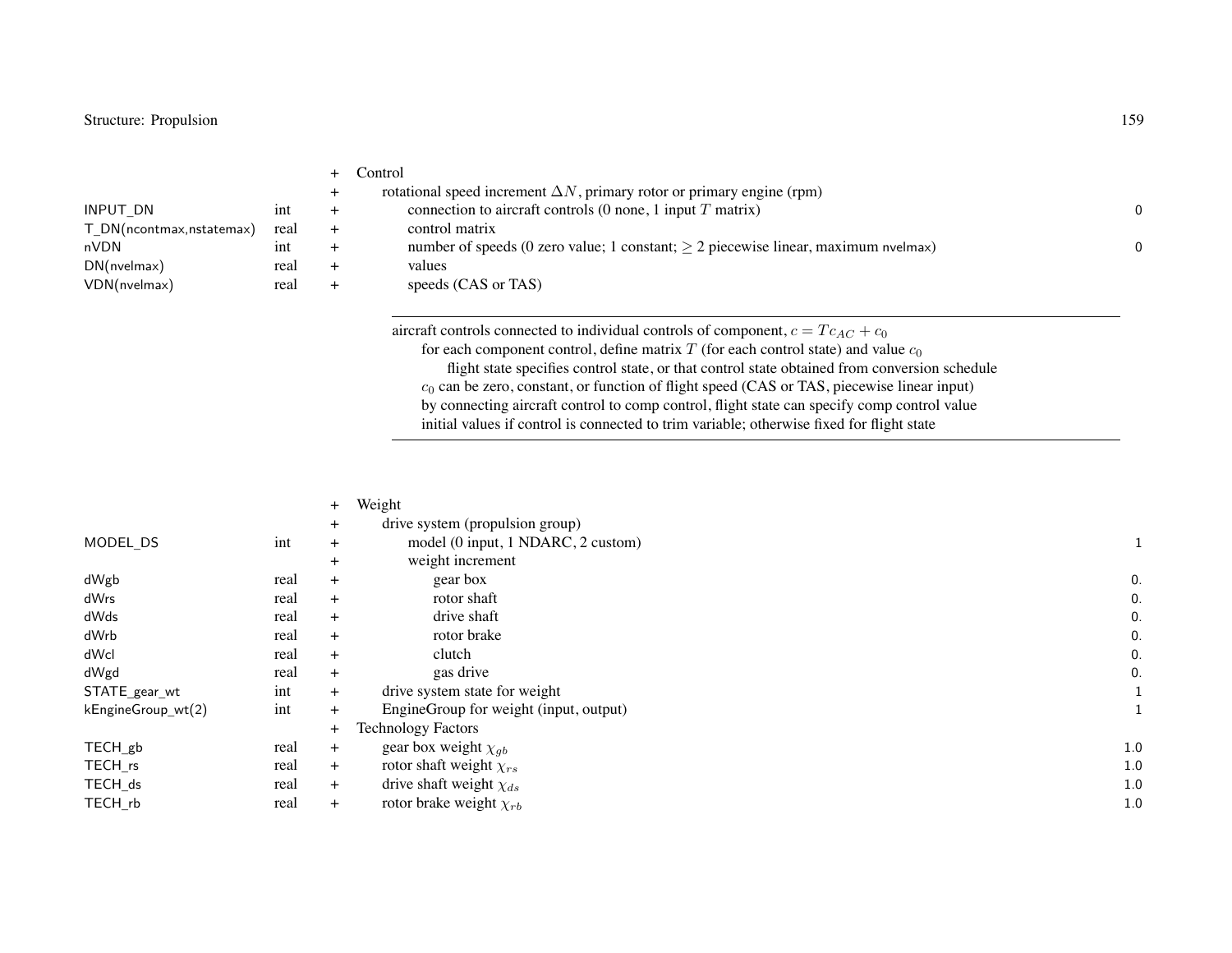## Structure: Propulsion 160

| TECH cl<br>TECH gd | real<br>real | clutch weight $\chi_{cl}$<br>gas drive weight $\chi_{ad}$                                               | 1.0<br>1.0 |
|--------------------|--------------|---------------------------------------------------------------------------------------------------------|------------|
|                    |              |                                                                                                         |            |
|                    |              | weight model result multiplied by technology factor and increment added:                                |            |
|                    |              | $Wxx$ = TECH xx*Wxx model + dWxx; for fixed (input) weight use MODEL xx=0 or TECH xx=0.                 |            |
|                    |              | kEngineGroup wt: always identify engine group for drive system input                                    |            |
|                    |              | if propulsion group has rotors, primary rotor speed used for drive system output                        |            |
|                    |              | if propulsion group does not have rotors, must identify engine group for drive system output            |            |
|                    |              | drive system weight = gear box (including rotor shaft) + drive shaft + rotor brake + clutch + gas drive |            |
|                    |              | tiltrotor wing weight model requires weight on wing tip (drive system, without rotor shaft)             |            |
|                    |              |                                                                                                         |            |

|             |      |       | Drive System, NDARC Weight Model                                                                     |      |
|-------------|------|-------|------------------------------------------------------------------------------------------------------|------|
|             |      | $+$   | gear box (including rotor shafts)                                                                    |      |
| MODEL_gbrs  | int  | $+$   | model (1 AFDD83, 2 AFDD00, 3 other)                                                                  |      |
| MODEL other | int  | $+$   | model (1 Boeing, 2 Boeing (alternate), GARTEUR (3 helicopter, 4 tiltrotor), 5 Tishchenko, 6 generic) |      |
| fShaft      | real | $+$   | rotor shaft weight $f_{rs}$ (fraction gear box and rotor shaft weight)                               | 0.13 |
| ngearbox    | int  | $+$   | AFDD83: number of gear boxes $N_{ab}$                                                                |      |
| fTorque     | real | $+$   | AFDD83: second (main or tail) rotor rated torque $f_Q$ (fraction total drive system rated torque)    | 0.03 |
| nstage      | int  | $+$   | Boeing: number of stages in main-rotor drive                                                         | 4    |
|             |      | $\pm$ | generic gearbox                                                                                      |      |
| Kgbrs       | real | $+$   | factor $K_{\textit{abrs}}$                                                                           | 0.   |
| <b>XgbP</b> | real | $+$   | exponent $X_{abP}$                                                                                   | 0.   |
| Xgbe        | real | $+$   | exponent $X_{abe}$                                                                                   | 0.   |
| Xgbr        | real | $+$   | exponent $X_{abr}$                                                                                   | 0.   |
| KIND_other  | int  | $+$   | other: separate tail rotor drive weight increment (0 none)                                           | 0    |
| Ktrgb       | real | $\pm$ | tail rotor drive weight increment factor $K_{trab}$                                                  | 1.0  |
| fPower tr   | real | $+$   | tail rotor power (fraction total drive system rated power)                                           | 0.15 |
| gear_tr     | real |       | tail rotor gear ratio                                                                                | 5.0  |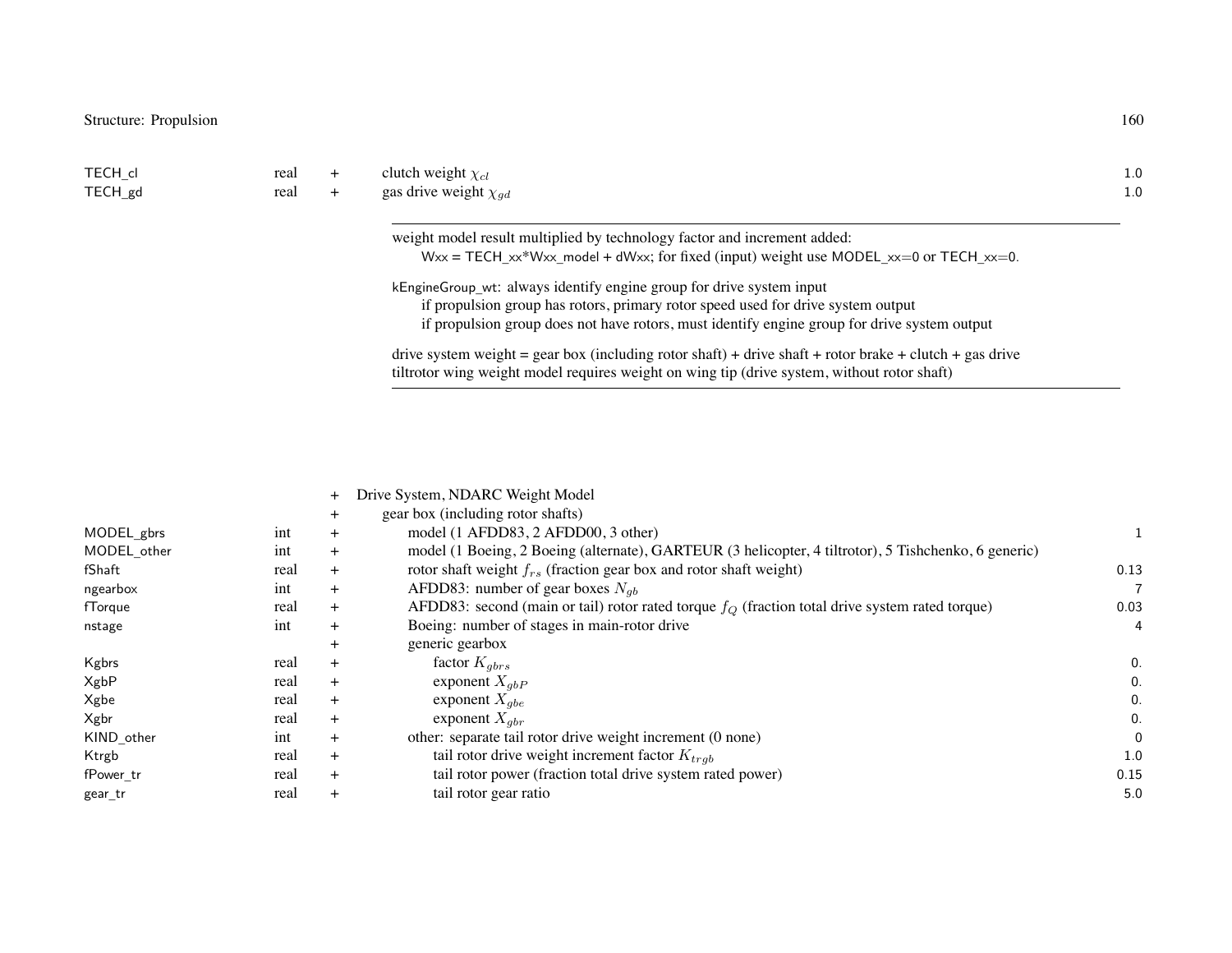Structure: Propulsion 161

| MODEL dsrb<br>ndriveshaft<br>fPower | int<br>int<br>real | $^{+}$<br>$+$<br>$+$<br>$+$ | drive shaft and rotor brake<br>model $(0 \text{ none}, 1 \text{ AFDD82})$<br>AFDD82: number of intermediate drive shafts $N_{ds}$ (excluding rotor shafts)<br>AFDD82: second (main or tail) rotor rated power $f_P$ (fraction total drive system rated power) | 6<br>0.15 |
|-------------------------------------|--------------------|-----------------------------|---------------------------------------------------------------------------------------------------------------------------------------------------------------------------------------------------------------------------------------------------------------|-----------|
|                                     |                    |                             | $fPower = fTorque*(otherrotor RPM)/(mainrotor RPM)$<br>typically fTorque=fPower=0.6 for twin main rotors (tandem, coaxial, tiltrotor)<br>for single main rotor and tail rotor, f $T_{\text{orque}} = 0.03$ , fPower = 0.15 (0.18 for 2-bladed teeter)         |           |
|                                     |                    |                             | typically fShaft = $0.13$ (data range 0.06 to 0.20)                                                                                                                                                                                                           |           |
|                                     |                    |                             |                                                                                                                                                                                                                                                               |           |

WtParam\_drive(8) \_drive(8) real <sup>+</sup> parameters 0.

+ Custom Weight Model<br>+ parameters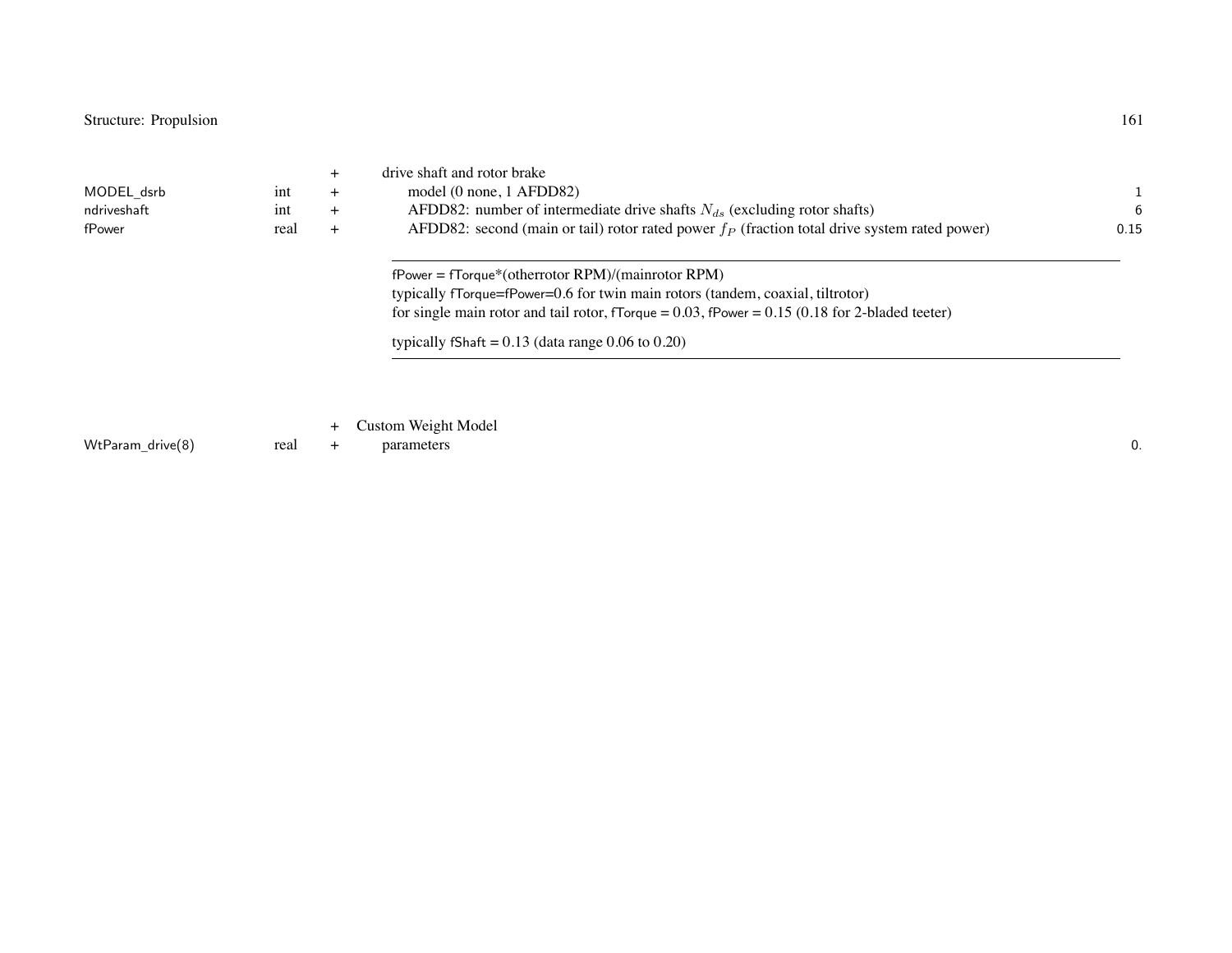### Chapter 27

## **Structure: EngineGroup**

| Variable            | Type       |       | Description                                                                                                         | Default  |
|---------------------|------------|-------|---------------------------------------------------------------------------------------------------------------------|----------|
|                     |            | $+$   | <b>Engine Group</b>                                                                                                 |          |
| title               | $c*100$    | $+$   | title                                                                                                               |          |
| notes               | $c*1000 +$ |       | notes                                                                                                               |          |
|                     |            | $+$   | Description                                                                                                         |          |
| MODEL_engine        | $c*32$     | $+$   | engine model                                                                                                        | 'RPTEM'  |
| IDENT_engine        | $c*16$     | $+$   | engine identification                                                                                               | 'Engine' |
| IDENT_system2       | $c*16$     | $+$   | second system identification                                                                                        |          |
| nEngine             | int        | $+$   | number of engines $N_{\text{eng}}$                                                                                  |          |
| nEngine_main        | int        | $+$   | number of main engines                                                                                              |          |
| Peng                | real       | $+$   | engine power $P_{\text{eng}}$ (SLS static at takeoff rating, 0. for P0_ref(rating_to))                              | 0.       |
| rating_to           | $c*12$     | $+$   | takeoff power rating                                                                                                | 'MCP'    |
| rating_idle         | $c*12$     | $+$   | idle power rating                                                                                                   | 'MCP'    |
| kFuelTank           | int        | $+$   | fuel tank system number                                                                                             |          |
| kRotor react        | int        | $+$   | rotor number for reaction drive                                                                                     |          |
| fuselage_flow       | int        | $+$   | fuselage flow control (0 not)                                                                                       |          |
| wing_flow(nwingmax) | int        | $+$   | wing flow control $(0$ not)                                                                                         |          |
|                     |            | $\pm$ | Propulsion Group                                                                                                    |          |
| kPropulsion         | int        | $+$   | group number                                                                                                        |          |
| KIND_xmsn           | int        | $+$   | drive system branch (1 primary, 0 dependent)                                                                        | 0        |
| INPUT_gear          | int        | $+$   | gear ratio input (1 from Nspec, 2 gear)                                                                             |          |
| gear(ngearmax)      | real       | $+$   | engine gear ratio $r = \Omega_{\rm spec}/\Omega_{\rm prim}$ (ratio rpm to rpm of primary rotor in propulsion group) | 1.0      |

MODEL \_engine: engine model

 $'$ RPTEM', 'shaft' = turboshaft engine (RPTEM); IDENT\_engine  $\rightarrow$  EngineModel; fuel is weight

'table' = turboshaft engine (table); IDENT\_engine  $\rightarrow$  EngineTable; fuel is weight

 $'$ recip' = reciprocating engine; IDENT\_engine  $\rightarrow$  RecipModel; fuel is weight

'comp' = compressor; IDENT\_engine  $\rightarrow$  CompressorModel; not use fuel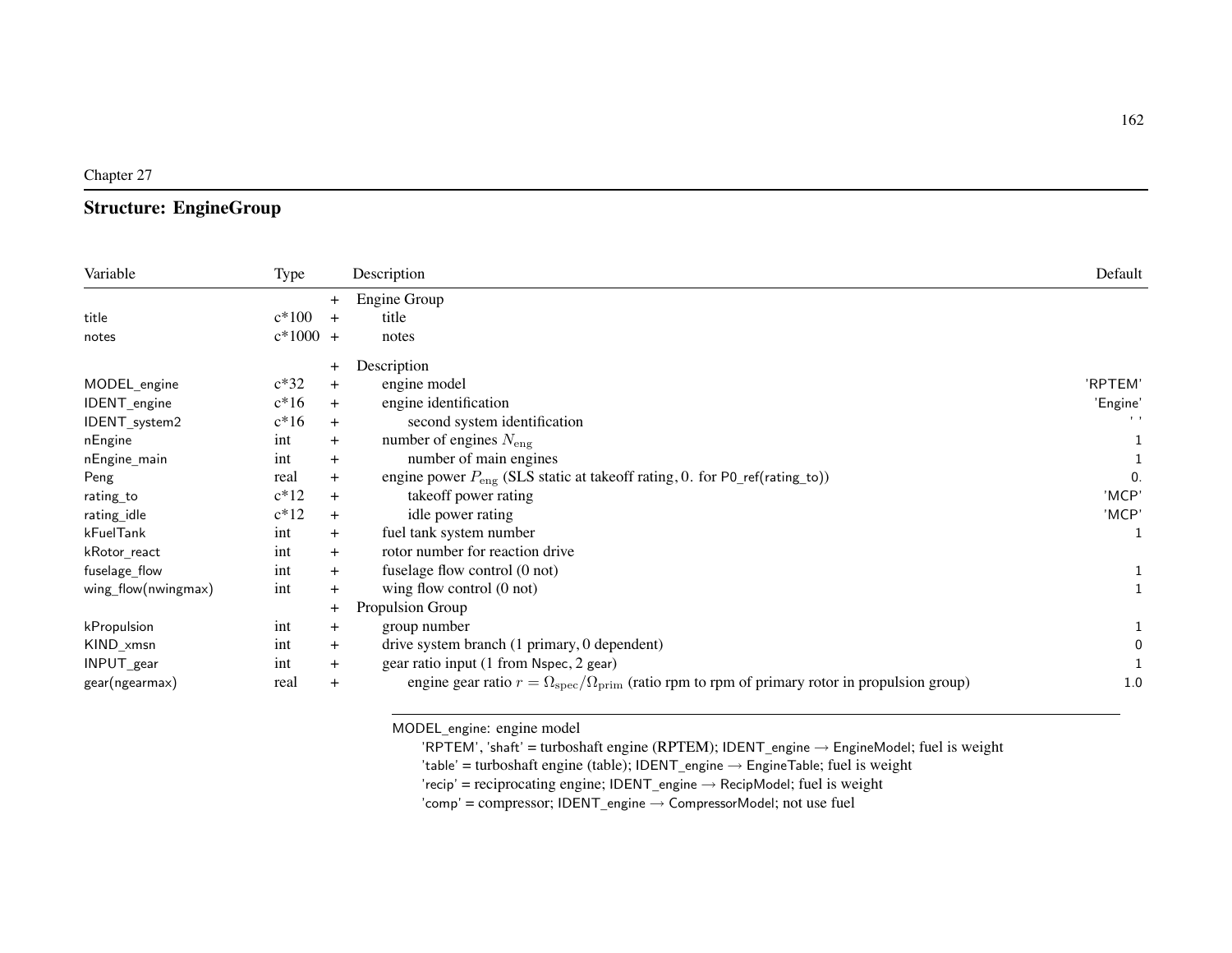$\gamma'$ comp+react' = compressor for reaction drive; IDENT engine  $\rightarrow$  CompressorModel; not use fuel 'comp+flow' = compressor for flow control; IDENT engine  $\rightarrow$  CompressorModel; not use fuel 'motor' = electric motor; IDENT engine  $\rightarrow$  MotorModel; fuel is energy  $'gen' = electric generator$ ; IDENT engine  $\rightarrow$  MotorModel; fuel is energy (generated, not burned) 'motor+gen' = motor + generator (mode  $B > 0$  for motor); IDENT engine  $\rightarrow$  MotorModel; fuel is energy MODEL \_engine: convertible engine; only with turboshaft '+react' = reaction drive (mode  $B = 1$ ); IDENT system2  $\rightarrow$  EngineModel '+jet', '+fan' = turbojet/turbofan (mode  $B = 1$ ); IDENT system2  $\rightarrow$  EngineModel engine identification: match ident of EngineModel or EngineTable or RecipModel or CompressorModel or MotorModel second system identification: match ident of EngineModel; not use weight number of main engines: for fuel tank weight for fixed engine: use  $P_{\text{eng}} = 0$ . and no size task (or engine power not sized) takeoff power rating: for engine scaling, aircraft power loading, fuel tank weight FltState%rating can be set to 'idle' (rating idle) or 'takeoff' (rating to) fuel tank system identified for burn must store and use weight (turboshaft, reciprocating) or energy (motor, may have BatteryModel) fuel tank system identified for generation must store and use energy (may have BatteryModel) drive system branch: primary engine group only designated if no rotors for propulsion group INPUT \_gear: calculate gear from Nspec and Vtip\_ref of primary rotor of propulsion group, or specify gear ratio variable speed transmission: for drive system state STATE\_gear\_var, gear ratio factor  $f_{\text{year}}$  (control) included when evaluate rotational speed of engine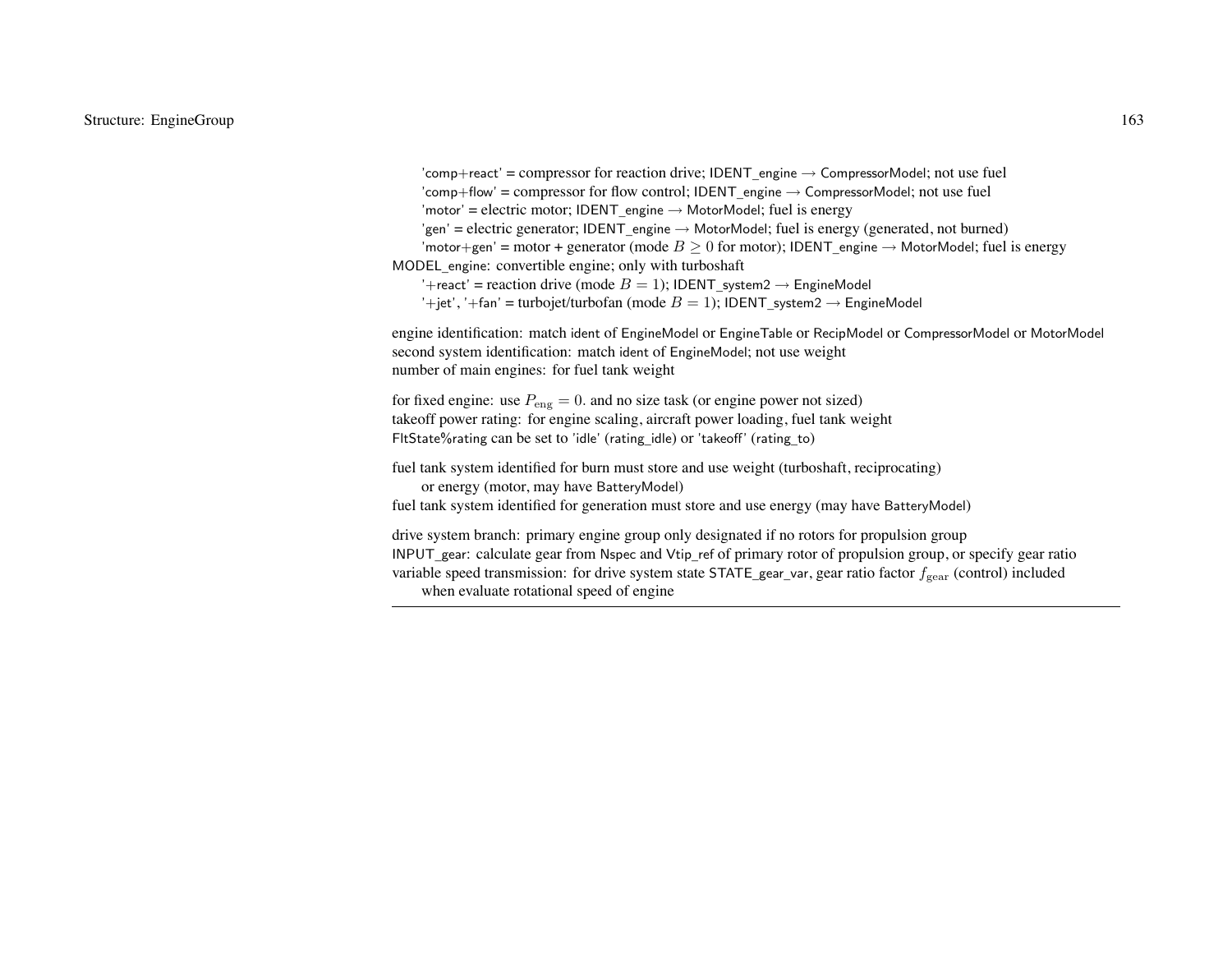### Structure: EngineGroup 164

|                 |      | Sizing                                                                                                   |          |
|-----------------|------|----------------------------------------------------------------------------------------------------------|----------|
| SET power       | 1nt  | specification (0 sized, 1 fixed)                                                                         | 0        |
| fPsize          | real | sized power ratio $f_n$                                                                                  | $1.0\,$  |
| SET Pother      | 1nt  | sized power from other engine group $(0 \text{ not})$                                                    | $\Omega$ |
| fEsize(nengmax) | real | fraction other engine group power $f_E$                                                                  | 0.       |
|                 |      | SET_power: if SIZE_perf='engine', used to distribute propulsion group power required among engine groups |          |

|              |      |     | must size at least first engine group, so SET power and fPsize values not used for first group<br>fPsize calculated for first engine group, must be $> 0$ .<br>not used (SET_power=1) if group consumes power (compressor or generator, which sized if SIZE_engine='engine')<br>FItState%SET Preq specifies distribution of power required for flight state |     |
|--------------|------|-----|-------------------------------------------------------------------------------------------------------------------------------------------------------------------------------------------------------------------------------------------------------------------------------------------------------------------------------------------------------------|-----|
|              |      |     | SET_Pother: size power from engine group of other propulsion groups, $\max(P_{eng}, f_E P_{eng-other})$                                                                                                                                                                                                                                                     |     |
|              |      |     |                                                                                                                                                                                                                                                                                                                                                             |     |
|              |      | $+$ | Drive system torque limit                                                                                                                                                                                                                                                                                                                                   |     |
| SET limit es | int  | $+$ | engine shaft (0 input, 1 fraction power, 2 fraction drive system limit)                                                                                                                                                                                                                                                                                     |     |
| Plimit es    | real | $+$ | engine shaft power limit $P_{ES\text{limit}}$                                                                                                                                                                                                                                                                                                               |     |
| fPlimit es   | real |     | engine shaft power limit factor                                                                                                                                                                                                                                                                                                                             | 1.0 |

drive system torque limits: SET limit  $ds = input$  (use Plimit es) or calculated (from fPlimit es)

 $P_{\text{eng}} = f_n P_{\text{signed}} / N_{\text{eng}}$  for *n*-th engine group,  $P_{\text{signed}} = P_{PG} - \sum_{\text{fixed}} N_{\text{eng}} P_{\text{eng}}$ 

- SET \_ limit \_ds='input': Plimit\_ds input
- SET \_ limit \_ ds='ratio': from takeoff power, fPlimit\_ds-(*<sup>N</sup>*eng*P*eng)
- SET \_ limit \_ ds='Pav': from engine power available at transmission sizing conditions and missions (DESIGN\_xmsn)  $\textsf{fPlimit\_ds}(\Omega_{\text{ref}}/\Omega_{\text{prim}})\sum(N_{\text{eng}}P_{av})$
- SET \_ limit \_ds='Preq': from engine power required at transmission sizing conditions and missions (DESIGN\_xmsn)  $f$ Plimit\_ds $(\Omega_{\rm ref}/\Omega_{\rm prim})\sum(N_{\rm eng}P_{req})$

engine shaft: options for SET\_limit\_ds='input'

SET \_ limit \_ es=0: Plimit \_ es

- <code>SET\_limit\_es=1: fPlimit\_es</code>  $\times$  (engine group  $P_{\rm eng}$  or  $P_{av}$  or  $P_{req}$ , depending on <code>SET\_limit\_ds</code>)
- $\mathsf{SET\_limit\_es}{=}\2\mathrm{:}\ \mathsf{fPlimit\_es} \times P_{DS\mathrm{limit}}(P_{\mathrm{eng}EG}/P_{\mathrm{eng}PG})$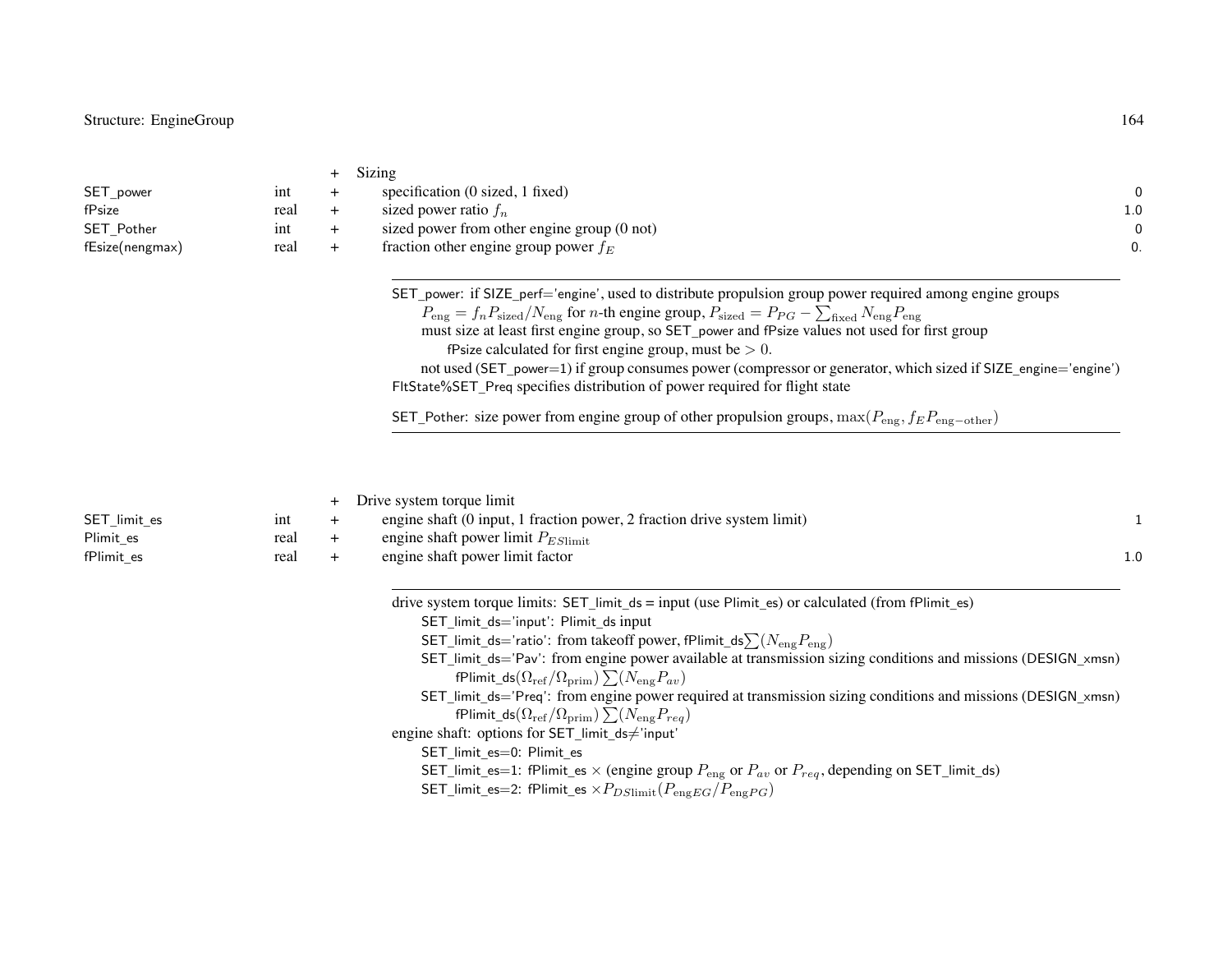|                 |      |           | engine shaft power limit: corresponds to all engines of engine group ( $n_{\text{engine}} \times \text{Peng}$ )<br>limits engine group $P_{av}$ (if FltState%SET_Plimit=on)<br>can be used for max effort in flight state (max_quant='Q margin')<br>can be used for max gross weight in flight condition or mission (SET_GW='maxQ' or 'maxPQ')<br>always check and print whether exceed torque limit |              |
|-----------------|------|-----------|------------------------------------------------------------------------------------------------------------------------------------------------------------------------------------------------------------------------------------------------------------------------------------------------------------------------------------------------------------------------------------------------------|--------------|
|                 |      | $+$       | Installation                                                                                                                                                                                                                                                                                                                                                                                         |              |
| Kffd            | real | $\ddot{}$ | deterioration factor on engine fuel flow or performance $K_{ffd}$                                                                                                                                                                                                                                                                                                                                    | 1.05         |
| eta d           | real | $\ddot{}$ | engine inlet efficiency $\eta_d$ (fraction, for $\delta_M$ )                                                                                                                                                                                                                                                                                                                                         | 0.98         |
|                 |      | $\pm$     | power losses (fraction power available, $P_{\text{loss}}/P_a$ )                                                                                                                                                                                                                                                                                                                                      |              |
| fPloss_inlet    | real | $\ddot{}$ | engine inlet loss $\ell_{in}$                                                                                                                                                                                                                                                                                                                                                                        | 0.           |
| fPloss_ps       | real | $\ddot{}$ | inlet particle separator loss $\ell_{in}$                                                                                                                                                                                                                                                                                                                                                            | $\mathbf{0}$ |
| fPloss exh      | real | $\ddot{}$ | engine exhaust loss $\ell_{ex}$ (IRS off)                                                                                                                                                                                                                                                                                                                                                            | 0.015        |
|                 |      | $\ddot{}$ | auxiliary air momentum drag (IRS off)                                                                                                                                                                                                                                                                                                                                                                |              |
| fMF_auxair      | real | $\ddot{}$ | mass flow $f_{\text{aux}}$ (fraction engine mass flow)                                                                                                                                                                                                                                                                                                                                               | 0.007        |
| eta auxair      | real | $\ddot{}$ | ram recovery efficiency $\eta_{\text{aux}}$                                                                                                                                                                                                                                                                                                                                                          | 0.75         |
|                 |      | $\ddot{}$ | IR suppressor                                                                                                                                                                                                                                                                                                                                                                                        |              |
|                 |      | $\ddot{}$ | power losses (IRS on)                                                                                                                                                                                                                                                                                                                                                                                |              |
| fPloss exh IRon | real | $\ddot{}$ | engine exhaust loss $\ell_{ex}$                                                                                                                                                                                                                                                                                                                                                                      | 0.030        |
|                 |      | $+$       | auxiliary air momentum drag (IRS on)                                                                                                                                                                                                                                                                                                                                                                 |              |
| fMF_auxair_IRon | real | $+$       | mass flow $f_{\text{aux}}$ (fraction engine mass flow)                                                                                                                                                                                                                                                                                                                                               | 0.01         |
| eta_auxair_IRon | real | $\ddot{}$ | ram recovery efficiency $\eta_{\text{aux}}$                                                                                                                                                                                                                                                                                                                                                          | 0.75         |
|                 |      | $+$       | Convertible                                                                                                                                                                                                                                                                                                                                                                                          |              |
| Kffd conv       | real | $\ddot{}$ | deterioration factor on engine fuel flow or performance $K_{ffd}$                                                                                                                                                                                                                                                                                                                                    | 1.05         |
|                 |      | $\ddot{}$ | power losses (fraction power available, $P_{\text{loss}}/P_a$ )                                                                                                                                                                                                                                                                                                                                      |              |
| fPloss_exh_conv | real | $\ddot{}$ | engine exhaust loss $\ell_{ex}$                                                                                                                                                                                                                                                                                                                                                                      | 0.015        |
|                 |      | $\ddot{}$ | Thermal management system                                                                                                                                                                                                                                                                                                                                                                            |              |
| SET_TMS         | int  | $\ddot{}$ | design rejected power $P_{\text{rej}-\text{design}}$ for one engine (0 none, 1 input, 2 fraction $P_{\text{eng}}$ )                                                                                                                                                                                                                                                                                  |              |
| Prej_design     | real | $\ddot{}$ | power (hp or kW)                                                                                                                                                                                                                                                                                                                                                                                     | $\mathbf{0}$ |
| fPrej_design    | real | $+$       | fraction                                                                                                                                                                                                                                                                                                                                                                                             | 0.02         |
|                 |      | $+$       | Model                                                                                                                                                                                                                                                                                                                                                                                                |              |
| SET FN          | int  | $\pm$     | net jet force (0 for no force)                                                                                                                                                                                                                                                                                                                                                                       | $\mathbf{1}$ |
| SET Daux        | ınt  | $\ddot{}$ | auxiliary air momentum drag (0 for no drag)                                                                                                                                                                                                                                                                                                                                                          | $\mathbf{1}$ |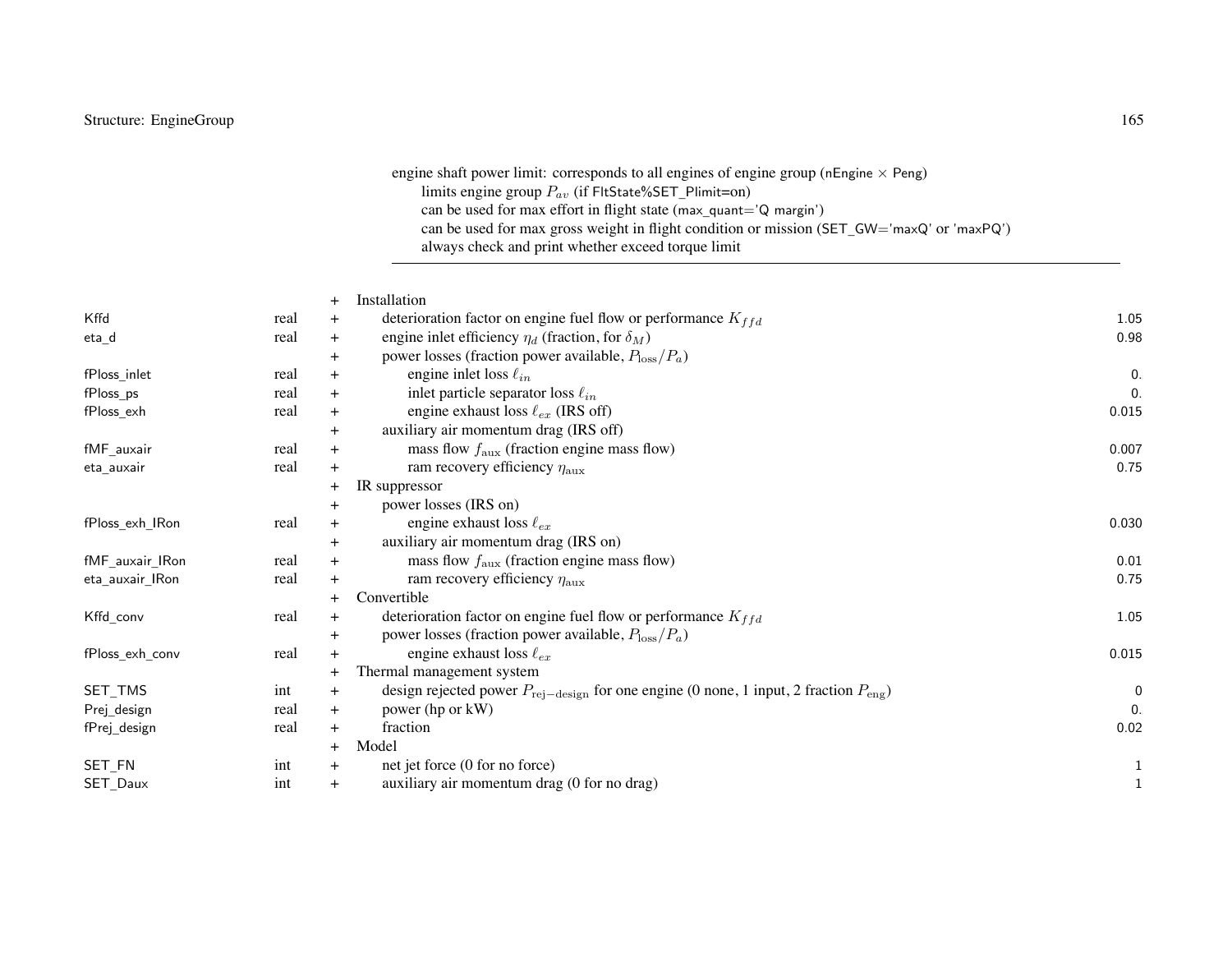| installation power losses = inlet + particle separator + exhaust (including $IRS$ ) |
|-------------------------------------------------------------------------------------|
| IR suppressor state specified by STATE IRS in operating condition                   |
| motor or generator: only use Kffd, thermal management system                        |

|                |              |      | Geometry                                                                                                   |     |
|----------------|--------------|------|------------------------------------------------------------------------------------------------------------|-----|
| loc engine     | $Location +$ |      | location                                                                                                   |     |
| direction      | $c*16$       | $+$  | nominal orientation $('+x', ' -x', ' +y', ' -y', ' +z', ' -z')$                                            | 'x' |
| SET geom       | int          | $+$  | position (0 standard, 1 tiltrotor, 2 rotor)                                                                |     |
| RotorForEngine | int          | ÷.   | rotor number                                                                                               |     |
| SET_Swet       | int          | $^+$ | nacelle/cowling wetted area (1 fixed, input Swet; 2 scaled, $W_{ES}$ ; 3 scaled, $W_{ES}$ and $W_{qbrs}$ ) |     |
| Swet           | real         | $^+$ | area $S_{\text{wet}}$ (per engine)                                                                         | 0.  |
| kSwet          | real         | ÷.   | factor, $k = S_{\text{wet}}/(w/N_{\text{eng}})^{2/3}$ (Units_Dscale)                                       | 0.8 |
|                |              |      |                                                                                                            |     |

SET \_geom: calculation override par<sup>t</sup> of location input

SET \_geom=tiltrotor: calculate lateral position (BL) from RotorForEngine

SET \_geom=rotor: (SL,BL,WL or XoL,YoL,ZoL) is relative loc\_rotor(RotorForEngine)

SET \_ Swet, wetted area: input (use Swet) or calculated (from kSwet)

units of kSwet are  $ft^2/lb^{2/3}$  or  $m^2/kg^{2/3}$ 

 $w = W_{ES}$  (engine system) or  $W_{ES} + W_{gbrs}/N_{EG}$  (engine system and drive system)

nacelle wetted area used for nacelle drag, and for cowling weight

engine group nacelle must be consistent with rotor pylon

|                                |      | Controls                                                                                |  |
|--------------------------------|------|-----------------------------------------------------------------------------------------|--|
|                                |      | amplitude $A$ (fixed engine group power)                                                |  |
| INPUT amp                      | 1nt  | connection to aircraft controls (0 none, 1 input $T$ matrix)                            |  |
| $T_{amp}$ (ncontmax,nstatemax) | real | control matrix                                                                          |  |
| nVamp                          | ınt  | number of speeds (0 zero value; 1 constant; $\geq 2$ piecewise linear, maximum nvelmax) |  |
| amp(nvelmax)                   | real | values                                                                                  |  |
| Vamp(nvelmax)                  | real | speeds (CAS or TAS)                                                                     |  |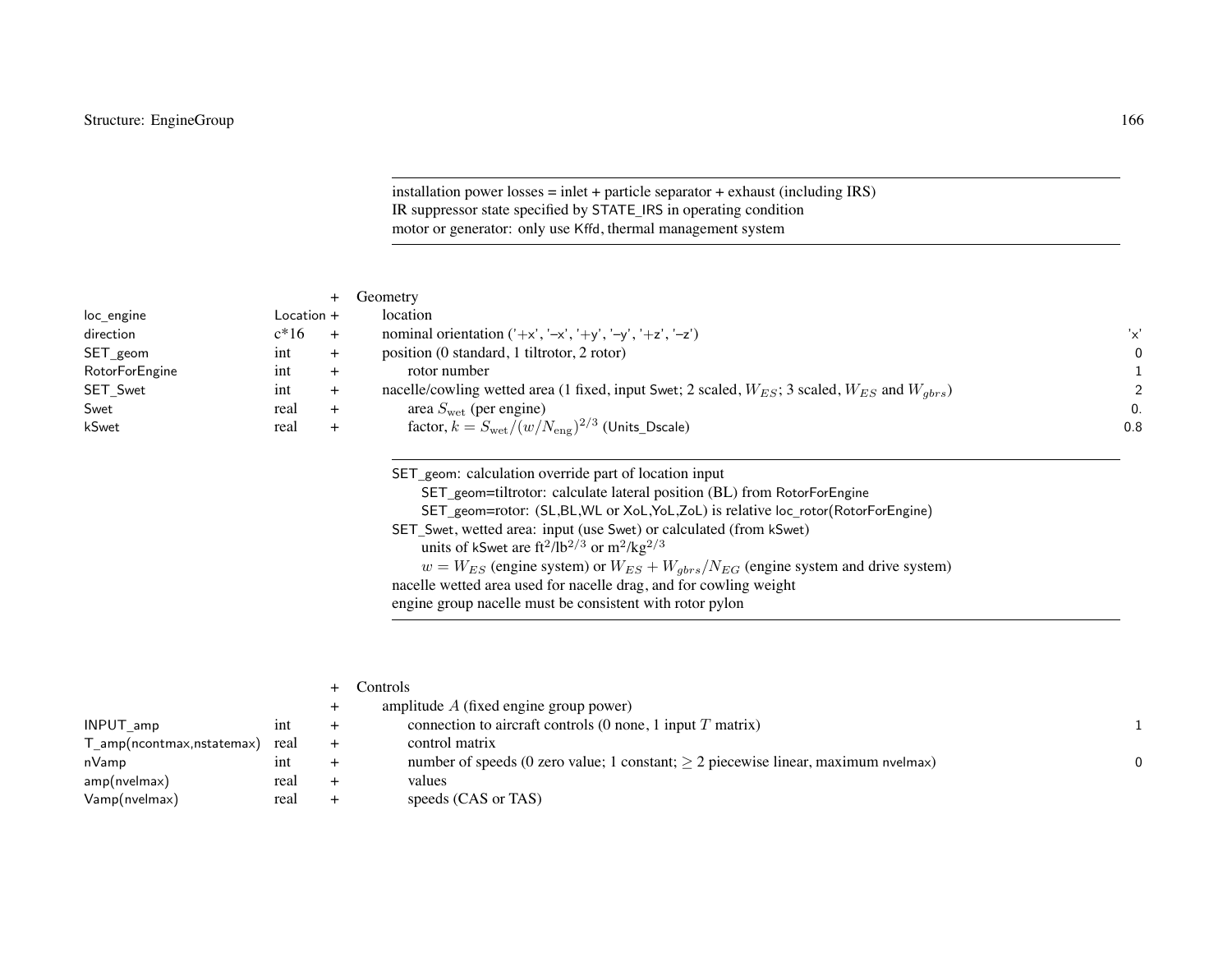### Structure: EngineGroup 167

|                                            |      | $\pm$ | mode $B$                                                                                |   |
|--------------------------------------------|------|-------|-----------------------------------------------------------------------------------------|---|
| INPUT_mode                                 | int  | $+$   | connection to aircraft controls $(0 \text{ none}, 1 \text{ input } T \text{ matrix})$   |   |
| T_mode(ncontmax,nstatemax)                 | real | $+$   | control matrix                                                                          |   |
| nVmode                                     | int  | $\pm$ | number of speeds (0 zero value; 1 constant; $\geq$ 2 piecewise linear, maximum nvelmax) | 0 |
| mode(nvelmax)                              | real | $\pm$ | values                                                                                  |   |
| Vmode(nvelmax)                             | real | $\pm$ | speeds (CAS or TAS)                                                                     |   |
|                                            |      | $\pm$ | incidence $i$ (tilt)                                                                    |   |
| <b>INPUT</b> incid                         | int  | $+$   | connection to aircraft controls (0 none, 1 input $T$ matrix)                            |   |
| T_incid(ncontmax,nstatemax)                |      |       |                                                                                         |   |
|                                            | real | $\pm$ | control matrix                                                                          |   |
| nVincid                                    | int  | $\pm$ | number of speeds (0 zero value; 1 constant; $\geq 2$ piecewise linear, maximum nvelmax) | 0 |
| incid(nvelmax)                             | real | $+$   | values                                                                                  |   |
| Vincid(nvelmax)                            | real | $\pm$ | speeds (CAS or TAS)                                                                     |   |
|                                            |      | $\pm$ | yaw $\psi$                                                                              |   |
| INPUT_yaw                                  | int  | $+$   | connection to aircraft controls (0 none, 1 input $T$ matrix)                            |   |
| T_yaw(ncontmax,nstatemax)                  | real | $+$   | control matrix                                                                          |   |
| nVyaw                                      | int  | $\pm$ | number of speeds (0 zero value; 1 constant; $\geq 2$ piecewise linear, maximum nvelmax) | 0 |
| yaw(nvelmax)                               | real | $\pm$ | values                                                                                  |   |
| Vyaw(nvelmax)                              | real | $\pm$ | speeds (CAS or TAS)                                                                     |   |
|                                            |      | $\pm$ | gear ratio factor $f_{\text{gear}}$ (variable speed transmission only)                  |   |
| INPUT_fgear                                | int  | $+$   | connection to aircraft controls $(0 \text{ none}, 1 \text{ input } T \text{ matrix})$   |   |
| $T_{\text{g}}$ fgear (ncontmax, nstatemax) |      |       |                                                                                         |   |
|                                            | real | $\pm$ | control matrix                                                                          |   |
| nVfgear                                    | int  | $\pm$ | number of speeds (0 zero value; 1 constant; $\geq 2$ piecewise linear, maximum nvelmax) | 0 |
| fgear(nvelmax)                             | real | $+$   | values                                                                                  |   |
| Vfgear(nvelmax)                            | real | $+$   | speeds (CAS or TAS)                                                                     |   |

aircraft controls connected to individual controls of component,  $c = Tc_{AC} + c_0$ 

for each component control, define matrix  $T$  (for each control state) and value  $c_0$ flight state specifies control state, or that control state obtained from conversion schedule *<sup>c</sup>*<sup>0</sup> can be zero, constant, or function of flight speed (CAS or TAS, piecewise linear input) by connecting aircraft control to comp control, flight state can specify comp control value initial values if control is connected to trim variable; otherwise fixed for flight state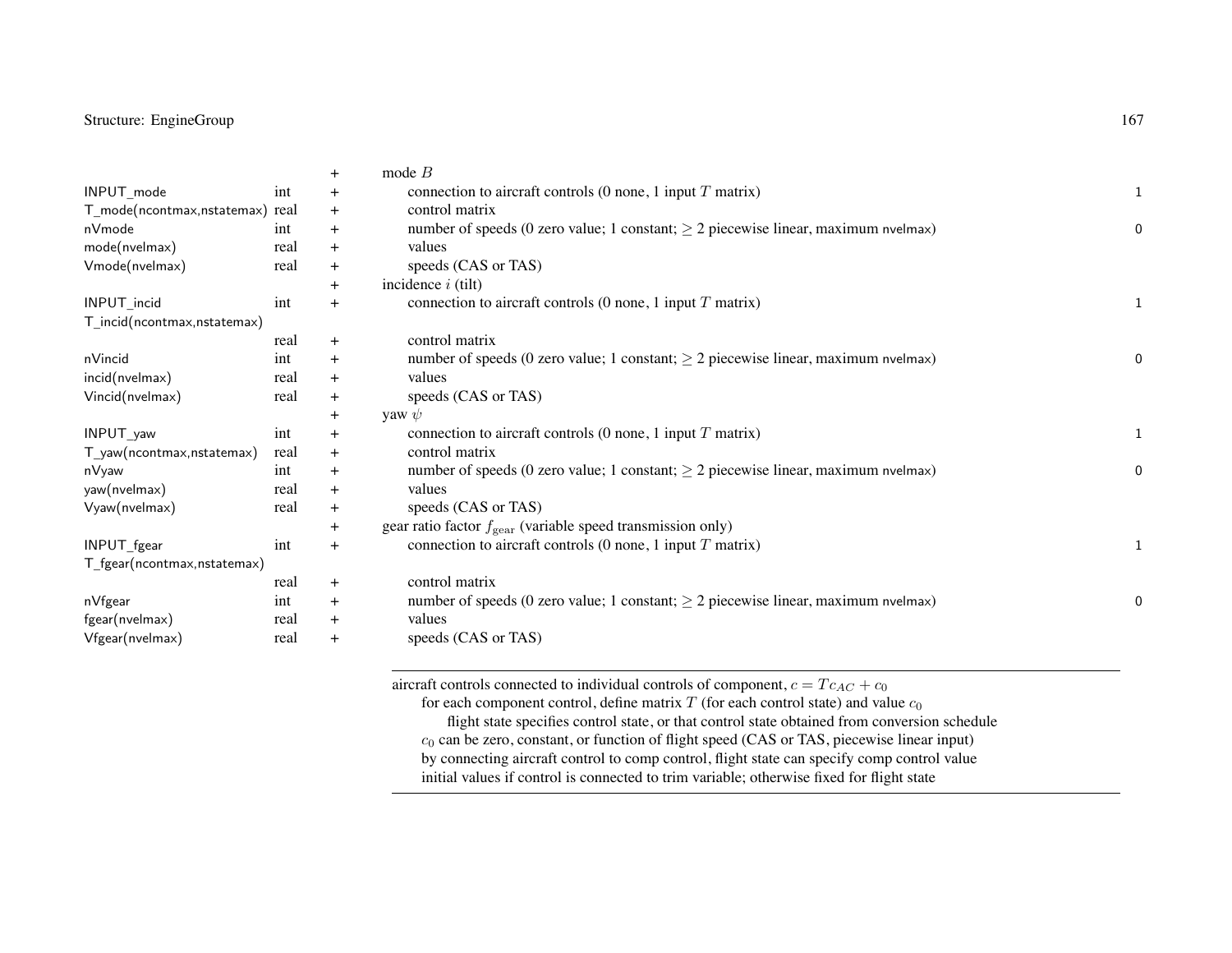## Structure: EngineGroup 168

|              |      | $+$       | Nacelle Drag                                                                        |     |
|--------------|------|-----------|-------------------------------------------------------------------------------------|-----|
| MODEL_drag   | int  | $+$       | model (0 none, 1 standard)                                                          |     |
| Idrag        | real | $+$       | incidence angle $i$ for helicopter nominal drag (deg; 0 for not tilt)               | 0.  |
|              |      |           | component drag contributions must be consistent                                     |     |
|              |      |           | pylon is rotor support, and nacelle is engine support                               |     |
|              |      |           | tiltrotor with tilting engines use pylon drag (and no nacelle drag),                |     |
|              |      |           | since pylon connected to rotor shaft axes                                           |     |
|              |      |           | tiltrotor with nontilting engines, use nacelle drag as well                         |     |
|              |      |           |                                                                                     |     |
|              |      | $\ddot{}$ | Weight                                                                              |     |
|              |      | $+$       | engine weight                                                                       |     |
| MODEL_weight | int  | $\ddot{}$ | model (0 input, 1 RPTEM or NASA, 2 custom)                                          |     |
| dWEng        | real | $\ddot{}$ | weight increment (all engines)                                                      | 0.  |
|              |      | $\ddot{}$ | engine system (except engine), engine section or nacelle group, air induction group |     |
|              |      | $+$       | model (0 input, 1 NDARC, 2 custom)                                                  |     |
| MODEL_sys    | int  | $+$       | engine system                                                                       | 1   |
| MODEL nac    | int  | $\pm$     | engine section or nacelle                                                           |     |
| MODEL_air    | int  | $\ddot{}$ | air induction                                                                       | 1   |
|              |      | $+$       | weight increment                                                                    |     |
| dWexh        | real | $\ddot{}$ | exhaust                                                                             | 0.  |
| dWacc        | real | $\ddot{}$ | accessories                                                                         | 0.  |
| dWsupt       | real | $\ddot{}$ | engine support                                                                      | 0.  |
| dWcowl       | real | $+$       | engine cowling                                                                      | 0.  |
| dWpylon      | real | $+$       | pylon support                                                                       | 0.  |
| dWair        | real | $\ddot{}$ | air induction                                                                       | 0.  |
|              |      | $\pm$     | <b>Technology Factors</b>                                                           |     |
| TECH_eng     | real | $+$       | engine weight $\chi_{\text{eng}}$                                                   | 1.0 |
| TECH cowl    | real | $+$       | engine cowling weight $\chi_{\text{cowl}}$                                          | 1.0 |
| TECH_pylon   | real | $+$       | pylon structure weight $\chi_{\text{pylon}}$                                        | 1.0 |
| TECH_supt    | real | $\ddot{}$ | engine support structure weight $\chi_{\rm{surf}}$                                  | 1.0 |
| TECH air     | real | $+$       | air induction system weight $\chi_{\rm airind}$                                     | 1.0 |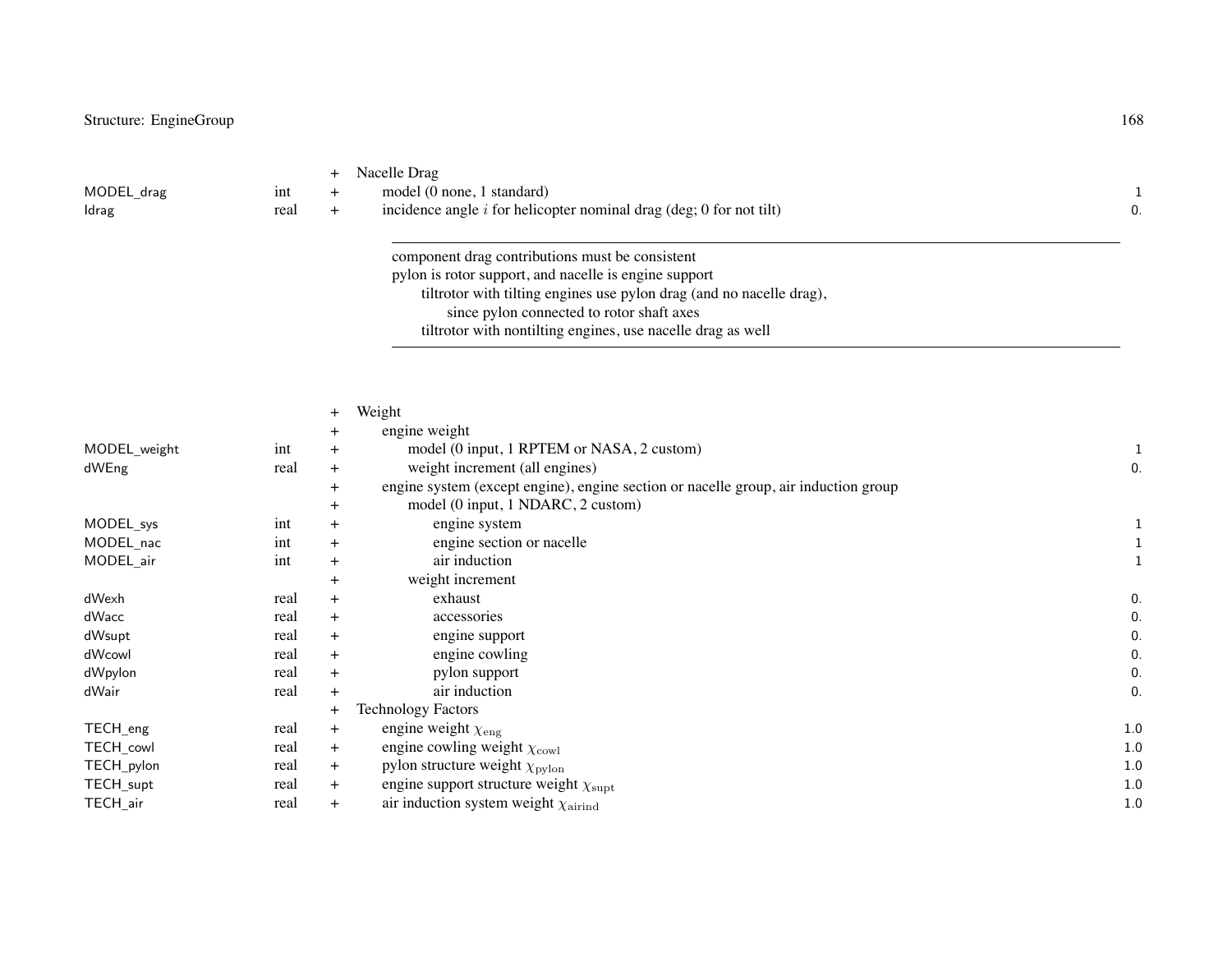| Structure: EngineGroup | 169 |
|------------------------|-----|
|                        |     |

| exhaust system weight $\chi_{\rm exh}$                                                                                                                                                                                                       | 1.0 |
|----------------------------------------------------------------------------------------------------------------------------------------------------------------------------------------------------------------------------------------------|-----|
| engine accessories weight $\chi_{\text{acc}}$                                                                                                                                                                                                | 1.0 |
| weight model result multiplied by technology factor and increment added:<br>$Wxx$ = TECH xx*Wxx model + dWxx; for fixed (input) weight use MODEL xx=0 or TECH xx=0.                                                                          |     |
| engine system weight $=$ engine $+$ exhaust $+$ accessory (WES used for rotor pylon wetted area, engine nacelle wetted<br>area, rotor moving weight)<br>$nacelle weight = support + cowl + pylon$<br>engine weight parameters in EngineModel |     |
| tiltrotor wing weight model requires weight on wing tip:<br>engine section or nacelle group, air induction group, engine system                                                                                                              |     |
|                                                                                                                                                                                                                                              |     |

|            |      | $+$   | Nacelle Drag, Standard Model                               |     |
|------------|------|-------|------------------------------------------------------------|-----|
|            |      | $+$   | forward flight drag                                        |     |
| SET_drag   | int  | $+$   | specification (1 fixed, $D/q$ ; 2 scaled, $C_D$ )          |     |
| DoQ        | real | $+$   | area $(D/q)_0$                                             |     |
| CD.        | real | $+$   | coefficient $C_{D0}$ (based on wetted area, $D/q = SC_D$ ) |     |
|            |      | $+$   | vertical drag                                              |     |
| SET_Vdrag  | int  | $+$   | specification (1 fixed, $D/q$ ; 2 scaled, $C_D$ )          |     |
| DoQV       | real | $+$   | area $(D/q)V$                                              |     |
| CDV        | real | $+$   | coefficient $C_{DV}$ (based on wetted area, $D/q = SC_D$ ) |     |
|            |      | $\pm$ | transition from forward flight drag to vertical drag       |     |
| MODEL Deng | int  | $+$   | model (0 none)                                             |     |
| Xdrag      | real | $\pm$ | exponent $X_d$                                             | 2.0 |
|            |      |       |                                                            |     |

SET \_ xxx: fixed (use DoQ) or scaled (use CD); other parameter calculated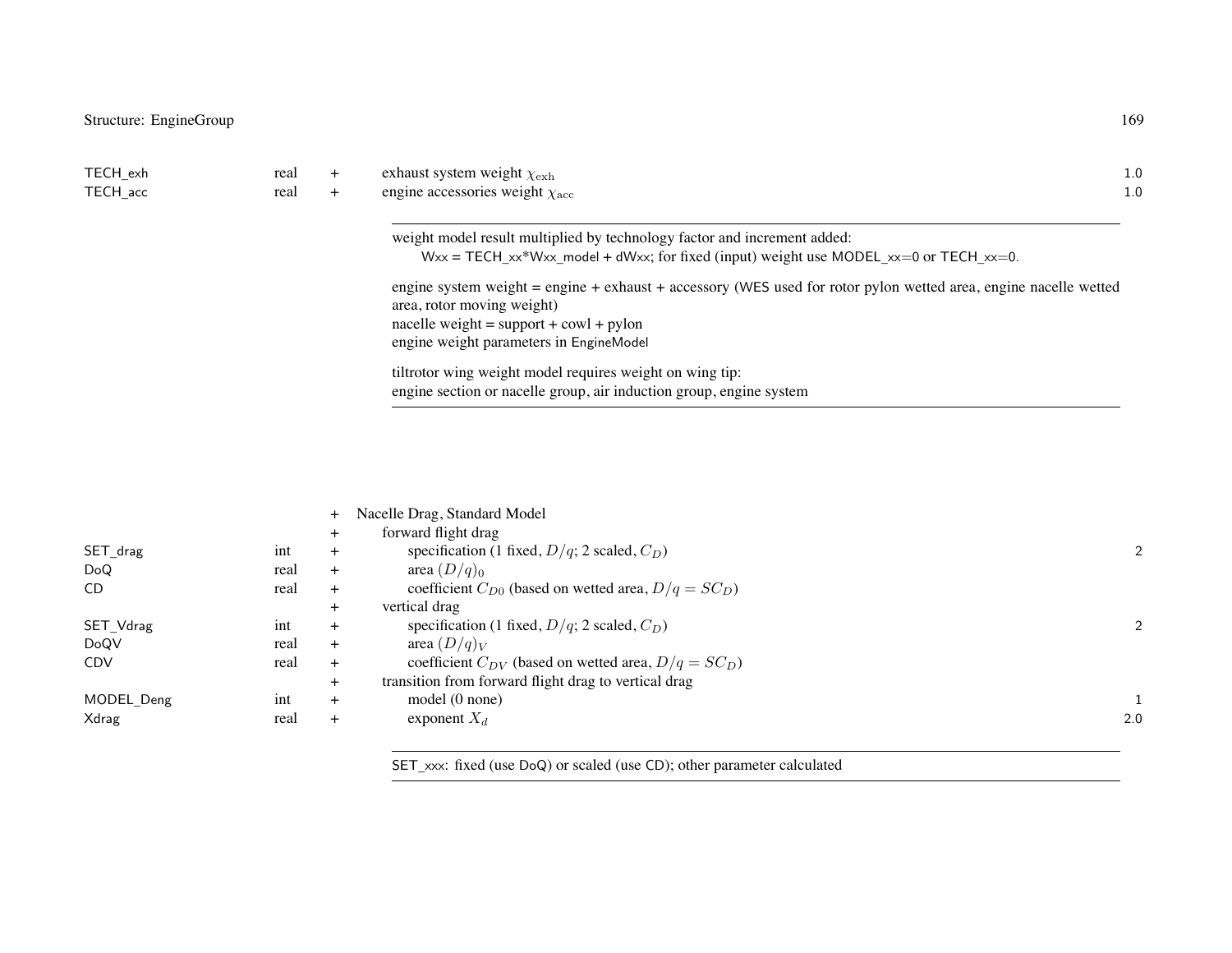## Structure: EngineGroup 170

|               |      |              | Cooling Drag                                                                                                               |              |
|---------------|------|--------------|----------------------------------------------------------------------------------------------------------------------------|--------------|
| DoQ_cool      | real |              | area $(D/q)_{\text{cool}}$                                                                                                 | 0.           |
|               |      | $\pm$        | Engine Section or Nacelle Group, NDARC Weight Model                                                                        |              |
| MODEL nacelle | int  | $+$          | model (1 parametric, 2 scale with power, 3 Boeing, 4 Raymer (transport))                                                   |              |
| fWpylon       | real | $\pm$<br>$+$ | pylon support structure weight $f_{\text{pylon}}$ (fraction maximum takeoff weight)<br>nacelle group weight, W vs $P_{0C}$ | 0.           |
| Knac          | real | $+$          | factor $K_{\text{nac}}$                                                                                                    |              |
| Xnac          | real | $\pm$        | exponent $X_{\text{nac}}$                                                                                                  |              |
| $n$ _clf      | real | $+$          | Boeing: crash load factor                                                                                                  | 20.          |
| fWidth nac    | real | $+$          | Raymer: nacelle width (fraction nacelle length)                                                                            | 0.2          |
|               |      | $\pm$        | Air Induction Group, NDARC Weight Model                                                                                    |              |
| MODEL_airind  | int  | $+$          | model (1 parametric, 2 area)                                                                                               |              |
| fWair         | real | $+$          | air induction weight $f_{\text{airind}}$ (fraction engine support plus air induction weight)                               | 0.3          |
| Uair          | real | $+$          | weight per nacelle area $U_{\text{airind}}$ (lb/ft <sup>2</sup> or kg/m <sup>2</sup> )                                     |              |
|               |      | $\pm$        | Engine System, NDARC Model                                                                                                 |              |
|               |      | $+$          | exhaust system weight, per engine, including IR suppressor; $W_{\text{exh}}$ vs $P_{0C}$                                   |              |
| Kwt0 exh      | real | $+$          | $K_{0\text{exh}}$                                                                                                          | $\mathbf{0}$ |
| Kwt1_exh      | real | $\pm$        | $K_{1\text{exh}}$                                                                                                          | 0.002        |
|               |      | $\pm$        | engine accessories                                                                                                         |              |
| MODEL lub     | int  | $\pm$        | lubrication system weight (1 in engine weight, 2 in accessory weight)                                                      |              |
|               |      |              | typically fWair = $0.3$ (data range 0.1 to 0.6)                                                                            |              |
|               |      |              | engine support and pylon support weights must be consistent with rotor support structure weight                            |              |
|               |      |              |                                                                                                                            |              |

WtParam\_engsys(8)

<sup>+</sup> Custom Weight Model \_engsys(8) real <sup>+</sup> parameters 0.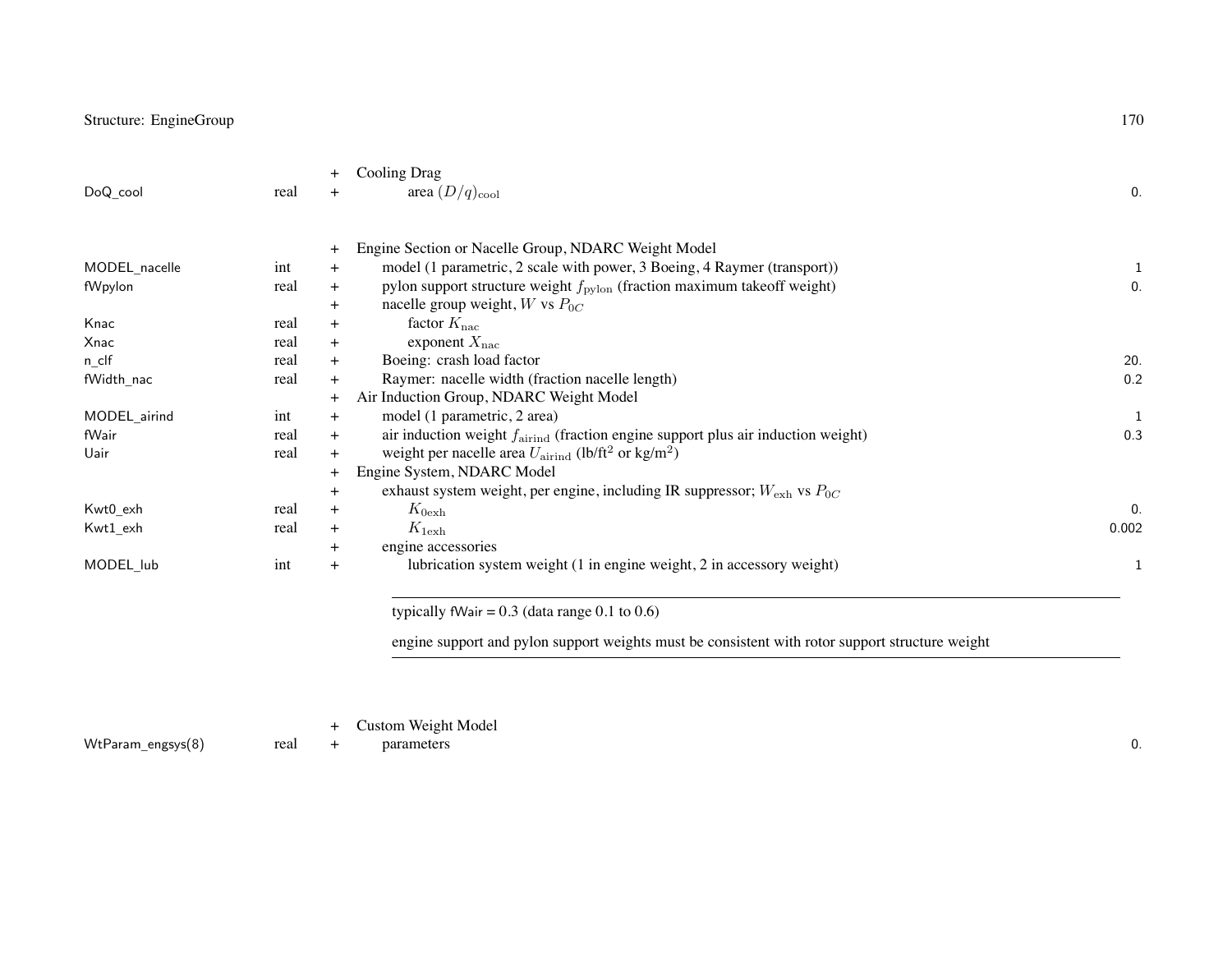### **Structure: JetGroup**

| Variable            | Type       |        | Description                                                                          | Default   |
|---------------------|------------|--------|--------------------------------------------------------------------------------------|-----------|
|                     |            | $+$    | Jet Group                                                                            |           |
| title               | $c*100$    | $+$    | title                                                                                |           |
| notes               | $c*1000 +$ |        | notes                                                                                |           |
|                     |            | $+$    | Description                                                                          |           |
| MODEL_jet           | $c*32$     | $^{+}$ | jet model                                                                            | 'RPJEM'   |
| IDENT_jet           | $c*16$     | $+$    | jet identification                                                                   | 'Jet'     |
| IDENT system2       | $c*16$     | $+$    | second system identification                                                         | $, \cdot$ |
| nJet                | int        | $+$    | number of jets $N_{\text{jet}}$                                                      |           |
| Tjet                | real       | $+$    | jet thrust $T_{\text{iet}}$ (SLS static at takeoff rating, 0. for T0_ref(rating_to)) | 0.        |
| rating_to           | $c*12$     | $+$    | takeoff thrust rating                                                                | 'MCT      |
| rating_idle         | $c*12$     | $+$    | idle thrust rating                                                                   | 'MCT'     |
| kFuelTank           | int        | $+$    | fuel tank system number                                                              |           |
| kRotor_react        | int        | $+$    | rotor number for reaction drive                                                      |           |
| fuselage_flow       | int        | $+$    | fuselage flow control (0 not)                                                        |           |
| wing_flow(nwingmax) | int        | $+$    | wing flow control $(0$ not)                                                          |           |

MODEL \_jet: jet model

'RPJEM', 'jet', 'fan' <sup>=</sup> turbojet/turbofan engine (RPJEM); IDENT\_jet <sup>→</sup> JetModel; fuel is weight

'react' = reaction drive (RPJEM)); IDENT\_jet  $\rightarrow$  JetModel; fuel is weight

'flow' = flow control (RPJEM)); IDENT\_jet  $\rightarrow$  JetModel; fuel is weight

'simple' <sup>=</sup> simple force generator; no model identified; fuel is weight or energy

MODEL \_jet: convertible engine; only with turbojet/turbofan

'+react' = reaction drive (mode  $B = 1$ ); IDENT\_system2  $\rightarrow$  JetModel

jet identification: match ident of JetModel

second system identification: match ident of JetModel; not use weight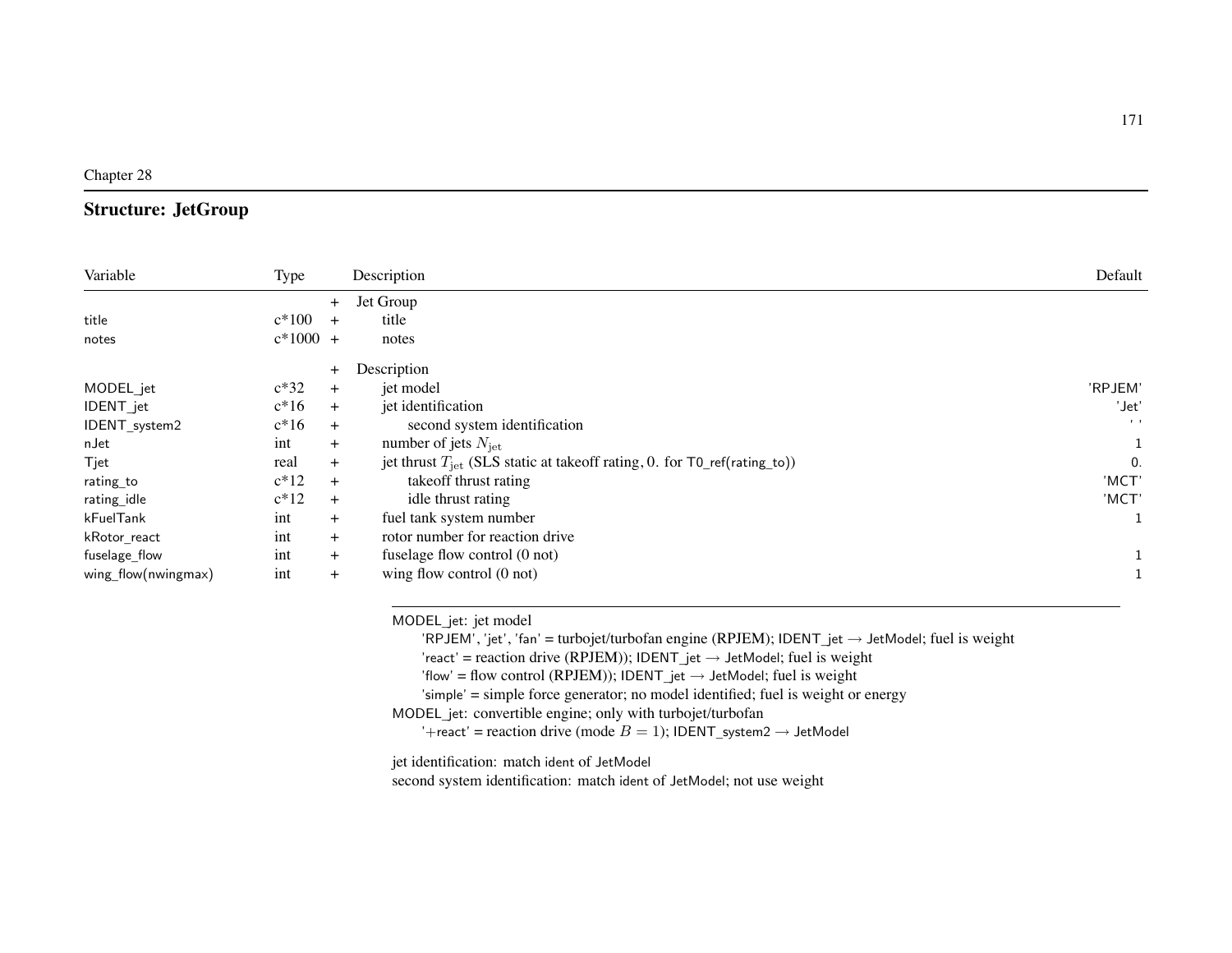# for fixed jet: use  $T_{\rm jet} = 0.$  and no size task (or jet thrust not sized)

|                 |      | $+$       | Installation                                                                                                                            |       |
|-----------------|------|-----------|-----------------------------------------------------------------------------------------------------------------------------------------|-------|
| Kffd            | real | $+$       | deterioration factor on jet fuel flow $K_{ffd}$                                                                                         | 1.05  |
| eta d           | real | $+$       | jet inlet efficiency $\eta_d$ (fraction, for $\delta_M$ )                                                                               | 0.98  |
|                 |      | $\ddot{}$ | power losses (fraction thrust available, $T_{\text{loss}}/T_a$ )                                                                        |       |
| fTloss inlet    | real | $+$       | engine inlet loss $\ell_{in}$                                                                                                           | 0.    |
| fTloss_exh      | real | $\ddot{}$ | engine exhaust loss $\ell_{ex}$ (IRS off)                                                                                               | 0.01  |
|                 |      | $\ddot{}$ | auxiliary air momentum drag (IRS off)                                                                                                   |       |
| fMF_auxair      | real | $+$       | mass flow $f_{\text{aux}}$ (fraction engine mass flow)                                                                                  | 0.007 |
| eta_auxair      | real | $\pm$     | ram recovery efficiency $\eta_{\text{aux}}$                                                                                             | 0.75  |
|                 |      | $\,^+$    | IR suppressor                                                                                                                           |       |
|                 |      | $\pm$     | power losses (IRS on)                                                                                                                   |       |
| fTloss exh IRon | real | $\ddot{}$ | engine exhaust loss $\ell_{ex}$                                                                                                         | 0.03  |
|                 |      | $\pm$     | auxiliary air momentum drag (IRS on)                                                                                                    |       |
| fMF_auxair_IRon | real | $+$       | mass flow $f_{\text{aux}}$ (fraction engine mass flow)                                                                                  | 0.01  |
| eta_auxair_IRon | real | $\ddot{}$ | ram recovery efficiency $\eta_{\text{aux}}$                                                                                             | 0.75  |
|                 |      | $+$       | Convertible                                                                                                                             |       |
| Kffd conv       | real | $\ddot{}$ | deterioration factor on jet fuel flow $K_{ffd}$                                                                                         | 1.05  |
|                 |      | $+$       | power losses (fraction thrust available, $T_{\text{loss}}/T_a$ )                                                                        |       |
| fTloss exh conv | real | $\ddot{}$ | engine exhaust loss $\ell_{ex}$                                                                                                         | 0.01  |
|                 |      |           | installation power losses = inlet + exhaust (including $IRS$ )<br>IR suppressor state specified by STATE_IRS_jet in operating condition |       |
|                 |      | $\ddot{}$ | Simple force generator                                                                                                                  |       |
| Tmax            | real | $\ddot{}$ | design maximum thrust $T_{\text{max}}$                                                                                                  | 0.    |
| SET_burn        | int  | $\ddot{}$ | fuel quantity used (1 weight, 2 energy)                                                                                                 |       |
| sfc             | real | $+$       | thrust specific fuel consumption (weight or energy)                                                                                     | 1.0   |
| SW              | real | $\pm$     | specific weight $S$ (per jet)                                                                                                           |       |
| KIND_simple     | int  | $+$       | weight group (1 engine system, 2 propeller/fan installation, 3 tail rotor)                                                              |       |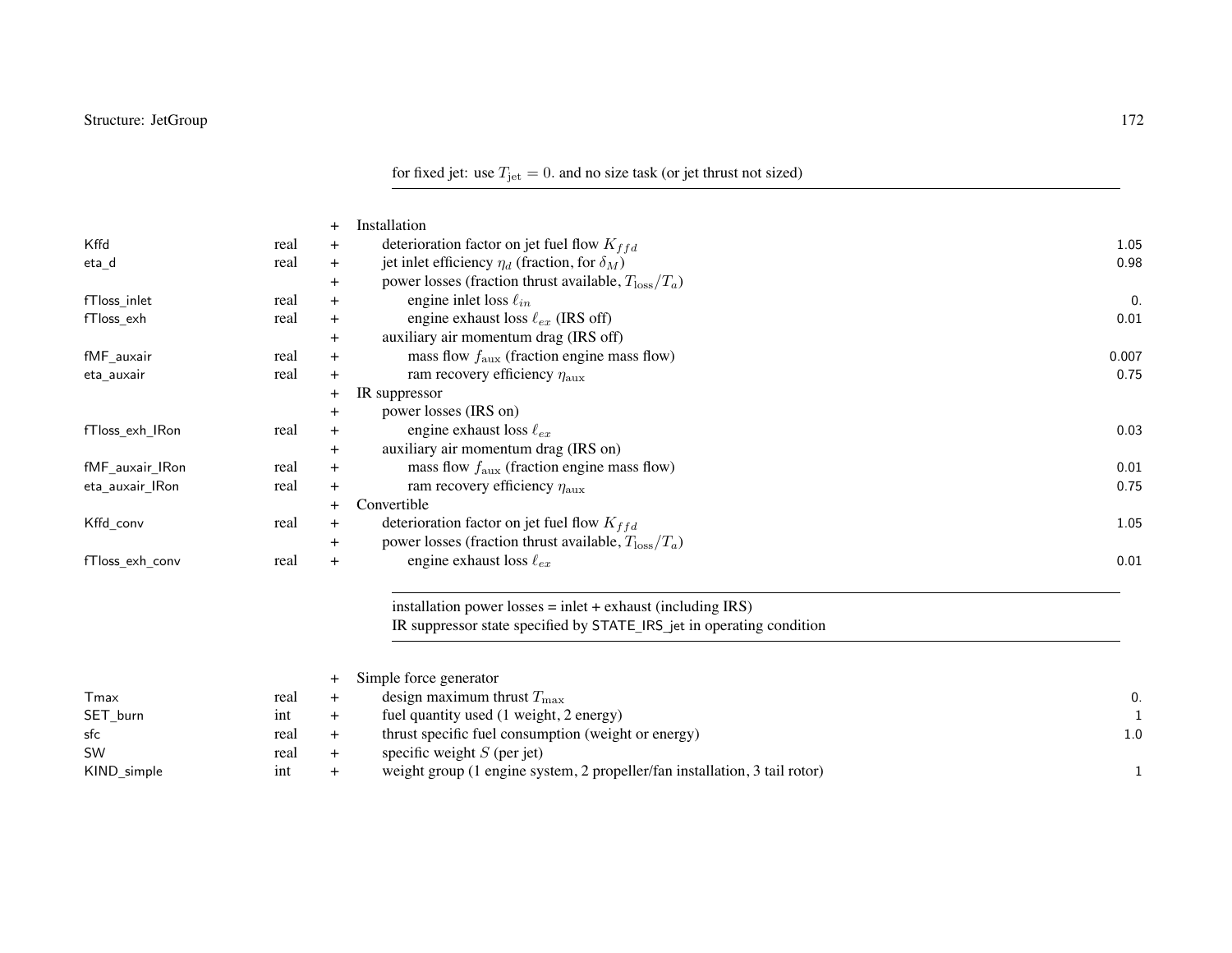#### Structure: JetGroup 173

### fuel tank system identified must be consistent with SET\_burn

|           |              |     | Geometry                                                                       |                |
|-----------|--------------|-----|--------------------------------------------------------------------------------|----------------|
| loc jet   | $Location +$ |     | location                                                                       |                |
| direction | $c*16$       | $+$ | nominal orientation $('+x', ' -x', '+y', ' -y', ' +z', ' -z')$                 | 'x'            |
| SET Swet  | 1nt.         | $+$ | nacelle/cowling wetted area (1 fixed, input Swet; 2 scaled)                    |                |
| Swet      | real         |     | area $S_{\text{wet}}$ (per jet)                                                | $\mathbf{0}$ . |
| kSwet     | real         | $+$ | $\text{factor}, k = S_\text{wet} / (W_{ES}/N_\text{iet})^{2/3}$ (Units_Dscale) | 0.8            |

SET \_ Swet, wetted area: input (use Swet) or calculated (from kSwet) units of kSwet are ft<sup>2</sup>/lb<sup>2</sup>*/*<sup>3</sup> or <sup>m</sup><sup>2</sup>/kg<sup>2</sup>*/*<sup>3</sup> nacelle wetted area used for nacelle drag, and for cowling weight

|                                 |      |        | Controls                                                                                |  |
|---------------------------------|------|--------|-----------------------------------------------------------------------------------------|--|
|                                 |      | $\pm$  | amplitude $A$                                                                           |  |
| INPUT amp                       | int  | $+$    | connection to aircraft controls (0 none, 1 input $T$ matrix)                            |  |
| $T_{amp}$ (ncontmax, nstatemax) | real |        | control matrix                                                                          |  |
| nVamp                           | int  |        | number of speeds (0 zero value; 1 constant; $\geq 2$ piecewise linear, maximum nvelmax) |  |
| amp(nvelmax)                    | real | $\pm$  | values                                                                                  |  |
| Vamp(nvelmax)                   | real | $\pm$  | speeds (CAS or TAS)                                                                     |  |
|                                 |      | $\pm$  | mode $B$                                                                                |  |
| INPUT mode                      | int  |        | connection to aircraft controls (0 none, 1 input $T$ matrix)                            |  |
| T_mode(ncontmax,nstatemax) real |      |        | control matrix                                                                          |  |
| nVmode                          | int  | $+$    | number of speeds (0 zero value; 1 constant; $\geq$ 2 piecewise linear, maximum nvelmax) |  |
| mode(nvelmax)                   | real | $^{+}$ | values                                                                                  |  |
| Vmode(nvelmax)                  | real |        | speeds (CAS or TAS)                                                                     |  |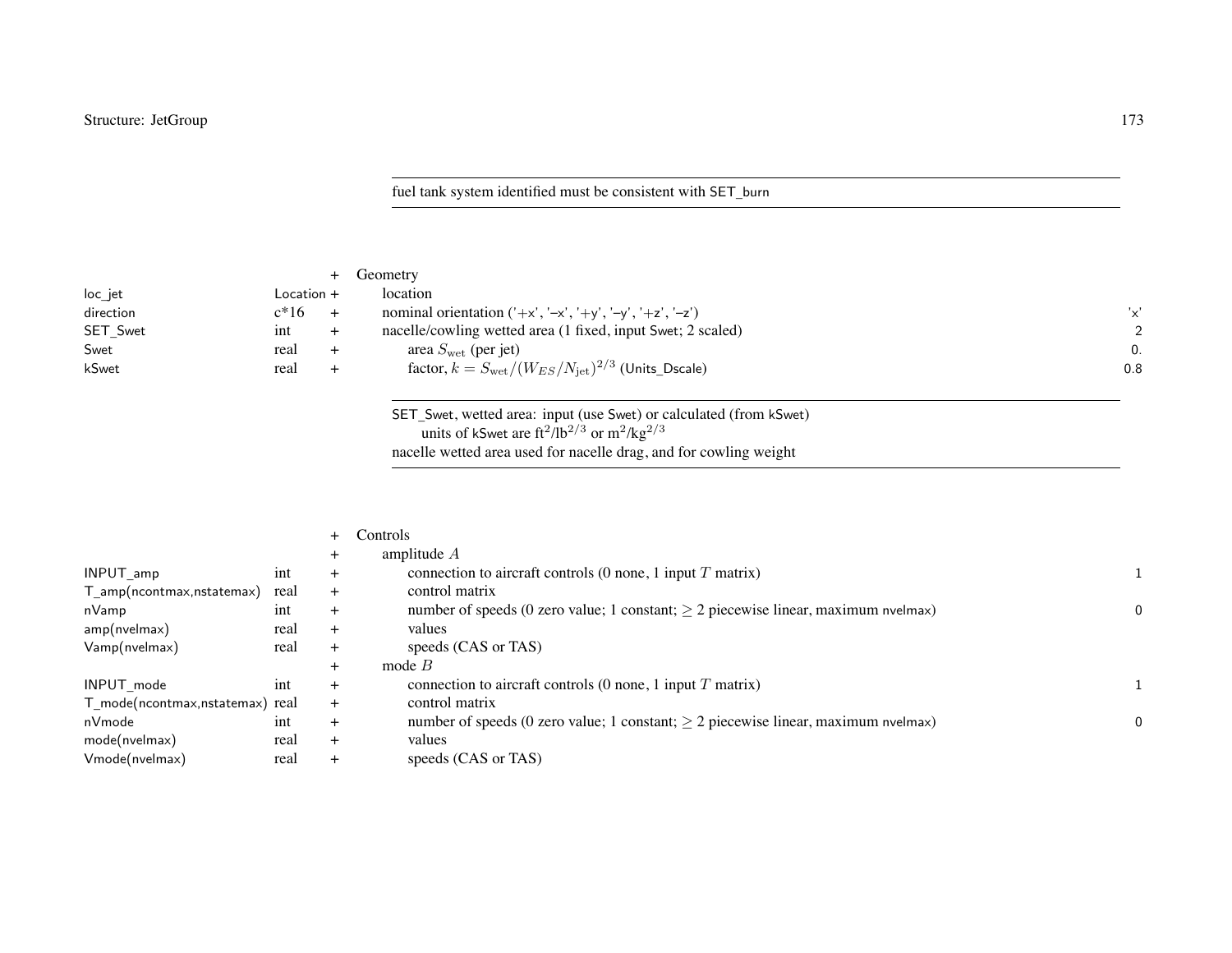## Structure: JetGroup 174

|                             |      | $\ddot{}$      | incidence $i$ (tilt)                                                                                                                                                                                                                                                                                                                                                                                                                                                                 |             |
|-----------------------------|------|----------------|--------------------------------------------------------------------------------------------------------------------------------------------------------------------------------------------------------------------------------------------------------------------------------------------------------------------------------------------------------------------------------------------------------------------------------------------------------------------------------------|-------------|
| <b>INPUT</b> incid          | int  | $\overline{+}$ | connection to aircraft controls $(0 \text{ none}, 1 \text{ input } T \text{ matrix})$                                                                                                                                                                                                                                                                                                                                                                                                | 1           |
| T_incid(ncontmax,nstatemax) |      |                |                                                                                                                                                                                                                                                                                                                                                                                                                                                                                      |             |
|                             | real | $\ddot{}$      | control matrix                                                                                                                                                                                                                                                                                                                                                                                                                                                                       |             |
| nVincid                     | int  | $\ddot{}$      | number of speeds (0 zero value; 1 constant; $\geq 2$ piecewise linear, maximum nvelmax)                                                                                                                                                                                                                                                                                                                                                                                              | 0           |
| incid(nvelmax)              | real | $\ddot{}$      | values                                                                                                                                                                                                                                                                                                                                                                                                                                                                               |             |
| Vincid(nvelmax)             | real | $\ddot{}$      | speeds (CAS or TAS)                                                                                                                                                                                                                                                                                                                                                                                                                                                                  |             |
|                             |      | $\pm$          | yaw $\psi$                                                                                                                                                                                                                                                                                                                                                                                                                                                                           |             |
| <b>INPUT</b> yaw            | int  | $\ddot{}$      | connection to aircraft controls (0 none, 1 input $T$ matrix)                                                                                                                                                                                                                                                                                                                                                                                                                         | 1           |
| T_yaw(ncontmax,nstatemax)   | real | $+$            | control matrix                                                                                                                                                                                                                                                                                                                                                                                                                                                                       |             |
| nVyaw                       | int  | $\ddot{}$      | number of speeds (0 zero value; 1 constant; $\geq 2$ piecewise linear, maximum nvelmax)                                                                                                                                                                                                                                                                                                                                                                                              | 0           |
| yaw(nvelmax)                | real | $\ddot{}$      | values                                                                                                                                                                                                                                                                                                                                                                                                                                                                               |             |
| Vyaw(nvelmax)               | real | $+$            | speeds (CAS or TAS)                                                                                                                                                                                                                                                                                                                                                                                                                                                                  |             |
|                             |      |                | for each component control, define matrix $T$ (for each control state) and value $c_0$<br>flight state specifies control state, or that control state obtained from conversion schedule<br>$c_0$ can be zero, constant, or function of flight speed (CAS or TAS, piecewise linear input)<br>by connecting aircraft control to comp control, flight state can specify comp control value<br>initial values if control is connected to trim variable; otherwise fixed for flight state |             |
|                             |      | $\pm$          | Nacelle Drag                                                                                                                                                                                                                                                                                                                                                                                                                                                                         |             |
| MODEL drag                  | int  | $\pm$          | model (0 none, 1 standard)                                                                                                                                                                                                                                                                                                                                                                                                                                                           |             |
| Idrag                       | real | $\ddot{}$      | incidence angle $i$ for helicopter nominal drag (deg; 0 for not tilt)                                                                                                                                                                                                                                                                                                                                                                                                                | 0.          |
|                             |      | $+$            | Weight                                                                                                                                                                                                                                                                                                                                                                                                                                                                               |             |
|                             |      | $\,{}^+$       | jet weight                                                                                                                                                                                                                                                                                                                                                                                                                                                                           |             |
| MODEL_weight                | int  | $\ddot{}$      | model (0 input, 1 RPJEM, 2 custom)                                                                                                                                                                                                                                                                                                                                                                                                                                                   |             |
| dWJet                       | real | $\pm$          | weight increment (all jets)                                                                                                                                                                                                                                                                                                                                                                                                                                                          | 0.          |
|                             |      | $\pm$          | engine system (except jet), engine section or nacelle group, air induction group                                                                                                                                                                                                                                                                                                                                                                                                     |             |
|                             |      | $\pm$          | model (0 input, 1 NDARC, 2 custom)                                                                                                                                                                                                                                                                                                                                                                                                                                                   |             |
| MODEL sys                   | int  | $\pm$          | engine system                                                                                                                                                                                                                                                                                                                                                                                                                                                                        | $\mathbf 1$ |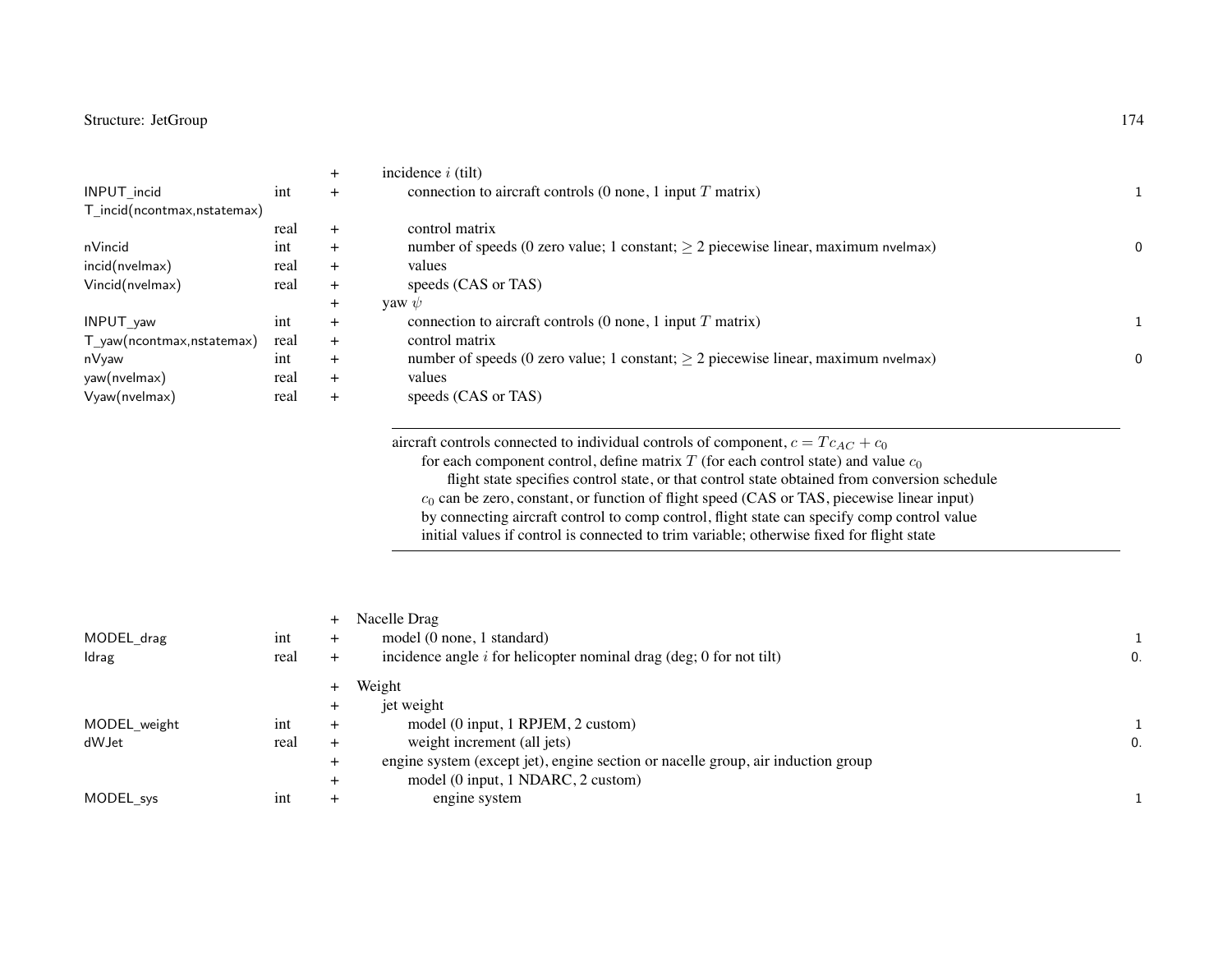#### Structure: JetGroup 175

| MODEL nac     | int  | $+$ | engine section or nacelle                            |     |
|---------------|------|-----|------------------------------------------------------|-----|
| MODEL air     | int  | $+$ | air induction                                        |     |
|               |      | $+$ | weight increment                                     |     |
| dWexh         | real | $+$ | exhaust                                              | 0.  |
| dWacc         | real | $+$ | accessories                                          | 0.  |
| dWsupt        | real | $+$ | engine support                                       | 0.  |
| dWcowl        | real | $+$ | engine cowling                                       | 0.  |
| dWpylon       | real | $+$ | pylon support                                        | 0.  |
| dWair         | real | $+$ | air induction                                        | 0.  |
|               |      | $+$ | <b>Technology Factors</b>                            |     |
| TECH_jet      | real | $+$ | jet weight $\chi_{\rm jet}$                          | 1.0 |
| TECH_jetcowl  | real | $+$ | engine cowling weight $\chi_{\text{cowl}}$           | 1.0 |
| TECH_jetpylon | real | $+$ | pylon structure weight $\chi_{\text{pylon}}$         | 1.0 |
| TECH_jetsupt  | real | $+$ | engine support structure weight $\chi_{\text{subt}}$ | 1.0 |
| TECH_jetair   | real | $+$ | air induction system weight $\chi_{\rm airind}$      | 1.0 |
| TECH_jetexh   | real | $+$ | exhaust system weight $\chi_{\rm exh}$               | 1.0 |
| TECH_jetacc   | real | $+$ | engine accessories weight $\chi_{\rm acc}$           | 1.0 |
|               |      |     |                                                      |     |

weight model result multiplied by technology factor and increment added:

Wxx = TECH\_xx\*Wxx\_model + dWxx; for fixed (input) weight use MODEL\_xx=0 or TECH\_xx=0.

engine system weight <sup>=</sup> engine <sup>+</sup> exhaust <sup>+</sup> accessory (WES used for nacelle wetted area)  $nacelle weight = support + cowl + pylon$ jet weight parameters in JetModel

|            |      |       | Nacelle Drag, Standard Model                               |  |
|------------|------|-------|------------------------------------------------------------|--|
|            |      |       | forward flight drag                                        |  |
| SET_drag   | int  |       | specification (1 fixed, $D/q$ ; 2 scaled, $C_D$ )          |  |
| DoQ        | real |       | area $(D/q)_0$                                             |  |
| CD.        | real |       | coefficient $C_{D0}$ (based on wetted area, $D/q = SC_D$ ) |  |
|            |      | $\pm$ | vertical drag                                              |  |
| SET Vdrag  | int  |       | specification (1 fixed, $D/q$ ; 2 scaled, $C_D$ )          |  |
| DoQV       | real |       | area $(D/q)_V$                                             |  |
| <b>CDV</b> | real |       | coefficient $C_{DV}$ (based on wetted area, $D/q = SC_D$ ) |  |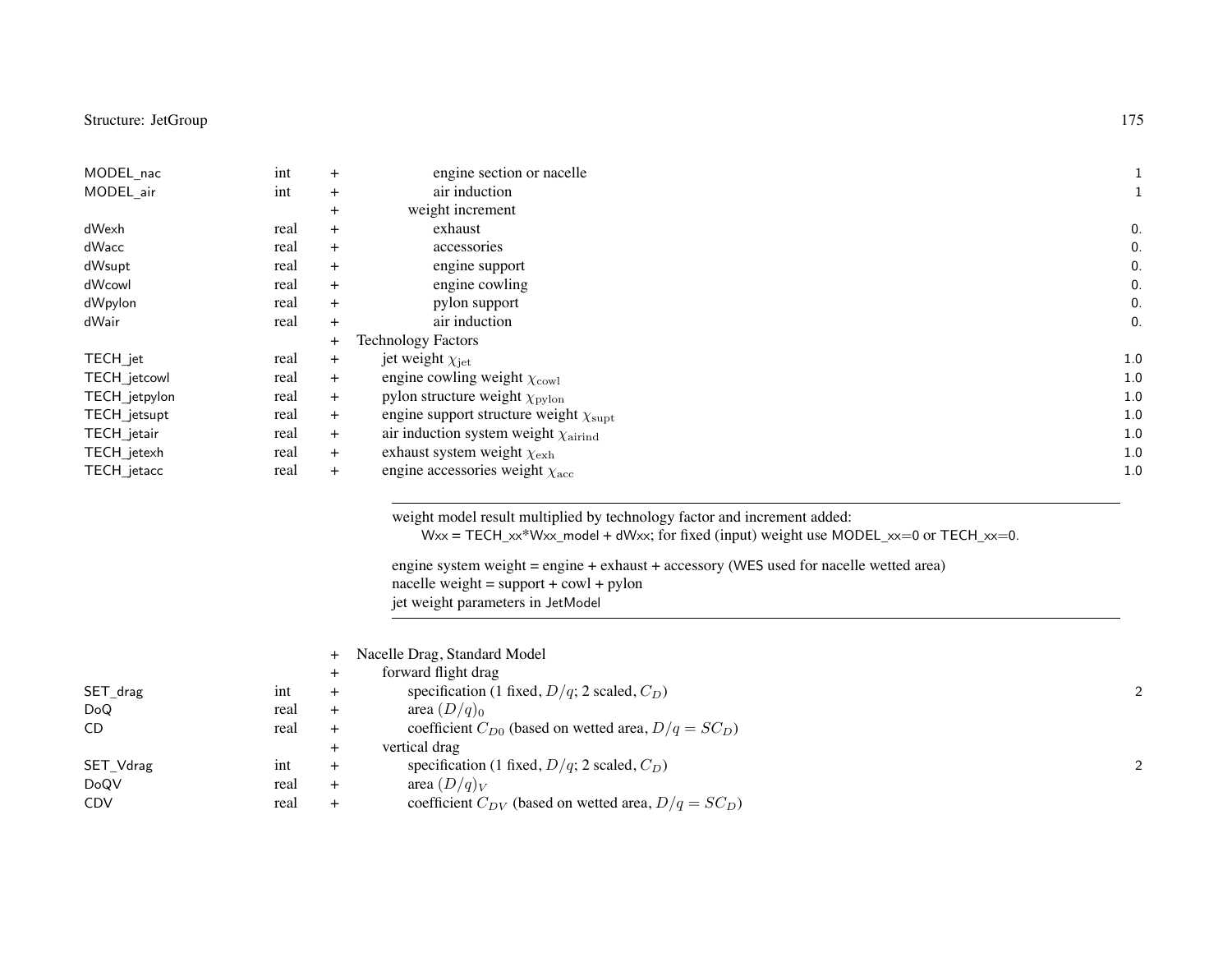| Structure: JetGroup | 176 |
|---------------------|-----|
|---------------------|-----|

| MODEL_Djet<br>Xdrag | int<br>real | $\ddot{}$<br>$+$<br>$\ddot{}$ | transition from forward flight drag to vertical drag<br>model (0 none)<br>exponent $X_d$     | 2.0          |
|---------------------|-------------|-------------------------------|----------------------------------------------------------------------------------------------|--------------|
|                     |             |                               | SET_xxx: fixed (use DoQ) or scaled (use CD); other parameter calculated                      |              |
|                     |             |                               | Cooling Drag                                                                                 |              |
| DoQ_cool            | real        | $+$                           | area $(D/q)_{\text{cool}}$                                                                   | 0.           |
|                     |             | $+$                           | Engine Section or Nacelle Group, NDARC Weight Model                                          |              |
| MODEL nacelle       | int         | $\ddot{}$                     | model (1 parametric, 2 scale with thrust, 3 Boeing, 4 Raymer (transport))                    |              |
| fWpylon             | real        | $\pm$                         | pylon support structure weight $f_{\text{pylon}}$ (fraction maximum takeoff weight)          | $\mathbf{0}$ |
|                     |             | $+$                           | nacelle group weight, W vs $T_{0C}$                                                          |              |
| Knac                | real        | $\ddot{}$                     | factor $K_{\text{nac}}$                                                                      |              |
| Xnac                | real        | $\ddot{}$                     | exponent $X_{\text{nac}}$                                                                    |              |
| n_clf               | real        | $+$                           | Boeing: crash load factor                                                                    | 20.          |
| fWidth_nac          | real        | $\pm$                         | Raymer: nacelle width (fraction nacelle length)                                              | 0.2          |
|                     |             | $\pm$                         | Air Induction Group, NDARC Weight Model                                                      |              |
| MODEL_airind        | int         | $+$                           | model (1 parametric, 2 area)                                                                 |              |
| fWair               | real        | $\ddot{}$                     | air induction weight $f_{\text{airind}}$ (fraction engine support plus air induction weight) | 0.3          |
| Uair                | real        | $\ddot{}$                     | weight per nacelle area $U_{\text{airind}}$ (lb/ft <sup>2</sup> or kg/m <sup>2</sup> )       |              |
|                     |             | $\,^+$                        | Engine System, NDARC Model                                                                   |              |
|                     |             | $\ddot{}$                     | exhaust system weight, per jet; $W_{\text{exh}}$ vs $T_{0C}$                                 |              |
| Kwt0_exh            | real        | $\pm$                         | $K_{0\text{exh}}$                                                                            | $\mathbf{0}$ |
| Kwt1_exh            | real        | $\pm$                         | $K_{1\text{exh}}$                                                                            | 0.002        |
|                     |             | $\pm$                         | engine accessories                                                                           |              |
| MODEL_lub           | int         | $+$                           | lubrication system weight (1 in jet weight, 2 in accessory weight)                           | 1            |
|                     |             | $+$                           | <b>Custom Weight Model</b>                                                                   |              |
| WtParam_jetsys(8)   | real        | $\pm$                         | parameters                                                                                   | $\mathbf{0}$ |
|                     |             |                               |                                                                                              |              |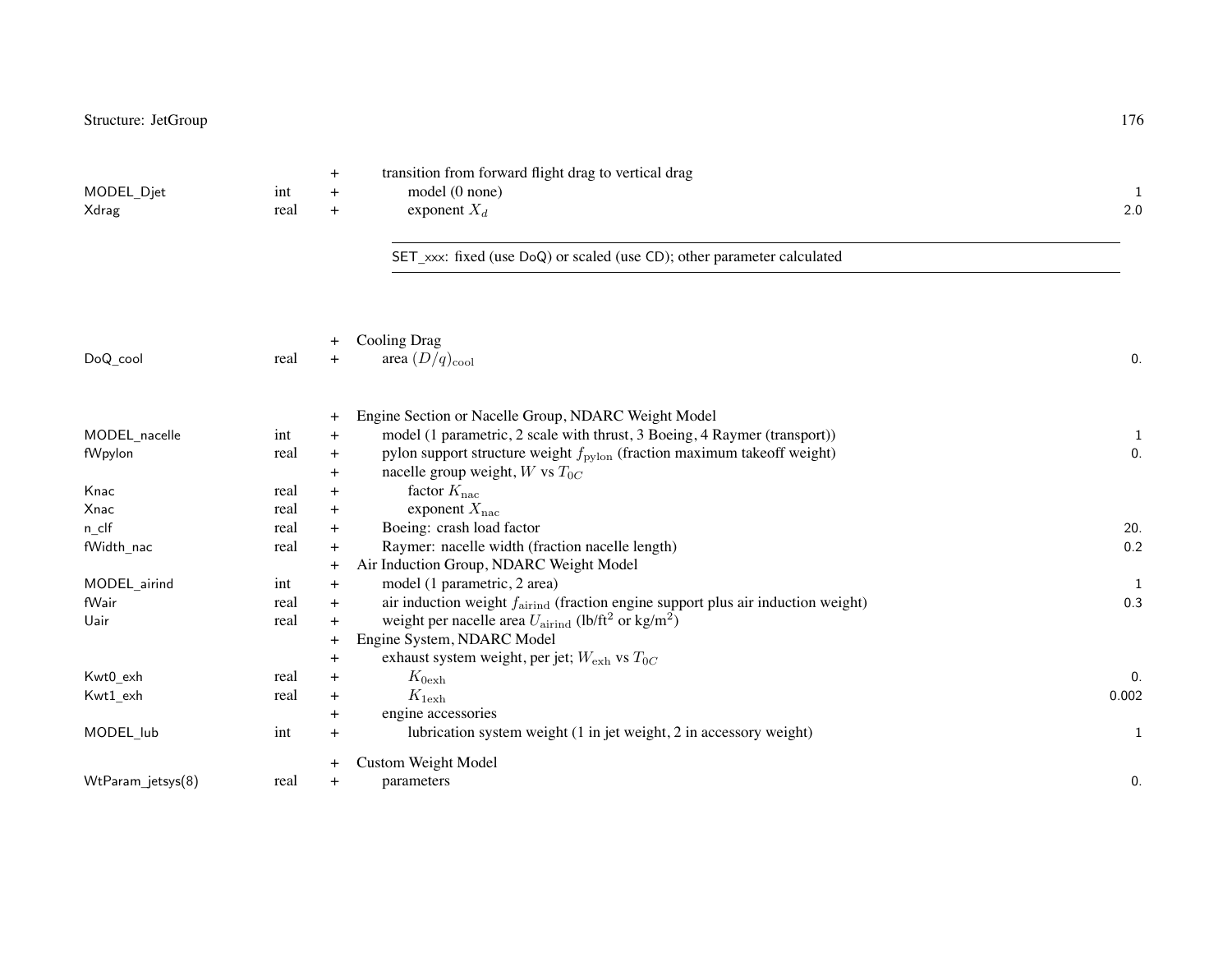| Variable       | Type       |        | Description                                                                              | Default      |
|----------------|------------|--------|------------------------------------------------------------------------------------------|--------------|
|                |            | $+$    | Charge Group                                                                             |              |
| title          | $c*100$    | $+$    | title                                                                                    |              |
| notes          | $c*1000 +$ |        | notes                                                                                    |              |
|                |            | $+$    | Description                                                                              |              |
| MODEL charge   | $c*32$     | $+$    | charger model                                                                            | $, \cdot$    |
| IDENT_charge   | $c*16$     | $+$    | charger identification                                                                   | 'Charge'     |
| nCharge        | int        | $+$    | number of chargers $N_{\text{chrg}}$                                                     |              |
| Pchrg          | real       | $+$    | charger power $P_{\text{chrg}}$ (SLS static at takeoff rating, 0. for P0_ref(rating_to)) | $\mathbf{0}$ |
| rating_to      | $c*12$     | $+$    | takeoff power rating                                                                     | 'MCP'        |
| rating_idle    | $c*12$     | $^{+}$ | idle power rating                                                                        | 'MCP'        |
| kFuelTank      | int        | $+$    | fuel tank system number (generated)                                                      |              |
| kFuelTank burn | int        | $+$    | fuel tank system number (burned)                                                         |              |

MODEL \_charge: charger model

'fuel' <sup>=</sup> fuel cell; IDENT\_charge <sup>→</sup> FuelCellModel; fuel generated is energy; fuel burned is weight (kFuelTank\_burn) 'solar' = solar cell; IDENT\_charge  $\rightarrow$  SolarCellModel; fuel generated is energy 'simple' <sup>=</sup> simple charger; no model identified; fuel generated is energy

charger identification: match ident of FuelCellModel or SolarCellModel

for fixed charger: use  $P_{\text{chrg}} = 0$ . and no size task (or charger power not sized)

fuel tank system identified for generation must store and use energy (may have BatteryModel) fuel tank system identified for burn must store and use weight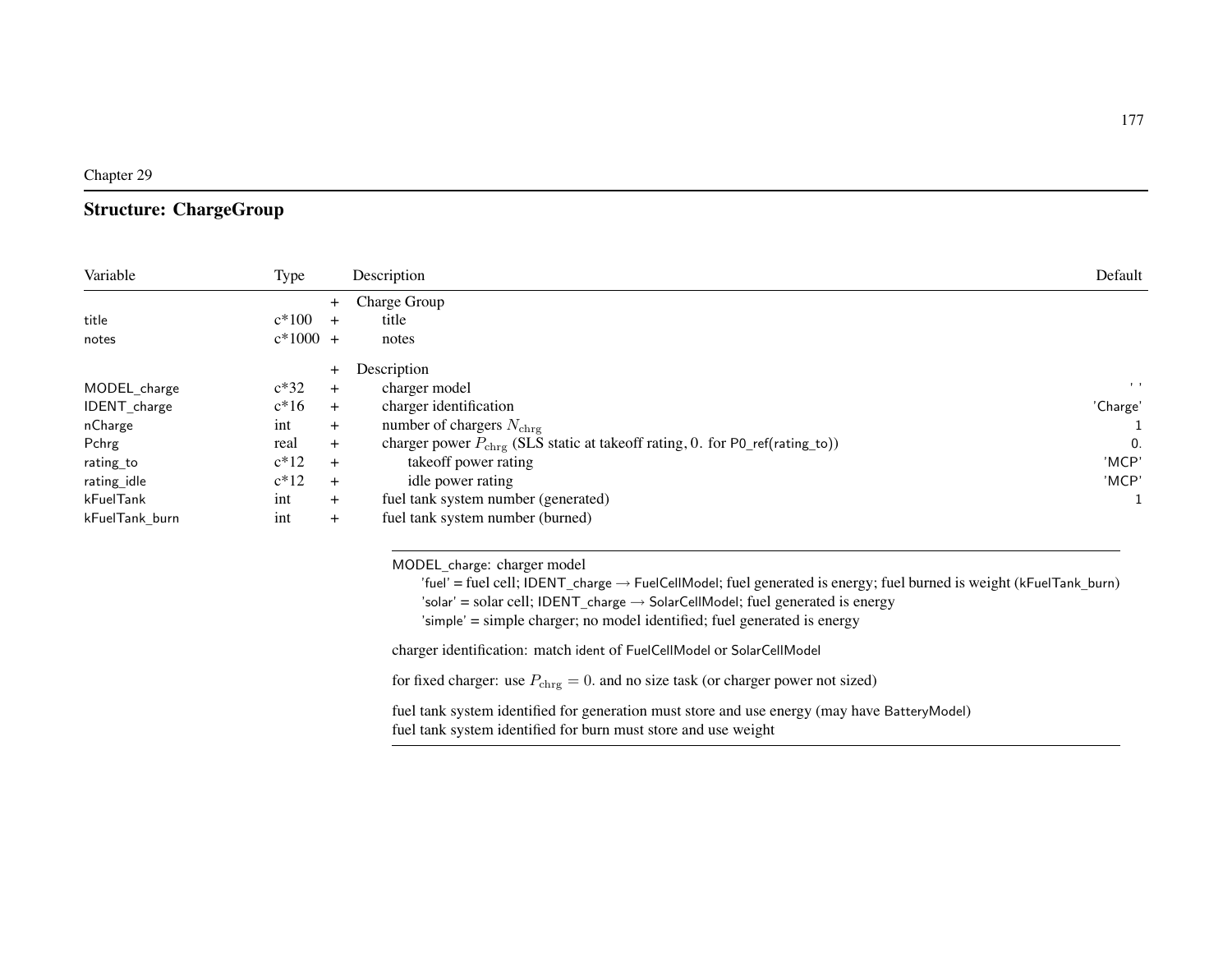|             |            | $+$ | Installation                                                          |       |
|-------------|------------|-----|-----------------------------------------------------------------------|-------|
| Kffd        | real       | $+$ | deterioration factor on charger fuel flow or performance $K_{ffd}$    | 1.05  |
| eta d       | real       | $+$ | charger inlet efficiency $\eta_d$ (fraction, for $\delta_M$ )         | 0.98  |
|             |            | $+$ | auxiliary air momentum drag                                           |       |
| fMF_auxair  | real       | $+$ | mass flow $f_{\text{aux}}$ (fraction charger mass flow)               | 0.007 |
| eta auxair  | real       | $+$ | ram recovery efficiency $\eta_{\text{aux}}$                           | 0.75  |
|             |            | $+$ | Simple charger                                                        |       |
| Pmax        | real       | $+$ | design maximum power $P_{\text{max}}$                                 | 0.    |
| eta_chrg    | real       | $+$ | efficiency $\eta_{\rm chrg}$                                          | 1.0   |
| SW          | real       | $+$ | specific weight $S$ (per charger)                                     |       |
|             |            | $+$ | Geometry                                                              |       |
| loc_charger | Location + |     | location                                                              |       |
| direction   | $c*16$     | $+$ | nominal orientation $('+x', '+x', '+y', '+y', '+z', '+z')$            | 'x'   |
| SET_Swet    | int        | $+$ | nacelle/cowling wetted area (1 fixed, input Swet; 2 scaled)           | 2     |
| Swet        | real       | $+$ | area $S_{\text{wet}}$ (per charger)                                   | 0.    |
| kSwet       | real       | $+$ | factor, $k = S_{\text{wet}}/(W/N_{\text{chrg}})^{2/3}$ (Units_Dscale) | 0.8   |

SET \_ Swet, wetted area: input (use Swet) or calculated (from kSwet) units of kSwet are ft<sup>2</sup>/lb<sup>2</sup>*/*<sup>3</sup> or <sup>m</sup><sup>2</sup>/kg<sup>2</sup>*/*<sup>3</sup> nacelle wetted area used for nacelle drag

|                                 |      | Controls                                                                                |  |
|---------------------------------|------|-----------------------------------------------------------------------------------------|--|
|                                 |      | amplitude $A$                                                                           |  |
| INPUT amp                       | 1nt  | connection to aircraft controls (0 none, 1 input $T$ matrix)                            |  |
| $T_{amp}$ (ncontmax, nstatemax) | real | control matrix                                                                          |  |
| nVamp                           | 1nt  | number of speeds (0 zero value; 1 constant; $\geq 2$ piecewise linear, maximum nvelmax) |  |
| amp(nvelmax)                    | real | values                                                                                  |  |
| Vamp(nvelmax)                   | real | speeds (CAS or TAS)                                                                     |  |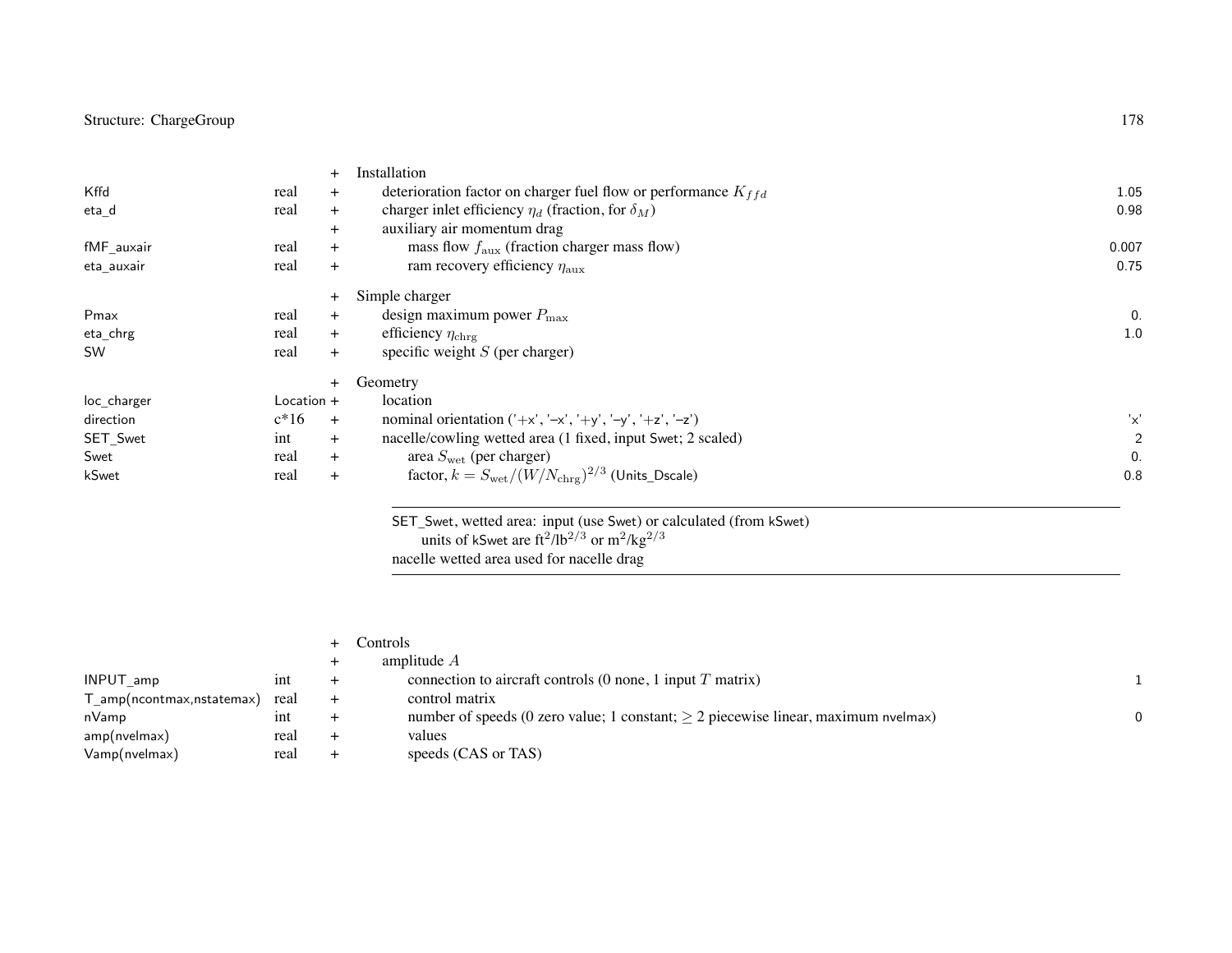|                                        |      | $\ddot{}$ | mode $B$                                                                                |   |
|----------------------------------------|------|-----------|-----------------------------------------------------------------------------------------|---|
| INPUT mode                             | int  | $+$       | connection to aircraft controls $(0 \text{ none}, 1 \text{ input } T \text{ matrix})$   |   |
| T_mode(ncontmax,nstatemax)             | real | $+$       | control matrix                                                                          |   |
| nVmode                                 | int  | $+$       | number of speeds (0 zero value; 1 constant; $\geq 2$ piecewise linear, maximum nvelmax) | 0 |
| mode(nvelmax)                          | real | $+$       | values                                                                                  |   |
| Vmode(nvelmax)                         | real | $\pm$     | speeds (CAS or TAS)                                                                     |   |
|                                        |      | $\pm$     | incidence $i$ (tilt)                                                                    |   |
| <b>INPUT</b> incid                     | int  | $+$       | connection to aircraft controls $(0 \text{ none}, 1 \text{ input } T \text{ matrix})$   |   |
| T_incid(ncontmax,nstatemax)            |      |           |                                                                                         |   |
|                                        | real | $+$       | control matrix                                                                          |   |
| nVincid                                | int  | $+$       | number of speeds (0 zero value; 1 constant; $\geq 2$ piecewise linear, maximum nvelmax) | 0 |
| incid(nvelmax)                         | real | $\ddot{}$ | values                                                                                  |   |
| Vincid(nvelmax)                        | real | $+$       | speeds (CAS or TAS)                                                                     |   |
|                                        |      | $\ddot{}$ | yaw $\psi$                                                                              |   |
| <b>INPUT</b> yaw                       | int  | $+$       | connection to aircraft controls $(0 \text{ none}, 1 \text{ input } T \text{ matrix})$   |   |
| $T_{\text{v}}$ aw(ncontmax, nstatemax) | real | $+$       | control matrix                                                                          |   |
| nVyaw                                  | int  | $+$       | number of speeds (0 zero value; 1 constant; $\geq 2$ piecewise linear, maximum nvelmax) | 0 |
| yaw(nvelmax)                           | real | $\ddot{}$ | values                                                                                  |   |
| Vyaw(nvelmax)                          | real | $\ddot{}$ | speeds (CAS or TAS)                                                                     |   |
|                                        |      |           |                                                                                         |   |

| aircraft controls connected to individual controls of component, $c = Tc_{AC} + c_0$          |
|-----------------------------------------------------------------------------------------------|
| for each component control, define matrix T (for each control state) and value $c_0$          |
| flight state specifies control state, or that control state obtained from conversion schedule |
| $c_0$ can be zero, constant, or function of flight speed (CAS or TAS, piecewise linear input) |
| by connecting aircraft control to comp control, flight state can specify comp control value   |
| initial values if control is connected to trim variable; otherwise fixed for flight state     |
|                                                                                               |

MODEL\_drag

- <sup>+</sup> Nacelle Drag
- drag int + model (0 none, 1 standard) 1 Idrag  $\overline{\phantom{a}}$  real  $\overline{\phantom{a}}$  incidence angle *i* for helicopter nominal drag (deg; 0 for not tilt) 0.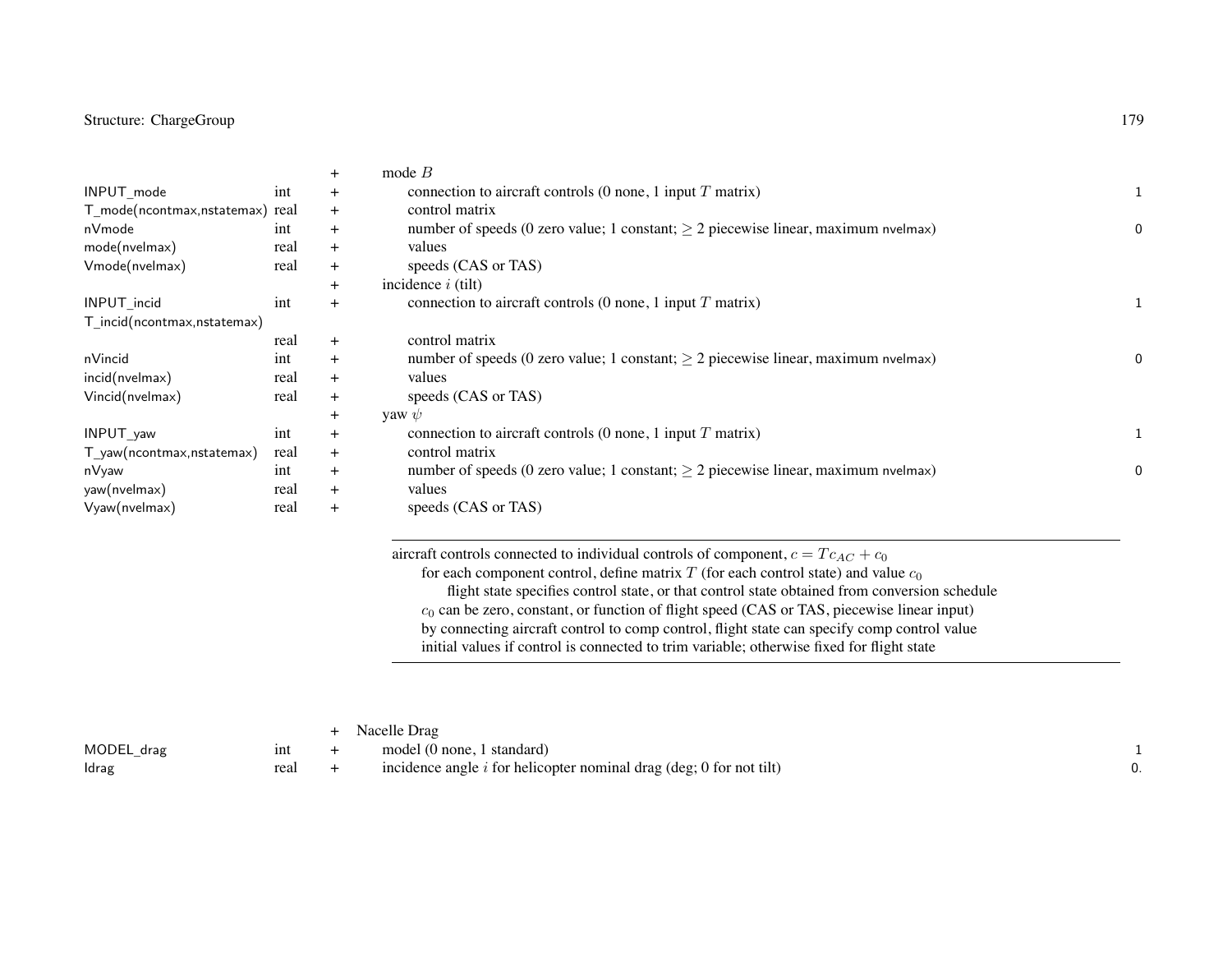|              |      |   | Weight                              |     |
|--------------|------|---|-------------------------------------|-----|
|              |      |   | charger weight                      |     |
| MODEL_weight | int  |   | model (0 input, 1 NDARC, 2 custom)  |     |
| dWChrg       | real |   | weight increment (all chargers)     | 0.  |
|              |      | ÷ | <b>Technology Factors</b>           |     |
| TECH_chrg    | real |   | charger weight $\chi_{\text{chrg}}$ | 1.0 |
|              |      |   |                                     |     |

weight model result multiplied by technology factor and increment added:

Wxx = TECH\_xx\*Wxx\_model + dWxx; for fixed (input) weight use MODEL\_xx=0 or TECH\_xx=0.

engine system weight <sup>=</sup> engine <sup>+</sup> exhaust <sup>+</sup> accessory <sup>=</sup> charge group weight (WES used for nacelle wetted area) charger weight parameters in FuelCellModel or SolarCellModel

|             |      | $+$   | Nacelle Drag, Standard Model                               |               |
|-------------|------|-------|------------------------------------------------------------|---------------|
|             |      | $+$   | forward flight drag                                        |               |
| SET_drag    | int  | $^+$  | specification (1 fixed, $D/q$ ; 2 scaled, $C_D$ )          | $\mathcal{P}$ |
| DoQ         | real | $+$   | area $(D/q)_0$                                             |               |
| CD          | real | $+$   | coefficient $C_{D0}$ (based on wetted area, $D/q = SC_D$ ) |               |
|             |      | $+$   | vertical drag                                              |               |
| SET_Vdrag   | int  | $^+$  | specification (1 fixed, $D/q$ ; 2 scaled, $C_D$ )          | $\mathcal{P}$ |
| DoQV        | real | $+$   | area $(D/q)_V$                                             |               |
| <b>CDV</b>  | real | $+$   | coefficient $C_{DV}$ (based on wetted area, $D/q = SC_D$ ) |               |
|             |      | $+$   | transition from forward flight drag to vertical drag       |               |
| MODEL Dchrg | int  | $+$   | model (0 none)                                             |               |
| Xdrag       | real | $\pm$ | exponent $X_d$                                             | 2.0           |

SET \_ xxx: fixed (use DoQ) or scaled (use CD); other parameter calculated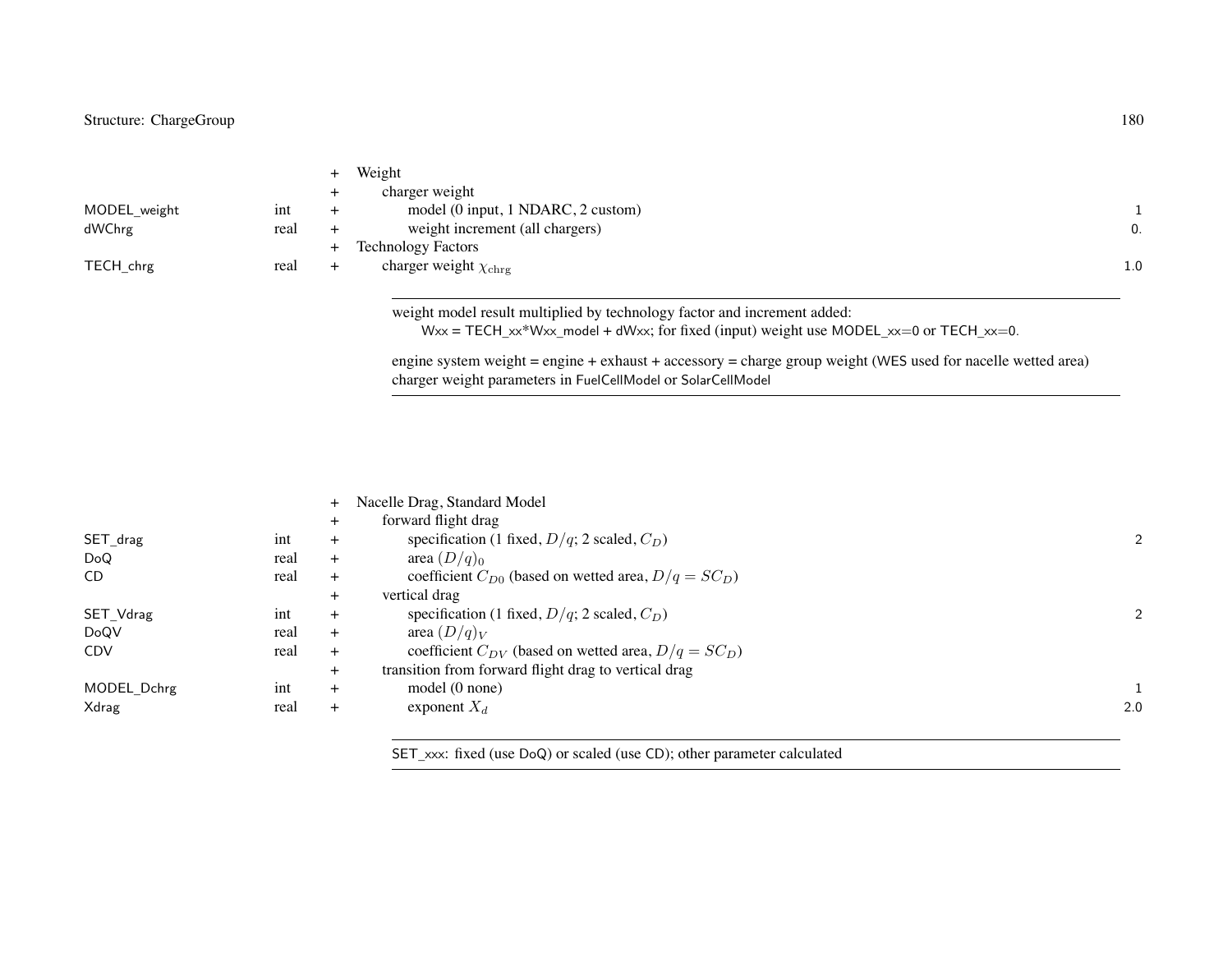| DoQ_cool           | real | $+$ | + Cooling Drag<br>area $(D/q)_{\text{cool}}$ | 0.           |
|--------------------|------|-----|----------------------------------------------|--------------|
| WtParam_chrgsys(8) | real | $+$ | + Custom Weight Model<br>parameters          | $\mathbf{0}$ |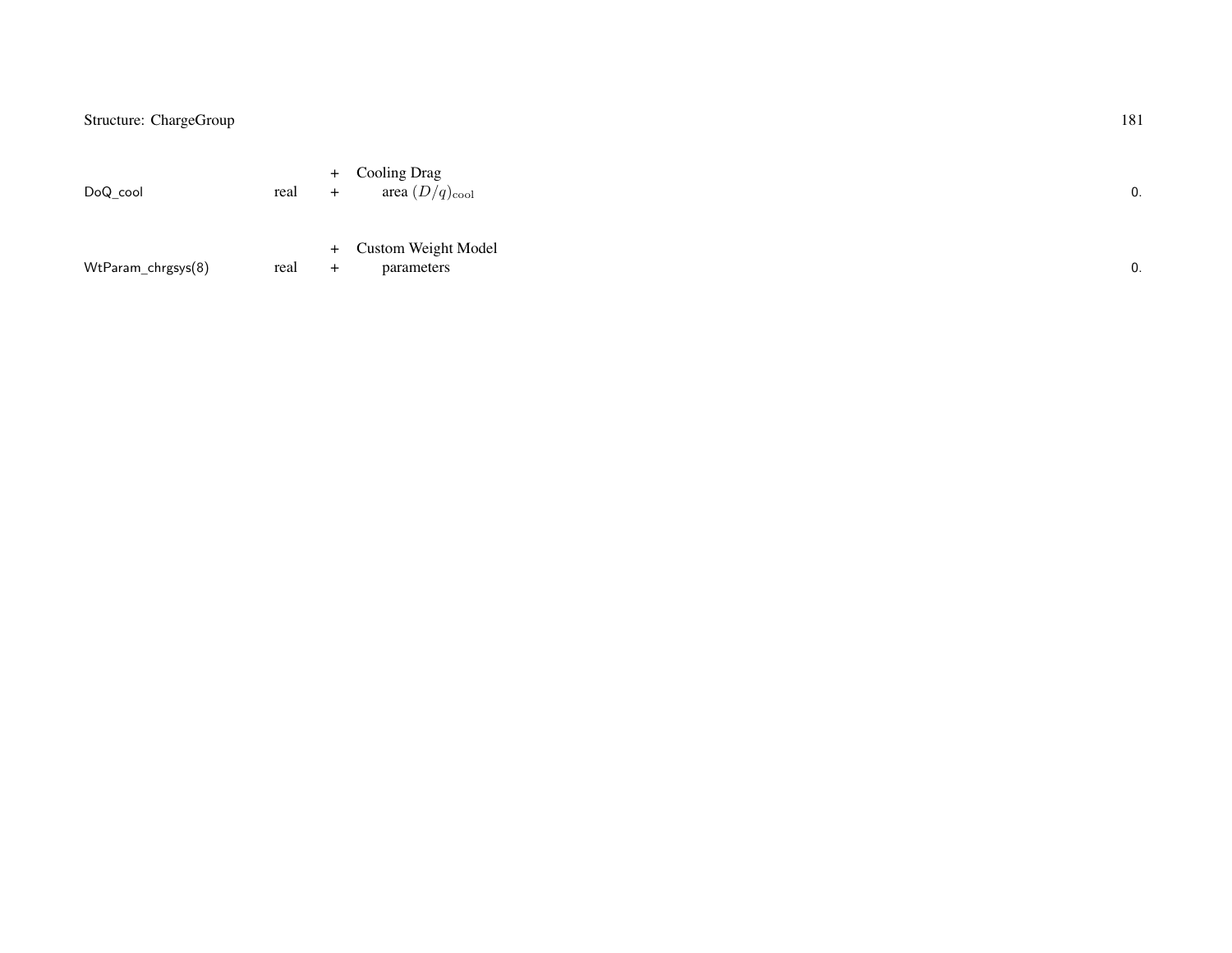| Variable     | Type       |        | Description                                                                                                                                                                                                                                                                    | Default   |
|--------------|------------|--------|--------------------------------------------------------------------------------------------------------------------------------------------------------------------------------------------------------------------------------------------------------------------------------|-----------|
|              |            | $^{+}$ | Engine Model                                                                                                                                                                                                                                                                   |           |
| title        | $c*100$    | $+$    | title                                                                                                                                                                                                                                                                          | 'Default' |
| notes        | $c*1000 +$ |        | notes                                                                                                                                                                                                                                                                          |           |
| ident        | $c*16$     | $+$    | identification                                                                                                                                                                                                                                                                 | 'Engine'  |
|              |            |        | engine identification: used by IDENT engine of EngineGroup input (eg 'T800')                                                                                                                                                                                                   |           |
|              |            |        | installed: power available $P_{av}$ , power required $P_{req}$ , gross jet thrust $F_G$ , net jet thrust $F_N$<br>uninstalled: power available $P_a$ , power required $P_q$ , gross jet thrust $F_g$ , net jet thrust $F_n$<br>" $0$ " = SLS static; " $C$ " = MCP             |           |
|              |            |        | mass flow = power / specific power $(SP = P/m)$ ; fuel flow = specific fuel consumption * power (sfc = $\dot{w}/P$ )                                                                                                                                                           |           |
|              |            |        | engine model can be used by more than one engine group, so all parameters fixed                                                                                                                                                                                                |           |
|              |            |        | as model for turbojet or reaction drive of convertible engine:<br>only use sfc0C_ref, sfc0C_ref, and parameters for optimum speed, thrust available, and performance<br>P0 ref and SP0 ref required, but not used; weight, ratings, technology, and scaling variables not used |           |
|              |            | $+$    | Weight                                                                                                                                                                                                                                                                         |           |
| MODEL weight | int        | $+$    | RPTEM model (0 fixed, 1 $W(P)$ , 2 $SW(\dot{m})$ )                                                                                                                                                                                                                             |           |
| Weng         | real       | $+$    | engine weight (fixed)                                                                                                                                                                                                                                                          | 0.        |
|              |            | $\pm$  | engine weight, $W_{\text{eng}}$ vs $P_{\text{eng}}$ model ( $W = K_{0\text{eng}} + K_{1\text{eng}}P + K_{2\text{eng}}P^{X_{\text{eng}}}$ )                                                                                                                                     |           |
| Kwt0_eng     | real       | $+$    | constant $K_{0eng}$                                                                                                                                                                                                                                                            | 0.        |
| Kwt1_eng     | real       | $+$    | constant $K_{1\text{eng}}$                                                                                                                                                                                                                                                     | 0.25      |
| Kwt2_eng     | real       | $+$    | constant $K_{2enq}$                                                                                                                                                                                                                                                            | 0.        |
| Xwt_eng      | real       | $^{+}$ | exponent $X_{\text{eng}}$                                                                                                                                                                                                                                                      | 0.        |
|              |            | $+$    | engine weight, $SW = P_{\text{eng}}/W_{\text{eng}}$ vs $\dot{m}_{0C}$ model                                                                                                                                                                                                    |           |
| SW_ref       | real       | $+$    | specific weight reference $SW_{ref}$ ( $\dot{m} = \dot{m}_{tech}$ )                                                                                                                                                                                                            | 4.        |
| SW_limit     | real       | $+$    | specific weight limit $SW_{\text{lim}}$ $(\dot{m} = \dot{m}_{\text{lim}})$                                                                                                                                                                                                     | 5.        |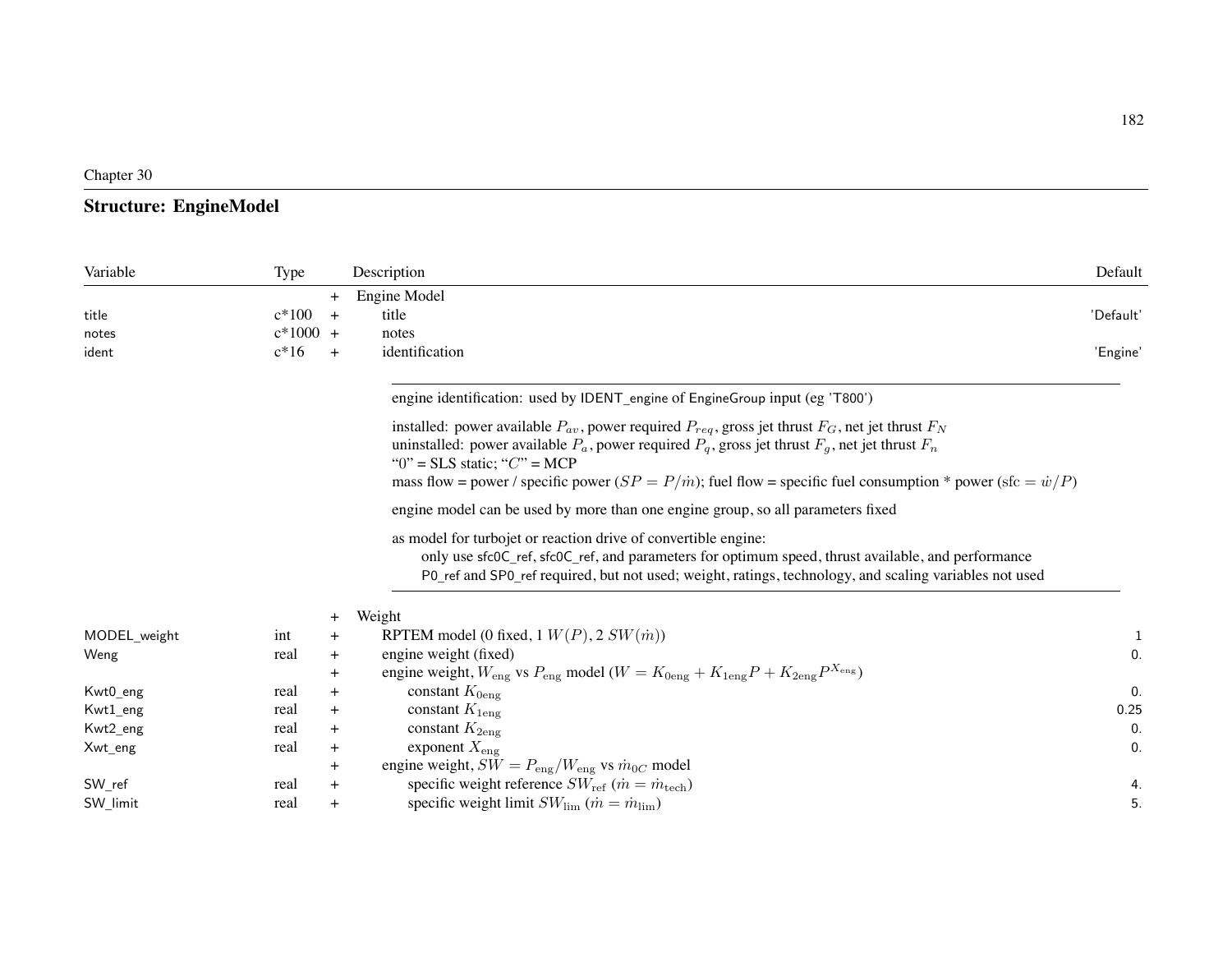|                         |        |     | Custom Weight Model                                    |        |
|-------------------------|--------|-----|--------------------------------------------------------|--------|
| $WtParam$ engine $(8)$  | real   | $+$ | parameters                                             | 0.     |
|                         |        |     | Parameters                                             |        |
|                         |        |     | <b>Engine Ratings</b>                                  |        |
| nrate                   | int    | $+$ | number of ratings (maximum nratemax)                   |        |
| rating(nratemax)        | $c*12$ | $+$ | rating designations                                    | 'MCP'  |
|                         |        |     | Reference                                              |        |
| P0_ref(nratemax)        | real   | $+$ | power $(P_0)$                                          | 2000.  |
| SP0 ref(nratemax)       | real   | $+$ | specific power $(SP_0)$                                | 150.   |
| Pmech ref(nratemax)     | real   | $+$ | mechanical limit of power $(P_{\text{mech}})$          | 2500.  |
| sfc0C_ref               | real   | $+$ | specific fuel consumption at MCP ( $sfc_{0C}$ )        | 0.45   |
| SF <sub>0</sub> C ref   | real   | $+$ | specific jet thrust $(F_{q0C} = SF_{0C} \dot{m}_{0C})$ | 10.    |
| Nspec_ref               | real   | $+$ | specification turbine speed $(N_{\rm spec})$           | 20000. |
| Nopt <sub>0</sub> C ref | real   | $+$ | optimum turbine speed at MCP ( $N_{\text{opt0C}}$ )    | 20000. |

Reference Engine Rating: SLS, static

if MCP scaled, ratios to MCP values kept constant

engine rating: match rating designation in FltState; typically designated as

'ERP' <sup>=</sup> Emergency Rated Power (OEI power)

'CRP' <sup>=</sup> Contigency Rated Power (2.5 min)

'MRP' <sup>=</sup> Maximum Rated Power (5 or 10 min)

- 'IRP' <sup>=</sup> Intermediate Rated Power (30 min)
- 'MCP' <sup>=</sup> Maximum Continuous Power (normal operations)

engine model being used may not contain data for all ratings

|            |        |     | Technology                                                                                        |  |
|------------|--------|-----|---------------------------------------------------------------------------------------------------|--|
| SPOC tech  | real + |     | specific power at MCP $SP_{\text{tech}}$ (0. for SP0 ref(MCP))                                    |  |
| sfc0C tech | real   | $+$ | specific fuel consumption at MCP $\text{sfc}_{\text{tech}}$ (0. for $\text{sfcOC}_{\text{ref}}$ ) |  |
| Nspec tech | real   | $+$ | specification turbine speed $N_{\text{tech}}$ (0. for Nspec_ref)                                  |  |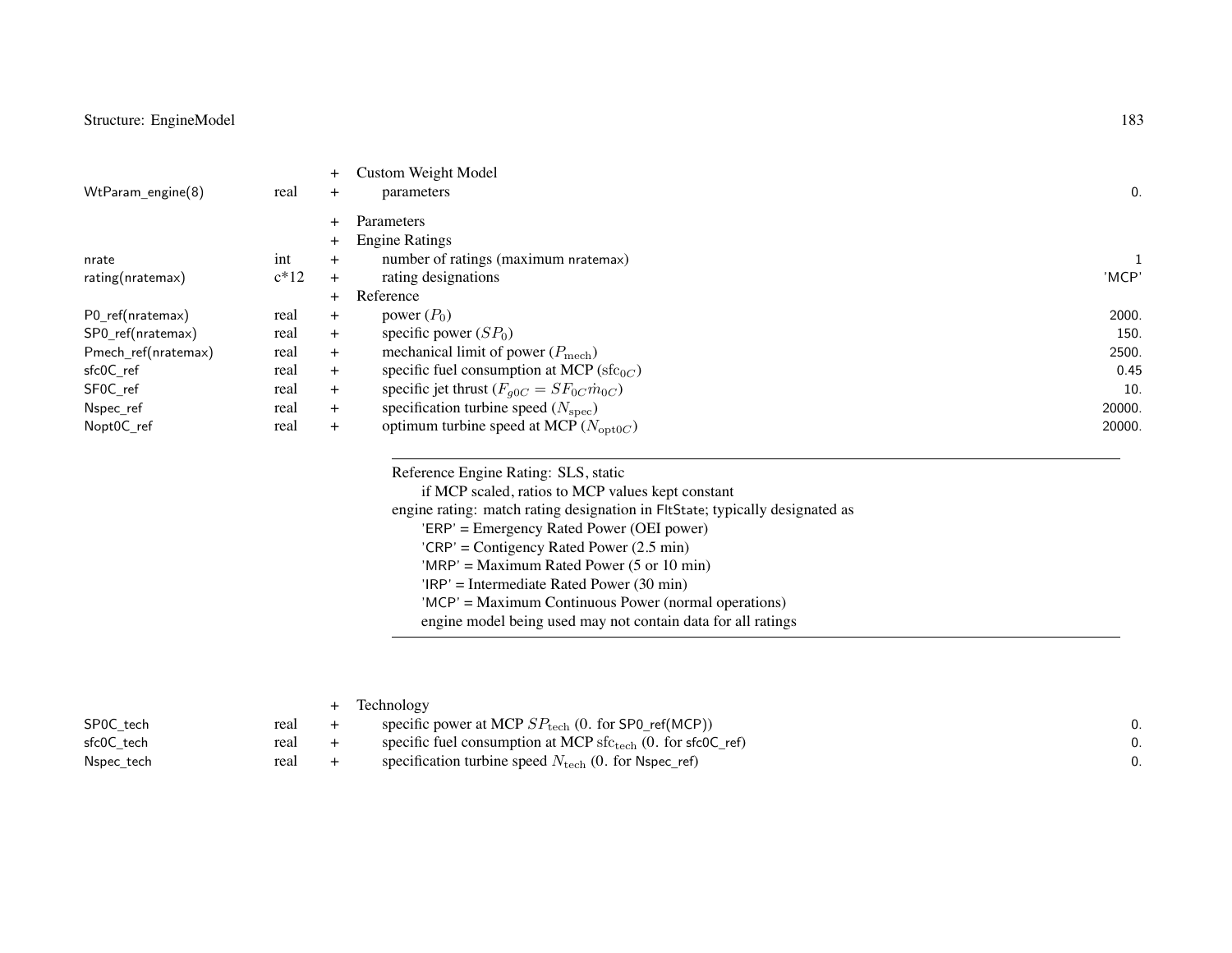|             |      | $+$ | Scaling                                                                                                                                                                                                                                                                                                                                                                                                                                                                                                                  |              |
|-------------|------|-----|--------------------------------------------------------------------------------------------------------------------------------------------------------------------------------------------------------------------------------------------------------------------------------------------------------------------------------------------------------------------------------------------------------------------------------------------------------------------------------------------------------------------------|--------------|
| FIX size    | int  | $+$ | engine size (0 scaled, 1 fixed)                                                                                                                                                                                                                                                                                                                                                                                                                                                                                          | $\mathbf{0}$ |
| MF limit    | real | $+$ | mass flow at limit $SP$ and sfc $(\dot{m}_{\rm lim})$                                                                                                                                                                                                                                                                                                                                                                                                                                                                    | 30.          |
| SP0C limit  | real | $+$ | specific power limit $SP_{\text{lim}}$                                                                                                                                                                                                                                                                                                                                                                                                                                                                                   | 200.         |
| sfc0C limit | real | $+$ | specific fuel consumption limit $\rm sfc_{\rm lim}$                                                                                                                                                                                                                                                                                                                                                                                                                                                                      | 0.34         |
| KNspec      | real | $+$ | specification turbine speed variation $(K_{Ns2})$                                                                                                                                                                                                                                                                                                                                                                                                                                                                        | 0.           |
|             |      |     | $SP$ and sfc functions are defined by values SP0C tech, sfc0C tech, $\dot{m}_{\text{tech}}$ =P0C ref/SP0C tech<br>and limits SP0C limit, sfc0C limit, MF limit<br>defaults SP0C tech=SP0 ref(MCP), sfc0C tech=sfc0C ref, Nspec tech=Nspec ref<br>require $\dot{m}_{\text{tech}} < \dot{m}_{\text{lim}}$ (otherwise get $SP_{0C} =$ SP0C_tech and sfc <sub>0C</sub> = sfc0C tech)<br>for no variation of $SP$ , sfc, and SW with scale, use FIX size=1 or MF limit=0.<br>engine weight scaling determined by MODEL weight |              |

|            |      |       | Optimum Power Turbine Speed                                            |     |
|------------|------|-------|------------------------------------------------------------------------|-----|
| MODEL OptN | int  |       | model (0 none, 1 linear, 2 cubic)                                      |     |
|            |      | $\pm$ | linear, $N_{\rm opt}/N_{\rm spec}$ vs $P_q/P_0$                        |     |
| KNoptA     | real | $\pm$ | constant $K_{N \text{opt} A}$                                          |     |
| KNoptB     | real | $+$   | constant $K_{N \text{opt} B}$                                          | 0.  |
|            |      | $+$   | cubic, $N_{\text{opt}}/N_{\text{opt0}C}$ vs $P_q/P_{0C}$               |     |
| KNopt0     | real | $\pm$ | constant $K_{N\text{opt0}}$                                            |     |
| KNopt1     | real | $+$   | constant $K_{N\text{opt1}}$                                            | 0.  |
| KNopt2     | real | $+$   | constant $K_{Nopt2}$                                                   | 0.  |
| KNopt3     | real | $+$   | constant $K_{N \text{opt3}}$                                           | 0.  |
| XNopt      | real | $+$   | exponent $X_{N\text{opt}}$                                             | 0.  |
|            |      | $+$   | power turbine efficiency function, $\eta_t(N)/\eta_t(N_{\text{spec}})$ |     |
| XNeta      | real | $\pm$ | exponent $X_{N\eta}$                                                   | 2.0 |

engine power and performance variation with power turbine speed determined by  $N_{\text{opt}}$  and  $X_{N\eta}$ used only for INPUT\_param = single set; no variation if MODEL\_OptN=0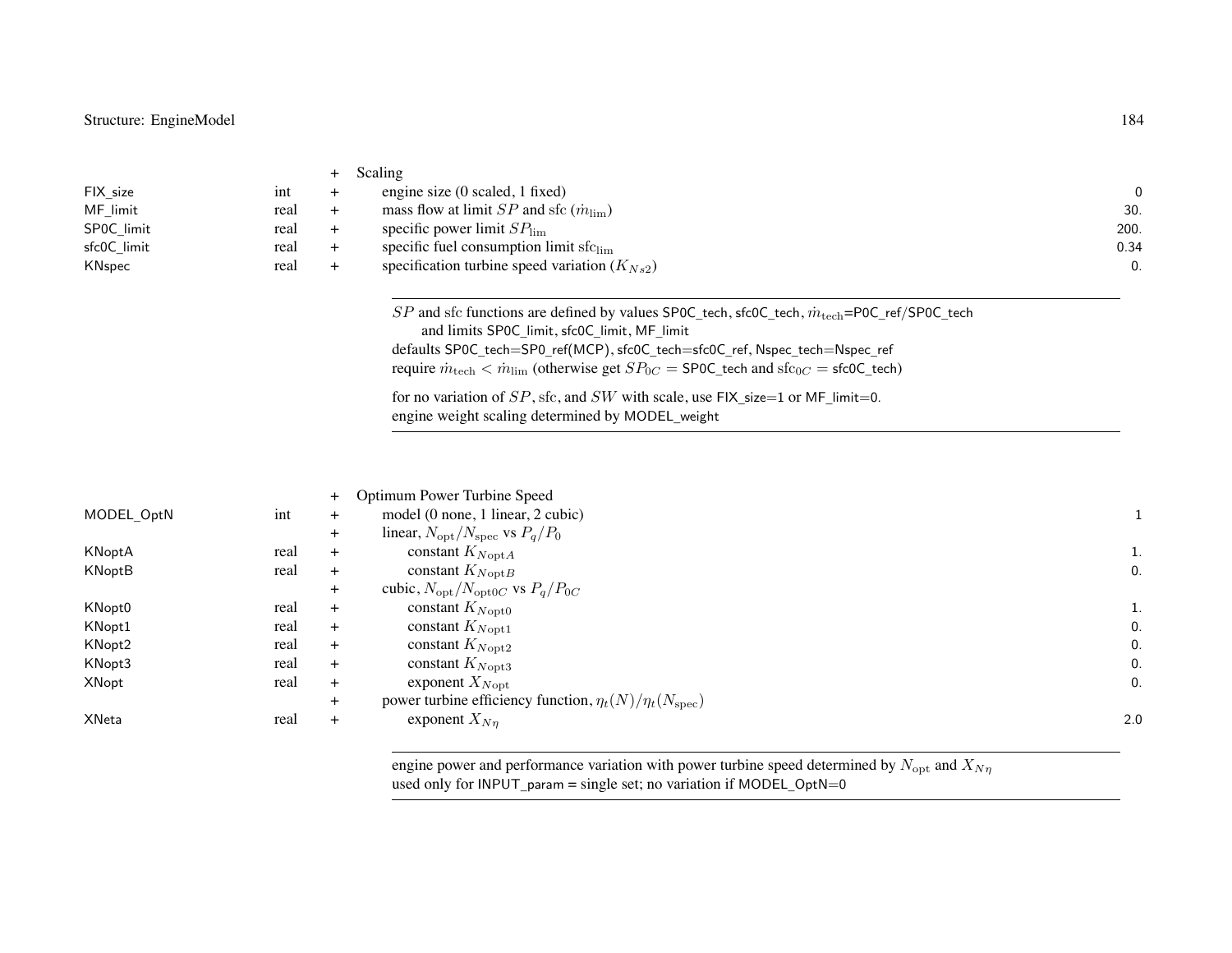|                          |      | $+$  | Power Available and Power Required Parameters                   |  |
|--------------------------|------|------|-----------------------------------------------------------------|--|
| MODEL Pav                | int  |      | power available (0 constant, 1 referred, 2 general)             |  |
| MODEL perf               | ınt  |      | performance at power required (1 referred, 2 general)           |  |
| INPUT param              | 1nt  |      | parameter input form (1 single set; 2 function of engine speed) |  |
|                          |      |      | function of engine speed                                        |  |
| nspeed                   | 1nt  |      | number of engine speeds (maximum nspeedmax)                     |  |
| rNeng(nspeedmax)         | real | $^+$ | engine speed ratio, $N/N_{\text{spec}}$                         |  |
| kEngineParamN(nspeedmax) | int  |      | identification of parameter sets                                |  |
|                          |      |      |                                                                 |  |
|                          |      |      | $\mathcal{C}$ 1 1 1 1 1<br>$\cdots$ $\cdots$ $\cdots$ $\cdots$  |  |

constant or referred model does not use parameters, does not include effect of turbine speed general model uses parameters for effects of temperature and ram, can include effect of turbine speed

function of engine speed (INPUT\_param=2): parameters interpolated, rNeng unique and sequential

simple model: constant (MODEL\_Pav=0) or constant referred (MODEL\_Pav=1) power available constant specific fuel consumption (MODEL perf=1, sfc0C tech=0., MF  $limit=0.$ ) no jet force (EngineGroup%SET\_FN=0), no auxiliary air momentum drag (EngineGroup%SET\_Daux=0)

|                           |      | $+$            | Power Available                                                               |             |
|---------------------------|------|----------------|-------------------------------------------------------------------------------|-------------|
| INPUT lin                 | int  |                | input form (1 coefficients $K_0, K_1$ ; 2 values $\theta_b, K_b$ )            |             |
|                           |      | $+$            | referred specific power available, $SP_a/SP_0$ vs temperature                 |             |
| Nspa(nratemax)            | int  | $+$            | number of regions (maximum nengkmax-1)                                        | $\mathbf 0$ |
| Kspa0(nengkmax,nratemax)  | real | $^{+}$         | $K_{spa0}$ (piecewise linear $K_{spa} = K_0 + K_1 \theta$ )                   | 3.5         |
| Kspa1(nengkmax,nratemax)  | real | $+$            | $K_{spa1}$ (piecewise linear $K_{spa} = K_0 + K_1 \theta$ )                   | $-2.5$      |
| Tspak(nengkmax,nratemax)  | real | $+$            | $\theta_b$                                                                    |             |
| Kspab(nengkmax, nratemax) | real | $+$            | $K_{spa-b}$                                                                   |             |
| Xspa0(nengkmax,nratemax)  | real |                | $X_{spa0}$ (piecewise linear $X_{spa} = X_0 + X_1 \theta$ )                   | $-.2$       |
| Xspa1(nengkmax,nratemax)  | real | $+$            | $X_{spa1}$ (piecewise linear $X_{spa} = X_0 + X_1 \theta$ )                   | 0.          |
| Tspax(nengkmax,nratemax)  | real | $+$            | $\theta_b$                                                                    |             |
| Xspab(nengkmax, nratemax) | real |                | $X_{spa-b}$                                                                   |             |
|                           |      | $\overline{+}$ | referred mass flow at power available, $\dot{m}_a / \dot{m}_0$ vs temperature |             |
| Nmfa(nratemax)            | int  |                | number of regions (maximum nengkmax-1)                                        | 0           |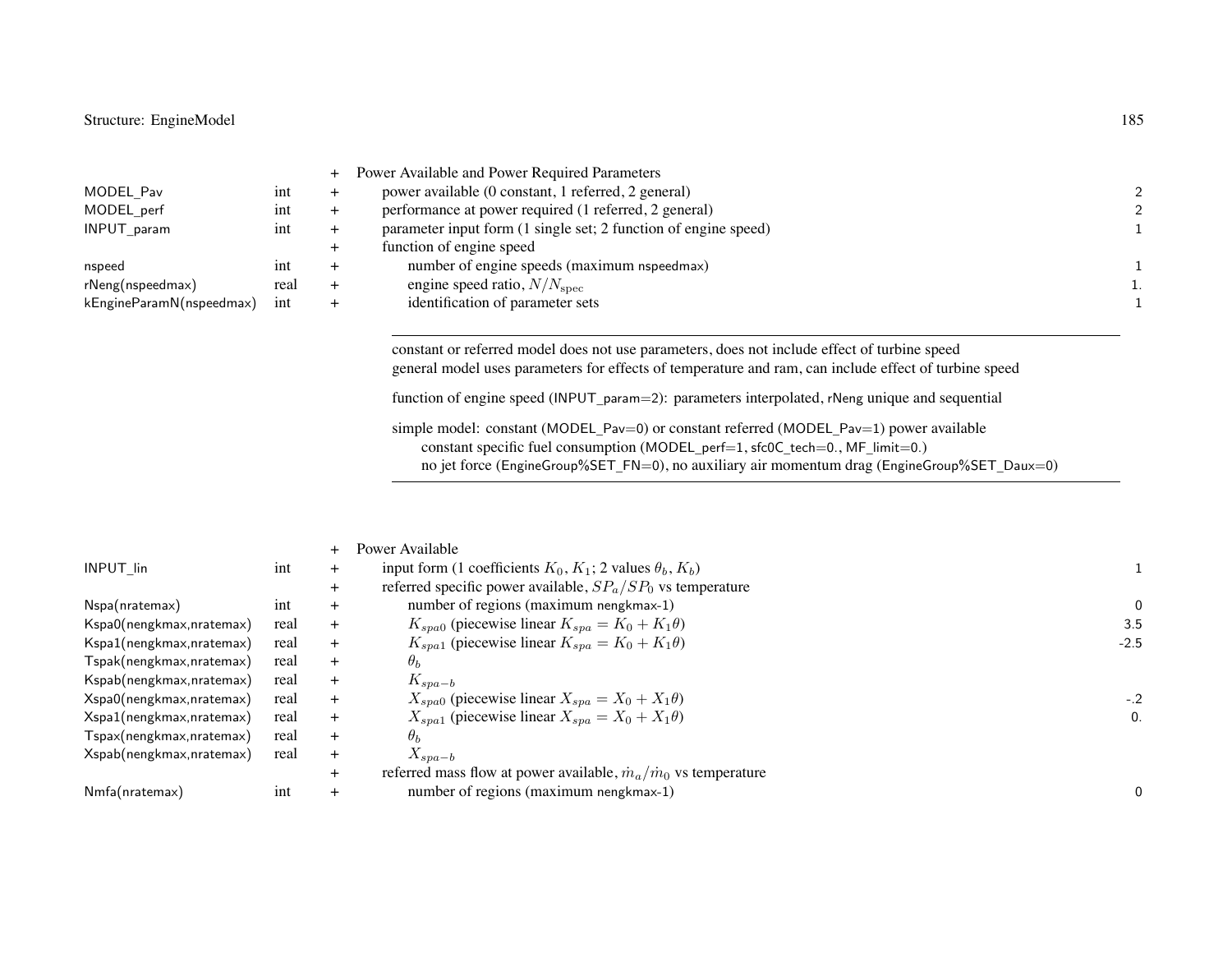| Kmfa0(nengkmax,nratemax) | real | $\pm$ | $K_{mfa0}$   |
|--------------------------|------|-------|--------------|
| Kmfa1(nengkmax,nratemax) | real | $\pm$ | $K_{mfa1}$   |
| Tmfak(nengkmax,nratemax) | real | $\pm$ | $\theta_h$   |
| Kmfab(nengkmax,nratemax) | real | $\pm$ | $K_{mfa-b}$  |
| Xmfa0(nengkmax,nratemax) | real | $\pm$ | $X_{mfa0}$ ( |
| Xmfa1(nengkmax,nratemax) | real | $\pm$ | $X_{mfa1}$ ( |
| Tmfax(nengkmax,nratemax) | real | $\pm$ | $\theta_h$   |
| Xmfab(nengkmax,nratemax) | real | $\pm$ | $X_{mfa-b}$  |
|                          |      |       |              |

| Kmfa0(nengkmax,nratemax)                                                        | real | $K_{mfa0}$ (piecewise linear $K_{mfa} = K_0 + K_1 \theta$ ) |       |
|---------------------------------------------------------------------------------|------|-------------------------------------------------------------|-------|
| Kmfa1(nengkmax,nratemax)                                                        | real | $K_{mfa1}$ (piecewise linear $K_{mfa} = K_0 + K_1 \theta$ ) | $-.3$ |
| $\mathsf{T}$ mfak $(\mathsf{n}\mathsf{engk}\mathsf{max},\mathsf{nr}$ atemax $)$ | real | $\theta_h$                                                  |       |
| Kmfab(nengkmax,nratemax)                                                        | real | $K_{mfa-b}$                                                 |       |
| Xmfa0(nengkmax,nratemax)                                                        | real | $X_{mfa0}$ (piecewise linear $X_{mfa} = X_0 + X_1 \theta$ ) |       |
| Xmfa1(nengkmax,nratemax)                                                        | real | $X_{mfa1}$ (piecewise linear $X_{mfa} = X_0 + X_1 \theta$ ) | 0.    |
| $\mathsf{T}$ mfax $(\mathsf{n}\mathsf{engk}\mathsf{max},\mathsf{nr}$ atemax $)$ | real |                                                             |       |
| Xmfab(nengkmax,nratemax)                                                        | real | $A_{mfa-b}$                                                 |       |
|                                                                                 |      |                                                             |       |

piecewise linear function:

input form = coefficients  $K_0$ ,  $K_1$  (N sets) or values  $\theta_b$ ,  $K_b$  (N+1 values) form not input is calculated (N-1  $\theta_b$ ,  $K_b$  or N  $K_0$ ,  $K_1$ ) input  $K_0$ ,  $K_1$ : adjacent  $K_1$  different, resulting  $\theta_b$  unique and sequential input  $\theta_b$ ,  $K_b$ :  $\theta_b$  unique and sequential

*N*spec <sup>=</sup> specification power turbine speed

 $S\dot{P}_a$ ,  $\dot{m}_a$  = referred specific power and mass flow available, at  $N_{\text{spec}}$ 

 $SP_0$ ,  $\dot{m}_0$  = referred specific power and mass flow available, at  $N_{\rm spec}$ , SLS static

 $N =$  power turbine speed,  $N_{\text{opt}} =$  optimum power turbine speed

*n*<sub>t</sub> = power turbine efficiency; assume gas power available  $P_G = P_a / \eta_t$  insensitive to *N*, so  $\eta_t(N)$  give  $P_a(N)$ 

| referred fuel flow at power required, $\dot{w}_{req} / \dot{w}_{0C}$ vs $P_q / P_{0C}$<br>+<br>Kffq0<br>constant $K_{ffq0}$<br>real<br>Kffq1<br>real<br>constant $K_{ffq1}$<br>$+$<br>Kffq2<br>constant $K_{ffq2}$<br>real<br>$\pm$<br>Kffq3<br>constant $K_{ffq3}$<br>real<br>$\pm$<br>Xffq<br>exponent $X_{ffq}$<br>real<br>$\pm$<br>referred mass flow at power required, $\dot{m}_{req} / \dot{m}_{0C}$ vs $P_q / P_{0C}$<br>$^+$<br>Kmfq0<br>constant $K_{mfg0}$<br>real<br>Kmfa1<br>constant $K_{mfa1}$<br>real<br>$\pm$ |       |      | $+$ | Performance at Power Required |              |
|--------------------------------------------------------------------------------------------------------------------------------------------------------------------------------------------------------------------------------------------------------------------------------------------------------------------------------------------------------------------------------------------------------------------------------------------------------------------------------------------------------------------------------|-------|------|-----|-------------------------------|--------------|
|                                                                                                                                                                                                                                                                                                                                                                                                                                                                                                                                |       |      |     |                               |              |
|                                                                                                                                                                                                                                                                                                                                                                                                                                                                                                                                |       |      |     |                               |              |
|                                                                                                                                                                                                                                                                                                                                                                                                                                                                                                                                |       |      |     |                               | 8.           |
|                                                                                                                                                                                                                                                                                                                                                                                                                                                                                                                                |       |      |     |                               | $\mathbf{0}$ |
|                                                                                                                                                                                                                                                                                                                                                                                                                                                                                                                                |       |      |     |                               | 0.           |
|                                                                                                                                                                                                                                                                                                                                                                                                                                                                                                                                |       |      |     |                               | 1.3          |
|                                                                                                                                                                                                                                                                                                                                                                                                                                                                                                                                |       |      |     |                               |              |
|                                                                                                                                                                                                                                                                                                                                                                                                                                                                                                                                |       |      |     |                               | 6            |
|                                                                                                                                                                                                                                                                                                                                                                                                                                                                                                                                |       |      |     |                               | .78          |
|                                                                                                                                                                                                                                                                                                                                                                                                                                                                                                                                | Kmfq2 | real |     | constant $K_{mfg2}$           | - 48         |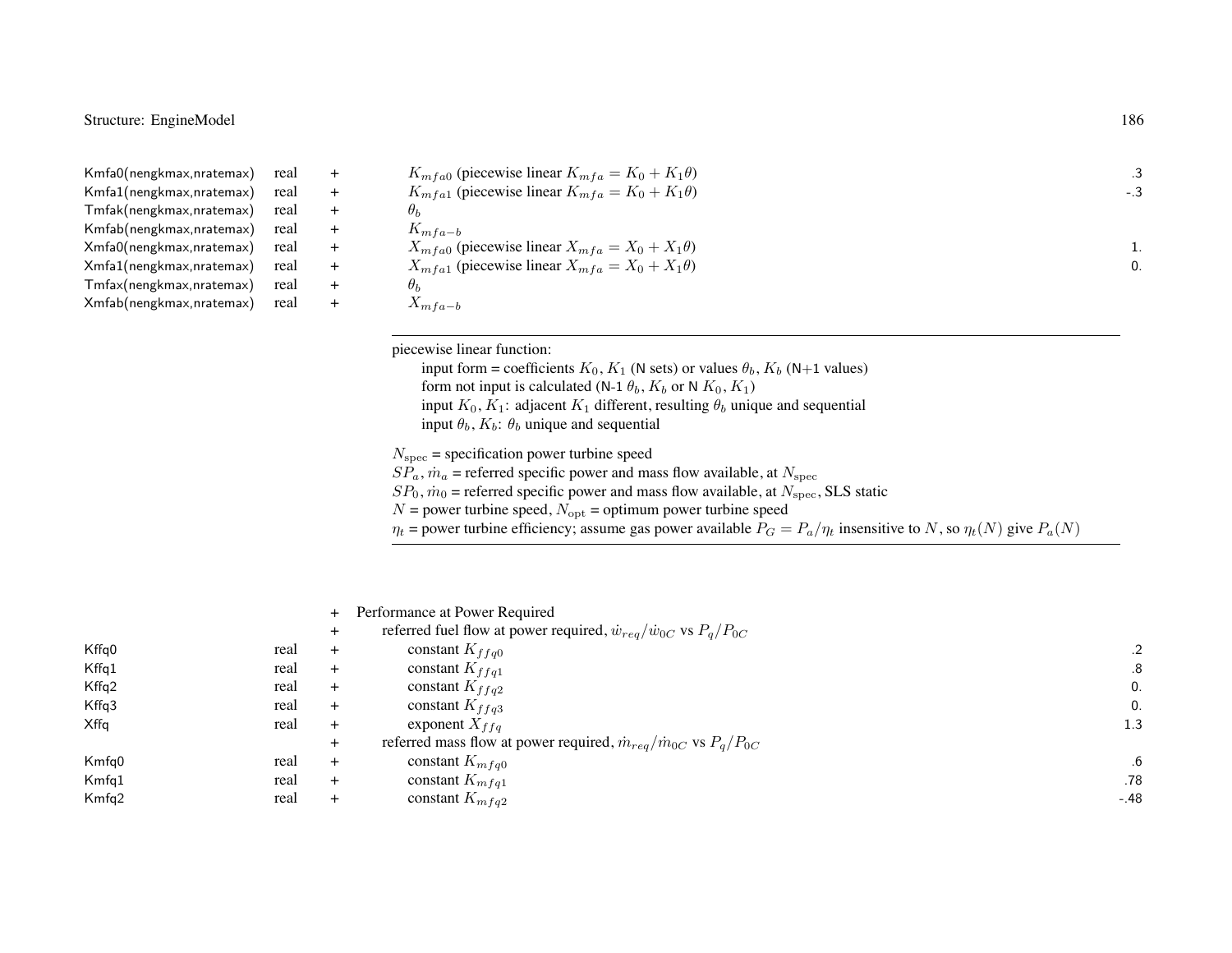| Kmfq3 | real | $^+$ | constant $K_{mfg3}$                                                                          | $\cdot$        |
|-------|------|------|----------------------------------------------------------------------------------------------|----------------|
| Xmfq  | real | $+$  | exponent $X_{mfg}$                                                                           | 3.5            |
|       |      | $+$  | gross jet thrust at power required, $F_g/F_{g0C}$ vs $P_q/P_{0C}$                            |                |
| Kfgq0 | real | $+$  | constant $K_{fqq0}$                                                                          | $\overline{2}$ |
| Kfgq1 | real | $+$  | constant $K_{fqq1}$                                                                          | .8             |
| Kfgq2 | real | $+$  | constant $K_{fqq2}$                                                                          | 0.             |
| Kfgq3 | real | $+$  | constant $K_{fqq3}$                                                                          | 0.             |
| Xfgq  | real | $+$  | exponent $X_{fqq}$                                                                           | 2.0            |
|       |      | $+$  | installed net jet thrust at power required, $F_G/F_g$ (installed thrust loss) vs $\ell_{ex}$ |                |
| Kfgr0 | real | $+$  | constant $K_{far0}$                                                                          | .8             |
| Kfgr1 | real | $+$  | constant $K_{fgr1}$                                                                          | .6             |
| Kfgr2 | real | $+$  | constant $K_{fgr2}$                                                                          | 0.             |
| Kfgr3 | real |      | constant $K_{fgr3}$                                                                          | 0.             |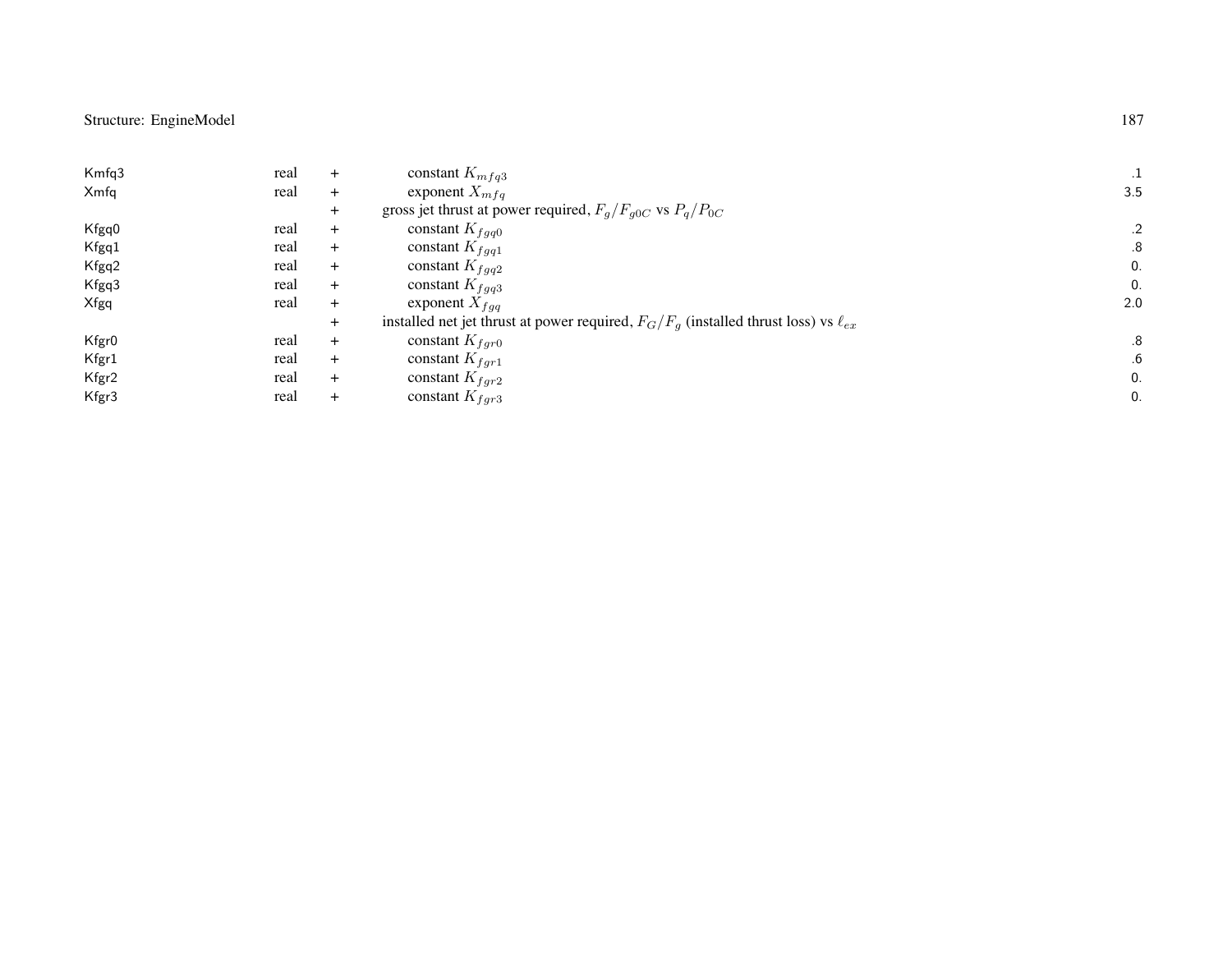## Chapter 31

## **Structure: EngineParamN**

| Variable                  | Type       |                | Description                                                                   | Default     |
|---------------------------|------------|----------------|-------------------------------------------------------------------------------|-------------|
|                           |            | $\pm$          | <b>Engine Model Parameters</b>                                                |             |
| title                     | $c*100$    | $+$            | title                                                                         | 'Default'   |
| notes                     | $c*1000 +$ |                | notes                                                                         |             |
|                           |            | $+$            | Power Available                                                               |             |
| nrate                     | int        | $\pm$          | number of ratings                                                             |             |
| INPUT_lin                 | int        | $\ddot{}$      | input form (1 coefficients $K_0, K_1$ ; 2 values $\theta_b, K_b$ )            | 1           |
|                           |            | $\pm$          | referred specific power available, $SP_a/SP_0$ vs temperature                 |             |
| Nspa(nratemax)            | int        | $\overline{+}$ | number of regions (maximum nengkmax-1)                                        | $\mathbf 0$ |
| Kspa0(nengkmax,nratemax)  | real       | $\ddot{}$      | $K_{spa0}$ (piecewise linear $K_{spa} = K_0 + K_1 \theta$ )                   | 3.5         |
| Kspa1(nengkmax,nratemax)  | real       | $\pm$          | $K_{spa1}$ (piecewise linear $K_{spa} = K_0 + K_1 \theta$ )                   | $-2.5$      |
| Tspak(nengkmax,nratemax)  | real       | $\pm$          | $\theta_b$                                                                    |             |
| Kspab(nengkmax, nratemax) | real       | $\pm$          | $K_{spa-b}$                                                                   |             |
| Xspa0(nengkmax,nratemax)  | real       | $\pm$          | $X_{spa0}$ (piecewise linear $X_{spa} = X_0 + X_1 \theta$ )                   | $-.2$       |
| Xspa1(nengkmax,nratemax)  | real       | $\pm$          | $X_{spa1}$ (piecewise linear $X_{spa} = X_0 + X_1 \theta$ )                   | 0.          |
| Tspax(nengkmax,nratemax)  | real       | $\ddot{}$      | $\theta_b$                                                                    |             |
| Xspab(nengkmax,nratemax)  | real       | $\ddot{}$      | $X_{spa-b}$                                                                   |             |
|                           |            | $\pm$          | referred mass flow at power available, $\dot{m}_a / \dot{m}_0$ vs temperature |             |
| Nmfa(nratemax)            | int        | $\pm$          | number of regions (maximum nengkmax-1)                                        | 0           |
| Kmfa0(nengkmax,nratemax)  | real       | $\pm$          | $K_{mfa0}$ (piecewise linear $K_{mfa} = K_0 + K_1\theta$ )                    |             |
| Kmfa1(nengkmax,nratemax)  | real       | $\ddot{}$      | $K_{mfa1}$ (piecewise linear $K_{mfa} = K_0 + K_1 \theta$ )                   | $-.3$       |
| Tmfak(nengkmax,nratemax)  | real       | $\pm$          | $\theta_b$                                                                    |             |
| Kmfab(nengkmax,nratemax)  | real       | $\pm$          | $K_{mfa-b}$                                                                   |             |
| Xmfa0(nengkmax,nratemax)  | real       | $\ddot{}$      | $X_{mfa0}$ (piecewise linear $X_{mfa} = X_0 + X_1 \theta$ )                   | 1.          |
| Xmfa1(nengkmax,nratemax)  | real       | $\pm$          | $X_{mfa1}$ (piecewise linear $X_{mfa} = X_0 + X_1 \theta$ )                   | 0.          |
| Tmfax(nengkmax,nratemax)  | real       | $\pm$          | $\theta_b$                                                                    |             |
| Xmfab(nengkmax,nratemax)  | real       | $\pm$          | $X_{mfa-b}$                                                                   |             |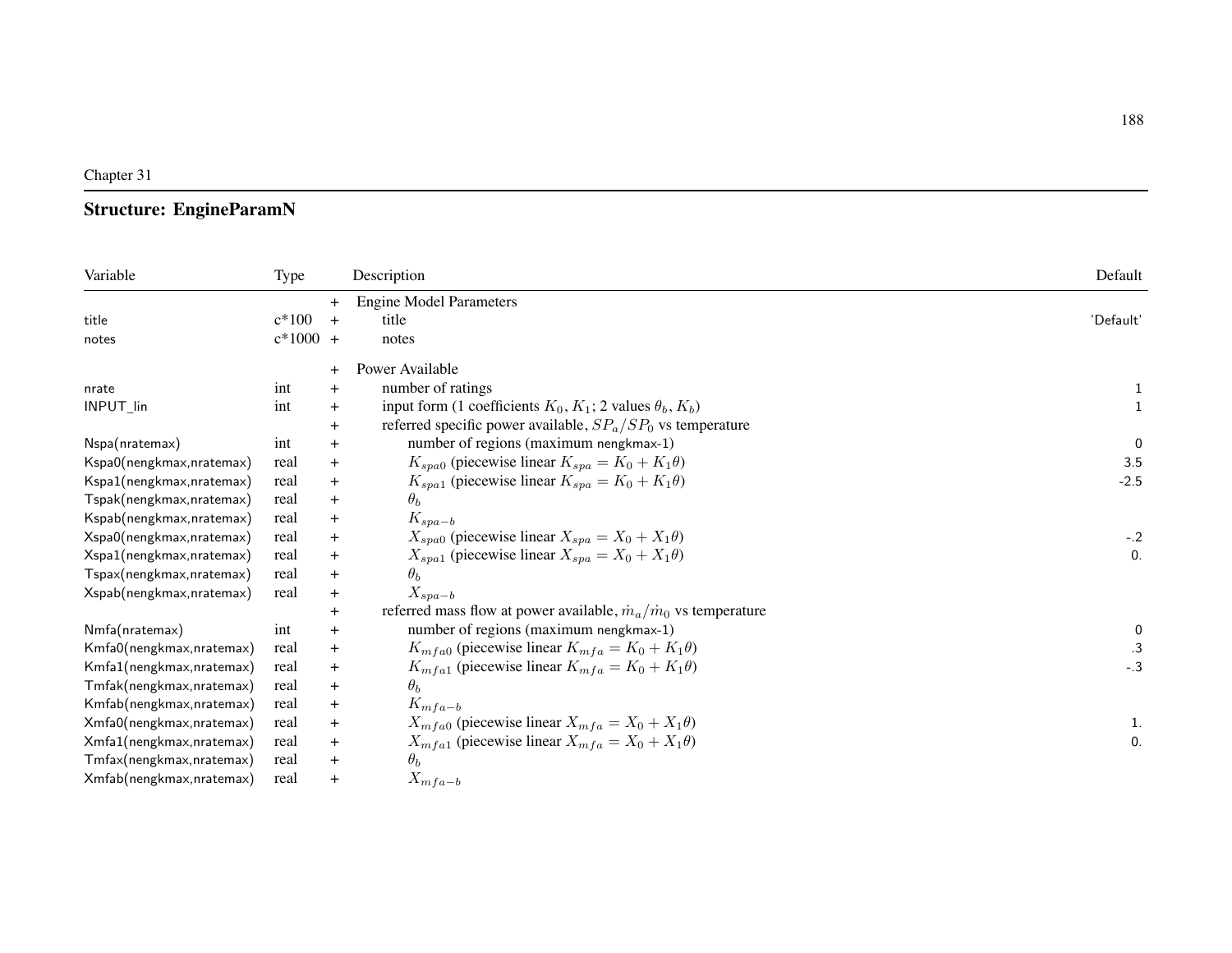## number of ratings consistent with EngineModel

|       |      | $+$       | Performance at Power Required                                                                |                       |
|-------|------|-----------|----------------------------------------------------------------------------------------------|-----------------------|
|       |      | $\ddot{}$ | referred fuel flow at power required, $\dot{w}_{req} / \dot{w}_{0C}$ vs $P_q / P_{0C}$       |                       |
| Kffq0 | real | $+$       | constant $K_{ffq0}$                                                                          | $\cdot$               |
| Kffq1 | real | $+$       | constant $K_{ffq1}$                                                                          | $\boldsymbol{\cdot}8$ |
| Kffq2 | real | $+$       | constant $K_{ffq2}$                                                                          | 0.                    |
| Kffq3 | real | $+$       | constant $K_{ffq3}$                                                                          | 0.                    |
| Xffq  | real | $\pm$     | exponent $X_{ffq}$                                                                           | 1.3                   |
|       |      | $+$       | referred mass flow at power required, $\dot{m}_{req} / \dot{m}_{0C}$ vs $P_q / P_{0C}$       |                       |
| Kmfq0 | real | $+$       | constant $K_{mfq0}$                                                                          | .6                    |
| Kmfq1 | real | $+$       | constant $K_{mfg1}$                                                                          | .78                   |
| Kmfq2 | real | $\ddot{}$ | constant $K_{mfg2}$                                                                          | $-.48$                |
| Kmfq3 | real | $+$       | constant $K_{mfg3}$                                                                          | $\cdot$ 1             |
| Xmfq  | real | $+$       | exponent $X_{mfg}$                                                                           | 3.5                   |
|       |      | $\ddot{}$ | gross jet thrust at power required, $F_q/F_{q0C}$ vs $P_q/P_{0C}$                            |                       |
| Kfgq0 | real | $+$       | constant $K_{fqq0}$                                                                          | $\cdot$               |
| Kfgq1 | real | $+$       | constant $K_{fgq1}$                                                                          | .8                    |
| Kfgq2 | real | $+$       | constant $K_{fgq2}$                                                                          | 0.                    |
| Kfgq3 | real | $+$       | constant $K_{f g q 3}$                                                                       | 0.                    |
| Xfgq  | real | $+$       | exponent $X_{fqq}$                                                                           | 2.0                   |
|       |      | $\pm$     | installed net jet thrust at power required, $F_G/F_g$ (installed thrust loss) vs $\ell_{ex}$ |                       |
| Kfgr0 | real | $+$       | constant $K_{fqr0}$                                                                          | .8                    |
| Kfgr1 | real | $+$       | constant $K_{fgr1}$                                                                          | .6                    |
| Kfgr2 | real | $+$       | constant $K_{fgr2}$                                                                          | 0.                    |
| Kfgr3 | real | $\ddot{}$ | constant $K_{fgr3}$                                                                          | 0.                    |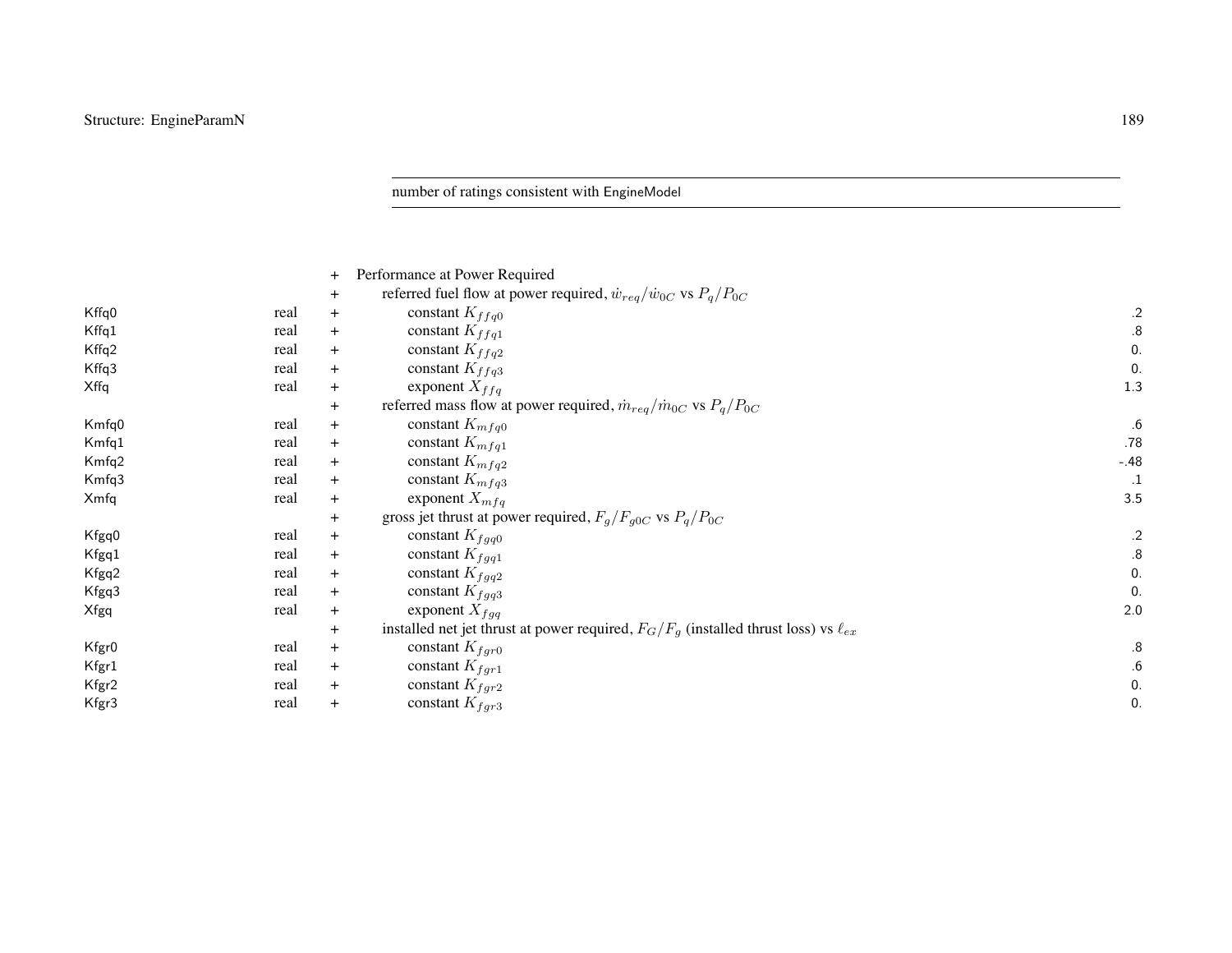## Chapter 32

## **Structure: EngineTable**

| Variable | Type       |     | Description                                                                                           | Default   |
|----------|------------|-----|-------------------------------------------------------------------------------------------------------|-----------|
|          |            | $+$ | Engine Table                                                                                          |           |
| title    | $c*100 +$  |     | title                                                                                                 | 'Default' |
| notes    | $c*1000 +$ |     | notes                                                                                                 |           |
| ident    | $c*16$     | $+$ | identification                                                                                        | 'Engine'  |
|          |            |     | engine identification: used by IDENT engine of EngineGroup input                                      |           |
|          |            |     | engine table can be used by more than one engine group, so all parameters fixed                       |           |
|          |            |     | engine not scaled (SET_power, fPsize not used); eta_d not used                                        |           |
|          |            |     | fixed engine weight $dWEng (MODEL)$ weight=0)                                                         |           |
|          |            |     | no mass flow value, so no momentum drag of auxillary air flow (fMF auxair, eta auxair not used)       |           |
|          |            |     | obtain Peng from table; mechanical limits included in power available data                            |           |
|          |            |     | tables intended for installed engine, including losses (fPloss inlet, fPloss ps, fPloss exh not used) |           |
|          |            |     | fuel flow multiplied by Kffd, accounting for deterioration of engine efficiency                       |           |
|          |            |     |                                                                                                       |           |
|          |            |     |                                                                                                       |           |

|                  |        | Engine ratings                               |       |
|------------------|--------|----------------------------------------------|-------|
| nrate            | 1nt    | number of ratings (maximum nratemax)         |       |
| rating(nratemax) | $c*12$ | rating designations                          | 'MCP' |
| Nspec            | real   | Specification turbine speed $(N_{\rm spec})$ |       |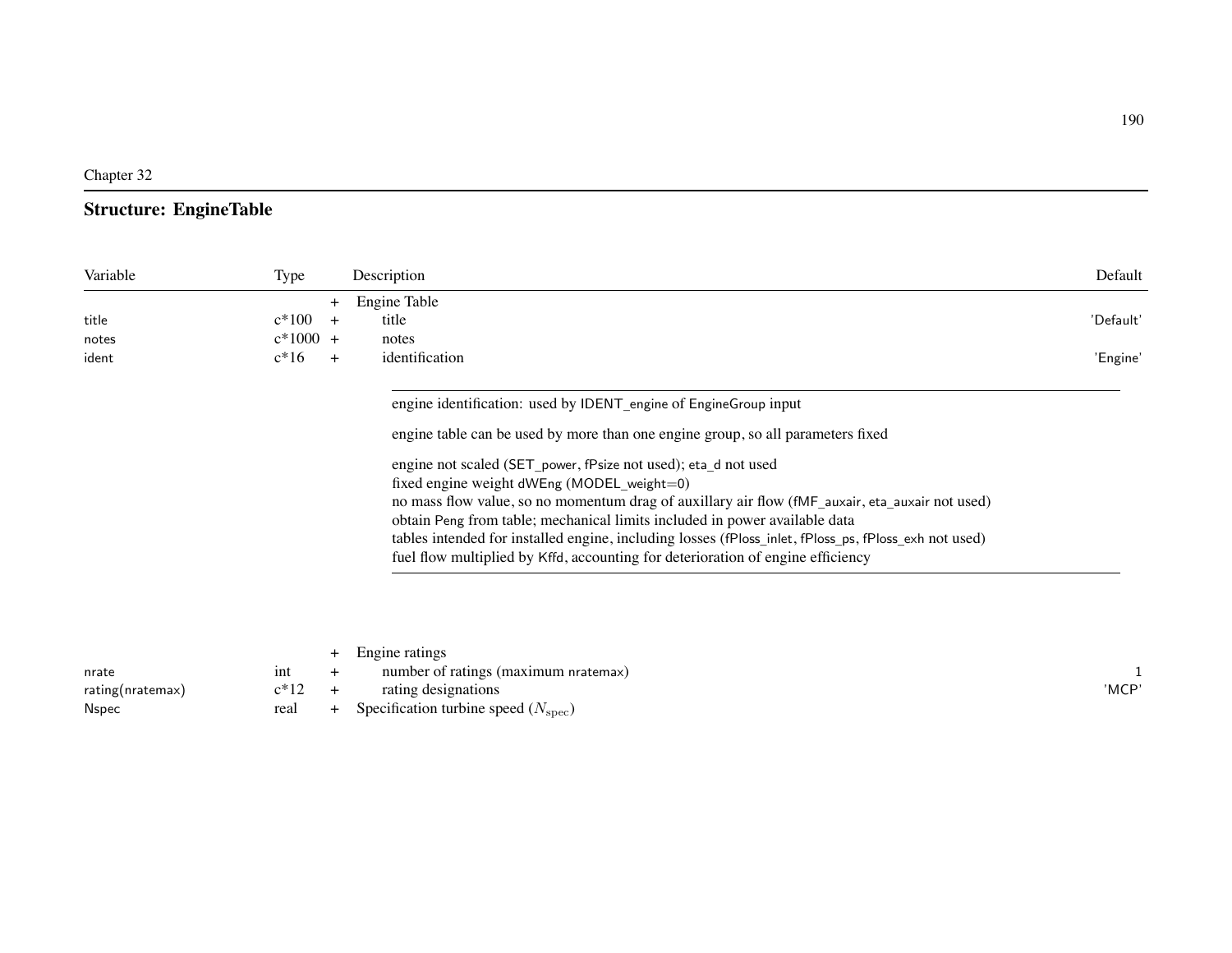## Structure: EngineTable 191

|                      |      | $+$    | Table                                                       |  |
|----------------------|------|--------|-------------------------------------------------------------|--|
| KIND table           | int  | $+$    | format $(1 E, 2 H)$                                         |  |
| nalt                 | int  | $+$    | number of altitudes (maximum nengtmax)                      |  |
| ntemp                | int  | $+$    | number of temperatures (maximum nengxmax)                   |  |
| nspeed               | int  | $+$    | number of speeds (maximum nengtmax)                         |  |
| nalt ram             | int  | $+$    | number of altitudes for $f_{\rm RAM}$ (maximum nengtmax)    |  |
| ntemp ram            | int  | $+$    | number of temperatures for $f_{\rm RAM}$ (maximum nengxmax) |  |
| alt(nengtmax)        | real | $+$    | altitude $h$                                                |  |
| temp(nengxmax)       | real | $^{+}$ | temperature $\tau$                                          |  |
| speed(nengtmax)      | real | $^{+}$ | speed $V$ (TAS)                                             |  |
| alt_ram(nengtmax)    | real | $^{+}$ | altitude $h$ for $f_{\rm RAM}$                              |  |
| $temp$ ram(nengxmax) | real |        | temperature $\tau$ for $f_{\rm RAM}$                        |  |

#### table format E: use alt, speed table format H: use alt, temp; and for  $f_{\rm RAM}$  use speed, alt\_ram, temp\_ram; no jet thrust

| Kp                                     | real | $+$<br>$+$ | Technology factors<br>power available                    | 1.0 |
|----------------------------------------|------|------------|----------------------------------------------------------|-----|
| Kw                                     | real | $+$        | fuel flow                                                | 1.0 |
| Kf                                     | real | $+$        | net thrust                                               | 1.0 |
|                                        |      | $+$        | Table format E                                           |     |
| Tp(nengtmax,nengtmax,nratemax)         |      |            |                                                          |     |
|                                        | real | $+$        | power available $P_a(h, V, R)$                           |     |
| $Tw(n$ engtmax, nengtmax, nratemax $)$ |      |            |                                                          |     |
|                                        | real | $+$        | fuel flow $\dot{w}(h, V, R)$                             |     |
| Tf(nengtmax, nengtmax, nratemax)       |      |            |                                                          |     |
|                                        | real | $+$        | net thrust $F_N(h, V, R)$                                |     |
|                                        |      | $+$        | Table format H                                           |     |
| KIND temp                              | int  | $+$        | temperature units (0 F or C based on Units; $1 F, 2 C$ ) | 0   |
|                                        |      | $+$        | power available                                          |     |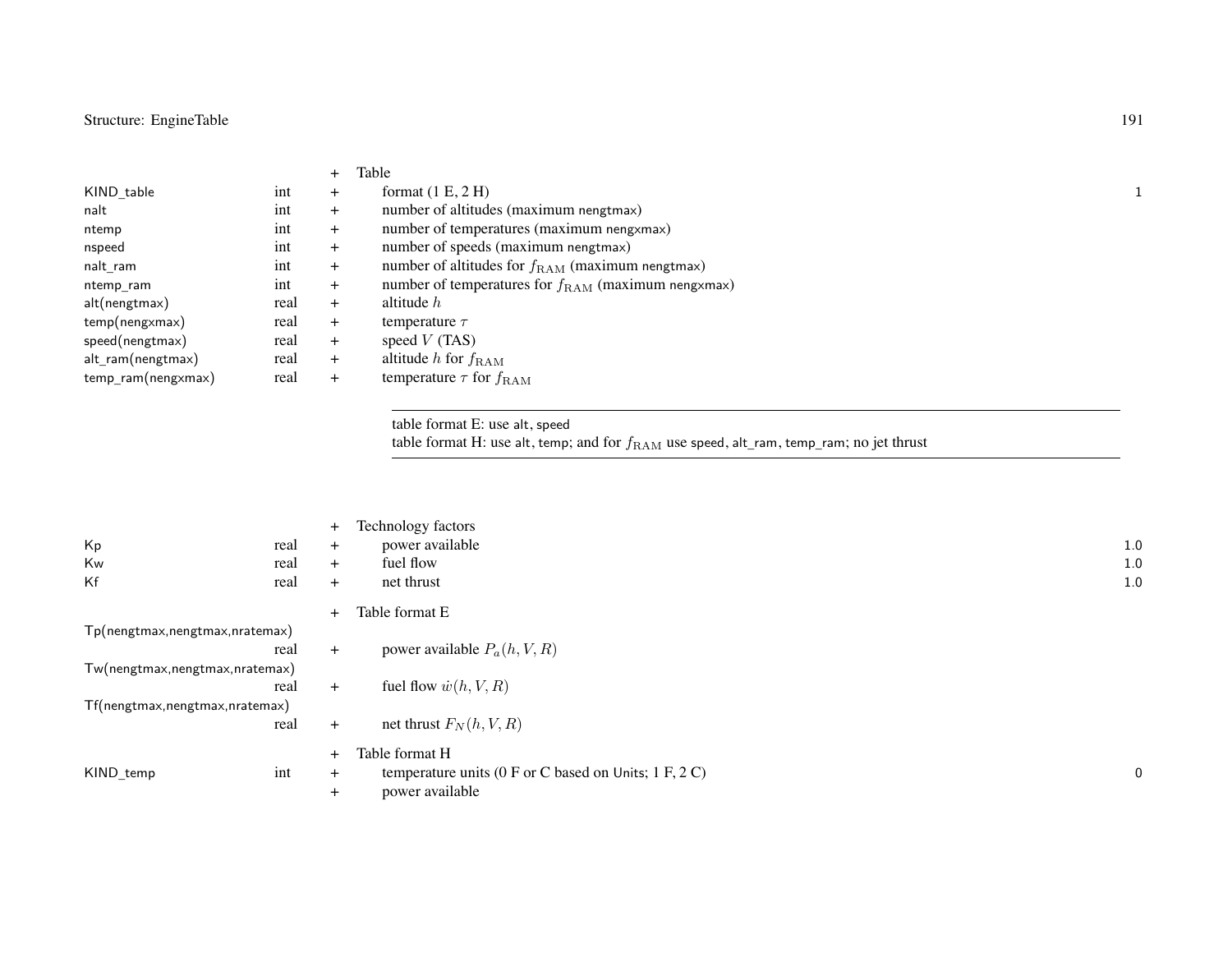## Structure: EngineTable 192

P0(nengtmax,nengxmax,nratemax)

|                                  | real | $+$       | static power $P_0(h, \tau, R)$                                                              |     |
|----------------------------------|------|-----------|---------------------------------------------------------------------------------------------|-----|
| KIND_ram                         | int  | $\pm$     | ram factor (1 table, 2 referred)                                                            |     |
| fRAM(nengtmax,nengxmax,nengtmax) |      |           |                                                                                             |     |
|                                  | real | $\pm$     | table ram factor $f_{\rm RAM}(V, \tau, h)$                                                  |     |
| Xpa(nratemax)                    | real | $\pm$     | referred ram factor $f_{\rm RAM} = (\delta_M \sqrt{\theta_M})^{X_{pa}}$ , exponent $X_{pa}$ | 1.  |
|                                  |      | $\pm$     | fuel flow                                                                                   |     |
| KIND_fuelflow                    | int  | $+$       | kind (1 reference $\dot{w}_{ref}(P_{\text{aref}})$ , 2 table $\dot{w}(P_a, h, \tau)$ )      |     |
|                                  |      | $\pm$     | reference                                                                                   |     |
| nfuelflow                        | int  | $+$       | number of fuel flow values (maximum nengxmax)                                               |     |
| Pq_ref(nengxmax)                 | real | $+$       | reference power required $P_q/\delta^{X_{dp}}\theta^{X_{rp}}$                               |     |
| ff_ref(nengxmax)                 | real | $^{+}$    | reference fuel flow $\dot{w}/\delta^{X_{df}}\theta^{X_{rf}}$                                |     |
| Xdp                              | real | $\pm$     | reference power, pressure exponent $X_{dp}$                                                 | 1.0 |
| Xrp                              | real | $\ddot{}$ | reference power, temperature exponent $X_{rp}$                                              | 0.5 |
| Xdf                              | real | $+$       | reference fuel flow, pressure exponent $X_{df}$                                             | 1.0 |
| Xrf                              | real | $\ddot{}$ | reference fuel flow, temperature exponent $X_{rf}$                                          | 0.5 |
|                                  |      | $\pm$     | table                                                                                       |     |
| npower ff                        | int  | $+$       | number of power required values (maximum nengtmax)                                          |     |
| nalt_ff                          | int  | $+$       | number of altitudes (maximum nengtmax)                                                      |     |
| ntemp_ff                         | int  | $+$       | number of temperatures (maximum nengtmax)                                                   |     |
| power_ff(nengtmax)               | real | $\ddot{}$ | power required $P_q$                                                                        |     |
| alt_ff(nengtmax)                 | real | $+$       | altitude $h$                                                                                |     |
| temp_ff(nengtmax)                | real | $\pm$     | temperature $\tau$                                                                          |     |
| ff(nengtmax,nengtmax,nengtmax)   |      |           |                                                                                             |     |
|                                  | real | $\pm$     | fuel flow $\dot{w}(P_a, h, \tau)$                                                           |     |
|                                  |      |           |                                                                                             |     |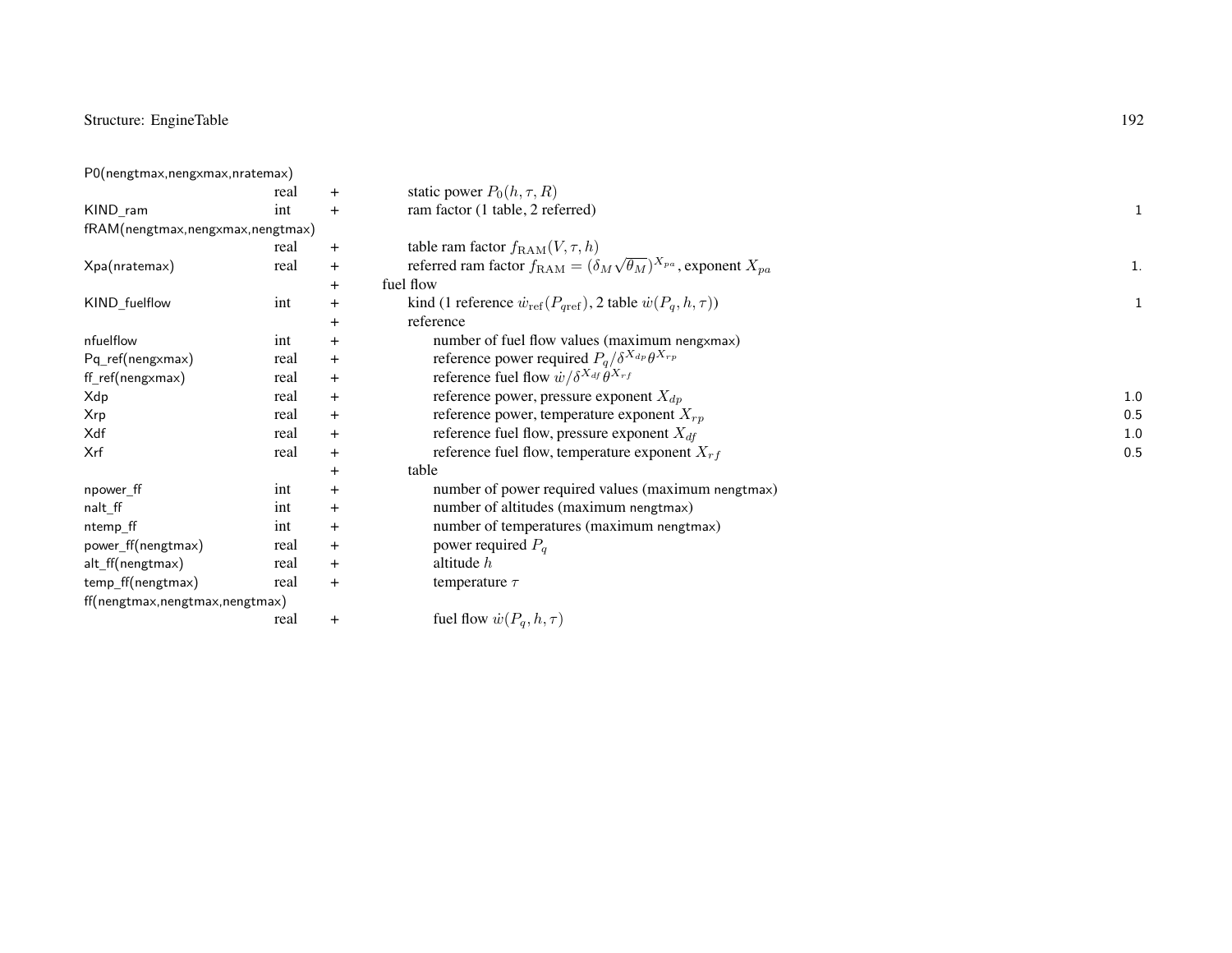| Variable         | Type       |           | Description                                                                                                                                                                                                                                                                                                                               | Default   |
|------------------|------------|-----------|-------------------------------------------------------------------------------------------------------------------------------------------------------------------------------------------------------------------------------------------------------------------------------------------------------------------------------------------|-----------|
|                  |            | $\ddot{}$ | Reciprocating Engine Model                                                                                                                                                                                                                                                                                                                |           |
| title            | $c*100$    | $+$       | title                                                                                                                                                                                                                                                                                                                                     | 'Default' |
| notes            | $c*1000 +$ |           | notes                                                                                                                                                                                                                                                                                                                                     |           |
| ident            | $c*16$     | $+$       | identification                                                                                                                                                                                                                                                                                                                            | 'Engine'  |
|                  |            |           | engine identification: used by IDENT_engine of EngineGroup input                                                                                                                                                                                                                                                                          |           |
|                  |            |           | installed: power available $P_{av}$ , power required $P_{req}$ , gross jet thrust $F_G$ , net jet thrust $F_N$<br>uninstalled: power available $P_a$ , power required $P_a$ , gross jet thrust $F_a$ , net jet thrust $F_n$<br>fuel flow = specific fuel consumption * power (sfc = $\dot{w}/P$ ); mass flow = fuel flow / fuel-air ratio |           |
|                  |            |           | reciprocating engine model can be used by more than one engine group, so all parameters fixed                                                                                                                                                                                                                                             |           |
|                  |            |           |                                                                                                                                                                                                                                                                                                                                           |           |
|                  |            |           |                                                                                                                                                                                                                                                                                                                                           |           |
|                  |            | $+$       | Weight                                                                                                                                                                                                                                                                                                                                    |           |
| MODEL weight     | int        | $^{+}$    | model (0 fixed, 1 $W(P)$ )                                                                                                                                                                                                                                                                                                                | 1         |
| Weng             | real       | $+$       | engine weight (fixed)                                                                                                                                                                                                                                                                                                                     | 0.        |
|                  |            | $\ddot{}$ | engine weight, $W_{\text{eng}}$ vs $P_{\text{eng}}$ model ( $W = K_{0\text{eng}} + K_{1\text{eng}}P + K_{2\text{eng}}P^{X_{\text{eng}}}$ )                                                                                                                                                                                                |           |
| Kwt0_eng         | real       | $\ddot{}$ | constant $K_{0\text{eng}}$                                                                                                                                                                                                                                                                                                                | 0.        |
| Kwt1_eng         | real       | $+$       | constant $K_{\text{length}}$                                                                                                                                                                                                                                                                                                              | 0.25      |
| Kwt2_eng         | real       | $+$       | constant $K_{2\text{eng}}$                                                                                                                                                                                                                                                                                                                | 0.        |
| Xwt_eng          | real       | $\ddot{}$ | exponent $X_{\text{eng}}$                                                                                                                                                                                                                                                                                                                 | 0.        |
|                  |            |           | <b>Custom Weight Model</b>                                                                                                                                                                                                                                                                                                                |           |
| WtParam_recip(8) | real       | $^+$      | parameters                                                                                                                                                                                                                                                                                                                                | 0.        |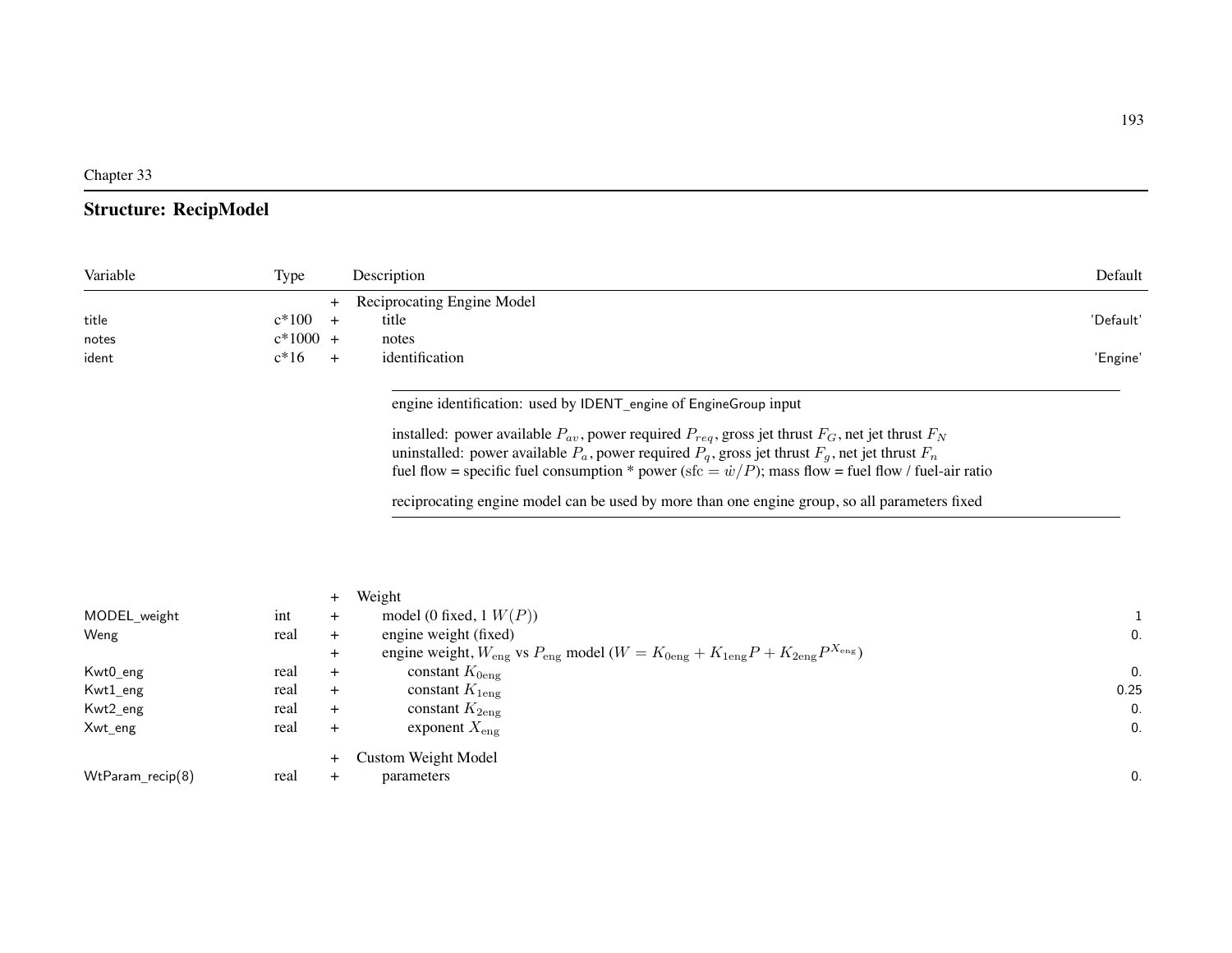|                     |        |     | Parameters                                       |       |
|---------------------|--------|-----|--------------------------------------------------|-------|
|                     |        | $+$ | <b>Engine Ratings</b>                            |       |
| nrate               | int    | $+$ | number of ratings (maximum nratemax)             |       |
| rating(nratemax)    | $c*12$ | $+$ | rating designations                              | 'MCP' |
|                     |        |     | Reference                                        |       |
| P0_ref(nratemax)    | real   | $+$ | power $(P_0)$                                    | 1000. |
| sfc0 ref(nratemax)  | real   | $+$ | specific fuel consumption $(sfc0)$               | 0.60  |
| F0 ref(nratemax)    | real   | $+$ | fuel-air ratio $(F_0)$                           | 0.08  |
| SF0 ref(nratemax)   | real   | $+$ | specific jet thrust $(F_q = SF_0\dot{m})$        | 0.    |
| Pmep_ref(nratemax)  | real   | $+$ | mean effective pressure limit $(P_{\text{mep}})$ | 1000. |
| Pcrit_ref(nratemax) | real   | $+$ | critical (throttle) limit $(P_{\rm crit})$       | 1000. |
| NO ref(nratemax)    | real   | $+$ | reference engine speed $(N_0)$                   | 2000. |
| Nspec ref           | real   | $+$ | specification engine speed $(N_{\rm spec})$      | 2000. |

Reference Engine Rating: SLS, static

if MCP scaled, ratios to MCP values kept constant

engine rating: match rating designation in FltState; typically designated as

'MRP' = Maximum Rated Power (5 or 10 min)

'MCP' <sup>=</sup> Maximum Continuous Power (normal operations)

ratings encompass mixture settings and supercharger speeds

Pmep\_ref: zero for no mechanical (mep) limit

Pcrit \_ ref: zero for no critical (throttle) limit; Xcrit <sup>=</sup> 0. for limit independent of engine speed

|                 |      | $+$ | Scaling                                              |          |
|-----------------|------|-----|------------------------------------------------------|----------|
| FIX size        | 1nt  |     | engine size $(0 \text{ scaled}, 1 \text{ fixed})$    |          |
| Xo              | real |     | specific output exponent $X_0$                       | 0.2      |
| Xs              | real |     | mean piston speed exponent $X_s$                     | 0.3      |
| Xf              | real | $+$ | specific fuel consumption exponent $X_f$             | 0.1      |
| Ksfc1           | real | $+$ | specific fuel consumption constant $K_{\text{sfc1}}$ |          |
| Ksfc2           | real | $+$ | specific fuel consumption constant $K_{\text{sfc2}}$ | 0.       |
| KN1             | real | $+$ | engine speed constant $K_{N\text{spec1}}$            |          |
| KN <sub>2</sub> | real |     | engine speed constant $K_{N\text{spec2}}$            | $\Omega$ |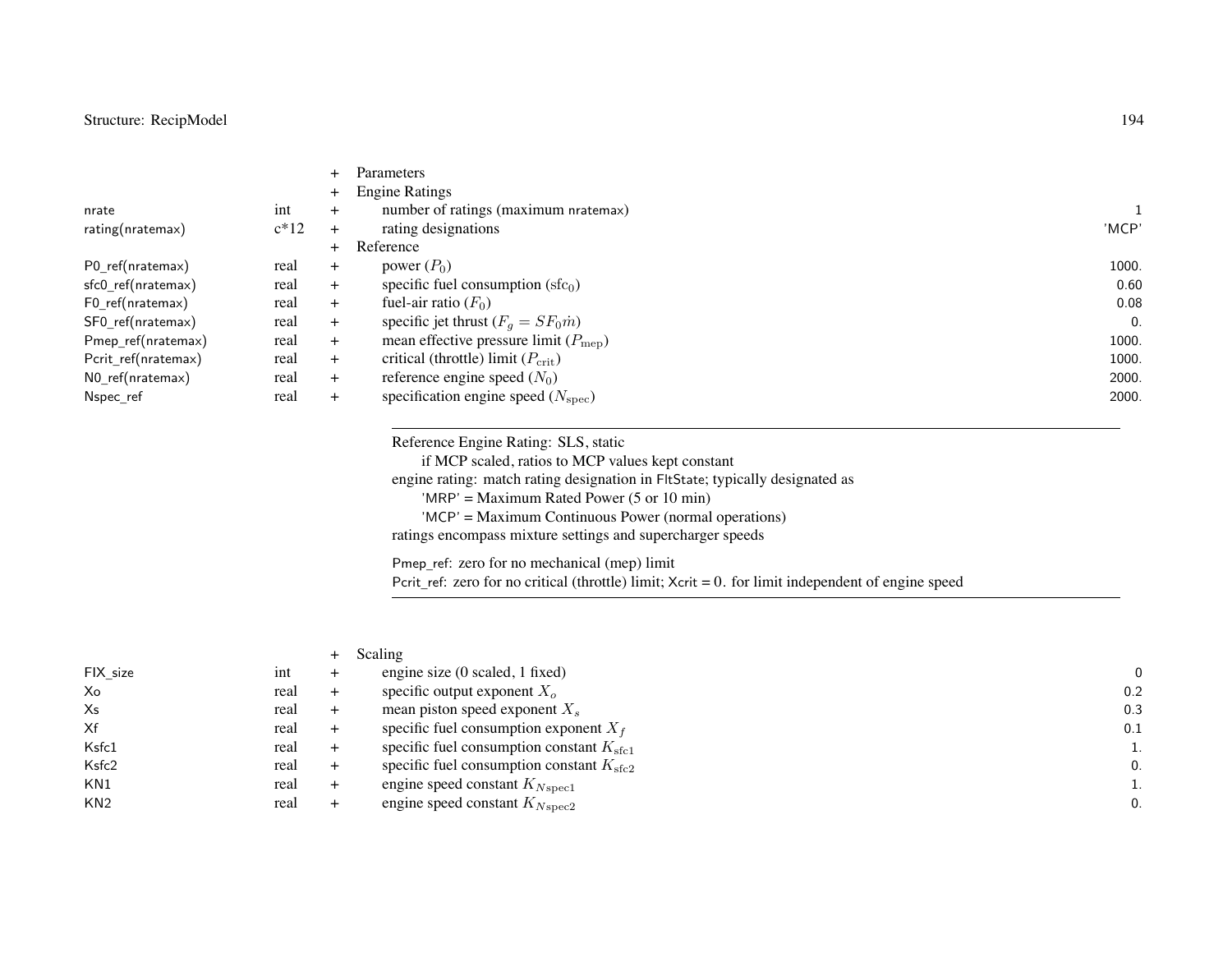|                         |      | $+$       | Power Available                                       |              |
|-------------------------|------|-----------|-------------------------------------------------------|--------------|
| MODEL Pav               | int  | $\ddot{}$ | model (0 constant $P_a$ )                             | $\mathbf 1$  |
| Kp(nratemax)            | real | $+$       | factor $K_p$                                          | $\mathbf{1}$ |
| Kram(nratemax)          | real | $+$       | constant $K_{\text{ram}}$                             | 1.           |
| XpN(nratemax)           | real | $+$       | exponent $X_{pN}$                                     | $\mathbf{1}$ |
| Xpt(nratemax)           | real | $+$       | exponent $X_{p\theta}$                                | 0.5          |
| Xcrit(nratemax)         | real | $+$       | exponent $X_{\rm crit}$                               | 3.0          |
|                         |      | $+$       | Performance at Power Required                         |              |
|                         |      | $+$       | fuel flow, $\dot{w}_{req} / \dot{w}_0$ vs $P_q / P_0$ |              |
| MODEL_Kffq              | int  | $\ddot{}$ | model (1 polynomial, 2 piecewise linear)              | 1            |
|                         |      | $+$       | polynomial                                            |              |
| Kffq0(nratemax)         | real | $+$       | constant $K_{ffq0}$                                   | 0.           |
| Kffq1(nratemax)         | real | $\ddot{}$ | constant $K_{ffq1}$                                   | $\mathbf{1}$ |
| Kffq2(nratemax)         | real | $+$       | constant $K_{ffq2}$                                   | 0.           |
| Kffq3(nratemax)         | real | $\ddot{}$ | constant $K_{ffq3}$                                   | 0.           |
|                         |      | $\ddot{}$ | piecewise linear                                      |              |
| Nffq(nratemax)          | int  | $\ddot{}$ | number of values (maximum nengrmax)                   | 0            |
| Pffq(nengrmax,nratemax) | real | $\ddot{}$ | power ratio $P_q/P_0$                                 |              |
| Kffq(nengrmax,nratemax) | real | $\ddot{}$ | factor $K_{ffq}$                                      |              |
| Xffq(nratemax)          | real | $\ddot{}$ | exponent $X_{ffq}$                                    | 0.           |
| Xffs(nratemax)          | real | $\ddot{}$ | exponent $X_{ff\sigma}$                               | 0.           |
|                         |      | $+$       | fuel-air ratio, $F_{req}/F_0$ vs $P_q/P_0$            |              |
| MODEL_KFq               | int  | $+$       | model (1 polynomial, 2 piecewise linear)              | $\mathbf{1}$ |
|                         |      | $\pm$     | polynomial                                            |              |
| KFq0(nratemax)          | real | $+$       | constant $K_{Fq0}$                                    | 1.           |
| KFq1(nratemax)          | real | $\ddot{}$ | constant $K_{Fa1}$                                    | 0.           |
| KFq2(nratemax)          | real | $+$       | constant $K_{Fq2}$                                    | 0.           |
| KFq3(nratemax)          | real | $\ddot{}$ | constant $K_{Fq3}$                                    | 0.           |
|                         |      | $\ddot{}$ | piecewise linear                                      |              |
| NFq(nratemax)           | int  | $\ddot{}$ | number of values (maximum nengrmax)                   | 0            |
| PFq(nengrmax,nratemax)  | real | $\ddot{}$ | power ratio $P_q/P_0$                                 |              |
| KFq(nengrmax,nratemax)  | real | $\ddot{}$ | factor $K_{Fq}$                                       |              |
| XFq(nratemax)           | real | $\ddot{}$ | exponent $X_{Fq}$                                     | 0.           |
|                         |      |           |                                                       |              |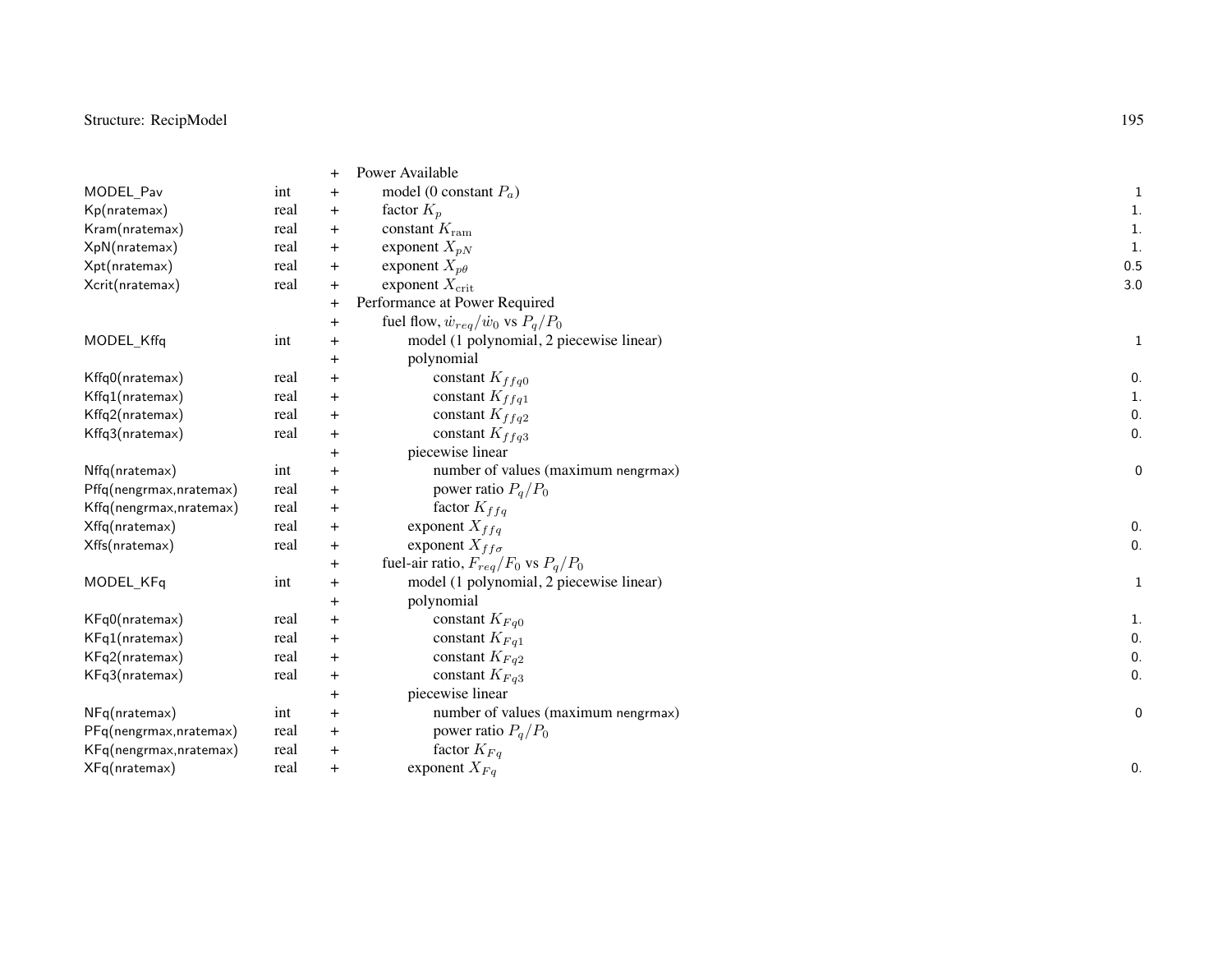| Kfgr(nratemax) |  |
|----------------|--|
|                |  |

+ installed net jet thrust,  $K_{fgr} = F_G/F_g$  (installed thrust loss) Kfgr(nratemax) real + constant  $K_{fgr}$  1.

| Simple model: constant power available (MODEL Pav=0)                                                                       |
|----------------------------------------------------------------------------------------------------------------------------|
| constant specific fuel consumption (defaults $Kffq1=1$ , and $Xffq=0$ , and $Xf=0$ .)                                      |
| constant fuel-air ratio (defaults $KFq0=1$ . and $XFq=0$ .)                                                                |
| no jet force (Engine Group $\frac{3}{5}$ SET FN=0), no auxiliary air momentum drag (Engine Group $\frac{3}{5}$ SET Daux=0) |
|                                                                                                                            |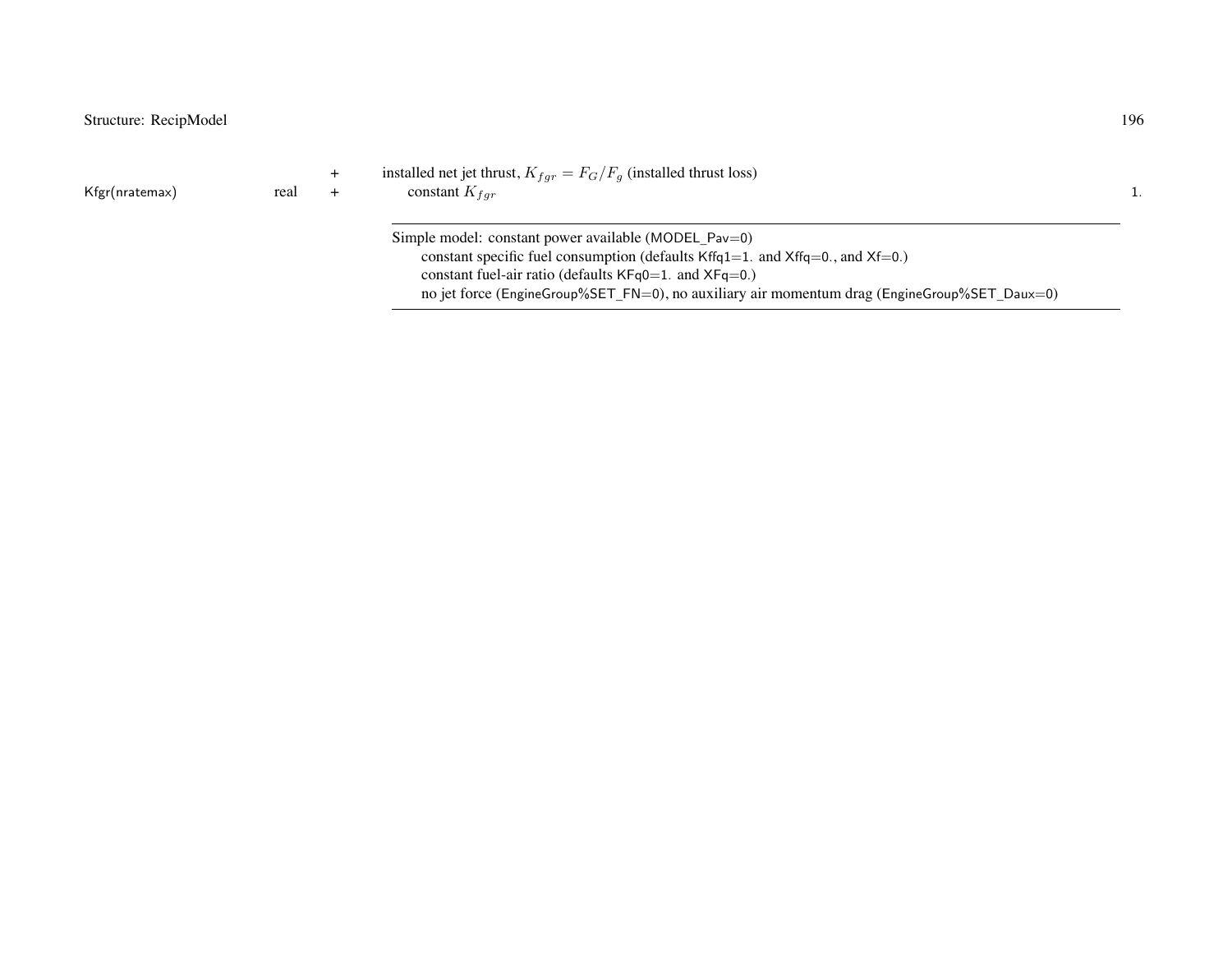## Chapter 34

## **Structure: CompressorModel**

| Variable             | <b>Type</b> |       | Description                                                                                                                                        | Default   |
|----------------------|-------------|-------|----------------------------------------------------------------------------------------------------------------------------------------------------|-----------|
|                      |             | $+$   | Compressor Model                                                                                                                                   |           |
| title                | $c*100$     | $+$   | title                                                                                                                                              | 'Default' |
| notes                | $c*1000 +$  |       | notes                                                                                                                                              |           |
| ident                | $c*16$      | $+$   | identification                                                                                                                                     | 'Comp'    |
|                      |             |       | compressor identification: used by IDENT_engine of EngineGroup input                                                                               |           |
|                      |             |       | " $0$ " = SLS static; " $C$ " = MCP                                                                                                                |           |
|                      |             |       | mass flow = power / specific power $(SP = P/m)$ ; gross thrust = specific thrust * mass flow $(ST = T/m)$                                          |           |
|                      |             |       | compressor model can be used by more than one engine group, so all parameters fixed                                                                |           |
|                      |             | $+$   | Weight                                                                                                                                             |           |
| MODEL_weight         | int         | $\pm$ | model (0 fixed, 1 $W(P)$ )                                                                                                                         |           |
| Wcomp                | real        | $+$   | compressor weight (fixed)                                                                                                                          | 0.        |
|                      |             | $+$   | compressor weight, $W_{\text{comp}}$ vs $P_{\text{eng}}$ model ( $W = K_{0\text{comp}} + K_{1\text{comp}}P + K_{2\text{comp}}P^{X_{\text{comp}}})$ |           |
| Kwt0_comp            | real        | $+$   | constant $K_{0\text{comp}}$                                                                                                                        | 0.        |
| Kwt1_comp            | real        | $+$   | constant $K_{1\text{comp}}$                                                                                                                        | 0.2       |
| Kwt2_comp            | real        | $+$   | constant $K_{2\text{comp}}$                                                                                                                        | 0.        |
| Xwt_comp             | real        | $^+$  | exponent $X_{\text{comp}}$                                                                                                                         | 0.        |
|                      |             |       | <b>Custom Weight Model</b>                                                                                                                         |           |
| $WtParam$ comp $(8)$ | real        | $+$   | parameters                                                                                                                                         | 0.        |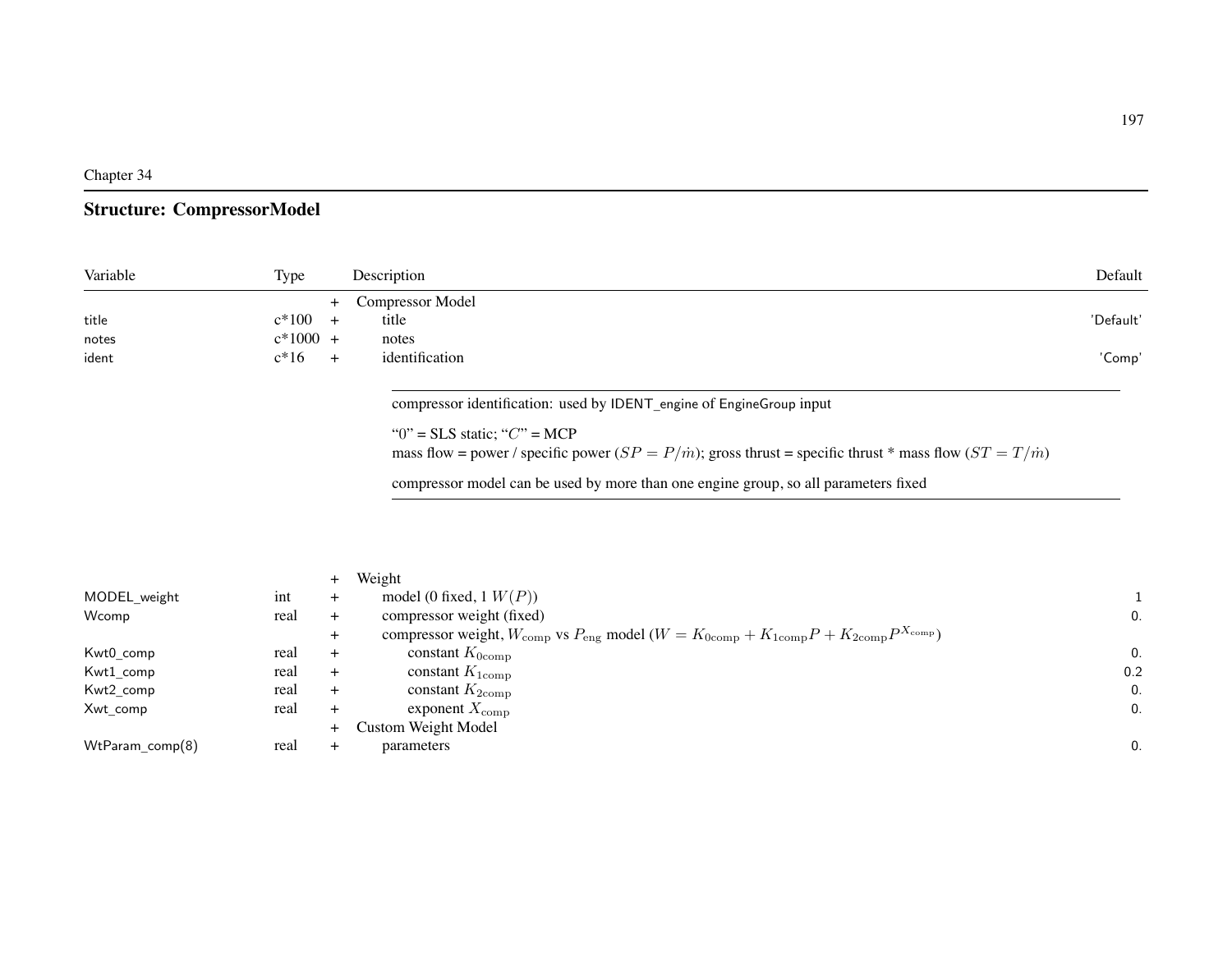|        | $\pm$        | Parameters                                                        |                                                                                                                                                                                                                                                                                                                                                                                                                                                                                                                                                                                                                                                                                                                                      |
|--------|--------------|-------------------------------------------------------------------|--------------------------------------------------------------------------------------------------------------------------------------------------------------------------------------------------------------------------------------------------------------------------------------------------------------------------------------------------------------------------------------------------------------------------------------------------------------------------------------------------------------------------------------------------------------------------------------------------------------------------------------------------------------------------------------------------------------------------------------|
|        |              | <b>Compressor Ratings</b>                                         |                                                                                                                                                                                                                                                                                                                                                                                                                                                                                                                                                                                                                                                                                                                                      |
| int    | $+$          |                                                                   |                                                                                                                                                                                                                                                                                                                                                                                                                                                                                                                                                                                                                                                                                                                                      |
| $c*12$ | $+$          | rating designations                                               | 'MCP'                                                                                                                                                                                                                                                                                                                                                                                                                                                                                                                                                                                                                                                                                                                                |
|        | $+$          | Reference                                                         |                                                                                                                                                                                                                                                                                                                                                                                                                                                                                                                                                                                                                                                                                                                                      |
| real   | $\ddot{}$    | power $(P_0)$                                                     |                                                                                                                                                                                                                                                                                                                                                                                                                                                                                                                                                                                                                                                                                                                                      |
| real   | $\ddot{}$    | specific power $(SP_0)$                                           |                                                                                                                                                                                                                                                                                                                                                                                                                                                                                                                                                                                                                                                                                                                                      |
| real   | $\ddot{}$    | mechanical limit of power $(P_{\text{mech}})$                     |                                                                                                                                                                                                                                                                                                                                                                                                                                                                                                                                                                                                                                                                                                                                      |
| real   | $\ddot{}$    | specific jet thrust ( $F_{q0C} = SF_{0C} \dot{m}_{0C}$ )          |                                                                                                                                                                                                                                                                                                                                                                                                                                                                                                                                                                                                                                                                                                                                      |
| real   | $+$          | specification compressor speed $(N_{\text{spec}})$                |                                                                                                                                                                                                                                                                                                                                                                                                                                                                                                                                                                                                                                                                                                                                      |
|        |              |                                                                   |                                                                                                                                                                                                                                                                                                                                                                                                                                                                                                                                                                                                                                                                                                                                      |
|        |              |                                                                   |                                                                                                                                                                                                                                                                                                                                                                                                                                                                                                                                                                                                                                                                                                                                      |
|        |              | compressor rating: match rating designation in FltState           |                                                                                                                                                                                                                                                                                                                                                                                                                                                                                                                                                                                                                                                                                                                                      |
|        |              |                                                                   |                                                                                                                                                                                                                                                                                                                                                                                                                                                                                                                                                                                                                                                                                                                                      |
|        |              |                                                                   |                                                                                                                                                                                                                                                                                                                                                                                                                                                                                                                                                                                                                                                                                                                                      |
|        |              |                                                                   | 1.                                                                                                                                                                                                                                                                                                                                                                                                                                                                                                                                                                                                                                                                                                                                   |
|        |              |                                                                   |                                                                                                                                                                                                                                                                                                                                                                                                                                                                                                                                                                                                                                                                                                                                      |
|        |              |                                                                   | 1.                                                                                                                                                                                                                                                                                                                                                                                                                                                                                                                                                                                                                                                                                                                                   |
|        |              |                                                                   |                                                                                                                                                                                                                                                                                                                                                                                                                                                                                                                                                                                                                                                                                                                                      |
|        |              |                                                                   |                                                                                                                                                                                                                                                                                                                                                                                                                                                                                                                                                                                                                                                                                                                                      |
| real   | $\ddot{}$    |                                                                   |                                                                                                                                                                                                                                                                                                                                                                                                                                                                                                                                                                                                                                                                                                                                      |
| real   | $+$          |                                                                   |                                                                                                                                                                                                                                                                                                                                                                                                                                                                                                                                                                                                                                                                                                                                      |
| real   | $+$          |                                                                   |                                                                                                                                                                                                                                                                                                                                                                                                                                                                                                                                                                                                                                                                                                                                      |
| real   | $\ddot{}$    |                                                                   |                                                                                                                                                                                                                                                                                                                                                                                                                                                                                                                                                                                                                                                                                                                                      |
| real   | $\ddot{}$    |                                                                   | 1.                                                                                                                                                                                                                                                                                                                                                                                                                                                                                                                                                                                                                                                                                                                                   |
|        | $\ddot{}$    |                                                                   |                                                                                                                                                                                                                                                                                                                                                                                                                                                                                                                                                                                                                                                                                                                                      |
| real   | $\ddot{}$    |                                                                   |                                                                                                                                                                                                                                                                                                                                                                                                                                                                                                                                                                                                                                                                                                                                      |
| real   | $\ddot{}$    |                                                                   | 0.                                                                                                                                                                                                                                                                                                                                                                                                                                                                                                                                                                                                                                                                                                                                   |
| real   | $\ddot{}$    |                                                                   | 0.                                                                                                                                                                                                                                                                                                                                                                                                                                                                                                                                                                                                                                                                                                                                   |
| real   | $\ddot{}$    |                                                                   | $\mathbf{0}$                                                                                                                                                                                                                                                                                                                                                                                                                                                                                                                                                                                                                                                                                                                         |
| real   | $\ddot{}$    | exponent $X_{fqq}$                                                | 2.0                                                                                                                                                                                                                                                                                                                                                                                                                                                                                                                                                                                                                                                                                                                                  |
|        | real<br>real | $\pm$<br>$+$<br>$\ddot{}$<br>$+$<br>$\ddot{}$<br>$\ddot{}$<br>$+$ | number of ratings (maximum nratemax)<br>Reference Compressor Rating: SLS, static<br>if MCP scaled, ratios to MCP values kept constant<br>Power Available<br>referred specific power available, $SP_a/SP_0$<br>exponent $X_{spa}$<br>referred mass flow at power available, $\dot{m}_a/\dot{m}_0$<br>exponent $X_{mfa}$<br>Performance at Power Required<br>referred mass flow at power required, $\dot{m}_{req} / \dot{m}_{0C}$ vs $P_q / P_{0C}$<br>constant $K_{mfg0}$<br>constant $K_{mfg1}$<br>constant $K_{mfg2}$<br>constant $K_{mfg3}$<br>exponent $X_{mfg}$<br>gross jet thrust at power required, $F_g/F_{g0C}$ vs $P_q/P_{0C}$<br>constant $K_{faq0}$<br>constant $K_{fqq1}$<br>constant $K_{fqq2}$<br>constant $K_{fgg3}$ |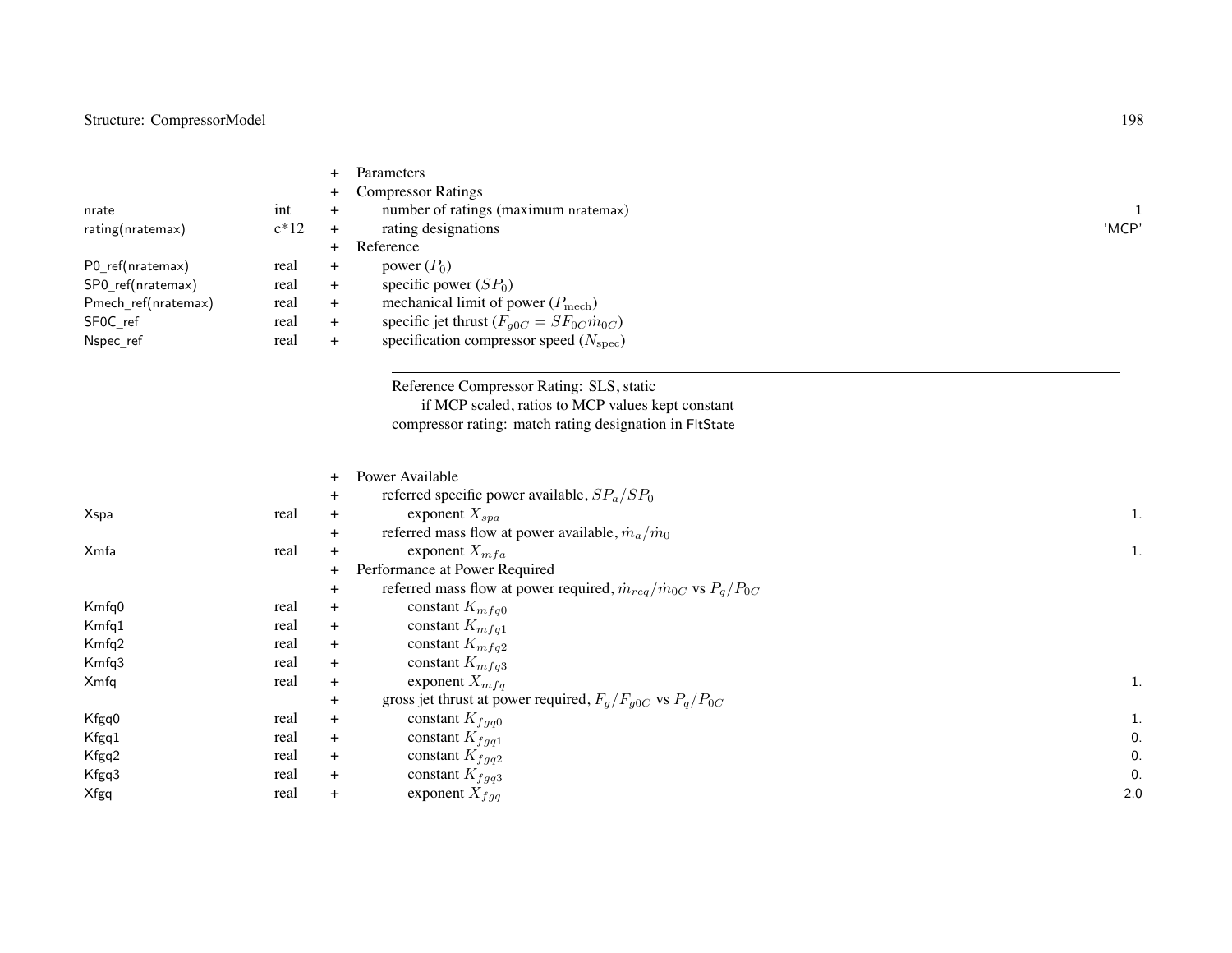## Chapter 35

## **Structure: MotorModel**

| Variable         | Type       |        | Description                                                                                                                                                                                       | Default        |
|------------------|------------|--------|---------------------------------------------------------------------------------------------------------------------------------------------------------------------------------------------------|----------------|
|                  |            | $+$    | Motor Model                                                                                                                                                                                       |                |
| title            | $c*100$    | $+$    | title                                                                                                                                                                                             | 'Default'      |
| notes            | $c*1000 +$ |        | notes                                                                                                                                                                                             |                |
| ident            | $c*16$     | $+$    | identification                                                                                                                                                                                    | 'Motor'        |
|                  |            |        | motor identification: used by IDENT_engine of EngineGroup input                                                                                                                                   |                |
|                  |            |        | " $0$ " = SLS static; " $C$ " = MCP                                                                                                                                                               |                |
|                  |            |        | motor model can be used by more than one engine group, so all parameters fixed                                                                                                                    |                |
|                  |            | $+$    | Weight                                                                                                                                                                                            |                |
| MODEL_weight     | int        | $+$    | NASA model (0 fixed, 1 $W(P)$ , 2 $W(Q)$ )                                                                                                                                                        | $\overline{2}$ |
| Wmotor           | real       | $\pm$  | motor weight (fixed)                                                                                                                                                                              | 0.             |
|                  |            | $+$    | motor weight, $W_{\text{motor}}$ vs $P_{\text{eng}}$ model ( $W = K_{0 \text{motor}} + K_{1 \text{motor}}P + K_{2 \text{motor}}P^{X_{\text{motor}}}Q^{X_{q \text{motor}}}S^{X_{s \text{motor}}})$ |                |
| Kwt0 motor       | real       | $\pm$  | constant $K_{0\text{motor}}$                                                                                                                                                                      | 0.             |
| Kwt1 motor       | real       | $+$    | constant $K_{1\text{motor}}$                                                                                                                                                                      | 0.             |
| Kwt2_motor       | real       | $+$    | constant $K_{2\text{motor}}$                                                                                                                                                                      | 0.             |
| Xwt_motor        | real       | $+$    | exponent $X_{\text{motor}}$                                                                                                                                                                       | 0.             |
| Xwtq_motor       | real       | $^{+}$ | exponent $X_{q\text{motor}}$                                                                                                                                                                      | 0.             |
| Xwts_motor       | real       | $\pm$  | exponent $X_{\rm smooth}$                                                                                                                                                                         | 0.             |
|                  |            | $+$    | motor weight, $W_{\text{motor}}$ vs $Q_{\text{peak}}$ model                                                                                                                                       |                |
| KIND_design      | int        | $+$    | torque-to-weight design (0 only high $Q/W$ ; 1 high $Q/W$ , 2 low $Q/W$ factor)                                                                                                                   | 0              |
|                  |            | $+$    | controller weight ( $\Delta W = K_{\rm ESC} P^{X_{\rm ESC}}$ )                                                                                                                                    |                |
| Kwt_ESC          | real       | $+$    | constant $K_{\text{ESC}}$                                                                                                                                                                         | 0.             |
| Xwt_ESC          | real       | $+$    | exponent $X_{\text{ESC}}$                                                                                                                                                                         | 0.             |
|                  |            |        | <b>Custom Weight Model</b>                                                                                                                                                                        |                |
| WtParam_motor(8) | real       | $^+$   | parameters                                                                                                                                                                                        | 0.             |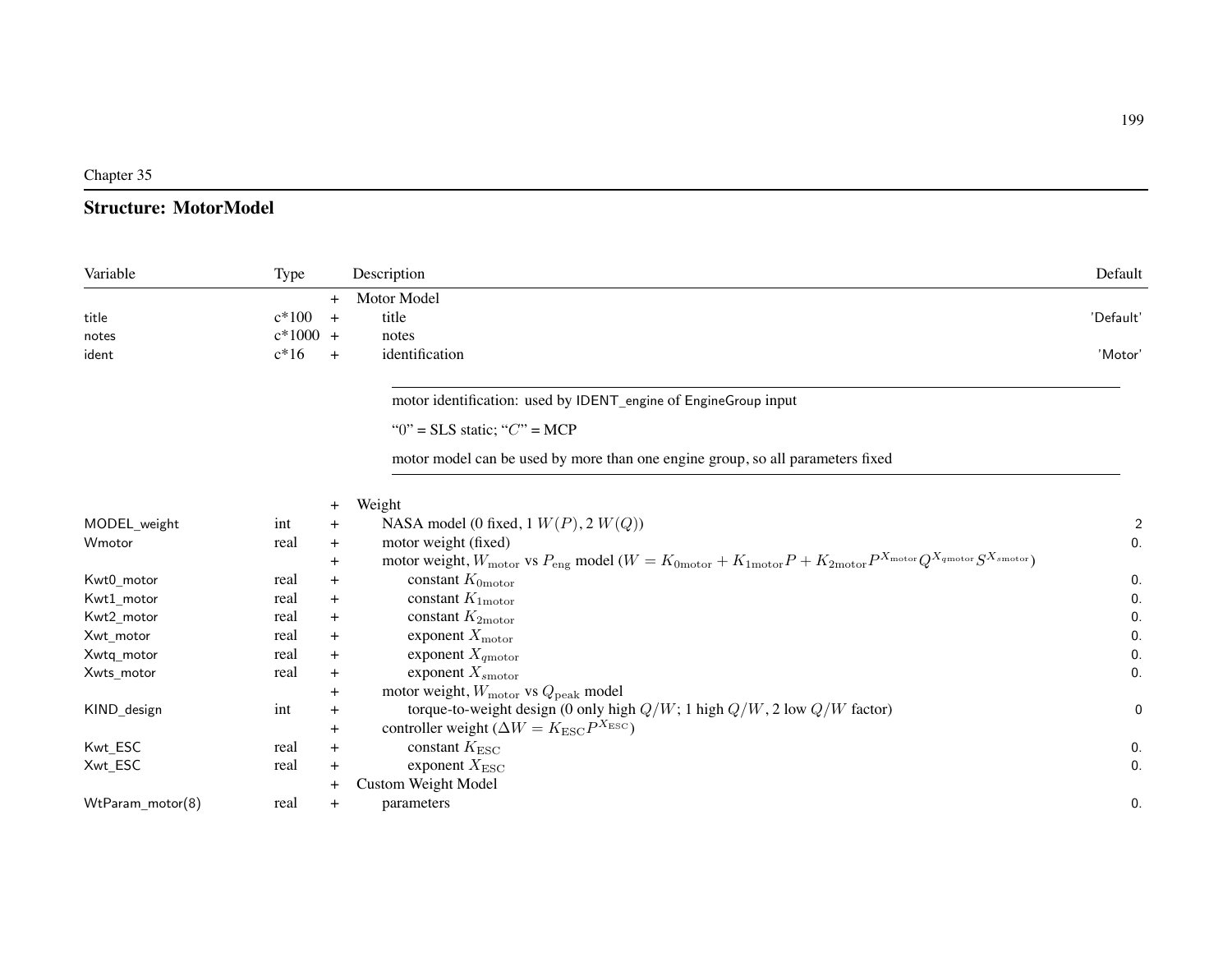|                     |        |     | Parameters                                    |              |
|---------------------|--------|-----|-----------------------------------------------|--------------|
|                     |        | $+$ | <b>Motor Ratings</b>                          |              |
| nrate               | 1nt    |     | number of ratings (maximum nratemax)          |              |
| rating(nratemax)    | $c*12$ |     | rating designations                           | 'MCP'        |
|                     |        |     | Reference                                     |              |
| P0 ref(nratemax)    | real   | $+$ | power $(P_0)$                                 | $\mathbf{0}$ |
| Ppeak ref(nratemax) | real   | $+$ | mechanical limit of power $(P_{\text{peak}})$ |              |
| Nspec_ref           | real   | $+$ | specification motor speed $(N_{\rm spec})$    |              |

Reference Motor Rating: SLS, static if MCP scaled, ratios to MCP values kept constant motor rating: match rating designation in FltState

|                     |      | $+$ | Performance                                                                                                        |                |
|---------------------|------|-----|--------------------------------------------------------------------------------------------------------------------|----------------|
|                     |      | $+$ | Motor/Generator Efficiency                                                                                         |                |
| KIND eff            | int  | $+$ | kind (1 fixed, 2 function power, 3 map)                                                                            | $\overline{2}$ |
|                     |      | $+$ | fixed or function power                                                                                            |                |
| eta motor           | real | $+$ | reference efficiency (at $P_{\text{eng}}$ )                                                                        | 1.00           |
| loss motor          | real | $+$ | power loss (fraction $P_{\text{eng}}$ )                                                                            | 0.00           |
|                     |      | $+$ | efficiency map ( $P_{\text{loss}} = P_{\text{eng}} f_{\text{loss}} \sum_{i=0}^{3} \sum_{j=0}^{3} C_{ij} t^i n^j$ ) |                |
| $\text{Closs}(4,4)$ | real | $+$ | loss coefficients Closs(i+1,j+1)= $C_{ii}$                                                                         | 0.00           |
| floss               | real | $+$ | factor $f_{\text{loss}}$                                                                                           | 1.00           |
| eta cont            | real | $+$ | controller efficiency                                                                                              | 1.00           |
|                     |      | $+$ | Scaling                                                                                                            |                |
| KNspec              | real | $+$ | specification motor speed variation $(K_{Ns})$                                                                     | 0.             |
| KNbase              | real | $+$ | base motor speed variation $(K_{Nb})$                                                                              | 0.             |

 $N_{\rm spec}$  used by efficiency map;  $N_{\rm base}$  affects  $P_{\rm peak}$  scaling for no variation of motor speeds with scale, use KNspec <sup>=</sup> KNbase <sup>=</sup> 0.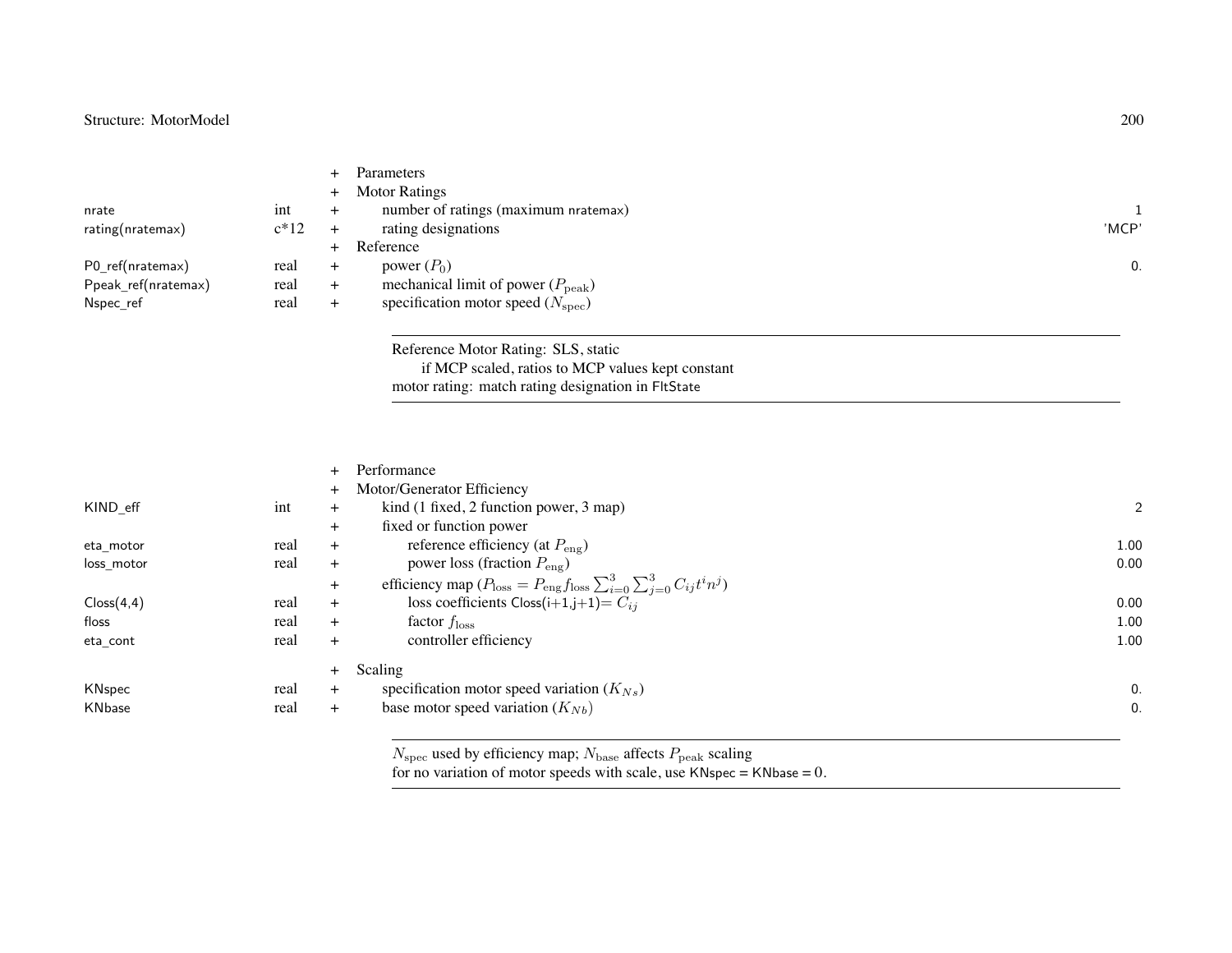#### Structure: MotorModel 201

|                     |      | $+$    | Thermal Management System                                   |      |
|---------------------|------|--------|-------------------------------------------------------------|------|
|                     |      | $+$    | mass flow (lb/sec or kg/sec) from rejected heat (hp or kW)  |      |
| KTMS <sub>m0</sub>  | real | $+$    | constant $K_{\text{TMS}m0}$                                 | 0.   |
| KTMSm1              | real | $+$    | constant $K_{\text{TMS}m1}$                                 | 0.07 |
| <b>XTMSm</b>        | real | $+$    | exponent $X_{\text{TMS}m}$                                  | 1.   |
|                     |      | $+$    | power (hp or kW) from mass flow (lb/sec or kg/sec)          |      |
| KTMS <sub>p0</sub>  | real | $+$    | constant $K_{\text{TMSp0}}$                                 | 0.   |
| KTMSp1              | real | $+$    | constant $K_{\text{TMSp1}}$                                 | 0.6  |
| <b>XTMSp</b>        | real | $+$    | exponent $X_{\text{TMS}p}$                                  | 1.   |
|                     |      | $+$    | gross jet force (lb or N) from mass flow (lb/sec or kg/sec) |      |
| KTMSf0              | real | $+$    | constant $K_{\text{TMS}f0}$                                 | 0.   |
| KTMSf1              | real | $+$    | constant $K_{\text{TMS}f1}$                                 | 6.0  |
| <b>XTMSf</b>        | real | $^{+}$ | exponent $X_{\text{TMS}f}$                                  | 1.   |
|                     |      | $+$    | weight (lb or kg)                                           |      |
| KTMS <sub>w</sub> 0 | real | $+$    | constant $K_{\text{TMS}w0}$                                 | 4.0  |
| KTMS <sub>w1</sub>  | real | $+$    | constant $K_{\text{TMS}w1}$                                 | 0.3  |
| XTMSwp              | real | $+$    | exponent $X_{\text{TMS}wp}$                                 | 1.   |
| <b>XTMSwm</b>       | real | $+$    | exponent $X_{\text{TMS}wm}$                                 | 0.   |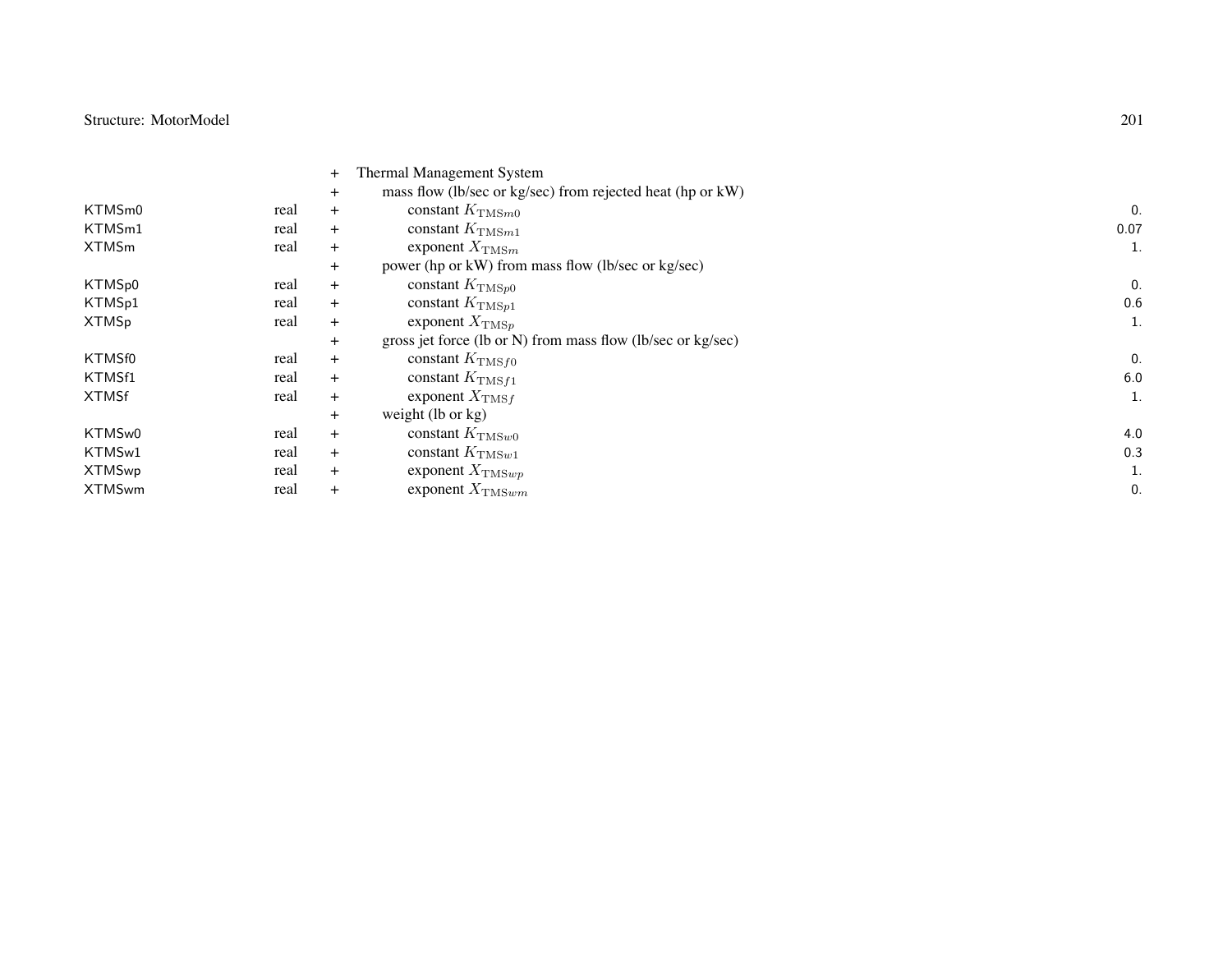# **Structure: JetModel**

| Variable         | <b>Type</b> |        | Description                                                                                                                                                                                                                                               | Default   |
|------------------|-------------|--------|-----------------------------------------------------------------------------------------------------------------------------------------------------------------------------------------------------------------------------------------------------------|-----------|
|                  |             | $+$    | Jet Model                                                                                                                                                                                                                                                 |           |
| title            | $c*100$     | $+$    | title                                                                                                                                                                                                                                                     | 'Default' |
| notes            | $c*1000 +$  |        | notes                                                                                                                                                                                                                                                     |           |
| ident            | $c*16$      | $+$    | identification                                                                                                                                                                                                                                            | 'Jet'     |
|                  |             |        | jet identification: used by IDENT jet of JetGroup input                                                                                                                                                                                                   |           |
|                  |             |        | installed: thrust available $T_{av}$ , thrust required $T_{req}$                                                                                                                                                                                          |           |
|                  |             |        | uninstalled: thrust available $T_a$ , thrust required $T_a$                                                                                                                                                                                               |           |
|                  |             |        | " $0$ " = SLS static; " $C$ " = MCT                                                                                                                                                                                                                       |           |
|                  |             |        | mass flow = thrust / specific thrust $(ST = T/m)$ ; fuel flow = specific fuel consumption * thrust (sfc = $\dot{w}/T$ )                                                                                                                                   |           |
|                  |             |        | jet model can be used by more than one jet group, so all parameters fixed                                                                                                                                                                                 |           |
|                  |             |        | as model for reaction drive of convertible engine:<br>only use sfc0C_ref and parameters for thrust available and performance at thrust required<br>T0_ref and ST0_ref required, but not used; weight, ratings, technology, and scaling variables not used |           |
|                  |             | $+$    | Weight                                                                                                                                                                                                                                                    |           |
| MODEL_weight     | int         | $^+$   | RPJEM model (0 fixed, 1 $W(T)$ )                                                                                                                                                                                                                          |           |
| Wjet             | real        | $\pm$  | jet weight (fixed)                                                                                                                                                                                                                                        | 0.        |
|                  |             | $\pm$  | jet weight, $W_{\text{jet}}$ vs $T_{\text{jet}}$ model ( $W = K_{0\text{jet}} + K_{1\text{jet}}T + K_{2\text{jet}}T^{X_{\text{jet}}}$ )                                                                                                                   |           |
| Kwt0_jet         | real        | $^{+}$ | constant $K_{0\text{iet}}$                                                                                                                                                                                                                                | 0.        |
| Kwt1_jet         | real        | $+$    | constant $K_{1,\text{jet}}$                                                                                                                                                                                                                               | 0.2       |
| Kwt2_jet         | real        | $+$    | constant $K_{2,\text{jet}}$                                                                                                                                                                                                                               | 0.        |
| Xwt_jet          | real        | $^+$   | exponent $X_{\text{iet}}$                                                                                                                                                                                                                                 | 0.        |
|                  |             |        | <b>Custom Weight Model</b>                                                                                                                                                                                                                                |           |
| $WtParam_Jet(8)$ | real        | +      | parameters                                                                                                                                                                                                                                                | 0.        |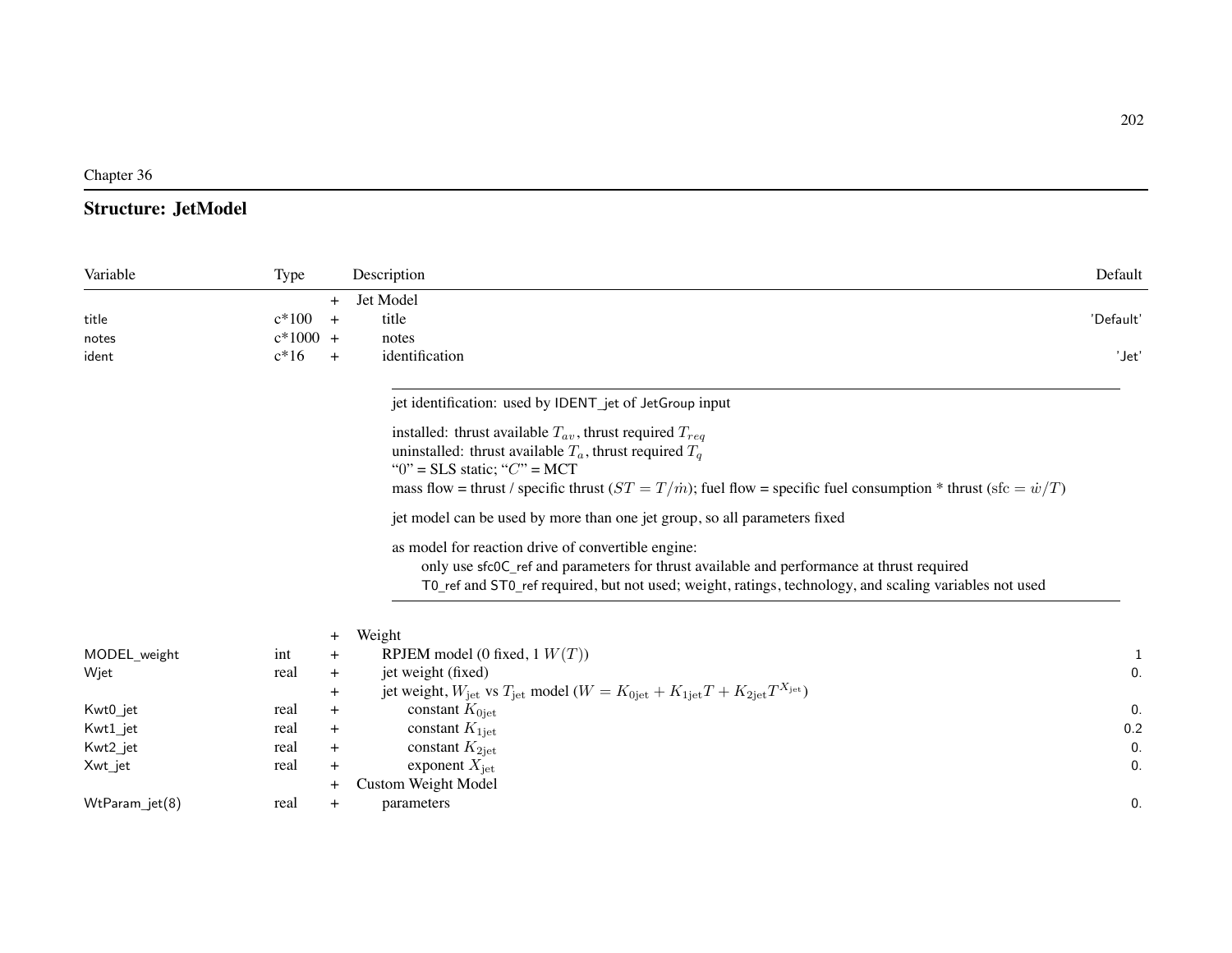#### Structure: JetModel 203

|                     |        |      | Parameters                                      |       |
|---------------------|--------|------|-------------------------------------------------|-------|
|                     |        | $+$  | <b>Jet Ratings</b>                              |       |
| nrate               | 1nt    |      | number of ratings (maximum nratemax)            |       |
| rating(nratemax)    | $c*12$ |      | rating designations                             | 'MCT' |
|                     |        | $+$  | Reference                                       |       |
| T0 ref(nratemax)    | real   | $^+$ | thrust $(T_0)$                                  | 0.    |
| ST0 ref(nratemax)   | real   | $+$  | specific thrust $(ST_0)$                        |       |
| Tmech_ref(nratemax) | real   | $+$  | mechanical limit of thrust $(T_{\text{mech}})$  |       |
| sfc0C ref           | real   |      | specific fuel consumption at MCT ( $sfc_{0C}$ ) |       |

Reference Jet Rating: SLS, static if MCT scaled, ratios to MCT values kept constant jet rating: match rating designation in FltState

|             |      |     | Technology                                                           |              |
|-------------|------|-----|----------------------------------------------------------------------|--------------|
| STOC tech   | real |     | specific thrust at MCT $ST_{\text{tech}}$ (0. for ST0_ref(MCT))      | 0.           |
| sfc0C_tech  | real |     | specific fuel consumption at MCT $sfc_{tech}$ (0. for $sfc0C_ref)$ ) | 0.           |
|             |      |     | Scaling                                                              |              |
| FIX_size    | 1nt  |     | engine size (0 scaled, 1 fixed)                                      |              |
| MF_limit    | real |     | mass flow at limit $ST$ and sfc $(\dot{m}_{\text{lim}})$             | $\mathbf{0}$ |
| ST0C limit  | real | $+$ | specific thrust limit $ST_{\text{lim}}$                              | $\mathbf{0}$ |
| sfc0C limit | real |     | specific fuel consumption limit $sfc_{\text{lim}}$                   |              |
|             |      |     |                                                                      |              |

*ST* and sfc functions are defined by values ST0C\_tech, sfc0C\_tech,  $\dot{m}_{\rm tech}$ =T0C\_ref/ST0C\_tech and limits ST0C \_ limit, sfc0C\_limit, MF\_limit defaults ST0C \_ tech=ST0 \_ref(MCT), sfc0C\_tech=sfc0C\_ref require  $\dot{m}_{\text{tech}} < \dot{m}_{\text{lim}}$  (otherwise get  $ST_{0C} = \text{ST0C\_tech}$  and  $\text{sfc}_{0C} = \text{sfc0C\_tech}$ )

for no variation of  $ST$  and sfc with scale, use FIX size=1 or MF limit=0.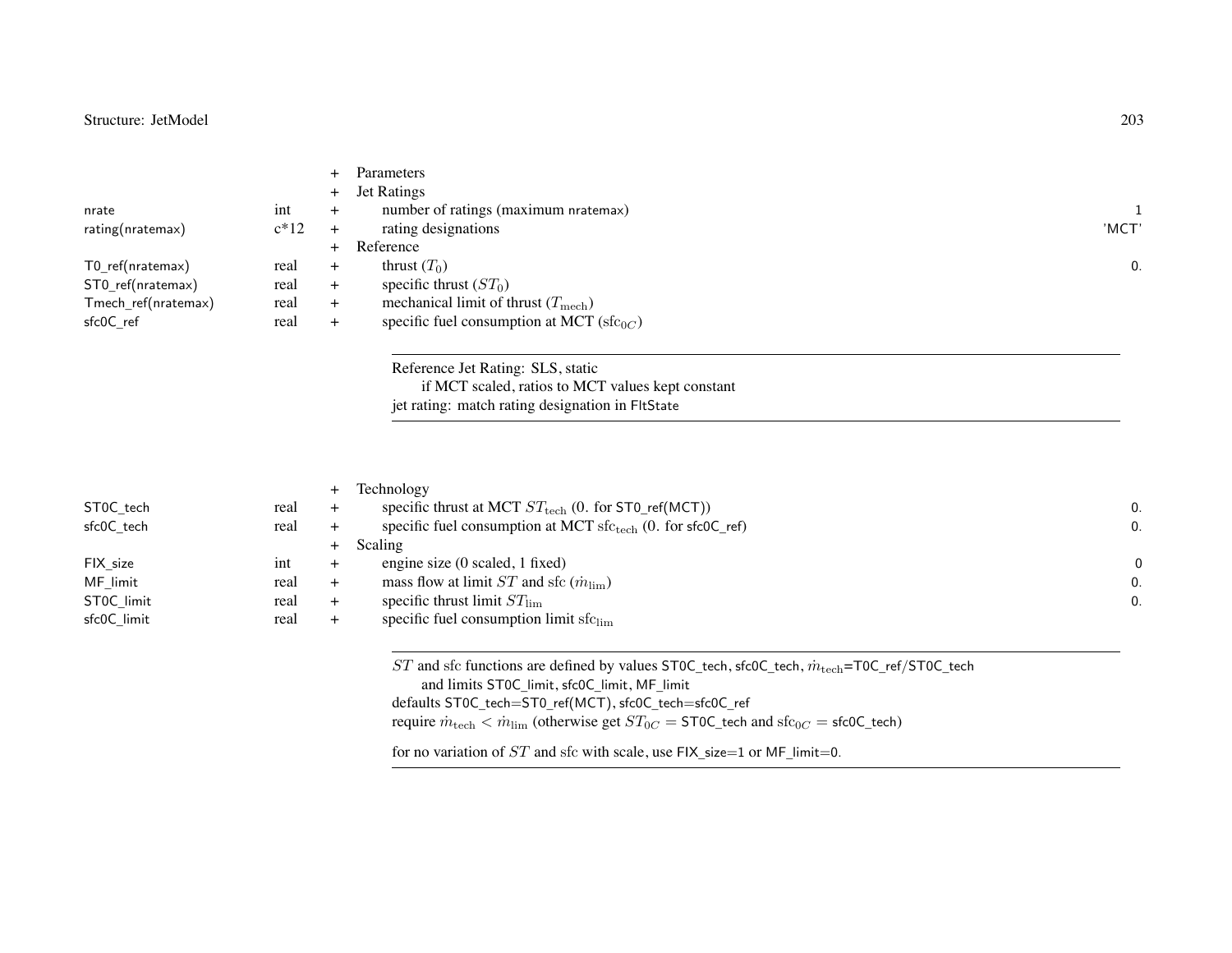#### Structure: JetModel 204

| bypass | real |                | Turbofan bypass ratio (0. for turbojet)                                                 |              |
|--------|------|----------------|-----------------------------------------------------------------------------------------|--------------|
|        |      |                | Thrust Available                                                                        |              |
|        |      | $\pm$          | referred specific thrust available, $ST_a/ST_0$                                         |              |
| Xsta   | real | $\ddot{}$      | exponent $X_{sta}$                                                                      |              |
|        |      | $\pm$          | referred mass flow at thrust available, $\dot{m}_a/\dot{m}_0$                           |              |
| Xmfa   | real | $\overline{+}$ | exponent $X_{mfa}$                                                                      |              |
|        |      | $\pm$          | Performance at Thrust Required                                                          |              |
|        |      | $\ddot{}$      | referred fuel flow at thrust required, $\dot{w}_{req} / \dot{w}_{0C}$ vs $T_q / T_{0C}$ |              |
| Kffq0  | real | $\pm$          | constant $K_{ffq0}$                                                                     | $\mathbf{0}$ |
| Kffq1  | real | $+$            | constant $K_{ffq1}$                                                                     |              |
| Kffq2  | real | $\pm$          | constant $K_{ffq2}$                                                                     |              |
| Kffq3  | real | $\pm$          | constant $K_{ffq3}$                                                                     |              |
| Xffq   | real | $+$            | exponent $X_{ffq}$                                                                      |              |
|        |      | $+$            | referred mass flow at thrust required, $\dot{m}_{req} / \dot{m}_{0C}$ vs $T_q / T_{0C}$ |              |
| Kmfq0  | real | $\pm$          | constant $K_{mfg0}$                                                                     |              |
| Kmfq1  | real | $+$            | constant $K_{mfg1}$                                                                     |              |
| Kmfq2  | real | $+$            | constant $K_{mfg2}$                                                                     |              |
| Kmfq3  | real | $\overline{+}$ | constant $K_{mfg3}$                                                                     |              |
| Xmfq   | real | $\pm$          | exponent $X_{mfg}$                                                                      |              |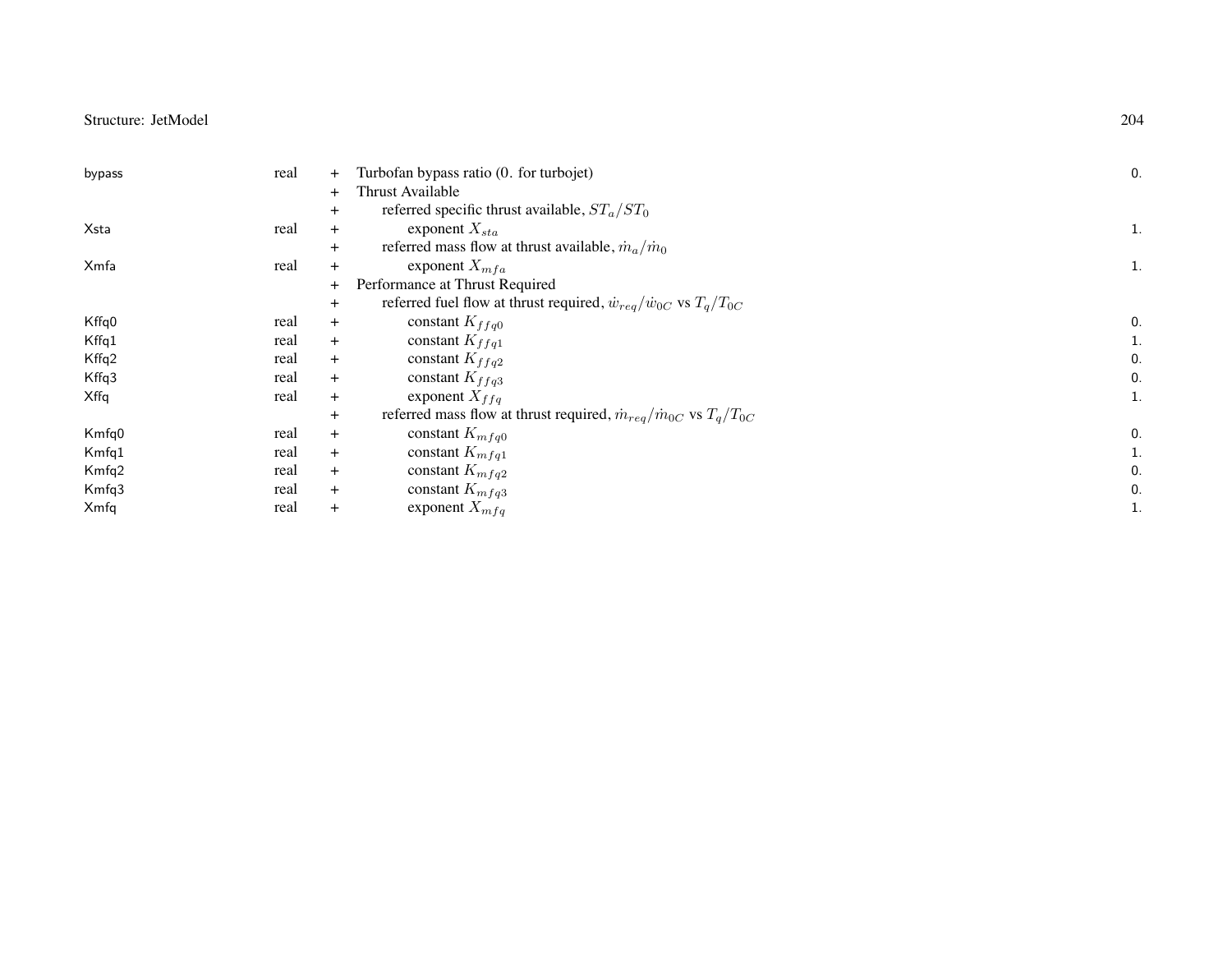## **Structure: FuelCellModel**

| Type   |                                                                                                             | Default                          |
|--------|-------------------------------------------------------------------------------------------------------------|----------------------------------|
|        |                                                                                                             |                                  |
|        | title                                                                                                       | 'Default'                        |
|        | notes                                                                                                       |                                  |
| $c*16$ | identification                                                                                              | 'Cell'                           |
|        | fuel cell identification: used by IDENT_charge of ChargerGroup input<br>" $0$ " = SLS static; " $C$ " = MCP |                                  |
|        | $c*100 +$<br>$c*1000 +$<br>$+$                                                                              | Description<br>+ Fuel Cell Model |

fuel cell model can be used by more than one charger group, so all parameters fixed

|                     |      |       | Weight                                                                                                    |              |
|---------------------|------|-------|-----------------------------------------------------------------------------------------------------------|--------------|
| MODEL_weight        | int  | $+$   | model (0 fixed, 1 $W(P)$ )                                                                                |              |
| Wcell               | real | $+$   | fuel cell weight (fixed)                                                                                  | $\mathbf{0}$ |
|                     |      | $+$   | fuel cell weight, $W_{cell}$ vs $P_{chrg}$ model ( $W = K_{0cell} + K_{1cell}P + K_{2cell}P^{X_{cell}}$ ) |              |
| Kwt0_cell           | real | $\pm$ | constant $K_{0\text{cell}}$                                                                               | $\mathbf{0}$ |
| $Kwt1\_cell$        | real | $+$   | constant $K_{1\text{cell}}$                                                                               | $\mathbf{0}$ |
| Kwt2_cell           | real | $\pm$ | constant $K_{2\text{cell}}$                                                                               | $\mathbf{0}$ |
| Xwt cell            | real |       | exponent $X_{\text{cell}}$                                                                                | $\mathbf{0}$ |
|                     |      |       | <b>Custom Weight Model</b>                                                                                |              |
| WtParam_fuelcell(8) | real | +     | parameters                                                                                                | $\mathbf{0}$ |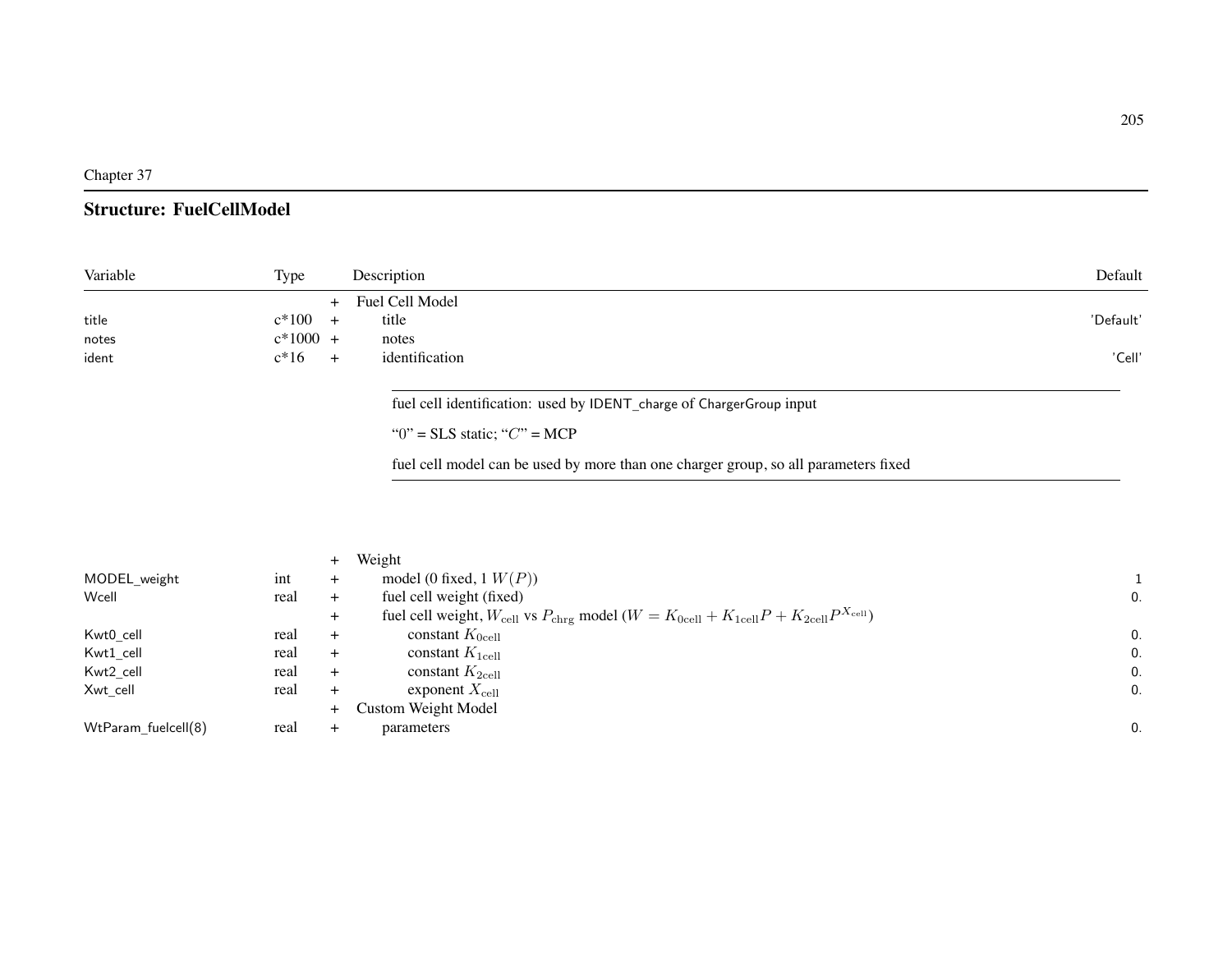|                  |        |     | Parameters                                      |                |
|------------------|--------|-----|-------------------------------------------------|----------------|
|                  |        | $+$ | <b>Fuel Cell Ratings</b>                        |                |
| nrate            | int    | $+$ | number of ratings (maximum nratemax)            |                |
| rating(nratemax) | $c*12$ | $+$ | rating designations                             | 'MCP'          |
|                  |        |     | + Reference                                     |                |
| P0_ref(nratemax) | real   | $+$ | power $(P_0)$                                   | $\mathbf{0}$ . |
| sfc0C ref        | real   | $+$ | specific fuel consumption at MCP ( $sfc_{0C}$ ) | 0.             |
|                  |        |     |                                                 |                |
|                  |        |     | Reference Fuel Cell Rating: SLS static          |                |

Reference Fuel Cell Rating: SLS, static if MCP scaled, ratios to MCP values kept constant fuel cell rating: match rating designation in FltState

|                 |      |       | Performance                                             |      |
|-----------------|------|-------|---------------------------------------------------------|------|
| idesign         | real | ÷     | design current density $i_d$                            |      |
| pi comp         | real | $+$   | compressor pressure ratio $\pi_C$                       |      |
|                 |      | $+$   | cell characteristics (at cell pressure $\delta_c = 1$ ) |      |
| ncell           | 1nt  |       | number of values (maximum nengcmax)                     |      |
| icell(nengcmax) | real | $^+$  | current density $i_c$                                   |      |
| vcell(nengcmax) | real |       | voltage $v_c$                                           |      |
| Xfc             | real | $\pm$ | pressure scaling exponent $X_{fc}$                      | 0.38 |
| Kmf             | real |       | mass flow ratio $(\dot{m}/\dot{w})$                     | 86.  |

reference sfc corresponds to fuel specific energy and design cell current, including technology impact units of idesign and icell must be consistent

icell values unique and sequential; icell $(1)=0$ .

vcell monotonically decreasing (reversed vcell unique and sequential)

simple model: define power P0\_ref and specific fuel consumption sfc0C\_ref, mass flow from Kmf ncell=1 for constant *<sup>v</sup><sup>c</sup>*, hence constant efficiency, constant power and sfc (idesign, pi\_comp, Xfc not used)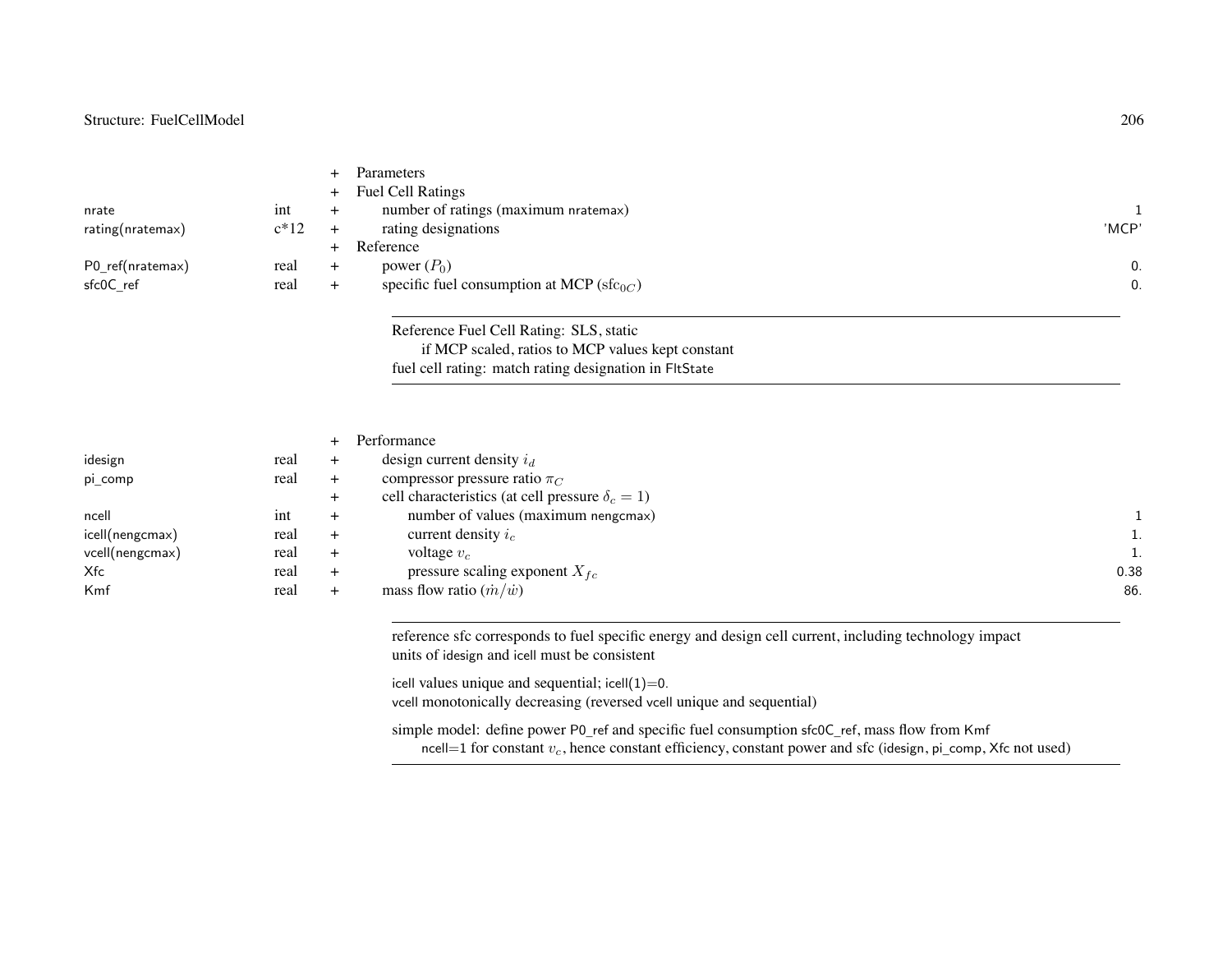### **Structure: SolarCellModel**

| Variable | Type       |     | Description      |  |                                                                                       | Default   |
|----------|------------|-----|------------------|--|---------------------------------------------------------------------------------------|-----------|
|          |            | $+$ | Solar Cell Model |  |                                                                                       |           |
| title    | $c*100 +$  |     | title            |  |                                                                                       | 'Default' |
| notes    | $c*1000 +$ |     | notes            |  |                                                                                       |           |
| ident    | $c*16$     | $+$ | identification   |  |                                                                                       | 'Cell'    |
|          |            |     |                  |  |                                                                                       |           |
|          |            |     | 1.11111          |  | $\mathcal{L}$ and $\mathcal{L}$ and $\mathcal{L}$ and $\mathcal{L}$ and $\mathcal{L}$ |           |

solar cell identification: used by IDENT\_charge of ChargerGroup input

"0" <sup>=</sup> SLS static; "*C*" <sup>=</sup> MCP

solar cell model can be used by more than one charge group, so all parameters fixed

|                      |        | $+$ | Weight                               |       |
|----------------------|--------|-----|--------------------------------------|-------|
| MODEL_weight         | int    | $+$ | model (0 fixed, 1 $W(A)$ )           |       |
| Wsolar               | real   | $+$ | solar cell weight (fixed)            | 0.    |
| ssolar               | real   | $+$ | weight density $(kg/m2)$             |       |
|                      |        | $+$ | <b>Custom Weight Model</b>           |       |
| WtParam_solarcell(8) | real   | $+$ | parameters                           | 0.    |
|                      |        |     |                                      |       |
|                      |        | $+$ | Parameters                           |       |
|                      |        | $+$ | <b>Solar Cell Ratings</b>            |       |
| nrate                | int    | $+$ | number of ratings (maximum nratemax) |       |
| rating(nratemax)     | $c*12$ | $+$ | rating designations                  | 'MCP' |
|                      |        | $+$ | Reference                            |       |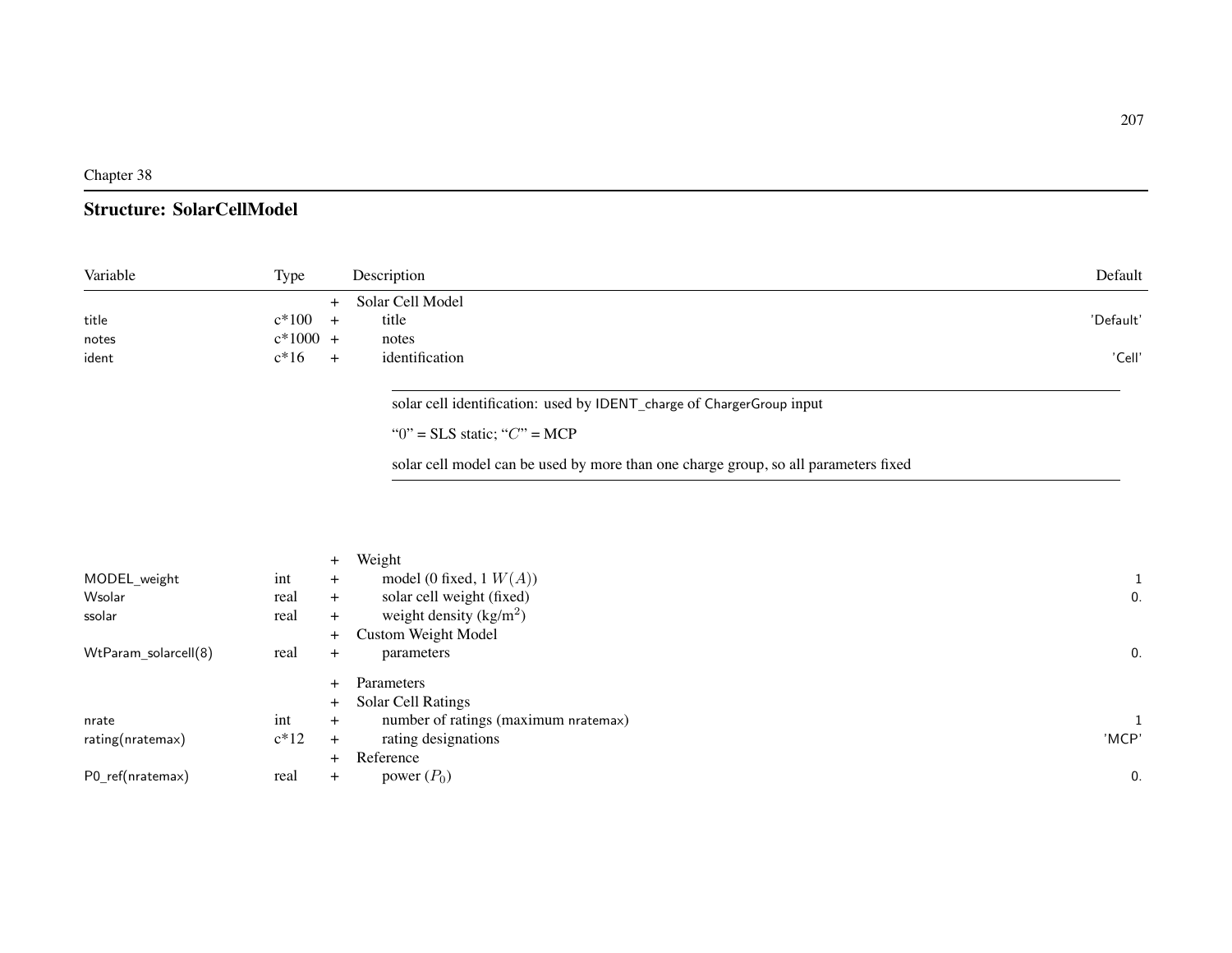Reference Solar Cell Rating: SLS, static if MCP scaled, ratios to MCP values kept constant solar cell rating: match rating designation in FltState

|           |      |        | Performance                                  |      |
|-----------|------|--------|----------------------------------------------|------|
| esolar    | real |        | power density $(W/m^2)$                      |      |
|           |      |        | Efficiency                                   |      |
| KIND eff  | 1nt  |        | kind (1 fixed, 2 function power)             |      |
| eta cell  | real | $\div$ | reference efficiency (at $P_{\text{chrg}}$ ) | 1.00 |
| loss cell | real |        | power loss (fraction $P_{\text{chrg}}$ )     | 0.00 |

simple model: power density esolar and weight density ssolar; with efficiency in esolar (KIND\_eff=1 and eta\_cell=1.)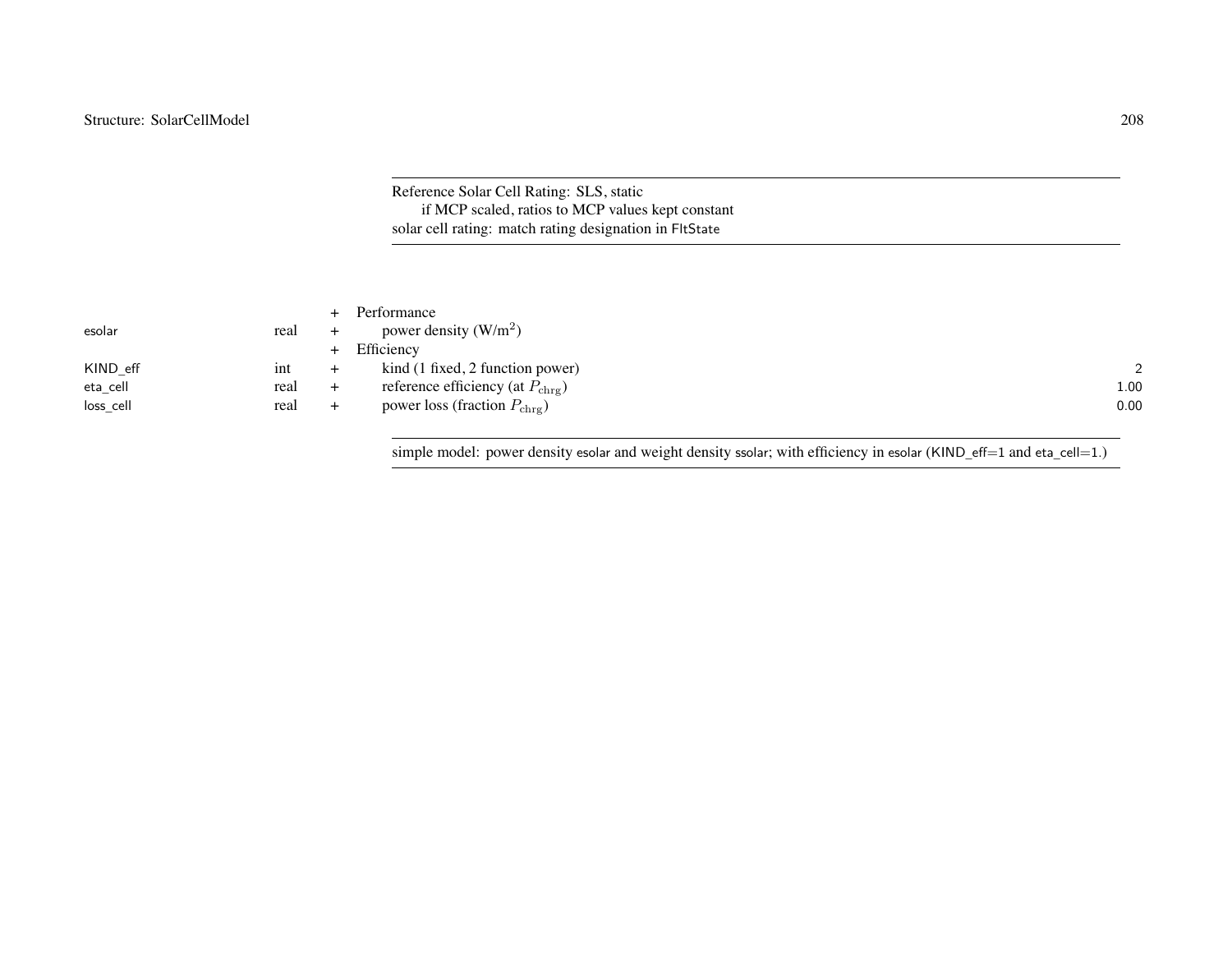# **Structure: BatteryModel**

| Variable      | Type       |           | Description                                                                                                            | Default   |
|---------------|------------|-----------|------------------------------------------------------------------------------------------------------------------------|-----------|
|               |            | $\ddot{}$ | <b>Battery Model</b>                                                                                                   |           |
| title         | $c*100$    | $+$       | title                                                                                                                  | 'Default' |
| notes         | $c*1000 +$ |           | notes                                                                                                                  |           |
| ident         | $c*16$     | $+$       | identification                                                                                                         | 'Battery' |
|               |            |           | battery identification: used by IDENT_battery of FuelTank input                                                        |           |
|               |            |           | battery model can be used by more than one fuel tank system, so all parameters fixed                                   |           |
|               |            | $+$       | Performance                                                                                                            |           |
| MODEL_battery | int        | $\pm$     | model (1 equivalent circuit, 2 lithium-ion)                                                                            | 1         |
| Vref          | real       | $+$       | reference voltage $V_{\text{ref}}$                                                                                     | 4.2       |
| xmbd          | real       | $+$       | maximum burst discharge current $x_{mbd}$ (1/hr)                                                                       | 20.       |
| $x$ CCma $x$  | real       | $+$       | maximum charge current $x_{CCmax}$ (1/hr)                                                                              | 4.        |
|               |            | $\ddot{}$ | actual cell depth-of-discharge ( $d_{\text{act}} = d_{\text{min}} + (d_{\text{max}} - d_{\text{min}})d_{\text{use}}$ ) |           |
| DoDmin        | real       | $+$       | minimum $d_{\min}$                                                                                                     | 0.0       |
| DoDmax        | real       | $+$       | maximum $d_{\text{max}}$                                                                                               | 0.8       |
|               |            | $+$       | <b>Thermal Management System</b>                                                                                       |           |
|               |            | $\pm$     | mass flow (lb/sec or kg/sec) from rejected heat (hp or kW)                                                             |           |
| KTMSm0        | real       | $+$       | constant $K_{\text{TMS}m0}$                                                                                            | 0.        |
| KTMSm1        | real       | $\ddot{}$ | constant $K_{\text{TMS}m1}$                                                                                            | 0.07      |
| <b>XTMSm</b>  | real       | $\ddot{}$ | exponent $X_{\text{TMS}m}$                                                                                             | 1.        |
|               |            | $\ddot{}$ | power (hp or kW) from mass flow (lb/sec or kg/sec)                                                                     |           |
| KTMSp0        | real       | $+$       | constant $K_{\text{TMSp0}}$                                                                                            | 0.        |
| KTMSp1        | real       | $\ddot{}$ | constant $K_{\text{TMS}p1}$                                                                                            | 0.6       |
| <b>XTMSp</b>  | real       | $\ddot{}$ | exponent $X_{\text{TMS}p}$                                                                                             | 1.        |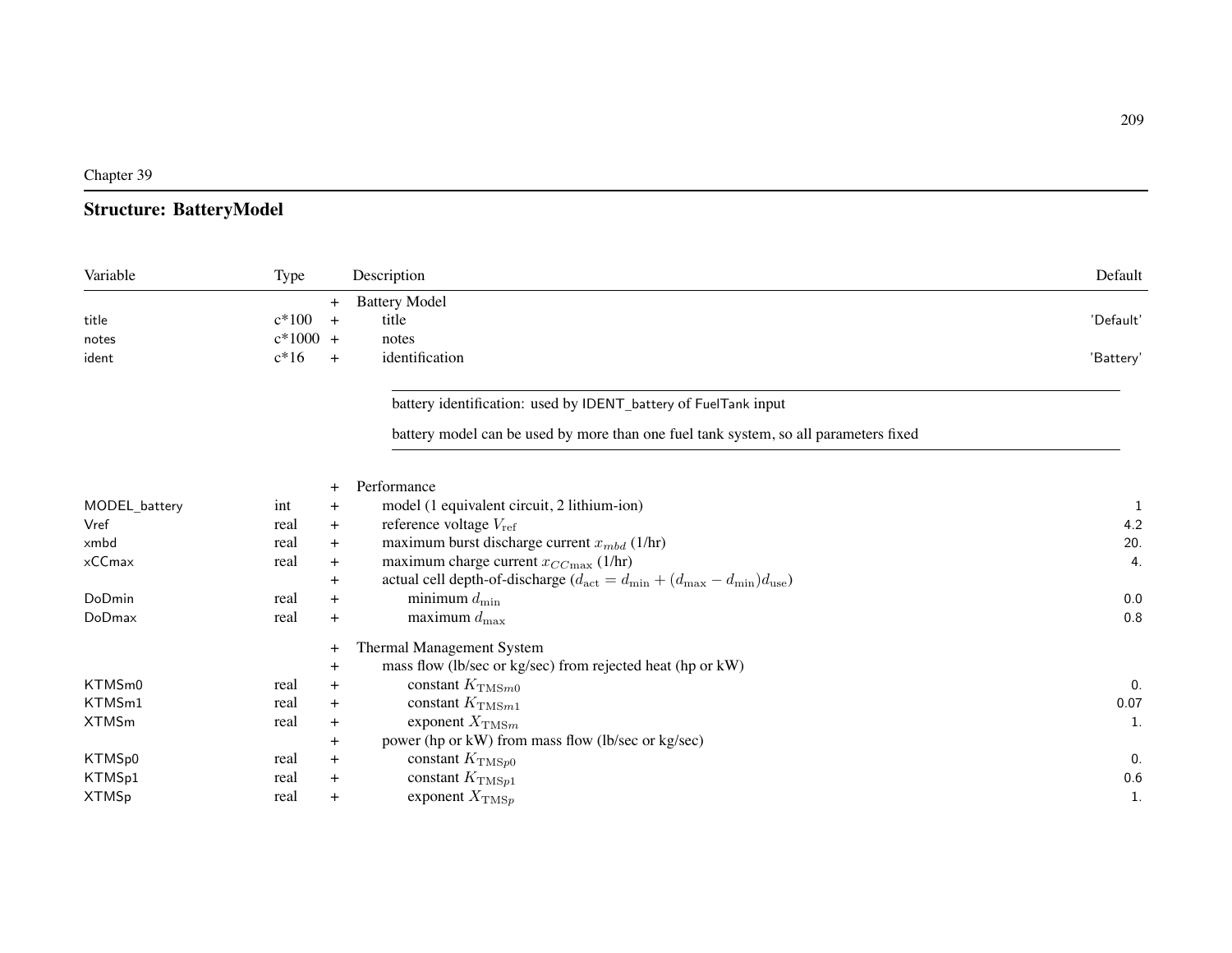### Structure: BatteryModel 210

|                    |      | $+$ | gross jet force (lb or N) from mass flow (lb/sec or kg/sec) |                |
|--------------------|------|-----|-------------------------------------------------------------|----------------|
| KTMSf0             | real | $+$ | constant $K_{\text{TMS}f0}$                                 | 0.             |
| KTMSf1             | real | $+$ | constant $K_{\text{TMS}f1}$                                 | 6.0            |
| <b>XTMSf</b>       | real | $+$ | exponent $X_{\text{TMS}f}$                                  | $\mathbf{1}$ . |
|                    |      | $+$ | weight $(lb \text{ or } kg)$                                |                |
| KTMS <sub>w0</sub> | real | $+$ | constant $K_{\text{TMS}w0}$                                 | 4.0            |
| KTMS <sub>w1</sub> | real | $+$ | constant $K_{\text{TMS}w1}$                                 | 0.3            |
| <b>XTMSwp</b>      | real | $+$ | exponent $X_{\text{TMS}wp}$                                 | 1.             |
| <b>XTMSwm</b>      | real | $+$ | exponent $X_{\text{TMS}wm}$                                 | 0.             |
|                    |      | $+$ | <b>Equivalent Circuit Model</b>                             |                |
| KIND eff           | int  | $+$ | kind (1 fixed, 2 function power)                            | 2              |
|                    |      | $+$ | discharge                                                   |                |
| eta_dischrg        | real | $+$ | reference efficiency (at $P_{ref}$ )                        | 1.00           |
| loss_dischrg       | real | $+$ | power loss (fraction $P_{ref}$ )                            | 0.00           |
|                    |      | $+$ | charge                                                      |                |
| eta_chrg           | real | $+$ | reference efficiency (at $P_{\text{ref}}$ )                 | 1.00           |
| loss_chrg          | real | $+$ | power loss (fraction $P_{ref}$ )                            | 0.00           |

### simple model: constant efficiencies eta\_dischrg and eta\_chrg (KIND\_eff=1)

|         |      |     | Lithium-Ion Model                                                  |            |
|---------|------|-----|--------------------------------------------------------------------|------------|
|         |      |     | discharge                                                          |            |
| fcrit   | real |     | critical voltage factor ( $F_V = f_{\text{crit}}$ is capacity)     | 0.6        |
| fd      | real | $+$ | nominal discharge voltage ( $V_d = f_d V_{\text{ref}}$ )           | 1.0        |
|         |      |     | open circuit voltage ratio ( $V_o = V_d F_V(d)$ )                  |            |
| nFV     | int  |     | number of points (maximum 40)                                      |            |
| DoD(40) | real |     | depth-of-discharge $d$ (fraction)                                  | $\Omega$ . |
| FV(40)  | real |     | $F_V$                                                              | $\Omega$ . |
| Tref    | real |     | reference temperature $T_{ref}$ (deg C)                            | 20.        |
| fTC     | real |     | temperature control power loss $f_{TC}$ (fraction component power) | 0.01       |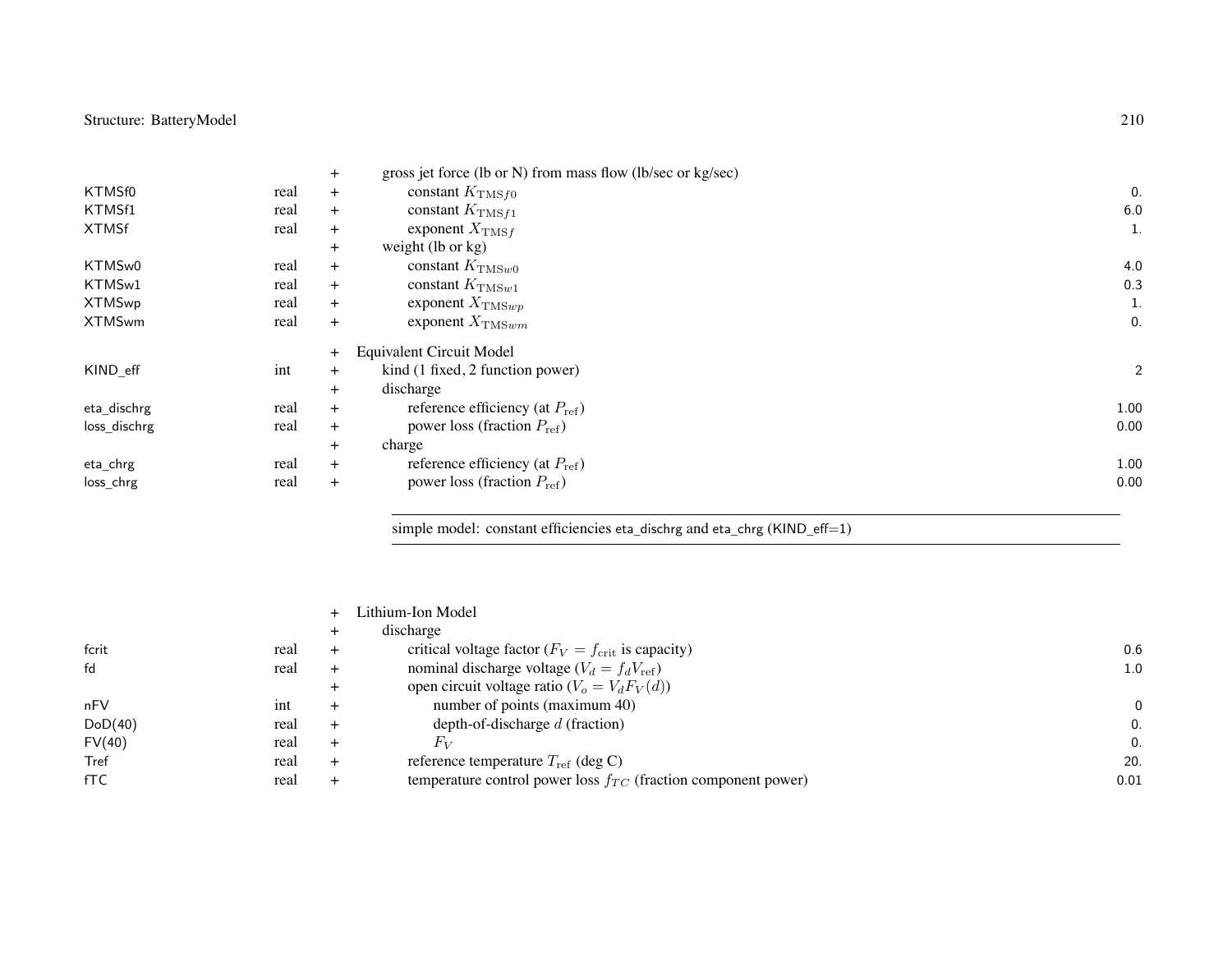#### Structure: BatteryModel 211

|     |      |        | current influence on discharge voltage                |          |
|-----|------|--------|-------------------------------------------------------|----------|
| R   | real |        | internal resistance $x_{mbd}CR/V_{ref}$               | 0.1      |
| kdl | real |        | depth-of-discharge $k_{dI}x_{mbd}C$                   | 0.05     |
|     |      |        | temperature influence on discharge voltage            |          |
| kVT | real |        | voltage increment $k_{VT}$                            | 0.005    |
| kdT | real |        | depth-of-discharge $k_{dT}$                           | 0.000005 |
|     |      |        | charge                                                |          |
| fc  | real | $\pm$  | nominal charge voltage ( $V_c = f_c V_{\text{ref}}$ ) | 1.0      |
| kcV | real | $^{+}$ | CC phase starting voltage decrement $k_{cV}$          | 0.1      |
| ks  | real |        | CV phase parameter $k_{\sigma}$                       | 0.2      |

open circuit voltage ratio: monotonically decreasing; default used if  $nFV=0$ default DoD <sup>=</sup> 0.,.1,.2,.3,.4,.5,.6,.7,.8,.9,.91,.92,.93,.94,.95,.96,.97,.98,.99,1.,1.01,1.02 default FV <sup>=</sup> 1.,.97,.95,.93,.915,.90,.89,.88,.87,.85,.847,.842,.835,.826,.815,.8,.78,.75,.7,.6,.4,0.